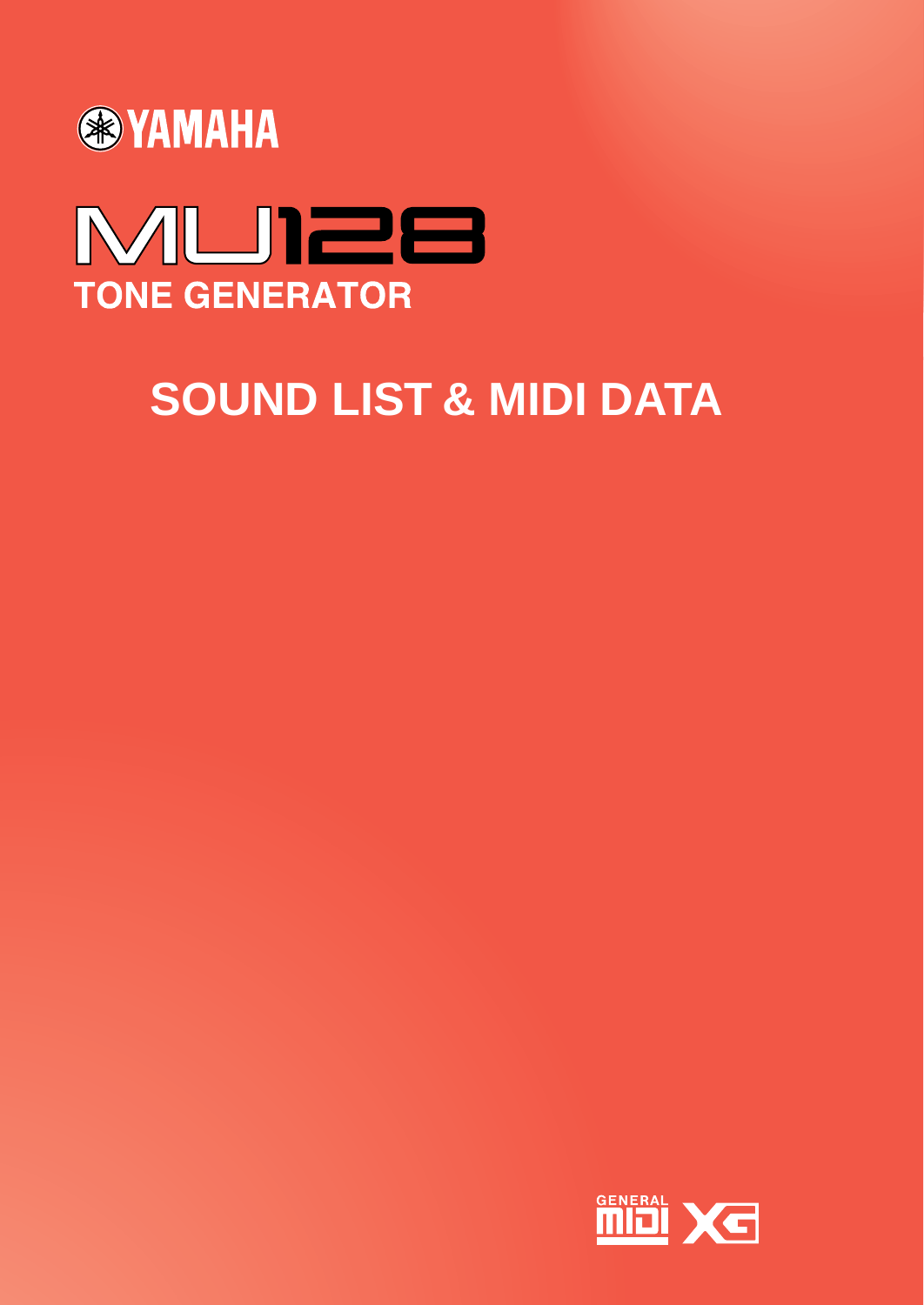# TABLE OF CONTENTS

# m**EFFECT**

| A/D Input Preset                 |    |
|----------------------------------|----|
| <b>Effect Type List</b>          |    |
| <b>Effect LSB/MSB List</b>       |    |
| <b>Effect Parameter List</b>     | 11 |
| Explanation of effect parameters | 23 |
| Effect Data Assign Table         |    |

### m**MIDI**

| MIDI data format          |    |
|---------------------------|----|
| MIDI implementation chart | 60 |

## **NVOICE**

| <b>XG Voice List</b>    | 62  |
|-------------------------|-----|
| TG300B Voice            | 90  |
| About the 128 GM sounds | 102 |
| XG Drum Map             | 104 |
| TG300B Drum Map         | 109 |
| Performance List        | 110 |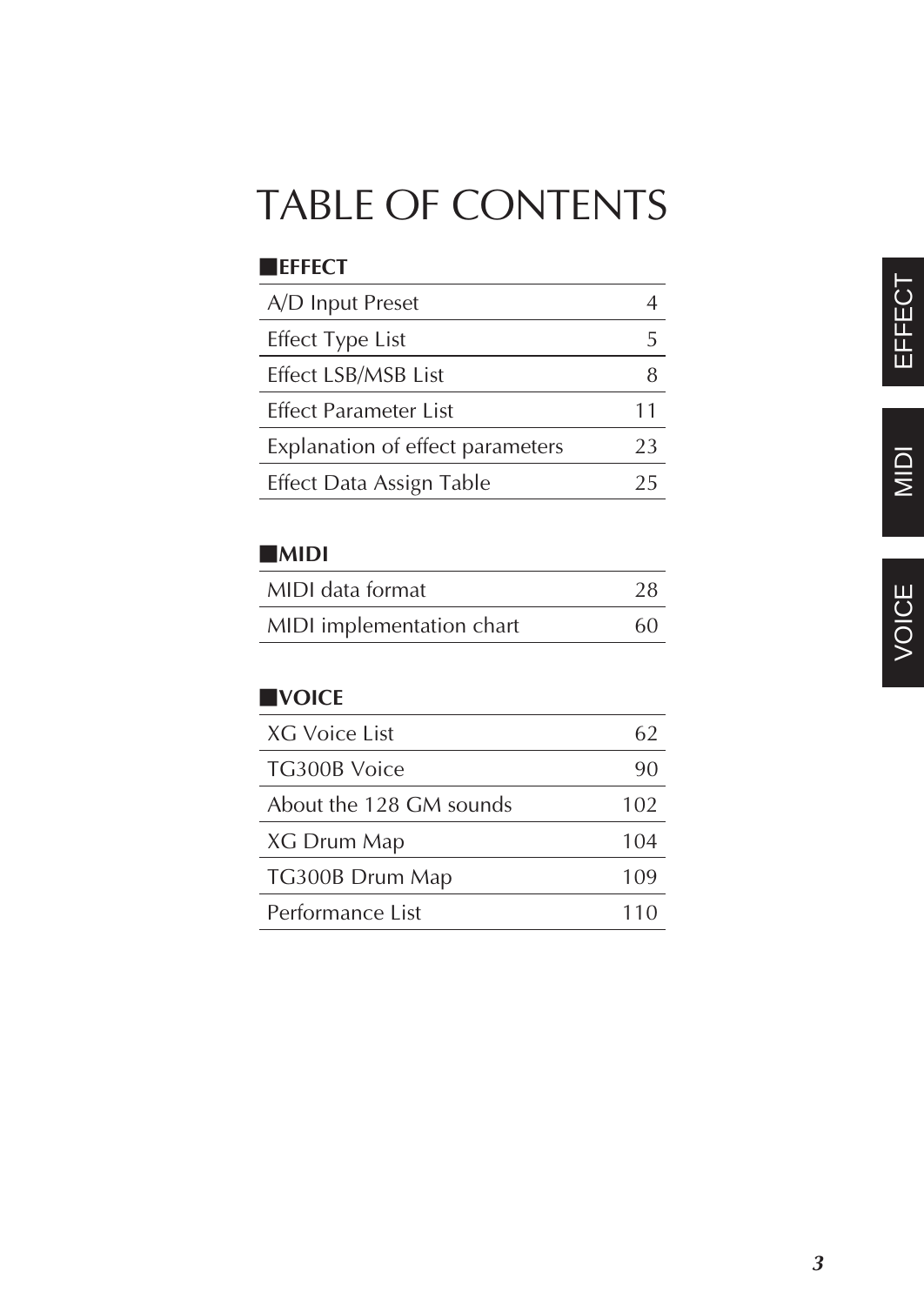# <span id="page-2-0"></span>**A/D Input Preset**

|                |                     |                                 | A/D1         |          |      |                       |                                                    |          |                  |                        |                                                              |                    |             |                           |                 |
|----------------|---------------------|---------------------------------|--------------|----------|------|-----------------------|----------------------------------------------------|----------|------------------|------------------------|--------------------------------------------------------------|--------------------|-------------|---------------------------|-----------------|
|                |                     |                                 | A/D2         |          |      |                       |                                                    |          |                  |                        |                                                              |                    |             |                           |                 |
|                | <b>BANK</b> Source  |                                 | $PGM# = 1 2$ |          | 3    | 4                     | 5                                                  | 6        | 7                | 8                      | 9                                                            | 10                 | 11          | 12                        | 13              |
|                | <b>MIC</b>          | Preset Name Off                 |              | Mic      |      | <b>Reverbl Chorus</b> | Chorus+Reverb   Karaoke1                           |          | Karaoke2         | Karaoke3               | Echo                                                         | Vocal              | Studio      | Oct Up                    | <b>Oct Down</b> |
|                |                     | input gain                      | Imic         | lmic     | mic  | l mic                 | mic                                                | mic.     | mic              | mic                    | mic                                                          | mic                | mic         | mic                       | mic             |
|                |                     | var type                        |              |          |      |                       |                                                    | Karaoke1 |                  | Karaoke2 Karaoke3 Echo |                                                              | Stage1             | HM Enhancer | Pitch Change              | Pitch Change    |
|                |                     | <b>GUITAR Preset Name Off</b>   |              | Guitar   |      |                       | Reverb Chorus Chorus+Reverb Tube                   |          | <b>Stack</b>     | Flang Gtr   Clean Gtr  |                                                              | Funk Gtr           | Tremolo     | Phaser                    | 5th Guitar      |
|                | (Note 1) input gain |                                 | Imic         | mic      | mic  | mic                   | mic                                                | mic.     | mic              | mic                    | mic                                                          | mic                | mic.        | mic                       | mic             |
|                |                     | var type                        |              |          |      |                       |                                                    | Amp Sim. | Amp Sim. Flanger |                        | Celeste                                                      | Touch Wahl Tremolo |             | Phaser                    | Pitch Change    |
| $\overline{2}$ |                     | <b>KEYBOARD Preset Name Off</b> |              | Keyboard |      |                       | Reverb Chorus Chorus+Reverb   Phaser EP            |          | Pan EP           | Wah Clavi              | Rotary Orgn                                                  | Synth Str          |             | Synth Pad Synth Lead      | <b>SFX</b>      |
|                |                     | input gain                      | lline        | l line   | line | l line                | l line                                             | line     | line             | line                   | line                                                         | line               | line        | line                      | line            |
|                |                     | var type                        |              |          |      |                       |                                                    | Phaser   |                  |                        | Auto Pan   Touch Wah   Rotary Speaker   Symphonic   Flanger2 |                    |             | Delay LCR                 | Pitch Change    |
| 3              |                     | <b>AUDIO</b> Preset Name Off    |              | Audio    |      |                       | Reverbl Chorusl Chorus+Reverb                      |          |                  |                        |                                                              |                    |             |                           |                 |
|                | (Note 2) input gain |                                 | lline        | lline    | line | line                  | line                                               |          |                  |                        |                                                              |                    |             |                           |                 |
|                |                     | var type                        |              |          |      |                       |                                                    |          |                  |                        |                                                              |                    |             |                           |                 |
| 18             |                     | STEREO Preset Name Off          |              | Kevboard |      |                       | Reverbl Chorusl Chorus+Reverb   Phaser EP   Pan EP |          |                  | Wah Clavi              | Rotary Orgn                                                  | Synth Str          |             | Synth Padl Synth Lead SFX |                 |
|                | KEYBOARD input gain |                                 | lline        | lline    | line | line                  | line                                               | line     | line             | line                   | line                                                         | line               | line        | line                      | line            |
|                | (Note 3) var type   |                                 |              |          |      |                       |                                                    | Phaser   | Auto Pan         |                        | Touch Wah Rotary Speaker Symphonic Flanger2                  |                    |             | Delay LCR                 | Pitch Change    |
|                |                     | 19 STEREO Preset Name Off       |              | Audio    |      |                       | Reverbl Chorusl Chorus+Reverb                      |          |                  |                        |                                                              |                    |             |                           |                 |
|                |                     | AUDIO   input gain              | lline        | line     | line | line                  | line                                               |          |                  |                        |                                                              |                    |             |                           |                 |
|                | (Note 3) var type   |                                 |              |          |      |                       |                                                    |          |                  |                        |                                                              |                    |             |                           |                 |

(Note 1) Depending on the guitar, the input may be distorted. Adjust the A/D INPUT VOLUME or the volume of your guitar.

- (Note 2) AUDIO sets PAN to Lch for A/D1 and Rch for A/D2.
- (Note 3) The Stereo setting can be selected only for A/D1.

The A/D1 and A/D2 inputs will be handled as the Lch and Rch respectively of a stereo signal.

Thus, when you select Stereo, the bank number and program number of part A/D2 will be displayed as "\*\*\*" and cannot be set.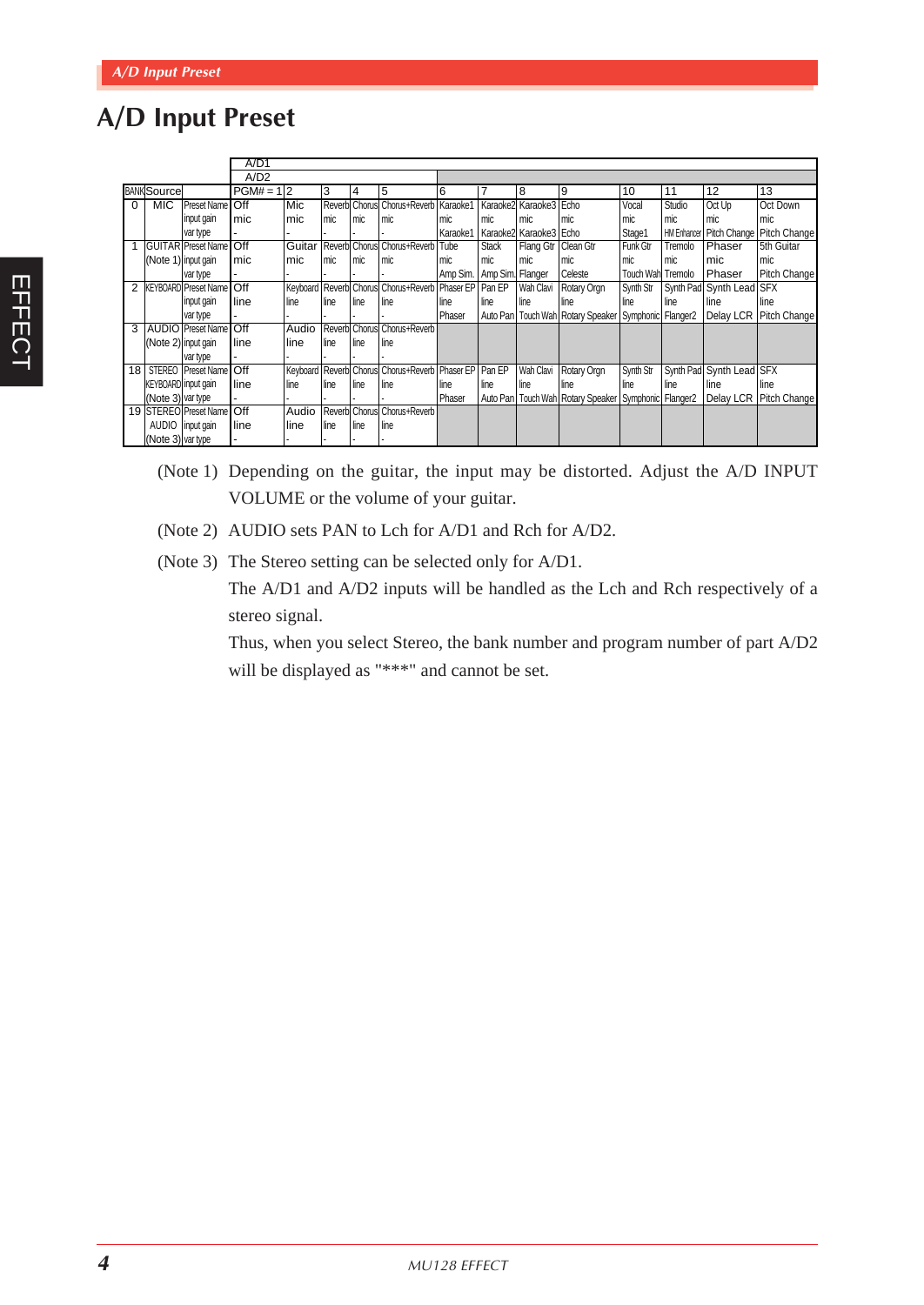# <span id="page-3-0"></span>**Effect Type List**

### **REVERB**

| No. |  | MSB LSB Effect Type        | Remarks                                                             |
|-----|--|----------------------------|---------------------------------------------------------------------|
|     |  | 0 00H 00H NO EFFECT        | Turn off the effect.                                                |
|     |  | $ 01H 00H HALL$ 1          | Reverb simulating the acoustics of a hall.                          |
|     |  | 2   01H   01H   HALL 2     | $\epsilon$                                                          |
|     |  | 3   02H   00H   ROOM 1     | Reverb simulating the acoustics of a room.                          |
|     |  | 4   02H   01H   ROOM 2     | $\overline{\phantom{a}}$                                            |
|     |  | 5 02H 02H ROOM 3           | $\epsilon$                                                          |
|     |  | 6 03H 00H STAGE 1          | Reverb appropriate for a solo instrument.                           |
|     |  | 103H 01H STAGE 2           |                                                                     |
|     |  | 8 04H 00H PLATE            | Reverb simulating a metal plate reverb device.                      |
|     |  | 9   10H   00H   WHITE ROOM | Unique short reverb with a slight initial delay.                    |
|     |  | 10 11H 00H TUNNEL          | Simulation of a cylindrical space extending to left and right.      |
| 11  |  | 12H 00H CANYON             | A hypothetical acoustic space which extends without limit.          |
|     |  | 12   13H   00H   BASEMENT  | Reverb with distinctive resonance following a slight initial delay. |

### **CHORUS**

| l No. |  | MSB   LSB   Effect Type    | Remarks                                                                             |
|-------|--|----------------------------|-------------------------------------------------------------------------------------|
|       |  | 0 00H 00H NO EFFECT        | Turn off the effect.                                                                |
|       |  | 41H 00H CHORUS 1           | A standard chorus effect, adding natural spaciousness to the sound.                 |
|       |  | 41H 01H CHORUS 2           |                                                                                     |
|       |  | 3 41H 02H CHORUS 3         | $\epsilon$                                                                          |
|       |  | 4   41H   08H   CHORUS 4   | $\epsilon$                                                                          |
|       |  | 5   42H   00H   CELESTE 1  | An effect which uses a 3-phase LFO to add modulation and spaciousness to the sound. |
|       |  | 6 42H 01H CELESTE 2        |                                                                                     |
|       |  | 42H 02H CELESTE 3          | $\epsilon$                                                                          |
| 8     |  | 42H   08H CELESTE 4        |                                                                                     |
|       |  | 9 43H 00H FLANGER 1        | An effect reminiscent of a jet airplane taking off and landing.                     |
|       |  | 10 43H 01H FLANGER 2       | $\epsilon$                                                                          |
| 11    |  | 43H 08H FLANGER 3          |                                                                                     |
|       |  | 12 44H 00H SYMPHONIC       | A multi-stage version of CELESTE modulation.                                        |
|       |  | 13 57H 00H ENSEMBLE DETUNE | Chorus effect without modulation, created by adding a slightly pitch-shifted sound. |
|       |  | 14 48H 00H PHASER 1        | Cyclically changes the phase to modulate the sound.                                 |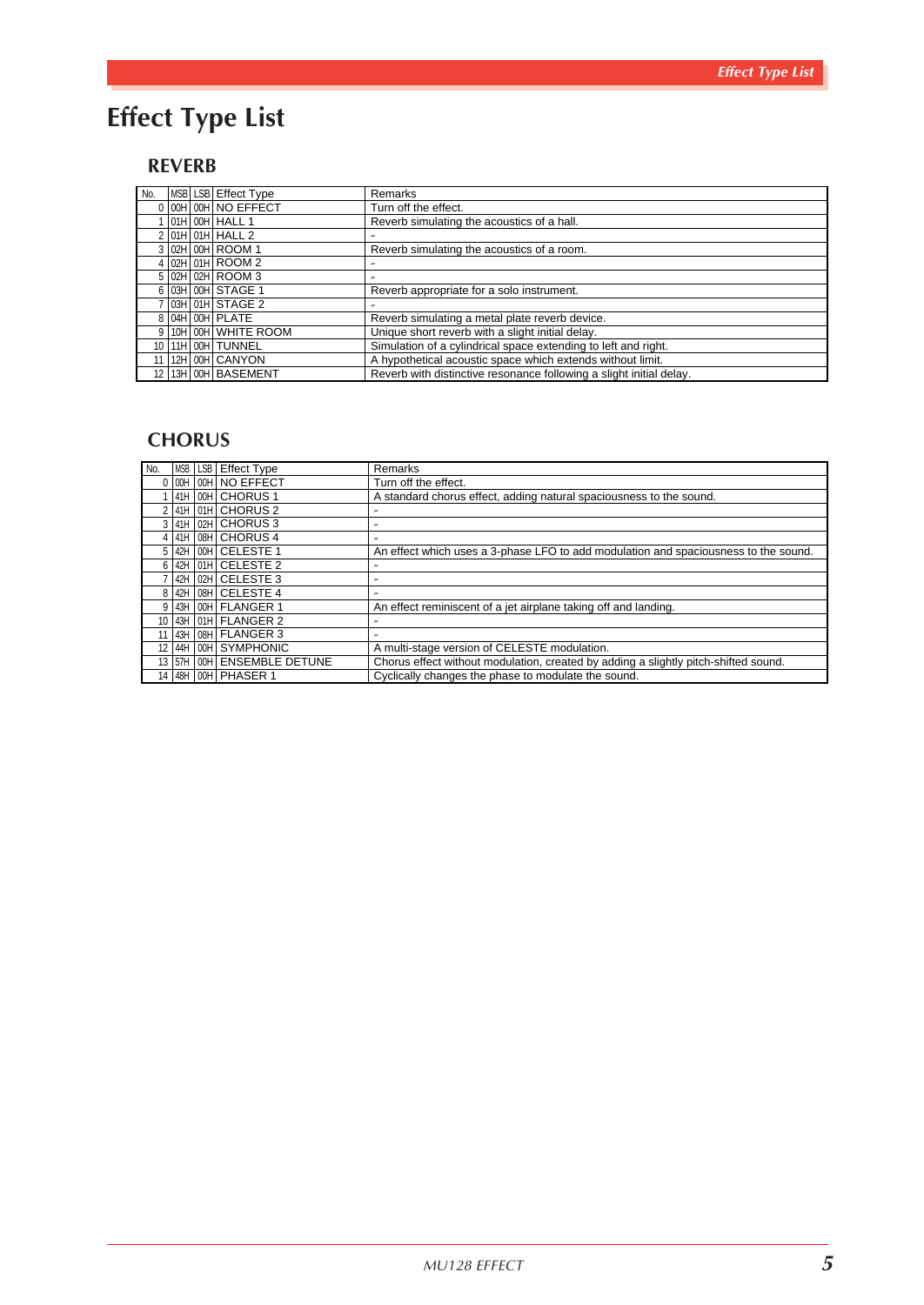### **VARIATION**

| No.<br><b>MSB</b><br>LSB Effect Type                          | Remarks                                                                                                                     |
|---------------------------------------------------------------|-----------------------------------------------------------------------------------------------------------------------------|
|                                                               |                                                                                                                             |
| 0 0H 00H NO EFFECT                                            | Turns off the effect.                                                                                                       |
| 1 01H 00H HALL 1                                              | Reverb simulating the acoustics of a hall.                                                                                  |
| 2 01H 01H HALL 2                                              |                                                                                                                             |
| 00H ROOM 1<br>3 02H                                           | Reverb simulating the acoustics of a room.                                                                                  |
| 01H ROOM 2<br>4 <sup>1</sup><br>02H                           | ,                                                                                                                           |
| 02H ROOM 3                                                    |                                                                                                                             |
| 5 02H                                                         |                                                                                                                             |
| 00H STAGE 1<br>6 03H                                          | Reverb appropriate for a solo instrument.                                                                                   |
| 01H STAGE 2<br>7 <sup>1</sup><br>03H                          |                                                                                                                             |
| 8<br>04H<br>00H PLATE                                         | Reverb simulating a metal plate reverb device.                                                                              |
| 00H WHITE ROOM<br>9<br>10H                                    | Distinctive short reverb with a slight initial delay.                                                                       |
|                                                               |                                                                                                                             |
| 10 <sup>1</sup><br>11H<br>00H TUNNEL                          | Simulation of a cylindrical space extending to left and right.                                                              |
| 00H CANYON<br>12H<br>11                                       | A hypothetical acoustic space which extends without limit.                                                                  |
| 00H BASEMENT<br>12<br>13H                                     | Reverb with distinctive resonance following a slight initial delay.                                                         |
| 05H<br>00H DELAY L,C,R<br>13                                  | Three delay sounds L, R and C (center).                                                                                     |
| 00H DELAY L,R<br>14<br>06H                                    | Two delay sounds L and R, with two feedback delays.                                                                         |
|                                                               |                                                                                                                             |
| 00H ECHO<br>07H<br>15                                         | Two delays L and R, with independent feedback delay for L and R.                                                            |
| 08H<br>00H CROSS DELAY<br>16                                  | This effect crosses the feedback of two delays.                                                                             |
| 09H<br>00H ER 1<br>17                                         | This effect isolates only the early reflection components of the reverb.                                                    |
| 18<br>09H<br>01H ER 2                                         |                                                                                                                             |
| 00H GATE REVERB<br>19                                         |                                                                                                                             |
| 0AH                                                           | Simulation of gated reverb.                                                                                                 |
| 20<br>0BH<br>00H REVERSE GATE                                 | Simulation of gated reverb played back in reverse.                                                                          |
| 14H<br>00H KARAOKE 1<br>21                                    | Echo for karaoke.                                                                                                           |
| 22<br>14H<br>01H KARAOKE 2                                    | $\overline{a}$                                                                                                              |
| 14H<br>02H KARAOKE 3<br>23                                    |                                                                                                                             |
|                                                               |                                                                                                                             |
| 00H CHORUS 1<br>41H<br>24                                     | Conventional chorus effect which gives natural spaciousness to the sound.                                                   |
| 01H CHORUS 2<br>25 41H                                        |                                                                                                                             |
| 02H CHORUS 3<br>26 41H                                        | ×                                                                                                                           |
| 27<br>41H<br>08H CHORUS 4                                     |                                                                                                                             |
| 00H CELESTE 1<br>28<br>42H                                    | A three-phase LFO is used to give modulation and spaciousness to the sound.                                                 |
|                                                               | $\overline{a}$                                                                                                              |
| 01H CELESTE 2<br>29<br>42H                                    |                                                                                                                             |
| 42H<br>30<br>02H CELESTE 3                                    | $\overline{a}$                                                                                                              |
| 31<br>42H<br>08H CELESTE 4                                    |                                                                                                                             |
| 00H FLANGER 1<br>32<br>43H                                    | An effect reminiscent of a jet airplane taking off and landing                                                              |
| 43H<br>01H FLANGER 2<br>33                                    |                                                                                                                             |
|                                                               |                                                                                                                             |
| 08H FLANGER 3<br>43H<br>34                                    |                                                                                                                             |
| 44H<br>00H SYMPHONIC<br>35                                    | A multi-stage version of CELESTE modulation.                                                                                |
| 00H ENSEMBLE DETUNE<br>36<br>57H                              | Chorus effect without modulation, created by adding a slightly pitch-shifted sound.                                         |
| 37<br>58H<br>00H AMBIENCE                                     | An effect which adds spatial breadth by blurring the location of the sound.                                                 |
| 45H<br>00H ROTARY SPEAKER<br>38                               | Simulation of a rotary speaker. AC1 (assignable controller 1) etc. can be used to control the rotation speed                |
|                                                               |                                                                                                                             |
| 00H 2WAY ROTARY SPEAKER<br>39<br>56H                          | Simulation of a rotary speaker. AC1 (assignable controller 1) etc. can be used to control the rotation speed                |
| 46H<br>00H TREMOLO<br>40                                      | An effect which cyclically modulates the volume.                                                                            |
| 47H<br>00H AUTO PAN<br>41                                     | An effect which cyclically moves the sound between left/right and front/back.                                               |
| 48H<br>00H PHASER 1<br>42                                     | Cyclically changes the phase to modulate the sound.                                                                         |
| 48H<br>08H PHASER 2<br>43                                     |                                                                                                                             |
|                                                               |                                                                                                                             |
| 00H DISTORTION<br>44<br>49H                                   | Adds distortion with an edge to the sound. Since a noise gate is included, this is suitable for use with A/D input as well. |
| 45<br>49H<br>01H COMP+DISTORTION                              | Since a compressor is included in the first stage, distortion can be applied evenly, regardless of the input level.         |
| 46<br>4AH<br>00H OVER DRIVE                                   | Adds mild distortion to the sound. Since a noise gate is included, this is suitable for A/D input as well.                  |
| 00H AMP SIMULATOR<br>47<br>4BH                                | Simulation of a guitar amp. Since a noise gate is included, this is suitable for use with A/D input as well.                |
| 00H 3BAND EQ(MONO)<br>48<br>4CH                               | Mono EQ with equalization of LOW, MID and HIGH.                                                                             |
|                                                               |                                                                                                                             |
| 00H 2BAND EQ(STEREO)<br>49<br>4DH                             | Stereo EQ with equalization of LOW and HIGH. Ideal for Drum Parts                                                           |
| 00H AUTO WAH(LFO)<br>4EH<br>50                                | Cyclically changes the center frequency of a wah filter. Can also be used with AC1 etc. as a pedal wah.                     |
| 4EH<br>01H AUTO WAH+DIST<br>51                                | Applies DISTORTION to the output of AUTO WAH to distort the sound. Can also be used with AC1 etc. as a pedal wah.           |
| 02H AUTO WAH+ODRV<br>52<br>4EH                                | Applies OVERDRIVE to the output of AUTO WAH to distort the sound. Can also be used with AC1 etc. as a pedal wah.            |
| 52H<br>00H TOUCH WAH 1<br>53                                  | Changes the center frequency of a wah filter according to the input level. Can also be used with AC1 etc. as a pedal way.   |
| 01H TOUCH WAH 2                                               | Applies DISTORTION to the output of TOUCH WAH to distort the sound. Can also be used with AC1 etc. as a pedal wah           |
| 54<br>52H                                                     |                                                                                                                             |
| 55<br>52H<br>02H TOUCH WAH+DIST                               | Applies OVERDRIVE to the output of TOUCH WAH to distort the sound. Can also be used with AC1 etc. as a pedal wah.           |
| 56<br>52H<br>08H<br>TOUCH WAH+ODRV                            |                                                                                                                             |
| 57   50H   00H   PITCH CHANGE 1                               | Changes the center frequency of a wah filter according to the input level. Can also be used with AC1 etc. as a pedal wah.   |
|                                                               |                                                                                                                             |
|                                                               | This effect changes the pitch of the input signal.                                                                          |
| 58   50H   01H   PITCH CHANGE 2                               |                                                                                                                             |
| 59 51H<br>00H HARMONIC ENHANCER*                              | This effect adds new overtones to the input signal to make the sound stand out.                                             |
| 00H COMPRESSOR<br>60 53H                                      | Holds down the output when the input exceeds a specified level. Can also be used to add a sense of attack to the sound.     |
| 00H NOISE GATE<br>61<br>54H                                   | Gates the input when the input signal falls below a specified level. Useful for cutting noise from the A/D input, etc.      |
| 00H VOICE CANCEL<br>62 55H                                    | Attenuates the vocal part from sources such as CDs.                                                                         |
|                                                               |                                                                                                                             |
| 00H TALKING MODULATOR<br>63   5DH                             | Adds a vowel sound to the input signal.                                                                                     |
| 64 5EH<br>00H LO-FI                                           | Degrades the audio quality of the input signal.                                                                             |
| 00H DIST+DELAY<br>65 5FH                                      | DISTORTION and DELAY are connected in series.                                                                               |
| 66 5FH<br>01H OVERDRIVE+DELAY                                 | OVERDRIVE and DELAY are connected in series.                                                                                |
| 00H COMP+DIST+DELAY<br>67<br>60H                              | COMPRESSOR, DISTORTION and DELAY are connected in series.                                                                   |
|                                                               |                                                                                                                             |
| 68 60H<br>01H COMP+OVERDRIVE+DELAY                            | COMPRESSOR, OVERDRIVE and DELAY are connected in series.                                                                    |
| 69 61H<br>00H WAH+DIST+DELAY                                  | TOUCH WAH, DISTORTION and DELAY are connected in series.                                                                    |
| 70<br>61H<br>01H WAH+OVERDRIVE+DELAY<br>71<br>40H<br>00H THRU | TOUCH WAH, OVERDRIVE and DELAY are connected in series.<br>Bypass without applying an effect.                               |

\* The Harmonic Enhancer produces the same effect as its MU series predecessor.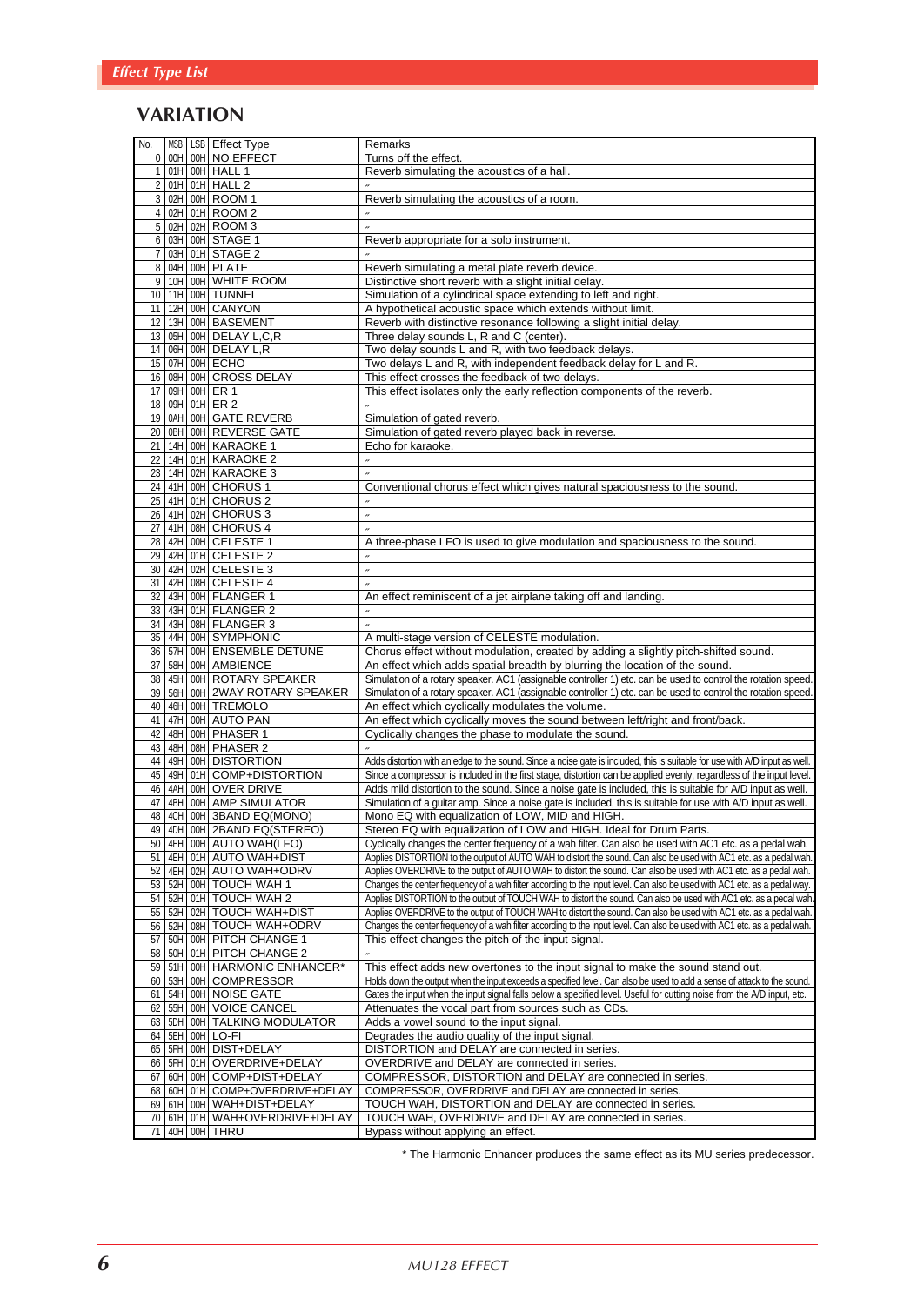### **INSERTION1,2**

| No.<br>MSB LSB Effect Type           | Remarks                                                                                                                   |
|--------------------------------------|---------------------------------------------------------------------------------------------------------------------------|
| 0 40H 00H THRU                       | Bypass without applying an effect.                                                                                        |
| 01H 00H HALL 1<br>1                  | Reverb simulating the acoustics of a hall.                                                                                |
| 2 01H 01H HALL 2                     |                                                                                                                           |
| 3 02H 00H ROOM 1                     | Reverb simulating the acoustics of a room.                                                                                |
| 4 02H 01H ROOM 2                     | $\overline{a}$                                                                                                            |
| 5<br>02H 02H ROOM 3                  | $\overline{a}$                                                                                                            |
| 03H 00H STAGE 1<br>6                 | Reverb appropriate for a solo instrument.                                                                                 |
| 03H 01H STAGE 2<br>7                 |                                                                                                                           |
| 04H 00H PLATE<br>8                   | Reverb simulating a metal plate reverb device.                                                                            |
| 05H 00H DELAY L,C,R<br>9             | Three delay sounds L, R and C (center).                                                                                   |
| 06H 00H DELAY L,R<br>10              | Two delay sounds L and R, with two feedback delays.                                                                       |
| 07H 00H ECHO<br>11                   | Two delays L and R, with independent feedback delay for L and R.                                                          |
| 08H 00H CROSS DELAY<br>12            | This effect crosses the feedback of two delays.                                                                           |
| 14H 00H KARAOKE 1<br>13              | Echo for karaoke.                                                                                                         |
| 14 14H 01H KARAOKE 2                 | $\overline{a}$                                                                                                            |
| 15<br>14H 02H KARAOKE 3              | $\overline{a}$                                                                                                            |
| 41H 00H CHORUS 1<br>16               | Conventional chorus effect which gives natural spaciousness to the sound.                                                 |
| 41H 01H CHORUS 2<br>17               | $\overline{a}$                                                                                                            |
| 41H 02H CHORUS 3<br>18               | $\overline{a}$                                                                                                            |
| 19 41H 08H CHORUS 4                  | $\overline{a}$                                                                                                            |
| 42H 00H CELESTE 1<br>20              | A three-phase LFO is used to give modulation and spaciousness to the sound.                                               |
| 21 42H 01H CELESTE 2                 | $\overline{a}$                                                                                                            |
| $\overline{22}$<br>42H 02H CELESTE 3 | $\tilde{\phantom{a}}$                                                                                                     |
| 42H 08H CELESTE 4<br>23              | $\overline{a}$                                                                                                            |
| 24 43H 00H FLANGER 1                 | An effect reminiscent of a jet airplane taking off and landing.                                                           |
| 25<br>01H FLANGER 2<br>43H           | $\overline{a}$                                                                                                            |
| 26<br>43H 08H FLANGER 3              | $\tilde{\phantom{a}}$                                                                                                     |
| 44H 00H SYMPHONIC<br>27              | A multi-stage version of CELESTE modulation.                                                                              |
| 28<br>57H 00H ENSEMBLE DETUNE        | Chorus effect without modulation, created by adding a slightly pitch-shifted sound.                                       |
| 45H 00H ROTARY SPEAKER<br>29         | Simulation of a rotary speaker. AC1 (assignable controller 1) etc. can be used to control the rotation speed.             |
| 46H 00H TREMOLO<br>30                | An effect which cyclically modulates the volume.                                                                          |
| 31<br>47H 00H AUTO PAN               | An effect which cyclically moves the sound between left/right and front/back.                                             |
| 32<br>48H 00H PHASER 1               | Cyclically changes the phase to modulate the sound.                                                                       |
| 33 49H 00H DISTORTION                | Adds distortion with an edge to the sound.                                                                                |
| 34 4AH 00H OVER DRIVE                | Adds mild distortion to the sound.                                                                                        |
| 35<br>4BH 00H AMP SIMULATOR          | Simulation of a quitar amp.                                                                                               |
| 4CH 00H 3BAND EQ(MONO)<br>36         | Mono EQ with equalization of LOW, MID and HIGH.                                                                           |
| 37 4DH 00H 2BAND EQ(STEREO)          | Stereo EQ with equalization of LOW and HIGH. Ideal for Drum Parts.                                                        |
| 38<br>4EH 00H AUTO WAH(LFO)          | Cyclically changes the center frequency of a wah filter. Can also be used with AC1 etc. as a pedal wah.                   |
| 39 52H 00H TOUCH WAH 1               | Changes the center frequency of a wah filter according to the input level. Can also be used with AC1 etc. as a pedal wah. |
| 52H 08H TOUCH WAH 2<br>40            | Changes the center frequency of a wah filter according to the input level. Can also be used with AC1 etc. as a pedal wah. |
| 41<br>51H 00H HARMONIC ENHANCER*     | This effect adds new overtones to the input signal to make the sound stand out.                                           |
| 42<br>53H 00H COMPRESSOR             | Holds down the output when the input exceeds a specified level. Can also be used to add a sense of attack to the sound.   |
| 43 54H 00H NOISE GATE                | Gates the input when the input signal falls below a specified level. Useful for cutting noise from the A/D input, etc.    |

\* The Harmonic Enhancer produces the same effect as its MU series predecessor.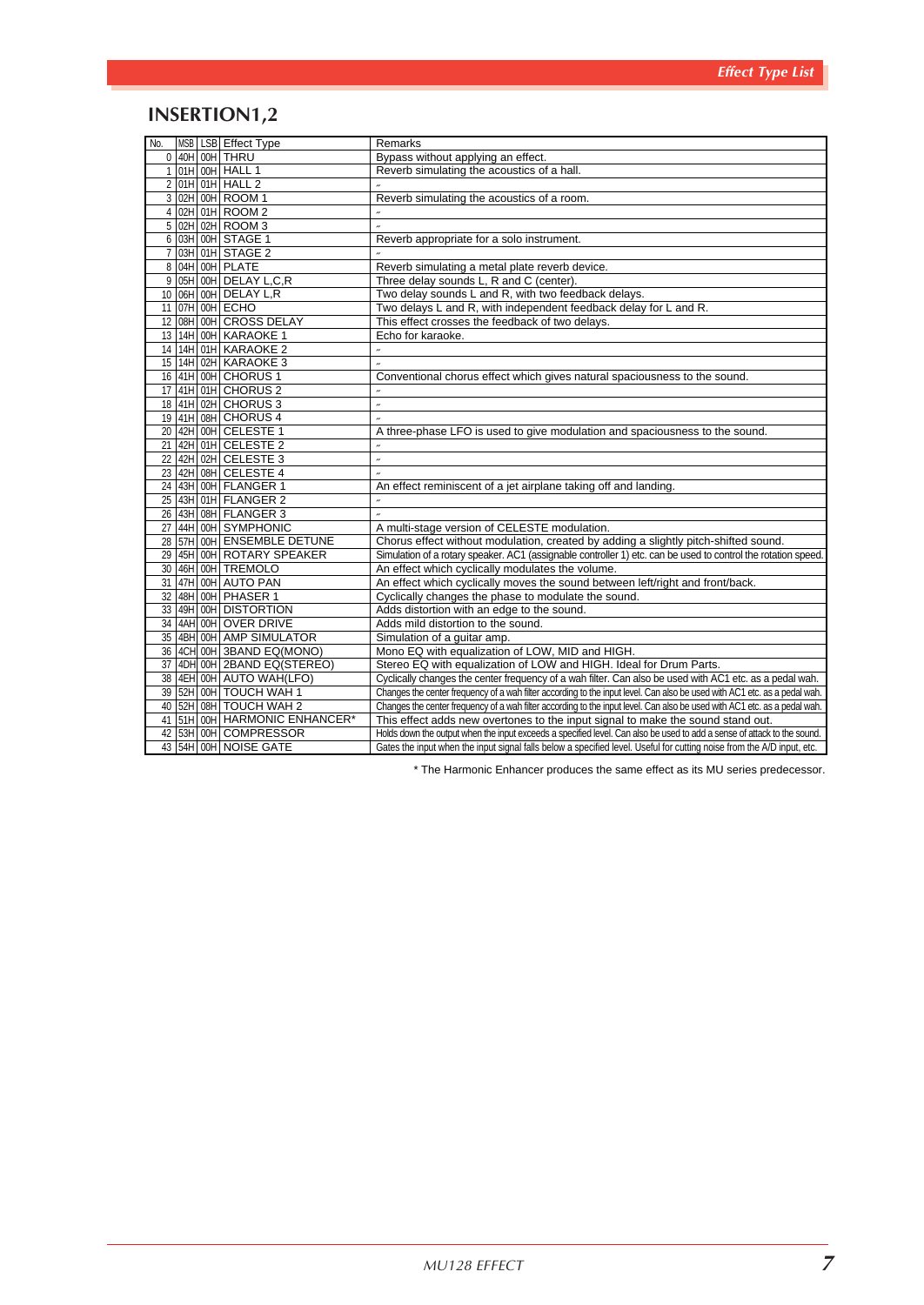# <span id="page-6-0"></span>**Effect LSB/MSB List**

### **REVERB TYPE**

| <b>TYPE MSB</b> |              | <b>TYPE LSB</b>   |                   |                                |          |    |  |  |  |
|-----------------|--------------|-------------------|-------------------|--------------------------------|----------|----|--|--|--|
| <b>DEC</b>      | <b>HEX</b>   | 00                | 01                | 02                             | $\cdots$ | 08 |  |  |  |
| 000             | $\mathbf{0}$ | <b>NO EFFECT</b>  |                   |                                |          |    |  |  |  |
| 001             | 1            | <b>HALL 1</b>     | HALL <sub>2</sub> |                                |          |    |  |  |  |
| 002             | 2            | ROOM <sub>1</sub> | ROOM <sub>2</sub> | ROOM <sub>3</sub>              |          |    |  |  |  |
| 003             | 3            | STAGE 1           | STAGE 2           |                                |          |    |  |  |  |
| 004             | 4            | <b>PLATE</b>      |                   |                                |          |    |  |  |  |
| 005             | 5            | <b>NO EFFECT</b>  |                   |                                |          |    |  |  |  |
| ÷               |              |                   |                   |                                |          |    |  |  |  |
| 015             | F            | <b>NO EFFECT</b>  |                   |                                |          |    |  |  |  |
| 016             | 10           | <b>WHITE ROOM</b> |                   |                                |          |    |  |  |  |
| 017             | 11           | <b>TUNNEL</b>     |                   |                                |          |    |  |  |  |
| 018             | 12           | CANYON            |                   |                                |          |    |  |  |  |
| 019             | 13           | <b>BASEMENT</b>   |                   |                                |          |    |  |  |  |
| 020             | 14           | <b>NO EFFECT</b>  |                   |                                |          |    |  |  |  |
| $\cdot$         | ٠            |                   |                   |                                |          |    |  |  |  |
| 127             | 7F           | <b>NO EFFECT</b>  |                   |                                |          |    |  |  |  |
|                 |              | <b>NO EFFECT</b>  |                   | Same as basic effects (LSB=00) |          |    |  |  |  |

**COL** 

# **CHORUS TYPE**

| <b>TYPE MSB</b> |              | <b>TYPE LSB</b>        |                  |                  |          |                     |  |  |  |
|-----------------|--------------|------------------------|------------------|------------------|----------|---------------------|--|--|--|
| <b>DEC</b>      | <b>HEX</b>   | 00                     | 01               | 02               | $\cdots$ | 08                  |  |  |  |
| 000             | $\mathbf{0}$ | <b>NO EFFECT</b>       |                  |                  |          |                     |  |  |  |
| 001             |              | <b>NO EFFECT</b>       |                  |                  |          |                     |  |  |  |
| ÷               |              |                        |                  |                  |          |                     |  |  |  |
| 064             | 40           | <b>NO EFFECT</b>       |                  |                  |          |                     |  |  |  |
| 065             | 41           | CHORUS <sub>1</sub>    | <b>CHORUS 2</b>  | <b>CHORUS 3</b>  |          | CHORUS <sub>4</sub> |  |  |  |
| 066             | 42           | CELESTE 1              | <b>CELESTE 2</b> | <b>CELESTE 3</b> |          | CELESTE 4           |  |  |  |
| 067             | 43           | <b>FLANGER 1</b>       | <b>FLANGER 2</b> |                  |          | <b>FLANGER 3</b>    |  |  |  |
| 068             | 44           | <b>SYMPHONIC</b>       |                  |                  |          |                     |  |  |  |
| 069             | 45           | <b>NO EFFECT</b>       |                  |                  |          |                     |  |  |  |
|                 |              |                        |                  |                  |          |                     |  |  |  |
| 071             | 47           | <b>NO EFFECT</b>       |                  |                  |          |                     |  |  |  |
| 072             | 48           | PHASER 1               |                  |                  |          |                     |  |  |  |
| 073             | 49           | <b>NO EFFECT</b>       |                  |                  |          |                     |  |  |  |
|                 |              |                        |                  |                  |          |                     |  |  |  |
| 086             | 56           | <b>NO EFFECT</b>       |                  |                  |          |                     |  |  |  |
| 087             | 57           | <b>ENSEMBLE DETUNE</b> |                  |                  |          |                     |  |  |  |
| 088             | 58           | <b>NO EFFECT</b>       |                  |                  |          |                     |  |  |  |
|                 |              |                        |                  |                  |          |                     |  |  |  |
| 127             | 7F           | <b>NO EFFECT</b>       |                  |                  |          |                     |  |  |  |

NO EFFECT Same as basic effects (LSB=00)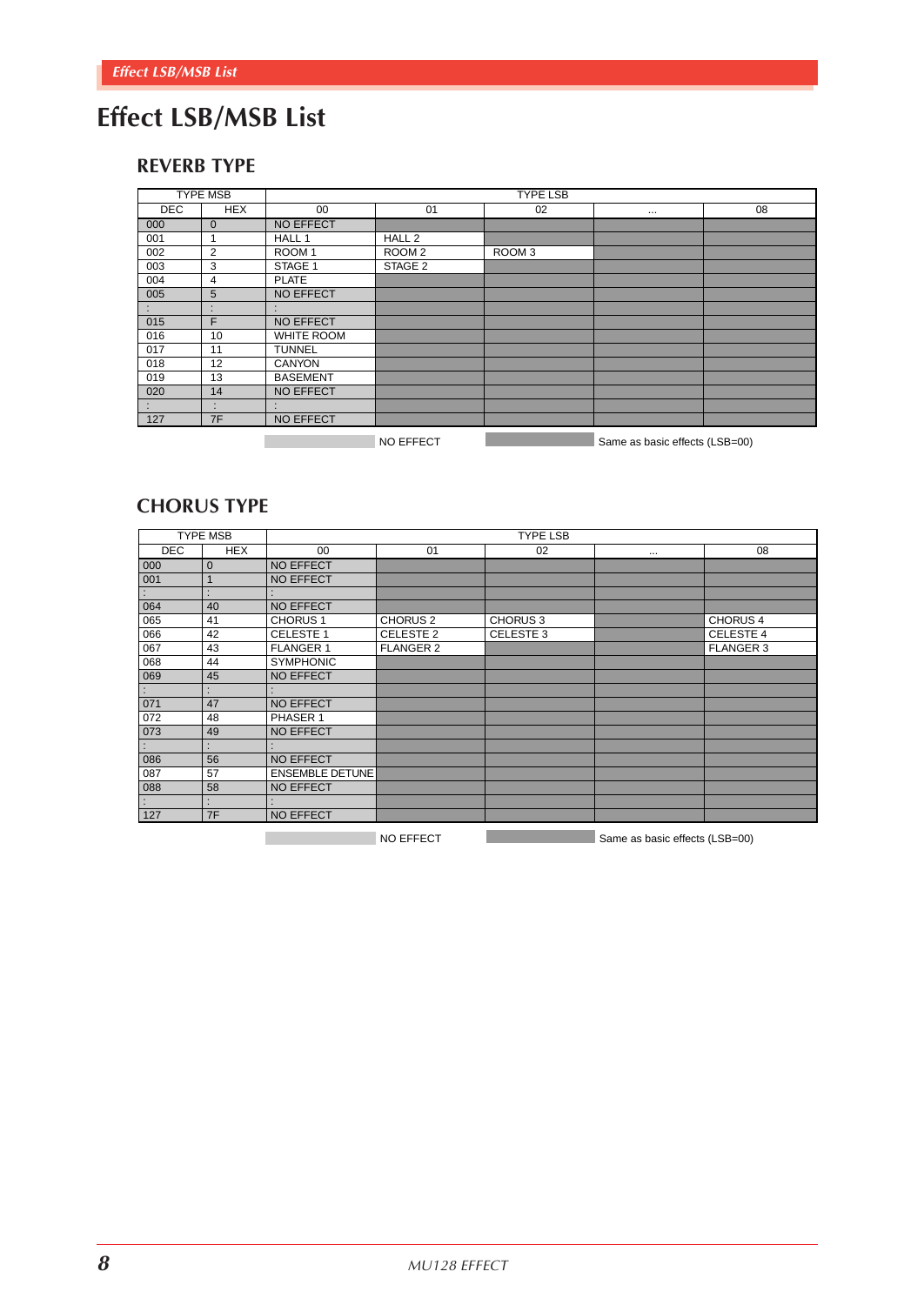### **VARIATION TYPE (MSB=0 - 63)**

| <b>TYPE MSB</b>      |                | <b>TYPE LSB</b>                       |                   |                   |                                |    |  |  |  |
|----------------------|----------------|---------------------------------------|-------------------|-------------------|--------------------------------|----|--|--|--|
| <b>DEC</b>           | <b>HEX</b>     | 00                                    | 01                | 02                | $\cdots$                       | 08 |  |  |  |
| 000                  | $\mathbf{0}$   | <b>NO EFFECT</b>                      |                   |                   |                                |    |  |  |  |
| 001                  | 1              | HALL 1                                | HALL <sub>2</sub> |                   |                                |    |  |  |  |
| 002                  | $\overline{2}$ | ROOM <sub>1</sub>                     | ROOM <sub>2</sub> | ROOM <sub>3</sub> |                                |    |  |  |  |
| 003                  | 3              | STAGE 1                               | STAGE 2           |                   |                                |    |  |  |  |
| 004                  | 4              | <b>PLATE</b>                          |                   |                   |                                |    |  |  |  |
| 005                  | 5              | DELAY L,C,R                           |                   |                   |                                |    |  |  |  |
| 006                  | 6              | DELAY L,R                             |                   |                   |                                |    |  |  |  |
| 007                  | 7              | <b>ECHO</b>                           |                   |                   |                                |    |  |  |  |
| 008                  | 8              | <b>CROSS DELAY</b>                    |                   |                   |                                |    |  |  |  |
| 009                  | 9              | ER <sub>1</sub>                       | ER <sub>2</sub>   |                   |                                |    |  |  |  |
| 010                  | Α              | <b>GATE REVERB</b>                    |                   |                   |                                |    |  |  |  |
| 011                  | B              | <b>REVERSE GATE</b>                   |                   |                   |                                |    |  |  |  |
| 012                  | С              | NO EFFECT or THRU                     |                   |                   |                                |    |  |  |  |
| $\ddot{\phantom{a}}$ |                |                                       |                   |                   |                                |    |  |  |  |
| 015                  | F              | NO EFFECT or THRU                     |                   |                   |                                |    |  |  |  |
| 016                  | 10             | <b>WHITE ROOM</b>                     |                   |                   |                                |    |  |  |  |
| 017                  | 11             | <b>TUNNEL</b>                         |                   |                   |                                |    |  |  |  |
| 018                  | 12             | <b>CANYON</b>                         |                   |                   |                                |    |  |  |  |
| 019                  | 13             | <b>BASEMENT</b>                       |                   |                   |                                |    |  |  |  |
| 020                  | 14             | <b>KARAOKE 1</b>                      | <b>KARAOKE 2</b>  | <b>KARAOKE 3</b>  |                                |    |  |  |  |
| 021                  | 15             | NO EFFECT or THRU                     |                   |                   |                                |    |  |  |  |
| $\blacksquare$       |                |                                       |                   |                   |                                |    |  |  |  |
| 063                  | 3F             | NO EFFECT or THRU                     |                   |                   |                                |    |  |  |  |
|                      |                | NO EFFECT (for SYS) or THRU (for INS) |                   |                   | Same as basic effects (LSB=00) |    |  |  |  |

### **VARIATION TYPE (MSB=64 - 127)**

| <b>TYPE MSB</b> |                                                                                                                                 | <b>TYPE LSB</b>            |                       |                     |  |                     |  |  |  |
|-----------------|---------------------------------------------------------------------------------------------------------------------------------|----------------------------|-----------------------|---------------------|--|---------------------|--|--|--|
| <b>DEC</b>      | <b>HEX</b>                                                                                                                      | 00                         | 01                    | 02                  |  | 08                  |  |  |  |
| 064             | 40                                                                                                                              | <b>THRU</b>                |                       |                     |  |                     |  |  |  |
| 065             | 41                                                                                                                              | <b>CHORUS 1</b>            | <b>CHORUS 2</b>       | CHORUS <sub>3</sub> |  | CHORUS <sub>4</sub> |  |  |  |
| 066             | 42                                                                                                                              | <b>CELESTE 1</b>           | <b>CELESTE 2</b>      | <b>CELESTE 3</b>    |  | <b>CELESTE 4</b>    |  |  |  |
| 067             | 43                                                                                                                              | <b>FLANGER 1</b>           | <b>FLANGER 2</b>      |                     |  | FLANGER 3           |  |  |  |
| 068             | 44                                                                                                                              | <b>SYMPHONIC</b>           |                       |                     |  |                     |  |  |  |
| 069             | 45                                                                                                                              | <b>ROTARY SPEAKER</b>      |                       |                     |  |                     |  |  |  |
| 070             | 46                                                                                                                              | <b>TREMOLO</b>             |                       |                     |  |                     |  |  |  |
| 071             | 47                                                                                                                              | <b>AUTO PAN</b>            |                       |                     |  |                     |  |  |  |
| 072             | 48                                                                                                                              | PHASER 1                   |                       |                     |  | PHASER 2            |  |  |  |
| 073             | 49                                                                                                                              | <b>DISTORTION</b>          | COMP+DISTORTION       |                     |  |                     |  |  |  |
| 074             | 4A                                                                                                                              | <b>OVER DRIVE</b>          |                       |                     |  |                     |  |  |  |
| 075             | 4 <sub>B</sub>                                                                                                                  | <b>AMP SIMULATOR</b>       |                       |                     |  |                     |  |  |  |
| 076             | 4C                                                                                                                              | 3-BAND EQ                  |                       |                     |  |                     |  |  |  |
| 077             | 4D                                                                                                                              | 2-BAND EQ                  |                       |                     |  |                     |  |  |  |
| 078             | 4E                                                                                                                              | <b>AUTO WAH(LFO)</b>       | <b>AUTO WAH+DIST</b>  | AUTO WAH+OVERDRIVE  |  |                     |  |  |  |
| 079             | 4F                                                                                                                              | <b>THRU</b>                |                       |                     |  |                     |  |  |  |
| 080             | 50                                                                                                                              | PITCH CHANGE1              | PITCH CHANGE2         |                     |  |                     |  |  |  |
| 081             | 51                                                                                                                              | HARMONIC ENHANCER*         |                       |                     |  |                     |  |  |  |
| 082             | 52                                                                                                                              | TOUCH WAH 1                | <b>TOUCH WAH+DIST</b> | TOUCH WAH+OVERDRIVE |  | TOUCH WAH 2         |  |  |  |
| 083             | 53                                                                                                                              | <b>COMPRESSOR</b>          |                       |                     |  |                     |  |  |  |
| 084             | 54                                                                                                                              | <b>NOISE GATE</b>          |                       |                     |  |                     |  |  |  |
| 085             | 55                                                                                                                              | <b>VOICE CANCEL</b>        |                       |                     |  |                     |  |  |  |
| 086             | 56                                                                                                                              | <b>2WAY ROTARY SPEAKER</b> |                       |                     |  |                     |  |  |  |
| 087             | 57                                                                                                                              | <b>ENSEMBLE DETUNE</b>     |                       |                     |  |                     |  |  |  |
| 088             | 58                                                                                                                              | <b>AMBIENCE</b>            |                       |                     |  |                     |  |  |  |
| 089             | 59                                                                                                                              | <b>THRU</b>                |                       |                     |  |                     |  |  |  |
|                 |                                                                                                                                 |                            |                       |                     |  |                     |  |  |  |
| 092             | 5C                                                                                                                              | <b>THRU</b>                |                       |                     |  |                     |  |  |  |
| 093             | 5D                                                                                                                              | <b>TALKING MODULATOR</b>   |                       |                     |  |                     |  |  |  |
| 094             | 5E                                                                                                                              | LO-FI                      |                       |                     |  |                     |  |  |  |
| 095             | 5F                                                                                                                              | DIST+DELAY                 | OVERDRIVE+DELAY       |                     |  |                     |  |  |  |
| 096             | 60                                                                                                                              | COMP+DIST+DELAY            | COMP+OVERDRIVE+DELAY  |                     |  |                     |  |  |  |
| 097             | 61                                                                                                                              | WAH+DIST+DELAY             | WAH+OVERDRIVE+DELAY   |                     |  |                     |  |  |  |
| 098             | 62                                                                                                                              | <b>THRU</b>                |                       |                     |  |                     |  |  |  |
|                 |                                                                                                                                 |                            |                       |                     |  |                     |  |  |  |
| 127             | 7F                                                                                                                              | <b>THRU</b>                |                       |                     |  |                     |  |  |  |
|                 | <b>THRU</b><br>* The Harmonic Enhancer produces the same effect as its MU series predecessor.<br>Same as basic effects (LSB=00) |                            |                       |                     |  |                     |  |  |  |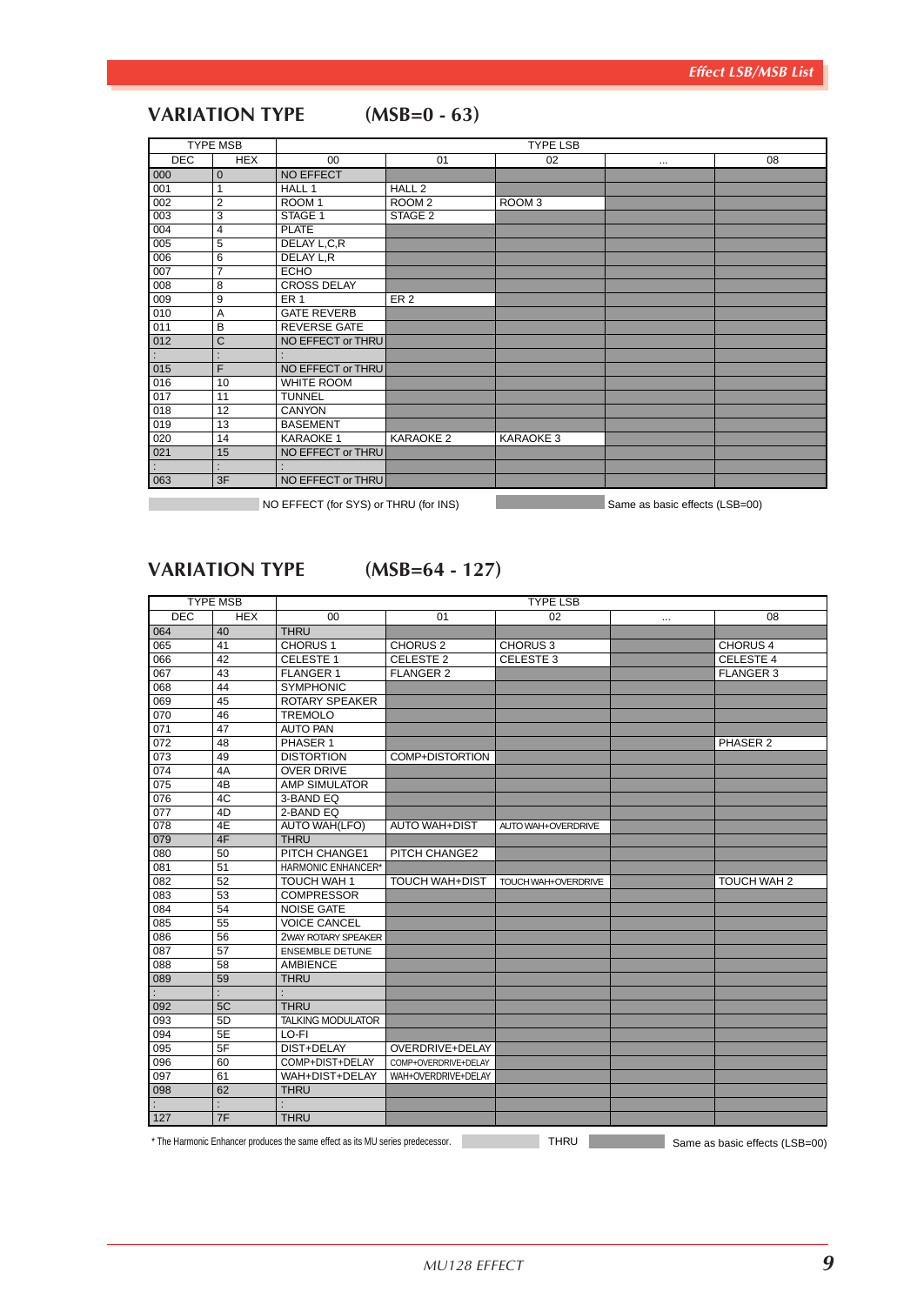### **INSERTION TYPE**

| <b>TYPE MSB</b> |                      | <b>TYPE LSB</b>        |                     |                     |          |                     |  |
|-----------------|----------------------|------------------------|---------------------|---------------------|----------|---------------------|--|
| DEC             | <b>HEX</b>           | 00                     | 01                  | 02                  | $\cdots$ | 08                  |  |
| 000             | $\overline{0}$       | <b>THRU</b>            |                     |                     |          |                     |  |
| 001             | 1                    | <b>HALL 1</b>          | <b>HALL 2</b>       |                     |          |                     |  |
| 002             | $\overline{2}$       | ROOM <sub>1</sub>      | ROOM <sub>2</sub>   | ROOM <sub>3</sub>   |          |                     |  |
| 003             | $\overline{3}$       | STAGE 1                | STAGE <sub>2</sub>  |                     |          |                     |  |
| 004             | $\overline{4}$       | <b>PLATE</b>           |                     |                     |          |                     |  |
| 005             | 5                    | DELAY L,C,R            |                     |                     |          |                     |  |
| 006             | $\overline{6}$       | <b>DELAY L,R</b>       |                     |                     |          |                     |  |
| 007             | $\overline{7}$       | <b>ECHO</b>            |                     |                     |          |                     |  |
| 008             | 8                    | <b>CROSS DELAY</b>     |                     |                     |          |                     |  |
| 009             | 9                    | <b>THRU</b>            |                     |                     |          |                     |  |
| ÷               | ÷                    | ۰                      |                     |                     |          |                     |  |
| 019             | 13                   | <b>THRU</b>            |                     |                     |          |                     |  |
| 020             | 14                   | KARAOKE 1              | <b>KARAOKE 2</b>    | KARAOKE 3           |          |                     |  |
| 021             | 15                   | <b>THRU</b>            |                     |                     |          |                     |  |
| $\cdot$         | $\ddot{\phantom{a}}$ |                        |                     |                     |          |                     |  |
| 063             | 3F                   | <b>THRU</b>            |                     |                     |          |                     |  |
| 064             | 40                   | <b>THRU</b>            |                     |                     |          |                     |  |
| 065             | 41                   | CHORUS <sub>1</sub>    | CHORUS <sub>2</sub> | CHORUS <sub>3</sub> |          | CHORUS <sub>4</sub> |  |
| 066             | 42                   | <b>CELESTE 1</b>       | <b>CELESTE 2</b>    | <b>CELESTE 3</b>    |          | <b>CELESTE 4</b>    |  |
| 067             | 43                   | <b>FLANGER 1</b>       | <b>FLANGER 2</b>    |                     |          |                     |  |
|                 |                      | <b>FLANGER 3</b>       |                     |                     |          |                     |  |
| 068             | 44                   | <b>SYMPHONIC</b>       |                     |                     |          |                     |  |
| 069             | 45                   | <b>ROTARY SPEAKER</b>  |                     |                     |          |                     |  |
| 070             | 46                   | <b>TREMOLO</b>         |                     |                     |          |                     |  |
| 071             | 47                   | <b>AUTO PAN</b>        |                     |                     |          |                     |  |
| 072             | 48                   | PHASER 1               |                     |                     |          |                     |  |
| 073             | 49                   | <b>DISTORTION</b>      |                     |                     |          |                     |  |
| 074             | 4A                   | <b>OVER DRIVE</b>      |                     |                     |          |                     |  |
| 075             | 4B                   | <b>AMP SIMULATOR</b>   |                     |                     |          |                     |  |
| 076             | 4C                   | <b>3BAND EQ</b>        |                     |                     |          |                     |  |
| 077             | 4D                   | 2-BAND EQ              |                     |                     |          |                     |  |
| 078             | 4E                   | <b>AUTO WAH(LFO)</b>   |                     |                     |          |                     |  |
| 079             | 4F                   | <b>THRU</b>            |                     |                     |          |                     |  |
| 080             | 50                   | <b>THRU</b>            |                     |                     |          |                     |  |
| 081             | 51                   | HARMONIC ENHANCER*     |                     |                     |          |                     |  |
| 082             | $\overline{52}$      | <b>TOUCH WAH 1</b>     |                     |                     |          | <b>TOUCH WAH 2</b>  |  |
| 083             | 53                   | <b>COMPRESSOR</b>      |                     |                     |          |                     |  |
| 084             | 54                   | <b>NOISE GATE</b>      |                     |                     |          |                     |  |
| 085             | $\overline{55}$      | <b>THRU</b>            |                     |                     |          |                     |  |
| 086             | 56                   | THRU                   |                     |                     |          |                     |  |
| 087             | 57                   | <b>ENSEMBLE DETUNE</b> |                     |                     |          |                     |  |
| 088             | 58                   | <b>THRU</b>            |                     |                     |          |                     |  |
| ÷               | ÷                    |                        |                     |                     |          |                     |  |

\* The Harmonic Enhancer produces the same effect as its MU series predecessor. THRU Same as basic effects (LSB=00)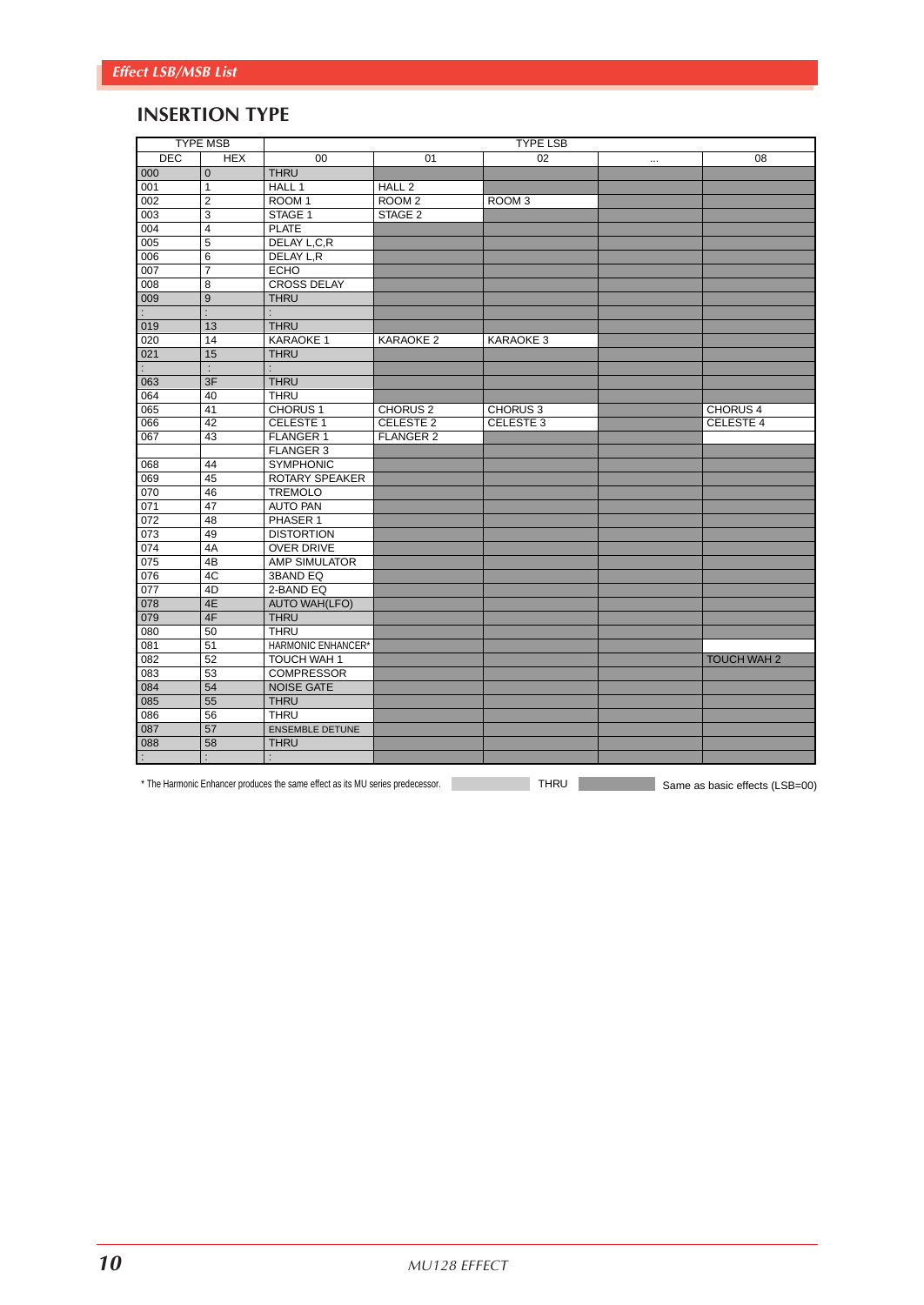# <span id="page-9-0"></span>**Effect Parameter List**

### **Note**

- Parameters marked with a in the "Control" column can be controlled from an AC1 (assignable controller 1) etc. However, this is valid only for a Variation effect (when selected for Insertion) and for Insertion effects 1/2.
- Dry/Wet is valid only for a Variation effect (when selected for Insertion) and for Insertion effects 1/2.
- Abbreviations used in the effect block diagrams

LPF = Low Pass Filter

- HPF = High Pass Filter
- LSF = Low Shelving Filter
- HSF = High Shelving Filter
- PDF = Peak Dip Filter
- EF = Envelope Follower
- ER = Early Reflection

### $\bullet$  HALL1, 2

ROOM1, 2, 3

STAGE1, 2

PLATE (Reverb, Variation, Insertion1, 2 block)

| No. | Parameter             | Display                           | Value     | See Table | Control |
|-----|-----------------------|-----------------------------------|-----------|-----------|---------|
|     | Reverb Time           | $0.3 - 30.0s$                     | $0 - 69$  | table#4   |         |
| 2   | Diffusion             | $0 - 10$                          | $0 - 10$  |           |         |
| 3   | <b>Initial Delay</b>  | $0 - 63$                          | $0 - 63$  | table#5   |         |
| 4   | <b>HPF Cutoff</b>     | $Thru = 8.0kHz$                   | $0 - 52$  | table#3   |         |
| 5   | <b>I PF Cutoff</b>    | $1.0k - Thru$                     | 34-60     | table#3   |         |
| 6   |                       |                                   |           |           |         |
| 7   |                       |                                   |           |           |         |
| 8   |                       |                                   |           |           |         |
| 9   |                       |                                   |           |           |         |
| 10  | Drv/Wet               | $D63 > W - D=W - D5$ W63          | $1 - 127$ |           |         |
|     |                       |                                   |           |           |         |
| 11  | <b>Rev Delay</b>      | $0 - 63$                          | $0 - 63$  | table#5   |         |
| 12  | Density               | $0 - 4$ (reverb, variation block) | $0 - 4$   |           |         |
|     |                       | $0 - 2$ (insertion1,2 block)      | $0 - 2$   |           |         |
| 13  | <b>Fr/Rev Balance</b> | $F63 > R - F = R - F < R63$       | $1 - 127$ |           |         |
| 14  | High Damp             | $0.1 - 1.0$                       | $1 - 10$  |           |         |
| 15  | Feedback Level        | $-63 - +63$                       | $1 - 127$ |           |         |
| 16  |                       |                                   |           |           |         |

### WHITE ROOM **TUNNEL CANYON** BASEMENT (Reverb, Variation block)



Reverb Block



Variation, Insertion Block

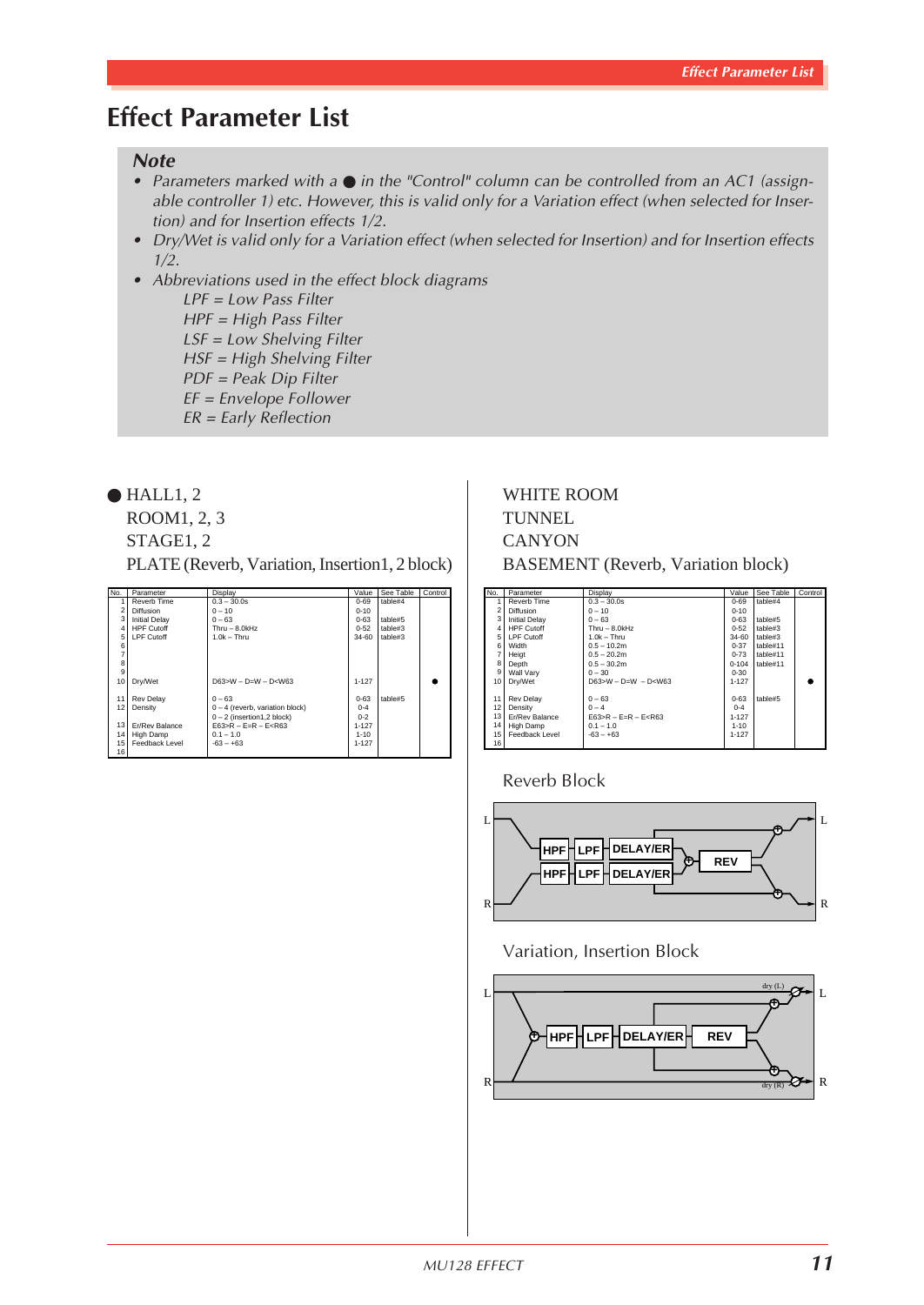### ● DELAY L, C, R

(Variation, Insertion 1, 2 block)

| No.            | Parameter                | Display                             | Value     | See Table | Control |
|----------------|--------------------------|-------------------------------------|-----------|-----------|---------|
|                | Lch Delay                | $0.1 - 1486.0$ ms (variation block) | 1-14860   |           |         |
|                |                          | 0.1 - 742.9ms (insertion1.2 block)  | 1-7429    |           |         |
| $\overline{2}$ | Rch Delay                | 0.1 - 1486.0ms (variation block)    | 1-14860   |           |         |
|                |                          | 0.1 - 742.9ms (insertion1.2 block)  | 1-7429    |           |         |
| 3              | Cch Delay                | 0.1 - 1486.0ms (variation block)    | 1-14860   |           |         |
|                |                          | 0.1 - 742.9ms (insertion1.2 block)  | 1-7429    |           |         |
| 4              | Feedback Delay           | $0.1 - 1486.0$ ms (variation block) | 1-14860   |           |         |
|                |                          | 0.1 - 742.9ms (insertion1.2 block)  | 1-7429    |           |         |
| 5              | Feedback Level           | $-63 - +63$                         | $1 - 127$ |           |         |
| 6              | Cch Level                | $0 - 127$                           | $0 - 127$ |           |         |
| 7              | High Damp                | $0.1 - 1.0$                         | $1 - 10$  |           |         |
| 8              |                          |                                     |           |           |         |
| 9              |                          |                                     |           |           |         |
| 10             | Drv/Wet                  | $D63>W - D=W - D5W63$               | $1 - 127$ |           |         |
|                |                          |                                     |           |           |         |
| 11             |                          |                                     |           |           |         |
| 12             |                          |                                     |           |           |         |
| 13             | EQ Low Frequency         | $32Hz - 2.0kHz$                     | $4 - 40$  | table#3   |         |
| 14             | FO I ow Gain             | $-12 - +12$ dB                      | $52 - 76$ |           |         |
| 15             | <b>EQ High Frequency</b> | $500Hz - 16.0kHz$                   | 28-58     | table#3   |         |
| 16             | EQ High Gain             | $-12 - +12dB$                       | $52 - 76$ |           |         |



### ● DELAY L, R (Variation, Insertion 1, 2 block)

| No.            | Parameter         | Display                               | Value     | See Table | Control |
|----------------|-------------------|---------------------------------------|-----------|-----------|---------|
|                | Lch Delav         | 0.1 - 1486.0ms (variation block)      | 1-14860   |           |         |
|                |                   | 0.1 - 742.9ms (insertion1.2 block)    | 1-7429    |           |         |
| 2              | Rch Delay         | 0.1 - 1486.0ms (variation block)      | 1-14860   |           |         |
|                |                   | $0.1 - 742.9$ ms (insertion1,2 block) | 1-7429    |           |         |
| 3              | Feedback Delay 1  | 0.1 - 1486.0ms (variation block)      | 1-14860   |           |         |
|                |                   | 0.1 - 742.9ms (insertion1.2 block)    | 1-7429    |           |         |
| $\overline{4}$ | Feedback Delay 2  | 0.1 - 1486.0ms (variation block)      | 1-14860   |           |         |
|                |                   | $0.1 - 742.9$ ms (insertion1,2 block) | 1-7429    |           |         |
| 5              | Feedback Level    | $-63 - +63$                           | $1 - 127$ |           |         |
| 6              | High Damp         | $0.1 - 1.0$                           | $1 - 10$  |           |         |
|                |                   |                                       |           |           |         |
| 8              |                   |                                       |           |           |         |
| $\mathbf{q}$   |                   |                                       |           |           |         |
| 10             | Drv/Wet           | $D63>W - D=W - D5W63$                 | $1 - 127$ |           |         |
|                |                   |                                       |           |           |         |
| 11             |                   |                                       |           |           |         |
| 12             |                   |                                       |           |           |         |
| 13             | EQ Low Frequency  | $32Hz - 2.0kHz$                       | $4 - 40$  | table#3   |         |
| 14             | EQ Low Gain       | $-12 - +12$ dB                        | 52-76     |           |         |
| 15             | EQ High Frequency | $500Hz - 16.0kHz$                     | 28-58     | table#3   |         |
| 16             | EQ High Gain      | $-12 - +12dB$                         | 52-76     |           |         |



### ● ECHO (Variation, Insertion 1, 2 block)





### ● CROSS DELAY

(Variation, Insertion 1, 2 block)



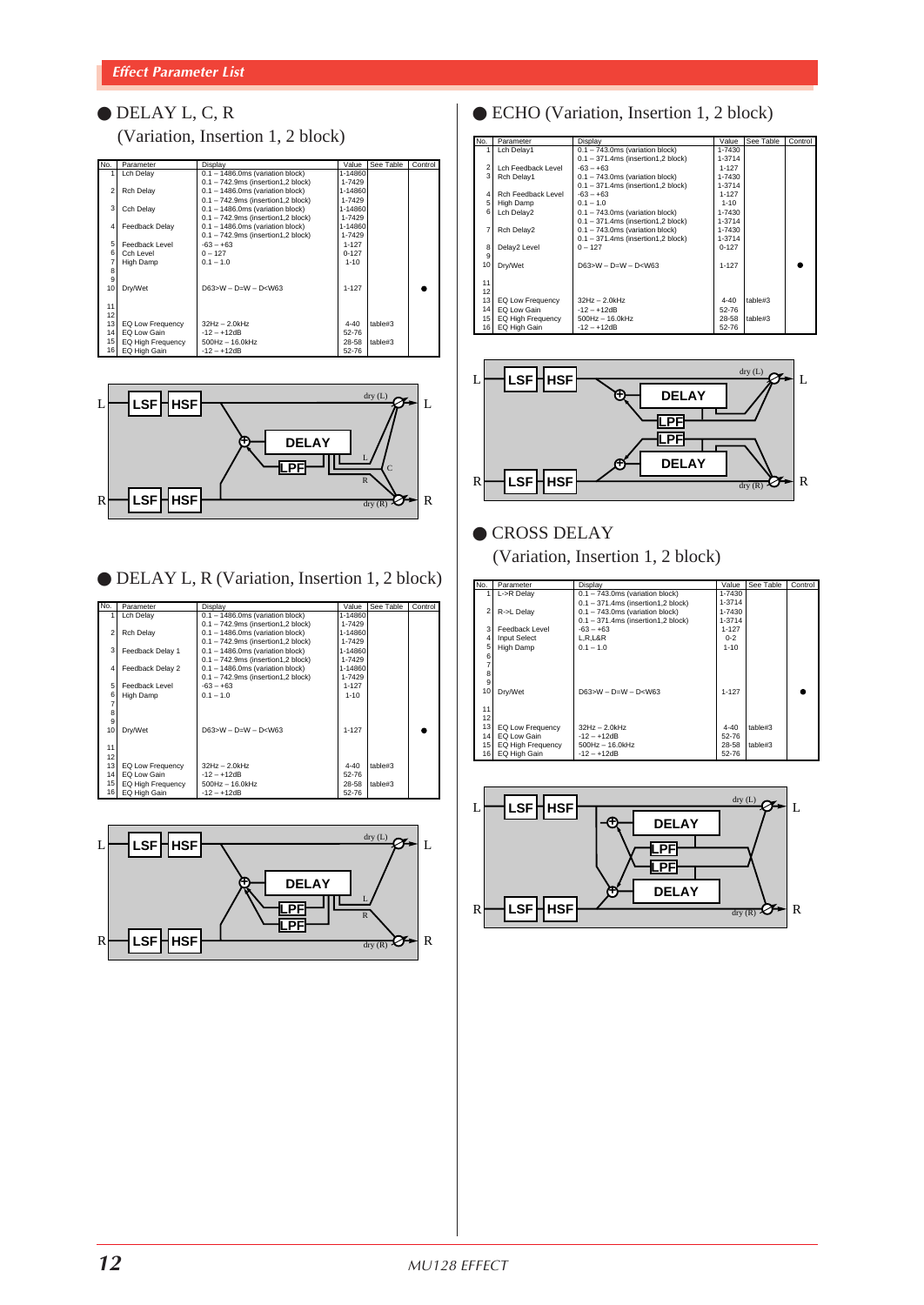● EARLY REF 1, 2 (Variation block)

| No. | Parameter            | Display                      | Value     | See Table | Control |
|-----|----------------------|------------------------------|-----------|-----------|---------|
|     | Type                 | S-H, L-H, Rdm, Rvs, Plt, Spr | $0 - 5$   |           |         |
| 2   | Room Size            | $0.1 - 7.0$                  | $0 - 44$  | table#6   |         |
| 3   | <b>Diffusion</b>     | $0 - 10$                     | $0 - 10$  |           |         |
| 4   | <b>Initial Delay</b> | $0 - 63$                     | $0 - 63$  | table#5   |         |
| 5   | Feedback Level       | $-63 - +63$                  | 1-127     |           |         |
| 6   | <b>HPF Cutoff</b>    | $Thru - 8.0kHz$              | $0 - 52$  | table#3   |         |
| 7   | I PF Cutoff          | $1.0k - Thru$                | 34-60     | table#3   |         |
| 8   |                      |                              |           |           |         |
| 9   |                      |                              |           |           |         |
| 10  | Drv/Wet              | $D63>W - D=W - D< W63$       | $1 - 127$ |           |         |
|     |                      |                              |           |           |         |
| 11  | Liveness             | $0 - 10$                     | $0 - 10$  |           |         |
| 12  | Density              | $0 - 3$                      | $0 - 3$   |           |         |
| 13  | High Damp            | $0.1 - 1.0$                  | $1 - 10$  |           |         |
| 14  |                      |                              |           |           |         |
| 15  |                      |                              |           |           |         |
| 16  |                      |                              |           |           |         |

### GATE REVERB REVERSE GATE (Variation block)





### ● KARAOKE1, 2, 3 (Variation, Insertion 1, 2 block)





 $\bullet$  CHORUS 1, 2, 3, 4 CELESTE 1, 2, 3, 4 (Chorus, Variation, Insertion 1, 2 block)

| No.  | Parameter                | Display                           | Value     | See Table | Control |
|------|--------------------------|-----------------------------------|-----------|-----------|---------|
|      | <b>LFO Frequency</b>     | $0.00Hz - 39.7Hz$                 | $0 - 127$ | table#1   |         |
| 21   | <b>LFO</b> Depth         | $0 - 127$                         | $0 - 127$ |           |         |
| зΙ   | Feedback Level           | $-63 - +63$                       | $1 - 127$ |           |         |
| 4    | Delay Offset             | $0 - 127$                         | $0 - 127$ | table#2   |         |
| 5    |                          |                                   |           |           |         |
| 6    | EQ Low Frequency         | $32Hz - 2.0kHz$                   | $4 - 40$  | table#3   |         |
|      | EQ Low Gain              | $-12 - +12$ dB                    | 52-76     |           |         |
| 8    | <b>EQ High Frequency</b> | $500Hz - 16.0kHz$                 | 28-58     | table#3   |         |
| 91   | EQ High Gain             | $-12 - +12$ dB                    | 52-76     |           |         |
| 10 I | Drv/Wet                  | $D63>W - D=W - D5$ W63            | $1 - 127$ |           |         |
|      |                          |                                   |           |           |         |
| 11   | EQ Mid Frequency         | 100Hz - 10.0kHz (variation block) | 14-54     | table#3   |         |
| 12   | EQ Mid Gain              | $-12 - +12$ dB (variation block)  | 52-76     |           |         |
| 13   | EQ Mid Width             | $1.0 - 12.0$ (variation block)    | 10-120    |           |         |
| 14   |                          |                                   |           |           |         |
| 15   | Input Mode               | mono/stereo                       | $0 - 1$   |           |         |
| 16   |                          |                                   |           |           |         |

### Chorus Block: when input mode = "mono"



Chorus Block: when input mode = "stereo"



Variation, Insertion Block: when input mode  $=$  "mono"



Variation, Insertion Block: when input mode = "stereo"

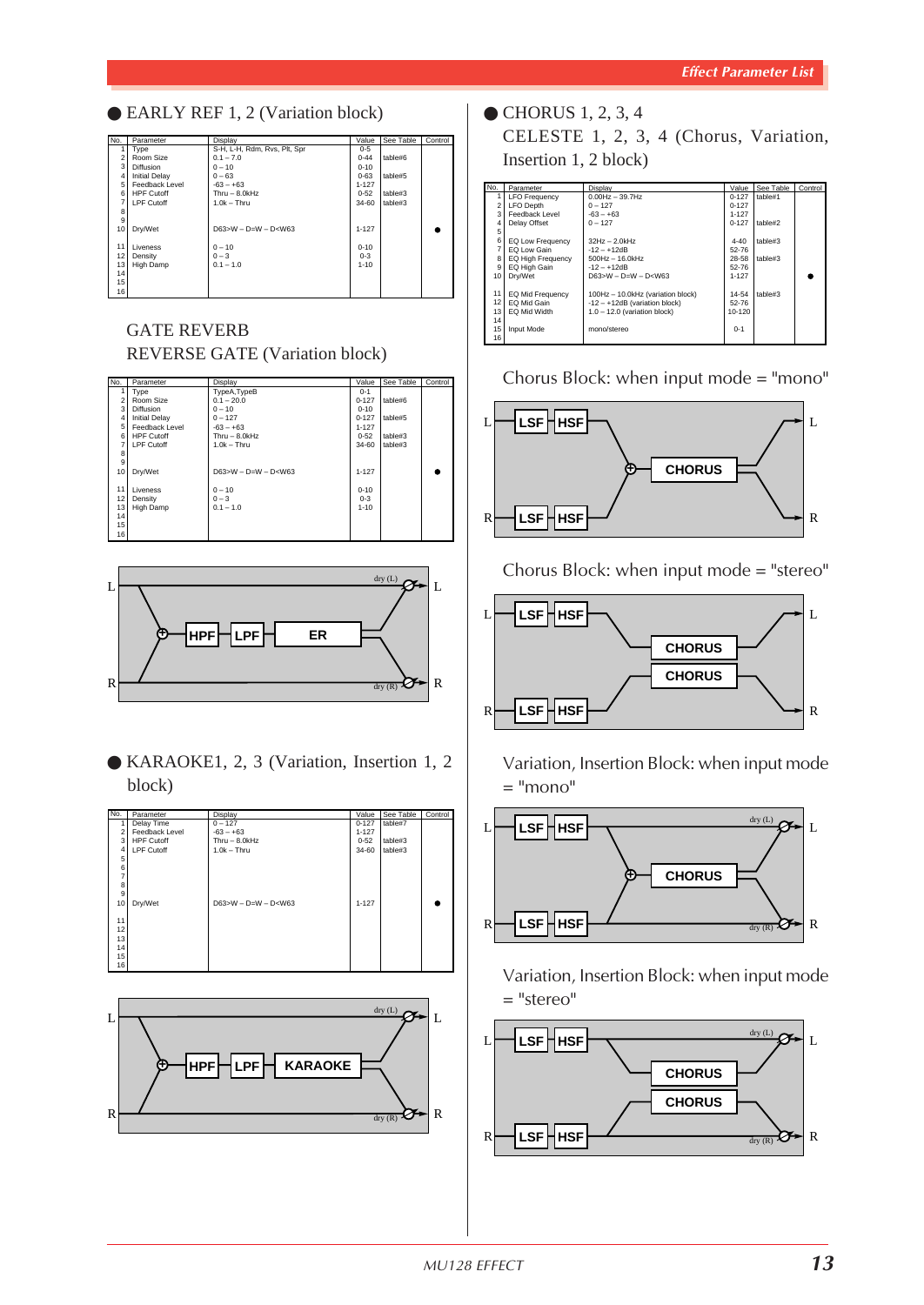### $\bullet$  FLANGER 1, 2, 3

(Chorus, Variation, Insertion 1, 2 block)

| No.             | Parameter                    | Display                           | Value     | See Table        | Control |
|-----------------|------------------------------|-----------------------------------|-----------|------------------|---------|
|                 | <b>LFO Frequency</b>         | $0.00Hz - 39.7Hz$                 | $0 - 127$ | table#1          |         |
| 2               | LFO Depth                    | $0 - 127$                         | $0 - 127$ |                  |         |
| 3               | Feedback Level               | $-63 - +63$                       | $1 - 127$ |                  |         |
|                 | Delay Offset                 | $0 - 63$                          | $0 - 63$  | table#2          |         |
| 5               |                              |                                   |           |                  |         |
| 6               | <b>EQ Low Frequency</b>      | $32Hz - 2.0kHz$                   | $4 - 40$  | table#3          |         |
|                 | FO Low Gain                  | $-12 - +12$ dB                    | $52 - 76$ |                  |         |
| 8               | <b>EQ High Frequency</b>     | $500Hz - 16.0kHz$                 | 28-58     | table#3          |         |
| 9               | EQ High Gain                 | $-12 - +12$ dB                    | $52 - 76$ |                  |         |
| 10              | Drv/Wet                      | $D63>W - D=W - D5$ W63            | $1 - 127$ |                  |         |
|                 |                              |                                   |           |                  |         |
| 11              | EQ Mid Frequency             | 100Hz - 10.0kHz (variation block) | 14-54     | table#3          |         |
| 12              | FO Mid Gain                  | $-12 - +12$ dB (variation block)  | $52 - 76$ |                  |         |
| 13 <sup>1</sup> | FO Mid Width                 | $1.0 - 12.0$ (variation block)    | 10-120    |                  |         |
| 14              | <b>I FO Phase Difference</b> | $-180 - +180$ deg                 | 4-124     | resolution=3deg. |         |
| 15              |                              |                                   |           |                  |         |
| 16              |                              |                                   |           |                  |         |

### Chorus Block



Variation, Insertion Block



### ● SYMPHONIC

(Chorus, Variation, Insertion 1, 2 block)

| No. | Parameter            | Display                           | Value     | See Table | Control |
|-----|----------------------|-----------------------------------|-----------|-----------|---------|
|     | <b>LFO Frequency</b> | $0.00Hz - 39.7Hz$                 | $0 - 127$ | table#1   |         |
| 2   | LFO Depth            | $0 - 127$                         | $0 - 127$ |           |         |
| 3   | Delay Offset         | $0 - 127$                         | $0 - 127$ | table#2   |         |
| 4   |                      |                                   |           |           |         |
| 5   |                      |                                   |           |           |         |
| 6   | EQ Low Frequency     | $32Hz - 2.0kHz$                   | $4 - 40$  | table#3   |         |
| 7   | FO Low Gain          | $-12 - +12$ dB                    | $52 - 76$ |           |         |
| 8   | EQ High Frequency    | $500Hz - 16.0kHz$                 | 28-58     | table#3   |         |
| 9   | EQ High Gain         | $-12 - +12$ dB                    | $52 - 76$ |           |         |
| 10  | Drv/Wet              | $D63>W - D=W - D5$ W63            | $1 - 127$ |           |         |
|     |                      |                                   |           |           |         |
| 11  | EQ Mid Frequency     | 100Hz - 10.0kHz (variation block) | 14-54     | table#3   |         |
| 12  | EQ Mid Gain          | $-12 - +12$ dB (variation block)  | $52 - 76$ |           |         |
| 13  | FO Mid Width         | $1.0 - 12.0$ (variation block)    | 10-120    |           |         |
| 14  |                      |                                   |           |           |         |
| 15  |                      |                                   |           |           |         |
| 16  |                      |                                   |           |           |         |

### Chorus Block



### Variation, Insertion Block



### ● ENSEMBLE DETUNE

(Chorus, Variation, Insertion 1, 2 block)

| No. | Parameter         | Display                                         | Value     | See Table | Control |
|-----|-------------------|-------------------------------------------------|-----------|-----------|---------|
|     | Detune            | $-50 - +50$ cent                                | 14-114    |           |         |
| 2   | Lch Init Delay    | $0 - 127$                                       | $0 - 127$ | table#2   |         |
| 3   | Rch Init Delay    | $0 - 127$                                       | $0 - 127$ | table#2   |         |
| 4   |                   |                                                 |           |           |         |
| 5   |                   |                                                 |           |           |         |
| 6   |                   |                                                 |           |           |         |
| 7   |                   |                                                 |           |           |         |
| 8   |                   |                                                 |           |           |         |
| 9   |                   |                                                 |           |           |         |
| 10  | Drv/Wet           | $D63>W - D=W - D5$ W63                          | $1 - 127$ |           |         |
| 11  | EQ Low Frequency  | 32Hz - 2.0kHz (variation, insertion1.2 block)   | $4 - 40$  | table#3   |         |
| 12  | EQ Low Gain       | -12 - +12dB (variation, insertion1.2 block)     | 52-76     |           |         |
| 13  | EQ High Frequency | 500Hz - 16.0kHz (variation, insertion1.2 block) | 28-58     | table#3   |         |
| 14  | EQ High Gain      | -12 - +12dB (variation, insertion1.2 block)     | 52-76     |           |         |
| 15  |                   |                                                 |           |           |         |
| 16  |                   |                                                 |           |           |         |

### Chorus Block



### Variation, Insertion Block



### ● AMBIENCE (Variation block)

| No.             | Parameter         | Display               | Value     | See Table | Control |
|-----------------|-------------------|-----------------------|-----------|-----------|---------|
|                 | Delay Time        | $0 - 127$             | $0 - 127$ | table#2   |         |
| 2               | Output Phase      | normal/invers         | $0 - 1$   |           |         |
| 3               |                   |                       |           |           |         |
| 4               |                   |                       |           |           |         |
| 5               |                   |                       |           |           |         |
| 6               | EQ Low Frequency  | $32Hz - 2.0kHz$       | $4 - 40$  | table#3   |         |
| 7               | EQ Low Gain       | $-12 - +12dB$         | $52 - 76$ |           |         |
| 8               | EQ High Frequency | $500$ Hz $- 16.0$ kHz | 28-58     | table#3   |         |
| 9               | EQ High Gain      | $-12 - +12dB$         | $52 - 76$ |           |         |
| 10 <sup>1</sup> | Dry/Wet           | $D63>W - D=W - D5$    | $1 - 127$ |           |         |
|                 |                   |                       |           |           |         |
| 11              |                   |                       |           |           |         |
| 12              |                   |                       |           |           |         |
| 13              |                   |                       |           |           |         |
| 14              |                   |                       |           |           |         |
| 15              |                   |                       |           |           |         |
| 16 I            |                   |                       |           |           |         |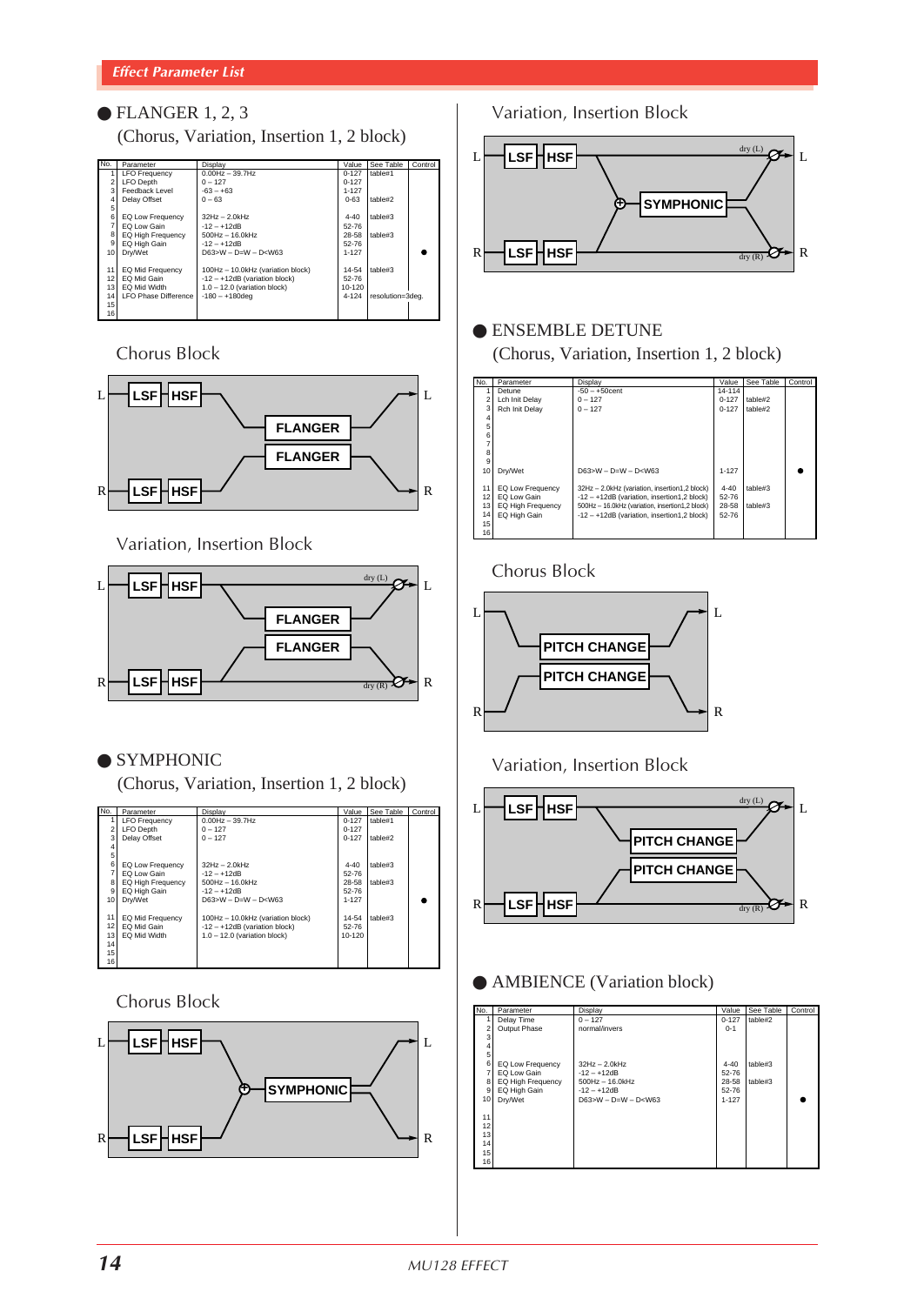**Effect Parameter List**

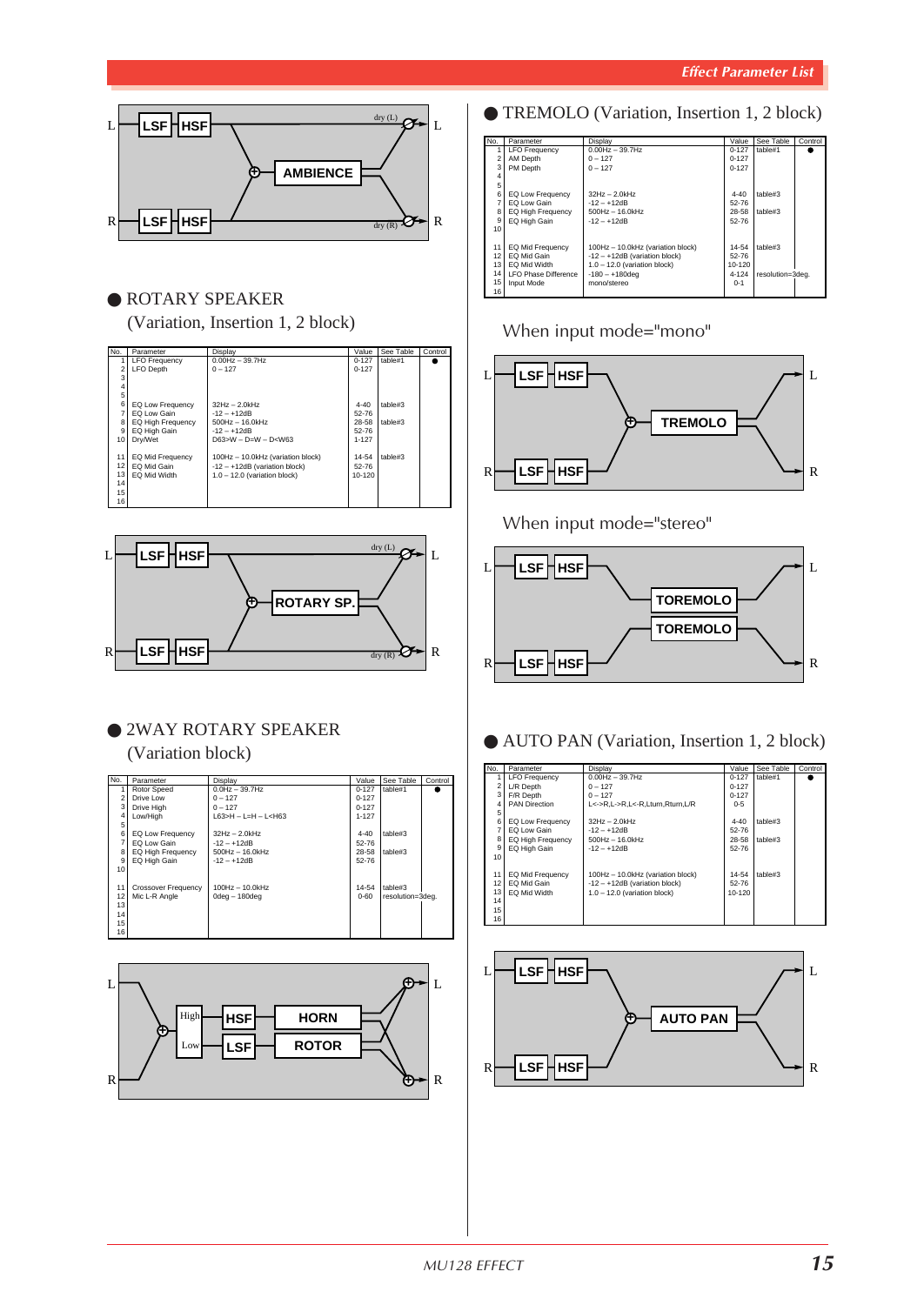### ● PHASER 1

(Chorus, Variation, Insertion 1, 2 block)

| No. | Parameter            | Display                            | Value     | See Table | Control |
|-----|----------------------|------------------------------------|-----------|-----------|---------|
|     | <b>LFO Frequency</b> | $0.00$ Hz $-$ 39.7Hz               | $0 - 127$ | table#1   |         |
| 2   | <b>LFO</b> Depth     | $0 - 127$                          | $0 - 127$ |           |         |
| 3   | Phase Shift Offset   | $0 - 127$                          | $0 - 127$ |           |         |
|     | Feedback Level       | $-63 - +63$                        | $1 - 127$ |           |         |
| 5   |                      |                                    |           |           |         |
| 6   | EQ Low Frequency     | $32Hz - 2.0kHz$                    | $4 - 40$  | table#3   |         |
|     | FO I ow Gain         | $-12 - +12$ dB                     | $52 - 76$ |           |         |
| 8   | EQ High Frequency    | $500Hz - 16.0kHz$                  | 28-58     | table#3   |         |
| 9   | EQ High Gain         | $-12 - +12$ dB                     | $52 - 76$ |           |         |
| 10  | Drv/Wet              | $D63>W - D=W - D5$ W63             | $1 - 127$ |           |         |
|     |                      |                                    |           |           |         |
| 11  | Stage                | 4.5.6 (chorus, insertion1.2 block) | $4 - 6$   |           |         |
|     |                      | 4 - 12 (variation block)           | $4 - 12$  |           |         |
| 12  | Diffusion            | mono/stereo                        | $0 - 1$   |           |         |
| 13  |                      |                                    |           |           |         |
| 14  |                      |                                    |           |           |         |
| 15  |                      |                                    |           |           |         |
| 16  |                      |                                    |           |           |         |

Chorus Block



Variation, Insertion Block



### ● PHASER 2 (Variation block)





### ● DISTORTION

OVERDRIVE (Variation, Insertion 1, 2 block)

| No.             | Parameter               | Display              | Value      | See Table     | Control |
|-----------------|-------------------------|----------------------|------------|---------------|---------|
|                 | Drive                   | $0 - 127$            | $0 - 127$  |               |         |
| 2               | <b>EQ Low Frequency</b> | $32Hz - 2.0kHz$      | $4 - 40$   | table#3       |         |
| 3               | EQ Low Gain             | $-12 - +12dB$        | $52 - 76$  |               |         |
| 4               | <b>I PF Cutoff</b>      | $1.0k - Thru$        | $34 - 60$  | table#3       |         |
| 5               | Output Level            | $0 - 127$            | $0 - 127$  |               |         |
| 6               |                         |                      |            |               |         |
| 7               | EQ Mid Frequency        | $100Hz - 10.0kHz$    | 14-54      | table#3       |         |
| 8               | EQ Mid Gain             | $-12 - +12$ dB       | $52 - 76$  |               |         |
| 9               | EQ Mid Width            | $1.0 - 12.0$         | $10 - 120$ |               |         |
| 10 <sup>1</sup> | Drv/Wet                 | $D63 > W - D=W - D5$ | $1 - 127$  |               |         |
| 11              | Edge(Clip Curve)        | $0 - 127$            | $0 - 127$  | mild to sharp |         |
| 12              |                         |                      |            |               |         |
| 13              |                         |                      |            |               |         |
| 14              |                         |                      |            |               |         |
| 15              |                         |                      |            |               |         |
| 16              |                         |                      |            |               |         |

### AMP SIMULATOR

(Variation, Insertion 1, 2 block)

| No.            | Parameter         | Display                     | Value     | See Table     | Control |
|----------------|-------------------|-----------------------------|-----------|---------------|---------|
|                | Drive             | $0 - 127$                   | $0 - 127$ |               |         |
| $\overline{2}$ | AMP Type          | Off,Stack,Combo,Tube        | $0 - 3$   |               |         |
| 3              | <b>LPF Cutoff</b> | $1.0k - Thru$               | 34-60     | table#3       |         |
| 4              | Output Level      | $0 - 127$                   | $0 - 127$ |               |         |
| 5              |                   |                             |           |               |         |
| 6              |                   |                             |           |               |         |
| 7              |                   |                             |           |               |         |
| 8              |                   |                             |           |               |         |
| 9              |                   |                             |           |               |         |
| 10             | Dry/Wet           | $D63 > W - D = W - D < W63$ | $1 - 127$ |               |         |
| 11             | Edge(Clip Curve)  | $0 - 127$                   | $0 - 127$ | mild to sharp |         |
| 12             |                   |                             |           |               |         |
| 13             |                   |                             |           |               |         |
| 14             |                   |                             |           |               |         |
| 15             |                   |                             |           |               |         |
| 16             |                   |                             |           |               |         |

### Variation Block



### Insertion Block

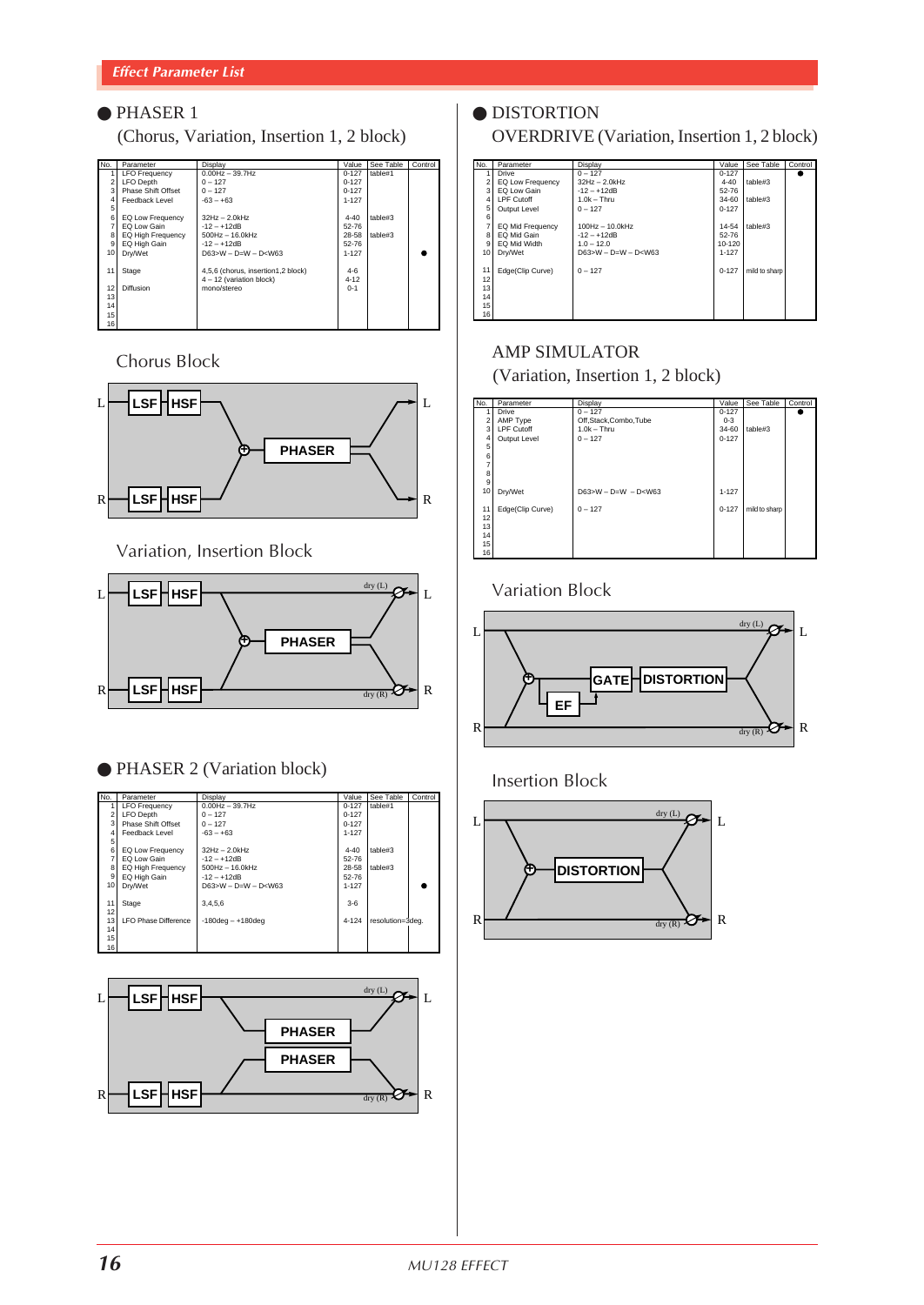$#3$ 

 $#3$  $#3$   $\bullet$ 



 $\mathbf{L}$ 

L

dry (L)

dry (R)

ā

R

R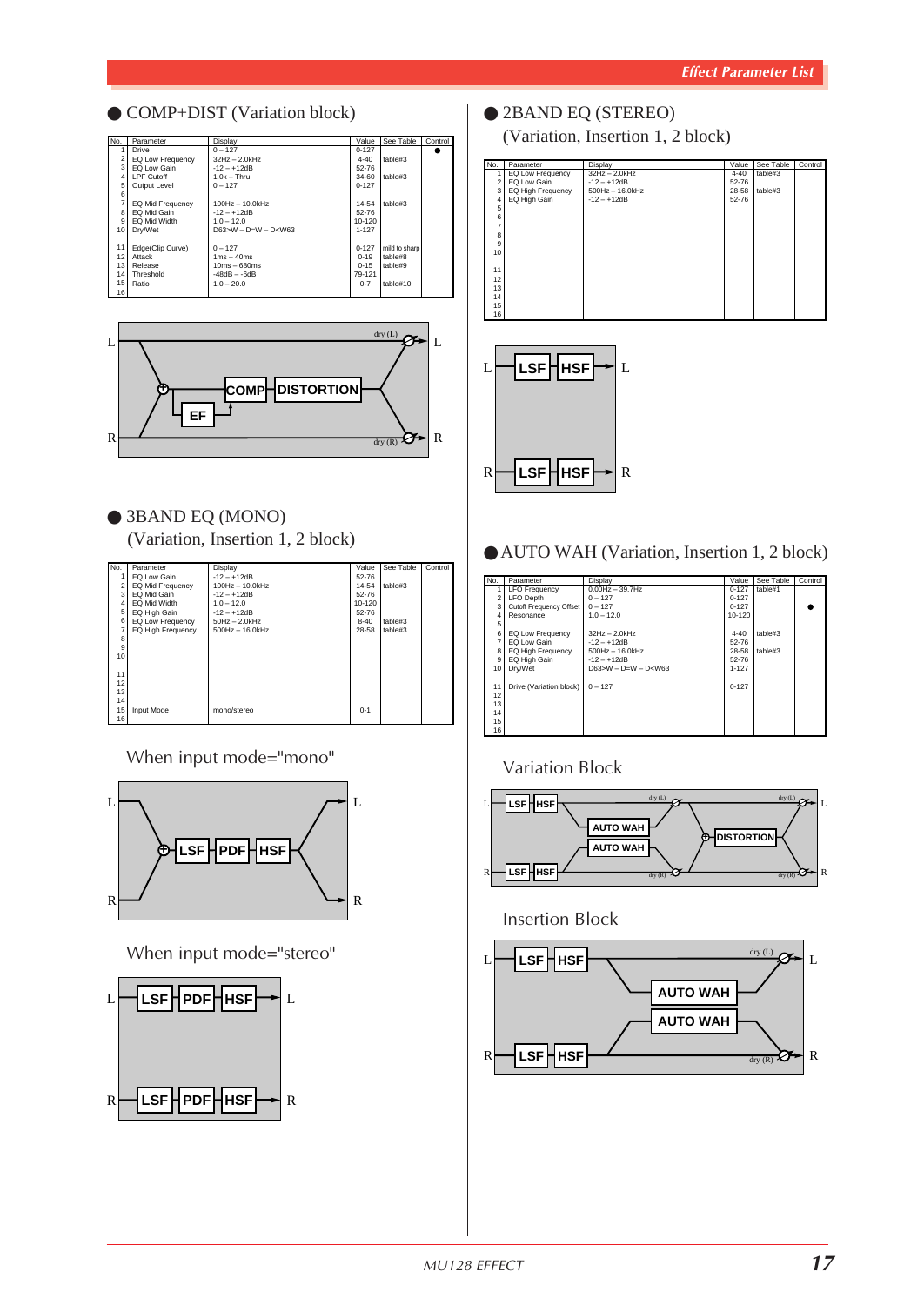



### ● TOUCH WAH 1

(Variation, Insertion 1, 2 block) TOUCH WAH+DIST (Variation block)

| No. | Parameter               | Display                     | Value      | See Table | Control |
|-----|-------------------------|-----------------------------|------------|-----------|---------|
|     | Sensitive               | $0 - 127$                   | $0 - 127$  |           |         |
| 2   | Cutoff Frequency Offset | $0 - 127$                   | $0 - 127$  |           |         |
| 3   | Resonance               | $1.0 - 12.0$                | $10 - 120$ |           |         |
| 4   |                         |                             |            |           |         |
| 5   |                         |                             |            |           |         |
| 6   | EQ Low Frequency        | $32Hz - 2.0kHz$             | $4 - 40$   | table#3   |         |
| 7   | EQ Low Gain             | $-12 - +12$ dB              | $52 - 76$  |           |         |
| 8   | EQ High Frequency       | $500$ Hz $- 16.0$ kHz       | 28-58      | table#3   |         |
| 9   | EQ High Gain            | $-12 - +12$ dB              | $52 - 76$  |           |         |
| 10  | Drv/Wet                 | $D63 > W - D = W - D < W63$ | $1 - 127$  |           |         |
| 11  | Drive (Variation block) | $0 - 127$                   | $0 - 127$  |           |         |
| 12  |                         |                             |            |           |         |
| 13  |                         |                             |            |           |         |
| 14  |                         |                             |            |           |         |
| 15  |                         |                             |            |           |         |
| 16  |                         |                             |            |           |         |





Insertion Block: TOUCH WAH 1



Variation Block: TOUCH WAH+DIST

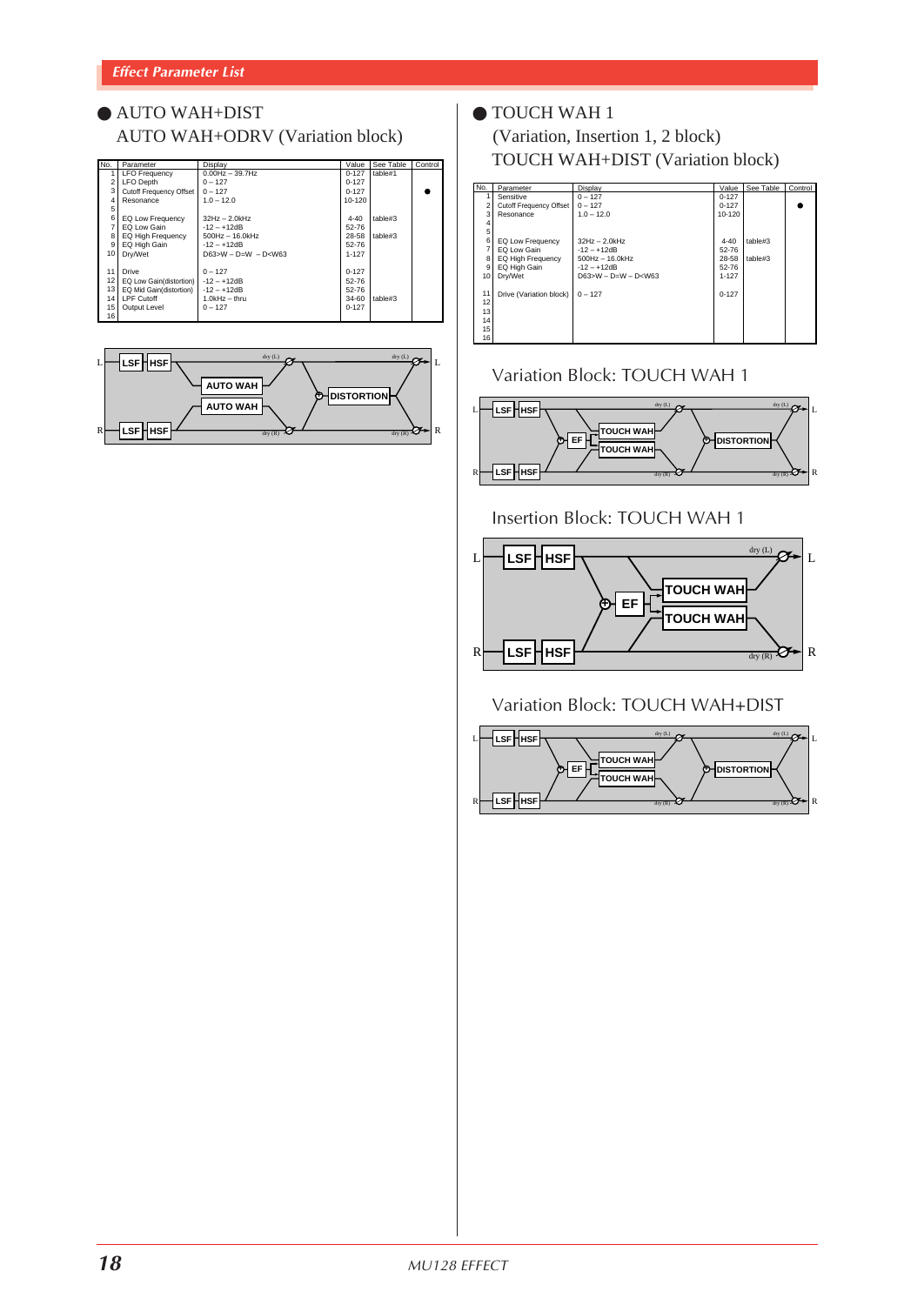### ● TOUCH WAH 2

### (Variation, Insertion 1, 2 block) TOUCH WAH+ODRV (Variation block)

| No.                | Parameter               | Display                | Value     | See Table | Control |
|--------------------|-------------------------|------------------------|-----------|-----------|---------|
|                    | Sensitive               | $0 - 127$              | $0 - 127$ |           |         |
|                    | Cutoff Frequency Offset | $0 - 127$              | $0 - 127$ |           |         |
| 3                  | Resonance               | $1.0 - 12.0$           | 10-120    |           |         |
| 4                  |                         |                        |           |           |         |
| 5                  |                         |                        |           |           |         |
| 6                  | EQ Low Frequency        | $32Hz - 2.0kHz$        | $4 - 40$  | table#3   |         |
|                    | EQ Low Gain             | $-12 - +12$ dB         | $52 - 76$ |           |         |
| 8                  | EQ High Frequency       | $500Hz - 16.0kHz$      | 28-58     | table#3   |         |
| 9                  | EQ High Gain            | $-12 - +12$ dB         | $52 - 76$ |           |         |
| 10                 | Drv/Wet                 | $D63>W - D=W - D5$ W63 | 1-127     |           |         |
|                    |                         |                        |           |           |         |
| 11                 | Drive                   | $0 - 127$              | $0 - 127$ |           |         |
| 12                 | EQ Low Gain(distortion) | $-12 - +12$ dB         | $52 - 76$ |           |         |
| 13 <sup>1</sup>    | EQ Mid Gain(distortion) | $-12 - +12$ dB         | $52 - 76$ |           |         |
| 14                 | <b>LPF Cutoff</b>       | $1.0kHz - thru$        | $34 - 60$ | table#3   |         |
| 15<br>Output Level |                         | $0 - 127$              | $0 - 127$ |           |         |
| 16 <sup>1</sup>    | Release                 | $10 - 680$ ms          | $52 - 67$ |           |         |

### Variation Block: TOUCH WAH 2



### Insertion Block: TOUCH WAH 2



### Variation Block: TOUCH WAH+ODRV



### ● PITCH CHANGE 1 (Variation block)

| No.            | Parameter            | Display               | Value     | See Table | Control |
|----------------|----------------------|-----------------------|-----------|-----------|---------|
|                | Pitch                | $-24 - +24$           | 40-88     |           |         |
| 2              | <b>Initial Delay</b> | $0 - 127$             | $0 - 127$ | table#7   |         |
| 3              | Fine 1               | $-50 - +50$           | 14-114    |           |         |
| $\overline{a}$ | Fine 2               | $-50 - +50$           | 14-114    |           |         |
| 5              | Feedback Level       | $-99 - +99%$          | $1 - 127$ |           |         |
| 6              |                      |                       |           |           |         |
|                |                      |                       |           |           |         |
| 8              |                      |                       |           |           |         |
| $\mathbf{Q}$   |                      |                       |           |           |         |
| 10             | Drv/Wet              | $D63 > W - D= W - D5$ | $1 - 127$ |           |         |
|                |                      |                       |           |           |         |
| 11             | Pan 1                | $L63 - R63$           | $1 - 127$ |           |         |
| 12             | Output Level 1       | $0 - 127$             | $0 - 127$ |           |         |
| 13             | Pan 2                | $L63 - R63$           | $1 - 127$ |           |         |
| 14             | Output Level 2       | $0 - 127$             | $0 - 127$ |           |         |
| 15             |                      |                       |           |           |         |
| 16             |                      |                       |           |           |         |

### PITCH CHANGE 2 (Variation block)



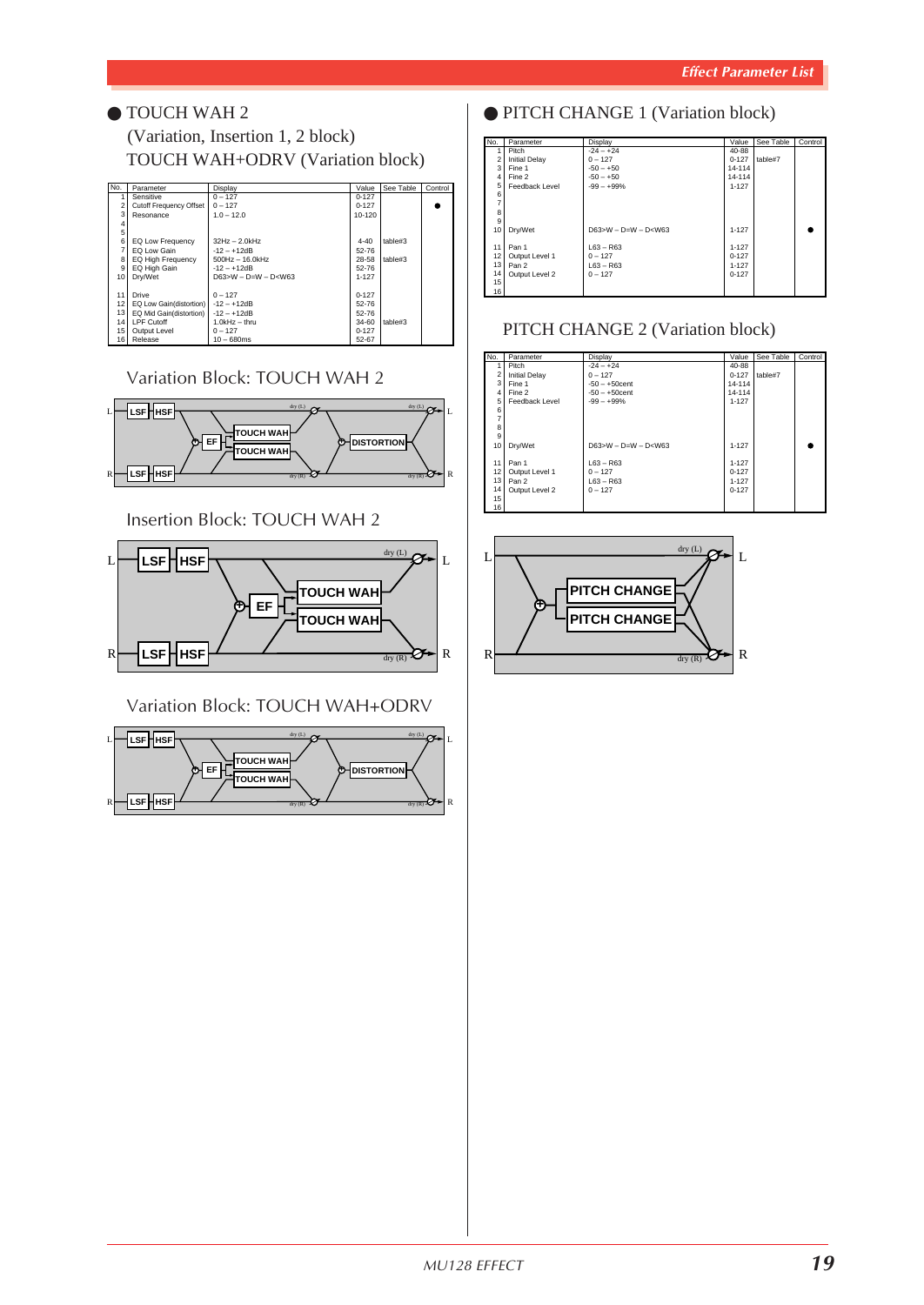

\* The Harmonic Enhancer produces the same effect as its MU series predecessor.

Variation Block



Insertion Block



● COMPRESSOR

(Variation, Insertion 1, 2 block)



Variation Block



Insertion Block

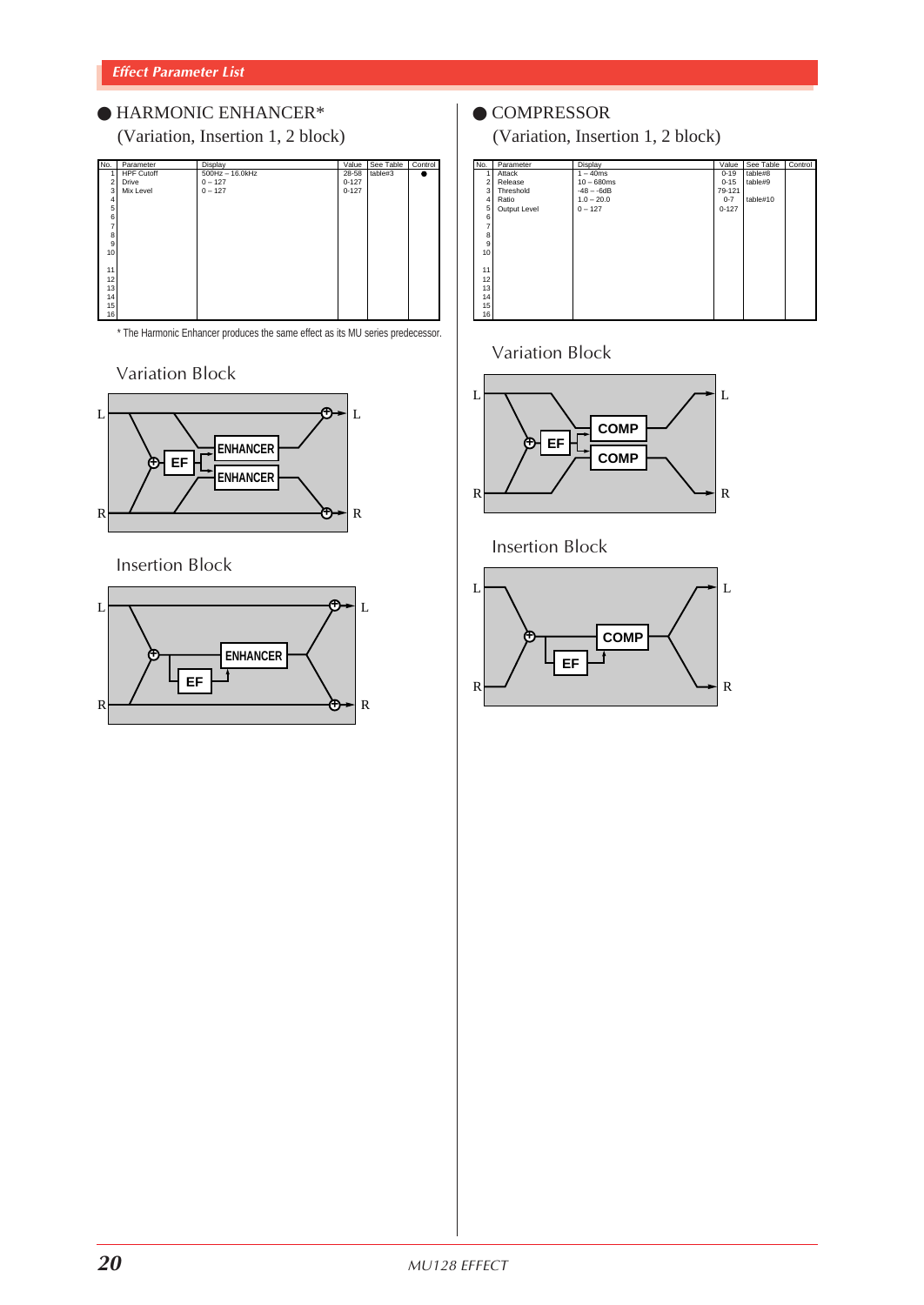● NOISE GATE (Variation, Insertion 1, 2 block)



Variation Block



### Insertion Block



### ● VOICE CANCEL (Variation block)





● TALKING MODULATOR (Variation block)



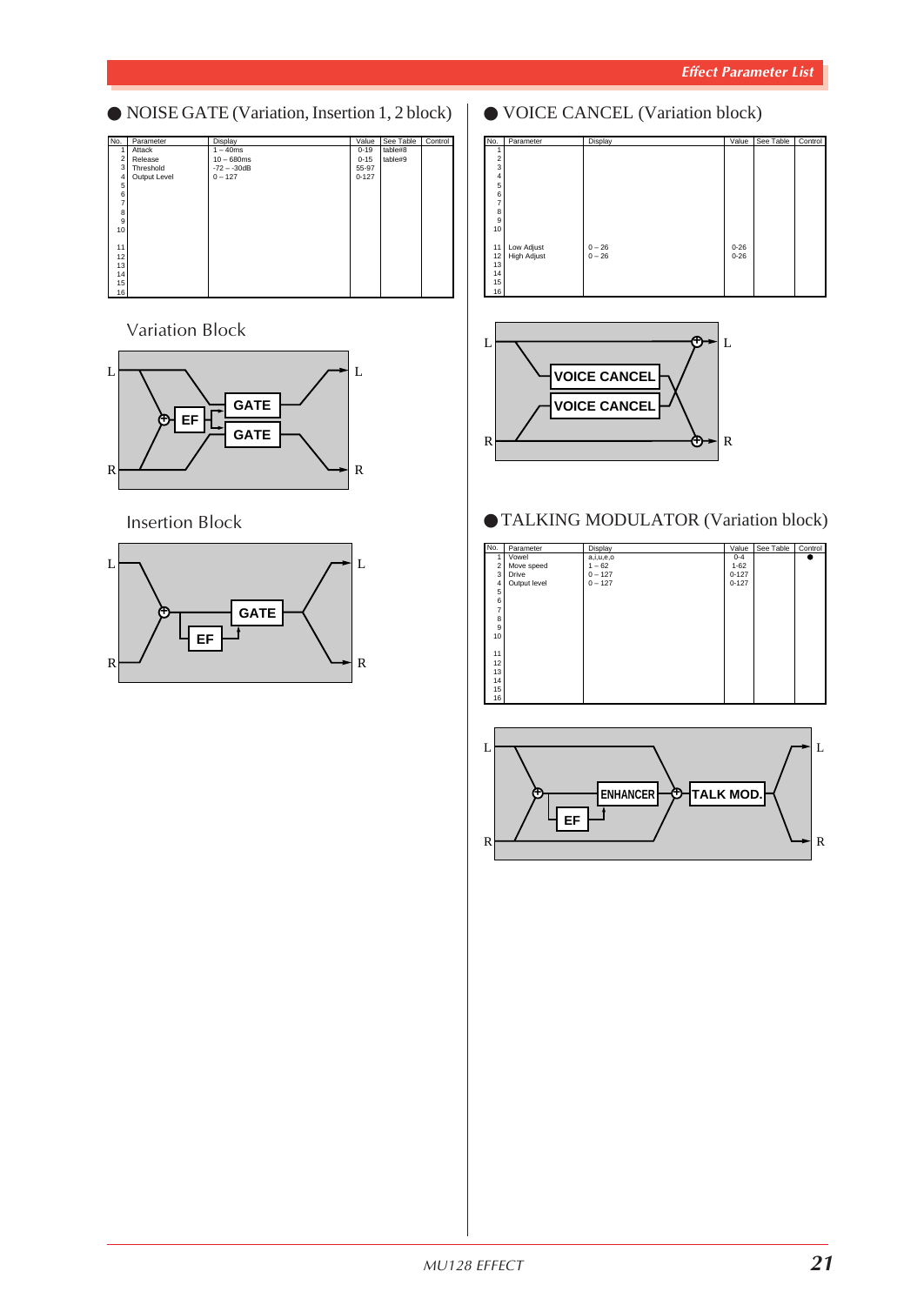### **Effect Parameter List**

### ● LO-FI (Variation block)

| No. | Parameter             | Display                                  | Value     | See Table | Control |
|-----|-----------------------|------------------------------------------|-----------|-----------|---------|
|     | sampling freq control | 44.1kHz - 345Hz                          | $0 - 127$ |           |         |
| 2   | word length           | $1 - 127$                                | $1 - 127$ |           |         |
| 3   | output gain           | $-6 - +12$ dB                            | $0 - 18$  |           |         |
| 4   | <b>LPF Cutoff</b>     | $63Hz - thru$                            | $10 - 60$ |           |         |
| 5   | filter type           | Thru.PowerBass.Radio.Telephone.Clean.Low | $0 - 5$   |           |         |
| 6   | LPF resonance         | $1.0 - 12.0$                             | 10-120    |           |         |
|     | bit assign            | $0 - 6$                                  | $0 - 6$   |           |         |
| 8   | emphasis              | off/on                                   | $0 - 1$   |           |         |
| 9   |                       |                                          |           |           |         |
| 10  | Drv/Wet               | $D63>W - D=W - D< W63$                   | $1 - 127$ |           |         |
|     |                       |                                          |           |           |         |
| 11  |                       |                                          |           |           |         |
| 12  |                       |                                          |           |           |         |
| 13  |                       |                                          |           |           |         |
| 14  |                       |                                          |           |           |         |
| 15  | Input Mode            | mono/stereo                              | $0 - 1$   |           |         |
| 16  |                       |                                          |           |           |         |

When input mode="mono"



When input mode="stereo"









● COMP+DIST+DELAY (Variation block) COMP+ODRV+DELAY (Variation block)

| No.            | Parameter            | Display               | Value     | See Table | Control |
|----------------|----------------------|-----------------------|-----------|-----------|---------|
|                | Delay Time           | $0.1 - 1486.0$ ms     | 1-14860   |           |         |
| 2              | Delay Feedback Level | $-63 - +63$           | $1 - 127$ |           |         |
| 3              | Delay Mix            | $0 - 127$             | $0 - 127$ |           |         |
| $\overline{4}$ | Dist Drive           | $0 - 127$             | $0 - 127$ |           |         |
| 5              | Dist Output Level    | $0 - 127$             | $0 - 127$ |           |         |
| 6.             | Dist FO Low Gain     | $-12 - +12$ dB        | $52 - 76$ |           |         |
| 7              | Dist EQ Mid Gain     | $-12 - +12$ dB        | 52-76     |           |         |
| 8              |                      |                       |           |           |         |
| 9              |                      |                       |           |           |         |
| 10             | Drv/Wet              | $D63>W - D=W - D5W63$ | $1 - 127$ |           |         |
| 11             | Comp. Attack         | $1ms - 40ms$          | $0 - 19$  | table#8   |         |
| 12             | Comp. Release        | $10ms - 680ms$        | $0 - 15$  | table#9   |         |
| 13             | Comp. Threshold      | $-48dB - -6dB$        | 79-121    |           |         |
| 14             | Comp. Ratio          | $1.0 - 20.0$          | $0 - 7$   | table#10  |         |
| 15             |                      |                       |           |           |         |
| 16             |                      |                       |           |           |         |



● WAH+DIST+DELAY (Variation block) WAH+ODRV+DELAY (Variation block)

| INo. | Parameter              | Display                    | Value     | See Table | Control |
|------|------------------------|----------------------------|-----------|-----------|---------|
|      | Delay Time             | $0.1 - 1486.0$ ms          | 1-14860   |           |         |
| 2    | Delay Feedback Level   | $-63 - +63$                | $1 - 127$ |           |         |
| 3    | Delay Mix              | $0 - 127$                  | $0 - 127$ |           |         |
| 4    | Dist Drive             | $0 - 127$                  | $0 - 127$ |           |         |
| 5    | Dist Output Level      | $0 - 127$                  | $0 - 127$ |           |         |
| 6    | Dist EQ Low Gain       | $-12 - +12$ dB             | $52 - 76$ |           |         |
|      | Dist EQ Mid Gain       | $-12 - +12$ dB             | $52 - 76$ |           |         |
| 8    |                        |                            |           |           |         |
| 9    |                        |                            |           |           |         |
| 10   | Drv/Wet                | $D63>W - D=W - D< W63$     | $1 - 127$ |           |         |
| 11   | Wah Sensitive          | $0 - 127$                  | $0 - 127$ |           |         |
| 12 I | Wah Cutoff Freq Offset | $0 - 127$                  | $0 - 127$ |           |         |
| 13   | Wah Resonance          | $1.0 - 12.0$               | 10-120    |           |         |
| 14   | Wah Release            | $52 - 67$<br>$10 - 680$ ms |           |           |         |
| 15   |                        |                            |           |           |         |
| 16   |                        |                            |           |           |         |

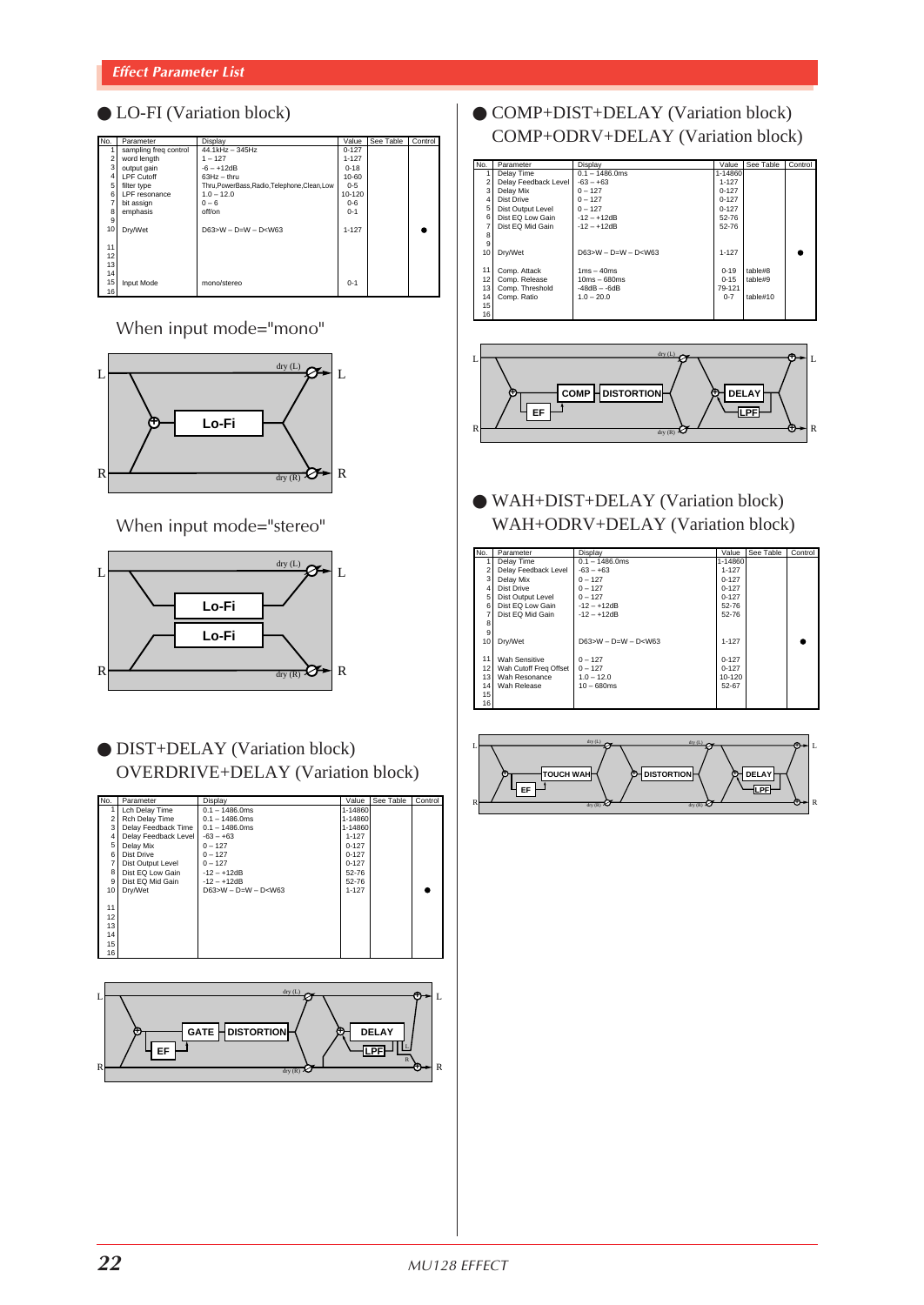# <span id="page-21-0"></span>**Explanation of effect parameters**

| Parameter name           | Effect types in which the parameter exists                   | <b>Explanation of parameter</b>                                                                        |
|--------------------------|--------------------------------------------------------------|--------------------------------------------------------------------------------------------------------|
| <b>AM Depth</b>          | <b>TREMOLO</b>                                               | Depth of volume modulation                                                                             |
| AMP Type                 | <b>AMP SIMULATOR</b>                                         | Select the type of amp to be simulated                                                                 |
| Attack                   | <b>COMPRESSOR</b> type                                       | Time until the compressor effect begins to apply                                                       |
|                          | <b>NOISE GATE</b>                                            | Time until the gate begins to open                                                                     |
| <b>Bit Assign</b>        | $LO-FI$                                                      | Adjust the word length of the audio data                                                               |
| Cch Delay                | DELAY L,C,R                                                  | Length of the center channel delay                                                                     |
| <b>Cch Level</b>         | DELAY L,C,R                                                  | Volume of the center channel                                                                           |
| Crossover Frequency      | 2WAY ROTARY SPEAKER                                          |                                                                                                        |
|                          |                                                              | Crossover frequency between the high-range and low-range speakers                                      |
| Cutoff Frequency Offset  | WAH type                                                     | Frequency offset value that will control the wah filter                                                |
| <b>Delay Mix</b>         | DIST+DELAY, OVER DRIVE+DELAY,                                | Mixing amount of delay sound                                                                           |
|                          | COMP+DIST+DELAY,COMP+ODRV+DELAY,                             |                                                                                                        |
|                          | WAH+DIST+DELAY, WAH+ODRV+DELAY                               |                                                                                                        |
| Delay Offset             | CHORUS type                                                  | Offset value of delay modulation                                                                       |
| <b>Delay Time</b>        | KARAOKE1,2,3                                                 | Spacing of reflections for karaoke echo                                                                |
|                          | <b>AMBIENCE</b>                                              | Delay length                                                                                           |
| Delay2 Level             | <b>ECHO</b>                                                  | Volume of second delay                                                                                 |
| Density                  | REVERB type, EARLY REF type                                  | Density of reflections. Higher values produce closer spacing                                           |
| Depth                    | REVERB type                                                  | Depth of the simulated room                                                                            |
| Detune                   | <b>ENSEMBLE DETUNE</b>                                       | Amount of pitch shift                                                                                  |
| Diffusion                | REVERB type, EARLY REF type, PHASER                          | Control the spaciousness                                                                               |
| Drive                    | <b>DISTORTION</b> type                                       | Depth of distortion                                                                                    |
|                          | HARMONIC ENHANCER*                                           | Depth at which the exciter effect is applied                                                           |
|                          | TALKING MODULATION                                           | Depth at which the exciter effect is applied                                                           |
| Drive High               | 2WAY ROTARY SPEAKER                                          | Depth of modulation caused by rotation of the low-range speaker                                        |
| Drive Low                | 2WAY ROTARY SPEAKER                                          | Depth of modulation caused by rotation of the high-range speaker                                       |
|                          |                                                              |                                                                                                        |
| Dry/Wet                  | All types                                                    | Balance between dry sound and effect sound                                                             |
| Edge(Clip Curve)         | DISTORTION type                                              | Curve of distortion characteristics (sharp(127) distorts suddenly, mild(0) distorts gradually)         |
| Emphasis                 | LO-FI                                                        | Modify the character of the high range                                                                 |
| <b>EQ High Frequency</b> | All types                                                    | Frequency at which the EQ will boost/cut the high range                                                |
| EQ High Gain             | All types                                                    | Gain amount by which the EQ will boost/cut the high range                                              |
| <b>EQ Low Frequency</b>  | All types                                                    | Frequency at which the EQ will boost/cut the low range                                                 |
| EQ Low Gain              | All types                                                    | Gain amount by which the EQ will boost/cut the low range                                               |
| EQ Mid Frequency         | All types                                                    | Frequency at which the EQ will boost/cut the mid range                                                 |
| EQ Mid Gain              | All types                                                    | Gain amount by which the EQ will boost/cut the mid range                                               |
| EQ Mid Width             | All types                                                    | Width of the area boosted/cut by the mid-range EQ                                                      |
| Er/Rev Balance           | REVERB type                                                  | Level balance between the early reflections and the reverberation                                      |
| F/R Depth                | <b>AUTO PAN</b>                                              | Depth of front/back panning (valid when PAN Direction=Lturn, Rturn)                                    |
| Feedback Delay           | DELAY L,C,R                                                  | Length of feedback delay                                                                               |
| Feedback Delay 1         | DELAY L,R                                                    | Length of feedback delay 1                                                                             |
| Feedback Delay 2         | DELAY L,R                                                    | Length of feedback delay 2                                                                             |
| <b>Feedback Level</b>    | <b>REVERB</b> type                                           | Feedback amount of initial delay                                                                       |
|                          | DELAY type, EARLY REF type, PITCH CHANGE type                | Feedback amount                                                                                        |
|                          | <b>KARAOKE</b> type                                          | Setting for repeated reflections                                                                       |
|                          |                                                              |                                                                                                        |
|                          | CHORUS type, FLANGER type                                    | Level at which delay output is again returned to the input (negative values invert the phase)          |
|                          | PHASER type                                                  | Level at which phaser output is again returned to the input (negative values insert the phase)         |
| Filter Type              | LO-FI                                                        | Select the type of tonal effect                                                                        |
| Fine 1                   | PITCH CHANGE type                                            | Fine adjustment to pitch of first sound                                                                |
| Fine 2                   | PITCH CHANGE type                                            | Fine adjustment to pitch of second sound                                                               |
| Height                   | REVERB type                                                  | Height of simulated room                                                                               |
| <b>High Adjust</b>       | <b>VOICE CANCELAR</b>                                        | Adjust the upper limit of the mid-frequency range that will be attenuated                              |
| High Damp                | REVERB type, DELAY type, EARLY REF type                      | Attenuation of the high frequency range (lower values will cause the high range to decay more rapidly) |
| <b>HPF Cutoff</b>        | REVERB type, EARLY REF type, KARAOKE type, HARMONIC ENHANCER | Frequency at which the high pass filter will cut the low range                                         |
| <b>Initial Delay</b>     | REVERB type                                                  | Delay time until the early reflections                                                                 |
|                          | EARLY REF type                                               | Delay length until ER (GateReverb) sounds                                                              |
|                          | PITCH CHANGE type                                            | Delay length                                                                                           |
| <b>Input Mode</b>        | All types                                                    | Mono/stereo switch for input                                                                           |
| <b>Input Select</b>      | <b>CROSS DELAY</b>                                           | Input select                                                                                           |
| L/R Depth                | <b>AUTO PAN</b>                                              | Depth of left/right panning                                                                            |
| L->R Delay               | <b>CROSS DELAY</b>                                           | Delay time from left (input) to right (output)                                                         |
| Lch Delay                | DELAY type                                                   | Length of left channel delay                                                                           |
| Lch Delay1               | <b>ECHO</b>                                                  | Length of first left channel delay                                                                     |
| Lch Delay2               | <b>ECHO</b>                                                  | Length of second left channel delay                                                                    |
| Lch Feedback Level       | <b>ECHO</b>                                                  | Amount of left channel feedback                                                                        |
| Lch Init Delay           | <b>ENSEMBLE DETUNE</b>                                       | Length of left channel delay                                                                           |
|                          |                                                              |                                                                                                        |
| <b>LFO Depth</b>         | CHORUS type, FLANGER type, SYMPHONIC                         | Depth of delay modulation                                                                              |
|                          | ROTARY SPEAKER                                               | Depth of modulation caused by speaker rotation                                                         |
|                          | PHASER type                                                  | Depth of phase modulation                                                                              |
|                          | WAH type                                                     | Depth at which the wah filter will be controlled                                                       |
| <b>LFO Frequency</b>     | CHORUS type, FLANGER type, SYMPHONIC                         | Frequency of delay modulation                                                                          |
|                          | ROTARY SPEAKER                                               | Frequency at which the speaker will rotate                                                             |
|                          | <b>TREMOLO</b>                                               | Modulation frequency                                                                                   |
|                          | <b>AUTO PAN</b>                                              | Autopan frequency                                                                                      |
|                          | PHASER type                                                  | Phase modulation frequency                                                                             |
|                          | WAH type                                                     | Frequency at which wah filter will be controlled                                                       |

\* The Harmonic Enhancer produces the same effect as its MU series predecessor.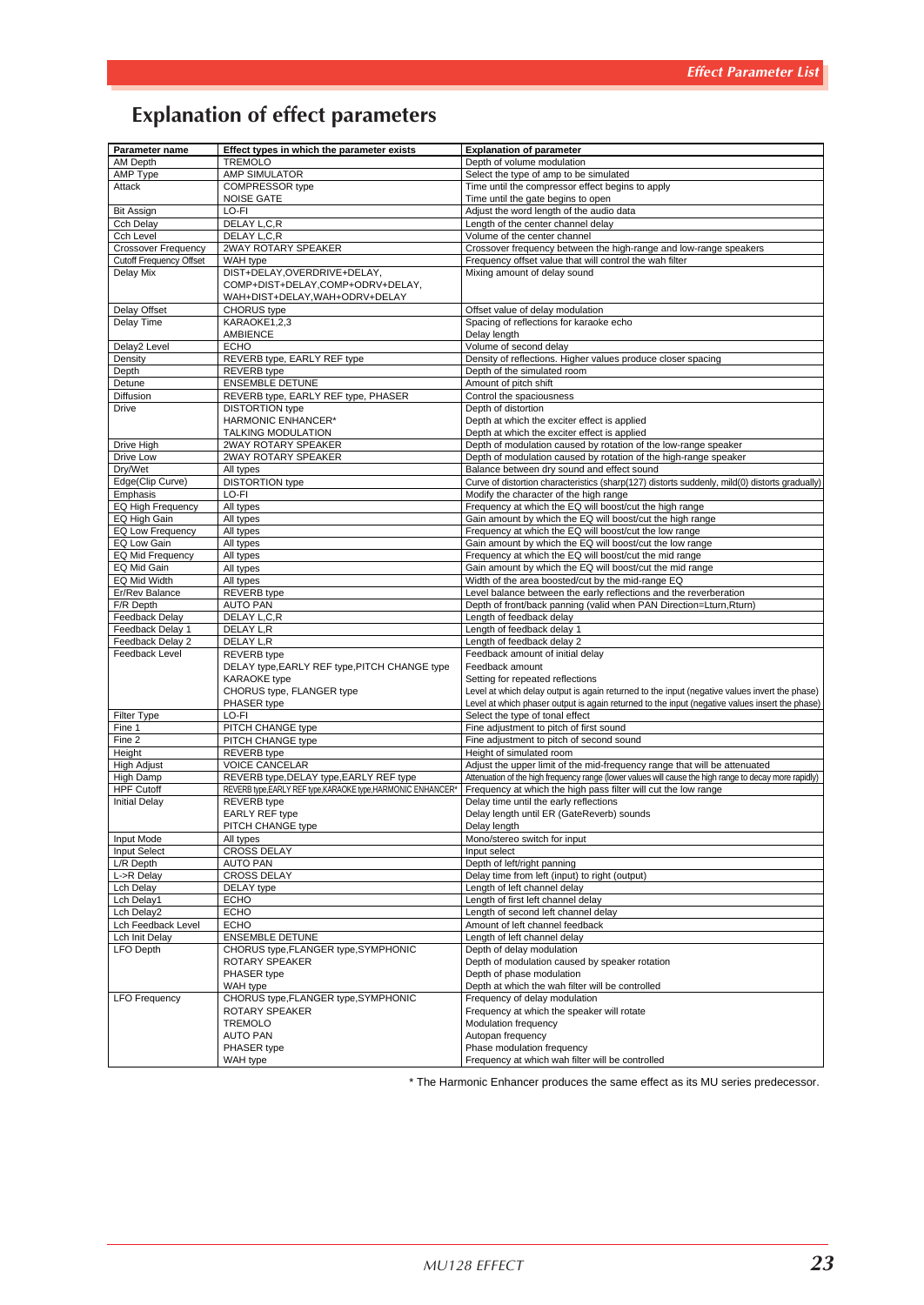| <b>LFO Phase Difference</b> | PHASER type, FLANGER type     | $L/R$ phase difference for modulation waveform (0 deg $(=64)$ is no phase difference)        |
|-----------------------------|-------------------------------|----------------------------------------------------------------------------------------------|
| Liveness                    | <b>EARLY REF type</b>         | ER decay. Lower values cause faster decay.                                                   |
| Low Adjust                  | <b>VOICE CANCEL</b>           | Adjust the lower frequency limit of the mid-range that will be attenuated                    |
| Low/High                    | <b>2WAY ROTARY SPEAKER</b>    | Volume balance between the high-range and low-range speakers                                 |
| <b>LPF Cutoff</b>           | All types                     | Frequency at which the low pass filter will cut the high frequency range                     |
| <b>LPF Resonance</b>        | LO-FI                         | Add character to the low pass filter of the input                                            |
| Mic L-R Angle               | <b>2WAY ROTARY SPEAKER</b>    | L/R angle of the mic that picks up the output                                                |
| Mix Level                   | HARMONIC ENHANCER*            | Level of the effect sound that is mixed into the dry sound                                   |
| Move Speed                  | <b>TALKING MODULATOR</b>      | Time over which the sound specified by Vowel is reached                                      |
| Output Gain                 | LO-FI                         | Output gain                                                                                  |
| Output Level                | All types                     | Output level                                                                                 |
| Output Level 1              | PITCH CHANGE type             | Output level for first unit                                                                  |
| Output Level 2              | PITCH CHANGE type             | Output level for second unit                                                                 |
|                             |                               |                                                                                              |
| Output Phase                | <b>AMBIENCE</b>               | Swap phase of the effect sound between L/R                                                   |
| Pan 1                       | PITCH CHANGE type             | Pan of first unit                                                                            |
| Pan <sub>2</sub>            | PITCH CHANGE type             | Pan of second unit                                                                           |
| <b>PAN Direction</b>        | <b>AUTO PAN</b>               | Autopan type (L<->R is sine wave, L/R is square wave)                                        |
| Phase Shift Offset          | PHASER type                   | Offset value for phase modulation                                                            |
| Pitch                       | PITCH CHANGE type             | Pitch setting in semitones                                                                   |
| PM Depth                    | <b>TREMOLO</b>                | Depth of delay modulation                                                                    |
| R->L Delay                  | <b>CROSS DELAY</b>            | Delay time from right (input) to left (output)                                               |
| Ratio                       | COMPRESSOR type               | Compression ratio of the compressor                                                          |
| <b>Rch Delay</b>            | <b>DELAY</b> type             | Length of right channel delay                                                                |
| Rch Delav1                  | <b>ECHO</b>                   | Length of first right channel delay                                                          |
| Rch Delay2                  | <b>ECHO</b>                   | Length of second right channel delay                                                         |
| Rch Feedback Level          | <b>ECHO</b>                   | Amount of right channel feedback                                                             |
| Rch Init Delay              | <b>ENSEMBLE DETUNE</b>        | Length of right channel delay                                                                |
| Release                     | COMPRESSOR type               | Time until the sound is released from the compressor effect                                  |
|                             | NOISE GATE                    | Time until the gate closes                                                                   |
|                             | TOUCH WAH2, TOUCH WAH+ODRV    | Time until the center frequency of the wah filter returns to normal                          |
| Resonance                   | WAH type                      | Bandwidth of the wah filter                                                                  |
| <b>Rev Delav</b>            | <b>REVERB</b> type            | Delay time between the early reflections and the reverberation                               |
| Reverb Time                 | <b>REVERB</b> type            | Length of reverb                                                                             |
| Room Size                   | <b>EARLY REF type</b>         | Size of room. Increasing this value will lengthen ER.                                        |
| Rotor Speed                 | 2WAY ROTARY SPEAKER           | Frequency at which the speaker rotates                                                       |
| Sampling Freg Control       | LO-FI                         | Sampling frequency control                                                                   |
| Sensitive                   | WAH type                      | Sensitivity with which the wah filter will change in response to changes in the input        |
| Stage                       | PHASER type                   | Number of steps for the phase shifter                                                        |
| Threshold                   | <b>COMPRESSOR</b> type        | Input level at which compression will begin                                                  |
|                             | <b>NOISE GATE</b>             | Input level at which the gate will begin to open                                             |
| Type                        | <b>EARLY REF type</b>         | Type selection                                                                               |
| Vowel                       | <b>TALKING MODULATOR</b>      | Vowel selection                                                                              |
| Wah Release                 | WAH+DIST+DELAY,WAH+ODRV+DELAY | Time until the center frequency of the wah filter returns to normal                          |
| <b>Wall Vary</b>            | REVERB type                   | Condition of the walls of the simulated room (higher values produce more random reflections) |
| Width                       | <b>REVERB</b> type            | Width of the simulated room                                                                  |
| Word Lenath                 | LO-FI                         | Specify the roughness of the sound                                                           |
|                             |                               |                                                                                              |

\* The Harmonic Enhancer produces the same effect as its MU series predecessor.

Additional note: In the preceding pages, indication of effect types such as REVERB-type respectively include the following effect types.

| <b>CHORUS</b> type<br>CHORUS1.CHORUS2.CHORUS3.CHORUS4.CELESTE1.CELESTE2.CELESTE3.CELESTE4<br>COMPRESSOR type<br>COMPRESSOR.COMP+DIST. COMP+DIST+DELAY. COMP+OVERDRIVE+DELAY<br>DELAY type<br>DELAY L.C.R. DELAY L.R. ECHO. CROSS DELAY. DIST+DELAY. OVERDRIVE+DELAY. COMP+DIST+DELAY. COMP+DIST+DELAY.<br>COMP+OVERDRIVE+DELAY, WAH+DIST+DELAY, WAH+OVERDRIVE+DELAY<br>DISTORTION, OVERDRIVE, AMP SIMULATOR, AUTO WAH+DIST, AUTO WAH+ODRV, TOUCH WAH+DIST, TOUCH WAH+ODRV,<br><b>DISTORTION</b> type<br>COMP+DIST, DIST+DELAY, OVERDRIVE+DELAY, COMP+DIST+DELAY, COMP+DIST+DELAY, COMP+OVERDRIVE+DELAY,<br>WAH+DIST+DELAY, WAH+OVERDRIVE+DELAY<br>EARLY REF1, EARLY REF2, GATE REVERB, REVERSE GATE<br>EARLY REF type<br><b>FLANGER type</b><br>FLANGER1.FLANGER2. FLANGER3<br><b>KARAOKE</b> type<br>KARAOKE1, KARAOKE2, KARAOKE3<br>PHASER type<br>PHASER1, PHASER2<br>PITCH CHANGE type<br>PITCH CHANGE1, PITCH CHANGE2<br><b>REVERB</b> type<br>HALL1.HALL2.ROOM1.ROOM2.ROOM3.STAGE1.STAGE2.PLATE.<br>WHITE ROOM.TUNNEL.CANYON.BASEMENT<br>AUTO WAH. AUTO WAH+DIST, AUTO WAH+ODRV, TOUCH WAH1, TOUCH WAH2, TOUCH WAH+DIST, TOUCH WAH+ODRV,<br>WAH type<br>WAH+DIST+DELAY, WAH+OVERDRIVE+DELAY |  |  |
|---------------------------------------------------------------------------------------------------------------------------------------------------------------------------------------------------------------------------------------------------------------------------------------------------------------------------------------------------------------------------------------------------------------------------------------------------------------------------------------------------------------------------------------------------------------------------------------------------------------------------------------------------------------------------------------------------------------------------------------------------------------------------------------------------------------------------------------------------------------------------------------------------------------------------------------------------------------------------------------------------------------------------------------------------------------------------------------------------------------------------------------------------------------------------------------------------|--|--|
|                                                                                                                                                                                                                                                                                                                                                                                                                                                                                                                                                                                                                                                                                                                                                                                                                                                                                                                                                                                                                                                                                                                                                                                                   |  |  |
|                                                                                                                                                                                                                                                                                                                                                                                                                                                                                                                                                                                                                                                                                                                                                                                                                                                                                                                                                                                                                                                                                                                                                                                                   |  |  |
|                                                                                                                                                                                                                                                                                                                                                                                                                                                                                                                                                                                                                                                                                                                                                                                                                                                                                                                                                                                                                                                                                                                                                                                                   |  |  |
|                                                                                                                                                                                                                                                                                                                                                                                                                                                                                                                                                                                                                                                                                                                                                                                                                                                                                                                                                                                                                                                                                                                                                                                                   |  |  |
|                                                                                                                                                                                                                                                                                                                                                                                                                                                                                                                                                                                                                                                                                                                                                                                                                                                                                                                                                                                                                                                                                                                                                                                                   |  |  |
|                                                                                                                                                                                                                                                                                                                                                                                                                                                                                                                                                                                                                                                                                                                                                                                                                                                                                                                                                                                                                                                                                                                                                                                                   |  |  |
|                                                                                                                                                                                                                                                                                                                                                                                                                                                                                                                                                                                                                                                                                                                                                                                                                                                                                                                                                                                                                                                                                                                                                                                                   |  |  |
|                                                                                                                                                                                                                                                                                                                                                                                                                                                                                                                                                                                                                                                                                                                                                                                                                                                                                                                                                                                                                                                                                                                                                                                                   |  |  |
|                                                                                                                                                                                                                                                                                                                                                                                                                                                                                                                                                                                                                                                                                                                                                                                                                                                                                                                                                                                                                                                                                                                                                                                                   |  |  |
|                                                                                                                                                                                                                                                                                                                                                                                                                                                                                                                                                                                                                                                                                                                                                                                                                                                                                                                                                                                                                                                                                                                                                                                                   |  |  |
|                                                                                                                                                                                                                                                                                                                                                                                                                                                                                                                                                                                                                                                                                                                                                                                                                                                                                                                                                                                                                                                                                                                                                                                                   |  |  |
|                                                                                                                                                                                                                                                                                                                                                                                                                                                                                                                                                                                                                                                                                                                                                                                                                                                                                                                                                                                                                                                                                                                                                                                                   |  |  |
|                                                                                                                                                                                                                                                                                                                                                                                                                                                                                                                                                                                                                                                                                                                                                                                                                                                                                                                                                                                                                                                                                                                                                                                                   |  |  |
|                                                                                                                                                                                                                                                                                                                                                                                                                                                                                                                                                                                                                                                                                                                                                                                                                                                                                                                                                                                                                                                                                                                                                                                                   |  |  |
|                                                                                                                                                                                                                                                                                                                                                                                                                                                                                                                                                                                                                                                                                                                                                                                                                                                                                                                                                                                                                                                                                                                                                                                                   |  |  |
|                                                                                                                                                                                                                                                                                                                                                                                                                                                                                                                                                                                                                                                                                                                                                                                                                                                                                                                                                                                                                                                                                                                                                                                                   |  |  |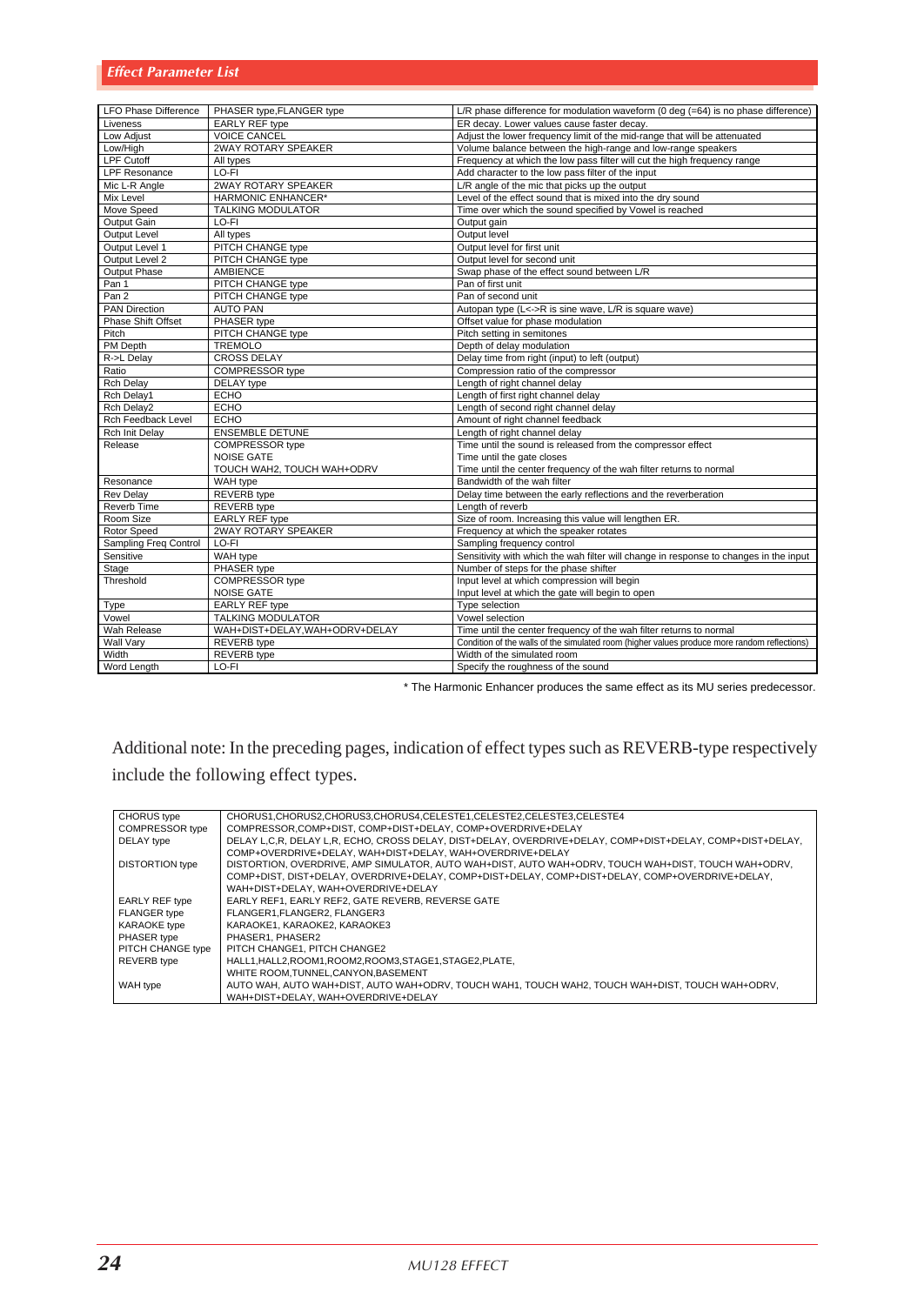# <span id="page-23-0"></span>**Effect Data Assign Table**

### Table#1

LFO Frequency

| Data           | Value | Data | Value | Data | Value | Data | Value |  |  |
|----------------|-------|------|-------|------|-------|------|-------|--|--|
| 0              | 0.00  | 32   | 1.35  | 64   | 2.69  | 96   | 8.41  |  |  |
| 1              | 0.04  | 33   | 1.39  | 65   | 2.78  | 97   | 8.75  |  |  |
| $\overline{2}$ | 0.08  | 34   | 1.43  | 66   | 2.86  | 98   | 9.08  |  |  |
| 3              | 0.13  | 35   | 1.47  | 67   | 2.94  | 99   | 9.42  |  |  |
| 4              | 0.17  | 36   | 1.51  | 68   | 3.03  | 100  | 9.76  |  |  |
| 5              | 0.21  | 37   | 1.56  | 69   | 3.11  | 101  | 10.1  |  |  |
| 6              | 0.25  | 38   | 1.60  | 70   | 3.20  | 102  | 10.8  |  |  |
| $\overline{7}$ | 0.29  | 39   | 1.64  | 71   | 3.28  | 103  | 11.4  |  |  |
| 8              | 0.34  | 40   | 1.68  | 72   | 3.37  | 104  | 12.1  |  |  |
| 9              | 0.38  | 41   | 1.72  | 73   | 3.45  | 105  | 12.8  |  |  |
| 10             | 0.42  | 42   | 1.77  | 74   | 3.53  | 106  | 13.5  |  |  |
| 11             | 0.46  | 43   | 1.81  | 75   | 3.62  | 107  | 14.1  |  |  |
| 12             | 0.51  | 44   | 1.85  | 76   | 3.70  | 108  | 14.8  |  |  |
| 13             | 0.55  | 45   | 1.89  | 77   | 3.87  | 109  | 15.5  |  |  |
| 14             | 0.59  | 46   | 1.94  | 78   | 4.04  | 110  | 16.2  |  |  |
| 15             | 0.63  | 47   | 1.98  | 79   | 4.21  | 111  | 16.8  |  |  |
| 16             | 0.67  | 48   | 2.02  | 80   | 4.37  | 112  | 17.5  |  |  |
| 17             | 0.72  | 49   | 2.06  | 81   | 4.54  | 113  | 18.2  |  |  |
| 18             | 0.76  | 50   | 2.10  | 82   | 4.71  | 114  | 19.5  |  |  |
| 19             | 0.80  | 51   | 2.15  | 83   | 4.88  | 115  | 20.9  |  |  |
| 20             | 0.84  | 52   | 2.19  | 84   | 5.05  | 116  | 22.2  |  |  |
| 21             | 0.88  | 53   | 2.23  | 85   | 5.22  | 117  | 23.6  |  |  |
| 22             | 0.93  | 54   | 2.27  | 86   | 5.38  | 118  | 24.9  |  |  |
| 23             | 0.97  | 55   | 2.31  | 87   | 5.55  | 119  | 26.2  |  |  |
| 24             | 1.01  | 56   | 2.36  | 88   | 5.72  | 120  | 27.6  |  |  |
| 25             | 1.05  | 57   | 2.40  | 89   | 6.06  | 121  | 28.9  |  |  |
| 26             | 1.09  | 58   | 2.44  | 90   | 6.39  | 122  | 30.3  |  |  |
| 27             | 1.14  | 59   | 2.48  | 91   | 6.73  | 123  | 31.6  |  |  |
| 28             | 1.18  | 60   | 2.52  | 92   | 7.07  | 124  | 33.0  |  |  |
| 29             | 1.22  | 61   | 2.57  | 93   | 7.40  | 125  | 34.3  |  |  |
| 30             | 1.26  | 62   | 2.61  | 94   | 7.74  | 126  | 37.0  |  |  |
| 31             | 1.30  | 63   | 2.65  | 95   | 8.08  | 127  | 39.7  |  |  |

| Table#2                        |       |      |       |      |       |      |       |  |
|--------------------------------|-------|------|-------|------|-------|------|-------|--|
| <b>Modulation Delay Offset</b> |       |      |       |      |       |      |       |  |
| Data                           | Value | Data | Value | Data | Value | Data | Value |  |
| 0                              | 0.0   | 32   | 3.2   | 64   | 6.4   | 96   | 9.6   |  |
| 1                              | 0.1   | 33   | 3.3   | 65   | 6.5   | 97   | 9.7   |  |
| $\overline{2}$                 | 0.2   | 34   | 3.4   | 66   | 6.6   | 98   | 9.8   |  |
| 3                              | 0.3   | 35   | 3.5   | 67   | 6.7   | 99   | 9.9   |  |
| $\overline{\mathbf{4}}$        | 0.4   | 36   | 3.6   | 68   | 6.8   | 100  | 10.0  |  |
| 5                              | 0.5   | 37   | 3.7   | 69   | 6.9   | 101  | 11.1  |  |
| 6                              | 0.6   | 38   | 3.8   | 70   | 7.0   | 102  | 12.2  |  |
| $\overline{7}$                 | 0.7   | 39   | 3.9   | 71   | 7.1   | 103  | 13.3  |  |
| 8                              | 0.8   | 40   | 4.0   | 72   | 7.2   | 104  | 14.4  |  |
| 9                              | 0.9   | 41   | 4.1   | 73   | 7.3   | 105  | 15.5  |  |
| 10                             | 1.0   | 42   | 4.2   | 74   | 7.4   | 106  | 17.1  |  |
| 11                             | 1.1   | 43   | 4.3   | 75   | 7.5   | 107  | 18.6  |  |
| 12                             | 1.2   | 44   | 4.4   | 76   | 7.6   | 108  | 20.2  |  |
| 13                             | 1.3   | 45   | 4.5   | 77   | 7.7   | 109  | 21.8  |  |
| 14                             | 1.4   | 46   | 4.6   | 78   | 7.8   | 110  | 23.3  |  |
| 15                             | 1.5   | 47   | 4.7   | 79   | 7.9   | 111  | 24.9  |  |
| 16                             | 1.6   | 48   | 4.8   | 80   | 8.0   | 112  | 26.5  |  |
| 17                             | 1.7   | 49   | 4.9   | 81   | 8.1   | 113  | 28.0  |  |
| 18                             | 1.8   | 50   | 5.0   | 82   | 8.2   | 114  | 29.6  |  |
| 19                             | 1.9   | 51   | 5.1   | 83   | 8.3   | 115  | 31.2  |  |
| 20                             | 2.0   | 52   | 5.2   | 84   | 8.4   | 116  | 32.8  |  |
| 21                             | 2.1   | 53   | 5.3   | 85   | 8.5   | 117  | 34.3  |  |
| 22                             | 2.2   | 54   | 5.4   | 86   | 8.6   | 118  | 35.9  |  |
| 23                             | 2.3   | 55   | 5.5   | 87   | 8.7   | 119  | 37.5  |  |
| 24                             | 2.4   | 56   | 5.6   | 88   | 8.8   | 120  | 39.0  |  |
| 25                             | 2.5   | 57   | 5.7   | 89   | 8.9   | 121  | 40.6  |  |
| 26                             | 2.6   | 58   | 5.8   | 90   | 9.0   | 122  | 42.2  |  |
| 27                             | 2.7   | 59   | 5.9   | 91   | 9.1   | 123  | 43.7  |  |
| 28                             | 2.8   | 60   | 6.0   | 92   | 9.2   | 124  | 45.3  |  |
| 29                             | 2.9   | 61   | 6.1   | 93   | 9.3   | 125  | 46.9  |  |
| 30                             | 3.0   | 62   | 6.2   | 94   | 9.4   | 126  | 48.4  |  |
| 31                             | 3.1   | 63   | 6.3   | 95   | 9.5   | 127  | 50.0  |  |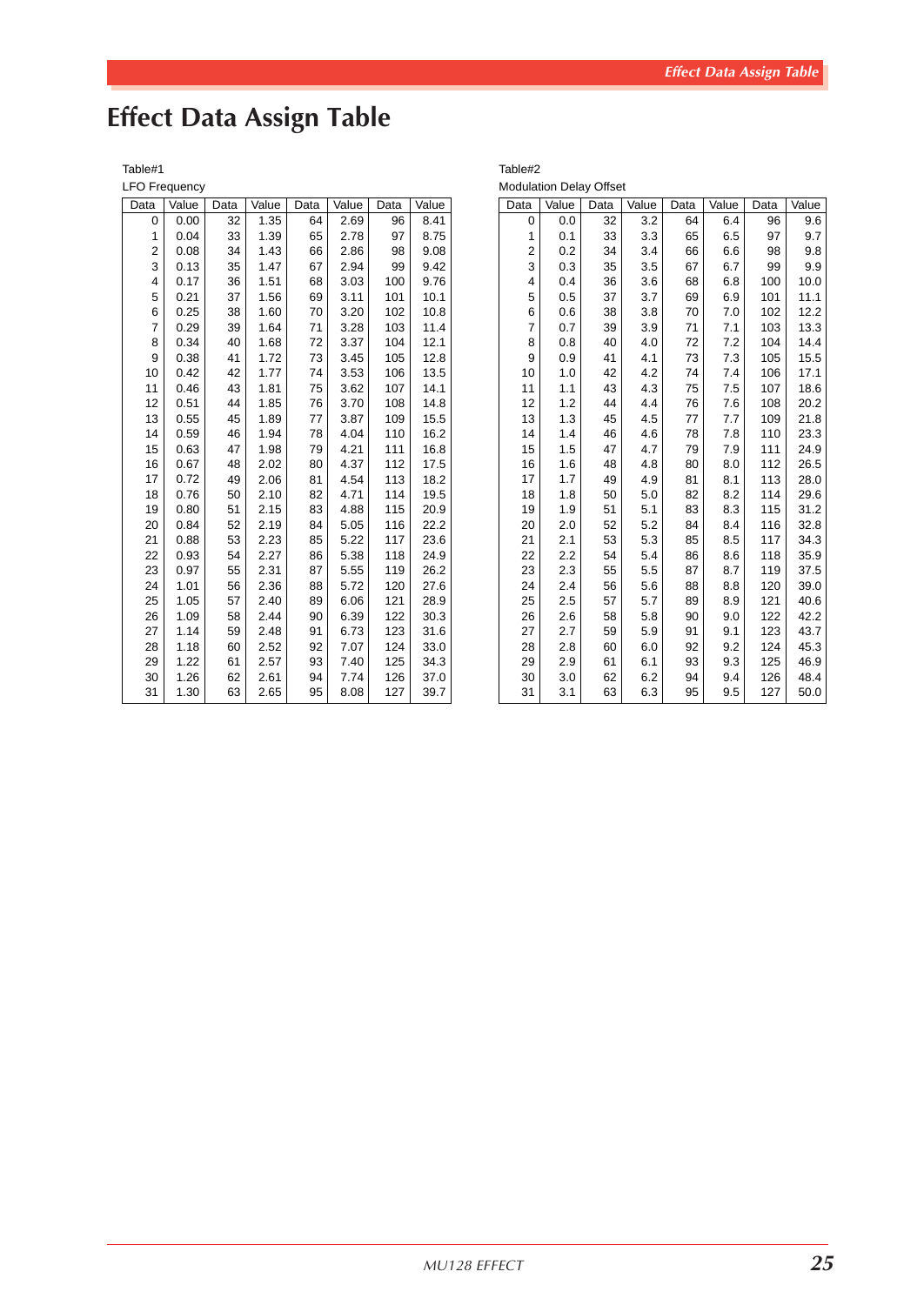### Table#3

| <b>EQ Frequency</b> |       |  |
|---------------------|-------|--|
| Data                | Value |  |

| Data                    | Value           | Data | Value            |
|-------------------------|-----------------|------|------------------|
| 0                       | <b>THRU(20)</b> | 32   | 800              |
| 1                       | 22              | 33   | 900              |
| $\overline{\mathbf{c}}$ | 25              | 34   | 1.0 <sub>k</sub> |
| 3                       | 28              | 35   | 1.1k             |
| 4                       | 32              | 36   | 1.2k             |
| 5                       | 36              | 37   | 1.4k             |
| 6                       | 40              | 38   | 1.6k             |
| $\overline{7}$          | 45              | 39   | 1.8k             |
| 8                       | 50              | 40   | 2.0 <sub>k</sub> |
| 9                       | 56              | 41   | 2.2k             |
| 10                      | 63              | 42   | 2.5k             |
| 11                      | 70              | 43   | 2.8k             |
| 12                      | 80              | 44   | 3.2k             |
| 13                      | 90              | 45   | 3.6k             |
| 14                      | 100             | 46   | 4.0k             |
| 15                      | 110             | 47   | 4.5k             |
| 16                      | 125             | 48   | 5.0k             |
| 17                      | 140             | 49   | 5.6k             |
| 18                      | 160             | 50   | 6.3k             |
| 19                      | 180             | 51   | 7.0 <sub>k</sub> |
| 20                      | 200             | 52   | 8.0k             |
| 21                      | 225             | 53   | 9.0k             |
| 22                      | 250             | 54   | 10.0k            |
| 23                      | 280             | 55   | 11.0k            |
| 24                      | 315             | 56   | 12.0k            |
| 25                      | 355             | 57   | 14.0k            |
| 26                      | 400             | 58   | 16.0k            |
| 27                      | 450             | 59   | 18.0k            |
| 28                      | 500             | 60   | THRU(20.0k)      |
| 29                      | 560             |      |                  |
| 30                      | 630             |      |                  |
| 31                      | 700             |      |                  |

### Table#4

Reverb time

| Data           | Value | Data | Value | Data | Value |
|----------------|-------|------|-------|------|-------|
| 0              | 0.3   | 32   | 3.5   | 64   | 17.0  |
| 1              | 0.4   | 33   | 3.6   | 65   | 18.0  |
| $\overline{c}$ | 0.5   | 34   | 3.7   | 66   | 19.0  |
| 3              | 0.6   | 35   | 3.8   | 67   | 20.0  |
| 4              | 0.7   | 36   | 3.9   | 68   | 25.0  |
| 5              | 0.8   | 37   | 4.0   | 69   | 30.0  |
| 6              | 0.9   | 38   | 4.1   |      |       |
| $\overline{7}$ | 1.0   | 39   | 4.2   |      |       |
| 8              | 1.1   | 40   | 4.3   |      |       |
| 9              | 1.2   | 41   | 4.4   |      |       |
| 10             | 1.3   | 42   | 4.5   |      |       |
| 11             | 1.4   | 43   | 4.6   |      |       |
| 12             | 1.5   | 44   | 4.7   |      |       |
| 13             | 1.6   | 45   | 4.8   |      |       |
| 14             | 1.7   | 46   | 4.9   |      |       |
| 15             | 1.8   | 47   | 5.0   |      |       |
| 16             | 1.9   | 48   | 5.5   |      |       |
| 17             | 2.0   | 49   | 6.0   |      |       |
| 18             | 2.1   | 50   | 6.5   |      |       |
| 19             | 2.2   | 51   | 7.0   |      |       |
| 20             | 2.3   | 52   | 7.5   |      |       |
| 21             | 2.4   | 53   | 8.0   |      |       |
| 22             | 2.5   | 54   | 8.5   |      |       |
| 23             | 2.6   | 55   | 9.0   |      |       |
| 24             | 2.7   | 56   | 9.5   |      |       |
| 25             | 2.8   | 57   | 10.0  |      |       |
| 26             | 2.9   | 58   | 11.0  |      |       |
| 27             | 3.0   | 59   | 12.0  |      |       |
| 28             | 3.1   | 60   | 13.0  |      |       |
| 29             | 3.2   | 61   | 14.0  |      |       |
| 30             | 3.3   | 62   | 15.0  |      |       |
| 31             | 3.4   | 63   | 16.0  |      |       |

#### Table#5

Delay Time(200.0ms)

| Data                    | Value | Data | Value |
|-------------------------|-------|------|-------|
| 0                       | 0.1   | 32   | 50.5  |
| 1                       | 1.7   | 33   | 52.0  |
| $\overline{c}$          | 3.2   | 34   | 53.6  |
| 3                       | 4.8   | 35   | 55.2  |
| $\overline{\mathbf{4}}$ | 6.4   | 36   | 56.8  |
| 5                       | 8.0   | 37   | 58.3  |
| 6                       | 9.5   | 38   | 59.9  |
| $\overline{7}$          | 11.1  | 39   | 61.5  |
| 8                       | 12.7  | 40   | 63.1  |
| 9                       | 14.3  | 41   | 64.6  |
| 10                      | 15.8  | 42   | 66.2  |
| 11                      | 17.4  | 43   | 67.8  |
| 12                      | 19.0  | 44   | 69.4  |
| 13                      | 20.6  | 45   | 70.9  |
| 14                      | 22.1  | 46   | 72.5  |
| 15                      | 23.7  | 47   | 74.1  |
| 16                      | 25.3  | 48   | 75.7  |
| 17                      | 26.9  | 49   | 77.2  |
| 18                      | 28.4  | 50   | 78.8  |
| 19                      | 30.0  | 51   | 80.4  |
| 20                      | 31.6  | 52   | 81.9  |
| 21                      | 33.2  | 53   | 83.5  |
| 22                      | 34.7  | 54   | 85.1  |
| 23                      | 36.3  | 55   | 86.7  |
| 24                      | 37.9  | 56   | 88.2  |
| 25                      | 39.5  | 57   | 89.8  |
| 26                      | 41.0  | 58   | 91.4  |
| 27                      | 42.6  | 59   | 93.0  |
| 28                      | 44.2  | 60   | 94.5  |
| 29                      | 45.7  | 61   | 96.1  |
| 30                      | 47.3  | 62   | 97.7  |
| 31                      | 48.9  | 63   | 99.3  |

#### Room Size Table#6

| Data                    | Value | Data | Value |
|-------------------------|-------|------|-------|
| 0                       | 0.1   | 32   | 5.1   |
| 1                       | 0.3   | 33   | 5.3   |
| $\overline{\mathbf{c}}$ | 0.4   | 34   | 5.4   |
| 3                       | 0.6   | 35   | 5.6   |
| 4                       | 0.7   | 36   | 5.7   |
| 5                       | 0.9   | 37   | 5.9   |
| 6                       | 1.0   | 38   | 6.1   |
| $\overline{7}$          | 1.2   | 39   | 6.2   |
| 8                       | 1.4   | 40   | 6.4   |
| 9                       | 1.5   | 41   | 6.5   |
| 10                      | 1.7   | 42   | 6.7   |
| 11                      | 1.8   | 43   | 6.8   |
| 12                      | 2.0   | 44   | 7.0   |
| 13                      | 2.1   |      |       |
| 14                      | 2.3   |      |       |
| 15                      | 2.5   |      |       |
| 16                      | 2.6   |      |       |
| 17                      | 2.8   |      |       |
| 18                      | 2.9   |      |       |
| 19                      | 3.1   |      |       |
| 20                      | 3.2   |      |       |
| 21                      | 3.4   |      |       |
| 22                      | 3.5   |      |       |
| 23                      | 3.7   |      |       |
| 24                      | 3.9   |      |       |
| 25                      | 4.0   |      |       |
| 26                      | 4.2   |      |       |
| 27                      | 4.3   |      |       |
| 28                      | 4.5   |      |       |
| 29                      | 4.6   |      |       |
| 30                      | 4.8   |      |       |
| 31                      | 5.0   |      |       |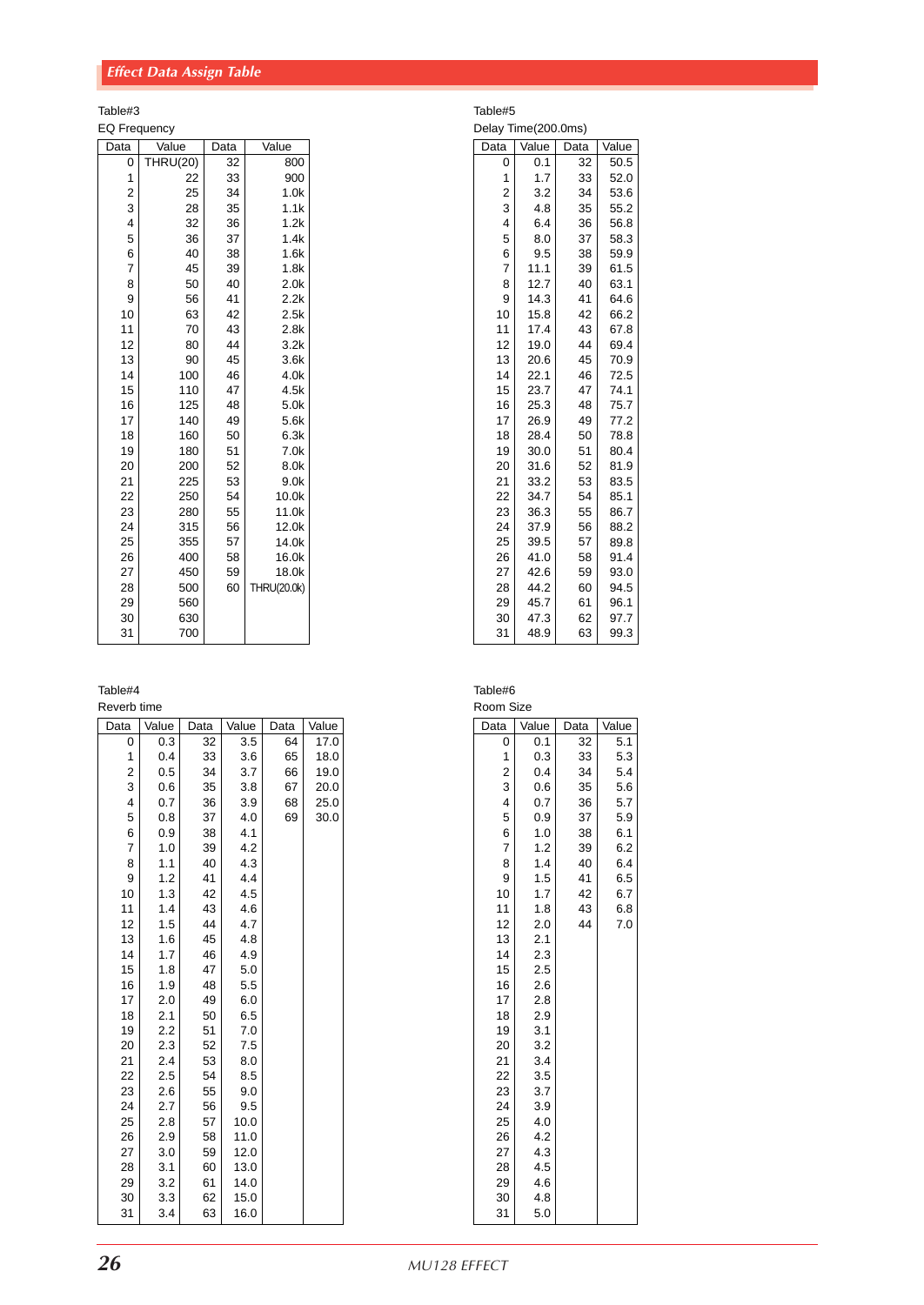| Table#7        |                      |      |       |      |       |      |       |
|----------------|----------------------|------|-------|------|-------|------|-------|
|                | Delay Time (400.0ms) |      |       |      |       |      |       |
| Data           | Value                | Data | Value | Data | Value | Data | Value |
| 0              | 0.1                  | 32   | 100.9 | 64   | 201.6 | 96   | 302.4 |
| 1              | 3.2                  | 33   | 104.0 | 65   | 204.8 | 97   | 305.5 |
| $\overline{2}$ | 6.4                  | 34   | 107.2 | 66   | 207.9 | 98   | 308.7 |
| C              | ΩF                   | つに   |       | 67   |       | ററ   | 2110  |

| 1              | 3.2  | 33 | 104.0 | 65 | 204.8 | 97  | 305.5 |  |
|----------------|------|----|-------|----|-------|-----|-------|--|
| 2              | 6.4  | 34 | 107.2 | 66 | 207.9 | 98  | 308.7 |  |
| 3              | 9.5  | 35 | 110.3 | 67 | 211.1 | 99  | 311.8 |  |
| 4              | 12.7 | 36 | 113.5 | 68 | 214.2 | 100 | 315.0 |  |
| 5              | 15.8 | 37 | 116.6 | 69 | 217.4 | 101 | 318.1 |  |
| 6              | 19.0 | 38 | 119.8 | 70 | 220.5 | 102 | 321.3 |  |
| $\overline{7}$ | 22.1 | 39 | 122.9 | 71 | 223.7 | 103 | 324.4 |  |
| 8              | 25.3 | 40 | 126.1 | 72 | 226.8 | 104 | 327.6 |  |
| 9              | 28.4 | 41 | 129.2 | 73 | 230.0 | 105 | 330.7 |  |
| 10             | 31.6 | 42 | 132.4 | 74 | 233.1 | 106 | 333.9 |  |
| 11             | 34.7 | 43 | 135.5 | 75 | 236.3 | 107 | 337.0 |  |
| 12             | 37.9 | 44 | 138.6 | 76 | 239.4 | 108 | 340.2 |  |
| 13             | 41.0 | 45 | 141.8 | 77 | 242.6 | 109 | 343.3 |  |
| 14             | 44.2 | 46 | 144.9 | 78 | 245.7 | 110 | 346.5 |  |
| 15             | 47.3 | 47 | 148.1 | 79 | 248.9 | 111 | 349.6 |  |
| 16             | 50.5 | 48 | 151.2 | 80 | 252.0 | 112 | 352.8 |  |
| 17             | 53.6 | 49 | 154.4 | 81 | 255.2 | 113 | 355.9 |  |
| 18             | 56.8 | 50 | 157.5 | 82 | 258.3 | 114 | 359.1 |  |
| 19             | 59.9 | 51 | 160.7 | 83 | 261.5 | 115 | 362.2 |  |
| 20             | 63.1 | 52 | 163.8 | 84 | 264.6 | 116 | 365.4 |  |
| 21             | 66.2 | 53 | 167.0 | 85 | 267.7 | 117 | 368.5 |  |
| 22             | 69.4 | 54 | 170.1 | 86 | 270.9 | 118 | 371.7 |  |
| 23             | 72.5 | 55 | 173.3 | 87 | 274.0 | 119 | 374.8 |  |
| 24             | 75.7 | 56 | 176.4 | 88 | 277.2 | 120 | 378.0 |  |
| 25             | 78.8 | 57 | 179.6 | 89 | 280.3 | 121 | 381.1 |  |
| 26             | 82.0 | 58 | 182.7 | 90 | 283.5 | 122 | 384.3 |  |
| 27             | 85.1 | 59 | 185.9 | 91 | 286.6 | 123 | 387.4 |  |
| 28             | 88.3 | 60 | 189.0 | 92 | 289.8 | 124 | 390.6 |  |
| 29             | 91.4 | 61 | 192.2 | 93 | 292.9 | 125 | 393.7 |  |
| 30             | 94.6 | 62 | 195.3 | 94 | 296.1 | 126 | 396.9 |  |
| 31             | 97.7 | 63 | 198.5 | 95 | 299.2 | 127 | 400.0 |  |
|                |      |    |       |    |       |     |       |  |

Table#11

|      | $1dU = H$<br>Reverb Width; Depth; Height |      |       |      |       |      |       |
|------|------------------------------------------|------|-------|------|-------|------|-------|
| Data | Value                                    | Data | Value | Data | Value | Data | Value |
| 0    | 0.5                                      | 32   | 8.8   | 64   | 17.6  | 96   | 27.5  |
| 1    | 0.8                                      | 33   | 9.1   | 65   | 17.9  | 97   | 27.8  |
| 2    | 1.0                                      | 34   | 9.4   | 66   | 18.2  | 98   | 28.1  |
| 3    | 1.3                                      | 35   | 9.6   | 67   | 18.5  | 99   | 28.5  |
| 4    | 1.5                                      | 36   | 9.9   | 68   | 18.8  | 100  | 28.8  |
| 5    | 1.8                                      | 37   | 10.2  | 69   | 19.1  | 101  | 29.2  |
| 6    | 2.0                                      | 38   | 10.4  | 70   | 19.4  | 102  | 29.5  |
| 7    | 2.3                                      | 39   | 10.7  | 71   | 19.7  | 103  | 29.9  |
| 8    | 2.6                                      | 40   | 11.0  | 72   | 20.0  | 104  | 30.2  |
| 9    | 2.8                                      | 41   | 11.2  | 73   | 20.2  |      |       |
| 10   | 3.1                                      | 42   | 11.5  | 74   | 20.5  |      |       |
| 11   | 3.3                                      | 43   | 11.8  | 75   | 20.8  |      |       |
| 12   | 3.6                                      | 44   | 12.1  | 76   | 21.1  |      |       |
| 13   | 3.9                                      | 45   | 12.3  | 77   | 21.4  |      |       |
| 14   | 4.1                                      | 46   | 12.6  | 78   | 21.7  |      |       |
| 15   | 4.4                                      | 47   | 12.9  | 79   | 22.0  |      |       |
| 16   | 4.6                                      | 48   | 13.1  | 80   | 22.4  |      |       |
| 17   | 4.9                                      | 49   | 13.4  | 81   | 22.7  |      |       |
| 18   | 5.2                                      | 50   | 13.7  | 82   | 23.0  |      |       |
| 19   | 5.4                                      | 51   | 14.0  | 83   | 23.3  |      |       |
| 20   | 5.7                                      | 52   | 14.2  | 84   | 23.6  |      |       |
| 21   | 5.9                                      | 53   | 14.5  | 85   | 23.9  |      |       |
| 22   | 6.2                                      | 54   | 14.8  | 86   | 24.2  |      |       |
| 23   | 6.5                                      | 55   | 15.1  | 87   | 24.5  |      |       |
| 24   | 6.7                                      | 56   | 15.4  | 88   | 24.9  |      |       |
| 25   | 7.0                                      | 57   | 15.6  | 89   | 25.2  |      |       |
| 26   | 7.2                                      | 58   | 15.9  | 90   | 25.5  |      |       |
| 27   | 7.5                                      | 59   | 16.2  | 91   | 25.8  |      |       |
| 28   | 7.8                                      | 60   | 16.5  | 92   | 26.1  |      |       |
| 29   | 8.0                                      | 61   | 16.8  | 93   | 26.5  |      |       |
| 30   | 8.3                                      | 62   | 17.1  | 94   | 26.8  |      |       |
| 31   | 8.6                                      | 63   | 17.3  | 95   | 27.1  |      |       |

Table#8

Table#9

| <b>Compressor Attack Time</b> |                |  |  |  |  |
|-------------------------------|----------------|--|--|--|--|
| Data                          | Value          |  |  |  |  |
|                               |                |  |  |  |  |
|                               | $\overline{c}$ |  |  |  |  |
| 2                             | 3              |  |  |  |  |
|                               |                |  |  |  |  |

4 5 5 6 6 7 7 8  $\begin{bmatrix} 8 \\ 9 \\ 9 \end{bmatrix}$  9  $\begin{array}{c|c} 9 & 10 \\ 10 & 12 \end{array}$  $\begin{array}{|c|c|c|}\n 10 & 12 \\
 11 & 14\n\end{array}$  $\begin{array}{|c|c|}\n 11 & 14 \\
 12 & 16\n\end{array}$  $\begin{array}{c|c} 12 & 16 \\ 13 & 18 \end{array}$  $\begin{array}{c|c} 13 & 18 \\ 14 & 20 \end{array}$  $\begin{array}{c|c} 14 & 20 \\ 15 & 23 \end{array}$  $\begin{array}{c|c} 15 & 23 \\ 16 & 26 \end{array}$  $\begin{array}{c|c}\n 16 & 26 \\
 17 & 30\n\end{array}$  $\begin{array}{c|c} 17 & 30 \\ 18 & 35 \end{array}$  $\begin{array}{c|c} 18 & 35 \\ 19 & 40 \end{array}$ 19 40

|                |       | <b>Compressor Release Time</b> |
|----------------|-------|--------------------------------|
| Data           | Value |                                |
| 0              | 10    |                                |
| 1              | 15    |                                |
| $\frac{2}{3}$  | 25    |                                |
|                | 35    |                                |
| $\overline{4}$ | 45    |                                |
| 5              | 55    |                                |
| 6              | 65    |                                |
| $\overline{7}$ | 75    |                                |
| 8              | 85    |                                |
| 9              | 100   |                                |
| 10             | 115   |                                |
| 11             | 140   |                                |
| 12             | 170   |                                |
| 13             | 230   |                                |
| 14             | 340   |                                |
| 15             | 680   |                                |

#### Table#10

| 1401 <del>e#</del> TV   |       |  |  |
|-------------------------|-------|--|--|
| <b>Compressor Ratio</b> |       |  |  |
| Data                    | Value |  |  |
| 0                       | 1.0   |  |  |
| 1                       | 1.5   |  |  |
| 2                       | 2.0   |  |  |
| 3                       | 3.0   |  |  |
| 4                       | 5.0   |  |  |
| 5                       | 7.0   |  |  |
| 6                       | 10.0  |  |  |
| 7                       | 20.0  |  |  |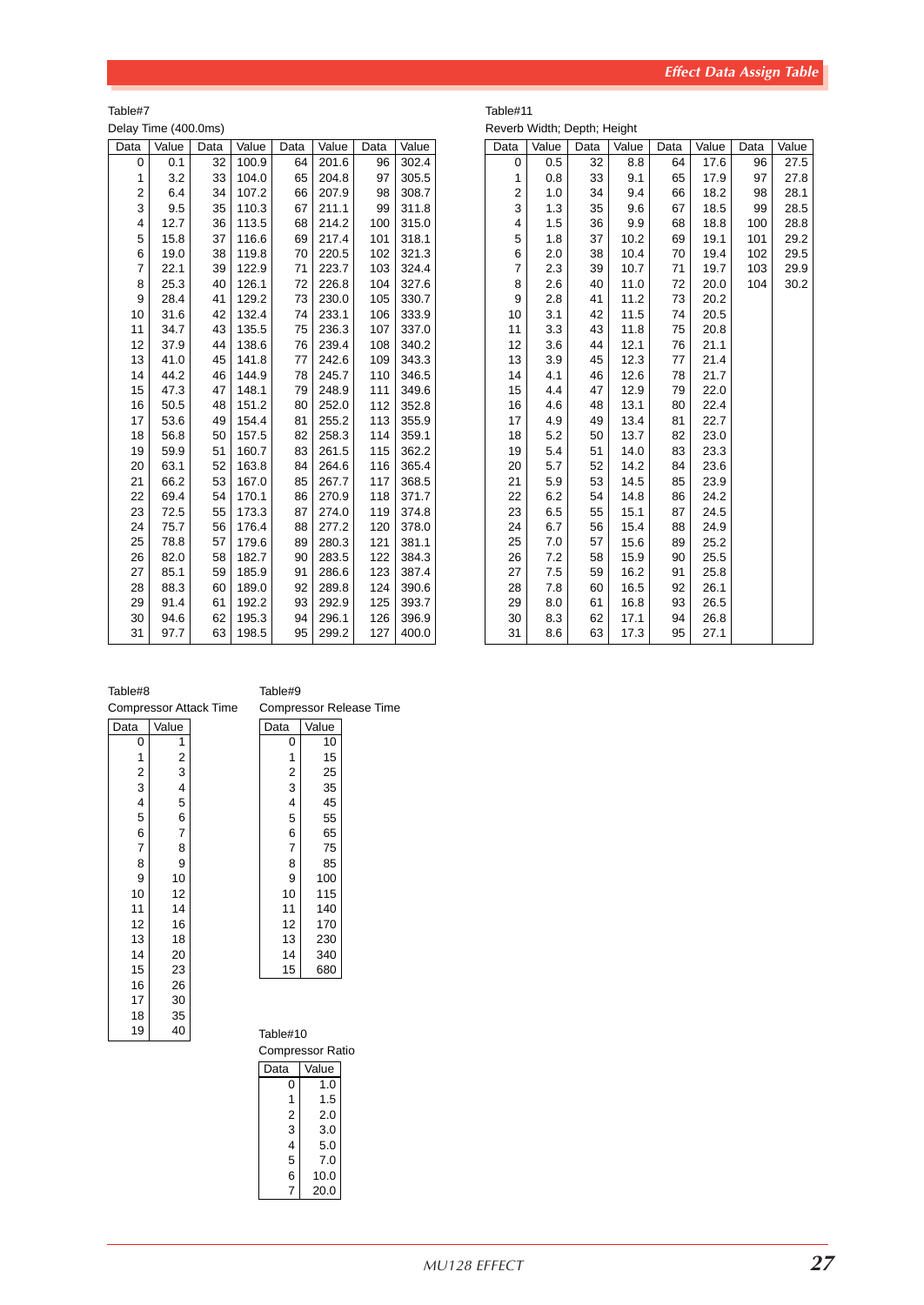## <span id="page-26-0"></span>**MIDI data format**

### **1. Channel messages**

#### **1.1 Note on/note off**

These messages convey keyboard performance data. Range of note numbers received =  $0$  (C-2)...60 (C3)...127 (G8) Velocity range  $= 1...127$  (Velocity is received only for note-on)

When the Multi Part parameter "Rcv NOTE MESSAGE" = OFF, that part will not receive these messages.

For a drum part\*, key-off is not received if the DrumSetup parameter Rcv NOTE OFF = OFF.

For a drum part, key-on is not received if the DrumSetup parameter Rcv NOTE ON = OFF.

> \* Drum Part indicates that the Multi Part parameter PART MODE is "set to DRUM or DRUMS1...4."

#### **1.2 Control changes**

These messages control volume or pan etc.

Their functions are differentiated by the control number (Ctrl#). If the Multi Part parameter Rcv CONTROL CHANGE = OFF, that part will not receive control changes.

#### **1.2.1 Bank Select**

This message selects the voice bank.

| Control# | Parameter              | Data Range |
|----------|------------------------|------------|
| $\Omega$ | <b>Bank Select MSB</b> | 0127       |
| 32       | <b>Bank Select LSB</b> | 0127       |

The Bank Select data will be processed only after a Program Change is received, and then voice bank will change at that time.

If you wish to change the voice bank as well as the voice, you must transmit Bank Select and Program Change messages as a set, in the order of Bank Select MSB, LSB, and Program Change.

#### **1.2.2 Modulation**

This message is used primarily to control the depth of vibrato, but the depth of the following 7 types of effect can be controlled.

The effect of this message can be changed by the following parameters.

• Multi Part Parameter 1. MW PITCH CONTROL 2. MW FILTER CONTROL 3. MW AMPLITUDE CONTROL 4. MW LFO PMOD DEPTH 5. MW LFO FMOD DEPTH 6. MW LFO AMOD DEPTH • Effect1 Parameter 7. MW VARIATION CONTROL DEPTH (Valid when Variation Effect is assigned to a part as Insertion) • Effect2 Parameter

#### 8. MW INSERTION CONTROL DEPTH

By default, an LFO Pitch Modulation (PMOD) effect will apply.

| Control# | Parameter  | Data Range |
|----------|------------|------------|
|          | Modulation | 0127       |

If the Multi Part parameter Rcv MODULATION = OFF, that part will not receive Modulation.

If the receive channel is a drum part, effects 5 and 6 will not apply.

#### **1.2.3 Portamento Time**

This message controls the degree of Portamento (refer to 1.2.9).

| Control# | Parameter       | Data Range |
|----------|-----------------|------------|
| 5        | Portamento Time | 0127       |

When Portamento (control number 065) is ON, this regulates the speed of the pitch change.

A value of 0 is the shortest portamento time, and 127 is the longest portamento time.

If the receive channel is a drum part, Portamento Time is not received.

#### **1.2.4 Data Entry**

This message sets the value of the parameter which was specified by RPN MSB/LSB (see 1.2.22) and NRPN MSB/ LSB (see 1.2.21).

| Control# | Parameter      | Data Range |
|----------|----------------|------------|
| 6        | Data Entry MSB | 0127       |
| 38       | Data Entry LSB | 0127       |

#### **1.2.5 Main Volume**

This message controls the volume of each part. This is used to adjust the volume balance between parts.

| Control# | Parameter   | Data Range |
|----------|-------------|------------|
|          | Main Volume | 0127       |

When the Multi Part parameter Rcv VOLUME = OFF, that part will not receive Main Volume.

With a value of 0 there will be no sound, and a value of 127 will be the maximum volume.

#### **1.2.6 Panpot**

This message control the panning (stereo location) of each part.

| Control# | Parameter | Data Range |
|----------|-----------|------------|
| 10       | Pan       | 064127     |

When the Multi Part parameter Rcv PAN = OFF, that part will not receive Panpot. 0 is left, 64 is center, and 127 is right.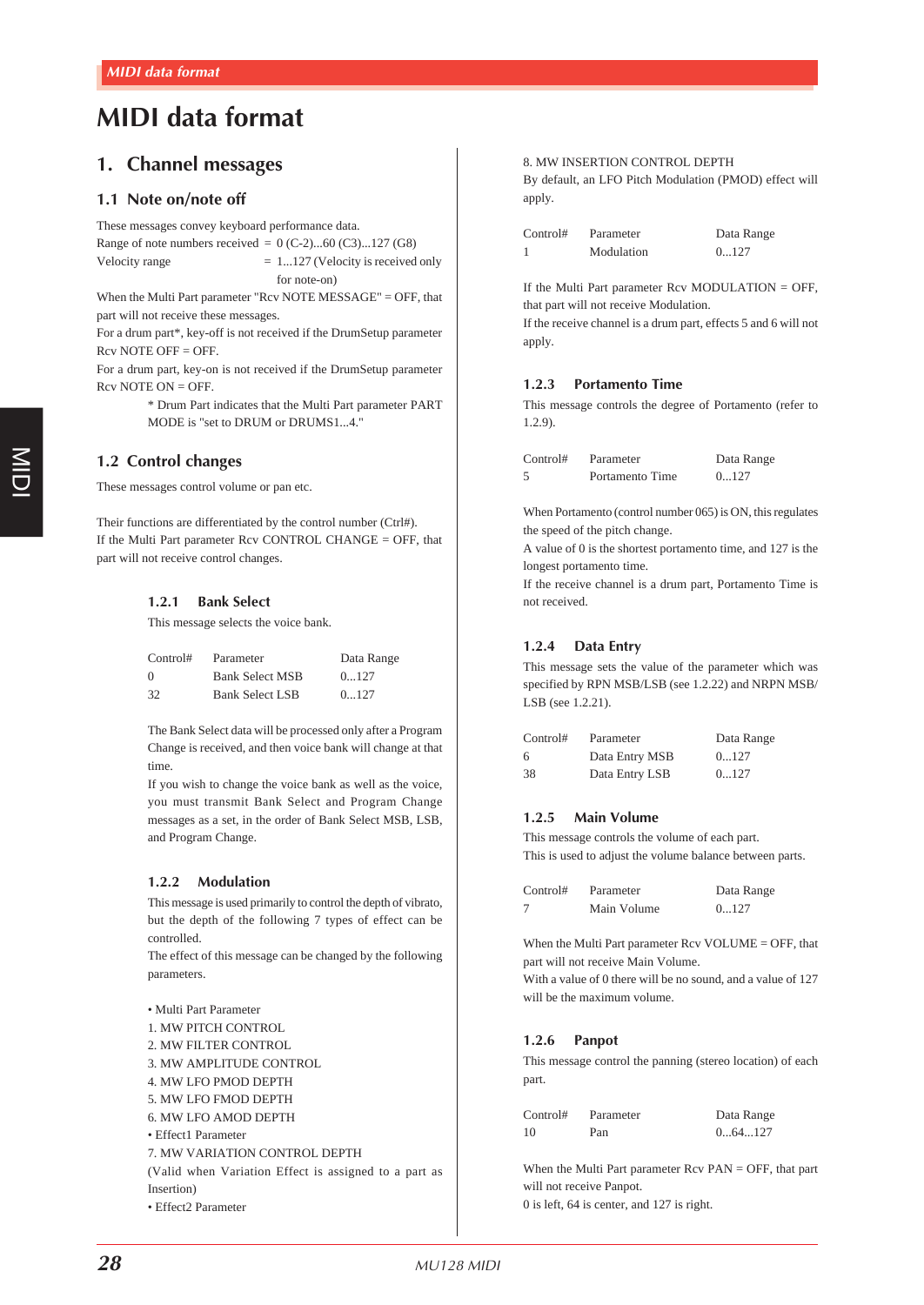#### **1.2.7 Expression**

This message controls expression (dynamics within a musical line) for each part.

It is used to create volume changes during a song.

| Control# | Parameter  | Data Range |
|----------|------------|------------|
| 11       | Expression | 0127       |

If the Multi Part parameter Rcv EXPRESSION = OFF, that part will not receive Expression.

#### **1.2.8 Hold1**

This message controls sustain pedal on/off.

| Control# | Parameter | Data Range |
|----------|-----------|------------|
| 64       | Hold1     | 063,64127  |
|          |           | (OFF, ON)  |

When this is ON, currently-sounding notes will continue to sound even if note-off messages are received.

If the Multi Part parameter  $Rcv$  HOLD1 = OFF, that part will not receive Hold1.

#### **1.2.9 Portamento**

This message controls portamento on/off.

| Control# | Parameter  | Data Range |
|----------|------------|------------|
| 65       | Portamento | 063, 64127 |
|          |            | (OFF, ON)  |

When this is ON, the pitch will change smoothly between notes. The time over which the pitch changes is adjusted by Portamento Time (see 1.2.3). Also, when the Multi Part parameter MONO/POLY MODE = MONO, the tone will also change smoothly (legato) if Portamento = ON. If any of the following Multi Part parameter settings apply,

that part will not receive Portamento.

 $\bullet$  Rcv PORTAMENTO = OFF

• PART MODE = DRUM, DRUMS1...4

#### **1.2.10 Sostenuto**

This message controls sostenuto pedal on/off.

| Control# | Parameter | Data Range |
|----------|-----------|------------|
| 66       | Sostenuto | 063,64127  |
|          |           | (OFF, ON)  |

If sostenuto is turned on while a note is sounding, that note will be sustained until sostenuto is turned OFF. If the Multi Part parameter Rcv SOSTENUTO = OFF, that part will not receive Sostenuto.

#### **1.2.11 Soft Pedal**

This message controls soft pedal on/off.

| Control# | Parameter  | Data Range |
|----------|------------|------------|
| 67       | Soft Pedal | 063, 64127 |
|          |            | (OFF, ON)  |

The sound will become mellower when Soft Pedal is ON. If any of the following Multi Part parameter settings apply, that part will not receive the Soft Pedal.

- Rcv SOFT PEDAL = OFF
- $\bullet$  PART MODE = DRUM, DRUM1...4

#### **1.2.12 Harmonic Content**

This message adjusts the resonance of the filter that is specified for the sound.

| Control# | Parameter        | Data Range  |
|----------|------------------|-------------|
| -71      | Harmonic Content | 064127      |
|          |                  | $(-640+63)$ |

Since this is a relative change parameter, it specifies a boost or cut relative to 64.

Higher values will produce a more distinctive sound. For some sounds, the effective range may be less than the possible range of settings.

#### **1.2.13 Release Time**

This message adjusts the EG release time that was specified by the sound data.

| Control# | Parameter    | Data Range  |
|----------|--------------|-------------|
| 72       | Release Time | 064127      |
|          |              | $(-640+63)$ |

Since this is a relative change parameter, it specifies an increase or decrease relative to 64.

Increasing this value will lengthen the release that follows a note-off.

#### **1.2.14 Attack Time**

This message adjusts the EG attack time that was specified by the sound data.

| Control# | Parameter          | Data Range  |
|----------|--------------------|-------------|
| 73       | <b>Attack Time</b> | 064127      |
|          |                    | $(-640+63)$ |

Since this a relative change parameter, it specifies an increase or decrease relative to 64.

Increasing this value will make the attack more gradual, and decreasing this value will make the attack sharper.

#### **1.2.15 Brightness**

This message adjusts the cutoff frequency of the low pass filter specified by the sound data.

| Control# | Parameter         | Data Range  |
|----------|-------------------|-------------|
| 74       | <b>Brightness</b> | 064127      |
|          |                   | $(-640+63)$ |

Since this is a relative change parameter, it specifies an increase or decrease relative to 64.

Lower values will produce a more mellow sound.

For some sounds, the effective range may be less than the possible range of settings.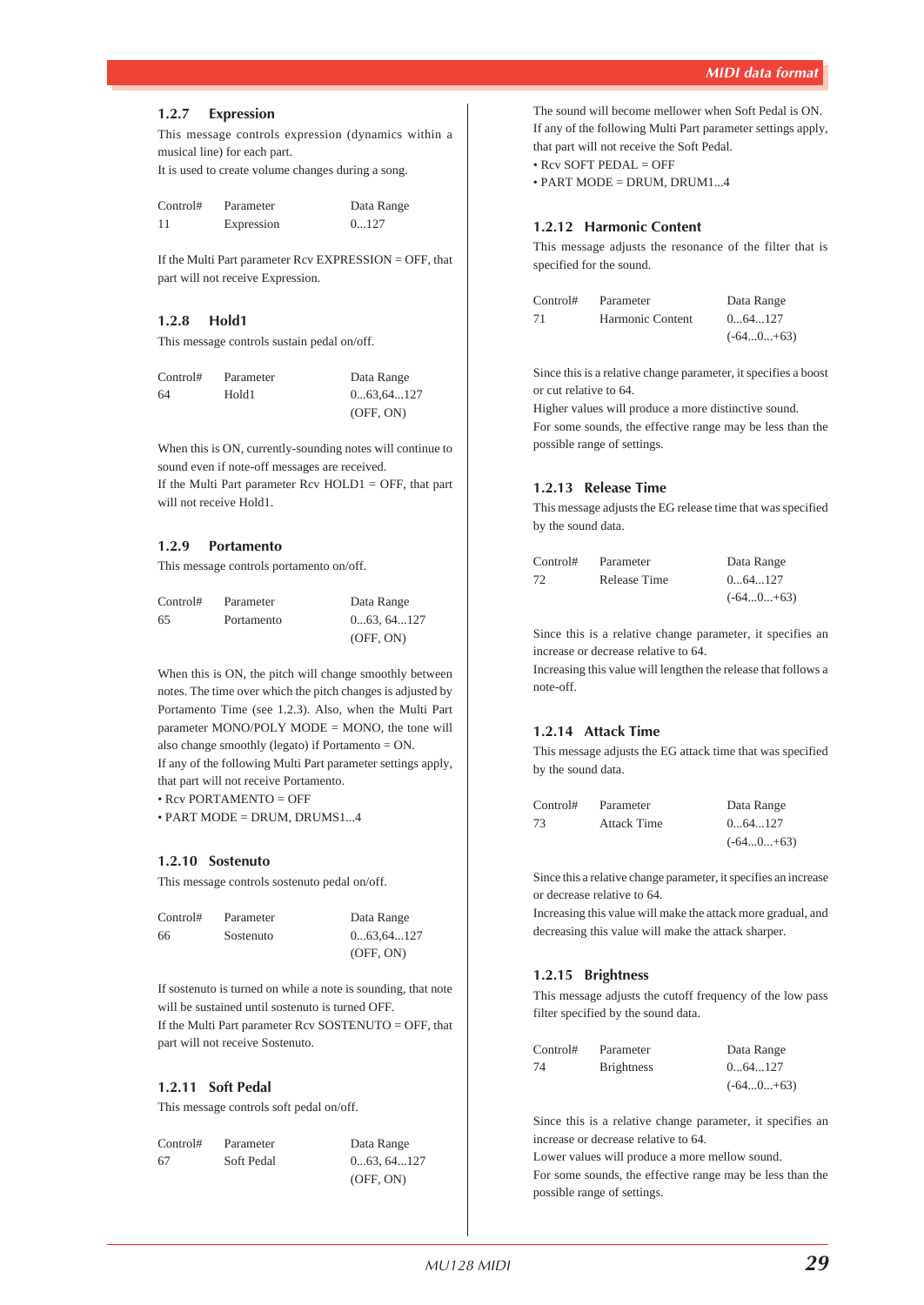#### **1.2.16 Portamento Control**

This message specifies the portamento source key number (the key number at which portamento will begin). Data of 0...127 specifies the portamento source key. When Portamento Control is received, the currentlysounding pitch will change at a Portamento Time of 0 to the key of the next-received note-on of the same channel.

| Control# | Parameter          | Data Range |
|----------|--------------------|------------|
| 84       | Portamento Control | 0127       |
|          |                    | $(C-2G8)$  |

This is received even if Rcv PORTAMENTO = OFF.

#### **1.2.17 Effect1 Depth(Reverb Send Level)**

This message specifies the send level for the reverb effect.

| Control# | Parameter     | Data Range |
|----------|---------------|------------|
| 91       | Effect1 Depth | 0127       |

Increasing this value will produce a richer reverb. The effect of the value will depend on the state of the reverb effect.

#### **1.2.18 Effect3 Depth(Chorus Send Level)**

This message specifies the send level for the chorus effect.

| Control# | Parameter     | Data Range |
|----------|---------------|------------|
| 93       | Effect3 Depth | 0127       |

Raising this value will increase the modulation or spaciousness. The effect of the value will depend on the state of the chorus effect.

#### **1.2.19 Effect4 Depth (Variation Effect Send Level)**

This message specifies the send level for the variation effect.

| Control# | Parameter     | Data Range |
|----------|---------------|------------|
| 94       | Effect4 Depth | 0127       |

However, this is not received if the Variation Effect parameter Variation Connection = 0 (Insertion).

#### **1.2.20 Data Increment/Decrement (for RPN)**

This message increases or decreases the parameter value specified for RPN (see 1.2.22), by increments of 1.

| Control# | Parameter            | Data Range |
|----------|----------------------|------------|
| 96       | <b>RPN</b> Increment | --         |
| 97       | <b>RPN</b> Decrement | --         |

The data byte is ignored.

### **1.2.21 NRPN (Non-registered parameter number)**

This message is used to specify a sound parameter (such as vibrato, filter, EG, drum setup etc.) as an offset value. Use NRPN MSB and NRPN LSB to specify the parameter that you wish to modify, and then use Data Entry (see 1.2.4) to set the value for the specified parameter.

| Control# | Parameter       | Data Range |  |
|----------|-----------------|------------|--|
| 98       | NRPN LSB        | 0127       |  |
| 99       | <b>NRPN MSB</b> | 0127       |  |

If the Multi Part parameter Rcv NRPN = OFF, that part will not receive NRPN.

The following NRPN messages can be received.

| <b>NRPN</b> | Data Entry *1     |                                                                       |
|-------------|-------------------|-----------------------------------------------------------------------|
| MSB<br>LSB  | MSB<br><b>LSB</b> | Parameter name and value range                                        |
| 08<br>01    | $- * 2$<br>mm     | Vibrato rate<br>mm: 00 - 64 - 127<br>$(-640+63)$                      |
| 01<br>09    | mm                | Vibrato depth<br>mm: 00 - 64 - 127<br>$(-640+63)$                     |
| 01<br>10    | $- * 3$<br>mm     | Vibrato delay<br>mm: 00 - 64 - 127<br>$(-640+63)$                     |
| 01<br>32    | mm                | Low pass filter cutoff frequency<br>mm: 00 - 64 - 127<br>$(-640+63)$  |
| 01<br>33    | mm                | Low pass filter resonance<br>$mm: 00 - 64 - 127$<br>$(-640+63)$       |
| 01<br>36    | mm                | High pass filter cutoff frequency<br>mm: 00 - 64 - 127<br>$(-640+63)$ |
| 01<br>48    | $- * 4$<br>mm     | EQ bass gain<br>mm: 00 - 64 - 127<br>$(-640+63)$                      |
| 01<br>49    | $- * 4$<br>mm     | EQ treble gain<br>mm: 00 - 64 - 127<br>$(-640+63)$                    |
| 01<br>52    | $- * 4$<br>mm     | EQ bass frequency<br>mm: 04 - 40<br>$(322.0k$ [Hz])                   |
| 01<br>53    | $- * 4$<br>mm     | EQ treble frequency<br>mm: 28 - 58<br>$(50016.0k$ [Hz])               |
| 01<br>99    | mm                | EG attack time<br>mm: 00 - 64 - 127<br>$(-640+63)$                    |
| 01<br>100   | mm                | EG decay time<br>mm: 00 - 64 - 127<br>$(-640+63)$                     |
| 01<br>102   | mm                | EG release time<br>mm: 00 - 64 - 127<br>$(-640+63)$                   |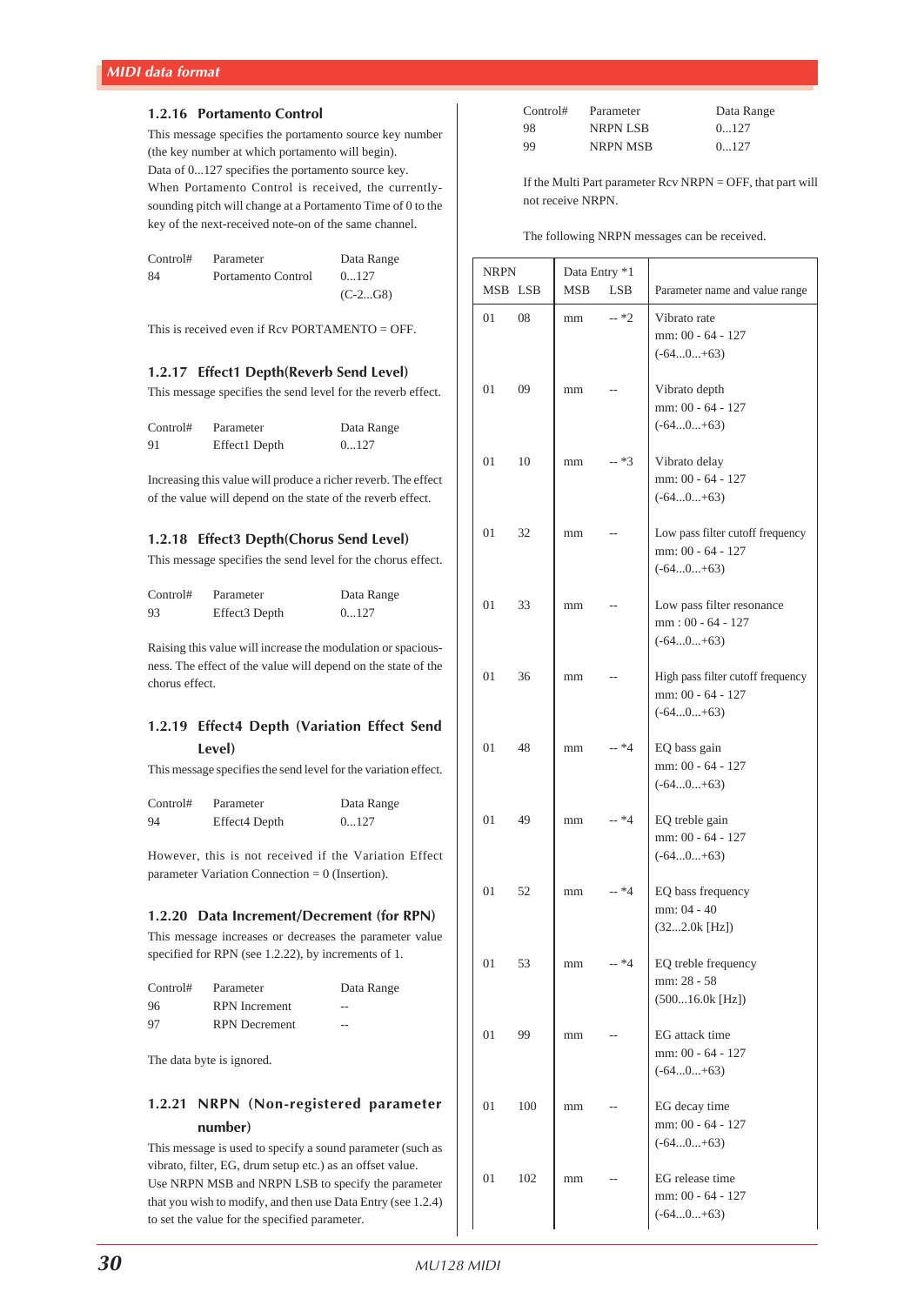### **MIDI data format**

| 20 | rr          | mm |                | Drum low pass filter cutoff<br>frequency<br>rr: drum instrument note number<br>mm: 00 - 64 - 127<br>$(-640+63)$                                      | 36            | rr              | mm                  |                             | Drum high pass filter cutoff<br>frequency<br>mm: 00 - 64 - 127<br>$(-640+63)$                                                                                                                                             |
|----|-------------|----|----------------|------------------------------------------------------------------------------------------------------------------------------------------------------|---------------|-----------------|---------------------|-----------------------------|---------------------------------------------------------------------------------------------------------------------------------------------------------------------------------------------------------------------------|
| 21 | $_{\rm IT}$ | mm |                | Drum low pass filter resonance<br>rr: drum instrument note number<br>mm: 00 - 64 - 127                                                               | 48            | rr              | mm                  |                             | Drum EQ bass gain<br>mm: 00 - 64 - 127 (-640<br>$+63)$                                                                                                                                                                    |
| 22 |             |    |                | $(-640+63)$                                                                                                                                          | 49            | rr              | mm                  |                             | Drum EQ treble gain<br>mm: 00 - 64 - 127                                                                                                                                                                                  |
|    | rr          | mm |                | Drum EG attack rate<br>rr: drum instrument note number<br>mm: 00 - 64 - 127<br>$(-640+63)$                                                           | 52            | rr              | mm                  |                             | $(-640+63)$<br>Drum EQ bass frequency<br>mm: 04 - 40(322.0k [Hz])                                                                                                                                                         |
| 23 | $_{\rm IT}$ | mm |                | Drum EG decay rate<br>rr: drum instrument note number<br>mm: 00 - 64 - 127<br>$(-640+63)$                                                            | 53            | rr              | mm                  |                             | Drum EQ treble frequency<br>mm: 28 - 58(50016.0k<br>[Hz]                                                                                                                                                                  |
|    |             |    |                | The effect will apply both to<br>Decay 1 and 2.                                                                                                      |               |                 |                     |                             | MSB 14H-35H (for drums) is received when Multi Part<br>parameter PART MODE = $DRUMS14$ .                                                                                                                                  |
| 24 | rr          | mm |                | Drum instrument pitch coarse<br>rr: drum instrument note number<br>mm: 00 - 64 - 127<br>$(-640+63)$                                                  |               |                 | $*1$ Refer to 1.2.4 |                             | *2 '--' indicates that the setting value is ignored.<br>*3 Adjusts the time after the note is played until vibrato<br>begins to take effect. The effect will begin more quickly                                           |
| 25 | $_{\rm IT}$ | mm |                | Drum instrument pitch fine<br>rr: drum instrument note number<br>mm: 00 - 64 - 127<br>$(-640+63)$                                                    |               |                 |                     | DRUM, DRUMS14.              | for higher values, and more slowly for higher values.<br>No effect if Bank Select MSB=127 is selected.<br>*4 No effect if Multi Part parameter PART MODE =                                                                |
| 26 | rr          | mm |                | Drum instrument level<br>rr: drum instrument note number<br>mm: 00 - 127(0maximum)                                                                   |               |                 |                     |                             | 1.2.22 RPN (Registered parameter number)<br>This message is used to specify part parameters such as Pitch<br>Bend Sensitivity or Tuning etc. as an offset value.<br>Use RPN MSB and RPN LSB to specify the parameter that |
| 28 | rr          | mm |                | Drum instrument panpot<br>rr: drum instrument note number<br>mm: 00, 01-64-127(RND,                                                                  |               |                 |                     |                             | you wish to modify, and then use Data Entry (see 1.2.4) to<br>set the value of the specified parameter.                                                                                                                   |
|    |             |    |                | L63CR63)                                                                                                                                             |               | Control#<br>100 |                     | Parameter<br><b>RPN LSB</b> | Data Range<br>0127                                                                                                                                                                                                        |
| 29 | $_{\rm IT}$ | mm |                | Drum instrument reverb send<br>level                                                                                                                 |               | 101             |                     | <b>RPN MSB</b>              | 0127                                                                                                                                                                                                                      |
|    |             |    |                | rr: drum instrument note number<br>mm: 00 - 127(0maximum)                                                                                            |               |                 |                     | not receive this message.   | If the Multi Part parameter Rcv RPN = OFF, that part will                                                                                                                                                                 |
| 30 | $_{\rm IT}$ | mm |                | Drum instrument chorus send<br>level                                                                                                                 |               |                 |                     |                             | The following RPN messages can be received.                                                                                                                                                                               |
|    |             |    |                | rr: drum instrument note number<br>mm: 00 - 127(0maximum)                                                                                            | <b>RPN</b>    | MSB LSB         | <b>MSB</b>          | Data Entry*1<br><b>LSB</b>  | Parameter name and value range                                                                                                                                                                                            |
| 31 | $_{\rm IT}$ | mm | $\overline{a}$ | Drum instrument variation<br>send level<br>rr: drum instrument note number<br>mm: 00 - 127(0maximum)<br>(when Variation Connection<br>$=$ SYSTEM $)$ | $^{00}$<br>00 | $00\,$<br>01    | mm<br>mm            | $- *2$<br>$_{\rm ll}$       | Pitch bend sensitivity<br>mm: 00-24 (0+24)<br>semitones)<br>Specify up to 2 octaves in<br>semitone steps<br>Fine tuning                                                                                                   |
|    |             |    |                | mm: 00, 01-127 (OFF,ON)<br>(when Variation Connection<br>$=$ INSERTION $)$                                                                           |               |                 |                     |                             | $11:00 \quad 00 \quad -100 \text{ cents}$<br>mm<br>$\ddot{\cdot}$<br>$11:64$ 00 0 cents<br>mm                                                                                                                             |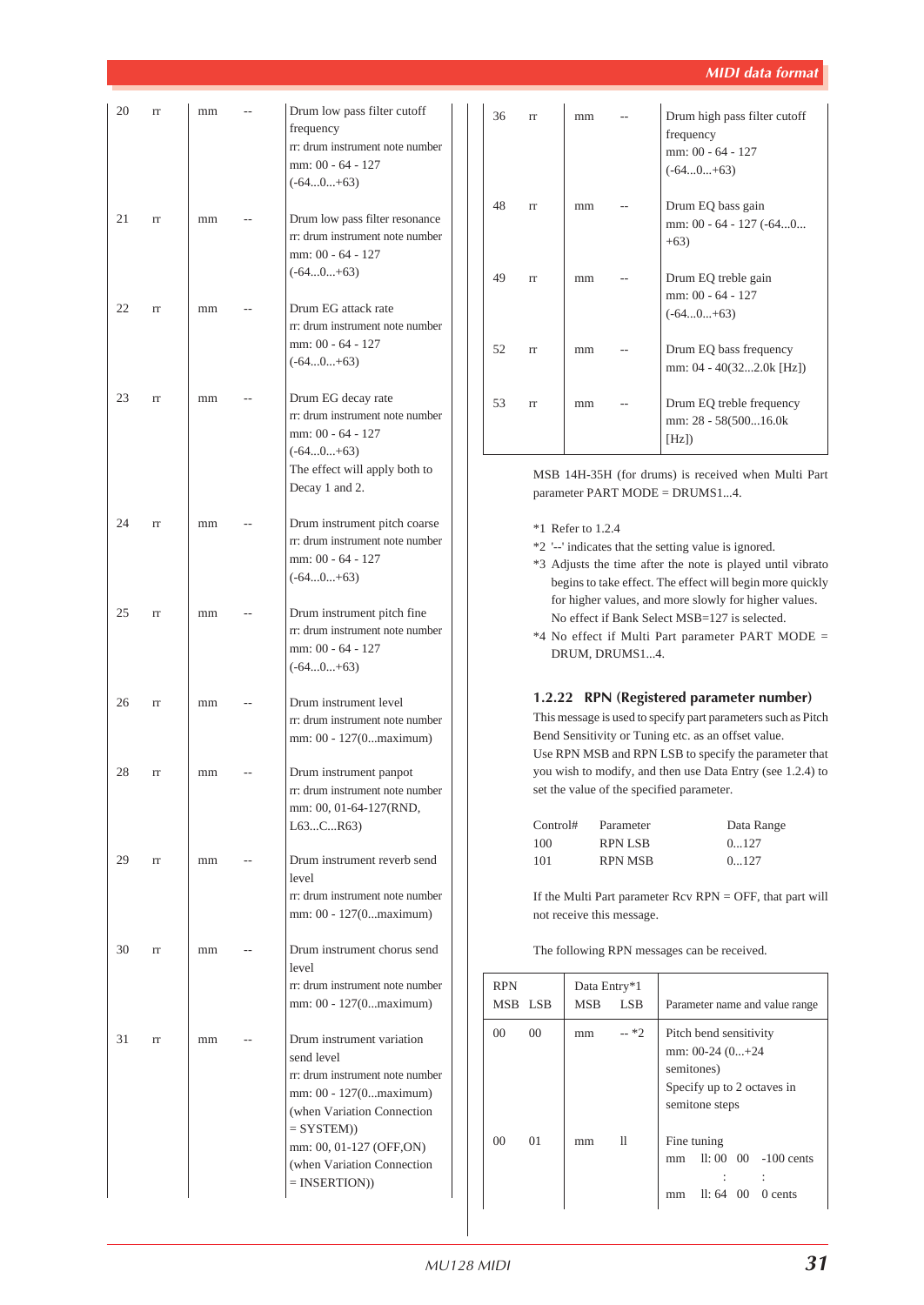|          |     |    | mm ll: 00 127<br>[Note]<br>$(=87.5)$ cents is<br>followed by 01 00<br>$(=87.4)$ cents.                    |
|----------|-----|----|-----------------------------------------------------------------------------------------------------------|
| $($ $)($ | 02  | mm | Coarse tuning<br>mm: 40 - 64 - 88<br>$(-240+24$ semitones)                                                |
| 127      | 127 |    | <b>RPN Null</b><br>This sets RPN and NRPN<br>numbers to an unset state.<br>Internal data is not affected. |

\*1 Refer to 1.2.4

\*2 '--' indicates that the setting value is ignored.

#### **1.2.23 Assignable controller**

By assigning a control change number of 0...95 to a part, the specified effect can be controlled.

This device allows two control change numbers (AC1 and AC2) to be specified for each part.

The following parameters specify the effect of AC1 and AC2. • Multi Part Parameter

1. AC1, AC2 PITCH CONTROL

- 2. AC1, AC2 FILTER CONTROL
- 3. AC1, AC2 AMPLITUDE CONTROL
- 4. AC1, AC2 LFO PMOD DEPTH
- 5. AC1, AC2 LFO FMOD DEPTH
- 6. AC1, AC2 LFO AMOD DEPTH
- Effect1 Parameter

7. AC1, AC2 VARIATION CONTROL DEPTH

(Valid if Variation Effect is assigned to a part as Insertion) • Effect 2 Parameter

8. AC1, AC2 INSERTION CONTROL DEPTH

The AC1 control change number is specified by the Multi Part or A/D Part parameter AC1 CONTROLLER NUMBER, and the AC2 control change number is specified by the Multi Part or A/D Part parameter AC2 CONTROLLER NUMBER.

#### **1.3 Channel mode messages**

These messages specify the basic operation of a part.

#### **1.3.1 All Sound Off**

This message silences all currently-sounding notes on the corresponding channel.

However, the settings of channel messages such as Hold 1 and Sostenuto will be maintained.

| Control# | Parameter     | Data Range |
|----------|---------------|------------|
| 120      | All Sound Off | $\Omega$   |

#### **1.3.2 Reset All Controllers**

This message resets the following controllers to their default values.

| Controller              | Value                          |
|-------------------------|--------------------------------|
| Pitch bend change       | $\pm 0$ (center)               |
| Channel pressure        | $0$ (off)                      |
| Polyphonic key pressure | $0$ (off)                      |
| Modulation              | $0$ (off)                      |
| Expression              | 127 (maximum)                  |
| Hold                    | $0$ (off)                      |
| Portamento              | $0$ (off)                      |
| Sostenuto               | $0$ (off)                      |
| Soft pedal              | $0$ (off)                      |
| Portamento control      | Reset the portamento source    |
|                         | note number that was received  |
| <b>RPN</b>              | Number unset, internal data is |
|                         | not affected.                  |
| <b>NRPN</b>             | Number unset, internal data is |
|                         | not affected.                  |

The following data is not changed

Parameter values specified by program change, bank select MSB/LSB, volume, pan, effect send levels 1, 3, 4, RPN and NRPN.

| Control# | Parameter                    | Data Range |
|----------|------------------------------|------------|
| 121      | <b>Reset All Controllers</b> |            |

#### **1.3.3 All Note Off**

This message turns off all notes which are currently on for the corresponding part.

However, if Hold 1 or Sostenuto are on, notes will continue to sound until these are turned off.

| Control# | Parameter    | Data Range |
|----------|--------------|------------|
| 123      | All Note Off | 0          |

#### **1.3.4 Omni Off**

Perform the same processing as when All Note Off is received.

| Control# | Parameter | Data Range |
|----------|-----------|------------|
| 124      | Omni Off  | $\Omega$   |

#### **1.3.5 Omni On**

Perform the same processing as when All Note Off is received.

| Control# | Parameter | Data Range |
|----------|-----------|------------|
| 125      | Omni On   | $\Omega$   |

#### **1.3.6 Mono**

Perform the same processing as when All Sound Off is received, and if the value (mono number) is in the range of 0...16, set the corresponding channel to Mode4\* ( $m = 1$ ).

| Control# | Parameter | Data Range |
|----------|-----------|------------|
| 126      | Mono      | 016        |

\* Mode4 is a state in which only channel messages on the specified channel will be received, and notes will be sounded individually (monophonically).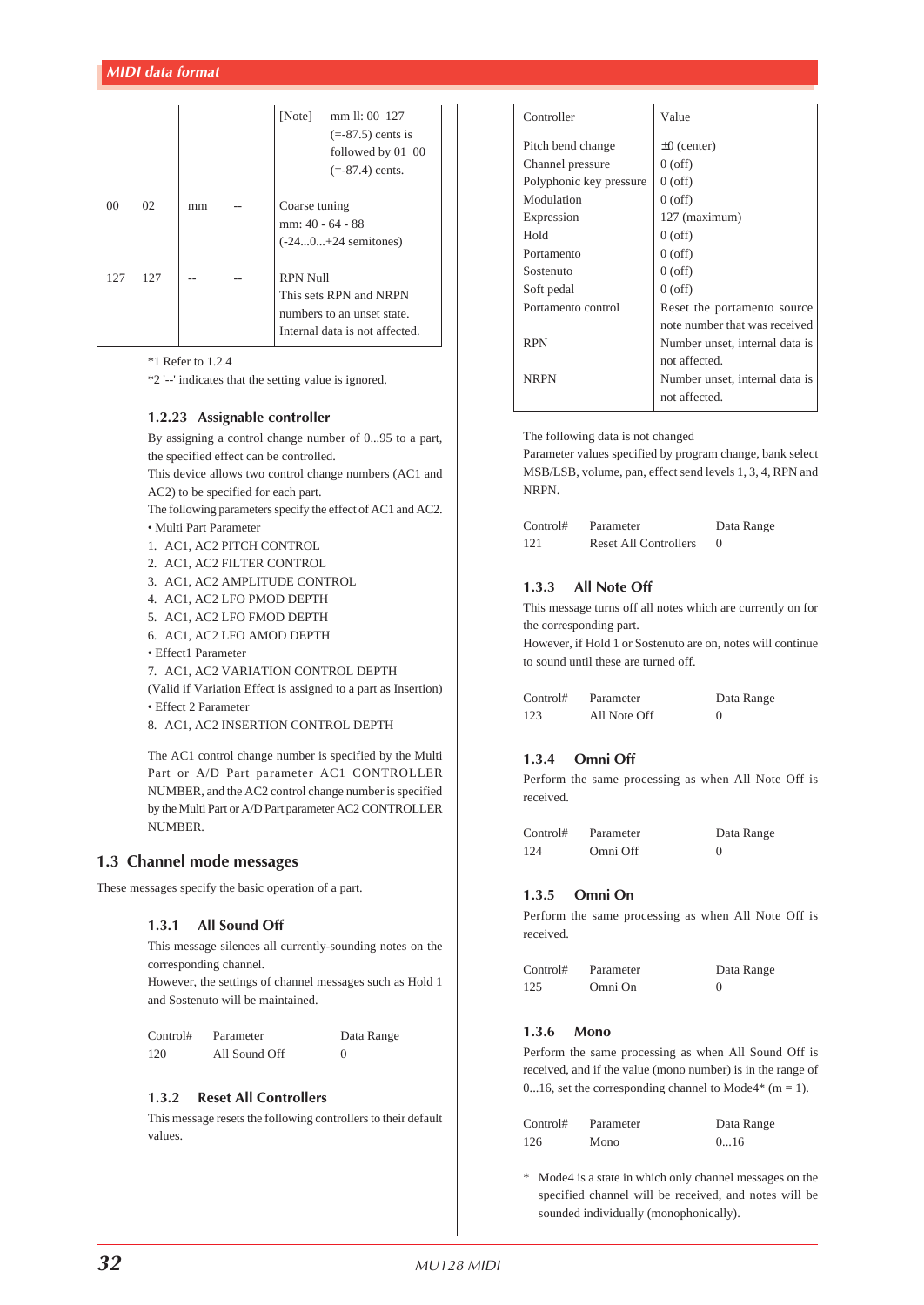#### **1.3.7 Poly**

Perform the same processing as when All Sound Off is received, and set the corresponding channel to Mode3\*.

| Control# | Parameter | Data Range |
|----------|-----------|------------|
| 127      | Poly      | 0          |

\* Mode3 is when channel messages will be received only on the specified channel, and will be sounded polyphonically.

#### **1.4 Program change**

This message reports sound selection changes and changes the program number of the receiving channel.

In order to include changes to the voice bank, Program Change and Bank Select messages must be sent as a set (see 1.2.1).

When RevPROGRAM CHANGE=OFF for Multi Part Parameter, the program change for that part is not received.

#### **1.5 Pitch bend**

This message conveys movements of the pitch bender. This message is generally used to modify the pitch of a part, but the depth of the following seven effects can be controlled. The effect of this message can be modified by the following parameters.

- Multi Part Parameter
- 1. BEND PITCH CONTROL
- 2. BEND FILTER CONTROL
- 3. BEND AMPLITUDE CONTROL
- 4. BEND LFO PMOD DEPTH
- 5. BEND LFO FMOD DEPTH
- 6. BEND LFO AMOD DEPTH
- Effect1 Parameter
- 7. BEND VARIATION CONTROL DEPTH

(Valid when Variation Effect is assigned to a part as Insertion) • Effect2 Parameter

8. BEND INSERTION CONTROL DEPTH

By default, the Pitch Control effect is applied.

If the receive channel is a drum part, effects 5 and 6 will not apply.

If the Multi Part parameter Rcv PITCH BEND CHANGE = OFF, that part will not receive pitch bend messages.

#### **1.6 Channel aftertouch**

This message conveys the pressure which is applied to the keyboard after playing a note in order to create tonal changes (for an entire MIDI channel). The pressure can be controlled for each part. This message will affect the currently-sounding notes.

The effect of this message will be determined by the settings of the following parameters.

• Multi Part Parameter

- 1. CAT PITCH CONTROL
- 2. CAT FILTER CONTROL
- 3. CAT AMPLITUDE CONTROL
- 4. CAT LFO PMOD DEPTH
- 5. CAT LFO FMOD DEPTH
- 6. CAT LFO AMOD DEPTH
- Effect1 Parameter
- 7. CAT VARIATION CONTROL DEPTH

(Valid when the Variation Effect is assigned to a part as Insertion)

- Effect2 Parameter
- 8. CAT INSERTION CONTROL DEPTH

By default, there will be no effect.

If the receive channel is a drum part, effects 5 and 6 will not apply. If the Multi Part parameter Rcv CHANNEL AFTER TOUCH = OFF, that part will not receive Channel Aftertouch.

#### **1.7 Polyphonic aftertouch**

This message conveys the pressure that is applied to the keyboard after playing a note (for individual note numbers).

The pressure can be controlled independently for each note. This message will affect currently-sounding notes.

The effect of this message is determined by the following Multi Part parameters.

- 1. PAT PITCH CONTROL
- 2. PAT FILTER CONTROL
- 3. PAT AMPLITUDE CONTROL
- 4. PAT LFO PMOD DEPTH
- 5. PAT LFO FMOD DEPTH
- 6. PAT LFO AMOD DEPTH

By default, there will be no effect. The effect will apply to note numbers 36...97. In the case of either of the following Multi Part parameter settings, that part will not receive Polyphonic Aftertouch.

> Rcv CHANNEL AFTER TOUCH = OFF PART MODE = DRUM, DRUMS1...4

### **2. System exclusive messages**

#### **2.1 Parameter changes**

This devices uses the following parameter changes.

[UNIVERSAL REALTIME MESSAGE]

1) Master Volume

[UNIVERSAL NON REALTIME MESSAGE]

- 1) General MIDI System On
- 2) Identity Request(INOUIRY MESSAGE)
- 3) Identity Reply(INQUIRY MESSAGE)

#### [XG PARAMETER CHANGE]

- 1) XG System on
- 2) XG System parameter change
- 3) Multi Effect1 parameter change
- 4) Multi EQ parameter change
- 5) Multi Effect2 parameter change
- 6) Display parameter change
- 7) Multi Part parameter change
- 8) AD Part parameter change
- 9) AD System parameter change
- 10) Drums Setup parameter change
- 11) Plugin Board parameter change

#### [MU128 NATIVE PARAMETER CHANGE 1]

- 1) MU128 System parameter change
- 2) Remote switch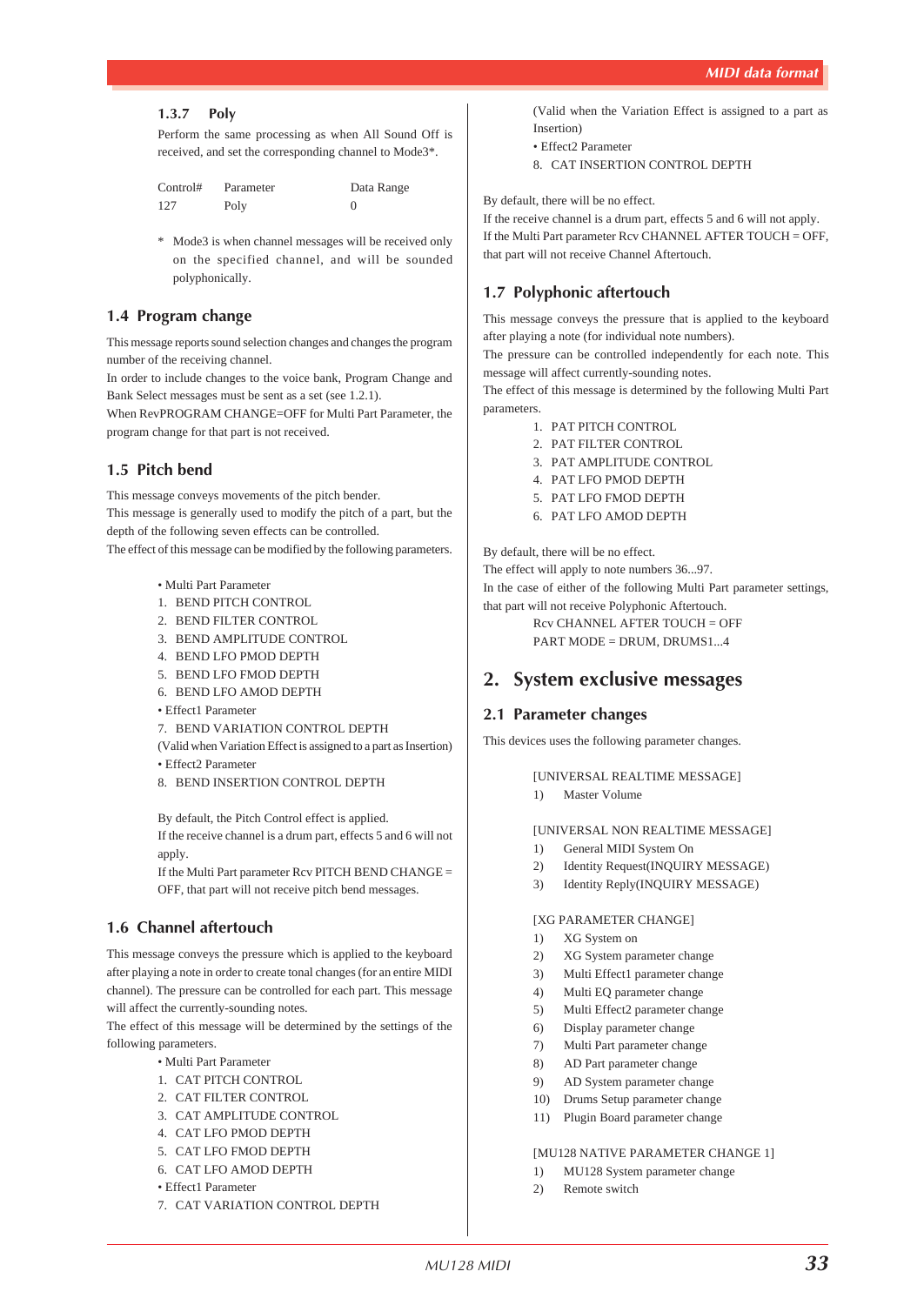[MU128 NATIVE PARAMETER CHANGE 2]

1) Current Performance parameter change

[Others]

1) Master tuning

#### **2.1.1 Universal realtime messages**

#### 2.1.1.1 Master Volume

|    | 11110000 | F0H        | $=$ Exclusive status     |
|----|----------|------------|--------------------------|
|    | 01111111 | 7FH        | $=$ Universal Real Time  |
|    | 01111111 | 7FH        | $=$ ID of target device  |
|    | 00000100 | 0.4H       | $=$ Sub-ID#1 $=$ Device  |
|    |          |            | Control Message          |
|    | 00000001 | 01H        | $=$ Sub-ID #2 $=$ Master |
|    |          |            | Volume                   |
| ×. | Osssssss | SSH        | $=$ Volume LSB           |
|    | Ottttttt | <b>TTH</b> | $=$ Volume MSB           |
|    | 11110111 | F7H        | $=$ End of Exclusive     |
|    | or,      |            |                          |
|    | 11110000 | F0H        | $=$ Exclusive status     |
|    | 01111111 | 7FH        | $=$ Universal Real Time  |
|    | Oxxxnnnn | <b>XNH</b> | = Device Number,         |
|    |          |            | $xxx = don't care$       |
|    | 00000100 | 04H        | $=$ Sub-ID#1 $=$ Device  |
|    |          |            | <b>Control Message</b>   |
|    | 00000001 | 01H        | $=$ Sub-ID #2 = Master   |
|    |          |            | Volume                   |
|    | Osssssss | SSH        | $=$ Volume LSB           |
|    | Ottttttt | <b>TTH</b> | $=$ Volume MSB           |
|    | 11110111 | F7H        | $=$ End of Exclusive     |

When this is received, the Volume MSB will be reflected by the System parameter MASTER VOLUME.

\* The binary expression 0sssssss is expressed in hexadecimal as SSH.

The same applies elsewhere.

#### **2.1.2 Universal non-realtime messages**

| 2.1.2.1  |                 | General MIDI System On    |
|----------|-----------------|---------------------------|
| 11110000 | F0H             | $=$ Exclusive status      |
| 01111110 | 7 <sub>EH</sub> | = Universal Non-Real      |
|          |                 | Time                      |
| 01111111 | 7FH             | $=$ ID of target device   |
| 00001001 | 09H             | $=$ Sub-ID #1 = General   |
|          |                 | <b>MIDI</b> Message       |
| 00000001 | 01H             | $=$ Sub-ID#2 $=$ General  |
|          |                 | MIDI On                   |
| 11110111 | F7H             | $=$ End of Exclusive      |
| or,      |                 |                           |
| 11110000 | F0H             | $=$ Exclusive status      |
| 01111110 | 7 <sub>EH</sub> | $=$ Universal Non-Real    |
|          |                 | Time                      |
| Oxxxnnnn | <b>XNH</b>      | $=$ N:Device Number,      |
|          |                 | X:don't care              |
| 00001001 | 09H             | $=$ Sub-ID #1 $=$ General |
|          |                 | <b>MIDI</b> Message       |
| 00000001 | 01H             | $=$ Sub-ID#2 $=$ General  |
|          |                 | MIDI On                   |
| 11110111 | F7H             | $=$ End of Exclusive      |
|          |                 |                           |

When this message is received, the SOUND MODULE MODE is set to XG, and all MIDI messages defined by GM will be received.

All data except for MIDI Master Tuning will be restored to the default value.

However this message will not be received in any of the following cases.

• MU128 System Parameter (see table 2-2) Rcv GM EXCLUSIVE MESSAGE= OFF

Since approximately 50[ms] is required in order to process this message, be sure to allow an appropriate interval before sending the next message.

#### 2.1.2.2 Identity Request

| 11110000 | FOH             | $=$ Exclusive status     |
|----------|-----------------|--------------------------|
| 01111110 | 7 <sub>EH</sub> | $=$ Universal Non-Real   |
|          |                 | Time                     |
| Ommmmmmm | MMH             | $=$ Device Number        |
| 00000110 | 06H             | $=$ Sub-ID#1 $=$ General |
|          |                 | Information              |
| 00000001 | 01H             | $=$ Sub-ID #2 = Identity |
|          |                 | Request                  |
| 11110111 | F7H             | $=$ End of Exclusive     |

When this message is received, this device will transmit an Identity Reply message as described in the following section 2.1.2.3.

#### 2.1.2.3 Identity Reply

| 11110000 | F0H             | $=$ Exclusive status      |
|----------|-----------------|---------------------------|
| 01111110 | 7 <sub>EH</sub> | $=$ Universal Non-Real    |
|          |                 | <b>Time</b>               |
| Ommmmmmm | <b>MMH</b>      | $=$ Device Number         |
| 00000110 | 06H             | $=$ Sub-ID#1 = General    |
|          |                 | Information               |
| 00000010 | 0.2H            | $=$ Sub-ID#2 $=$ Identity |
|          |                 | Reply                     |
| 01000011 | 43H             | $=$ YAMAHA ID             |
| 00000000 | 00H             | $=$ Device Family Code    |
|          |                 | LSB                       |
|          |                 | MU128 ID #1               |
| 01000001 | 41H             | $=$ Device Family Code    |
|          |                 | <b>MSB</b>                |
|          |                 | MU128 ID #2               |
| 00000000 | 00H             | $=$ Device Number Code    |
|          |                 | <b>LSB</b>                |
|          |                 | MU128 ID #3               |
| 00000011 | 0.3H            | $=$ Device Number Code    |
|          |                 | <b>MSB</b>                |
|          |                 | MU128 ID #4               |
| 00000000 | 00H             |                           |
| 00000000 | 00H             |                           |
| 00000000 | 00H             |                           |
| 00000001 | 01H             | $=$ Tone Generator Code   |
|          |                 | $= XG$                    |
| 11110111 | F7H             | $=$ End of Exclusive      |

This device will transmit this message when it receives the Identity Request message of 2.1.2.2.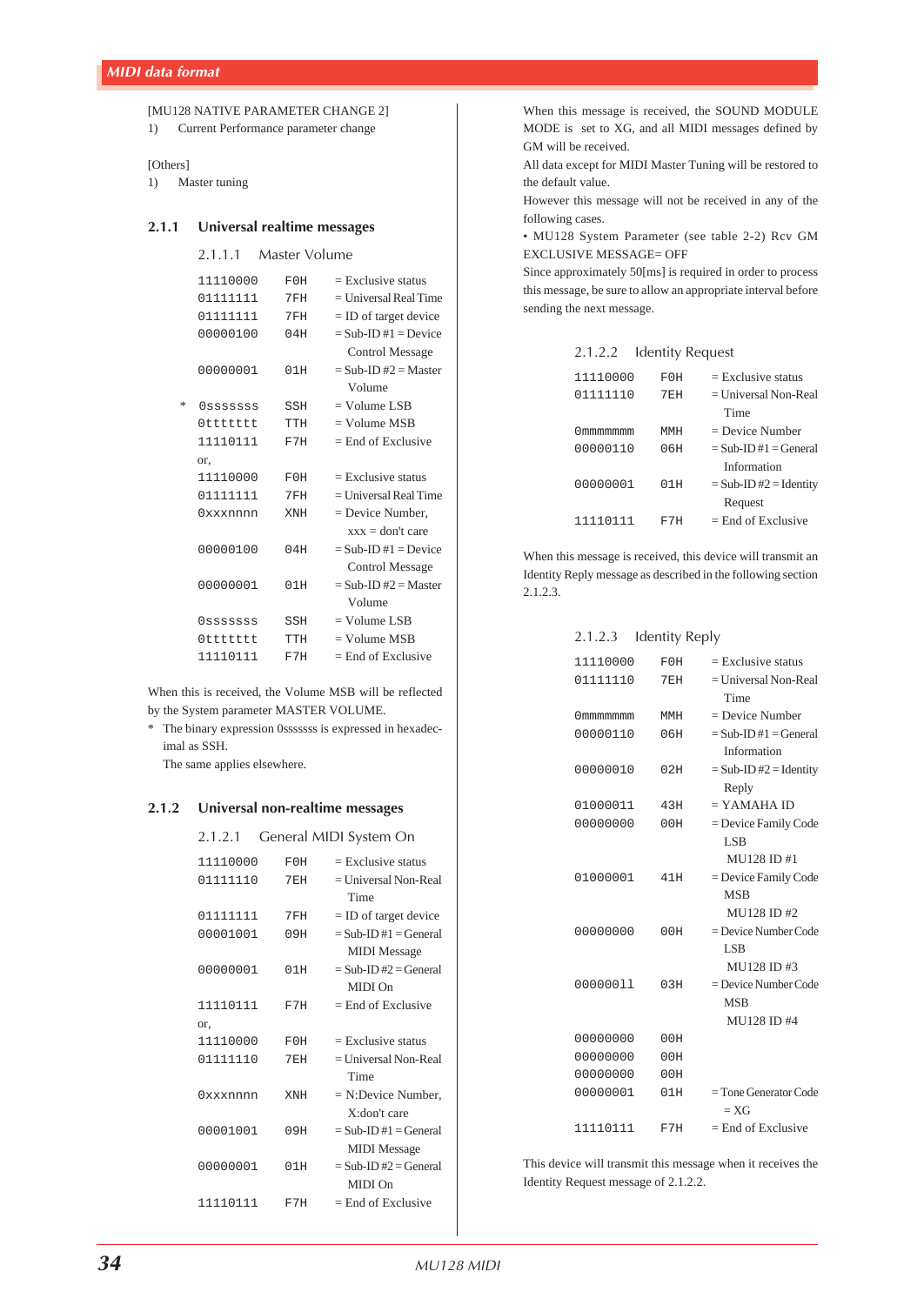#### **2.1.3 XG parameter change**

This message sets XG-related parameters. Each message can set a single parameter.

The message format is as follows.

| 11110000    | F0H             | Exclusive status |
|-------------|-----------------|------------------|
| 01000011    | 43H             | YAMAHA ID        |
| $0001$ nnnn | 1 <sub>NH</sub> | N device Number  |
| 01001100    | 4CH             | Model ID         |
| 0 gadadad   | GGH             | Address High     |
| Ommmmmmm    | <b>MMH</b>      | Address Mid      |
| 01111111    | T.T.H           | Address Low      |
| Osssssss    | SSH             | Data             |
|             |                 |                  |
| 1110111     | F7H             | End of Exclusive |

For parameters whose Data Size is 2 or 4, the appropriate amount of data will be transmitted as indicated by Size.

#### 2.1.3.1 XG System On

| 11110000    | F0H             | <b>Exclusive status</b> |
|-------------|-----------------|-------------------------|
| 01000011    | 43H             | YAMAHA ID               |
| $0001$ nnnn | 1 <sub>NH</sub> | N: device Number        |
| 01001100    | 4CH             | Model ID                |
| 00000000    | 00H             | Address High            |
| 00000000    | 00H             | Address Mid             |
| 01111110    | 7 <sub>EH</sub> | Address Low             |
| 00000000    | 00H             | Data                    |
| 11110111    | F7H             | End of Exclusive        |

When On is received, the SOUND MODULE MODE will be set to XG.

Since approximately 50[ms] are required in order to execute this message, please allow an appropriate interval before transmitting the next message.

2.1.3.2 XG System parameter change

This message sets the XG SYSTEM block (refer to tables  $<1 - 1$ ,  $<1 - 2$ ).

2.1.3.3 Multi Effect1 parameter change This message sets the MULTI EFFECT1 block (refer to tables  $<1 - 1$ ),  $<1 - 4$ ).

2.1.3.4 Multi EQ parameter change

This message sets the MULTI EQ block (refer to  $tables <1 - 1 > . <1 - 5 >$ ).

2.1.3.5 Multi Effect2 parameter change

This message sets the MULTI EFFECT2 block (refer to tables  $<1 - 1$ ),  $<1 - 6$ ).

2.1.3.6 Display parameter change

This message sets the DISPLAY block (refer to  $tables <1 - 1 > 1 - 7 >).$ 

2.1.3.7 Multi Part parameter change This message sets the MULTI PART block (refer to tables  $<1 - 1$ ,  $<1 - 8$ ).

2.1.3.8 AD Part parameter change

This message sets the AD PART block (refer to tables  $<1 - 1$  >  $< 1 - 9$  >).

2.1.3.9 AD System parameter change

This message sets the AD SYSTEM block (refer to tables  $<1 - 1$  >,  $<1 - 10$  >).

2.1.3.10 Drums Setup parameter change

This message sets the DRUMS SETUP block (refer to tables  $<1 - 1$ ),  $<1 - 11$ ).

2.1.3.11 Plugin board parameter change This messages set the PLUGIN BOARD block (refer to tables  $<1 - 1$ ),  $<1 - 12$ ).

#### **2.1.4 MU128 native parameter change (1)**

This message sets parameters unique to the MU128. Each message sets a single parameter.

As indicated below, the message format is in common with the MU50, MU80, MU90, and MU100.

| 11110000    | F0H                  | <b>Exclusive status</b>      |
|-------------|----------------------|------------------------------|
| 01000011    | 43H                  | YAMAHA ID                    |
| $0001$ nnnn | 1 <sub>NH</sub>      | N <sup>-</sup> Device Number |
| 01001001    | 49H                  | Model ID                     |
| 0 gggggggg  | GGH                  | Address High                 |
| Ommmmmmm    | MMH                  | Address Mid                  |
| 01111111    | T.T.H                | Address Low                  |
| Ovvvvvv     | VVH                  | Data                         |
|             | $\ddot{\phantom{a}}$ |                              |
| 11110111    | F7H                  | End of Exclusive             |

For parameters whose Data Size is 2 or 4, the number of data bytes indicated by Size are transmitted.

#### 2.1.4.1 MU128 System parameter change

This message sets the SYSTEM block (refer to  $tables < 2 - 1 >, <2 - 2 >).$ 

#### 2.1.4.2 Remote Switch

This message sets the REMOTE SWITCH block (refer to tables  $<2 - 1$ ),  $<2 - 3$ ).

#### **2.1.5 MU128 native parameter change (2)**

This message sets parameters which are unique to the MU128. Each message modifies a single parameter. The format of this message is the same as for the MU90 and MU100, as shown below.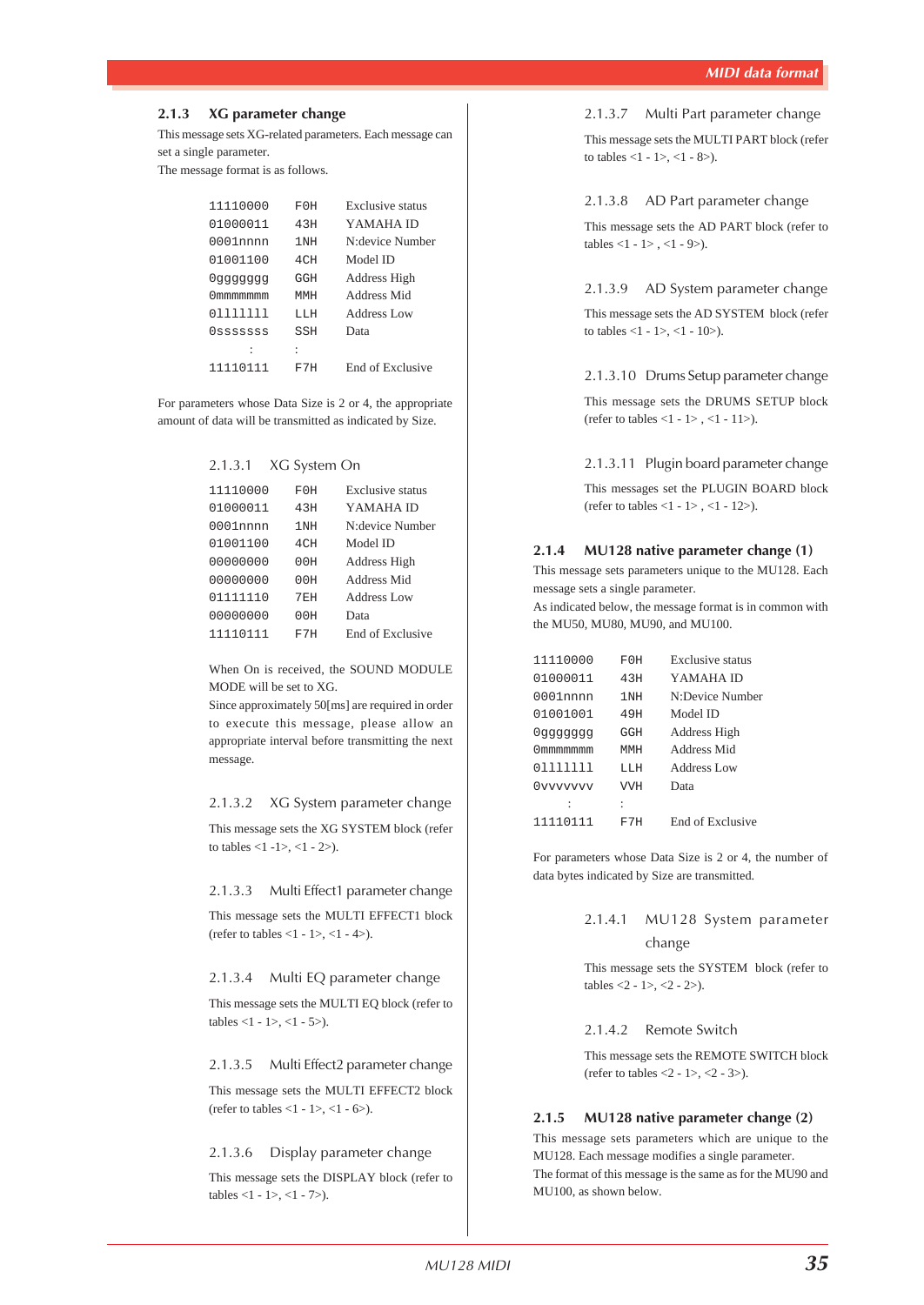| 11110000    | F0H             | Exclusive status |
|-------------|-----------------|------------------|
| 01000011    | 43H             | YAMAHA ID        |
| $0001$ nnnn | 1 <sub>NH</sub> | N.Device Number  |
| 01011001    | 59H             | Model ID         |
| 0 gadaada   | GGH             | Address High     |
| Ommmmmm     | <b>MMH</b>      | Address Mid      |
| ווווווח     | T.T.H           | Address Low      |
| Ovvvvvv     | <b>VVH</b>      | Data             |
|             |                 |                  |
| 11110111    | F7H             | End of Exclusive |

For parameters whose Data Size is 2 or 4, the number of data bytes indicated by Size are transmitted.

### 2.1.5.1 Current Performance parameter change

This message sets the CURRENT PERFORMANCE block (refer to tables  $<$ 3 - 1>,  $<$ 3 - 2>).

#### **2.1.6 Other parameter changes**

#### 2.1.6.1 Master tuning

This message simultaneously modifies the tuning of all channels.

| 11110000    | F0H             | Exclusive status |
|-------------|-----------------|------------------|
| 01000011    | 43H             | YAMAHA ID        |
| $0001$ nnnn | 1 <sub>NH</sub> | N:device Number  |
| 00100111    | 2.7H            | Model ID         |
| 00110000    | 30H             | Address High     |
| 00000000    | 00H             | Address Mid      |
| 00000000    | 00H             | Address Low      |
| $0000$ mmmm | 0 <sub>MH</sub> | Master Tune MSB  |
| 00001111    | 0I.H            | Master Tune LSB  |
| Oxxxxxxx    | <b>XXH</b>      | don't care       |
| 11110111    | F7H             | End of Exclusive |

Normally, the XG SYSTEM message MASTER TUNE should be used (refer to table <1-2>).

#### **2.2 Bulk dump**

This device uses the following bulk dump messages.

#### [XG BULK DUMP]

- 1) XG System bulk dump
- 2) System Information bulk dump
- 3) Multi Effect1 bulk dump
- 4) Multi EQ bulk dump
- 5) Multi Effect2 bulk dump
- 6) Multi Part bulk dump
- 7) AD Part bulk dump
- 8) AD System bulk dump
- 9) Drums Setup bulk dump

#### [MU128 NATIVE BULK DUMP 1]

- 1) System bulk dump
	- 2) MU80, MU50 Internal Performance bulk dump

#### [MU128 NATIVE BULK DUMP 2]

1) MU128 Internal Performance bulk dump

#### **2.2.1 XG bulk dump**

This message sets XG-related parameters. Unlike parameter change messages, a single message can modify multiple parameters. The message format is as follows.

| 11110000        | F0H        | Exclusive status    |
|-----------------|------------|---------------------|
| 01000011        | 43H        | YAMAHA ID           |
| $0000$ nnnn     | 0NH        | N.Device Number     |
| 01001100        | 4CH        | Model ID            |
| Osssssss        | SSH        | <b>ByteCountMSB</b> |
| Ottttttt        | TTH        | <b>ByteCountLSB</b> |
| <u>0ddddddd</u> | GGH        | Address High        |
| Ommmmmmm        | MMH        | Address Mid         |
| 01111111        | LLH        | Address Low         |
| Ovvvvvvv        | <b>VVH</b> | Data                |
|                 |            |                     |
| 0kkkkkkk        | KKH        | Check-sum           |
| 11110111        | F7H        | End of Exclusive    |

Address and Byte Count are given in tables 1-n. Byte Count is indicated by the total size of the Data in tables 1-n. Bulk dump and dump request messages are received when the beginning of the block is specified as the 'Address'. 'Block' indicates the unit of the data string that is indicated in tables 1-n as 'Total size'.

Check sum is the value that produces a lower 7 bits of 0 when the Start Address, Byte Count, Data, and the Checksum itself are added.

#### 2.2.1.1 XG System bulk dump

This message sets the XG SYSTEM block (refer to tables  $<1 - 1$ ,  $<1 - 2$ ).

#### 2.2.1.2 System Information bulk dump

This message indicates the contents of the SYSTEM INFORMATION block (refer to tables  $<1 - 1$  $>$ ,  $<1 - 3$  $>$ ).

This message is transmitted in response to a Dump Request, but this message will be ignored if it is received.

#### 2.2.1.3 Multi Effect1 bulk dump

This message sets the MULTI EFFECT1 block (refer to tables  $<1 - 1$ ),  $<1 - 4$ ).

2.2.1.4 Multi EQ bulk dump

This message sets the MULTI EQ block (refer to tables  $<1 - 1$ ,  $<1 - 5$ ).

2.2.1.5 Multi Effect2 bulk dump This message sets the MULTI EFFECT2 block (refer to tables  $<1 - 1$ ),  $<1 - 6$ ).

2.2.1.6 Multi Part bulk dump This message sets the MULTI PART block (refer to tables  $<1 - 1$ ,  $<1 - 8$ ).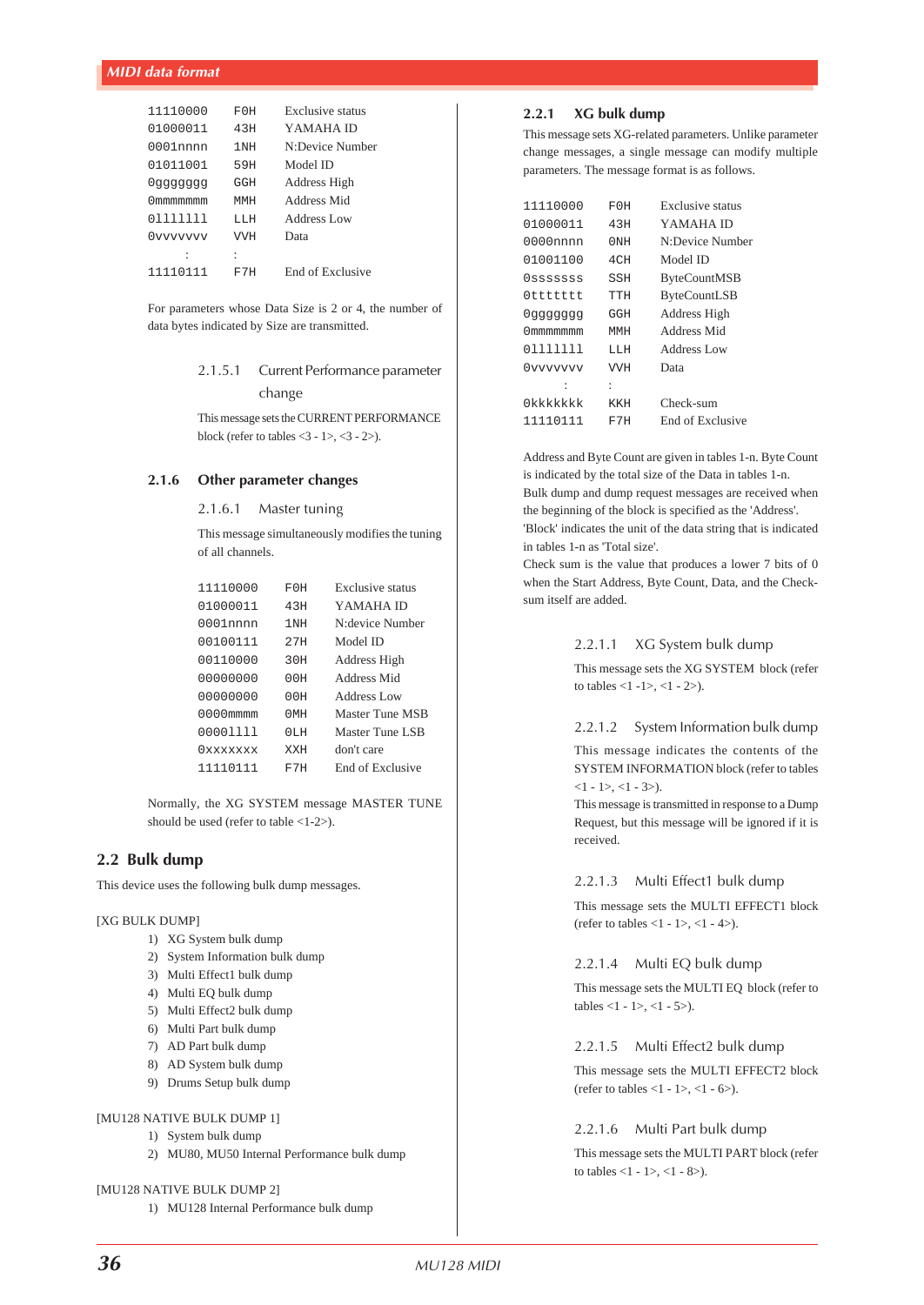**MIDI data format**

2.2.1.7 A/D Part bulk dump

This message sets the A/D PART block (refer to  $tables <1 - 1 > 1 - 9$ .

2.2.1.8 XG System bulk dump

This message sets the A/D SYSTEM block (refer to tables  $<1 - 1$ ,  $<1 - 10$ .

2.2.1.9 A/D System bulk dump

This message sets the DRUMS SETUP block (refer to tables  $<1 - 1$ ),  $<1 - 11$ ).

#### **2.2.2 MU128 native bulk dump (1)**

This message modifies parameters unique to the MU128. Unlike parameter change messages, a single message will modify multiple parameters.

| 11110000    | F0H             | Exclusive status    |
|-------------|-----------------|---------------------|
| 01000011    | 43H             | YAMAHA ID           |
| $0000$ nnnn | 0 <sub>NH</sub> | N:Device Number     |
| 01001001    | 49H             | Model ID            |
| Osssssss    | SSH             | <b>ByteCountMSB</b> |
| Ottttttt    | TTH             | <b>ByteCountLSB</b> |
| 0 gadaada   | GGH             | Address High        |
| Ommmmmmm    | <b>MMH</b>      | Address Mid         |
| 01111111    | T.T.H           | Address Low         |
| Ovvvvvv     | <b>VVH</b>      | Data                |
|             |                 |                     |
| Okkkkkkk    | KKH             | Check-sum           |
| 11110111    | F7H             | End of Exclusive    |

Details are the same as for 2.2.1 XG Bulk Dump. However, refer to table 2-n for the address, byte count, and block.

#### 2.2.2.1 System bulk dump

This message sets the SYSTEM block (refer to  $tables < 2 - 1 > 2 - 2 > 0.$ 

#### 2.2.2.2 MU80, MU50 Internal

Performance bulk dump

This message is in MU80 / MU50 data format. It sets the INTERNAL PERFORMANCE block (refer to tables  $\langle 2 - 1 \rangle$ ,  $\langle 2 - 4 \rangle$ ).

#### **2.2.3 MU128 native bulk dump (2)**

This message sets parameters unique to the MU128. Unlike parameter change messages, a single message can modify multiple parameters.

| F0H             | Exclusive status    |
|-----------------|---------------------|
| 43H             | YAMAHA ID           |
| 0 <sub>NH</sub> | N:Device Number     |
| 59H             | Model ID            |
| SSH             | <b>ByteCountMSB</b> |
| <b>TTH</b>      | <b>ByteCountLSB</b> |
| GGH             | Address High        |
| <b>MMH</b>      | Address Mid         |
| T.T.H           | Address Low         |
|                 |                     |

| 0vvvvvvv VVH | Data             |
|--------------|------------------|
| $\sim$ 1.    |                  |
| KKH          | Check-sum        |
| F7H          | End of Exclusive |
|              |                  |

Details are the same as for 2.2.1 XG Bulk Dump. However, refer to table 3-n for address, byte count, and block.

> 2.2.3.1 Internal Performance bulk dump

> This message sets the INTERNAL PERFORMANCE block (refer to tables <3 - 1>, <3 - 3>).

#### **2.3 Parameter request**

This message requests transmission of a parameter value. The output is transmitted in the Parameter Change message format (refer to 2.1.3, 2.1.4, and 2.1.5).

#### **2.3.1 XG parameter request**

This message requests transmission of XG parameter settings.

Settings are transmitted in the format of an XG parameter change (refer to 2.1.3).

| 11110000        | F0H             | Exclusive status |
|-----------------|-----------------|------------------|
| 01000011        | 43H             | YAMAHA ID        |
| $0011$ nnnn     | 3 <sub>NH</sub> | N: device Number |
| 01001100        | 4CH             | Model ID         |
| <b>Oqqqqqqq</b> | GGH             | Address High     |
| Ommmmmmm        | MMH             | Address Mid      |
| 01111111        | T.T.H           | Address Low      |
| 11110111        | F7H             | End of Exclusive |

#### **2.3.2 MU128 native parameter request (1)**

This message requests transmission of a parameter value unique to the MU128.

The output is transmitted in the format of a MU128 native parameter change (refer to 2.1.4).

| 11110000    | F0H        | Exclusive status |
|-------------|------------|------------------|
| 01000011    | 43H        | YAMAHA ID        |
| $0011$ nnnn | 3NH        | N:Device Number  |
| 01001001    | 49H        | Model ID         |
| 0 gggggggg  | GGH        | Address High     |
| Ommmmmmm    | <b>MMH</b> | Address Mid      |
| 01111111    | LLH        | Address Low      |
| 11110111    | F7H        | End of Exclusive |

#### **2.3.3 MU128 native parameter request (2)**

This message requests the transmission of a parameter value unique to the MU128.

The output format is the same as for a MU128 native parameter change (refer to 2.1.5).

| 11110000        | F0H | <b>Exclusive status</b> |
|-----------------|-----|-------------------------|
| 01000011        | 43H | YAMAHA ID               |
| $0011$ nnnn     | 3NH | N:Device Number         |
| 01011001        | 59H | Model ID                |
| <u>0ddddddd</u> | GGH | Address High            |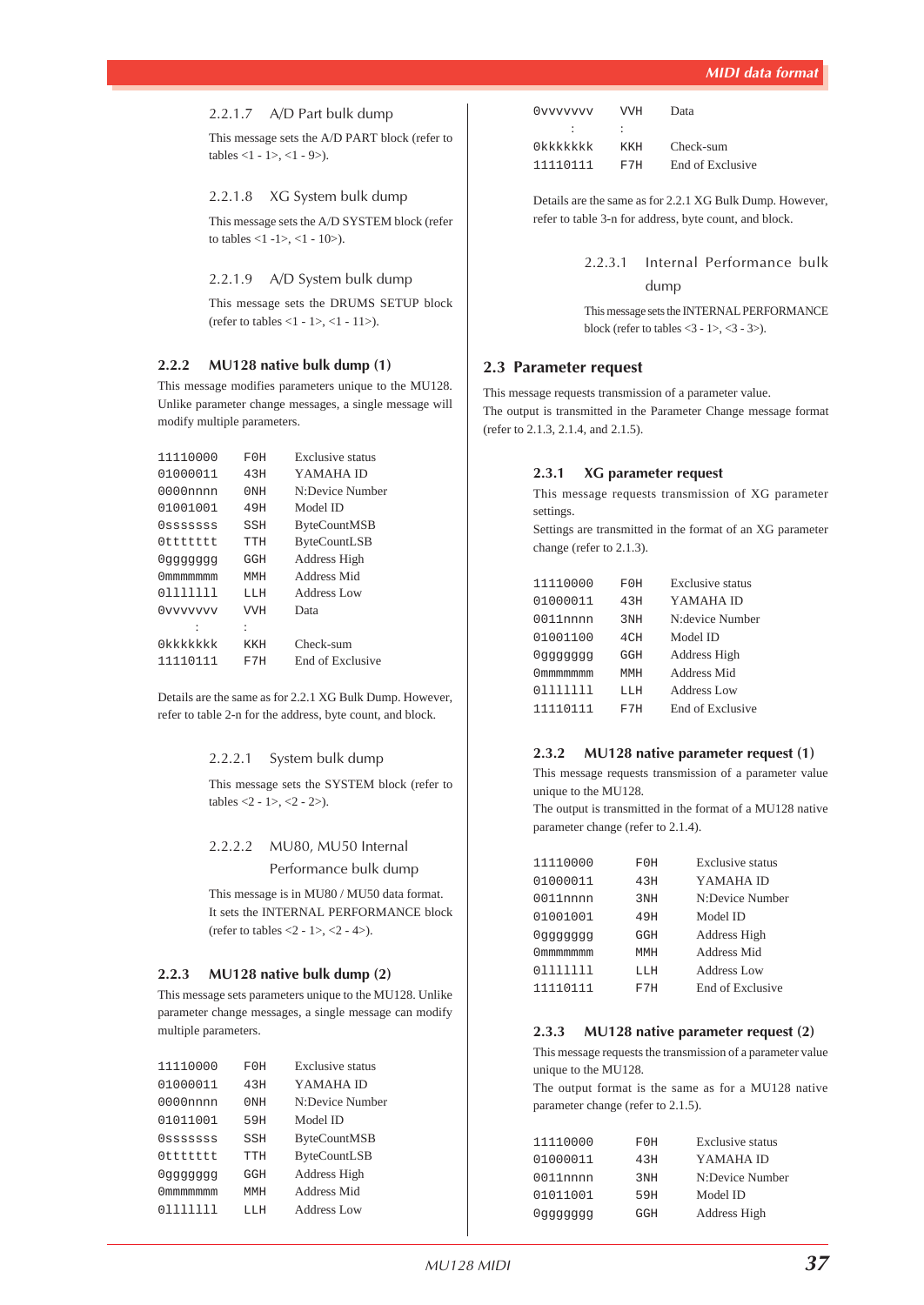| Ommmmmmm | <b>MMH</b> | Address Mid      |
|----------|------------|------------------|
| ווווווו  | T.T.H      | Address Low      |
| 11110111 | <b>F7H</b> | End of Exclusive |

#### **2.4 Dump request**

This message requests transmission of a specific block of parameter values.

The output is the same as the bulk dump format.

#### **2.4.1 XG dump request**

This message requests transmission of all parameters of the specified block of XG parameters.

The output is the same as the format of XG bulk dump (refer to 2.2.1).

| 11110000    | F0H        | Exclusive status |
|-------------|------------|------------------|
| 01000011    | 43H        | YAMAHA ID        |
| $0010$ nnnn | 2NH        | N: device Number |
| 01001100    | 4CH        | Model ID         |
| 0ggggggg    | GGH        | Address High     |
| mmmmmmm     | <b>MMH</b> | Address Mid      |
| 01111111    | T.T.H      | Address Low      |
| 11110111    | F7H        | End of Exclusive |

Address is valid only when the beginning of the block has been specified.

Reception/transmission of Dump Request cannot be turned off by MIDI switches other than Exclusive = off.

#### **2.4.2 MU128 native dump request (1)**

This message requests transmission of all parameters of the specified block of MU128 native parameters. The output is in the same format as an MU128 native bulk dump (refer to 2.2.2).

| 11110000    | F0H        | Exclusive status |
|-------------|------------|------------------|
| 01000011    | 43H        | YAMAHA ID        |
| $0010$ nnnn | 2NH        | N:Device Number  |
| 01001001    | 49H        | Model ID         |
| 0qqqqqqq    | GGH        | Address High     |
| Ommmmmmm    | <b>MMH</b> | Address Mid      |
| 01111111    | T.T.H      | Address Low      |
| 11110111    | F7H        | End of Exclusive |

Details are the same as for 2.4.1 XG Bulk Dump Request.

#### **2.4.3 MU128 native dump request (2)**

This message requests transmission of all parameter values of the specified MU128 native parameter block. The output is in the format of MU128 Native Bulk Dump (refer to 2.2.3).

| F0H        | Exclusive status |
|------------|------------------|
| 43H        | YAMAHA ID        |
| 2NH        | N:Device Number  |
| 59H        | Model ID         |
| GGH        | Address High     |
| <b>MMH</b> | Address Mid      |
| T.T.H      | Address Low      |
| F7H        | End of Exclusive |
|            |                  |

Details are the same as for 2.4.1 XG Bulk Dump Request.

### **3. Realtime messages**

#### **3.1 Active sensing**

- a) Transmission
	- not transmitted.
- b) Receive

Once FE has been received, failure to receive any MIDI message for an interval longer than approximately 300 msec will cause processing to be performed as if ALL SOUND OFF, ALL NOTE OFF, and RESET ALL CONTROLLERS messages were received, and the unit will reset to a condition in which FE was never received.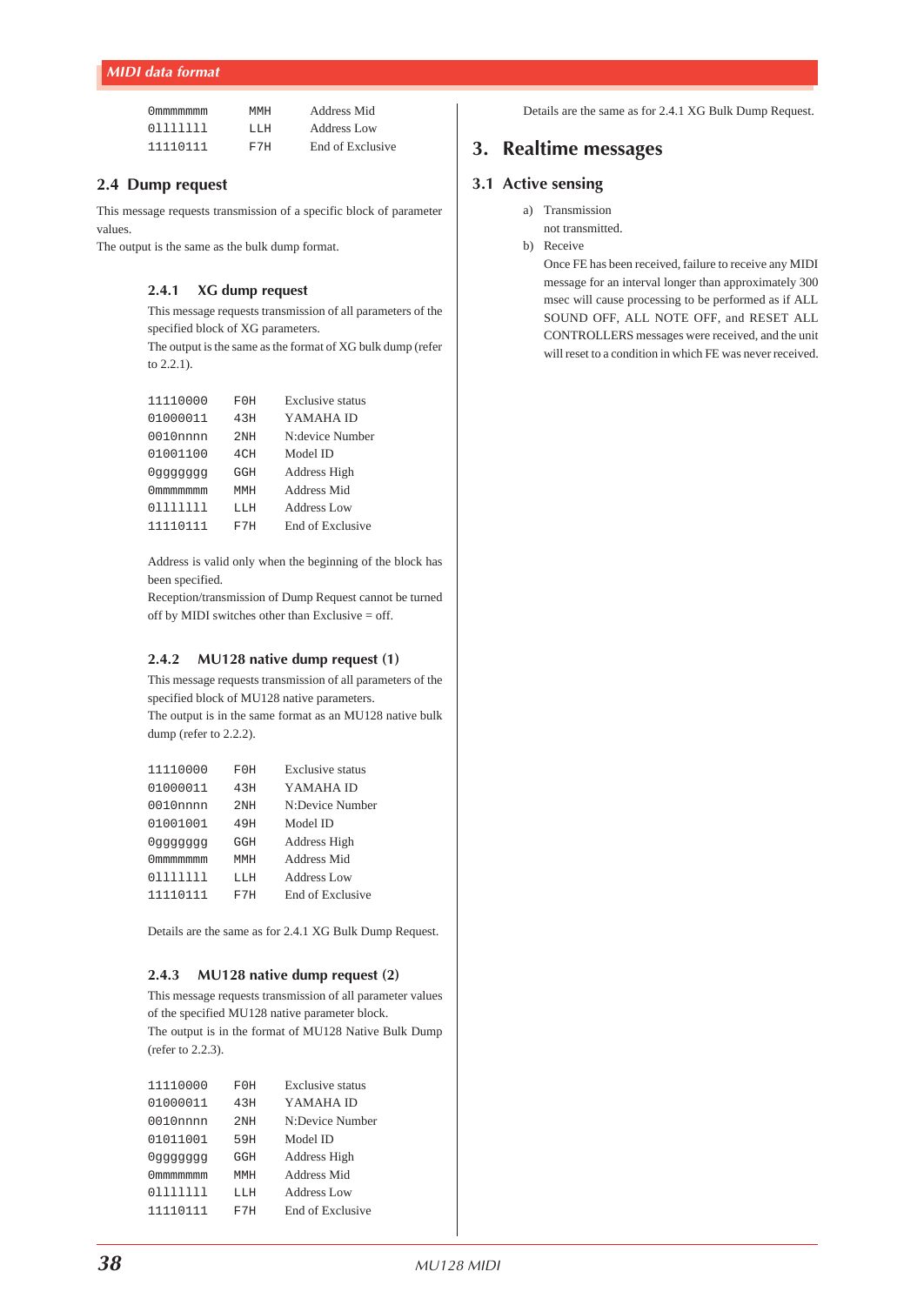## **< Table 1 - 1 >**

Parameter Base Address

Model  $ID = 4C$   $[XG]$ 

| Parameter           |     |               |     | Description                          | Remarks                         |  |                     |                             |
|---------------------|-----|---------------|-----|--------------------------------------|---------------------------------|--|---------------------|-----------------------------|
|                     |     | <b>Adress</b> |     |                                      |                                 |  |                     |                             |
|                     | (H) | (M)           | (L) |                                      |                                 |  |                     |                             |
| <b>XG SYSTEM</b>    | 00  | 00            | 00  | System                               |                                 |  |                     |                             |
|                     | 00  | 00            | 7D  | Drum setup Reset                     | Receives parameter changes only |  |                     |                             |
|                     | 00  | 00            | 7E  | <b>XG System On</b>                  | Receives parameter changes only |  |                     |                             |
|                     | 00  | 00            | 7F  | All Parameter Reset                  | Receives parameter changes only |  |                     |                             |
| <b>INFORMATION</b>  | 01  | 00            | 00  | System Information                   | Receives dump request only      |  |                     |                             |
| EFFECT 1            | 02  | 01            | 00  | Effect 1 (Reverb, Chorus, Variation) |                                 |  |                     |                             |
|                     | 02  | 40            | 00  | Multi EQ                             |                                 |  |                     |                             |
| EFFECT <sub>2</sub> | 03  | 00            | 00  | Insertion Effect 1                   |                                 |  |                     |                             |
|                     | 03  | 01            | 00  | Insertion Effect 2                   |                                 |  |                     |                             |
| <b>DISPLAY</b>      | 06  | 00            | 00  | Display Letter                       | Receives parameter changes only |  |                     |                             |
|                     | 07  | 00            | 00  | Display Bit Map                      | Receives parameter changes only |  |                     |                             |
| <b>MULTI PART</b>   | 08  | 00            | 00  | Multi Part 1                         |                                 |  |                     |                             |
|                     |     |               |     |                                      |                                 |  |                     |                             |
|                     | 08  | 0F            | 00  | Multi Part 16                        |                                 |  |                     |                             |
|                     | 08  | 10            | 00  | Multi Part 17                        |                                 |  |                     |                             |
|                     |     |               |     | $\ddot{\cdot}$                       |                                 |  |                     |                             |
|                     | 08  | 1F            | 00  | Multi Part 32                        |                                 |  |                     |                             |
|                     | 08  | 20            | 00  | Multi Part 33                        |                                 |  |                     |                             |
|                     |     |               |     |                                      |                                 |  |                     |                             |
|                     | 08  | 2F            | 00  | Multi Part 48                        |                                 |  |                     |                             |
|                     | 08  | 30            | 00  | Multi Part 49                        |                                 |  |                     |                             |
|                     |     |               |     |                                      |                                 |  |                     |                             |
|                     | 08  | 3F            | 00  | Multi Part 64                        |                                 |  |                     |                             |
| <b>MULTI PART</b>   | 0A  | 00            | 00  | Multi Part 1                         |                                 |  |                     |                             |
| (additional)        |     |               |     |                                      |                                 |  |                     |                             |
|                     | 0A  | 0F            | 00  | Multi Part 16                        |                                 |  |                     |                             |
|                     | 0A  | 10            | 00  | Multi Part 17                        |                                 |  |                     |                             |
|                     |     |               |     |                                      |                                 |  |                     |                             |
|                     | 0A  | 1F            | 00  | Multi Part 32                        |                                 |  |                     |                             |
|                     | 0A  | 20            | 00  | Multi Part 33                        |                                 |  |                     |                             |
|                     |     |               |     |                                      |                                 |  |                     |                             |
|                     | 0A  | 2F            | 00  | Multi Part 48                        |                                 |  |                     |                             |
|                     | 0A  | 30            | 00  | Multi Part 49                        |                                 |  |                     |                             |
|                     |     |               |     |                                      |                                 |  |                     |                             |
|                     | 0A  | 3F            | 00  | Multi Part 64                        |                                 |  |                     |                             |
| A/D PART            | 10  | 00            | 00  | A/D Part 1                           |                                 |  |                     |                             |
|                     | 10  | 01            | 00  | A/D Part 2                           |                                 |  |                     |                             |
| A/D SYSTEM          | 11  | 00            | 00  | A/D System                           |                                 |  |                     |                             |
| <b>DRUM</b>         | 30  | 0D            | 00  | Drum Setup 1                         |                                 |  |                     |                             |
|                     | 31  | 0D            | 00  | Drum Setup 2                         |                                 |  | Address<br>3n 0D 00 | Parameter<br>note number 13 |
|                     | 32  | 0D            | 00  | Drum Setup 3                         |                                 |  | 3n OE 00            | note number 14              |
|                     | 33  | 0D            | 00  | Drum Setup 4                         |                                 |  |                     |                             |
| PLUGIN BOARD        | 70  | 00            | 00  | <b>Plugin Board</b>                  | Receives parameter changes only |  |                     | 3n 5B 00 note number 91     |

number 91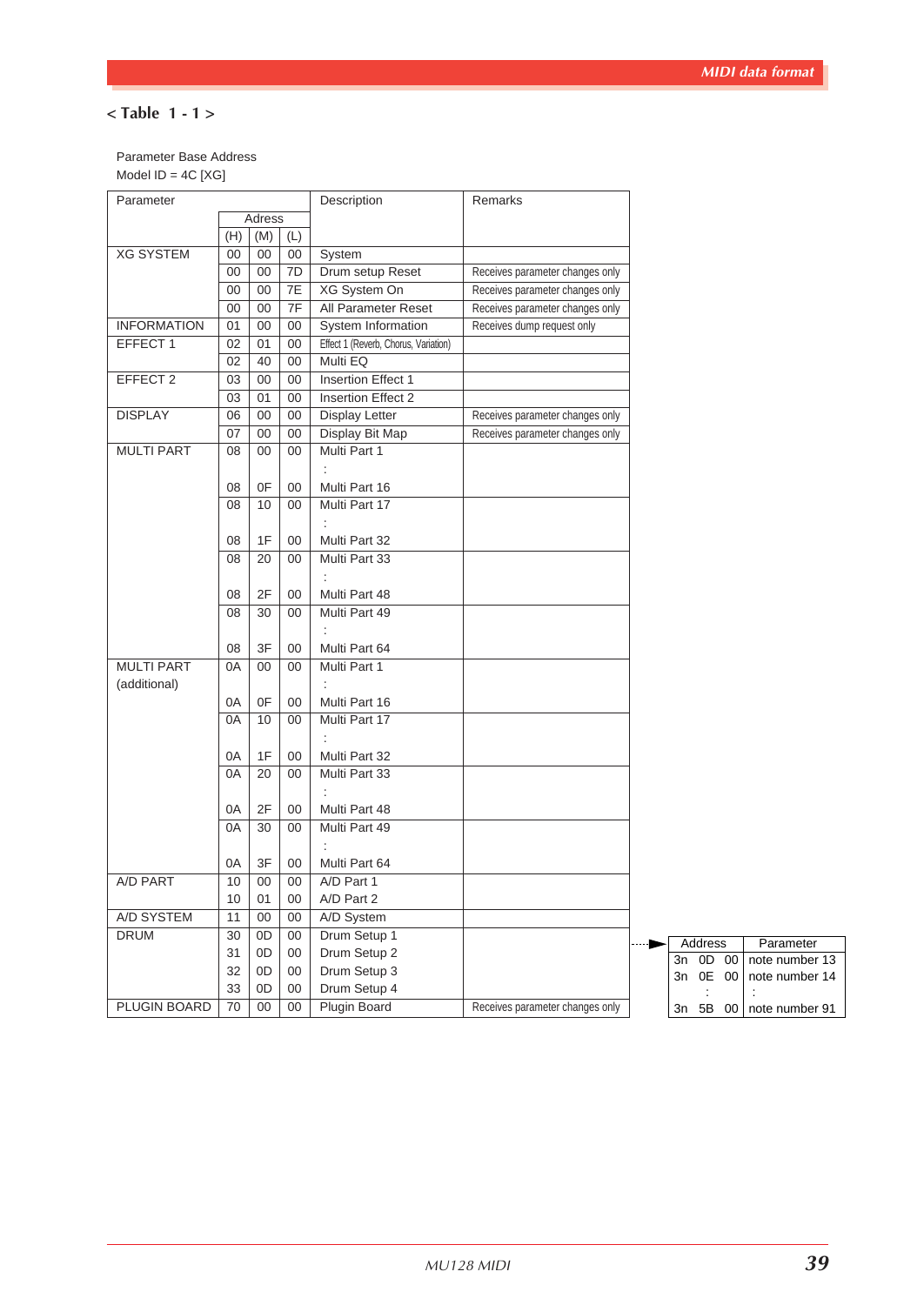### **< Table 1 - 2 >**

|         |                   |                |                | MIDI Parameter Change table (XG SYSTEM) |                          | [XG]                                   |               |
|---------|-------------------|----------------|----------------|-----------------------------------------|--------------------------|----------------------------------------|---------------|
| Address |                   |                | Size           | Data                                    | Parameter                | Description                            | Default value |
| (H)     |                   |                | (H)            | (H)                                     |                          |                                        | (H)           |
| 00      | $00\,$            | 0 <sup>0</sup> | $\overline{4}$ | $00 - 0F$                               | <b>MASTER TUNE</b>       | $-102.40+102.3$ [cent]                 | 00 04 00 00   |
|         |                   | 01             |                | $00 - 0F$                               |                          | 1st bit3-0 $\rightarrow$ bit15-12      |               |
|         |                   | 02             |                | $00 - 0F$                               |                          | 2nd bit3-0 $\rightarrow$ bit11-8       |               |
|         |                   | 03             |                | $00 - 0F$                               |                          | 3rd bit3-0 $\rightarrow$ bit7-4        |               |
|         |                   |                |                |                                         |                          | 4th bit3-0 $\rightarrow$ bit3-0        |               |
|         |                   | 04             | 1              | $00 - 7F$                               | <b>MASTER VOLUME</b>     | 0127                                   | 7F            |
|         |                   | 05             | 1              | $00 - 7F$                               | <b>MASTER ATTENUATOR</b> | 0127                                   | 00            |
|         |                   | 06             | 1              | $28 - 58$                               | <b>TRANSPOSE</b>         | $-240+24$ [semitones]                  | 40            |
|         |                   | 7D             |                | N                                       | <b>DRUM SETUP RESET</b>  | N: Drum setup number (receive only) -- |               |
|         |                   | <b>7E</b>      |                | 0 <sup>0</sup>                          | <b>XG SYSTEM ON</b>      | $00 = XG$ system ON (receive only) --  |               |
|         |                   | 7F             |                | $00\,$                                  | ALL PARAMETER RESET      | $00 = ON$ (receive only)               | $- -$         |
|         | <b>TOTAL SIZE</b> |                | 07             |                                         |                          |                                        |               |

**< Table 1 - 3 >**

|                   |        |                |      |           | MIDI Parameter Change table (SYSTEM INFORMATION) | [XG]                    |
|-------------------|--------|----------------|------|-----------|--------------------------------------------------|-------------------------|
| Address           |        |                | Size | Data      | Parameter                                        |                         |
| (H)               |        |                | (H)  | (H)       |                                                  |                         |
| 01                | $00\,$ | $00\,$         | E    | $20 - 7F$ | Model Name 1                                     | 32127(ASCII CHARACTER)  |
|                   |        | ٠<br>×         |      |           |                                                  |                         |
|                   |        | 0 <sub>D</sub> |      | $20 - 7F$ | Model Name 14                                    | 32127 (ASCII CHARACTER) |
|                   |        | 0E             |      | $00 - 7F$ | XG Level 1                                       |                         |
|                   |        | 0F             |      | $00 - 7F$ | XG Level 2                                       |                         |
| <b>TOTAL SIZE</b> |        |                | 10   |           |                                                  |                         |

Transmitted in response to Dump Request. Not received.

### **< Table 1 - 4 >**

|              |                   |                |                | MIDI Parameter Change table (EFFECT 1) |                            | [XG]                           |                             |
|--------------|-------------------|----------------|----------------|----------------------------------------|----------------------------|--------------------------------|-----------------------------|
| Address      |                   |                | Size           | Data                                   | Parameter                  | Description                    | Default value               |
| (H)          |                   |                | (H)            | (H)                                    |                            |                                | (H)                         |
| 02           | 01                | $00\,$         | $\mathfrak{D}$ | $00 - 7F$                              | <b>REVERB TYPE MSB</b>     | refer to Effect Type List      | $01$ (= HALL1)              |
|              |                   |                |                | $00 - 7F$                              | <b>REVERB TYPE LSB</b>     | $\overline{v}$                 | 0 <sup>0</sup>              |
|              |                   | 02             | 1              | $00 - 7F$                              | <b>REVERB PARAMETER 1</b>  | $\overline{v}$                 | 12 (depends on reverb type) |
|              |                   | 03             | 1              | $00 - 7F$                              | <b>REVERB PARAMETER 2</b>  | $\overline{\phantom{a}}$       | $0A(\gamma)$                |
|              |                   | 04             | 1              | $00 - 7F$                              | <b>REVERB PARAMETER 3</b>  | $\overline{v}$                 | $08(*)$                     |
|              |                   | 05             | 1              | $00 - 7F$                              | <b>REVERB PARAMETER 4</b>  | $\overline{v}$                 | OD (2)                      |
|              |                   | 06             | 1              | $00 - 7F$                              | <b>REVERB PARAMETER 5</b>  |                                | $31(*)$                     |
|              |                   | 07             | 1              | $00 - 7F$                              | <b>REVERB PARAMETER 6</b>  | $\overline{v}$                 | $00(*)$                     |
|              |                   | 08             | 1              | $00 - 7F$                              | <b>REVERB PARAMETER 7</b>  | $\overline{v}$                 | $00(*)$                     |
|              |                   | 09             | 1              | $00 - 7F$                              | <b>REVERB PARAMETER 8</b>  | $\overline{v}$                 | $00(*)$                     |
|              |                   | 0A             | $\mathbf{1}$   | $00 - 7F$                              | <b>REVERB PARAMETER 9</b>  | $\overline{v}$                 | $00(*)$                     |
|              |                   | $_{\rm OB}$    | 1              | $00 - 7F$                              | <b>REVERB PARAMETER 10</b> |                                | $00(*)$                     |
|              |                   | 0 <sup>C</sup> | $\mathbf{1}$   | $00 - 7F$                              | <b>REVERB RETURN</b>       | $-\infty$ dB0dB+6dB $(096127)$ | 40                          |
|              |                   | OD             | $\mathbf{1}$   | $01 - 7F$                              | <b>REVERB PAN</b>          | L63CR63                        | 40                          |
|              | <b>TOTAL SIZE</b> |                | 0E             |                                        |                            |                                |                             |
|              |                   |                |                |                                        |                            |                                |                             |
| 02           | 01                | 10             | $\mathbf{1}$   | $00 - 7F$                              | <b>REVERB PARAMETER 11</b> | refer to Effect Parameter List | 00 (depends on reverb type) |
|              |                   | 11             | 1              | $00 - 7F$                              | <b>REVERB PARAMETER 12</b> | $\overline{v}$                 | 04 $(*)$                    |
|              |                   | 12             | 1              | $00 - 7F$                              | <b>REVERB PARAMETER 13</b> | $\overline{v}$                 | 32(r)                       |
|              |                   | 13             | 1              | $00 - 7F$                              | <b>REVERB PARAMETER 14</b> |                                | $08(*)$                     |
|              |                   | 14             | $\mathbf{1}$   | $00 - 7F$                              | <b>REVERB PARAMETER 15</b> |                                | 40 $($                      |
|              |                   | 15             | $\mathbf{1}$   | $00 - 7F$                              | <b>REVERB PARAMETER 16</b> | $\overline{a}$                 | $00(*)$                     |
| <b>TOTAL</b> |                   | <b>SIZE</b>    | 6              |                                        |                            |                                |                             |
|              |                   |                |                |                                        |                            |                                |                             |
| 02           | 01                | 20             | $\overline{c}$ | $00 - 7F$                              | <b>CHORUS TYPE MSB</b>     | refer to Effect Type List      | $41$ (= CHORUS1)            |
|              |                   |                |                | $00 - 7F$                              | <b>CHORUS TYPE LSB</b>     | $\overline{\phantom{a}}$       | $00\,$                      |
|              |                   | 22             | 1              | $00 - 7F$                              | <b>CHORUS PARAMETER 1</b>  | $\overline{a}$                 | 06 (depends on chorus type) |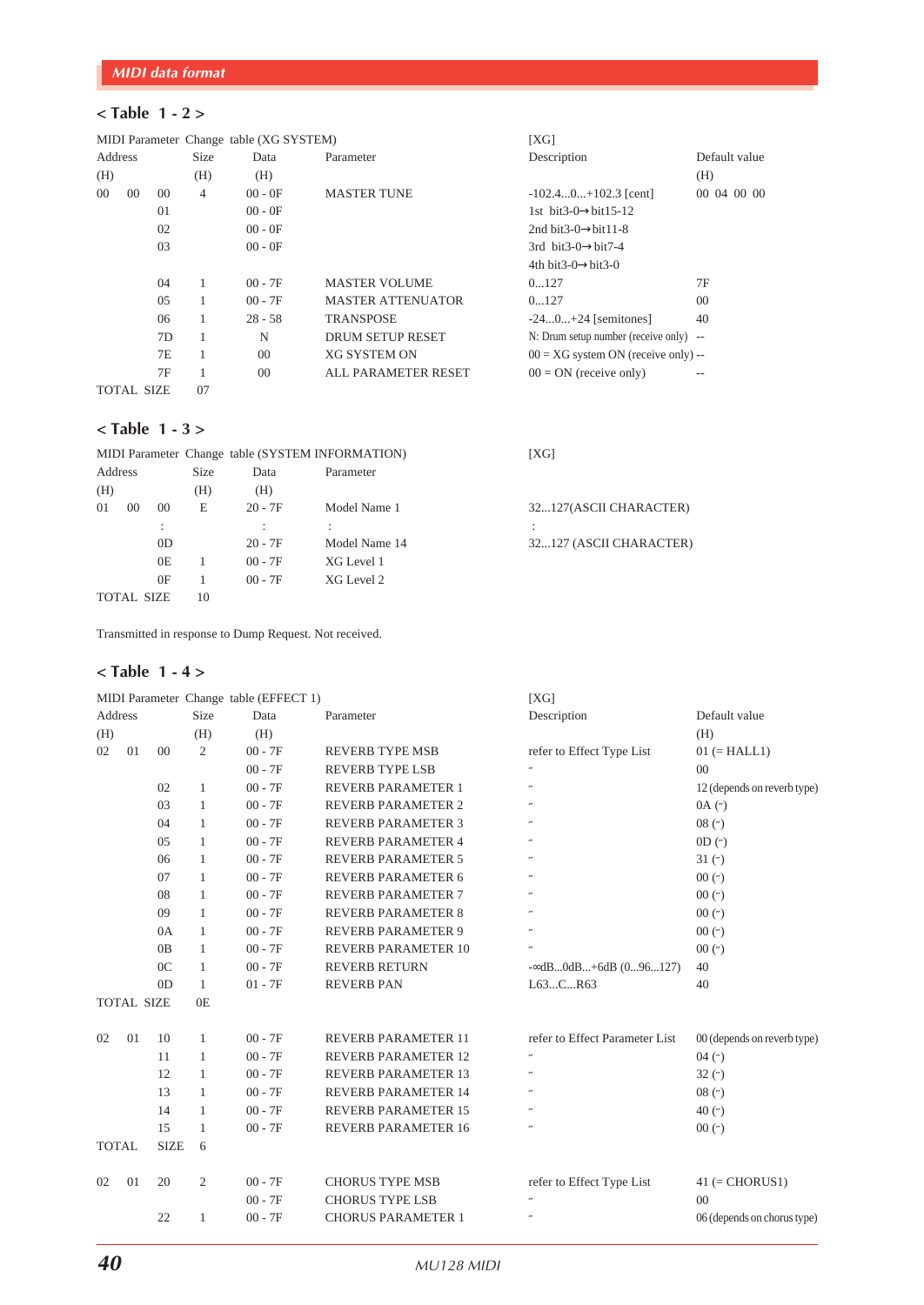|    |                   |    |                  |           |                                      |                                | <b>MIDI</b> data format                |
|----|-------------------|----|------------------|-----------|--------------------------------------|--------------------------------|----------------------------------------|
|    |                   | 23 | $\mathbf{1}$     | $00 - 7F$ | <b>CHORUS PARAMETER 2</b>            | n                              | $36(*)$                                |
|    |                   | 24 | $\mathbf{1}$     | $00 - 7F$ | <b>CHORUS PARAMETER 3</b>            | n                              | 4D(                                    |
|    |                   | 25 | $\mathbf{1}$     | $00 - 7F$ | <b>CHORUS PARAMETER 4</b>            |                                | $6A$ $($ )                             |
|    |                   | 26 | $\mathbf{1}$     | $00 - 7F$ | <b>CHORUS PARAMETER 5</b>            | n                              | $00(*)$                                |
|    |                   | 27 | $\mathbf{1}$     | $00 - 7F$ | <b>CHORUS PARAMETER 6</b>            | $\hat{\phantom{a}}$            | 1C(                                    |
|    |                   | 28 | $\mathbf{1}$     | $00 - 7F$ | <b>CHORUS PARAMETER 7</b>            |                                | 40 $($                                 |
|    |                   | 29 | $\mathbf{1}$     | $00 - 7F$ | <b>CHORUS PARAMETER 8</b>            | n                              | $2E(\gamma)$                           |
|    |                   | 2A | $\mathbf{1}$     | $00 - 7F$ | <b>CHORUS PARAMETER 9</b>            | $\hat{\phantom{a}}$            | 40 $($                                 |
|    |                   | 2B | $\mathbf{1}$     | $00 - 7F$ | <b>CHORUS PARAMETER 10</b>           |                                | 40 $($                                 |
|    |                   | 2C | $\mathbf{1}$     | $00 - 7F$ | <b>CHORUS RETURN</b>                 | $-\infty$ dB0dB+6dB (096127)   | 40                                     |
|    |                   | 2D | $\mathbf{1}$     | $01 - 7F$ | <b>CHORUS PAN</b>                    |                                | 40                                     |
|    |                   | 2E | $\mathbf{1}$     | $00 - 7F$ | SEND CHORUS TO REVERB                | L63CR63 (164127)               |                                        |
|    | <b>TOTAL SIZE</b> |    | 0F               |           |                                      | $-\infty$ dB0dB+6dB (096127)   | $00\,$                                 |
|    |                   |    |                  |           |                                      |                                |                                        |
| 02 | 01                | 30 | $\mathbf{1}$     | $00 - 7F$ | <b>CHORUS PARAMETER 11</b>           | refer to Effect Parameter List | 2E (depends on chorus type)            |
|    |                   | 31 | $\mathbf{1}$     | $00 - 7F$ | <b>CHORUS PARAMETER 12</b>           | $\overline{v}$                 | 40 $($                                 |
|    |                   | 32 | $\mathbf{1}$     | $00 - 7F$ | <b>CHORUS PARAMETER 13</b>           | $\hat{\phantom{a}}$            | 0A(                                    |
|    |                   | 33 | $\mathbf{1}$     | $00 - 7F$ | <b>CHORUS PARAMETER 14</b>           |                                | $00(*)$                                |
|    |                   | 34 | $\mathbf{1}$     | $00 - 7F$ | <b>CHORUS PARAMETER 15</b>           | n                              | $00(*)$                                |
|    |                   | 35 | $\mathbf{1}$     | $00 - 7F$ | <b>CHORUS PARAMETER 16</b>           | $\hat{\phantom{a}}$            | $00(*)$                                |
|    | TOTAL SIZE        |    | 6                |           |                                      |                                |                                        |
|    |                   |    |                  |           |                                      |                                |                                        |
| 02 | 01                | 40 | $\overline{c}$   | $00 - 7F$ | VARIATION TYPE MSB                   | refer to Effect Type List      | $05 (= DELAY L, C, R)$                 |
|    |                   |    |                  | $00 - 7F$ | <b>VARIATION TYPE LSB</b>            | $\hat{\phantom{a}}$            | $00\,$                                 |
|    |                   | 42 | $\overline{c}$   | $00 - 7F$ | <b>VARIATION PARAMETER 1 MSB</b>     |                                | 1A (depends on variation type)         |
|    |                   |    |                  | $00 - 7F$ | VARIATION PARAMETER 1 LSB            | $\!\scriptstyle\prime\prime$   | 05(                                    |
|    |                   | 44 | $\overline{c}$   | $00 - 7F$ | <b>VARIATION PARAMETER 2 MSB</b>     | $\hat{\phantom{a}}$            | OD(                                    |
|    |                   |    |                  | $00 - 7F$ | <b>VARIATION PARAMETER 2 LSB</b>     | $\overline{\phantom{a}}$       | $03(*)$                                |
|    |                   | 46 | $\boldsymbol{2}$ | $00 - 7F$ | <b>VARIATION PARAMETER 3 MSB</b>     | $\hat{\phantom{a}}$            | $27(*)$                                |
|    |                   |    |                  | $00 - 7F$ | <b>VARIATION PARAMETER 3 LSB</b>     | n                              | $08(*)$                                |
|    |                   | 48 | $\overline{c}$   | $00 - 7F$ | <b>VARIATION PARAMETER 4 MSB</b>     |                                | $27(*)$                                |
|    |                   |    |                  | $00 - 7F$ | VARIATION PARAMETER 4 LSB            | $\!\scriptstyle\prime\prime$   | $08(*)$                                |
|    |                   | 4A | $\overline{c}$   | $00 - 7F$ | <b>VARIATION PARAMETER 5 MSB</b>     | $\hat{\phantom{a}}$            | $00(*)$                                |
|    |                   |    |                  | $00 - 7F$ | <b>VARIATION PARAMETER 5 LSB</b>     | $\overline{a}$                 | 4A(                                    |
|    |                   | 4C | $\boldsymbol{2}$ | $00 - 7F$ | VARIATION PARAMETER 6 MSB            | $\hat{\phantom{a}}$            | $00(*)$                                |
|    |                   |    |                  | $00 - 7F$ | VARIATION PARAMETER 6 LSB            | $\overline{a}$                 | 64 $($                                 |
|    |                   | 4E | 2                | $00 - 7F$ | <b>VARIATION PARAMETER 7 MSB</b>     |                                | $00(*)$                                |
|    |                   |    |                  | $00 - 7F$ | VARIATION PARAMETER 7 LSB            | $\!\scriptstyle\prime\prime$   | $0A(\gamma)$                           |
|    |                   | 50 | $\overline{c}$   | $00 - 7F$ | VARIATION PARAMETER 8 MSB            | $\hat{\phantom{a}}$            | $00(*)$                                |
|    |                   |    |                  | $00 - 7F$ | <b>VARIATION PARAMETER 8 LSB</b>     | $\overline{\phantom{a}}$       | $00(*)$                                |
|    |                   | 52 | $\boldsymbol{2}$ | $00 - 7F$ | <b>VARIATION PARAMETER 9 MSB</b>     | $\boldsymbol{\mathcal{U}}$     | $00(*)$                                |
|    |                   |    |                  | $00 - 7F$ | <b>VARIATION PARAMETER 9 LSB</b>     |                                | $00(*)$                                |
|    |                   | 54 | 2                | $00 - 7F$ | VARIATION PARAMETER 10 MSB ~         |                                | $00(*)$                                |
|    |                   |    |                  | $00 - 7F$ | VARIATION PARAMETER 10 LSB           | $\hat{\phantom{a}}$            | $20(*)$                                |
|    |                   | 56 | $\mathbf{1}$     | $00 - 7F$ | VARIATION RETURN                     | $-\infty$ dB0dB+6dB (096127)   | 40                                     |
|    |                   | 57 | $\mathbf{1}$     | $01 - 7F$ | <b>VARIATION PAN</b>                 | L63CR63 (164127)               | 40                                     |
|    |                   | 58 | $\mathbf{1}$     | $00 - 7F$ | SEND VARIATION TO REVERB             | $-\infty$ dB0dB+6dB (096127)   | $00\,$                                 |
|    |                   | 59 | $\mathbf{1}$     | $00 - 7F$ | SEND VARIATION TO CHORUS             | $-\infty$ dB0dB+6dB (096127)   | $00\,$                                 |
|    |                   | 5A | $\mathbf{1}$     | $00 - 01$ | VARIATION CONNECTION                 | <b>INSERTION, SYSTEM</b>       | $00\,$                                 |
|    |                   | 5B | $\mathbf{1}$     | $00 - 7F$ | <b>VARIATION PART NUMBER</b>         | Part1 $64(063)$                | 7F                                     |
|    |                   |    |                  |           |                                      | AD1, AD2 (64, 65)              |                                        |
|    |                   |    |                  |           |                                      | OFF (127)                      |                                        |
|    |                   | 5C | $\mathbf{1}$     | $00 - 7F$ | MW VARIATION CONTROL DEPTH -640+63   |                                | 40                                     |
|    |                   | 5D | $\mathbf{1}$     | $00 - 7F$ | BEND VARIATION CONTROL DEPTH -640+63 |                                | 40                                     |
|    |                   | 5E | $\mathbf{1}$     | $00 - 7F$ | CAT VARIATION CONTROL DEPTH -640+63  |                                | 40                                     |
|    |                   | 5F | $\mathbf{1}$     | $00 - 7F$ | AC1 VARIATION CONTROL DEPTH -640+63  |                                | 40                                     |
|    |                   | 60 | $\mathbf{1}$     | $00 - 7F$ | AC2 VARIATION CONTROL DEPTH -640+63  |                                | 40                                     |
|    | TOTAL SIZE        |    | 21               |           |                                      |                                |                                        |
|    |                   |    |                  |           |                                      |                                |                                        |
| 02 | 01                | 70 | 1                | $00 - 7F$ | VARIATION PARAMETER 11               | refer to Effect Parameter List | 00 (depends on variation type)         |
|    |                   | 71 | $\mathbf{1}$     | $00 - 7F$ | <b>VARIATION PARAMETER 12</b>        | $\overline{\phantom{a}}$       | $3C($ <sup><math>\gamma</math></sup> ) |
|    |                   | 72 | $\mathbf{1}$     | $00 - 7F$ | <b>VARIATION PARAMETER 13</b>        | $\!\scriptstyle\prime\prime$   | $1C(\gamma)$                           |
|    |                   | 73 | $\mathbf{1}$     | $00 - 7F$ | <b>VARIATION PARAMETER 14</b>        | $\boldsymbol{\prime}$          | 40 $($                                 |
|    |                   |    |                  |           |                                      |                                |                                        |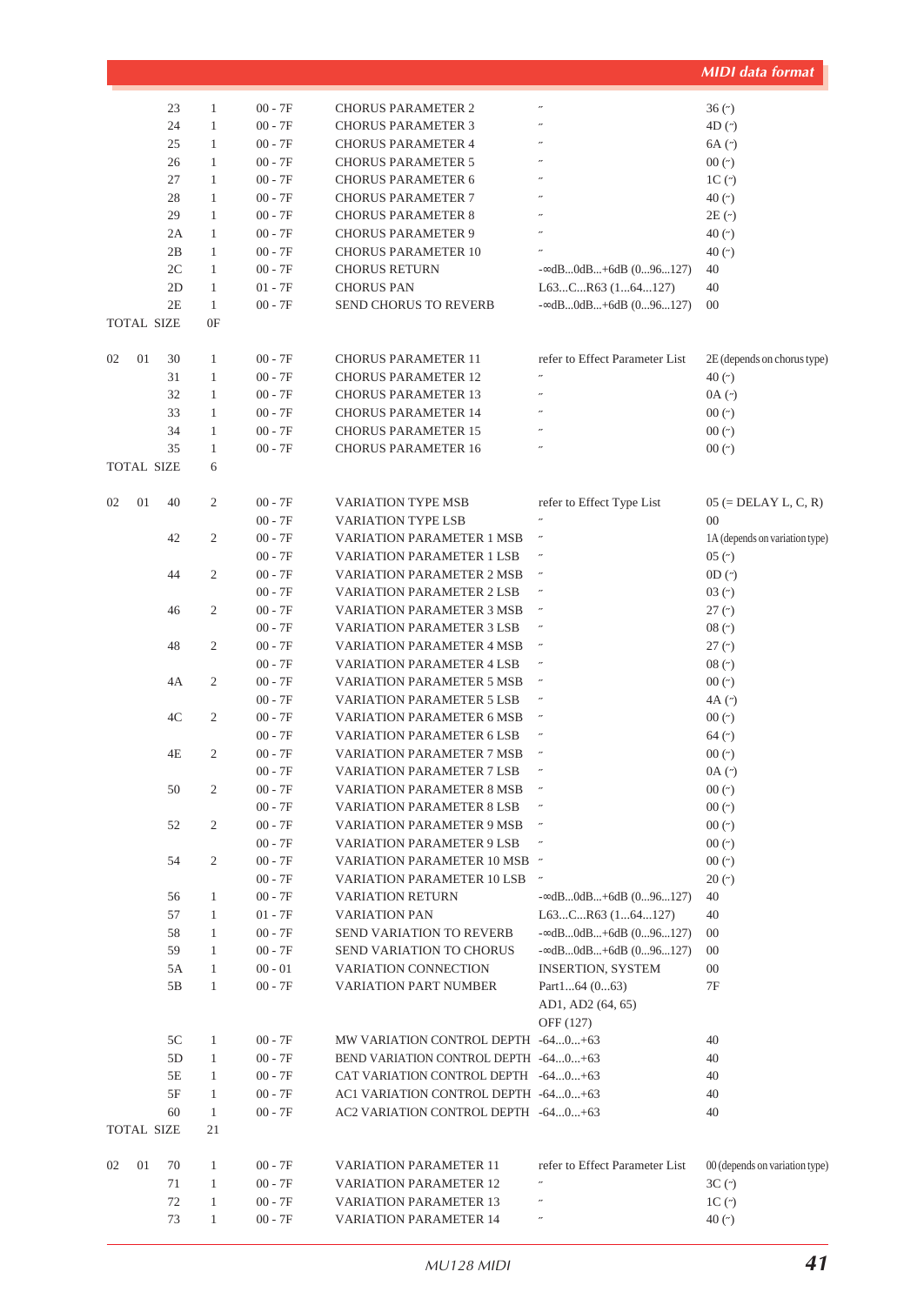| MIDI data format |   |           |                               |                   |        |  |  |  |  |
|------------------|---|-----------|-------------------------------|-------------------|--------|--|--|--|--|
|                  |   |           |                               |                   |        |  |  |  |  |
| 74 1             |   | $00 - 7F$ | <b>VARIATION PARAMETER 15</b> | $^{\prime\prime}$ | 2E(    |  |  |  |  |
| 75 1             |   | $00 - 7F$ | <b>VARIATION PARAMETER 16</b> | $^{\prime\prime}$ | 40 $($ |  |  |  |  |
| TOTAL SIZE       | 6 |           |                               |                   |        |  |  |  |  |

#### **< Table 1 - 5 >**

|         |                   |                |              | MIDI Parameter Change table (MULTI EQ) |                      | [XG]                            |                         |
|---------|-------------------|----------------|--------------|----------------------------------------|----------------------|---------------------------------|-------------------------|
| Address |                   |                | Size         | Data                                   | Parameter            | Description                     | Default value           |
| (H)     |                   |                | (H)          | (H)                                    |                      |                                 | (H)                     |
| 02      | 40                | $00\,$         | 1            | $00 - 04$                              | <b>EO TYPE</b>       | flat, jazz, pops, rock, classic | $00\,$                  |
|         |                   | 01             | 1            | $34 - 4C$                              | EQ GAIN1             | $-120+12$ [dB]                  | 40 (depends on EQ type) |
|         |                   | 02             | 1            | $04 - 28$                              | <b>EQ FREQUENCY1</b> | $322.0k$ [Hz]                   | $0C$ $(*)$              |
|         |                   | 03             | 1            | $01 - 78$                              | EQ Q1                | 0.112.0                         | 07 $(*)$                |
|         |                   | 04             | 1            | $00 - 01$                              | EQ SHAPE1            | shelving, peaking               | $00(*)$                 |
|         |                   | 05             | 1            | $34 - 4C$                              | EQ GAIN2             | $-120+12$ [dB]                  | 40(                     |
|         |                   | 06             | 1            | $0E - 36$                              | <b>EQ FREQUENCY2</b> | $10010.0k$ [Hz]                 | $1C(\gamma)$            |
|         |                   | 07             | 1            | $01 - 78$                              | EQ Q2                | 0.112.0                         | 07 $($                  |
|         |                   | 08             | 1            |                                        | NOT USED             |                                 | --                      |
|         |                   | 09             | 1            | $34 - 4C$                              | EQ GAIN3             | $-120+12$ [dB]                  | 40 $($                  |
|         |                   | 0A             | $\mathbf{1}$ | $0E - 36$                              | <b>EO FREOUENCY3</b> | 10010.0k [Hz]                   | $22(*)$                 |
|         |                   | 0B             | 1            | $01 - 78$                              | EQ Q3                | 0.112.0                         | 07 $(*)$                |
|         |                   | 0 <sup>C</sup> | 1            |                                        | NOT USED             |                                 | --                      |
|         |                   | OD             | 1            | $34 - 4C$                              | EQ GAIN4             | $-120+12$ [dB]                  | 40 $($                  |
|         |                   | 0E             | 1            | $0E - 36$                              | <b>EO FREOUENCY4</b> | $10010.0k$ [Hz]                 | 2E(                     |
|         |                   | 0F             | 1            | $01 - 78$                              | EQ Q4                | 0.112.0                         | 07 $(*)$                |
|         |                   | 10             | $\mathbf{1}$ |                                        | NOT USED             |                                 | --                      |
|         |                   | 11             | 1            | $34 - 4C$                              | EQ GAIN5             | $-120+12$ [dB]                  | 40(                     |
|         |                   | 12             | 1            | $1C - 3A$                              | <b>EO FREOUENCY5</b> | $0.5k16.0k$ [Hz]                | $34(*)$                 |
|         |                   | 13             | 1            | $01 - 78$                              | EQ Q5                | 0.112.0                         | 07 $(*)$                |
|         |                   | 14             | 1            | $00 - 01$                              | <b>EQ SHAPE5</b>     | shelving, peaking               | $00(*)$                 |
|         | <b>TOTAL SIZE</b> |                | 15           |                                        |                      |                                 |                         |

#### **< Table 1 - 6 >**

| MIDI Parameter Change table (EFFECT 2) | [XG] |
|----------------------------------------|------|
|----------------------------------------|------|

| Address |                   |                | Size           | Data      | Parameter                                                    | Description               | Default value                            |
|---------|-------------------|----------------|----------------|-----------|--------------------------------------------------------------|---------------------------|------------------------------------------|
| (H)     |                   |                | (H)            | (H)       |                                                              |                           | (H)                                      |
| 03      | $00\,$            | $00\,$         | $\mathfrak{D}$ | $00 - 7F$ | <b>INSERTION EFFECT1 TYPE MSB</b>                            | refer to Effect Type List | $49$ (= DISTORTION)                      |
|         |                   |                |                | $00 - 7F$ | <b>INSERTION EFFECT1 TYPE LSB</b>                            | $\hat{\phantom{a}}$       | $00\,$                                   |
|         |                   | 02             | $\mathbf{1}$   | $00 - 7F$ | <b>INSERTION EFFECT1 PARAMETER1 *</b>                        |                           | 28 (depends on insertion effect1 type)   |
|         |                   | 03             | 1              | $00 - 7F$ | <b>INSERTION EFFECT1 PARAMETER2 *</b>                        |                           | 14 $($ <sup>-<math>\prime</math></sup> ) |
|         |                   | 04             | 1              | $00 - 7F$ | <b>INSERTION EFFECT1 PARAMETER3 *</b>                        |                           | 48 $($                                   |
|         |                   | 05             | $\mathbf{1}$   | $00 - 7F$ | <b>INSERTION EFFECT1 PARAMETER4 *</b>                        |                           | 35 $($                                   |
|         |                   | 06             | 1              | $00 - 7F$ | <b>INSERTION EFFECT1 PARAMETER5 *</b>                        |                           | 40 $($                                   |
|         |                   | 07             | 1              | $00 - 7F$ | <b>INSERTION EFFECT1 PARAMETER6 *</b>                        |                           | $00(*)$                                  |
|         |                   | 08             | 1              | $00 - 7F$ | <b>INSERTION EFFECT1 PARAMETER7 *</b>                        |                           | $2B$ $(*)$                               |
|         |                   | 09             | $\mathbf{1}$   | $00 - 7F$ | <b>INSERTION EFFECT1 PARAMETER8 *</b>                        |                           | $4A$ $(*)$                               |
|         |                   | 0A             | 1              | $00 - 7F$ | <b>INSERTION EFFECT1 PARAMETER9 *</b>                        |                           | $0A(\gamma)$                             |
|         |                   | 0B             | $\mathbf{1}$   | $00 - 7F$ | <b>INSERTION EFFECT1 PARAMETER10 *</b>                       |                           | 7F(                                      |
|         |                   | 0 <sup>C</sup> | 1              | $00 - 7F$ | INSERTION EFFECT1 PART NUMBER Part164 (063)                  |                           | 7F                                       |
|         |                   |                |                |           |                                                              | AD1, AD2 (64, 65)         |                                          |
|         |                   |                |                |           |                                                              | OFF (127)                 |                                          |
|         |                   | OD             | $\mathbf{1}$   | $00 - 7F$ | MW INSERTION CONTROL DEPTH -640+63                           |                           | 40                                       |
|         |                   | 0E             | $\mathbf{1}$   | $00 - 7F$ | BEND INSERTION CONTROL DEPTH -640+63                         |                           | 40                                       |
|         |                   | 0F             | $\mathbf{1}$   | $00 - 7F$ | CAT INSERTION CONTROL DEPTH -640+63                          |                           | 40                                       |
|         |                   | 10             | $\mathbf{1}$   | $00 - 7F$ | AC1 INSERTION CONTROL DEPTH -640+63                          |                           | 40                                       |
|         |                   | 11             | $\mathbf{1}$   | $00 - 7F$ | AC2 INSERTION CONTROL DEPTH -640+63                          |                           | 40                                       |
|         | <b>TOTAL SIZE</b> |                | 12             |           |                                                              |                           |                                          |
|         |                   | 20             | $\mathbf{1}$   | $00 - 7F$ | INSERTION EFFECT1 PARAMETER11 refer to Effect Parameter List |                           | 78 (depends on insertion effect1 type)   |
|         |                   | 21             | 1              | $00 - 7F$ | <b>INSERTION EFFECT1 PARAMETER12 ~</b>                       |                           | $00(*)$                                  |
|         |                   | 22             | $\mathbf{1}$   | $00 - 7F$ | <b>INSERTION EFFECT1 PARAMETER13 ~</b>                       |                           | $00(*)$                                  |
|         |                   | 23             | $\mathbf{1}$   | $00 - 7F$ | <b>INSERTION EFFECT1 PARAMETER14 *</b>                       |                           | $00(*)$                                  |
|         |                   | 24             | 1              | $00 - 7F$ | <b>INSERTION EFFECT1 PARAMETER15 *</b>                       |                           | $00(*)$                                  |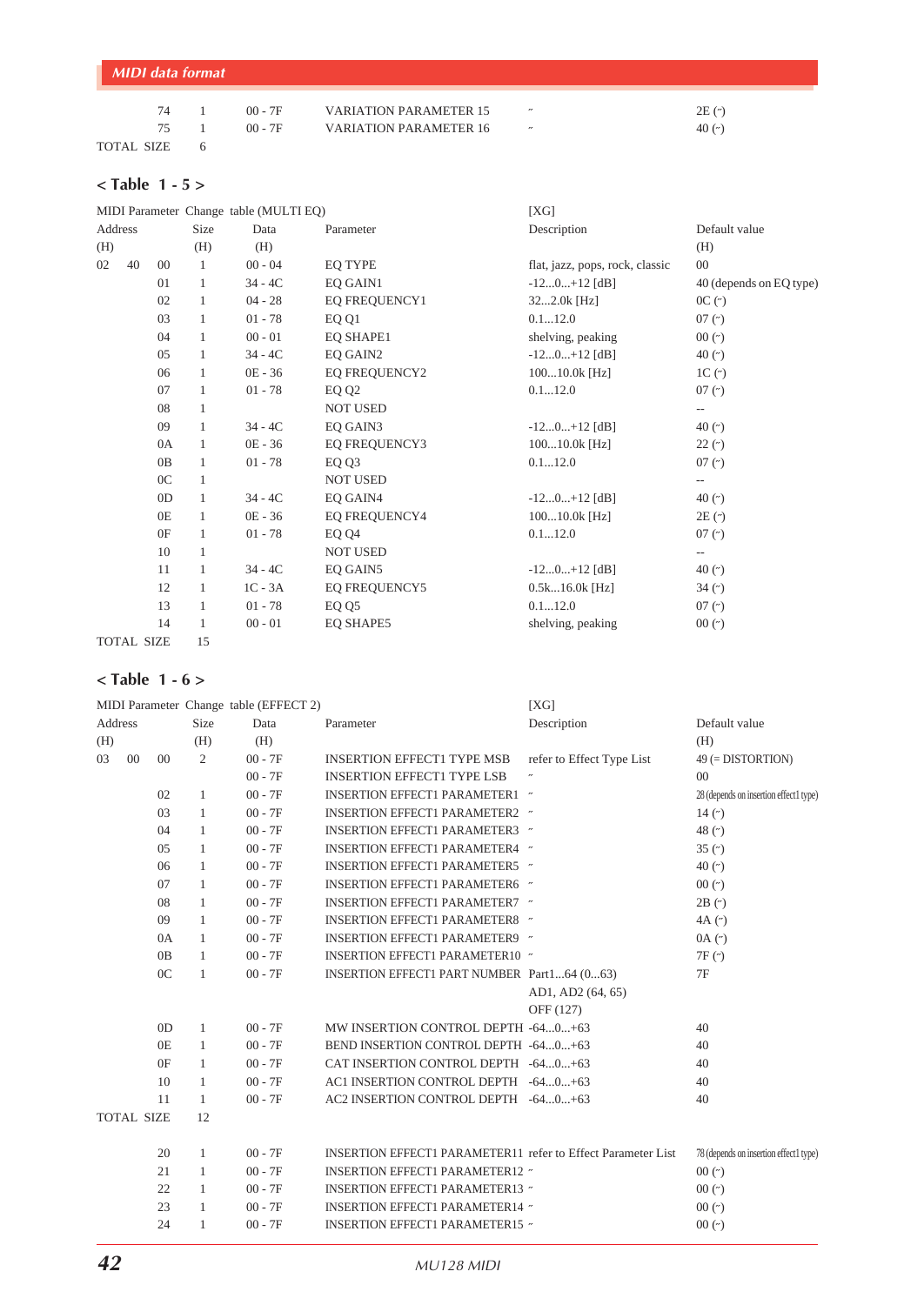|                   |                |           |                                                                        | <b>MIDI</b> data format                |
|-------------------|----------------|-----------|------------------------------------------------------------------------|----------------------------------------|
| 25                | $\mathbf{1}$   | $00 - 7F$ | <b>INSERTION EFFECT1 PARAMETER16 *</b>                                 | $00(*)$                                |
| <b>TOTAL SIZE</b> | 6              |           |                                                                        |                                        |
| 30                | $\overline{c}$ | $00 - 7F$ | <b>INSERTION EFFECT1 PARAMETER1 MSB refer to Effect Parameter List</b> | 00 (depends on insertion effect1 type) |
|                   |                | $00 - 7F$ | INSERTION EFFECT1 PARAMETER1 LSB ~                                     | $28(*)$                                |
| 32                | $\overline{2}$ | $00 - 7F$ | <b>INSERTION EFFECT1 PARAMETER2 MSB ~</b>                              | $00(*)$                                |
|                   |                | $00 - 7F$ | INSERTION EFFECT1 PARAMETER2 LSB ~                                     | 14 $($ <sup>-</sup> $)$                |
| 34                | 2              | $00 - 7F$ | <b>INSERTION EFFECT1 PARAMETER3 MSB ~</b>                              | $00(*)$                                |
|                   |                | $00 - 7F$ | INSERTION EFFECT1 PARAMETER3 LSB ~                                     | 48 $($                                 |
| 36                | $\overline{c}$ | $00 - 7F$ | <b>INSERTION EFFECT1 PARAMETER4 MSB ~</b>                              | $00(*)$                                |
|                   |                | $00 - 7F$ | <b>INSERTION EFFECT1 PARAMETER4 LSB ~</b>                              | 35(                                    |
| 38                | $\mathfrak{D}$ | $00 - 7F$ | <b>INSERTION EFFECT1 PARAMETER5 MSB ~</b>                              | $00(*)$                                |
|                   |                | $00 - 7F$ | <b>INSERTION EFFECT1 PARAMETER5 LSB ~</b>                              | 40 $($                                 |
| 3A                | $\overline{c}$ | $00 - 7F$ | <b>INSERTION EFFECT1 PARAMETER6 MSB ~</b>                              | $00(*)$                                |
|                   |                | $00 - 7F$ | INSERTION EFFECT1 PARAMETER6 LSB ~                                     | $00(*)$                                |
| 3C                | $\overline{c}$ | $00 - 7F$ | <b>INSERTION EFFECT1 PARAMETER7 MSB ~</b>                              | $00(*)$                                |
|                   |                | $00 - 7F$ | INSERTION EFFECT1 PARAMETER7 LSB ~                                     | 2B(                                    |
| 3E                | $\mathfrak{2}$ | $00 - 7F$ | <b>INSERTION EFFECT1 PARAMETER8 MSB ~</b>                              | $00(*)$                                |
|                   |                | $00 - 7F$ | INSERTION EFFECT1 PARAMETER8 LSB ~                                     | 4A(                                    |
| 40                | $\overline{c}$ | $00 - 7F$ | <b>INSERTION EFFECT1 PARAMETER9 MSB ~</b>                              | $00(*)$                                |
|                   |                | $00 - 7F$ | INSERTION EFFECT1 PARAMETER9 LSB ~                                     | $0A(\gamma)$                           |
| 42                | $\overline{c}$ | $00 - 7F$ | INSERTION EFFECT1 PARAMETER10 MSB ~                                    | $00(*)$                                |
|                   |                | $00 - 7F$ | INSERTION EFFECT1 PARAMETER10 LSB ~                                    | 7F(                                    |
| <b>TOTAL SIZE</b> | 14             |           |                                                                        |                                        |

When using an EFFECT TYPE which does not require the MSB, parameters of addresses 02~0B are received, and parameters of addresses 30~42 are not received.

When using an EFFECT TYPE which requires the MSB, parameters of addresses 30~42 are received, and parameters of addresses 02~0B are not received.

Bulk data which includes the EFFECT TYPE is always transmitted with the parameters of addresses 02~0B, but in the case of an EFFECT TYPE which requires the MSB, parameters of addresses  $02~0B$  are not received even for bulk reception.

The EFFECT TYPE that require MSB are: DELAY L,C,R, DELAY L,R, ECHO, CROSS DELAY.

| 03 | 01                | $00\,$         | $\overline{c}$ | $00 - 7F$ | <b>INSERTION EFFECT2 TYPE MSB</b><br>refer to Effect Type List      | $49$ (= DISTORTION)                      |
|----|-------------------|----------------|----------------|-----------|---------------------------------------------------------------------|------------------------------------------|
|    |                   |                |                | $00 - 7F$ | <b>INSERTION EFFECT2 TYPE LSB</b>                                   | 00 <sup>1</sup>                          |
|    |                   | 02             | 1              | $00 - 7F$ | <b>INSERTION EFFECT2 PARAMETER1 ~</b>                               | 28(depends on insertion effect2 type)    |
|    |                   | 03             | $\mathbf{1}$   | $00 - 7F$ | <b>INSERTION EFFECT2 PARAMETER2 *</b>                               | 14 $($ <sup>-<math>\prime</math></sup> ) |
|    |                   | 04             | 1              | $00 - 7F$ | <b>INSERTION EFFECT2 PARAMETER3 *</b>                               | 48 $($                                   |
|    |                   | 05             | 1              | $00 - 7F$ | INSERTION EFFECT2 PARAMETER4 ~                                      | 35 $($ <sup>-<math>\prime</math></sup> ) |
|    |                   | 06             | $\mathbf{1}$   | $00 - 7F$ | <b>INSERTION EFFECT2 PARAMETER5 *</b>                               | 40 $($                                   |
|    |                   | 07             | $\mathbf{1}$   | $00 - 7F$ | <b>INSERTION EFFECT2 PARAMETER6 *</b>                               | $00(*)$                                  |
|    |                   | 08             | $\mathbf{1}$   | $00 - 7F$ | <b>INSERTION EFFECT2 PARAMETER7 *</b>                               | 2B(                                      |
|    |                   | 09             | $\mathbf{1}$   | $00 - 7F$ | <b>INSERTION EFFECT2 PARAMETER8 *</b>                               | 4A(                                      |
|    |                   | 0A             | $\mathbf{1}$   | $00 - 7F$ | <b>INSERTION EFFECT2 PARAMETER9 ~</b>                               | $0A(\gamma)$                             |
|    |                   | 0B             | 1              | $00 - 7F$ | <b>INSERTION EFFECT2 PARAMETER10 *</b>                              | 7F(                                      |
|    |                   | 0 <sup>C</sup> | 1              | $00 - 7F$ | INSERTION EFFECT2 PART NUMBER Part164 (063)                         | 7F                                       |
|    |                   |                |                |           | AD1, AD2 (64, 65)                                                   |                                          |
|    |                   |                |                |           | OFF (127)                                                           |                                          |
|    |                   | OD             | 1              | $00 - 7F$ | MW INSERTION CONTROL DEPTH -640+63                                  | 40                                       |
|    |                   | 0E             | $\mathbf{1}$   | $00 - 7F$ | BEND INSERTION CONTROL DEPTH -640+63                                | 40                                       |
|    |                   | 0F             | $\mathbf{1}$   | $00 - 7F$ | CAT INSERTION CONTROL DEPTH -640+63                                 | 40                                       |
|    |                   | 10             | $\mathbf{1}$   | $00 - 7F$ | AC1 INSERTION CONTROL DEPTH -640+63                                 | 40                                       |
|    |                   | 11             | $\mathbf{1}$   | $00 - 7F$ | AC2 INSERTION CONTROL DEPTH -640+63                                 | 40                                       |
|    | <b>TOTAL SIZE</b> |                | 12             |           |                                                                     |                                          |
|    |                   | 20             | 1              | $00 - 7F$ | <b>INSERTION EFFECT2 PARAMETER11</b> refer to Effect Parameter List | 78 (depends on insertion effect2 type)   |
|    |                   | 21             | 1              | $00 - 7F$ | INSERTION EFFECT2 PARAMETER12 ~                                     | $00(*)$                                  |
|    |                   | 22             | 1              | $00 - 7F$ | <b>INSERTION EFFECT2 PARAMETER13 ~</b>                              | $00(*)$                                  |
|    |                   | 23             | $\mathbf{1}$   | $00 - 7F$ | <b>INSERTION EFFECT2 PARAMETER14 ~</b>                              | $00(*)$                                  |
|    |                   | 24             | 1              | $00 - 7F$ | <b>INSERTION EFFECT2 PARAMETER15 *</b>                              | $00(*)$                                  |
|    |                   | 25             | $\mathbf{1}$   | $00 - 7F$ | <b>INSERTION EFFECT2 PARAMETER16 ~</b>                              | $00(*)$                                  |
|    | <b>TOTAL SIZE</b> |                | 6              |           |                                                                     |                                          |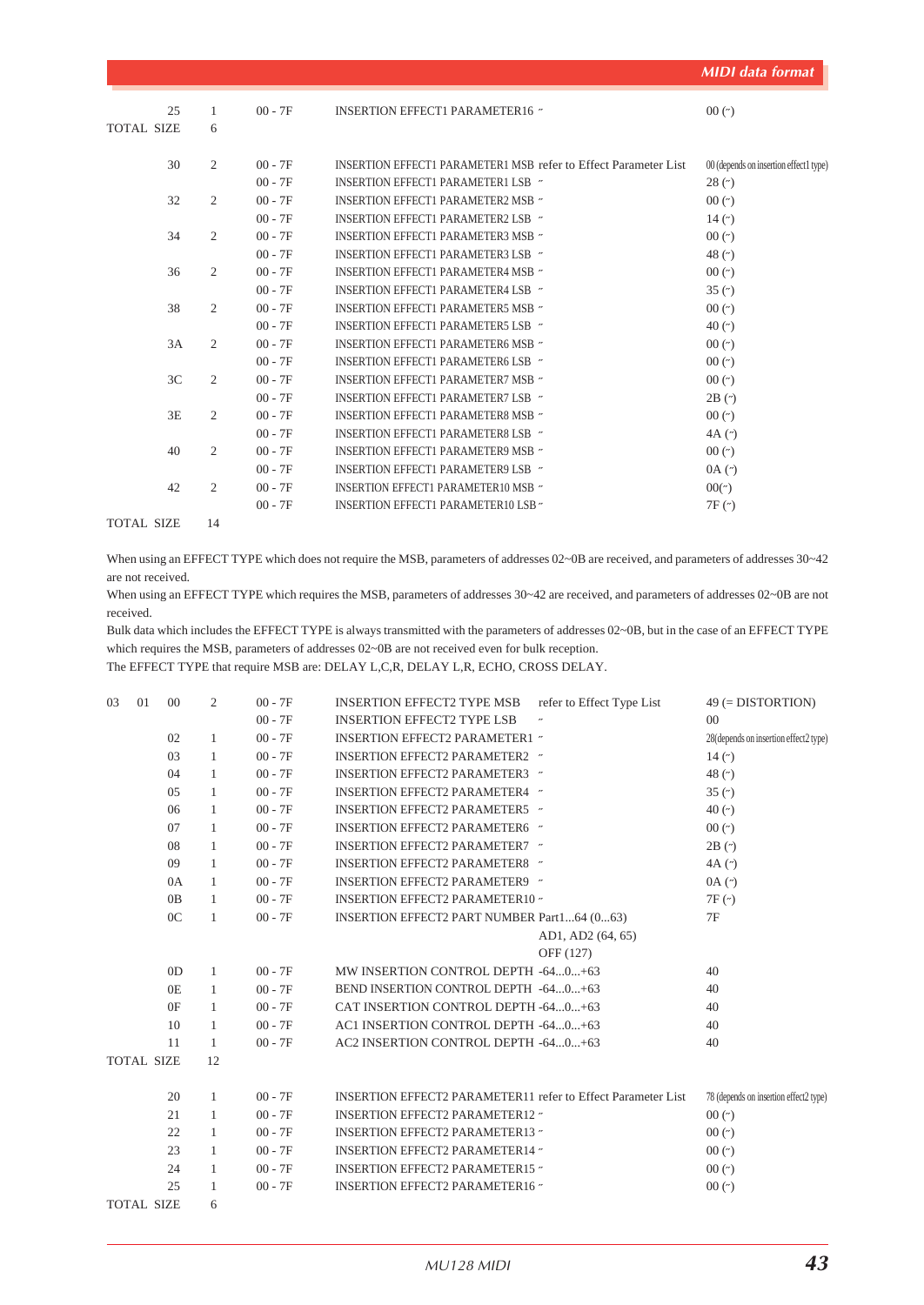| <b>MIDI</b> data format |                |           |                                                                        |                                             |
|-------------------------|----------------|-----------|------------------------------------------------------------------------|---------------------------------------------|
|                         |                |           |                                                                        |                                             |
| 30                      | $\overline{2}$ | $00 - 7F$ | <b>INSERTION EFFECT2 PARAMETER1 MSB refer to Effect Parameter List</b> | 00 (depends on insertion effect2 type)      |
|                         |                | $00 - 7F$ | INSERTION EFFECT2 PARAMETER1 LSB ~                                     | $28(*)$                                     |
| 32                      | $\overline{c}$ | $00 - 7F$ | <b>INSERTION EFFECT2 PARAMETER2 MSB ~</b>                              | $00(*)$                                     |
|                         |                | $00 - 7F$ | INSERTION EFFECT2 PARAMETER2 LSB ~                                     | 14 $($ <sup>-</sup> $)$                     |
| 34                      | 2              | $00 - 7F$ | <b>INSERTION EFFECT2 PARAMETER3 MSB ~</b>                              | $00(*)$                                     |
|                         |                | $00 - 7F$ | INSERTION EFFECT2 PARAMETER3 LSB ~                                     | 48 $($                                      |
| 36                      | $\overline{c}$ | $00 - 7F$ | <b>INSERTION EFFECT2 PARAMETER4 MSB ~</b>                              | $00(*)$                                     |
|                         |                | $00 - 7F$ | INSERTION EFFECT2 PARAMETER4 LSB ~                                     | 35 $($ <sup>-</sup> $)$                     |
| 38                      | 2              | $00 - 7F$ | <b>INSERTION EFFECT2 PARAMETER5 MSB ~</b>                              | $00(*)$                                     |
|                         |                | $00 - 7F$ | INSERTION EFFECT2 PARAMETER5 LSB ~                                     | 40 $($                                      |
| 3A                      | $\mathfrak{2}$ | $00 - 7F$ | <b>INSERTION EFFECT2 PARAMETER6 MSB ~</b>                              | $00(*)$                                     |
|                         |                | $00 - 7F$ | INSERTION EFFECT2 PARAMETER6 LSB ~                                     | $00(*)$                                     |
| 3C                      | $\overline{2}$ | $00 - 7F$ | <b>INSERTION EFFECT2 PARAMETER7 MSB ~</b>                              | $00(*)$                                     |
|                         |                | $00 - 7F$ | <b>INSERTION EFFECT2 PARAMETER7 LSB ~</b>                              | 2B(r)                                       |
| 3E                      | $\overline{2}$ | $00 - 7F$ | <b>INSERTION EFFECT2 PARAMETER8 MSB ~</b>                              | $00(*)$                                     |
|                         |                | $00 - 7F$ | INSERTION EFFECT2 PARAMETER8 LSB ~                                     | $4A$ $($ <sup><math>\prime</math></sup> $)$ |
| 40                      | 2              | $00 - 7F$ | <b>INSERTION EFFECT2 PARAMETER9 MSB ~</b>                              | $00(*)$                                     |
|                         |                | $00 - 7F$ | INSERTION EFFECT2 PARAMETER9 LSB ~                                     | $0A(\gamma)$                                |
| 42                      | $\mathbf{1}$   | $00 - 7F$ | INSERTION EFFECT2 PARAMETER10 MSB ~                                    | $00(*)$                                     |
|                         |                | $00 - 7F$ | INSERTION EFFECT2 PARAMETER10 LSB ~                                    | 7F(                                         |
| <b>TOTAL SIZE</b>       | 14             |           |                                                                        |                                             |

When using an EFFECT TYPE which does not require the MSB, parameters of addresses 02~0B are received, and parameters of addresses 30~42 are not received.

When using an EFFECT TYPE which requires the MSB, parameters of addresses 30~42 are received, and parameters of addresses 02~0B are not received.

Transmission of bulk data which includes EFFECT TYPE data will always include the parameters of addresses 02~0B, but in the case of an EFFECT TYPE which does not require the MSB, parameters of addresses 02~0B will not be received even in bulk reception. The EFFECT TYPE that require MSB are: DELAY L,C,R, DELAY L,R, ECHO, CROSS DELAY.

#### **< Table 1 - 7 >**

|                   |        |                               |      | MIDI Parameter Change table (DISPLAY DATA) |                              | [XG]                      |               |
|-------------------|--------|-------------------------------|------|--------------------------------------------|------------------------------|---------------------------|---------------|
| Address           |        |                               | Size | Data                                       | Parameter                    | Description               | Default value |
| (H)               |        |                               | (H)  | (H)                                        |                              |                           | (H)           |
| 06                | $00\,$ | 00                            | 20   | $20 - 7F$                                  | DISPLAY LETTER Data1         | 32127(ASCII CHARACTER) -- |               |
|                   |        | ٠<br>$\overline{\phantom{a}}$ |      |                                            |                              | ٠<br>$\mathbf{r}$         |               |
|                   |        | 1F                            |      |                                            | <b>DISPLAY LETTER Data32</b> | 32127(ASCII CHARACTER) -- |               |
| <b>TOTAL SIZE</b> |        |                               | 20   |                                            |                              |                           |               |
|                   |        |                               |      |                                            |                              |                           |               |
| 07                | $00\,$ | 00                            | 30   | $00 - 7F$                                  | DISPLAY BITMAP Data1*        | 0127                      | $\frac{1}{2}$ |
|                   |        | ٠<br>$\overline{\phantom{a}}$ |      |                                            |                              | ÷                         |               |
|                   |        | 2F                            |      |                                            | DISPLAY BITMAP Data48        | 0127                      | $\frac{1}{2}$ |
| <b>TOTAL SIZE</b> |        |                               | 30   |                                            |                              |                           |               |

\* The relation between DISPLAY BITMAP data and the display screen

Seven pixels horizontally are one byte of data.

Set a bit to 1 to display the corresponding pixel, and set a bit to 0 to turn it off.

This data is mapped to the screen as follows.

| b7 b6 b5 b4 b3 b2 b1 b0               | b7 b6 b5 b4 b3 b2 b1 b0     | $b7 b6 b5 b4 b3 b2 b1 b0 (b' stands for 'bit')$ |
|---------------------------------------|-----------------------------|-------------------------------------------------|
| * *<br>* *<br>* *<br>$\pm$<br>Data1 0 | * * * * *<br>* *<br>Data170 | * * 1 1 1 1 1<br>Data $330$                     |
| Data2                                 | Data18                      | Data34                                          |
| Data3                                 | Data19                      | Data35                                          |
| Data4                                 | Data20                      | Data36                                          |
| Data5                                 | Data21                      | Data37                                          |
| Data6                                 | Data22                      | Data38                                          |
| Data7                                 | Data23                      | Data39                                          |
| Data8                                 | Data24                      | Data40                                          |
| Data9                                 | Data25                      | Data41                                          |
| Data10                                | Data26                      | Data42                                          |
| Data11                                | Data27                      | Data43                                          |
| Data12                                | Data28                      | Data44                                          |
| Data13                                | Data29                      | Data45                                          |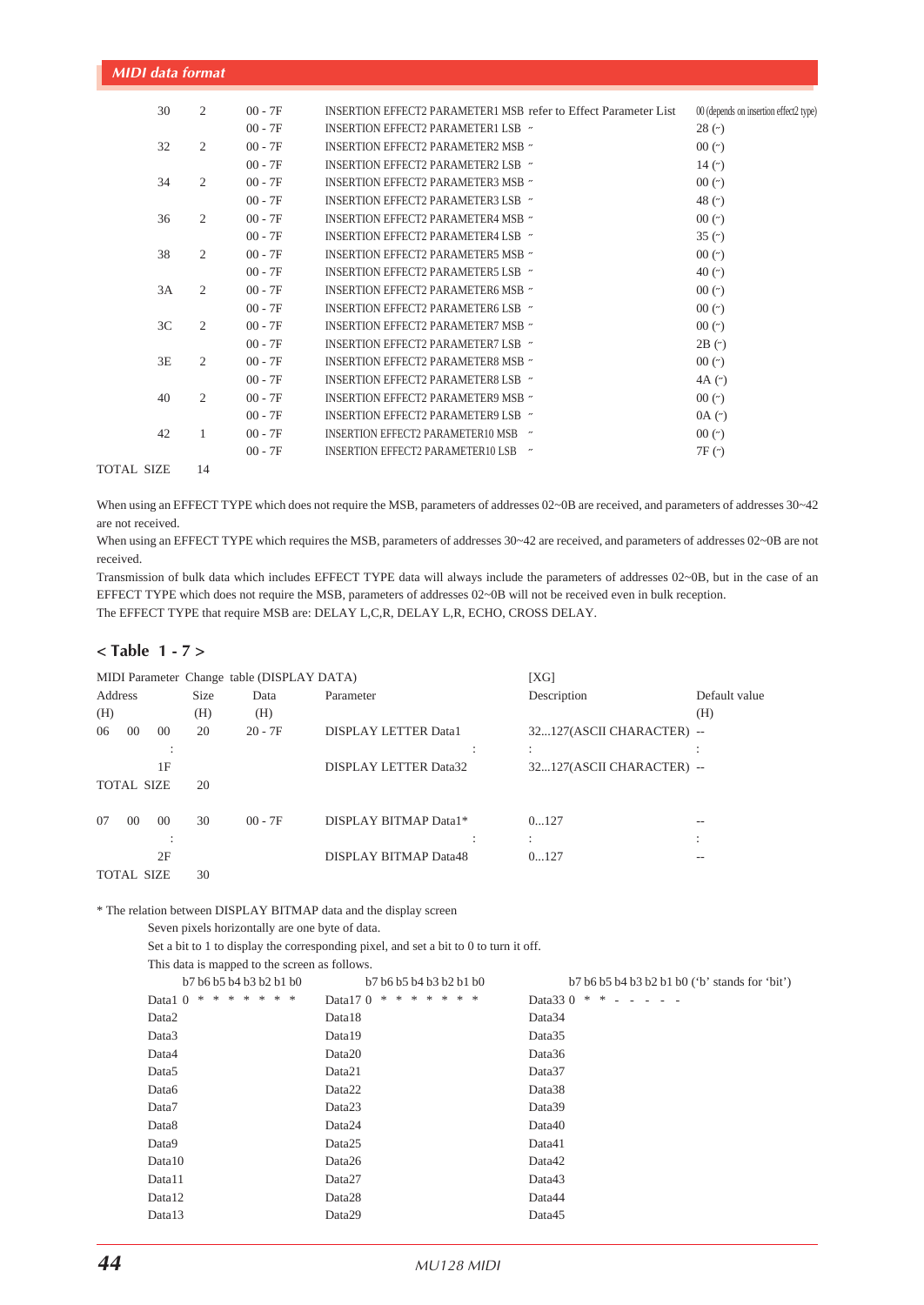| Data14 | Data30 | Data46 |
|--------|--------|--------|
| Data15 | Data31 | Data47 |
| Data16 | Data32 | Data48 |

For Data33~Data48, only bit 6 and bit 5 are used.

Specific individual pixels of the bitmap data can also be received. In this case, other pixels will retain their previous state. DISPLAY DATA parameter changes can be transmitted continuously from a specified location.

#### **< Table 1 - 8 >**

|         |                   |                |                | MIDI Parameter Change table (MULTI PART) |                                                 | [XG]                            |                                                                      |
|---------|-------------------|----------------|----------------|------------------------------------------|-------------------------------------------------|---------------------------------|----------------------------------------------------------------------|
| Address |                   |                | Size           | Data                                     | Parameter                                       | Description                     | Default value                                                        |
| (H)     |                   |                | (H)            | (H)                                      |                                                 |                                 | (H)                                                                  |
| 08      | nn                | $00\,$         | $\mathbf{1}$   | $00 - 40$                                | <b>NOT USED</b>                                 |                                 | $\overline{a}$                                                       |
|         | nn                | 01             | $\mathbf{1}$   | $00 - 7F$                                | <b>BANK SELECT MSB</b>                          | 0127                            | $part10,26 = 7F$<br>other parts $= 0$                                |
|         | nn                | 02             | $\mathbf{1}$   | $00 - 7F$                                | <b>BANK SELECT LSB</b>                          | 0127                            | $00\,$                                                               |
|         | nn                | 03             | $\mathbf{1}$   | $00 - 7F$                                | PROGRAM NUMBER                                  | 1128                            | $00\,$                                                               |
|         | nn                | 04             | $\mathbf{1}$   | 00-3F, 7F                                | <b>Rcv CHANNEL</b>                              | A1A16, B1B16,                   | Part No.                                                             |
|         |                   |                |                |                                          |                                                 | C1C16, D1D16, OFF               |                                                                      |
|         | nn                | 05             | $\mathbf{1}$   | $00 - 01$                                | MONO/POLY MODE                                  | MONO, POLY                      | 01                                                                   |
|         | nn                | 06             | $\mathbf{1}$   | $00 - 02$                                | SAME NOTE NUMBER                                | SINGLE, MULTI, INST(for DRUM)   | 01                                                                   |
|         |                   |                |                |                                          | <b>KEY ON ASSIGN</b>                            |                                 |                                                                      |
|         | nn                | 07             | $\mathbf{1}$   | $00 - 05$                                | <b>PART MODE</b>                                | NORMAL, DRUM, DRUMS14           | $Part10 = 2$ , $Part26 = 4$<br>Part42, $58 = 1$<br>other parts $= 0$ |
|         | nn                | 08             | $\mathbf{1}$   | $28 - 58$                                | <b>NOTE SHIFT</b>                               | $-240+24$ [semitones]           | 40                                                                   |
|         | nn                | 09             | $\overline{c}$ | $00 - 0F$                                | <b>DETUNE</b>                                   | $-12.80+12.7$ [Hz]              | 08 00                                                                |
|         | nn                | 0A             |                | $00 - 0F$                                |                                                 | 1st bit3-0→bit7-4               |                                                                      |
|         |                   |                |                |                                          |                                                 | 2nd bit3-0 $\rightarrow$ bit3-0 |                                                                      |
|         | nn                | 0B             | $\mathbf{1}$   | $00 - 7F$                                | <b>VOLUME</b>                                   | 0127                            | 64                                                                   |
|         | nn                | 0 <sup>C</sup> | $\mathbf{1}$   | $00 - 7F$                                | VELOCITY SENSE DEPTH                            | 0127                            | 40                                                                   |
|         | nn                | 0 <sub>D</sub> | $\mathbf{1}$   | $00 - 7F$                                | VELOCITY SENSE OFFSET                           | 0127                            | 40                                                                   |
|         | nn                | 0E             | $\mathbf{1}$   | $00 - 7F$                                | PAN                                             | RND, L63CR63                    | 40                                                                   |
|         | nn                | 0F             | $\mathbf{1}$   | $00 - 7F$                                | NOTE LIMIT LOW                                  | $C-2G8$                         | $00\,$                                                               |
|         | nn                | 10             | $\mathbf{1}$   | $00 - 7F$                                | NOTE LIMIT HIGH                                 | $C-2G8$                         | 7F                                                                   |
|         | nn                | 11             | $\mathbf{1}$   | $00 - 7F$                                | DRY LEVEL                                       | 0127                            | 7F                                                                   |
|         | nn                | 12             | $\mathbf{1}$   | $00 - 7F$                                | <b>CHORUS SEND</b>                              | 0127                            | $00\,$                                                               |
|         | nn                | 13             | $\mathbf{1}$   | $00 - 7F$                                | <b>REVERB SEND</b>                              | 0127                            | 28                                                                   |
|         | nn                | 14             | 1              | $00 - 7F$                                | <b>VARIATION SEND</b>                           | 0127                            | $00\,$                                                               |
|         | nn                | 15             | $\mathbf{1}$   | $00 - 7F$                                | <b>VIBRATO RATE</b>                             | $-640+63$                       | 40                                                                   |
|         | nn                | 16             | $\mathbf{1}$   | $00 - 7F$                                | <b>VIBRATO DEPTH</b>                            | $-640+63$                       | 40                                                                   |
|         | nn                | 17             | $\mathbf{1}$   | $00 - 7F$                                | VIBRATO DELAY                                   | $-640+63$                       | 40                                                                   |
|         | nn                | 18             | $\mathbf{1}$   | $00 - 7F$                                | LOW PASS FILTER CUTOFF FREQUENCY -640+63        |                                 | 40                                                                   |
|         | nn                | 19             | $\mathbf{1}$   | $00 - 7F$                                | LOW PASS FILTER RESONANCE                       | $-640+63$                       | 40                                                                   |
|         | nn                | 1A             | $\mathbf{1}$   | $00 - 7F$                                | EG ATTACK TIME                                  | $-640+63$                       | 40                                                                   |
|         | nn                | 1B             | $\mathbf{1}$   | $00 - 7F$                                | EG DECAY TIME                                   | $-640+63$                       | 40                                                                   |
|         | nn                | 1 <sup>C</sup> | $\mathbf{1}$   | $00 - 7F$                                | <b>EG RELEASE TIME</b>                          | $-640+63$                       | 40                                                                   |
|         | nn                | 1D             | 1              | $28 - 58$                                | MW PITCH CONTROL                                | $-240+24$ [semitones]           | 40                                                                   |
|         | nn                | 1E             | $\mathbf{1}$   | $00 - 7F$                                | MW LOW PASS FILTER CONTROL -96000+9450[cent]    |                                 | 40                                                                   |
|         | nn                | 1F             | $\mathbf{1}$   | $00 - 7F$                                | MW AMPLITUDE CONTROL                            | $-1000+100$ [%]                 | 40                                                                   |
|         | nn                | 20             | $\mathbf{1}$   | $00 - 7F$                                | MW LFO PMOD DEPTH                               | 0127                            | 0A                                                                   |
|         | nn                | 21             | $\mathbf{1}$   | $00 - 7F$                                | MW LFO FMOD DEPTH                               | 0127                            | $00\,$                                                               |
|         | nn                | 22             | $\mathbf{1}$   | $00 - 7F$                                | MW LFO AMOD DEPTH                               | 0127                            | $00\,$                                                               |
|         | nn                | 23             | $\mathbf{1}$   | $28 - 58$                                | <b>BEND PITCH CONTROL</b>                       | $-240+24$ [semitones]           | 42                                                                   |
|         | nn                | 24             | $\mathbf{1}$   | $00 - 7F$                                | BEND LOW PASS FILTER CONTROL -96000+9450 [cent] |                                 | 40                                                                   |
|         | nn                | 25             | $\mathbf{1}$   | $00 - 7F$                                | BEND AMPLITUDE CONTROL                          | $-1000+100$ [%]                 | 40                                                                   |
|         | nn                | 26             | $\mathbf{1}$   | $00 - 7F$                                | BEND LFO PMOD DEPTH                             | 0127                            | $00\,$                                                               |
|         | nn                | 27             | $\mathbf{1}$   | $00 - 7F$                                | BEND LFO FMOD DEPTH                             | 0127                            | $00\,$                                                               |
|         | nn                | 28             | $\mathbf{1}$   | $00 - 7F$                                | BEND LFO AMOD DEPTH                             | 0127                            | $00\,$                                                               |
|         | <b>TOTAL SIZE</b> |                | 29             |                                          |                                                 |                                 |                                                                      |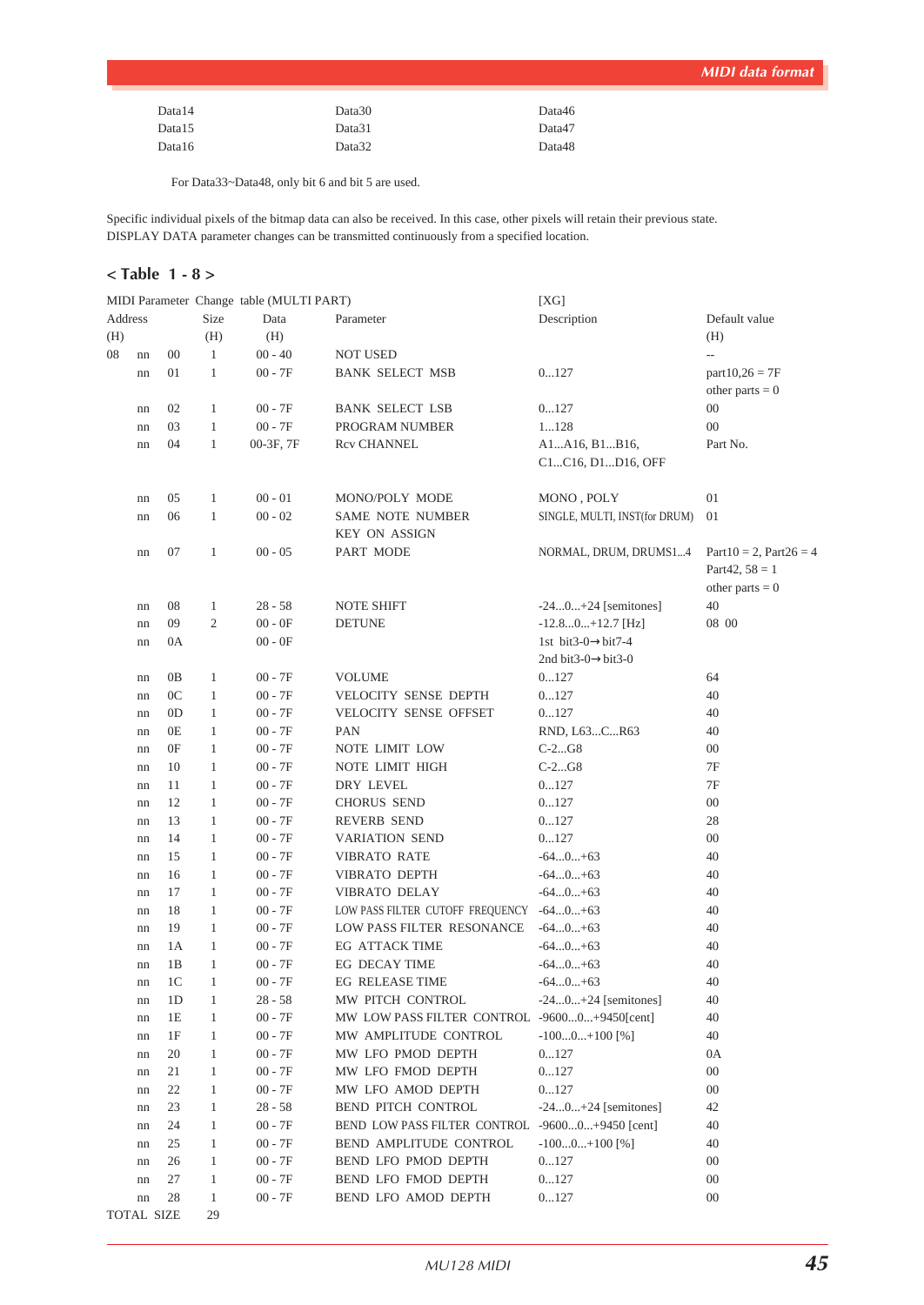| nn | 30   | 1            | $00 - 01$ | <b>Rcv PITCH BEND</b>                          | OFF, ON                 | 01                             |
|----|------|--------------|-----------|------------------------------------------------|-------------------------|--------------------------------|
| nn | 31   | 1            | $00 - 01$ | Rcv CH AFTER TOUCH (CAT)                       | OFF, ON                 | 01                             |
| nn | 32   | 1            | $00 - 01$ | Rcv PROGRAM CHANGE                             | OFF, ON                 | 01                             |
| nn | 33   | 1            | $00 - 01$ | Rcv CONTROL CHANGE                             | OFF, ON                 | 01                             |
| nn | 34   | 1            | $00 - 01$ | Rcv POLY AFTER TOUCH (PAT)                     | OFF, ON                 | 01                             |
| nn | 35   | 1            | $00 - 01$ | Rcv NOTE MESSAGE                               | OFF, ON                 | 01                             |
| nn | 36   | 1            | $00 - 01$ | <b>Rcv RPN</b>                                 | OFF, ON                 | 01                             |
| nn | 37   | 1            | $00 - 01$ | <b>Rcv NRPN</b>                                | OFF, ON                 | $XG$ mode = 01, $G$ Mmode = 00 |
| nn | 38   | 1            | $00 - 01$ | <b>Rcv MODURATION</b>                          | OFF, ON                 | 01                             |
| nn | 39   | 1            | $00 - 01$ | <b>Rcv VOLUME</b>                              | OFF, ON                 | 01                             |
| nn | 3A   | 1            | $00 - 01$ | Rcv PAN                                        | OFF, ON                 | 01                             |
| nn | 3B   | 1            | $00 - 01$ | <b>Rcv EXPRESSION</b>                          | OFF, ON                 | 01                             |
| nn | 3C   | 1            | $00 - 01$ | Rcv HOLD1                                      | OFF, ON                 | 01                             |
| nn | 3D   | 1            | $00 - 01$ | <b>Rcv PORTAMENTO</b>                          | OFF, ON                 | 01                             |
| nn | 3E   | 1            | $00 - 01$ | <b>Rcv SOSTENUTO</b>                           | OFF, ON                 | 01                             |
| nn | 3F   | 1            | $00 - 01$ | Rcv SOFT PEDAL                                 | OFF, ON                 | 01                             |
| nn | 40   | 1            | $00 - 01$ | <b>Rcv BANK SELECT</b>                         | OFF, ON                 | $XG$ mode = 01, $G$ Mmode = 00 |
| nn | 41   | 1            | $00 - 7F$ | SCALE TUNING C                                 | $-640+63$ [cent]        | 40                             |
| nn | 42   | 1            | $00 - 7F$ | <b>SCALE TUNING C#</b>                         | $-640+63$ [cent]        | 40                             |
| nn | 43   | 1            | $00 - 7F$ | SCALE TUNING D                                 | $-640+63$ [cent]        | 40                             |
| nn | 44   | 1            | $00 - 7F$ | SCALE TUNING D#                                | $-640+63$ [cent]        | 40                             |
| nn | 45   | $\mathbf{1}$ | $00 - 7F$ | <b>SCALE TUNING E</b>                          | $-640+63$ [cent]        | 40                             |
| nn | 46   | 1            | $00 - 7F$ | <b>SCALE TUNING F</b>                          | $-640+63$ [cent]        | 40                             |
| nn | 47   | 1            | $00 - 7F$ | <b>SCALE TUNING F#</b>                         | $-640+63$ [cent]        | 40                             |
| nn | 48   | 1            | $00 - 7F$ | <b>SCALE TUNING G</b>                          | $-640+63$ [cent]        | 40                             |
| nn | 49   | 1            | $00 - 7F$ | <b>SCALE TUNING G#</b>                         | $-640+63$ [cent]        | 40                             |
| nn | 4Α   | 1            | $00 - 7F$ | <b>SCALE TUNING A</b>                          | $-640+63$ [cent]        | 40                             |
| nn | 4B   | 1            | $00 - 7F$ | <b>SCALE TUNING A#</b>                         | $-640+63$ [cent]        | 40                             |
| nn | 4C   | 1            | $00 - 7F$ | <b>SCALE TUNING B</b>                          | $-640+63$ [cent]        | 40                             |
| nn | 4D   | 1            | $28 - 58$ | CAT PITCH CONTROL                              | $-240+24$ [semitones]   | 40                             |
| nn | 4E   | $\mathbf{1}$ | $00 - 7F$ | CAT LOW PASS FILTER CONTROL -96000+9450[cent]  |                         | 40                             |
| nn | 4F   | 1            | $00 - 7F$ | CAT AMPLITUDE CONTROL                          | $-1000+100$ [%]         | 40                             |
| nn | 50   | 1            | $00 - 7F$ | CAT LFO PMOD DEPTH                             | 0127                    | $00\,$                         |
| nn | 51   | 1            | $00 - 7F$ | CAT LFO FMOD DEPTH                             | 0127                    | $00\,$                         |
| nn | 52   | 1            | $00 - 7F$ | CAT LFO AMOD DEPTH                             | 0127                    | $00\,$                         |
| nn | 53   | 1            | $28 - 58$ | PAT PITCH CONTROL                              | $-240+24$ [semitones]   | 40                             |
| nn | 54   | $\mathbf{1}$ | $00 - 7F$ | PAT LOW PASS FILTER CONTROL -96000+9450 [cent] |                         | 40                             |
| nn | 55   | 1            | $00 - 7F$ | PAT AMPLITUDE CONTROL                          | $-1000+100$ [%]         | 40                             |
| nn | 56   | 1            | $00 - 7F$ | PAT LFO PMOD DEPTH                             | 0127                    | $00\,$                         |
| nn | 57   | $\mathbf{1}$ | $00 - 7F$ | PAT LFO FMOD DEPTH                             | 0127                    | $00\,$                         |
| nn | 58   | 1            | $00 - 7F$ | PAT LFO AMOD DEPTH                             | 0127                    | $00\,$                         |
| nn | 59   | 1            | $00 - 5F$ | AC1 CONTROLLER NUMBER                          | 095                     | 10                             |
| nn | 5A   | 1            | $28 - 58$ | AC1 PITCH CONTROL                              | $-240+24$ [semitones]   | 40                             |
| nn | 5Β   | 1            | $00 - 7F$ | AC1 LOW PASS FILTER CONTROL -96000+9450 [cent] |                         | 40                             |
| nn | $5C$ | $\mathbf{1}$ | $00 - 7F$ | AC1 AMPLITUDE CONTROL                          | $-1000+100\;[\%]$       | 40                             |
| nn | 5D   | $\mathbf{1}$ | 00 - 7F   | AC1 LFO PMOD DEPTH                             | 0127                    | $00\,$                         |
| nn | 5Ε   | $\mathbf{1}$ | 00 - 7F   | AC1 LFO FMOD DEPTH                             | 0127                    | $00\,$                         |
| nn | 5Ε   | $\mathbf{1}$ | $00 - 7F$ | AC1 LFO AMOD DEPTH                             | 0127 (Not valid for VL) | $00\,$                         |
| nn | 60   | $\mathbf{1}$ | 00 - 5F   | AC2 CONTROLLER NUMBER                          | 095 (Not valid for VL)  | 11                             |
| nn | 61   | 1            | 28 - 58   | AC2 PITCH CONTROL                              | $-240+24$ [semitones]   | 40                             |
| nn | 62   | $\mathbf{1}$ | 00 - 7F   | AC2 LOW PASS FILTER CONTROL -96000+9450 [cent] |                         | 40                             |
| nn | 63   | $\mathbf{1}$ | 00 - 7F   | AC2 AMPLITUDE CONTROL                          | $-1000+100$ [%]         | 40                             |
| nn | 64   | 1            | $00 - 7F$ | AC2 LFO PMOD DEPTH                             | 0127                    | $00\,$                         |
| nn | 65   | $\mathbf{1}$ | $00 - 7F$ | AC2 LFO FMOD DEPTH                             | 0127                    | $00\,$                         |
| nn | 66   | $\mathbf{1}$ | 00 - 7F   | AC2 LFO AMOD DEPTH                             | 0127                    | $00\,$                         |
| nn | 67   | 1            | $00 - 01$ | PORTAMENTO SWITCH                              | OFF, ON                 | $00\,$                         |
| nn | 68   | $\mathbf{1}$ | 00 - 7F   | PORTAMENTO TIME                                | 0127                    | $00\,$                         |
| nn | 69   | $\mathbf{1}$ | 00 - 7F   | PITCH EG INITIAL LEVEL                         | $-640+63$               | 40                             |
| nn | 6A   | 1            | $00 - 7F$ | PITCH EG ATTACK TIME                           | $-640+63$               | 40                             |
| nn | 6В   | $\mathbf{1}$ | 00 - 7F   | PITCH EG RELEASE LEVEL                         | $-640+63$               | 40                             |
| nn | 6C   | $\mathbf{1}$ | 00 - 7F   | PITCH EG RELEASE TIME                          | $-640+63$               | 40                             |
| nn | 6D   | $\mathbf{1}$ | $01 - 7F$ | VELOCITY LIMIT LOW                             | 1127                    | 01                             |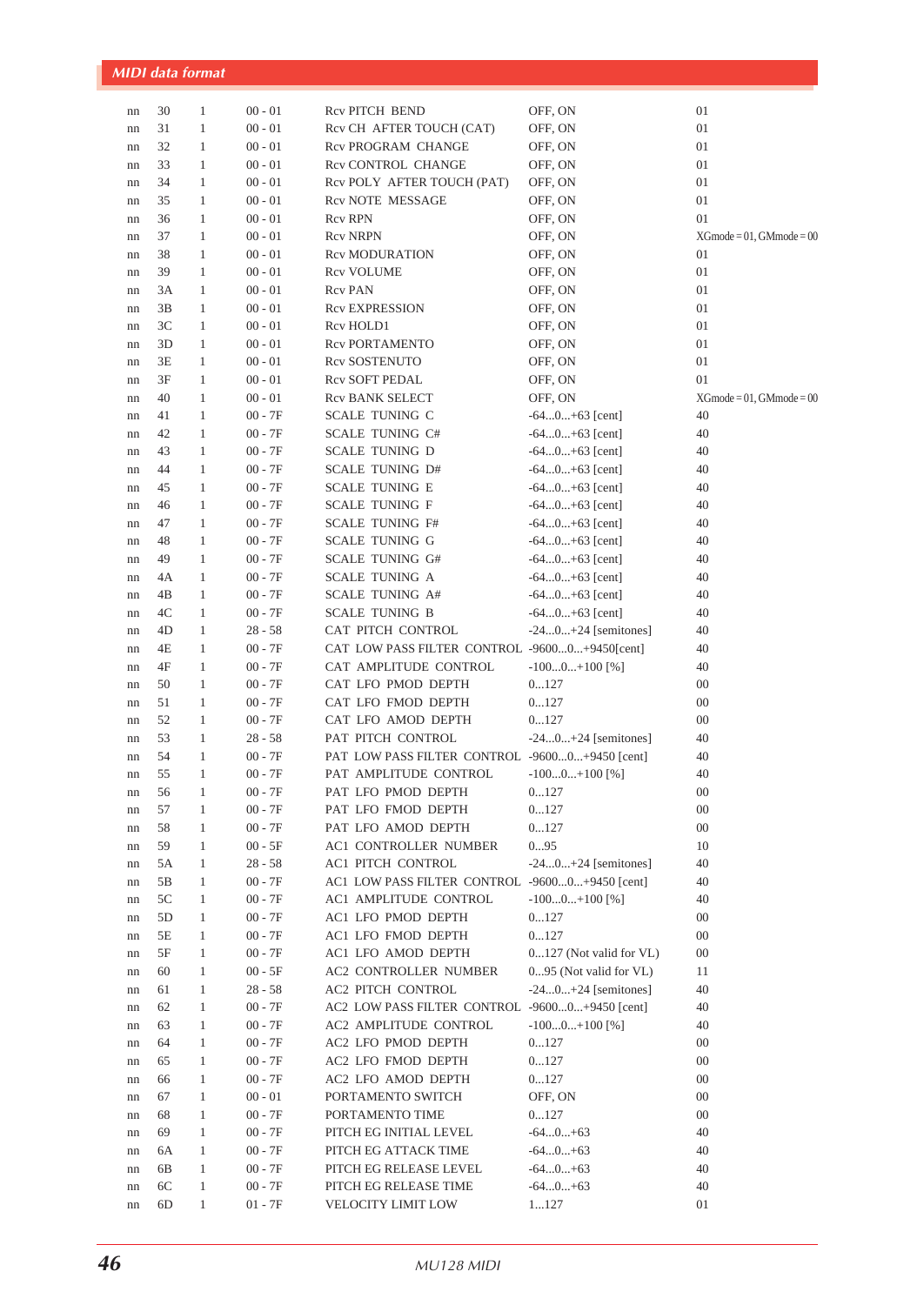|    |                   |           |                |           |                                           |                  | MIDI           |
|----|-------------------|-----------|----------------|-----------|-------------------------------------------|------------------|----------------|
|    | nn                | 6E        | $\mathbf{1}$   | $01 - 7F$ | VELOCITY LIMIT HIGH                       | 1127             | 7F             |
|    | <b>TOTAL SIZE</b> |           | 3F             |           |                                           |                  |                |
|    |                   |           |                |           |                                           |                  |                |
|    | nn                | 70        | 1              |           | <b>NOT USED</b>                           |                  |                |
|    | nn                | 71        | $\mathbf{1}$   |           | <b>NOT USED</b>                           |                  |                |
|    | nn                | 72        | 1              | $00 - 7F$ | EQ BASS GAIN                              | $-12 - +12$ [dB] | 40             |
|    | nn                | 73        | 1              | $00 - 7F$ | <b>EQ TREBLE GAIN</b>                     | $-12 - +12$ [dB] | 40             |
|    | <b>TOTAL SIZE</b> |           | $\overline{4}$ |           |                                           |                  |                |
|    |                   |           |                |           |                                           |                  |                |
|    | nn                | 74        | 1              |           | <b>NOT USED</b>                           |                  |                |
|    | nn                | 75        | 1              |           | <b>NOT USED</b>                           |                  |                |
|    | nn                | 76        | $\mathbf{1}$   | $04 - 28$ | <b>EQ BASS FREQUENCY</b>                  | 322.0k [Hz]      | 0 <sup>C</sup> |
|    | nn                | 77        | 1              | $1C - 3A$ | EQ TREBLE FREQUENCY                       | 50016.0k [Hz]    | 36             |
|    | nn                | 78        | 1              |           | <b>NOT USED</b>                           |                  | $- -$          |
|    | nn                | 79        | 1              |           | <b>NOT USED</b>                           |                  |                |
|    | nn                | 7A        | 1              |           | <b>NOT USED</b>                           |                  |                |
|    | nn                | 7B        | 1              |           | <b>NOT USED</b>                           |                  |                |
|    | nn                | 7C        | 1              |           | <b>NOT USED</b>                           |                  |                |
|    | nn                | 7D        | $\mathbf{1}$   |           | <b>NOT USED</b>                           |                  |                |
|    | nn                | <b>7E</b> | 1              |           | <b>NOT USED</b>                           |                  |                |
|    | nn                | 7F        | 1              |           | <b>NOT USED</b>                           |                  |                |
|    | <b>TOTAL SIZE</b> |           | 0 <sup>C</sup> |           |                                           |                  |                |
|    |                   |           |                |           |                                           |                  |                |
| 0A | nn                | 20        | 1              | $00 - 7F$ | HIGH PASS FILTER CUTOFF FREQUENCY -640+63 |                  | 40             |
|    | nn                | 21        | 1              |           | <b>NOT USED</b>                           |                  |                |
|    | <b>TOTAL SIZE</b> |           | $\overline{c}$ |           |                                           |                  |                |

nn = PART NUMBER

In the case of a DRUM PART, the following parameters will have no effect.

- BANK SELECT LSB
- MONO/POLY MODE
- SCALE TUNING
- PORTAMENTO
- PITCH EG
- FILTER MODURATION DEPTH (FMOD DEPTH)
- AMPLITUDE MODURATION DEPTH (AMOD DEPTH)

### **< Table 1 - 9 >**

|         |    |                |              | MIDI Parameter Change table (A/D PART) |                        | [XG]              |                |
|---------|----|----------------|--------------|----------------------------------------|------------------------|-------------------|----------------|
| Address |    |                | Size         | Data                                   | Parameter              | Description       | Default value  |
| (H)     |    |                | (H)          | (H)                                    |                        |                   | (H)            |
| 10      | 0n | $00\,$         | 1            | $00 - 01$                              | <b>INPUT GAIN</b>      | MIC, LINE         | $00\,$         |
|         |    | 01             | 1            | $00 - 7F$                              | <b>BANK SELECT MSB</b> | 0127              | 0 <sup>0</sup> |
|         |    | 02             | 1            | $00 - 7F$                              | <b>BANK SELECT LSB</b> | 0127              | $00\,$         |
|         |    | 03             | $\mathbf{1}$ | $00 - 7F$                              | PROGRAM NUMBER         | 1128              | $00\,$         |
|         |    | 04             | $\mathbf{1}$ | 00-3F, 7F                              | <b>Rcv CHANNEL</b>     | A1A16, B1B16      | $7\mathrm{F}$  |
|         |    |                |              |                                        |                        | C1C16, D1D16, OFF |                |
|         |    | 05             | 1            |                                        | <b>NOT USED</b>        |                   | --             |
|         |    | 06             | $\mathbf{1}$ |                                        | <b>NOT USED</b>        |                   | $-$            |
|         |    | 07             | $\mathbf{1}$ |                                        | <b>NOT USED</b>        |                   | --             |
|         |    | 08             | $\mathbf{1}$ |                                        | <b>NOT USED</b>        |                   | --             |
|         |    | 09             | $\mathbf{1}$ |                                        | <b>NOT USED</b>        |                   | --             |
|         |    | 0A             | $\mathbf{1}$ |                                        | <b>NOT USED</b>        |                   | $\frac{1}{2}$  |
|         |    | 0B             | $\mathbf{1}$ | $00 - 7F$                              | <b>VOLUME</b>          | 0127              | $00\,$         |
|         |    | 0 <sup>C</sup> | $\mathbf{1}$ |                                        | <b>NOT USED</b>        |                   | --             |
|         |    | OD             | $\mathbf{1}$ |                                        | <b>NOT USED</b>        |                   | --             |
|         |    | 0E             | $\mathbf{1}$ | $01 - 7F$                              | PAN                    | L63CR63           | 40             |
|         |    | 0F             | 1            |                                        | <b>NOT USED</b>        |                   | --             |
|         |    | 10             | $\mathbf{1}$ |                                        | <b>NOT USED</b>        |                   | --             |
|         |    | 11             | 1            | $00 - 7F$                              | DRY LEVEL              | 0127              | 7F             |
|         |    | 12             | 1            | $00 - 7F$                              | <b>CHORUS SEND</b>     | 0127              | $00\,$         |

**data format**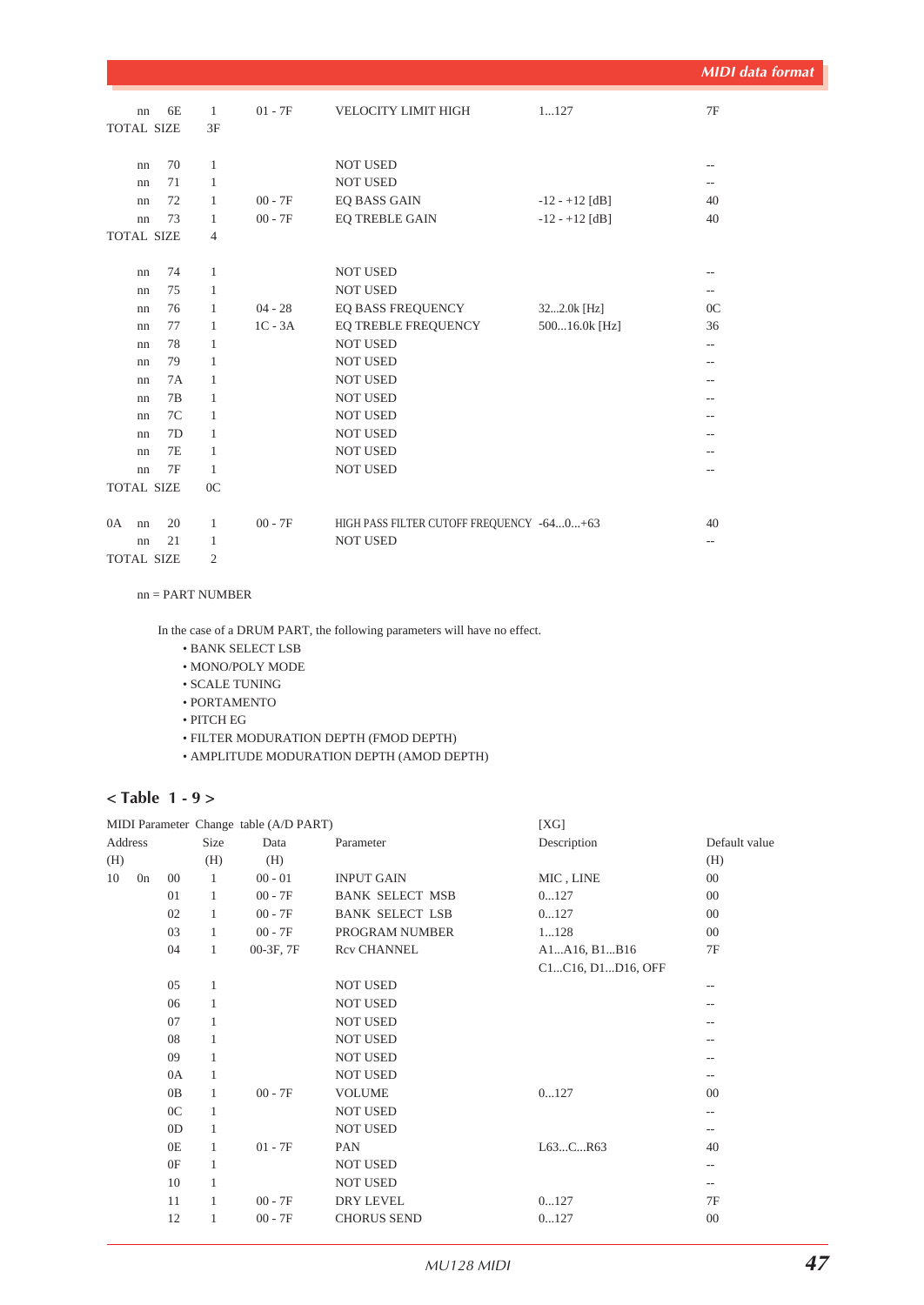| $00\,$<br>13<br>$\mathbf{1}$<br>$00 - 7F$<br><b>REVERB SEND</b><br>0127<br>$\,1$<br>$00\,$<br>14<br>$00 - 7F$<br>0127<br><b>VARIATION SEND</b><br><b>TOTAL SIZE</b><br>15<br>0n<br>30<br>$\mathbf{1}$<br><b>NOT USED</b><br>10<br>$-$<br>31<br>$\mathbf{1}$<br><b>NOT USED</b><br>$\overline{\phantom{a}}$<br>32<br>$\mathbf{1}$<br>$00 - 01$<br>Rcv PROGRAM CHANGE<br>OFF, ON<br>$00\,$<br>$\mathbf{1}$<br>$00 - 01$<br>Rcv CONTROL CHANGE<br>OFF, ON<br>33<br>01<br>34<br>$\mathbf{1}$<br><b>NOT USED</b><br>$\overline{\phantom{a}}$<br>35<br>$\mathbf{1}$<br>$00 - 01$<br><b>MUTE</b><br>OFF, ON<br>01<br>36<br>$\mathbf{1}$<br><b>NOT USED</b><br>$\overline{\phantom{a}}$<br>37<br>$\mathbf{1}$<br><b>NOT USED</b><br>$\overline{\phantom{m}}$<br>38<br>$\mathbf{1}$<br><b>NOT USED</b><br>$\overline{\phantom{a}}$<br>39<br>$\mathbf{1}$<br>$00 - 01$<br><b>Rcv VOLUME</b><br>OFF, ON<br>01<br>3A<br>$\mathbf{1}$<br>$00 - 01$<br>OFF, ON<br>01<br><b>Rcv PAN</b><br>3B<br>$\mathbf{1}$<br>$00 - 01$<br>OFF, ON<br>01<br><b>Rcv EXPRESSION</b><br>3C<br>$\mathbf{1}$<br><b>NOT USED</b><br>$\overline{a}$<br>3D<br>$\mathbf{1}$<br><b>NOT USED</b><br>--<br>3E<br>$\mathbf{1}$<br><b>NOT USED</b><br>$\overline{a}$<br>3F<br>$\mathbf{1}$<br><b>NOT USED</b><br>$\overline{a}$<br>40<br>$\mathbf{1}$<br>OFF, ON<br>$00 - 01$<br><b>Rcv BANK SELECT</b><br>00<br>41<br>$\mathbf{1}$<br><b>NOT USED</b><br>$\overline{a}$<br>42<br>$\mathbf{1}$<br><b>NOT USED</b><br>$-$<br>43<br>$\mathbf{1}$<br><b>NOT USED</b><br>--<br>44<br>$\mathbf{1}$<br><b>NOT USED</b><br>45<br>$\mathbf{1}$<br><b>NOT USED</b><br>$-$<br>$\mathbf{1}$<br><b>NOT USED</b><br>46<br>--<br>47<br>$\mathbf{1}$<br><b>NOT USED</b><br>48<br>$\mathbf{1}$<br><b>NOT USED</b><br>--<br>49<br>$\mathbf{1}$<br><b>NOT USED</b><br>4A<br>$\mathbf{1}$<br><b>NOT USED</b><br>4B<br>$\mathbf{1}$<br><b>NOT USED</b><br>$-$<br>4C<br>$\mathbf{1}$<br><b>NOT USED</b><br>--<br>4D<br>$\mathbf{1}$<br><b>NOT USED</b><br>4E<br>$\mathbf{1}$<br><b>NOT USED</b><br>4F<br>$\mathbf{1}$<br><b>NOT USED</b><br>50<br>$\mathbf{1}$<br><b>NOT USED</b><br>51<br>$\mathbf{1}$<br><b>NOT USED</b><br>$-$<br>52<br>$\mathbf{1}$<br><b>NOT USED</b><br>--<br>53<br>$\mathbf{1}$<br><b>NOT USED</b><br>54<br>$\mathbf{1}$<br><b>NOT USED</b><br>$-$<br>55<br>$\mathbf{1}$<br><b>NOT USED</b><br>--<br>56<br>$\mathbf{1}$<br><b>NOT USED</b><br>$\mathbf{1}$<br>57<br>NOT USED<br>--<br>58<br>1<br>NOT USED<br>$\qquad \qquad -$<br>59<br>$\mathbf{1}$<br>$00 - 5F$<br>AC1 CONTROLLER NUMBER<br>095<br>10<br>5A<br>$\mathbf{1}$<br><b>NOT USED</b><br>$-$<br>5B<br>1<br>NOT USED<br>5C<br>$\mathbf{1}$<br><b>NOT USED</b><br>5D<br>$\mathbf{1}$<br><b>NOT USED</b><br>5E<br>$\mathbf{1}$<br><b>NOT USED</b><br>$-$<br>5F<br>$\mathbf{1}$<br>NOT USED<br>$\qquad \qquad -$<br>60<br>$\mathbf{1}$<br>$00 - 5F$<br>AC2 CONTROLLER NUMBER<br>095<br>11<br><b>TOTAL SIZE</b><br>31 |  | <u>MIDI data format</u> |  |  |
|-------------------------------------------------------------------------------------------------------------------------------------------------------------------------------------------------------------------------------------------------------------------------------------------------------------------------------------------------------------------------------------------------------------------------------------------------------------------------------------------------------------------------------------------------------------------------------------------------------------------------------------------------------------------------------------------------------------------------------------------------------------------------------------------------------------------------------------------------------------------------------------------------------------------------------------------------------------------------------------------------------------------------------------------------------------------------------------------------------------------------------------------------------------------------------------------------------------------------------------------------------------------------------------------------------------------------------------------------------------------------------------------------------------------------------------------------------------------------------------------------------------------------------------------------------------------------------------------------------------------------------------------------------------------------------------------------------------------------------------------------------------------------------------------------------------------------------------------------------------------------------------------------------------------------------------------------------------------------------------------------------------------------------------------------------------------------------------------------------------------------------------------------------------------------------------------------------------------------------------------------------------------------------------------------------------------------------------------------------------------------------------------------------------------------------------------------------------------------------------------------------------------------------------------------------------------------------------------------------------------------------------------------------------------------------------------------------------------------------------------------------------------------------------------------------------------------------------------------------------------------------------------------------------------------------------|--|-------------------------|--|--|
|                                                                                                                                                                                                                                                                                                                                                                                                                                                                                                                                                                                                                                                                                                                                                                                                                                                                                                                                                                                                                                                                                                                                                                                                                                                                                                                                                                                                                                                                                                                                                                                                                                                                                                                                                                                                                                                                                                                                                                                                                                                                                                                                                                                                                                                                                                                                                                                                                                                                                                                                                                                                                                                                                                                                                                                                                                                                                                                                     |  |                         |  |  |
|                                                                                                                                                                                                                                                                                                                                                                                                                                                                                                                                                                                                                                                                                                                                                                                                                                                                                                                                                                                                                                                                                                                                                                                                                                                                                                                                                                                                                                                                                                                                                                                                                                                                                                                                                                                                                                                                                                                                                                                                                                                                                                                                                                                                                                                                                                                                                                                                                                                                                                                                                                                                                                                                                                                                                                                                                                                                                                                                     |  |                         |  |  |
|                                                                                                                                                                                                                                                                                                                                                                                                                                                                                                                                                                                                                                                                                                                                                                                                                                                                                                                                                                                                                                                                                                                                                                                                                                                                                                                                                                                                                                                                                                                                                                                                                                                                                                                                                                                                                                                                                                                                                                                                                                                                                                                                                                                                                                                                                                                                                                                                                                                                                                                                                                                                                                                                                                                                                                                                                                                                                                                                     |  |                         |  |  |
|                                                                                                                                                                                                                                                                                                                                                                                                                                                                                                                                                                                                                                                                                                                                                                                                                                                                                                                                                                                                                                                                                                                                                                                                                                                                                                                                                                                                                                                                                                                                                                                                                                                                                                                                                                                                                                                                                                                                                                                                                                                                                                                                                                                                                                                                                                                                                                                                                                                                                                                                                                                                                                                                                                                                                                                                                                                                                                                                     |  |                         |  |  |
|                                                                                                                                                                                                                                                                                                                                                                                                                                                                                                                                                                                                                                                                                                                                                                                                                                                                                                                                                                                                                                                                                                                                                                                                                                                                                                                                                                                                                                                                                                                                                                                                                                                                                                                                                                                                                                                                                                                                                                                                                                                                                                                                                                                                                                                                                                                                                                                                                                                                                                                                                                                                                                                                                                                                                                                                                                                                                                                                     |  |                         |  |  |
|                                                                                                                                                                                                                                                                                                                                                                                                                                                                                                                                                                                                                                                                                                                                                                                                                                                                                                                                                                                                                                                                                                                                                                                                                                                                                                                                                                                                                                                                                                                                                                                                                                                                                                                                                                                                                                                                                                                                                                                                                                                                                                                                                                                                                                                                                                                                                                                                                                                                                                                                                                                                                                                                                                                                                                                                                                                                                                                                     |  |                         |  |  |
|                                                                                                                                                                                                                                                                                                                                                                                                                                                                                                                                                                                                                                                                                                                                                                                                                                                                                                                                                                                                                                                                                                                                                                                                                                                                                                                                                                                                                                                                                                                                                                                                                                                                                                                                                                                                                                                                                                                                                                                                                                                                                                                                                                                                                                                                                                                                                                                                                                                                                                                                                                                                                                                                                                                                                                                                                                                                                                                                     |  |                         |  |  |
|                                                                                                                                                                                                                                                                                                                                                                                                                                                                                                                                                                                                                                                                                                                                                                                                                                                                                                                                                                                                                                                                                                                                                                                                                                                                                                                                                                                                                                                                                                                                                                                                                                                                                                                                                                                                                                                                                                                                                                                                                                                                                                                                                                                                                                                                                                                                                                                                                                                                                                                                                                                                                                                                                                                                                                                                                                                                                                                                     |  |                         |  |  |
|                                                                                                                                                                                                                                                                                                                                                                                                                                                                                                                                                                                                                                                                                                                                                                                                                                                                                                                                                                                                                                                                                                                                                                                                                                                                                                                                                                                                                                                                                                                                                                                                                                                                                                                                                                                                                                                                                                                                                                                                                                                                                                                                                                                                                                                                                                                                                                                                                                                                                                                                                                                                                                                                                                                                                                                                                                                                                                                                     |  |                         |  |  |
|                                                                                                                                                                                                                                                                                                                                                                                                                                                                                                                                                                                                                                                                                                                                                                                                                                                                                                                                                                                                                                                                                                                                                                                                                                                                                                                                                                                                                                                                                                                                                                                                                                                                                                                                                                                                                                                                                                                                                                                                                                                                                                                                                                                                                                                                                                                                                                                                                                                                                                                                                                                                                                                                                                                                                                                                                                                                                                                                     |  |                         |  |  |
|                                                                                                                                                                                                                                                                                                                                                                                                                                                                                                                                                                                                                                                                                                                                                                                                                                                                                                                                                                                                                                                                                                                                                                                                                                                                                                                                                                                                                                                                                                                                                                                                                                                                                                                                                                                                                                                                                                                                                                                                                                                                                                                                                                                                                                                                                                                                                                                                                                                                                                                                                                                                                                                                                                                                                                                                                                                                                                                                     |  |                         |  |  |
|                                                                                                                                                                                                                                                                                                                                                                                                                                                                                                                                                                                                                                                                                                                                                                                                                                                                                                                                                                                                                                                                                                                                                                                                                                                                                                                                                                                                                                                                                                                                                                                                                                                                                                                                                                                                                                                                                                                                                                                                                                                                                                                                                                                                                                                                                                                                                                                                                                                                                                                                                                                                                                                                                                                                                                                                                                                                                                                                     |  |                         |  |  |
|                                                                                                                                                                                                                                                                                                                                                                                                                                                                                                                                                                                                                                                                                                                                                                                                                                                                                                                                                                                                                                                                                                                                                                                                                                                                                                                                                                                                                                                                                                                                                                                                                                                                                                                                                                                                                                                                                                                                                                                                                                                                                                                                                                                                                                                                                                                                                                                                                                                                                                                                                                                                                                                                                                                                                                                                                                                                                                                                     |  |                         |  |  |
|                                                                                                                                                                                                                                                                                                                                                                                                                                                                                                                                                                                                                                                                                                                                                                                                                                                                                                                                                                                                                                                                                                                                                                                                                                                                                                                                                                                                                                                                                                                                                                                                                                                                                                                                                                                                                                                                                                                                                                                                                                                                                                                                                                                                                                                                                                                                                                                                                                                                                                                                                                                                                                                                                                                                                                                                                                                                                                                                     |  |                         |  |  |
|                                                                                                                                                                                                                                                                                                                                                                                                                                                                                                                                                                                                                                                                                                                                                                                                                                                                                                                                                                                                                                                                                                                                                                                                                                                                                                                                                                                                                                                                                                                                                                                                                                                                                                                                                                                                                                                                                                                                                                                                                                                                                                                                                                                                                                                                                                                                                                                                                                                                                                                                                                                                                                                                                                                                                                                                                                                                                                                                     |  |                         |  |  |
|                                                                                                                                                                                                                                                                                                                                                                                                                                                                                                                                                                                                                                                                                                                                                                                                                                                                                                                                                                                                                                                                                                                                                                                                                                                                                                                                                                                                                                                                                                                                                                                                                                                                                                                                                                                                                                                                                                                                                                                                                                                                                                                                                                                                                                                                                                                                                                                                                                                                                                                                                                                                                                                                                                                                                                                                                                                                                                                                     |  |                         |  |  |
|                                                                                                                                                                                                                                                                                                                                                                                                                                                                                                                                                                                                                                                                                                                                                                                                                                                                                                                                                                                                                                                                                                                                                                                                                                                                                                                                                                                                                                                                                                                                                                                                                                                                                                                                                                                                                                                                                                                                                                                                                                                                                                                                                                                                                                                                                                                                                                                                                                                                                                                                                                                                                                                                                                                                                                                                                                                                                                                                     |  |                         |  |  |
|                                                                                                                                                                                                                                                                                                                                                                                                                                                                                                                                                                                                                                                                                                                                                                                                                                                                                                                                                                                                                                                                                                                                                                                                                                                                                                                                                                                                                                                                                                                                                                                                                                                                                                                                                                                                                                                                                                                                                                                                                                                                                                                                                                                                                                                                                                                                                                                                                                                                                                                                                                                                                                                                                                                                                                                                                                                                                                                                     |  |                         |  |  |
|                                                                                                                                                                                                                                                                                                                                                                                                                                                                                                                                                                                                                                                                                                                                                                                                                                                                                                                                                                                                                                                                                                                                                                                                                                                                                                                                                                                                                                                                                                                                                                                                                                                                                                                                                                                                                                                                                                                                                                                                                                                                                                                                                                                                                                                                                                                                                                                                                                                                                                                                                                                                                                                                                                                                                                                                                                                                                                                                     |  |                         |  |  |
|                                                                                                                                                                                                                                                                                                                                                                                                                                                                                                                                                                                                                                                                                                                                                                                                                                                                                                                                                                                                                                                                                                                                                                                                                                                                                                                                                                                                                                                                                                                                                                                                                                                                                                                                                                                                                                                                                                                                                                                                                                                                                                                                                                                                                                                                                                                                                                                                                                                                                                                                                                                                                                                                                                                                                                                                                                                                                                                                     |  |                         |  |  |
|                                                                                                                                                                                                                                                                                                                                                                                                                                                                                                                                                                                                                                                                                                                                                                                                                                                                                                                                                                                                                                                                                                                                                                                                                                                                                                                                                                                                                                                                                                                                                                                                                                                                                                                                                                                                                                                                                                                                                                                                                                                                                                                                                                                                                                                                                                                                                                                                                                                                                                                                                                                                                                                                                                                                                                                                                                                                                                                                     |  |                         |  |  |
|                                                                                                                                                                                                                                                                                                                                                                                                                                                                                                                                                                                                                                                                                                                                                                                                                                                                                                                                                                                                                                                                                                                                                                                                                                                                                                                                                                                                                                                                                                                                                                                                                                                                                                                                                                                                                                                                                                                                                                                                                                                                                                                                                                                                                                                                                                                                                                                                                                                                                                                                                                                                                                                                                                                                                                                                                                                                                                                                     |  |                         |  |  |
|                                                                                                                                                                                                                                                                                                                                                                                                                                                                                                                                                                                                                                                                                                                                                                                                                                                                                                                                                                                                                                                                                                                                                                                                                                                                                                                                                                                                                                                                                                                                                                                                                                                                                                                                                                                                                                                                                                                                                                                                                                                                                                                                                                                                                                                                                                                                                                                                                                                                                                                                                                                                                                                                                                                                                                                                                                                                                                                                     |  |                         |  |  |
|                                                                                                                                                                                                                                                                                                                                                                                                                                                                                                                                                                                                                                                                                                                                                                                                                                                                                                                                                                                                                                                                                                                                                                                                                                                                                                                                                                                                                                                                                                                                                                                                                                                                                                                                                                                                                                                                                                                                                                                                                                                                                                                                                                                                                                                                                                                                                                                                                                                                                                                                                                                                                                                                                                                                                                                                                                                                                                                                     |  |                         |  |  |
|                                                                                                                                                                                                                                                                                                                                                                                                                                                                                                                                                                                                                                                                                                                                                                                                                                                                                                                                                                                                                                                                                                                                                                                                                                                                                                                                                                                                                                                                                                                                                                                                                                                                                                                                                                                                                                                                                                                                                                                                                                                                                                                                                                                                                                                                                                                                                                                                                                                                                                                                                                                                                                                                                                                                                                                                                                                                                                                                     |  |                         |  |  |
|                                                                                                                                                                                                                                                                                                                                                                                                                                                                                                                                                                                                                                                                                                                                                                                                                                                                                                                                                                                                                                                                                                                                                                                                                                                                                                                                                                                                                                                                                                                                                                                                                                                                                                                                                                                                                                                                                                                                                                                                                                                                                                                                                                                                                                                                                                                                                                                                                                                                                                                                                                                                                                                                                                                                                                                                                                                                                                                                     |  |                         |  |  |
|                                                                                                                                                                                                                                                                                                                                                                                                                                                                                                                                                                                                                                                                                                                                                                                                                                                                                                                                                                                                                                                                                                                                                                                                                                                                                                                                                                                                                                                                                                                                                                                                                                                                                                                                                                                                                                                                                                                                                                                                                                                                                                                                                                                                                                                                                                                                                                                                                                                                                                                                                                                                                                                                                                                                                                                                                                                                                                                                     |  |                         |  |  |
|                                                                                                                                                                                                                                                                                                                                                                                                                                                                                                                                                                                                                                                                                                                                                                                                                                                                                                                                                                                                                                                                                                                                                                                                                                                                                                                                                                                                                                                                                                                                                                                                                                                                                                                                                                                                                                                                                                                                                                                                                                                                                                                                                                                                                                                                                                                                                                                                                                                                                                                                                                                                                                                                                                                                                                                                                                                                                                                                     |  |                         |  |  |
|                                                                                                                                                                                                                                                                                                                                                                                                                                                                                                                                                                                                                                                                                                                                                                                                                                                                                                                                                                                                                                                                                                                                                                                                                                                                                                                                                                                                                                                                                                                                                                                                                                                                                                                                                                                                                                                                                                                                                                                                                                                                                                                                                                                                                                                                                                                                                                                                                                                                                                                                                                                                                                                                                                                                                                                                                                                                                                                                     |  |                         |  |  |
|                                                                                                                                                                                                                                                                                                                                                                                                                                                                                                                                                                                                                                                                                                                                                                                                                                                                                                                                                                                                                                                                                                                                                                                                                                                                                                                                                                                                                                                                                                                                                                                                                                                                                                                                                                                                                                                                                                                                                                                                                                                                                                                                                                                                                                                                                                                                                                                                                                                                                                                                                                                                                                                                                                                                                                                                                                                                                                                                     |  |                         |  |  |
|                                                                                                                                                                                                                                                                                                                                                                                                                                                                                                                                                                                                                                                                                                                                                                                                                                                                                                                                                                                                                                                                                                                                                                                                                                                                                                                                                                                                                                                                                                                                                                                                                                                                                                                                                                                                                                                                                                                                                                                                                                                                                                                                                                                                                                                                                                                                                                                                                                                                                                                                                                                                                                                                                                                                                                                                                                                                                                                                     |  |                         |  |  |
|                                                                                                                                                                                                                                                                                                                                                                                                                                                                                                                                                                                                                                                                                                                                                                                                                                                                                                                                                                                                                                                                                                                                                                                                                                                                                                                                                                                                                                                                                                                                                                                                                                                                                                                                                                                                                                                                                                                                                                                                                                                                                                                                                                                                                                                                                                                                                                                                                                                                                                                                                                                                                                                                                                                                                                                                                                                                                                                                     |  |                         |  |  |
|                                                                                                                                                                                                                                                                                                                                                                                                                                                                                                                                                                                                                                                                                                                                                                                                                                                                                                                                                                                                                                                                                                                                                                                                                                                                                                                                                                                                                                                                                                                                                                                                                                                                                                                                                                                                                                                                                                                                                                                                                                                                                                                                                                                                                                                                                                                                                                                                                                                                                                                                                                                                                                                                                                                                                                                                                                                                                                                                     |  |                         |  |  |
|                                                                                                                                                                                                                                                                                                                                                                                                                                                                                                                                                                                                                                                                                                                                                                                                                                                                                                                                                                                                                                                                                                                                                                                                                                                                                                                                                                                                                                                                                                                                                                                                                                                                                                                                                                                                                                                                                                                                                                                                                                                                                                                                                                                                                                                                                                                                                                                                                                                                                                                                                                                                                                                                                                                                                                                                                                                                                                                                     |  |                         |  |  |
|                                                                                                                                                                                                                                                                                                                                                                                                                                                                                                                                                                                                                                                                                                                                                                                                                                                                                                                                                                                                                                                                                                                                                                                                                                                                                                                                                                                                                                                                                                                                                                                                                                                                                                                                                                                                                                                                                                                                                                                                                                                                                                                                                                                                                                                                                                                                                                                                                                                                                                                                                                                                                                                                                                                                                                                                                                                                                                                                     |  |                         |  |  |
|                                                                                                                                                                                                                                                                                                                                                                                                                                                                                                                                                                                                                                                                                                                                                                                                                                                                                                                                                                                                                                                                                                                                                                                                                                                                                                                                                                                                                                                                                                                                                                                                                                                                                                                                                                                                                                                                                                                                                                                                                                                                                                                                                                                                                                                                                                                                                                                                                                                                                                                                                                                                                                                                                                                                                                                                                                                                                                                                     |  |                         |  |  |
|                                                                                                                                                                                                                                                                                                                                                                                                                                                                                                                                                                                                                                                                                                                                                                                                                                                                                                                                                                                                                                                                                                                                                                                                                                                                                                                                                                                                                                                                                                                                                                                                                                                                                                                                                                                                                                                                                                                                                                                                                                                                                                                                                                                                                                                                                                                                                                                                                                                                                                                                                                                                                                                                                                                                                                                                                                                                                                                                     |  |                         |  |  |
|                                                                                                                                                                                                                                                                                                                                                                                                                                                                                                                                                                                                                                                                                                                                                                                                                                                                                                                                                                                                                                                                                                                                                                                                                                                                                                                                                                                                                                                                                                                                                                                                                                                                                                                                                                                                                                                                                                                                                                                                                                                                                                                                                                                                                                                                                                                                                                                                                                                                                                                                                                                                                                                                                                                                                                                                                                                                                                                                     |  |                         |  |  |
|                                                                                                                                                                                                                                                                                                                                                                                                                                                                                                                                                                                                                                                                                                                                                                                                                                                                                                                                                                                                                                                                                                                                                                                                                                                                                                                                                                                                                                                                                                                                                                                                                                                                                                                                                                                                                                                                                                                                                                                                                                                                                                                                                                                                                                                                                                                                                                                                                                                                                                                                                                                                                                                                                                                                                                                                                                                                                                                                     |  |                         |  |  |
|                                                                                                                                                                                                                                                                                                                                                                                                                                                                                                                                                                                                                                                                                                                                                                                                                                                                                                                                                                                                                                                                                                                                                                                                                                                                                                                                                                                                                                                                                                                                                                                                                                                                                                                                                                                                                                                                                                                                                                                                                                                                                                                                                                                                                                                                                                                                                                                                                                                                                                                                                                                                                                                                                                                                                                                                                                                                                                                                     |  |                         |  |  |
|                                                                                                                                                                                                                                                                                                                                                                                                                                                                                                                                                                                                                                                                                                                                                                                                                                                                                                                                                                                                                                                                                                                                                                                                                                                                                                                                                                                                                                                                                                                                                                                                                                                                                                                                                                                                                                                                                                                                                                                                                                                                                                                                                                                                                                                                                                                                                                                                                                                                                                                                                                                                                                                                                                                                                                                                                                                                                                                                     |  |                         |  |  |
|                                                                                                                                                                                                                                                                                                                                                                                                                                                                                                                                                                                                                                                                                                                                                                                                                                                                                                                                                                                                                                                                                                                                                                                                                                                                                                                                                                                                                                                                                                                                                                                                                                                                                                                                                                                                                                                                                                                                                                                                                                                                                                                                                                                                                                                                                                                                                                                                                                                                                                                                                                                                                                                                                                                                                                                                                                                                                                                                     |  |                         |  |  |
|                                                                                                                                                                                                                                                                                                                                                                                                                                                                                                                                                                                                                                                                                                                                                                                                                                                                                                                                                                                                                                                                                                                                                                                                                                                                                                                                                                                                                                                                                                                                                                                                                                                                                                                                                                                                                                                                                                                                                                                                                                                                                                                                                                                                                                                                                                                                                                                                                                                                                                                                                                                                                                                                                                                                                                                                                                                                                                                                     |  |                         |  |  |
|                                                                                                                                                                                                                                                                                                                                                                                                                                                                                                                                                                                                                                                                                                                                                                                                                                                                                                                                                                                                                                                                                                                                                                                                                                                                                                                                                                                                                                                                                                                                                                                                                                                                                                                                                                                                                                                                                                                                                                                                                                                                                                                                                                                                                                                                                                                                                                                                                                                                                                                                                                                                                                                                                                                                                                                                                                                                                                                                     |  |                         |  |  |
|                                                                                                                                                                                                                                                                                                                                                                                                                                                                                                                                                                                                                                                                                                                                                                                                                                                                                                                                                                                                                                                                                                                                                                                                                                                                                                                                                                                                                                                                                                                                                                                                                                                                                                                                                                                                                                                                                                                                                                                                                                                                                                                                                                                                                                                                                                                                                                                                                                                                                                                                                                                                                                                                                                                                                                                                                                                                                                                                     |  |                         |  |  |
|                                                                                                                                                                                                                                                                                                                                                                                                                                                                                                                                                                                                                                                                                                                                                                                                                                                                                                                                                                                                                                                                                                                                                                                                                                                                                                                                                                                                                                                                                                                                                                                                                                                                                                                                                                                                                                                                                                                                                                                                                                                                                                                                                                                                                                                                                                                                                                                                                                                                                                                                                                                                                                                                                                                                                                                                                                                                                                                                     |  |                         |  |  |
|                                                                                                                                                                                                                                                                                                                                                                                                                                                                                                                                                                                                                                                                                                                                                                                                                                                                                                                                                                                                                                                                                                                                                                                                                                                                                                                                                                                                                                                                                                                                                                                                                                                                                                                                                                                                                                                                                                                                                                                                                                                                                                                                                                                                                                                                                                                                                                                                                                                                                                                                                                                                                                                                                                                                                                                                                                                                                                                                     |  |                         |  |  |
|                                                                                                                                                                                                                                                                                                                                                                                                                                                                                                                                                                                                                                                                                                                                                                                                                                                                                                                                                                                                                                                                                                                                                                                                                                                                                                                                                                                                                                                                                                                                                                                                                                                                                                                                                                                                                                                                                                                                                                                                                                                                                                                                                                                                                                                                                                                                                                                                                                                                                                                                                                                                                                                                                                                                                                                                                                                                                                                                     |  |                         |  |  |
|                                                                                                                                                                                                                                                                                                                                                                                                                                                                                                                                                                                                                                                                                                                                                                                                                                                                                                                                                                                                                                                                                                                                                                                                                                                                                                                                                                                                                                                                                                                                                                                                                                                                                                                                                                                                                                                                                                                                                                                                                                                                                                                                                                                                                                                                                                                                                                                                                                                                                                                                                                                                                                                                                                                                                                                                                                                                                                                                     |  |                         |  |  |
|                                                                                                                                                                                                                                                                                                                                                                                                                                                                                                                                                                                                                                                                                                                                                                                                                                                                                                                                                                                                                                                                                                                                                                                                                                                                                                                                                                                                                                                                                                                                                                                                                                                                                                                                                                                                                                                                                                                                                                                                                                                                                                                                                                                                                                                                                                                                                                                                                                                                                                                                                                                                                                                                                                                                                                                                                                                                                                                                     |  |                         |  |  |
|                                                                                                                                                                                                                                                                                                                                                                                                                                                                                                                                                                                                                                                                                                                                                                                                                                                                                                                                                                                                                                                                                                                                                                                                                                                                                                                                                                                                                                                                                                                                                                                                                                                                                                                                                                                                                                                                                                                                                                                                                                                                                                                                                                                                                                                                                                                                                                                                                                                                                                                                                                                                                                                                                                                                                                                                                                                                                                                                     |  |                         |  |  |
|                                                                                                                                                                                                                                                                                                                                                                                                                                                                                                                                                                                                                                                                                                                                                                                                                                                                                                                                                                                                                                                                                                                                                                                                                                                                                                                                                                                                                                                                                                                                                                                                                                                                                                                                                                                                                                                                                                                                                                                                                                                                                                                                                                                                                                                                                                                                                                                                                                                                                                                                                                                                                                                                                                                                                                                                                                                                                                                                     |  |                         |  |  |
|                                                                                                                                                                                                                                                                                                                                                                                                                                                                                                                                                                                                                                                                                                                                                                                                                                                                                                                                                                                                                                                                                                                                                                                                                                                                                                                                                                                                                                                                                                                                                                                                                                                                                                                                                                                                                                                                                                                                                                                                                                                                                                                                                                                                                                                                                                                                                                                                                                                                                                                                                                                                                                                                                                                                                                                                                                                                                                                                     |  |                         |  |  |

n: A/D Part number (0 - 1)

#### **< Table 1 - 10 >**

| MIDI Parameter Change table (A/D System) |             |           |                          | [XG]        |                |
|------------------------------------------|-------------|-----------|--------------------------|-------------|----------------|
| Address                                  | <b>Size</b> | Data      | Parameter                | Description | Default value  |
| (H)                                      | (H)         | (H)       |                          |             | (H)            |
| $^{00}$<br>-00<br>11                     |             | $00 - 01$ | A/D1. 2 MONO/STEREO MODE | MONO/STEREO | 0 <sup>0</sup> |
| <b>TOTAL SIZE</b>                        |             |           |                          |             |                |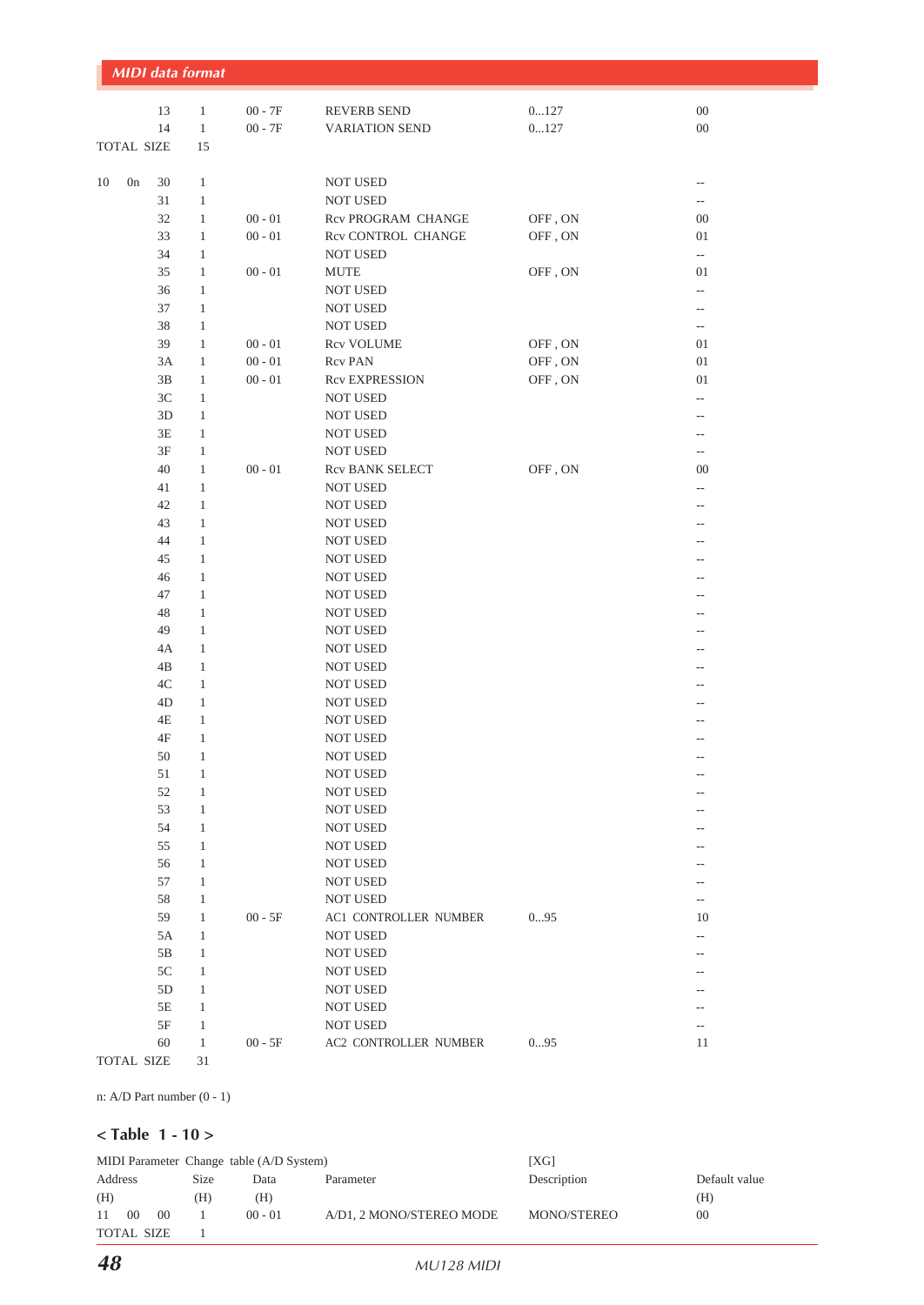#### **< Table 1 - 11 >**

|         |              |                   |                | MIDI Parameter Change table (DRUM SETUP) |                                          |                  |                    |
|---------|--------------|-------------------|----------------|------------------------------------------|------------------------------------------|------------------|--------------------|
| Address |              |                   | Size           | Data                                     | Parameter                                | Description      | Default value      |
| (H)     |              |                   | (H)            | (H)                                      |                                          |                  | (H)                |
| 3n      | $_{\rm IT}$  | $00\,$            | $\mathbf{1}$   | $00 - 7F$                                | PITCH COARSE                             | $-640+63$        | 40                 |
|         |              | 01                | $\mathbf{1}$   | $00 - 7F$                                | PITCH FINE                               | $-640+63$ [cent] | 40                 |
|         |              | 02                | $\mathbf{1}$   | $00 - 7F$                                | <b>LEVEL</b>                             | 0127             | depend on the note |
|         |              | 03                | $\mathbf{1}$   | $00 - 7F$                                | <b>ALTERNATE GROUP</b>                   | OFF, 1127        | ×                  |
|         |              | 04                | $\mathbf{1}$   | $00 - 7F$                                | PAN                                      | RND, L63CR63     | $\overline{a}$     |
|         |              | 05                | $\mathbf{1}$   | $00 - 7F$                                | <b>REVERB SEND</b>                       | 0127             |                    |
|         |              | 06                | $\mathbf{1}$   | $00 - 7F$                                | <b>CHORUS SEND</b>                       | 0127             | $\overline{v}$     |
|         |              | 07                | $\mathbf{1}$   | $00 - 7F$                                | <b>VARIATION SEND</b>                    | 0127             | 7F                 |
|         |              | 08                | 1              | $00 - 01$                                | <b>KEY ASSIGN</b>                        | SINGLE, MULTI    | $00\,$             |
|         |              | 09                | $\mathbf{1}$   | $00 - 01$                                | Rcv NOTE OFF                             | OFF, ON          | depend on the note |
|         |              | 0A                | $\mathbf{1}$   | $00 - 01$                                | Rcv NOTE ON                              | OFF, ON          | 01                 |
|         |              | 0B                | $\mathbf{1}$   | $00 - 7F$                                | LOW PASS FILTER CUTOFF FREQUENCY -64063  |                  | 40                 |
|         |              | 0 <sup>C</sup>    | 1              | $00 - 7F$                                | LOW PASS FILTER RESONANCE                | $-64063$         | 40                 |
|         |              | OD                | $\mathbf{1}$   | $00 - 7F$                                | <b>EG ATTACK RATE</b>                    | $-64063$         | 40                 |
|         |              | 0E                | $\mathbf{1}$   | $00 - 7F$                                | EG DECAY1 RATE                           | $-64063$         | 40                 |
|         |              | 0F                | $\mathbf{1}$   | $00 - 7F$                                | EG DECAY2 RATE                           | $-64063$         | 40                 |
|         |              | <b>TOTAL SIZE</b> | 10             |                                          |                                          |                  |                    |
|         |              |                   |                |                                          |                                          |                  |                    |
| 3n      | $_{\rm IT}$  | 20                | $\mathbf{1}$   | $00 - 7F$                                | EQ BASS GAIN                             | $-12 - +12$ [dB] | 40                 |
|         |              | 21                | $\mathbf{1}$   | $00 - 7F$                                | EQ TREBLE GAIN                           | $-12 - +12$ [dB] | 40                 |
|         |              | 22                | $\mathbf{1}$   |                                          | <b>NOT USED</b>                          |                  | $\frac{1}{2}$      |
|         |              | 23                | $\mathbf{1}$   |                                          | <b>NOT USED</b>                          |                  | Ξ.                 |
|         |              | 24                | $\mathbf{1}$   | $04 - 28$                                | <b>EQ BASS FREQUENCY</b>                 | 322.0k [Hz]      | 0C                 |
|         |              | 25                | $\mathbf{1}$   | $1C - 3A$                                | EQ TREBLE FREQUENCY                      | 50016.0k [Hz]    | 36                 |
|         |              | 26                | $\mathbf{1}$   |                                          | <b>NOT USED</b>                          |                  | $\overline{a}$     |
|         |              | 27                | $\mathbf{1}$   |                                          | <b>NOT USED</b>                          |                  |                    |
|         |              | 28                | 1              |                                          | <b>NOT USED</b>                          |                  |                    |
|         |              | 29                | $\mathbf{1}$   |                                          | <b>NOT USED</b>                          |                  |                    |
|         |              | 2A                | $\mathbf{1}$   |                                          | <b>NOT USED</b>                          |                  | --                 |
|         |              | 2B                | 1              |                                          | <b>NOT USED</b>                          |                  |                    |
|         |              | 2C                | $\mathbf{1}$   |                                          | <b>NOT USED</b>                          |                  |                    |
|         |              | 2D                | $\mathbf{1}$   |                                          | <b>NOT USED</b>                          |                  | $-$                |
|         |              | <b>TOTAL SIZE</b> | 0E             |                                          |                                          |                  |                    |
|         |              |                   |                |                                          |                                          |                  |                    |
| 3n      | rr           | 50                | $\mathbf{1}$   | $00 - 7F$                                | HIGH PASS FILTER CUTOFF FREQUENCY -64063 |                  | 40                 |
|         |              | 51                | $\mathbf{1}$   |                                          | <b>NOT USED</b>                          |                  | $-$                |
|         |              | TOTAL SIZE        | $\overline{c}$ |                                          |                                          |                  |                    |
|         |              |                   |                |                                          |                                          |                  |                    |
| 3n      | $\mathbf{r}$ | 60                | 1              | $30 - 50$                                | VELOCITY SENSE PITCH                     | $-16016$         | depend on the note |
|         |              | 61                | $\mathbf{1}$   | $30 - 50$                                | <b>VELOCITY SENSE LPF CUTOFF</b>         | $-16016$         |                    |
|         |              | <b>TOTAL SIZE</b> | $\overline{c}$ |                                          |                                          |                  |                    |
|         |              |                   |                |                                          |                                          |                  |                    |

n:Drum Setup Number (0 - 3) rr:note number (0D - 5B)

> In the following cases, the MU128 will initialize all Drum Setups. XG SYSTEM ON received GM SYSTEM ON received DRUM SETUP RESET received (when in XG mode)

[Note]

When a part to which a Drum Setup is assigned receives a program change, the assigned Drum Setup will be initialized. If the same Drum Setup is assigned to two or more parts, changes in Drum Setup parameters (including program changes) will apply to all parts to which it is assigned.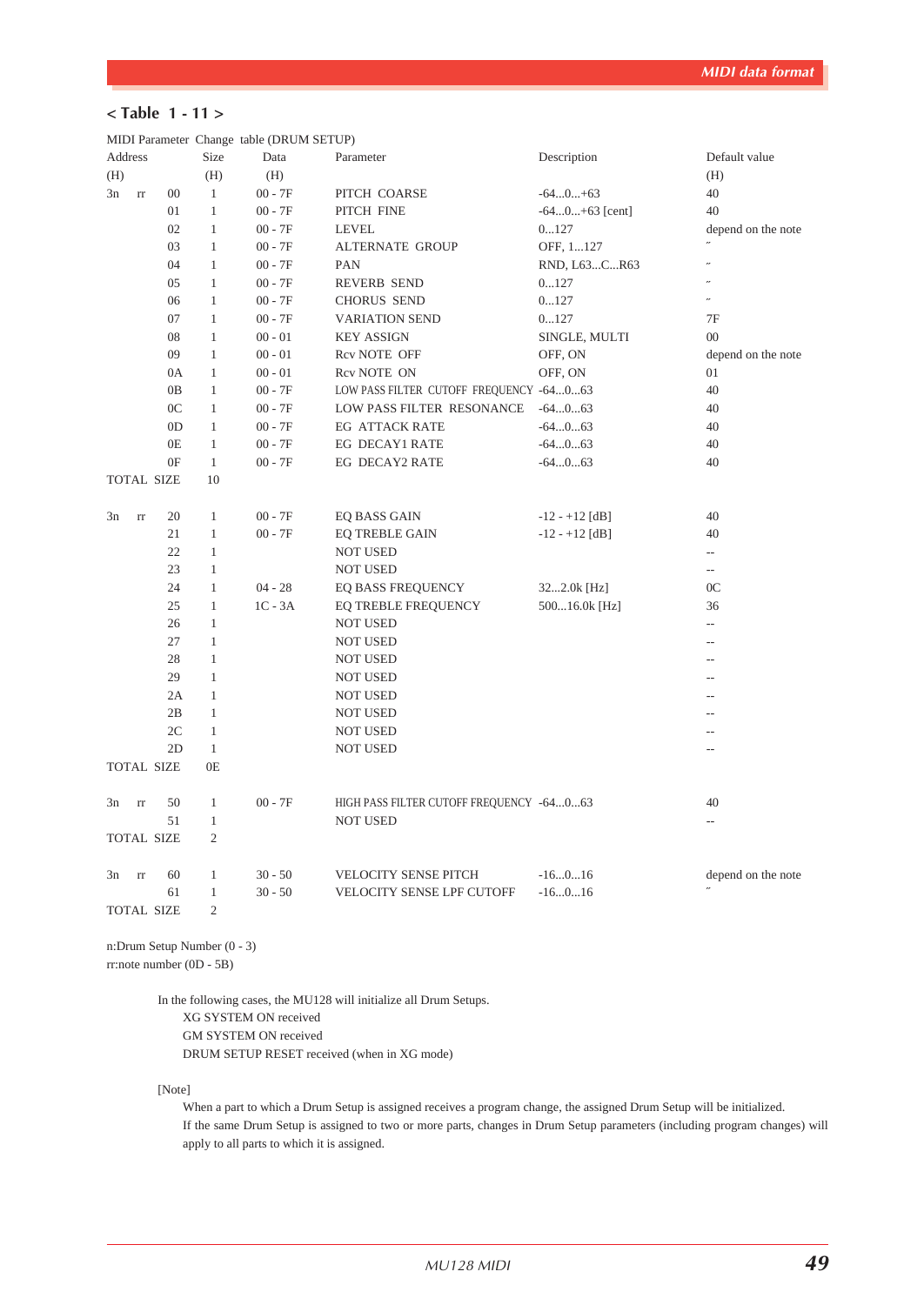### **< Table 1 - 12 >**

| MIDI Parameter Change table (PLUGIN BOARD) |             |                  | [XG]        |               |                      |  |
|--------------------------------------------|-------------|------------------|-------------|---------------|----------------------|--|
| Address<br>(H)                             | Size<br>(H) | Data<br>(H)      | Parameter   | Description   | Default value<br>(H) |  |
| 70<br>tt<br>nn<br><b>TOTAL SIZE</b>        | 1.          | $00 - 0F$ , $7F$ | Part Assign | PART 116, OFF | $00\,$               |  |
| 71<br>tt<br>mm<br><b>TOTAL SIZE</b>        | - 1         | $00 - 0F$ , $7F$ | Note Filter | $A1A16$ , OFF | 7F                   |  |

tt: board type (00: PLG100-VL, 01: PLG100-SG, 02: PLG100-DX...) nn: serial number

mm: part number (00-0F)

MIDI Parameter Change settings are only received when the corresponding plug-in board is installed.

#### **< Table 2 - 1 >**

#### Parmeter Bass Address

Model  $ID = 49$  [MU native]

| Parameter            |     |        |        | Description          | Remarks                         |  |                             |             |    |                 |  |
|----------------------|-----|--------|--------|----------------------|---------------------------------|--|-----------------------------|-------------|----|-----------------|--|
|                      |     | Adress |        |                      |                                 |  |                             |             |    |                 |  |
|                      | (H) | (M)    | (L)    |                      |                                 |  |                             |             |    |                 |  |
| MU100 SYSTEM         | 00  | 00     | 00     | System               |                                 |  |                             |             |    |                 |  |
| <b>REMOTE SWITCH</b> | 0A  | $00\,$ | 00     | <b>Remote Switch</b> | Receives parameter changes only |  | MU80 Performance Common INT |             |    |                 |  |
| <b>MU80</b>          | 30  | 00     | 00     | #1 Common            | Receives bulk dump only         |  |                             | Address (H) |    | Parameter       |  |
| <b>INTERNAL</b>      |     |        |        |                      |                                 |  | 30                          | pp          | 00 | System          |  |
| <b>PERFORMANCE</b>   | 30  | 63     | 00     | #100 Common          |                                 |  |                             | pp          | 20 | Effect          |  |
|                      | 31  | 00     | 00     | #1 Part1             |                                 |  |                             | pp          | 70 | EQ              |  |
|                      |     |        |        |                      |                                 |  |                             |             |    | pp:Performance# |  |
|                      | 31  | 63     | 00     | #100 Part1           |                                 |  |                             |             |    |                 |  |
|                      | 32  | 00     | 00     | #1 Part2             |                                 |  |                             |             |    |                 |  |
|                      |     |        |        |                      |                                 |  |                             |             |    |                 |  |
|                      | 32  | 63     | 00     | #100 Part2           |                                 |  |                             |             |    |                 |  |
|                      | 33  | 00     | $00\,$ | #1 Part3             |                                 |  |                             |             |    |                 |  |
|                      |     |        |        |                      |                                 |  |                             |             |    |                 |  |
|                      | 33  | 63     | $00\,$ | #100 Part3           |                                 |  |                             |             |    |                 |  |
|                      | 34  | 00     | $00\,$ | #1 Part4             |                                 |  |                             |             |    |                 |  |
| 63<br>34<br>00       |     |        |        |                      |                                 |  |                             |             |    |                 |  |
|                      |     |        |        | #100 Part4           |                                 |  |                             |             |    |                 |  |

#### **< Table 2 - 2 >**

|         |        |                   |      | MIDI Parameter Change table (MU128 SYSTEM) |                                                 | [MU native]            |               |
|---------|--------|-------------------|------|--------------------------------------------|-------------------------------------------------|------------------------|---------------|
| Address |        |                   | Size | Data                                       | Parameter                                       | Description            | Default value |
| (H)     |        |                   | (H)  | (H)                                        |                                                 |                        | (H)           |
| $00\,$  | $00\,$ | 0 <sup>0</sup>    | 1    | $00 - 01$                                  | MUTE LOCK                                       | OFF, ON                | $00\,$        |
|         |        | 01                | 1    | $00 - 01$                                  | AD LOCK                                         | OFF, ON                | $00\,$        |
|         |        | 02                | 1    | $00 - 01$                                  | EO LOCK                                         | OFF, ON                | $00\,$        |
|         |        | 03                | 1    | $00 - 01$                                  | <b>Rcv GM EXCLUSIVE MESSAGE</b>                 | OFF, ON                | 01            |
|         |        | 04                | 1    | $00 - 01$                                  | <b>RCV BANK SELECT</b>                          | OFF, ON                | 01            |
|         |        | 05                | 1    | $00 - 04$                                  | <b>BULK OUT INTERVAL TIME</b>                   | 50, 100, 150, 200, 300 | 02            |
|         |        | 06                |      | $00 - 0F$                                  | PERFORMANCE SYSTEM CHANNEL 116                  |                        | $00\,$        |
|         |        | 07                | 1    | $28 - 58$                                  | PERFORMANCE SYSTEM TRANSPOSE -240+24 [semitone] |                        | 40            |
|         |        | 08                |      | $00 - 07$                                  | <b>LCD CONTRAST</b>                             | 18                     | 01            |
|         |        | 09                | 1    | $00 - 07$                                  | MULTI PORT NUMBER for MIDI OUT 18               |                        | $00\,$        |
|         |        | <b>TOTAL SIZE</b> | 0A   |                                            |                                                 |                        |               |
| $00\,$  | $00\,$ | 10                | 1    | $00 - 01$                                  | <b>DRUM EDIT Rcv NOTE</b>                       | OFF, ON                | 01            |
|         |        | <b>TOTAL SIZE</b> | 1    |                                            |                                                 |                        |               |
| $00\,$  | $00\,$ | 12                | 1    | $00 - 01$                                  | <b>VOICE MAP</b>                                | MU basic, MU100 Native | 01            |
|         |        | <b>TOTAL SIZE</b> |      |                                            |                                                 |                        |               |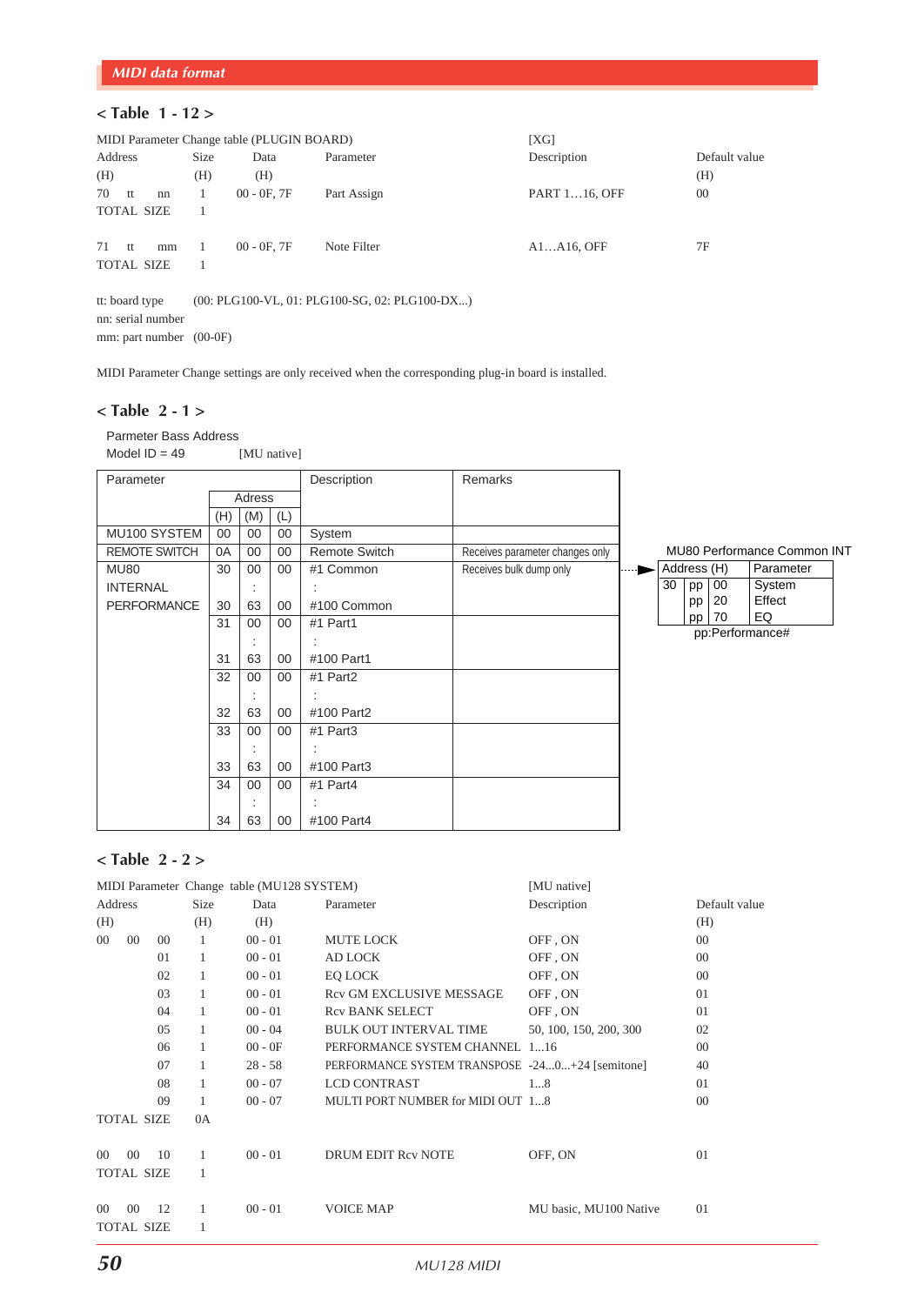#### **< Table 2 - 3 >**

|         |        |                |              | MIDI Parameter Change table(REMOTE SWITCH) |                         | [MU native] |                |
|---------|--------|----------------|--------------|--------------------------------------------|-------------------------|-------------|----------------|
| Address |        |                | Size         | Data                                       | Parameter               | Description | Default value  |
| (H)     |        |                | (H)          | (H)                                        |                         |             | (H)            |
| 0A      | $00\,$ | 00             | $\mathbf{1}$ | $00 - 01$                                  | PLAY SWITCH             | OFF, ON     | $\overline{a}$ |
|         |        | 01             | $\mathbf{1}$ | $00 - 01$                                  | UTIL SWITCH             | OFF, ON     |                |
|         |        | 02             | $\mathbf{1}$ | $00 - 01$                                  | <b>MODE SWITCH</b>      | OFF, ON     |                |
|         |        | 03             | $\mathbf{1}$ | $00 - 01$                                  | <b>EDIT SWITCH</b>      | OFF, ON     |                |
|         |        | 04             | $\mathbf{1}$ | $00 - 01$                                  | <b>EFFECT SWITCH</b>    | OFF, ON     |                |
|         |        | 05             | $\mathbf{1}$ | $00 - 01$                                  | <b>EQ SWITCH</b>        | OFF, ON     |                |
|         |        | 06             | $\mathbf{1}$ | $00 - 01$                                  | <b>MUTE/SOLO SWITCH</b> | OFF, ON     |                |
|         |        | 07             | $\mathbf{1}$ | $00 - 01$                                  | <b>ENTER SWITCH</b>     | OFF, ON     |                |
|         |        | 08             | $\mathbf{1}$ | $00 - 01$                                  | <b>EXIT SWITCH</b>      | OFF, ON     |                |
|         |        | 09             | $\mathbf{1}$ | $00 - 01$                                  | PART-SWITCH             | OFF, ON     |                |
|         |        | 0A             | $\mathbf{1}$ | $00 - 01$                                  | SELECT-SWITCH           | OFF, ON     |                |
|         |        | 0B             | $\mathbf{1}$ | $00 - 01$                                  | <b>VALUE-SWITCH</b>     | OFF, ON     |                |
|         |        | 0 <sup>C</sup> | $\,1$        | $00 - 01$                                  | PART+ SWITCH            | OFF, ON     |                |
|         |        | 0D             | $\mathbf{1}$ | $00 - 01$                                  | SELECT+ SWITCH          | OFF, ON     |                |
|         |        | 0E             | $\mathbf{1}$ | $00 - 01$                                  | <b>VALUE+ SWITCH</b>    | OFF, ON     |                |
|         |        | 10             | $\mathbf{1}$ | $00 - 01$                                  | Piano SWITCH            | OFF, ON     |                |
|         |        | 11             | $\mathbf{1}$ | $00 - 01$                                  | Chrom.perc SWITCH       | OFF, ON     |                |
|         |        | 12             | $\mathbf{1}$ | $00 - 01$                                  | Organ SWITCH            | OFF, ON     |                |
|         |        | 13             | $\mathbf{1}$ | $00 - 01$                                  | <b>Guitar SWITCH</b>    | OFF, ON     |                |
|         |        | 14             | $\mathbf{1}$ | $00 - 01$                                  | <b>Bass SWITCH</b>      | OFF, ON     |                |
|         |        | 15             | $\mathbf{1}$ | $00 - 01$                                  | <b>Strings SWITCH</b>   | OFF, ON     |                |
|         |        | 16             | $\mathbf{1}$ | $00 - 01$                                  | Ensemble SWITCH         | OFF, ON     |                |
|         |        | 17             | $\mathbf{1}$ | $00 - 01$                                  | <b>Brass SWITCH</b>     | OFF, ON     |                |
|         |        | 18             | $\mathbf{1}$ | $00 - 01$                                  | Reed SWITCH             | OFF, ON     |                |
|         |        | 19             | $\mathbf{1}$ | $00 - 01$                                  | Pipe SWITCH             | OFF, ON     |                |
|         |        | 1A             | $\mathbf{1}$ | $00 - 01$                                  | Synth lead SWITCH       | OFF, ON     |                |
|         |        | 1B             | $\mathbf{1}$ | $00 - 01$                                  | Synth pad SWITCH        | OFF, ON     |                |
|         |        | 1 <sup>C</sup> | $\mathbf{1}$ | $00 - 01$                                  | Synth effects SWITCH    | OFF, ON     |                |
|         |        | 1D             | $\mathbf{1}$ | $00 - 01$                                  | Ethnic SWITCH           | OFF, ON     |                |
|         |        | $1E$           | $\mathbf{1}$ | $00 - 01$                                  | Percussive SWITCH       | OFF, ON     |                |
|         |        | $1\mathrm{F}$  | $\mathbf{1}$ | $00 - 01$                                  | <b>SFX SWITCH</b>       | OFF, ON     |                |
|         |        | 20             | $\mathbf{1}$ | $00 - 01$                                  | Mode excl. SWITCH       | OFF, ON     |                |
|         |        | 21             | $\mathbf{1}$ | $00 - 01$                                  | Drum SWITCH             | OFF, ON     |                |
|         |        | 22             | $\mathbf{1}$ | $00 - 01$                                  | <b>SELECT SWITCH</b>    | OFF, ON     |                |
|         |        | 23             | $\mathbf{1}$ | $00 - 01$                                  | PART GROUP SWITCH       | OFF, ON     | $-$            |

REMOTE SWITCH supports Parameter Change only. Bulk Dump is not supported by REMOTE SWITCH.

### **< Table 2 - 4 >**

|         |                   |                |                |           | MIDI Parameter Change table (MU80, MU50 INTERNAL PERFORMANCE) | [MU native]                                           |                               |
|---------|-------------------|----------------|----------------|-----------|---------------------------------------------------------------|-------------------------------------------------------|-------------------------------|
| Address |                   |                | Size           | Data      | Parameter                                                     | Description                                           | Default value                 |
| (H)     |                   |                | (H)            | (H)       |                                                               |                                                       | (H)                           |
| 30      | pp                | 00             | 0 <sup>C</sup> | $20 - 7F$ | PERFORMANCE NAME                                              | 32127 (ASCII CHARACTER) depends on performance number |                               |
|         | pp                | 0 <sup>C</sup> | 01             | $00 - 7F$ | PERFORMANCE VOLUME                                            | 0127                                                  | $^{\prime\prime}$             |
|         | pp                | 0 <sub>D</sub> | 01             | $01 - 7F$ | PERFORMANCE PAN                                               | $L63CR63$ $(164127)$                                  | $^{\prime\prime}$             |
|         | pp                | 0E             | 01             | $00 - 60$ | <b>AC1 CC NUMBER</b>                                          | $095$ , CAT $(96)$                                    | n                             |
|         | pp                | 0F             | 01             | $00 - 01$ | <b>A/D INPUT</b>                                              | OFF, ON                                               | n                             |
|         | <b>TOTAL SIZE</b> |                | 10             |           |                                                               |                                                       |                               |
|         |                   |                |                |           |                                                               |                                                       |                               |
| 30      | pp                | 20             | $\overline{c}$ | $00-7F$   | <b>REVERB TYPE MSB</b>                                        | refer to Effect Program List                          | depends on performance number |
|         | pp                | 21             |                | $00-7F$   | <b>REVERB TYPE LSB</b>                                        | $\overline{\phantom{a}}$                              | n                             |
|         | pp                | 22             | 1              | $00-7F$   | <b>REVERB PARAMETER 1</b>                                     | $\overline{\phantom{a}}$                              | n                             |
|         | pp                | 23             | 1              | $00-7F$   | <b>REVERB PARAMETER 2</b>                                     | $\hat{\phantom{a}}$                                   | n                             |
|         | pp                | 24             | 1              | $00-7F$   | <b>REVERB PARAMETER 3</b>                                     | $^{\prime\prime}$                                     | n                             |
|         | pp                | 25             | 1              | $00-7F$   | <b>REVERB PARAMETER 4</b>                                     | $\overline{\phantom{a}}$                              | n                             |
|         | pp                | 26             | 1              | $00-7F$   | <b>REVERB PARAMETER 5</b>                                     | $\hat{\phantom{a}}$                                   | $\overline{\phantom{a}}$      |
|         | pp                | 27             | 1              | $00-7F$   | <b>REVERB RETURN</b>                                          | $-\infty$ dB0dB+6dB (096127)                          | $^{\prime\prime}$             |
|         | pp                | 28             | 1              | $01-7F$   | <b>REVERB PAN</b>                                             | L63CR63                                               | n                             |
|         | pp                | 29             | 2              | $00-7F$   | <b>CHORUS TYPE MSB</b>                                        | refer to Effect Program List                          | $^{\prime\prime}$             |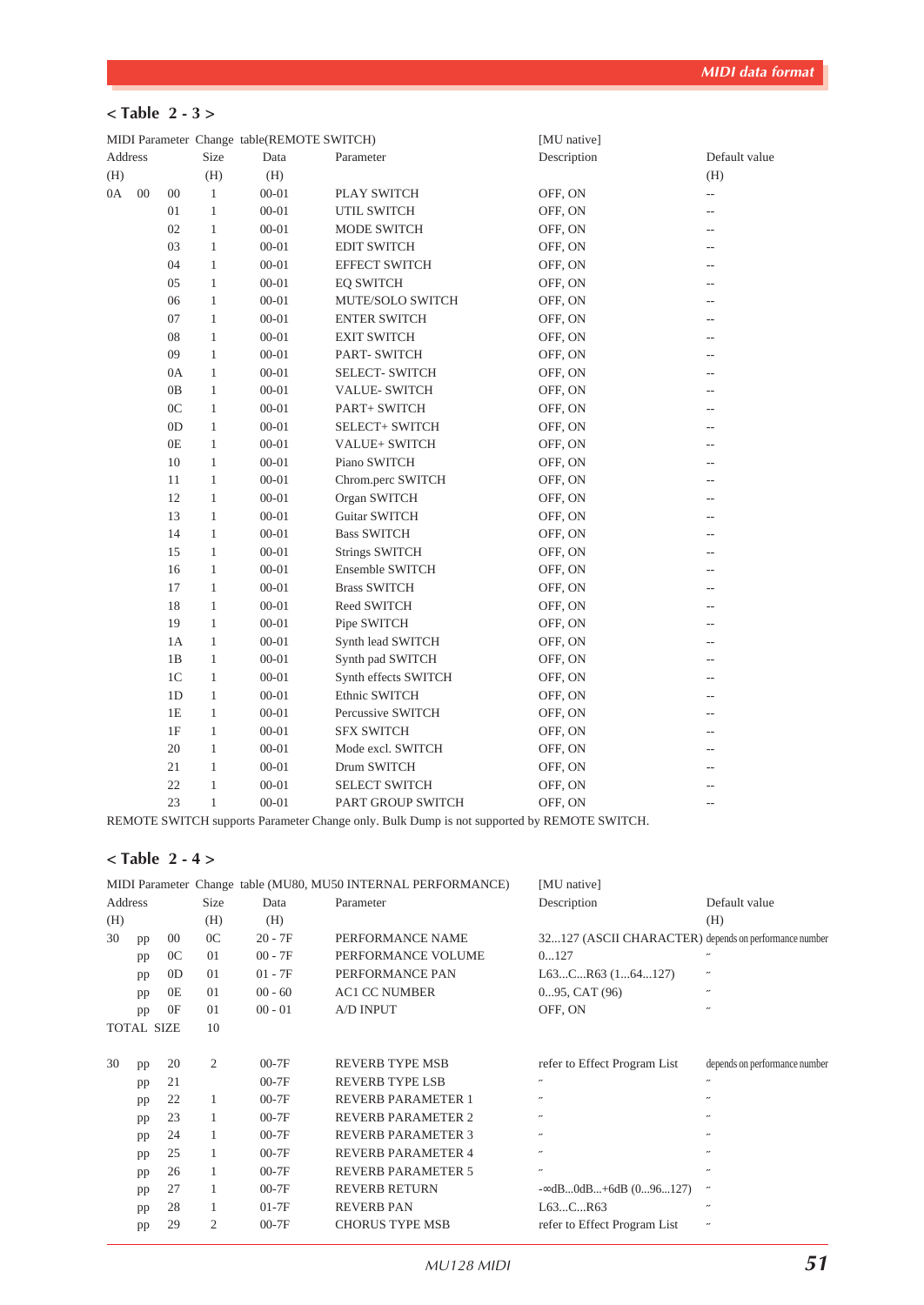|    |                   |          | <b>MIDI</b> data format      |                    |                                                    |                                                   |                               |
|----|-------------------|----------|------------------------------|--------------------|----------------------------------------------------|---------------------------------------------------|-------------------------------|
|    |                   |          |                              |                    |                                                    | $\overline{v}$                                    |                               |
|    | pp                | 2A<br>2B | $\mathbf{1}$                 | $00-7F$<br>$00-7F$ | <b>CHORUS TYPE LSB</b><br><b>CHORUS PARMETER 1</b> |                                                   |                               |
|    | pp                | 2C       | $\mathbf{1}$                 | $00-7F$            | <b>CHORUS PARMETER 2</b>                           |                                                   |                               |
|    | pp<br>pp          | 2D       | $\mathbf{1}$                 | $00-7F$            | <b>CHORUS PARMETER 3</b>                           | $\overline{v}$                                    |                               |
|    | pp                | 2E       | $\mathbf{1}$                 | $00-7F$            | <b>CHORUS PARMETER 4</b>                           |                                                   |                               |
|    | pp                | 2F       | $\mathbf{1}$                 | $00-7F$            | <b>CHORUS PARMETER 5</b>                           |                                                   | n                             |
|    | pp                | 30       | $\mathbf{1}$                 | $00-7F$            | <b>CHORUS RETURN</b>                               | $-\infty$ dB0dB+6dB (096127)                      | n                             |
|    | pp                | 31       | $\mathbf{1}$                 | $01-7F$            | <b>CHORUS PAN</b>                                  | L63CR63                                           | n                             |
|    | pp                | 32       | $\mathbf{1}$                 | $00-7F$            | SEND CHORUS TO REVERB                              | $-\infty$ dB0dB+6dB $(096127)$                    | ×                             |
|    | pp                | 33       | $\overline{c}$               | $00-7F$            | <b>VARIATION TYPE MSB</b>                          | refer to Effect Program List                      | n                             |
|    | pp                | 34       |                              | $00-7F$            | <b>VARIATION TYPE LSB</b>                          |                                                   |                               |
|    | pp                | 35       | 2                            | $00-7F$            | VARIATION PARMETER 1 MSB                           | $\overline{\phantom{a}}$                          | n                             |
|    | pp                | 36       |                              | $00-7F$            | <b>VARIATION PARMETER 1 LSB</b>                    | $\overline{\phantom{a}}$                          |                               |
|    | pp                | 37       | 2                            | $00-7F$            | VARIATION PARMETER 2 MSB                           | $\overline{\phantom{a}}$                          |                               |
|    | pp                | 38       |                              | $00-7F$            | <b>VARIATION PARMETER 2 LSB</b>                    | $\overline{v}$                                    |                               |
|    | pp                | 39       | $\overline{c}$               | $00-7F$            | <b>VARIATION PARMETER 3 MSB</b>                    | $\overline{\phantom{a}}$                          |                               |
|    | pp                | 3A       |                              | $00-7F$            | VARIATION PARMETER 3 LSB                           | $\hat{\phantom{a}}$                               |                               |
|    | pp                | 3B       | 2                            | $00-7F$            | <b>VARIATION PARMETER 4 MSB</b>                    | $\overline{\phantom{a}}$                          |                               |
|    | pp                | 3C       |                              | $00-7F$            | <b>VARIATION PARMETER 4 LSB</b>                    | $\overline{\phantom{a}}$                          |                               |
|    | pp                | 3D       | 2                            | $00-7F$            | VARIATION PARMETER 5 MSB                           | $\overline{\phantom{a}}$                          |                               |
|    | pp                | 3E       |                              | $00-7F$            | VARIATION PARMETER 5 LSB                           | n                                                 |                               |
|    | pp                | 3F       | $\overline{c}$               | $00-7F$            | <b>VARIATION PARMETER 10 MSB</b>                   | $\tilde{\phantom{a}}$                             | n                             |
|    | pp                | 40       |                              | $00-7F$            | VARIATION PARMETER 10 LSB                          | ×                                                 |                               |
|    | pp                | 41       | $\mathbf{1}$                 | $00-7F$            | <b>VARIATION RETURN</b>                            | $-\infty$ dB0dB+6dB (096127)                      | $\overline{a}$                |
|    | pp                | 42<br>43 | $\mathbf{1}$<br>$\mathbf{1}$ | $01-7F$            | <b>VARIATION PAN</b><br>SEND VARIATION TO REVERB   | L63CR63 (164127)<br>$-\infty$ dB0dB+6dB (096127)  | n<br>×                        |
|    | pp                | 44       | $\mathbf{1}$                 | $00-7F$<br>$00-7F$ | SEND VARIATION TO CHORUS                           | $-\infty$ dB0dB+6dB $(096127)$                    | ×                             |
|    | pp                | 45       | $\mathbf{1}$                 | $00-7F$            | AC1 VARIATION CONTROL DEPTH 0127                   |                                                   |                               |
|    | pp<br>pp          | 46       | $\mathbf{1}$                 | $00 - 01$          | VARIATION CONNECTION                               | <b>INSERTION, SYSTEM</b>                          | n                             |
|    | pp                | 47       | $\mathbf{1}$                 | 00-03, 7F          | <b>VARATION PART</b>                               | Part $14(03)$                                     | n                             |
|    |                   |          |                              |                    |                                                    | AD1, AD2 (64, 65)                                 |                               |
|    |                   |          |                              |                    |                                                    | OFF (127)                                         |                               |
|    | pp                | 48       | $\overline{c}$               | $00-7F$            | <b>INSERTION EFFECT 1 TYPE MSB</b>                 | refer to Effect Program List                      |                               |
|    | pp                | 49       |                              | $00-7F$            | <b>INSERTION EFFECT 1 TYPE LSB</b>                 | $\hat{\phantom{a}}$                               | n                             |
|    | pp                | 4A       | $\mathbf{1}$                 | $00-7F$            | INSERTION EFFECT 1 PARAMETER1 ~                    |                                                   |                               |
|    | pp                | 4B       | $\mathbf{1}$                 | $00-7F$            | <b>INSERTION EFFECT 1 PARAMETER2 ~</b>             |                                                   |                               |
|    | pp                | 4C       | $\mathbf{1}$                 | $00-7F$            | <b>INSERTION EFFECT 1 PARAMETER3 ~</b>             |                                                   |                               |
|    | pp                | 4D       | $\mathbf{1}$                 | $00-7F$            | <b>INSERTION EFFECT 1 PARAMETER4 ~</b>             |                                                   |                               |
|    | pp                | 4E       | $\mathbf{1}$                 | $00-7F$            | <b>INSERTION EFFECT 1 PARAMETER5 *</b>             |                                                   |                               |
|    | pp                | 4F       | $\mathbf{1}$                 | $00-7F$            | <b>INSERTION EFFECT 1 PARAMETER10 ~</b>            |                                                   |                               |
|    | pp                | 50       | $\mathbf{1}$                 | $00-7F$            | <b>INSERTION EFFECT 1 PART</b>                     | Part $14(03)$                                     |                               |
|    |                   |          |                              |                    |                                                    | AD1, AD2 (64, 65)                                 |                               |
|    |                   |          |                              |                    |                                                    | OFF (127)                                         |                               |
|    | <b>TOTAL SIZE</b> |          | 31                           |                    |                                                    |                                                   |                               |
| 30 |                   |          | $\mathbf{1}$                 | $00 - 04$          |                                                    |                                                   | depends on performance number |
|    | pp                | 70<br>71 | $\mathbf{1}$                 | $34 - 4C$          | <b>EQ TYPE</b><br>EQ GAIN1                         | flat, jazz, pops, rock, concert<br>$-120+12$ [dB] | n                             |
|    | pp                | 72       | 1                            | $34 - 4C$          | EQ GAIN2                                           | $-120+12$ [dB]                                    | n                             |
|    | pp<br>pp          | 73       | $\mathbf{1}$                 | $34 - 4C$          | EQ GAIN3                                           | $-120+12$ [dB]                                    |                               |
|    | pp                | 74       | $\mathbf{1}$                 | $34 - 4C$          | EQ GAIN4                                           | $-120+12$ [dB]                                    |                               |
|    | pp                | 75       | $\mathbf{1}$                 | $34 - 4C$          | EQ GAIN5                                           | $-120+12$ [dB]                                    |                               |
|    | <b>TOTAL SIZE</b> |          | 06                           |                    |                                                    |                                                   |                               |
|    |                   |          |                              |                    |                                                    |                                                   |                               |
| 3n | pp                | $00\,$   | $\mathbf{1}$                 | $00 - 7F$          | PROGRAM NUMBER                                     | 1128                                              | depends on performance number |
| 3n | pp                | 01       | $\mathbf{1}$                 | $00 - 7F$          | <b>BANK SELECT</b>                                 | 0127 (refer to XG voice map)                      |                               |
| 3n | pp                | 02       | $\mathbf{1}$                 | $00 - 7F$          | <b>VOLUME</b>                                      | 0127                                              | n                             |
| 3n | pp                | 03       | $\mathbf{1}$                 | $00, 01 - 7F$      | PAN                                                | RND, L63CR63                                      |                               |
| 3n | pp                | 04       | $\mathbf{1}$                 | $00 - 7F$          | DRY SEND LEVEL                                     | 0127                                              | n                             |
| 3n | pp                | 05       | $\mathbf{1}$                 | $00 - 7F$          | <b>CHORUS SEND</b>                                 | 0127                                              |                               |
| 3n | pp                | 06       | 1                            | $00 - 7F$          | REVERB SEND                                        | 0127                                              |                               |
| 3n | pp                | 07       | $\mathbf{1}$                 | $00 - 7F$          | <b>VARIATION SEND</b>                              | 0127                                              |                               |
| 3n | pp                | 08       | $\mathbf{1}$                 | 28 - 58            | <b>NOTE SHIFT</b>                                  | $-240+24$ [semitones]                             |                               |
| 3n | pp                | 09       | $\mathbf{1}$                 | $00 - 7F$          | LOW PASS FILTER CUTOFF FREQUENCY -640+63           |                                                   | n                             |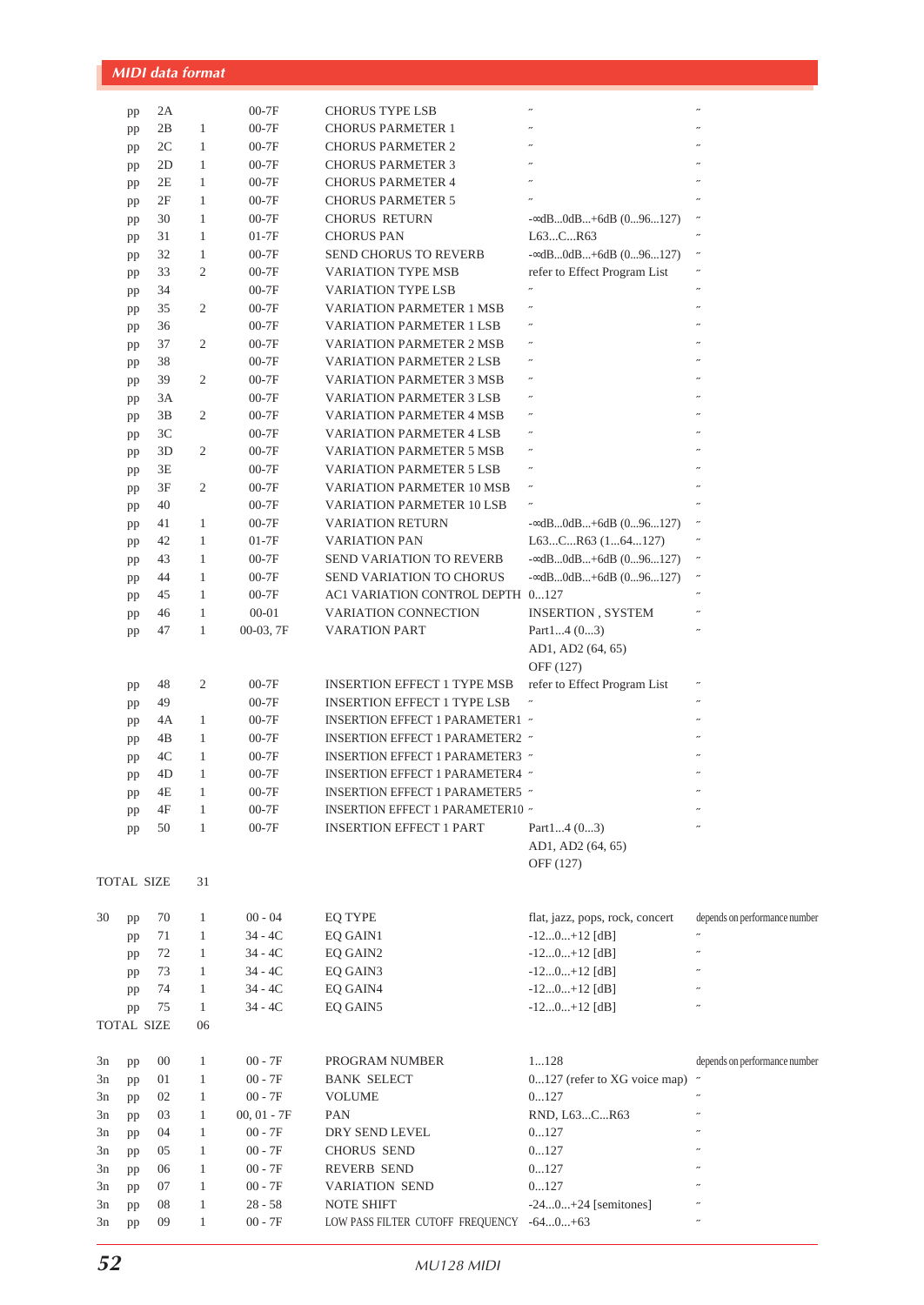| 3n | pp                | 0A             | 1  | $00 - 7F$ | LOW PASS FILTER RESONANCE          | $-640+63$                       |                          |
|----|-------------------|----------------|----|-----------|------------------------------------|---------------------------------|--------------------------|
| 3n | pp                | 0B             | 1  | $00 - 7F$ | <b>EG ATTACK TIME</b>              | $-640+63$                       |                          |
| 3n | pp                | 0 <sup>C</sup> | 1  | $00 - 7F$ | <b>EG DECAY TIME</b>               | $-640+63$                       |                          |
| 3n | pp                | OD             | 1  | $00 - 7F$ | <b>EG RELEASE TIME</b>             | $-640+63$                       |                          |
| 3n | pp                | 0E             | 1  | $00 - 7F$ | <b>VIBRATO RATE</b>                | $-640+63$                       |                          |
| 3n | pp                | 0F             | 1  | $00 - 7F$ | <b>VIBRATO DEPTH</b>               | $-640+63$                       |                          |
| 3n | pp                | 10             | 1  | $00 - 7F$ | <b>VIBRATO DELAY</b>               | $-640+63$                       |                          |
| 3n | pp                | 11             | 2  | $00 - 0F$ | <b>DETUNE</b>                      | $-12.80+12.7$ [Hz]              |                          |
| 3n | pp                | 11             |    | $00 - 0F$ |                                    | 1st bit3-0 $\rightarrow$ bit7-4 |                          |
|    |                   |                |    |           |                                    | 2nd bit3-0 $\rightarrow$ bit3-0 |                          |
|    |                   |                |    |           | <b>Rcv NOTE MESSAGE</b>            | 1st bit6: OFF, ON (0,1)         |                          |
|    |                   |                |    |           | MONO/POLY MODE                     | 1st bit5: MONO, POLY (0,1)      |                          |
|    |                   |                |    |           | PORTAMENTO SWITCH                  | 1st bit4: OFF, ON (0,1)<br>*    |                          |
| 3n | pp                | 13             | 1  | $00 - 7F$ | PITCH EG INITIAL LEVEL             | 0127                            |                          |
| 3n | pp                | 14             | 1  | $00 - 7F$ | PITCH EG ATTACK TIME               | 0127                            |                          |
| 3n | pp                | 15             | 1  | $00 - 7F$ | PITCH EG RELEASE LEVEL             | 0127                            |                          |
| 3n | pp                | 16             | 1  | $00 - 7F$ | PITCH EG RELEASE TIME              | 0127                            |                          |
| 3n | pp                | 17             | 1  | $00 - 7F$ | MW LFO PMOD DEPTH                  | $*$ 0127                        |                          |
| 3n | pp                | 18             | 1  | $00 - 7F$ | MW LFO FMOD DEPTH                  | $*$ 0127                        |                          |
| 3n | pp                | 19             | 1  | $28 - 58$ | PITCH BEND CONTROL                 | $-240+24$ [semitones]<br>*      |                          |
| 3n | pp                | 1A             | 1  | $00 - 7F$ | <b>AC1 LOW PASS FILTER CONTROL</b> | $-640(63)$<br>*                 | $\overline{\phantom{a}}$ |
| 3n | pp                | 1B             | 1  | $00 - 7F$ | <b>AC1 AMPLITUDE CONTROL</b>       | $-1000+100$ [%]                 | $\overline{\phantom{a}}$ |
| 3n | pp                | 1 <sup>C</sup> | 1  | $00 - 7F$ | VELOCITY SENSE DEPTH               | 0127                            |                          |
| 3n | pp                | 1D             | 1  | $00 - 7F$ | <b>VELOCITY SENSE OFFSET</b>       | 0127                            |                          |
| 3n | pp                | 1E             | 1  | $00 - 7F$ | <b>NOTE LIMIT LOW</b>              | $C-2G8$                         |                          |
| 3n | pp                | 1F             | 1  | $00 - 7F$ | NOTE LIMIT HIGH                    | $C-2G8$                         |                          |
| 3n | pp                | 20             | 1  | $00 - 7F$ | PORTAMENTO TIME                    | $*$ 0127                        |                          |
| 3n | pp                | 21             | 1  | $01 - 7F$ | <b>VELOCITY LIMIT LOW</b>          | 1127                            |                          |
| 3n | pp                | 22             | 1  | $01 - 7F$ | VELOCITY LIMIT HIGH                | 1127                            |                          |
|    | <b>TOTAL SIZE</b> |                | 23 |           |                                    |                                 |                          |

n: performance part number (01-04)

pp: performance number (00-63)

Parameters marked by \* will receive only the n=1 data as Common data, and will not receive the  $n = 2 \sim 4$  data.

#### **< Table 3 - 1 >**

| Parameter Base Address |             |
|------------------------|-------------|
| Model $ID = 59$        | [MU native] |

| Parameter          |                   |        |        | Description              | Remarks       |    |             |         |                 |
|--------------------|-------------------|--------|--------|--------------------------|---------------|----|-------------|---------|-----------------|
|                    | Adress            |        |        |                          |               |    |             |         |                 |
|                    | (H)<br>(M)<br>(L) |        |        |                          |               |    |             |         |                 |
| <b>CURRENT</b>     | 09                | $00\,$ | $00\,$ | Part1                    | Receives      |    |             |         |                 |
| <b>PERFORMANCE</b> | 09                | 01     | 00     | Part <sub>2</sub>        | parameter     |    |             |         |                 |
|                    | 09                | 02     | $00\,$ | Part <sub>3</sub>        | change and    |    |             |         |                 |
|                    | 09                | 03     | $00\,$ | Part4                    | parameter     |    |             |         | Performance Com |
|                    | 0B                | 00     | 00     | Common                   | request       |    | Address (H) |         | Para            |
|                    | 0C                | $00\,$ | $00\,$ | Insertion1 Effect        | only          | 0B |             | 00   00 | <b>Syste</b>    |
|                    | 0C                | 01     | $00\,$ | <b>Insertion2 Effect</b> |               |    |             | 00   20 | Effec           |
| <b>INTERNAL</b>    | 30                | $00\,$ | $00\,$ | #1 Part1                 | Receives      |    |             |         | 00   70   EQ    |
| <b>PERFORMANCE</b> |                   | ÷      |        |                          | bulk dump and |    |             |         |                 |
|                    | 30                | 63     | 00     | #100 Part1               | dump request  |    |             |         |                 |
|                    | 31                | 00     | $00\,$ | #1 Part2                 | only          |    |             |         |                 |
|                    |                   |        |        |                          |               |    |             |         |                 |
|                    | 31                | 63     | $00\,$ | #100 Part2               |               |    |             |         |                 |
|                    | 32                | $00\,$ | $00\,$ | #1 Part3                 |               |    |             |         |                 |
|                    |                   |        |        |                          |               |    |             |         |                 |
|                    | 32                | 63     | 00     | #100 Part3               |               |    |             |         |                 |
|                    | 33                | $00\,$ | $00\,$ | #1 Part4                 |               |    |             |         |                 |
|                    |                   |        |        |                          |               |    |             |         |                 |
|                    | 33                | 63     | 00     | #100 Part4               |               |    |             |         |                 |

 $m$ eter  $em$  $ct$ mon CUR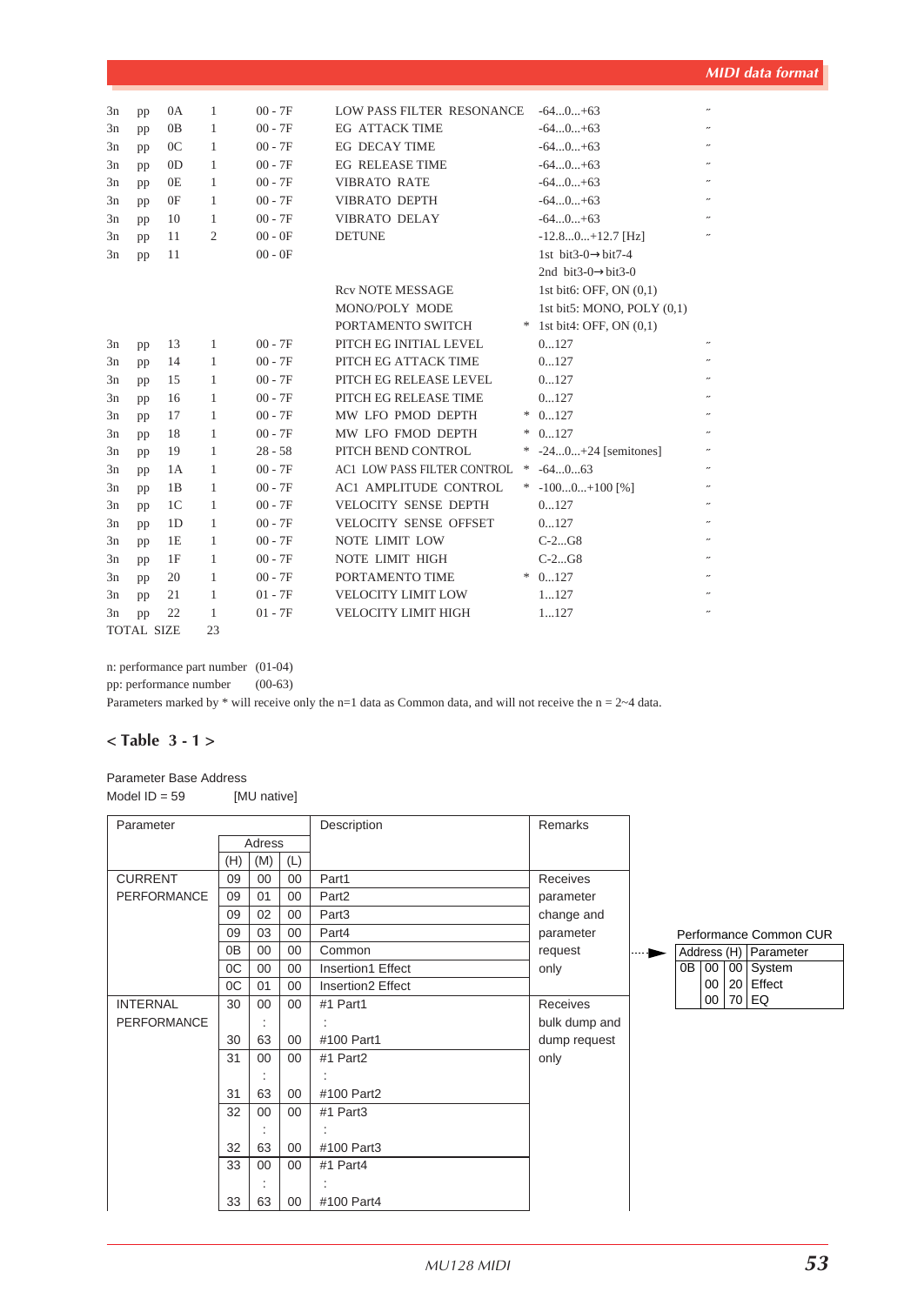| 40 | 00     | 00     | #1 Common              |  |    |    | Performance Common INT |
|----|--------|--------|------------------------|--|----|----|------------------------|
|    | ٠      |        |                        |  |    |    | Address (H) Parameter  |
|    | ٠      |        |                        |  | 40 | pp | 00 System              |
| 40 | 63     | 00     | #100 Common            |  |    | pp | 20 Effect              |
| 50 | 00     | $00\,$ | #1 Insertion1 Effect   |  |    | pp | 70 EQ                  |
|    | ٠<br>٠ |        |                        |  |    |    | pp:Performance#        |
| 50 | 63     | 00     | #100 Insertion1 Effect |  |    |    |                        |
| 51 | 00     | $00\,$ | #1 Insertion2 Effect   |  |    |    |                        |
|    | ٠<br>٠ |        |                        |  |    |    |                        |
| 51 | 63     | 00     | #100 Insertion2 Effect |  |    |    |                        |
| 60 | 00     | $00\,$ | #1 Plugin Board1       |  |    |    |                        |
|    | ٠<br>٠ |        |                        |  |    |    |                        |
| 60 | 63     | 00     | #100 Plugin Board1     |  |    |    |                        |
| 61 | 00     | 00     | #1 Plugin Board2       |  |    |    |                        |
|    | ٠<br>٠ |        |                        |  |    |    |                        |
| 61 | 63     | 00     | #100 Plugin Board2     |  |    |    |                        |
| 62 | 00     | 00     | #1 Plugin Board3       |  |    |    |                        |
|    | ٠<br>٠ |        |                        |  |    |    |                        |
| 62 | 63     | 00     | #100 Plugin Board3     |  |    |    |                        |

#### **< Table 3 - 2 >**

|                |                |                |                |           | MIDI Parameter Change table (CURRENT PERFORMANCE) | [MU native]                     |                               |
|----------------|----------------|----------------|----------------|-----------|---------------------------------------------------|---------------------------------|-------------------------------|
| <b>Address</b> |                |                | Size           | Data      | Parameter                                         | Description                     | Default value                 |
| (H)            |                |                | (H)            | (H)       |                                                   |                                 | (H)                           |
| 09             | 0 <sub>n</sub> | $00\,$         | $\mathbf{1}$   | $00 - 7F$ | PROGRAM NUMBER                                    | 1128                            | depends on performance number |
|                | 0 <sub>n</sub> | 01             | $\mathbf{1}$   |           | NOT USED                                          |                                 | u.                            |
|                | 0 <sub>n</sub> | 02             | $\mathbf{1}$   | $00 - 7F$ | <b>VOLUME</b>                                     | 0127                            | depends on performance number |
|                | 0n             | 03             | $\mathbf{1}$   | $00 - 7F$ | PAN                                               | RND, L63CR63 (0, 164127)        | $\!\!\!\!$                    |
|                | 0 <sub>n</sub> | 04             | $\mathbf{1}$   | $00 - 7F$ | DRY SEND LEVEL                                    | 0127                            | $\overline{v}$                |
|                | 0n             | 05             | $\mathbf{1}$   | $00 - 7F$ | <b>CHORUS SEND</b>                                | 0127                            | n                             |
|                | 0n             | 06             | $\mathbf{1}$   | $00 - 7F$ | <b>REVERB SEND</b>                                | 0127                            |                               |
|                | 0n             | 07             | $\mathbf{1}$   | $00 - 7F$ | <b>VARIATION SEND</b>                             | 0127                            |                               |
|                | 0n             | 08             | $\mathbf{1}$   | $28 - 58$ | <b>NOTE SHIFT</b>                                 | $-240+24$ [semitones]           |                               |
|                | 0 <sub>n</sub> | 09             | $\mathbf{1}$   | $00 - 01$ | Rcv NOTE MESSAGE (MUTE)                           | OFF, ON $(0, 1)$                |                               |
|                | 0n             | 0A             | $\mathbf{1}$   | $00 - 7F$ | LOW PASS FILTER CUTOFF FREQUENCY                  | $-640+63$                       |                               |
|                | 0 <sub>n</sub> | 0B             | $\mathbf{1}$   | $00 - 7F$ | LOW PASS FILTER RESONANCE                         | $-640+63$                       |                               |
|                | 0n             | 0 <sup>C</sup> | $\mathbf{1}$   | $00 - 7F$ | <b>EG ATTACK TIME</b>                             | $-640+63$                       |                               |
|                | 0 <sub>n</sub> | OD             | $\mathbf{1}$   | $00 - 7F$ | EG DECAY TIME                                     | $-640+63$                       |                               |
|                | 0n             | 0E             | $\mathbf{1}$   | $00 - 7F$ | <b>EG RELEASE TIME</b>                            | $-640+63$                       |                               |
|                | 0n             | 0F             | $\mathbf{1}$   | $00 - 7F$ | <b>VIBRATO RATE</b>                               | $-640+63$                       |                               |
|                | 0 <sub>n</sub> | 10             | $\mathbf{1}$   | $00 - 7F$ | VIBRATO DEPTH                                     | $-640+63$                       |                               |
|                | 0n             | 11             | $\mathbf{1}$   | $00 - 7F$ | VIBRATO DELAY                                     | $-640+63$                       |                               |
|                | 0 <sub>n</sub> | 12             | $\overline{c}$ | $00 - 0F$ | <b>DETUNE</b>                                     | $-12.80+12.7$ [Hz]              |                               |
|                | 0 <sub>n</sub> | 13             |                | $00 - 0F$ |                                                   | 1st bit3-0 $\rightarrow$ bit7-4 |                               |
|                |                |                |                |           |                                                   | 2nd bit3-0 $\rightarrow$ bit3-0 |                               |
|                | 0 <sub>n</sub> | 14             | $\mathbf{1}$   | $00 - 7F$ | PITCH EG INITIAL LEVEL                            | $-640+63$                       | $\overline{v}$                |
|                | 0 <sub>n</sub> | 15             | $\mathbf{1}$   | $00 - 7F$ | PITCH EG ATTACK TIME                              | $-640+63$                       |                               |
|                | 0n             | 16             | $\mathbf{1}$   | $00 - 7F$ | PITCH EG RELEASE LEVEL                            | $-640+63$                       |                               |
|                | 0n             | 17             | $\mathbf{1}$   | $00 - 7F$ | PITCH EG RELEASE TIME                             | $-640+63$                       |                               |
|                | 0 <sub>n</sub> | 18             | $\mathbf{1}$   | $00 - 01$ | MONO/POLY MODE                                    | MONO, POLY(0, 1)                |                               |
|                | 0n             | 19             | $\mathbf{1}$   | $00 - 7F$ | VELOCITY SENSE DEPTH                              | 0127                            |                               |
|                | 0 <sub>n</sub> | 1A             | $\mathbf{1}$   | $00 - 7F$ | VELOCITY SENSE OFFSET                             | 0127                            |                               |
|                | 0n             | 1B             | $\mathbf{1}$   | $00 - 7F$ | NOTE LIMIT LOW                                    | $C-2G8(0127)$                   |                               |
|                | 0 <sub>n</sub> | 1C             | $\mathbf{1}$   | $00 - 7F$ | NOTE LIMIT HIGH                                   | $C-2G8(0127)$                   |                               |
|                | 0n             | 1 <sub>D</sub> | $\mathbf{1}$   | $01 - 7F$ | <b>VELOCITY LIMIT LOW</b>                         | 1127                            |                               |
|                | 0 <sub>n</sub> | 1E             | $\mathbf{1}$   | $01 - 7F$ | VELOCITY LIMIT HIGH                               | 1127                            |                               |
|                | 0 <sub>n</sub> | 1F             | $\mathbf{1}$   | $00 - 7F$ | <b>EQ BASS</b>                                    | $-64$ 0+63 (-12 - +12 [dB])     | $\!\!\!\!$                    |
|                | 0n             | 20             | $\mathbf{1}$   | $00 - 7F$ | <b>EQ TREBLE</b>                                  | $-64$ 0+63 (-12 - +12 [dB])     | ×                             |
|                | 0 <sub>n</sub> | 21             | $\mathbf{1}$   | $04 - 28$ | EQ BASS frequency                                 | 322.0k [Hz]                     |                               |
|                | $_{0n}$        | 22             | $\mathbf{1}$   | 1C - 3A   | EQ TREBLE frequency                               | 50016.0k [Hz]                   |                               |
|                | 0 <sub>n</sub> | 23             | $\mathbf{1}$   | $00 - 7F$ | HIGH PASS FILTER CUTOFF FREQUENCY -640+63         |                                 |                               |
|                | $_{0n}$        | 24             | $\overline{2}$ | $00 - 7F$ | <b>BANK SELECT MSB</b>                            | 0127                            | $\overline{v}$                |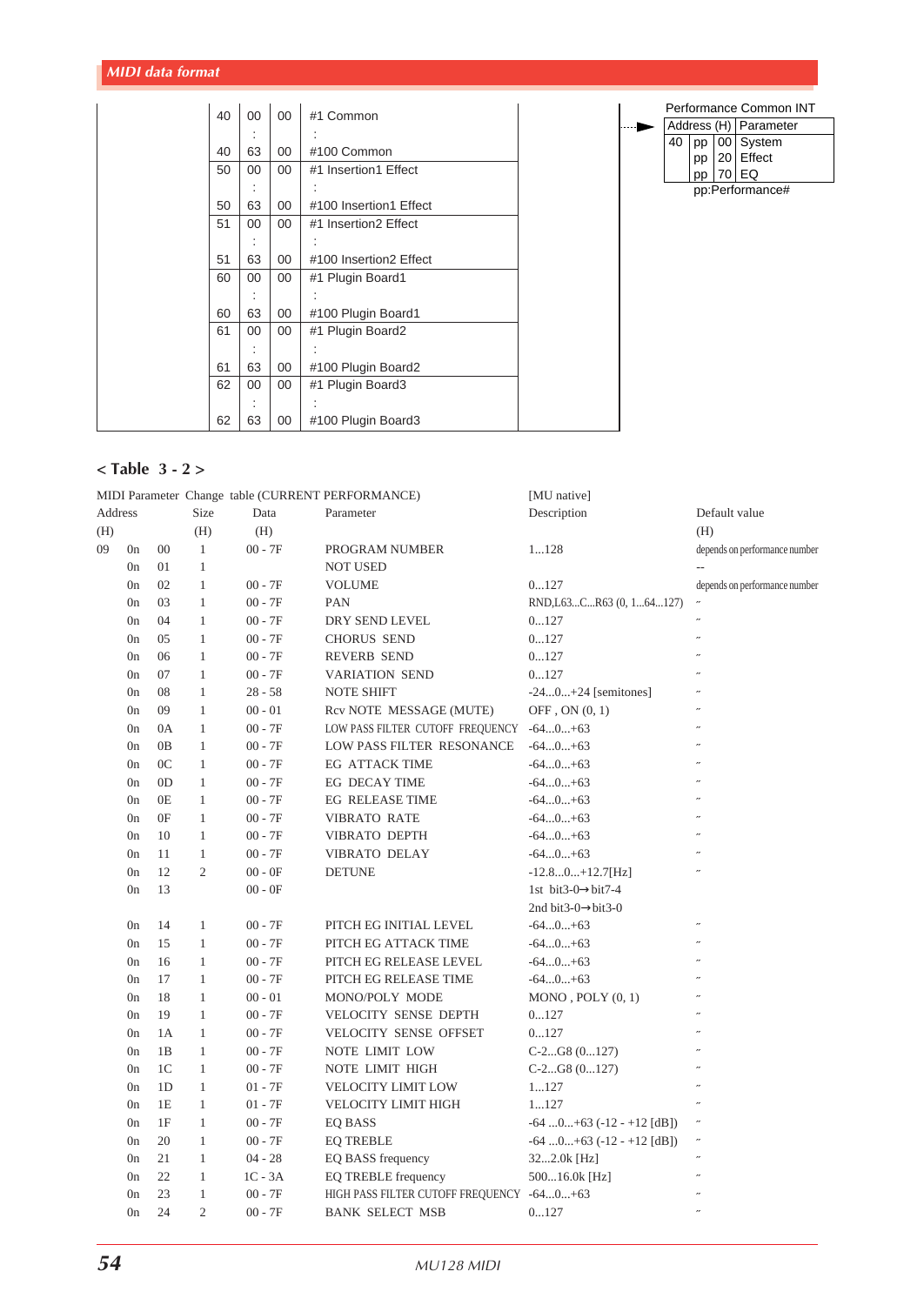|                |                   |                |                              |           |                                        |                                                       | <b>MIDI</b> data format       |
|----------------|-------------------|----------------|------------------------------|-----------|----------------------------------------|-------------------------------------------------------|-------------------------------|
|                | 0 <sub>n</sub>    | 25             |                              | $00 - 7F$ | <b>BANK SELECT LSB</b>                 | 0127                                                  |                               |
|                | <b>TOTAL SIZE</b> |                | 26                           |           |                                        |                                                       |                               |
|                |                   |                |                              |           |                                        |                                                       |                               |
|                |                   |                | n: performance part number   |           | $(00-03)$                              |                                                       |                               |
| $_{\rm OB}$    | $00\,$            | $00\,$         | $_{0c}$                      | $20 - 7F$ | PERFORMANCE NAME                       | 32127 (ASCII CHARACTER) depends on performance number |                               |
|                |                   | 0 <sup>C</sup> | 01                           | $00 - 7F$ | PERFORMANCE VOLUME                     | 0127                                                  |                               |
|                |                   | 0D             | 01                           | $01 - 7F$ | PERFORMANCE PAN                        | L63CR63                                               |                               |
|                |                   | 0E             | 01                           | $00 - 60$ | <b>AC1 CC NUMBER</b>                   | 095, CAT                                              |                               |
|                |                   | 0F             | 01                           | $00 - 01$ | <b>A/D INPUT</b>                       | OFF, ON                                               |                               |
|                |                   | 10             | 01                           | $00 - 7F$ | MW LFO PMOD DEPTH                      | 0127                                                  |                               |
|                |                   | 11             | 01                           | $00 - 7F$ | MW LFO FMOD DEPTH                      | 0127                                                  |                               |
|                |                   | 12             | 01                           | $28 - 58$ | <b>BEND PITCH CONTROL</b>              | $-24.0.+24$ [semitones]                               |                               |
|                |                   | 13             | 01                           | $00 - 7F$ | AC1 LOW PASS FILTER CONTROL -64  0 +63 |                                                       |                               |
|                |                   | 14             | 01                           | $00 - 7F$ | AC1 AMPLITUDE CONTROL                  | $-640+63$                                             |                               |
|                |                   | 15             | 01                           | $00 - 7F$ | AC1 LFO FMOD DEPTH                     | 0127                                                  |                               |
|                |                   | 16             | 01                           | $00 - 01$ | PORTAMENTO SWITCH                      | OFF, ON $(0, 1)$                                      |                               |
|                |                   | 17             | 01                           | $00 - 7F$ | PORTAMENTO TIME                        | 0127                                                  |                               |
|                | <b>TOTAL SIZE</b> |                | 18                           |           |                                        |                                                       |                               |
|                |                   |                |                              |           |                                        |                                                       |                               |
| 0 <sub>B</sub> | $00\,$            | 20             | $\mathbf{2}$                 | $00-7F$   | REVERB TYPE MSB                        | refer to Effect Program List                          | depends on performance number |
|                |                   | 21             |                              | $00-7F$   | <b>REVERB TYPE LSB</b>                 | n                                                     |                               |
|                |                   | 22             | $\mathbf{1}$                 | $00-7F$   | REVERB PARAMETER 1                     |                                                       | n                             |
|                |                   | 23             | $\mathbf{1}$                 | $00-7F$   | <b>REVERB PARAMETER 2</b>              |                                                       |                               |
|                |                   | 24             | $\mathbf{1}$                 | $00-7F$   | <b>REVERB PARAMETER 3</b>              |                                                       |                               |
|                |                   | 25             | $\mathbf{1}$                 | $00-7F$   | <b>REVERB PARAMETER 4</b>              |                                                       |                               |
|                |                   | 26             | $\mathbf{1}$                 | $00-7F$   | <b>REVERB PARAMETER 5</b>              |                                                       |                               |
|                |                   | 27             | $\mathbf{1}$                 | $00-7F$   | <b>REVERB RETURN</b>                   | $-\infty$ dB0dB+6dB (096127)                          | $\overline{v}$                |
|                |                   | 28             | $\mathbf{1}$                 | $01-7F$   | <b>REVERB PAN</b>                      | L63CR63                                               |                               |
|                |                   | 29             | $\overline{2}$               | $00-7F$   | <b>CHORUS TYPE MSB</b>                 | refer to Effect Program List                          | n                             |
|                |                   | 2A             |                              | $00-7F$   | <b>CHORUS TYPE LSB</b>                 | $\overline{a}$                                        | n                             |
|                |                   | 2B             | $\mathbf{1}$                 | $00-7F$   | <b>CHORUS PARAMETER 1</b>              |                                                       |                               |
|                |                   | 2C             | $\mathbf{1}$                 | $00-7F$   | <b>CHORUS PARAMETER 2</b>              |                                                       |                               |
|                |                   | 2D             | $\mathbf{1}$                 | $00-7F$   | <b>CHORUS PARAMETER 3</b>              |                                                       | n                             |
|                |                   | 2E             | $\mathbf{1}$                 | $00-7F$   | <b>CHORUS PARAMETER 4</b>              |                                                       |                               |
|                |                   | 2F             | $\mathbf{1}$                 | $00-7F$   | <b>CHORUS PARAMETER 5</b>              |                                                       |                               |
|                |                   | 30             | $\mathbf{1}$                 | $00-7F$   | <b>CHORUS RETURN</b>                   | $-\infty$ dB0dB+6dB $(096127)$                        | $\overline{v}$                |
|                |                   | 31             | $\mathbf{1}$                 | $01-7F$   | <b>CHORUS PAN</b>                      | L63CR63 (164127)                                      | n                             |
|                |                   | 32             | $\mathbf{1}$                 | $00-7F$   | SEND CHORUS TO REVERB                  | $-\infty$ dB0dB+6dB (096127)                          | H                             |
|                |                   | 33             | $\overline{c}$               | $00-7F$   | <b>VARIATION TYPE MSB</b>              | refer to Effect Program List                          | n                             |
|                |                   | 34             |                              | $00-7F$   | VARIATION TYPE LSB                     |                                                       |                               |
|                |                   | 35             | $\overline{c}$               | $00-7F$   | VARIATION PARAMETER 1 MSB              |                                                       |                               |
|                |                   | 36             |                              | $00-7F$   | <b>VARIATION PARAMETER 1 LSB</b>       |                                                       |                               |
|                |                   | 37             | 2                            | $00-7F$   | VARIATION PARAMETER 2 MSB              |                                                       | n                             |
|                |                   | 38             |                              | $00-7F$   | VARIATION PARAMETER 2 LSB              |                                                       |                               |
|                |                   | 39             | $\boldsymbol{2}$             | $00-7F$   | <b>VARIATION PARAMETER 3 MSB</b>       |                                                       |                               |
|                |                   | 3A             |                              | 00-7F     | <b>VARIATION PARAMETER 3 LSB</b>       |                                                       |                               |
|                |                   | 3B             | $\boldsymbol{2}$             | 00-7F     | VARIATION PARAMETER 4 MSB              |                                                       |                               |
|                |                   | 3C             |                              | $00-7F$   | <b>VARIATION PARAMETER 4 LSB</b>       |                                                       |                               |
|                |                   | 3D             | $\boldsymbol{2}$             | $00-7F$   | VARIATION PARAMETER 5 MSB              |                                                       |                               |
|                |                   | 3E             |                              | 00-7F     | <b>VARIATION PARAMETER 5 LSB</b>       |                                                       |                               |
|                |                   | 3F             | $\mathbf{2}$                 | $00-7F$   | VARIATION PARAMETER 10 MSB ~           |                                                       |                               |
|                |                   | 40             |                              | $00-7F$   | VARIATION PARAMETER 10 LSB             |                                                       |                               |
|                |                   | 41             | $\mathbf{1}$                 | 00-7F     | VARIATION RETURN                       | $-\infty$ dB0dB+6dB (096127)                          | $\overline{v}$                |
|                |                   | 42             | $\mathbf{1}$                 | 01-7F     | VARIATION PAN                          | L63CR63                                               |                               |
|                |                   |                |                              |           | SEND VARIATION TO REVERB               |                                                       |                               |
|                |                   | 43             | $\mathbf{1}$<br>$\mathbf{1}$ | $00-7F$   |                                        | $-\infty$ dB0dB+6dB $(096127)$                        | $\hat{\phantom{a}}$           |
|                |                   | 44             |                              | 00-7F     | SEND VARIATION TO CHORUS               | $-\infty$ dB0dB+6dB $(096127)$                        |                               |
|                |                   | 45             | $\mathbf{1}$                 | $00-7F$   | AC1 VARIATION CONTROL DEPTH 0127       |                                                       |                               |
|                |                   | 46             | $\mathbf{1}$                 | 00-01     | VARIATION CONNECTION                   | <b>INSERTION, SYSTEM</b>                              |                               |
|                |                   | 47             | $\,1$                        | 00-7F     | VARIATION PART                         | Part14 $(03)$                                         |                               |
|                |                   |                |                              |           |                                        | AD1, AD2 (64, 65)                                     |                               |
|                |                   |                |                              |           |                                        | OFF (127)                                             |                               |

#### TOTAL SIZE 28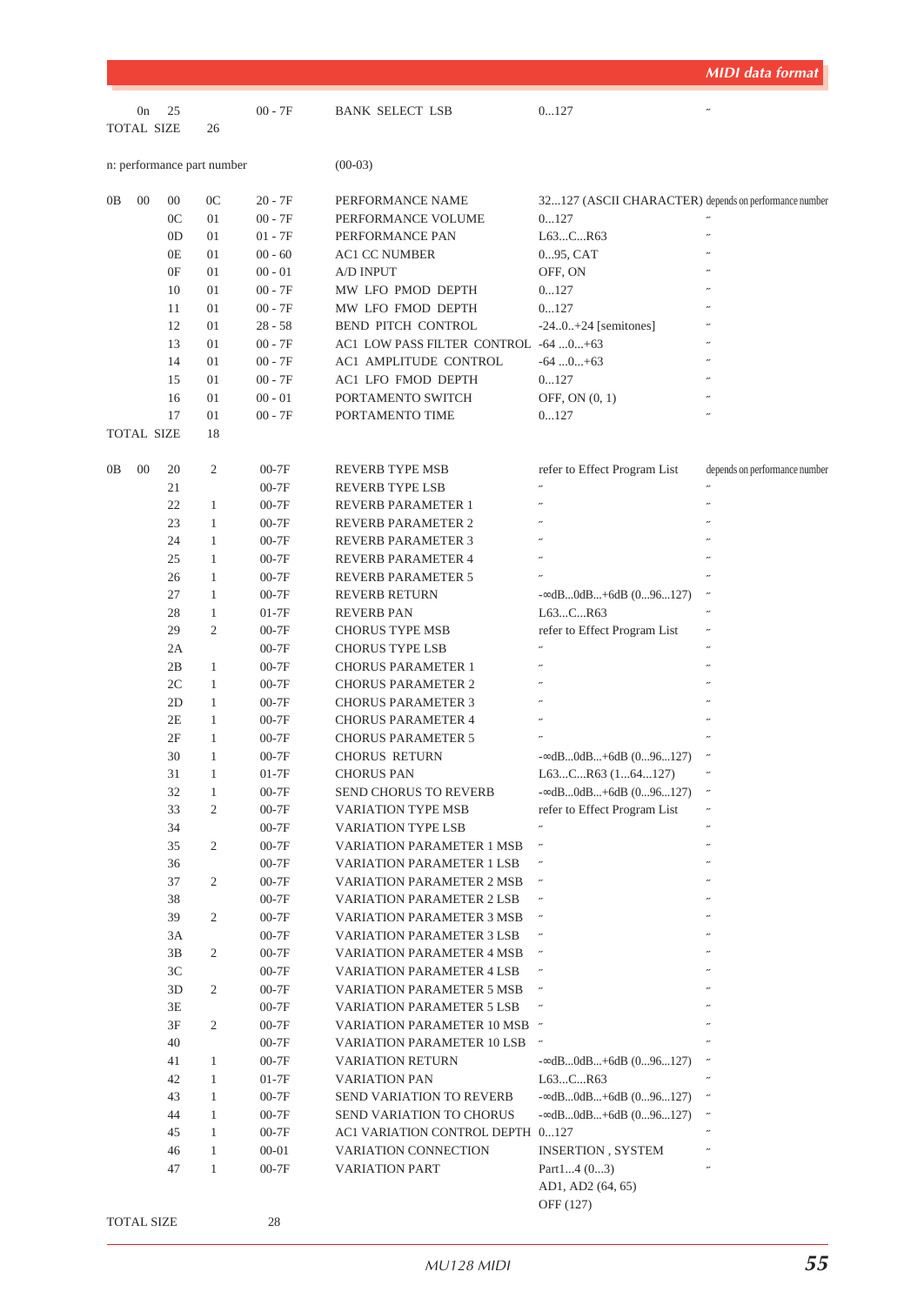|                |                   |                | <b>MIDI data format</b> |           |                                            |                                 |                               |
|----------------|-------------------|----------------|-------------------------|-----------|--------------------------------------------|---------------------------------|-------------------------------|
| 0B             | $00\,$            | 70             | $\mathbf{1}$            | $00 - 04$ | <b>EQ TYPE</b>                             | flat, jazz, pops, rock, concert | depends on performance number |
|                |                   | 71             | $\mathbf{1}$            | $34 - 4C$ | EQ GAIN1                                   | $-120+12$ [dB]                  |                               |
|                |                   | 72             | $\mathbf{1}$            | $34 - 4C$ | EO GAIN2                                   | $-120+12$ [dB]                  | $\overline{a}$                |
|                |                   | 73             | $\mathbf{1}$            | $34 - 4C$ | EQ GAIN3                                   | $-120+12$ [dB]                  | $\overline{v}$                |
|                |                   | 74             | $\mathbf{1}$            | $34 - 4C$ | EQ GAIN4                                   | $-120+12$ [dB]                  |                               |
|                |                   | 75             | $\mathbf{1}$            | $34 - 4C$ | EQ GAIN5                                   | $-120+12$ [dB]                  |                               |
|                | TOTAL SIZE        |                | 06                      |           |                                            |                                 |                               |
|                |                   |                |                         |           |                                            |                                 |                               |
| 0 <sup>C</sup> | $00\,$            | $00\,$         | $\overline{c}$          | $00-7F$   | <b>INSERTION EFFECT 1 TYPE MSB</b>         | refer to Effect Program List    | depends on performance number |
|                |                   | 01             |                         | $00-7F$   | <b>INSERTION EFFECT 1 TYPE LSB</b>         | $\overline{a}$                  | $\overline{a}$                |
|                |                   | 02             | $\overline{2}$          | $00-7F$   | INSERTION EFFECT 1 PARAMETER1 MSB ~        |                                 | $\overline{v}$                |
|                |                   | 03             |                         | $00-7F$   | INSERTION EFFECT 1 PARAMETER1 LSB ~        |                                 | $\overline{a}$                |
|                |                   | 04             | $\overline{2}$          | $00-7F$   | INSERTION EFFECT 1 PARAMETER2 MSB ~        |                                 |                               |
|                |                   | 05             |                         | $00-7F$   | INSERTION EFFECT 1 PARAMETER2 LSB ~        |                                 |                               |
|                |                   | 06             | $\overline{c}$          | $00-7F$   | INSERTION EFFECT 1 PARAMETER3 MSB ~        |                                 |                               |
|                |                   | 07             |                         | $00-7F$   | INSERTION EFFECT 1 PARAMETER3 LSB ~        |                                 |                               |
|                |                   | 08             | $\overline{c}$          | $00-7F$   | INSERTION EFFECT 1 PARAMETER4 MSB ~        |                                 |                               |
|                |                   | 09             |                         | $00-7F$   | INSERTION EFFECT 1 PARAMETER4 LSB ~        |                                 |                               |
|                |                   | 0A             | $\overline{2}$          | $00-7F$   | INSERTION EFFECT 1 PARAMETER5 MSB ~        |                                 |                               |
|                |                   | 0B             |                         | $00-7F$   | INSERTION EFFECT 1 PARAMETER5 LSB ~        |                                 |                               |
|                |                   | 0 <sup>C</sup> | $\overline{c}$          | $00-7F$   | INSERTION EFFECT 1 PARAMETER10 MSB ~       |                                 |                               |
|                |                   | 0D             |                         | $00-7F$   | INSERTION EFFECT 1 PARAMETER10 LSB ~       |                                 |                               |
|                |                   | 0E             | $\mathbf{1}$            | $00-7F$   | <b>INSERTION EFFECT 1 PART</b>             | Part $14(03)$                   |                               |
|                |                   |                |                         |           |                                            | AD1, AD2 (64, 65)               |                               |
|                |                   |                |                         |           |                                            | OFF (127)                       |                               |
|                | <b>TOTAL SIZE</b> |                | 0F                      |           |                                            |                                 |                               |
|                |                   |                |                         |           |                                            |                                 |                               |
| 0 <sup>C</sup> | 01                | $00\,$         | $\overline{2}$          | $00-7F$   | <b>INSERTION EFFECT 2 TYPE MSB</b>         | refer to Effect Program List    | depends on performance number |
|                |                   | 01             |                         | $00-7F$   | <b>INSERTION EFFECT 2 TYPE LSB</b>         |                                 | $\overline{\phantom{a}}$      |
|                |                   | 02             | $\overline{c}$          | $00-7F$   | INSERTION EFFECT 2 PARAMETER1 MSB ~        |                                 | $\overline{v}$                |
|                |                   | 03             |                         | $00-7F$   | <b>INSERTION EFFECT 2 PARAMETER1 LSB ~</b> |                                 | ×                             |
|                |                   | 04             | $\overline{c}$          | $00-7F$   | <b>INSERTION EFFECT 2 PARAMETER2 MSB ~</b> |                                 |                               |
|                |                   | 05             |                         | $00-7F$   | INSERTION EFFECT 2 PARAMETER2 LSB ~        |                                 |                               |
|                |                   | 06             | $\overline{c}$          | $00-7F$   | INSERTION EFFECT 2 PARAMETER3 MSB ~        |                                 |                               |
|                |                   | 07             |                         | $00-7F$   | INSERTION EFFECT 2 PARAMETER3 LSB ~        |                                 | $\overline{v}$                |
|                |                   | 08             | $\overline{c}$          | $00-7F$   | INSERTION EFFECT 2 PARAMETER4 MSB ~        |                                 |                               |
|                |                   | 09             |                         | $00-7F$   | INSERTION EFFECT 2 PARAMETER4 LSB ~        |                                 |                               |
|                |                   | 0A             | $\overline{2}$          | $00-7F$   | INSERTION EFFECT 2 PARAMETER5 MSB ~        |                                 |                               |
|                |                   | 0B             |                         | $00-7F$   | <b>INSERTION EFFECT 2 PARAMETER5 LSB ~</b> |                                 |                               |
|                |                   | 0 <sup>C</sup> | $\overline{c}$          | $00-7F$   | INSERTION EFFECT 2 PARAMETER10 MSB ~       |                                 |                               |
|                |                   | 0D             |                         | $00-7F$   | INSERTION EFFECT 2 PARAMETER10 LSB ~       |                                 |                               |
|                |                   | 0E             | $\mathbf{1}$            | $00-7F$   | <b>INSERTION EFFECT 2 PART</b>             | Part $14(03)$                   | $\overline{v}$                |
|                |                   |                |                         |           |                                            | AD1, AD2 (64, 65)               |                               |
|                |                   |                |                         |           |                                            | OFF (127)                       |                               |

TOTAL SIZE 0F

#### **< Table 3 - 3 >**

|         |    |                |      |              | MIDI Parameter Change table (INTERNAL PERFORMANCE) | [MU native]           |                               |
|---------|----|----------------|------|--------------|----------------------------------------------------|-----------------------|-------------------------------|
| Address |    |                | Size | Data         | Parameter                                          | Description           | Default value                 |
| (H)     |    |                | (H)  | (H)          |                                                    |                       | (H)                           |
| 3n      | pp | 00             |      | $00 - 7F$    | PROGRAM NUMBER                                     | 1128                  | depends on performance number |
| 3n      | pp | 01             | 1    | $00 - 7F$    | <b>BANK SELECT</b>                                 | 0127                  | $\prime\prime$                |
| 3n      | pp | 02             |      | $00 - 7F$    | <b>VOLUME</b>                                      | 0127                  | $\prime\prime$                |
| 3n      | pp | 03             | 1    | $00.01 - 7F$ | <b>PAN</b>                                         | RND, L63CR63          | $^{\prime\prime}$             |
| 3n      | pp | 04             | 1    | $00 - 7F$    | DRY SEND LEVEL                                     | 0127                  | $^{\prime\prime}$             |
| 3n      | pp | 05             |      | $00 - 7F$    | <b>CHORUS SEND</b>                                 | 0127                  | $^{\prime\prime}$             |
| 3n      | pp | 06             | 1    | $00 - 7F$    | <b>REVERB SEND</b>                                 | 0127                  | $^{\prime\prime}$             |
| 3n      | pp | 07             |      | $00 - 7F$    | <b>VARIATION SEND</b>                              | 0127                  | $^{\prime\prime}$             |
| 3n      | pp | 08             | 1    | $28 - 58$    | <b>NOTE SHIFT</b>                                  | $-240+24$ [semitones] | $^{\prime\prime}$             |
| 3n      | pp | 09             | 1    | $00 - 7F$    | LOW PASS FILTER CUTOFF FREQUENCY                   | $-640+63$             | $^{\prime\prime}$             |
| 3n      | pp | 0A             |      | $00 - 7F$    | LOW PASS FILTER RESONANCE                          | $-640+63$             | $\prime\prime$                |
| 3n      | pp | $_{\rm OB}$    |      | $00 - 7F$    | <b>EG ATTACK TIME</b>                              | $-640+63$             | $\prime\prime$                |
| 3n      | pp | 0 <sup>C</sup> |      | $00 - 7F$    | EG DECAY TIME                                      | $-640+63$             | $^{\prime\prime}$             |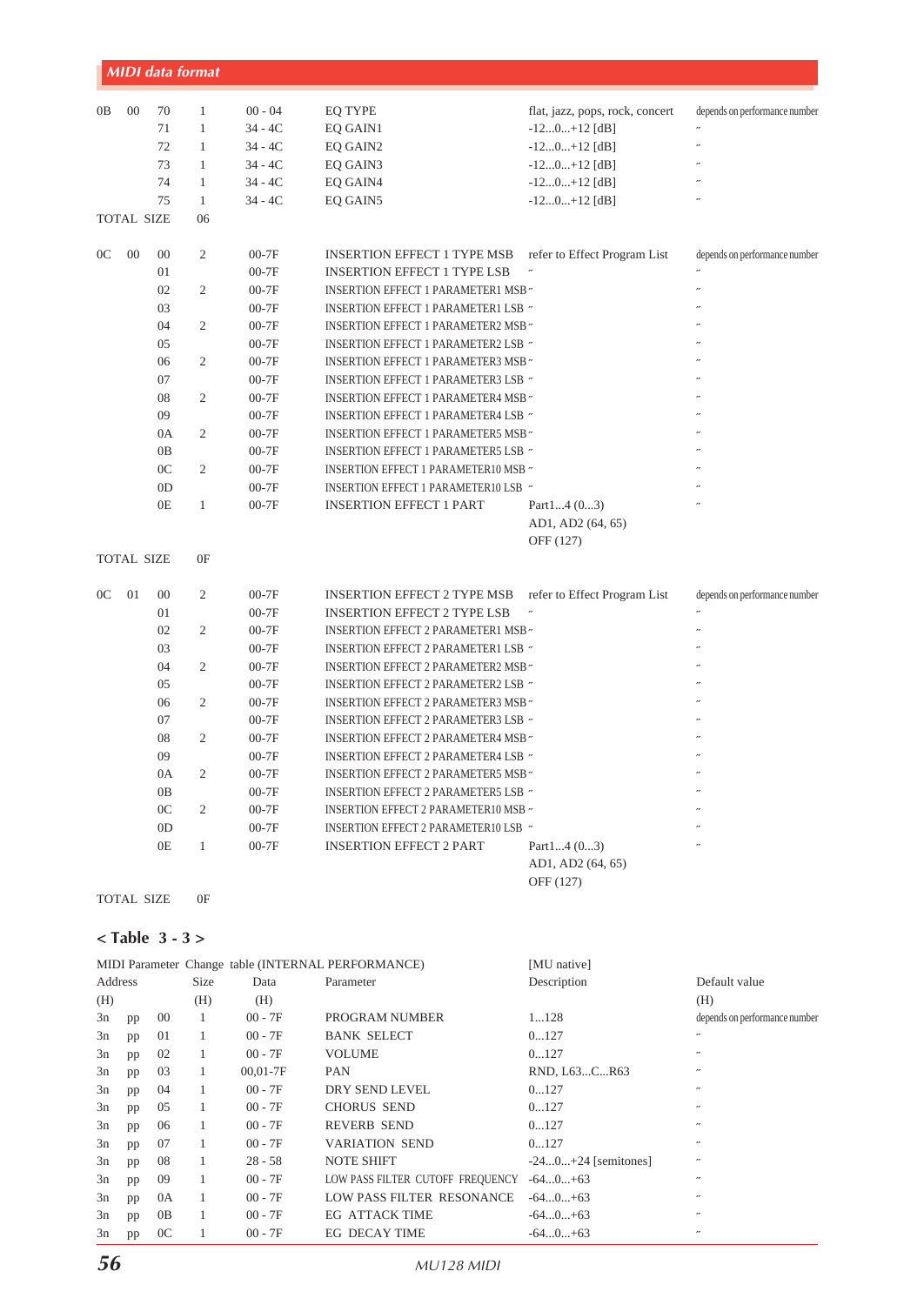| 3n | pp                | 0 <sub>D</sub>        | $\mathbf{1}$               | $00 - 7F$              | <b>EG RELEASE TIME</b>                    | $-640+63$                                             |                               |
|----|-------------------|-----------------------|----------------------------|------------------------|-------------------------------------------|-------------------------------------------------------|-------------------------------|
| 3n | pp                | 0E                    | $\mathbf{1}$               | $00 - 7F$              | <b>VIBRATO RATE</b>                       | $-640+63$                                             |                               |
| 3n | pp                | 0F                    | $\mathbf{1}$               | $00 - 7F$              | VIBRATO DEPTH                             | $-640+63$                                             |                               |
| 3n | pp                | 10                    | $\mathbf{1}$               | $00 - 7F$              | VIBRATO DELAY                             | $-640+63$                                             |                               |
| 3n | pp                | 11                    | $\overline{c}$             | $00 - 0F$              | <b>DETUNE</b>                             | $-12.80+12.7$ [Hz]                                    |                               |
| 3n | pp                | 12                    |                            | $00 - 7F$              |                                           | 1st bit3-0 $\rightarrow$ bit7-4                       |                               |
|    |                   |                       |                            |                        |                                           | 2nd bit3-0 $\rightarrow$ bit3-0                       |                               |
|    |                   |                       |                            |                        | <b>Rcv NOTE MESSAGE</b>                   | 1st bit6: OFF, ON (0, 1)                              |                               |
|    |                   |                       |                            |                        | MONO/POLY MODE                            | 1st bit5: MONO, POLY (0, 1)                           |                               |
| 3n | pp                | 13                    | $\mathbf{1}$               | $00 - 7F$              | PITCH EG INITIAL LEVEL                    | 0127                                                  | $\hat{\phantom{a}}$           |
| 3n |                   | 14                    | $\mathbf{1}$               | $00 - 7F$              | PITCH EG ATTACK TIME                      | 0127                                                  | $\overline{\phantom{a}}$      |
|    | pp                |                       | $\mathbf{1}$               |                        | PITCH EG RELEASE LEVEL                    |                                                       |                               |
| 3n | pp                | 15                    |                            | $00 - 7F$              |                                           | 0127                                                  |                               |
| 3n | pp                | 16                    | 1                          | $00 - 7F$              | PITCH EG RELEASE TIME                     | 0127                                                  |                               |
| 3n | pp                | 17                    | 1                          | $00 - 7F$              | VELOCITY SENSE DEPTH                      | 0127                                                  |                               |
| 3n | pp                | 18                    | $\mathbf{1}$               | $00 - 7F$              | VELOCITY SENSE OFFSET                     | 0127                                                  |                               |
| 3n | pp                | 19                    | $\mathbf{1}$               | $00 - 7F$              | NOTE LIMIT LOW                            | $C-2G8$                                               |                               |
| 3n | pp                | 1A                    | 1                          | $00 - 7F$              | NOTE LIMIT HIGH                           | $C-2G8$                                               |                               |
| 3n | pp                | 1B                    | $\mathbf{1}$               | $01 - 7F$              | VELOCITY LIMIT LOW                        | 1127                                                  | n                             |
| 3n | pp                | 1C                    | 1                          | $01 - 7F$              | VELOCITY LIMIT HIGH                       | 1127                                                  | n                             |
| 3n | pp                | 1 <sub>D</sub>        | 1                          | $00 - 7F$              | EQ BASS                                   | $-64$ 0+63 $(-12 - +12$ [dB])                         | $\overline{v}$                |
| 3n | pp                | 1E                    | $\mathbf{1}$               | $00 - 7F$              | <b>EQ TREBLE</b>                          | $-64$ 0+63 $(-12 - +12$ [dB])                         | $\overline{a}$                |
| 3n | pp                | 1F                    | 1                          | $04 - 28$              | EQ BASS frequency                         | 322.0k [Hz]                                           | $\overline{\phantom{a}}$      |
| 3n | pp                | 20                    | $\mathbf{1}$               | 1C - 3A                | EQ TREBLE frequency                       | 50016.0k [Hz]                                         | $\overline{\phantom{a}}$      |
| 3n | pp                | 21                    | $\mathbf{1}$               | $00 - 7F$              | HIGH PASS FILTER CUTOFF FREQUENCY -640+63 |                                                       | $\overline{a}$                |
|    | <b>TOTAL SIZE</b> |                       | 22                         |                        |                                           |                                                       |                               |
|    |                   |                       |                            |                        |                                           |                                                       |                               |
| 3n |                   | 30                    | 2                          | $00 - 7F$              | <b>BANK SELECT MSB</b>                    | 0127                                                  | depends on performance number |
|    | pp                |                       |                            | $00 - 7F$              | <b>BANK SELECT LSB</b>                    | 0127                                                  |                               |
| 3n | pp                |                       | $\overline{2}$             |                        |                                           |                                                       |                               |
|    | TOTAL SIZE        |                       |                            |                        |                                           |                                                       |                               |
|    |                   |                       |                            |                        |                                           |                                                       |                               |
|    |                   |                       |                            |                        |                                           |                                                       |                               |
|    |                   |                       | n: performance part number |                        | $(00-03)$                                 |                                                       |                               |
|    |                   | pp:performance number |                            |                        | $(00-63)$                                 |                                                       |                               |
|    |                   |                       |                            |                        |                                           |                                                       |                               |
| 40 | pp                | $00\,$                | $_{0c}$                    | $20 - 7F$              | PERFORMANCE NAME                          | 32127 (ASCII CHARACTER) depends on performance number |                               |
|    | pp                | $_{0c}$               | 01                         | $00 - 7F$              | PERFORMANCE VOLUME                        | 0127                                                  |                               |
|    | pp                | 0 <sub>D</sub>        | 01                         | $01 - 7F$              | PERFORMANCE PAN                           | L63CR63 (164127)                                      | $\tilde{\phantom{a}}$         |
|    | pp                | 0E                    | 01                         | $00 - 60$              | <b>AC1 CC NUMBER</b>                      | 095, CAT                                              | $\overline{\phantom{a}}$      |
|    | pp                | 0F                    | 01                         | $00 - 01$              | <b>A/D INPUT</b>                          | OFF, ON                                               |                               |
|    | pp                | 10                    | 01                         | $00 - 7F$              | MW LFO PMOD DEPTH                         | 0127                                                  |                               |
|    | pp                | 11                    | 01                         | $00 - 7F$              | MW LFO FMOD DEPTH                         | 0127                                                  |                               |
|    | pp                | 12                    | 01                         | $28 - 58$              | BEND PITCH CONTROL                        | $-24.0.+24$ [semitones]                               |                               |
|    |                   | 13                    | 01                         | $00 - 7F$              | <b>AC1 FILTER CONTROL</b>                 | $-64$ $0+63$                                          |                               |
|    | pp                | 14                    | 01                         |                        |                                           |                                                       |                               |
|    | pp                | 15                    | 01                         | $00 - 7F$<br>$00 - 7F$ | AC1 AMPLITUDE CONTROL                     | $-1000+100$ [%]                                       | n                             |
|    | pp                |                       |                            |                        | AC1 LFO FMOD DEPTH                        | 0127                                                  |                               |
|    | pp                | 16                    | $01\,$                     | $00 - 01$              | PORTAMENTO SWITCH                         | OFF, ON (0, 1)                                        |                               |
|    | pp                | 17                    | 01                         | $00 - 7F$              | PORTAMENTO TIME                           | 0127                                                  |                               |
|    | TOTAL SIZE        |                       | 18                         |                        |                                           |                                                       |                               |
|    |                   |                       |                            |                        |                                           |                                                       |                               |
| 40 | pp                | 20                    | $\boldsymbol{2}$           | $00-7F$                | REVERB TYPE MSB                           | refer to Effect Program List                          | depends on performance number |
|    | pp                | 21                    |                            | $00-7F$                | <b>REVERB TYPE LSB</b>                    | n                                                     | $\overline{a}$                |
|    | pp                | 22                    | $\mathbf{1}$               | $00-7F$                | REVERB PARAMETER 1                        | n                                                     | $\overline{a}$                |
|    | pp                | 23                    | $\mathbf{1}$               | $00-7F$                | REVERB PARAMETER 2                        | n                                                     | $\overline{a}$                |
|    | pp                | 24                    | $\mathbf{1}$               | $00-7F$                | <b>REVERB PARAMETER 3</b>                 |                                                       |                               |
|    | pp                | 25                    | $\mathbf{1}$               | $00-7F$                | <b>REVERB PARAMETER 4</b>                 |                                                       |                               |
|    | pp                | 26                    | $\mathbf{1}$               | $00-7F$                | REVERB PARAMETER 5                        |                                                       | $\overline{v}$                |
|    | pp                | 27                    | $\mathbf{1}$               | $00-7F$                | <b>REVERB RETURN</b>                      | $-\infty$ dB0dB+6dB $(096127)$                        | $\!\!$                        |
|    | pp                | 28                    | $\mathbf{1}$               | 01-7F                  | <b>REVERB PAN</b>                         | L63CR63                                               | $\overline{a}$                |
|    | pp                | 29                    | $\overline{c}$             | 00-7F                  | CHORUS TYPE MSB                           | refer to Effect Program List                          | $\overline{v}$                |
|    | pp                | 2A                    |                            | $00-7F$                | <b>CHORUS TYPE LSB</b>                    | n                                                     | $\overline{v}$                |
|    | pp                | 2B                    | $\mathbf{1}$               | $00-7F$                | <b>CHORUS PARMETER 1</b>                  | n                                                     |                               |
|    | pp                | 2C                    | $\mathbf{1}$               | $00-7F$                | <b>CHORUS PARMETER 2</b>                  |                                                       |                               |
|    | pp                | 2D                    | $\mathbf{1}$               | $00-7F$                | <b>CHORUS PARMETER 3</b>                  |                                                       |                               |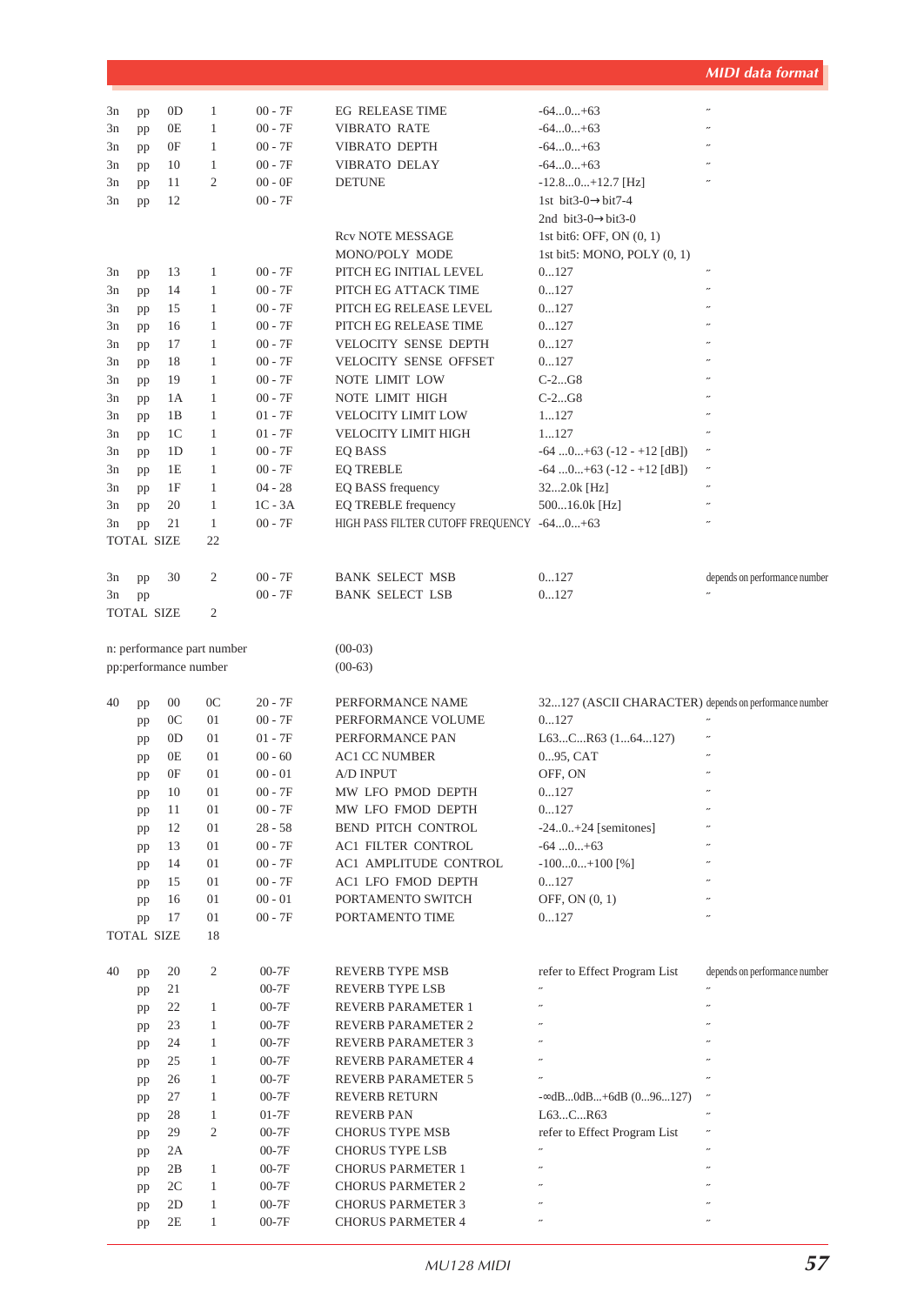|    |                   |                | <b>MIDI</b> data format |             |                                            |                                 |                               |
|----|-------------------|----------------|-------------------------|-------------|--------------------------------------------|---------------------------------|-------------------------------|
|    |                   | 2F             | $\mathbf{1}$            | $00-7F$     | <b>CHORUS PARMETER 5</b>                   | n                               | $\hat{\phantom{a}}$           |
|    | pp<br>pp          | 30             | $\mathbf{1}$            | $00-7F$     | <b>CHORUS RETURN</b>                       | $-\infty$ dB0dB+6dB $(096127)$  |                               |
|    | pp                | 31             | $\mathbf{1}$            | $01-7F$     | <b>CHORUS PAN</b>                          | L63CR63                         |                               |
|    | pp                | 32             | $\mathbf{1}$            | $00-7F$     | SEND CHORUS TO REVERB                      | $-\infty$ dB0dB+6dB $(096127)$  | $\!\!$                        |
|    | pp                | 33             | $\mathfrak{2}$          | $00-7F$     | VARIATION TYPE MSB                         | refer to Effect Program List    | $\overline{v}$                |
|    | pp                | 34             |                         | $00-7F$     | <b>VARIATION TYPE LSB</b>                  | n                               | n                             |
|    | pp                | 35             | $\overline{c}$          | $00-7F$     | <b>VARIATION PARMETER 1 MSB</b>            | n                               | $\overline{\phantom{a}}$      |
|    | pp                | 36             |                         | $00-7F$     | VARIATION PARMETER 1 LSB                   | n                               |                               |
|    | pp                | 37             | 2                       | $00-7F$     | <b>VARIATION PARMETER 2 MSB</b>            | n                               |                               |
|    | pp                | 38             |                         | $00-7F$     | VARIATION PARMETER 2 LSB                   | n                               |                               |
|    | pp                | 39             | $\overline{c}$          | $00-7F$     | <b>VARIATION PARMETER 3 MSB</b>            | n                               |                               |
|    | pp                | 3A             |                         | $00-7F$     | <b>VARIATION PARMETER 3 LSB</b>            | n                               |                               |
|    | pp                | 3B             | $\overline{c}$          | $00-7F$     | <b>VARIATION PARMETER 4 MSB</b>            | ×                               |                               |
|    | pp                | 3C             |                         | $00-7F$     | VARIATION PARMETER 4 LSB                   | n                               |                               |
|    | pp                | 3D             | 2                       | $00-7F$     | <b>VARIATION PARMETER 5 MSB</b>            | n                               |                               |
|    | pp                | 3E             |                         | $00-7F$     | <b>VARIATION PARMETER 5 LSB</b>            | n                               |                               |
|    | pp                | 3F             | $\overline{c}$          | $00-7F$     | VARIATION PARMETER 10 MSB                  | $\overline{\phantom{a}}$        |                               |
|    | pp                | 40             |                         | $00-7F$     | VARIATION PARMETER 10 LSB                  | n                               |                               |
|    | pp                | 41             | $\mathbf{1}$            | $00-7F$     | <b>VARIATION RETURN</b>                    | $-\infty$ dB0dB+6dB $(096127)$  |                               |
|    | pp                | 42             | $\mathbf{1}$            | $01-7F$     | <b>VARIATION PAN</b>                       | L63CR63 (164127)                | $\overline{v}$                |
|    | pp                | 43             | $\mathbf{1}$            | $00-7F$     | SEND VARIATION TO REVERB                   | $-\infty$ dB0dB+6dB (096127)    | $\overline{\phantom{a}}$      |
|    | pp                | 44             | $\mathbf{1}$            | $00-7F$     | SEND VARIATION TO CHORUS                   | $-\infty$ dB0dB+6dB (096127)    | $\hat{\phantom{a}}$           |
|    | pp                | 45             | $\mathbf{1}$            | $00-7F$     | AC1 VARIATION CONTROL DEPTH 0127           |                                 |                               |
|    | pp                | 46             | $\mathbf{1}$            | $00 - 01$   | VARIATION CONNECTION                       | <b>INSERTION, SYSTEM</b>        |                               |
|    | pp                | 47             | $\mathbf{1}$            | $00-03, 7F$ | <b>VARATION PART</b>                       | Part $14(03)$                   | n                             |
|    |                   |                |                         |             |                                            | AD1, AD2 (64, 65)               |                               |
|    |                   |                |                         |             |                                            | OFF (127)                       |                               |
|    | <b>TOTAL SIZE</b> |                | 28                      |             |                                            |                                 |                               |
| 40 |                   | 70             | 1                       | $00 - 04$   | <b>EQ TYPE</b>                             | flat, jazz, pops, rock, concert | depends on performance number |
|    | pp                | 71             | $\mathbf{1}$            | $34 - 4C$   | EQ GAIN1                                   | $-120+12$ [dB]                  | $\tilde{\phantom{a}}$         |
|    | pp<br>pp          | 72             | $\mathbf{1}$            | $34 - 4C$   | EQ GAIN2                                   | $-120+12$ [dB]                  |                               |
|    | pp                | 73             | 1                       | 34 - 4C     | EQ GAIN3                                   | $-120+12$ [dB]                  |                               |
|    | pp                | 74             | $\mathbf{1}$            | 34 - 4C     | EQ GAIN4                                   | $-120+12$ [dB]                  | $\overline{v}$                |
|    | pp                | 75             | $\mathbf{1}$            | $34 - 4C$   | EQ GAIN5                                   | $-120+12$ [dB]                  |                               |
|    | <b>TOTAL SIZE</b> |                | 06                      |             |                                            |                                 |                               |
|    |                   |                |                         |             |                                            |                                 |                               |
| 50 | pp                | $00\,$         | $\overline{c}$          | $00-7F$     | <b>INSERTION EFFECT 1 TYPE MSB</b>         | refer to Effect Program List    | depends on performance number |
|    | pp                | 01             |                         | $00-7F$     | <b>INSERTION EFFECT 1 TYPE LSB</b>         |                                 | $\overline{v}$                |
|    | pp                | 02             | $\overline{c}$          | $00-7F$     | <b>INSERTION EFFECT 1 PARAMETER1 MSB ~</b> |                                 | $\overline{v}$                |
|    | pp                | 03             |                         | $00-7F$     | INSERTION EFFECT 1 PARAMETER1 LSB ~        |                                 |                               |
|    | pp                | 04             | $\overline{c}$          | $00-7F$     | INSERTION EFFECT 1 PARAMETER2 MSB ~        |                                 |                               |
|    | pp                | 05             |                         | $00-7F$     | <b>INSERTION EFFECT 1 PARAMETER2 LSB ~</b> |                                 |                               |
|    | pp                | 06             | 2                       | $00-7F$     | INSERTION EFFECT 1 PARAMETER3 MSB ~        |                                 | $\overline{v}$                |
|    | pp                | 07             |                         | $00-7F$     | INSERTION EFFECT 1 PARAMETER3 LSB ~        |                                 |                               |
|    | pp                | 08             | $\overline{c}$          | $00-7F$     | INSERTION EFFECT 1 PARAMETER4 MSB ~        |                                 |                               |
|    | pp                | 09             |                         | $00-7F$     | INSERTION EFFECT 1 PARAMETER4 LSB ~        |                                 |                               |
|    | pp                | 0A             | $\overline{c}$          | $00-7F$     | INSERTION EFFECT 1 PARAMETER5 MSB ~        |                                 |                               |
|    | pp                | 0B             |                         | $00-7F$     | INSERTION EFFECT 1 PARAMETER5 LSB ~        |                                 |                               |
|    | pp                | 0 <sup>C</sup> | $\overline{c}$          | $00-7F$     | INSERTION EFFECT 1 PARAMETER10 MSB ~       |                                 |                               |
|    | pp                | 0D             |                         | $00-7F$     | INSERTION EFFECT 1 PARAMETER10 LSB ~       |                                 |                               |
|    | pp                | 0E             | $\mathbf{1}$            | $00-7F$     | <b>INSERTION EFFECT 1 PART</b>             | Part $14(03)$                   |                               |
|    |                   |                |                         |             |                                            | AD1, AD2 (64, 65)               |                               |
|    |                   |                |                         |             |                                            | OFF (127)                       |                               |
|    | TOTAL SIZE        |                | 0F                      |             |                                            |                                 |                               |
| 51 |                   | $00\,$         | 2                       | $00-7F$     | <b>INSERTION EFFECT 2 TYPE MSB</b>         | refer to Effect Program List    | depends on performance number |
|    | pp                | 01             |                         | $00-7F$     | <b>INSERTION EFFECT 2 TYPE LSB</b>         | ×                               | $\overline{v}$                |
|    | pp                | 02             | $\overline{c}$          | $00-7F$     | INSERTION EFFECT 2 PARAMETER1 MSB ~        |                                 | n                             |
|    | pp                | 03             |                         | $00-7F$     | INSERTION EFFECT 2 PARAMETER1 LSB ~        |                                 |                               |
|    | pp<br>pp          | 04             | $\overline{c}$          | $00-7F$     | <b>INSERTION EFFECT 2 PARAMETER2 MSB ~</b> |                                 |                               |
|    | pp                | 05             |                         | $00-7F$     | INSERTION EFFECT 2 PARAMETER2 LSB ~        |                                 |                               |
|    | pp                | 06             | $\mathbf{2}$            | $00-7F$     | INSERTION EFFECT 2 PARAMETER3 MSB ~        |                                 |                               |
|    |                   |                |                         |             |                                            |                                 |                               |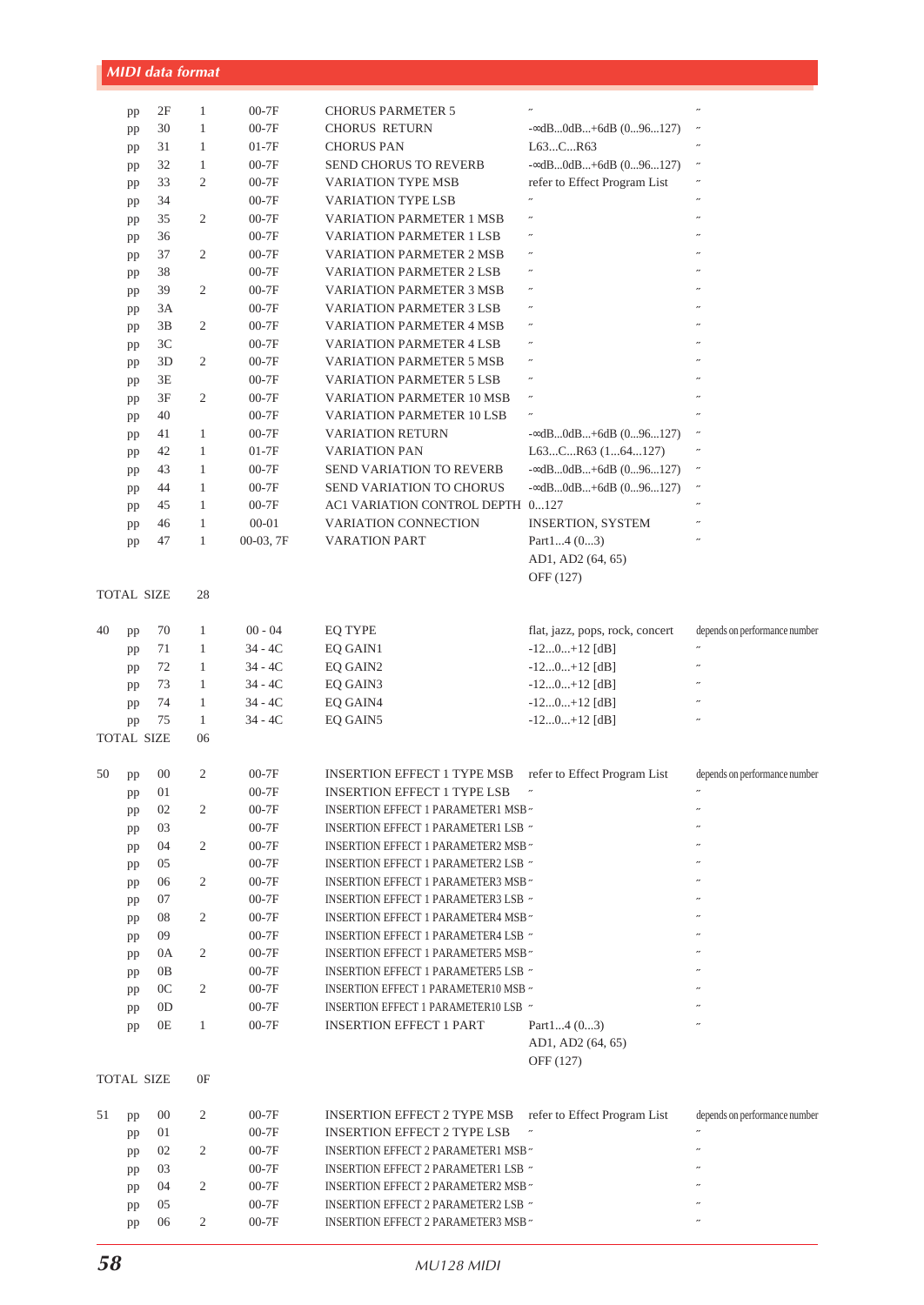|                        |                |         |                                            |                         | MIDI udid format              |
|------------------------|----------------|---------|--------------------------------------------|-------------------------|-------------------------------|
| 07                     |                | $00-7F$ | <b>INSERTION EFFECT 2 PARAMETER3 LSB ~</b> |                         | $\overline{\phantom{a}}$      |
| pp                     |                |         |                                            |                         |                               |
| 08<br>pp               | $\overline{c}$ | $00-7F$ | <b>INSERTION EFFECT 2 PARAMETER4 MSB ~</b> |                         | n                             |
| 09<br>pp               |                | $00-7F$ | <b>INSERTION EFFECT 2 PARAMETER4 LSB ~</b> |                         | $\overline{\phantom{a}}$      |
| 0A<br>pp               | 2              | $00-7F$ | <b>INSERTION EFFECT 2 PARAMETER5 MSB ~</b> |                         | $^{\prime\prime}$             |
| 0 <sub>B</sub><br>pp   |                | $00-7F$ | <b>INSERTION EFFECT 2 PARAMETER5 LSB ~</b> |                         | n                             |
| OC<br>pp               | 2              | $00-7F$ | INSERTION EFFECT 2 PARAMETER10 MSB ~       |                         | $\overline{\phantom{a}}$      |
| OD<br>pp               |                | $00-7F$ | INSERTION EFFECT 2 PARAMETER 10 LSB ~      |                         | $^{\prime\prime}$             |
| 0E<br>pp               | 1              | $00-7F$ | <b>INSERTION EFFECT 2 PART</b>             | Part14 $(03)$           | $^{\prime\prime}$             |
|                        |                |         |                                            | AD1, AD2 (64, 65)       |                               |
|                        |                |         |                                            | OFF (127)               |                               |
| <b>TOTAL SIZE</b>      | 0F             |         |                                            |                         |                               |
|                        |                |         |                                            |                         |                               |
| 00<br>60<br>pp         | 64             | $00-7F$ | PLUGIN BOARD 1 PARAMETER                   | depends on Plugin Board | depends on performance number |
| <b>TOTAL SIZE</b>      | 64             |         |                                            |                         |                               |
|                        |                |         |                                            |                         |                               |
| 00<br>61<br>pp         | 64             | $00-7F$ | PLUGIN BOARD 2 PARAMETER                   | depends on Plugin Board | depends on performance number |
| <b>TOTAL SIZE</b>      | 64             |         |                                            |                         |                               |
|                        |                |         |                                            |                         |                               |
| $00\,$<br>62<br>pp     | 64             | $00-7F$ | PLUGIN BOARD 3 PARAMETER                   | depends on Plugin Board | depends on performance number |
| <b>TOTAL SIZE</b>      | 64             |         |                                            |                         |                               |
|                        |                |         |                                            |                         |                               |
| pp: performance number |                |         | $(00-63)$                                  |                         |                               |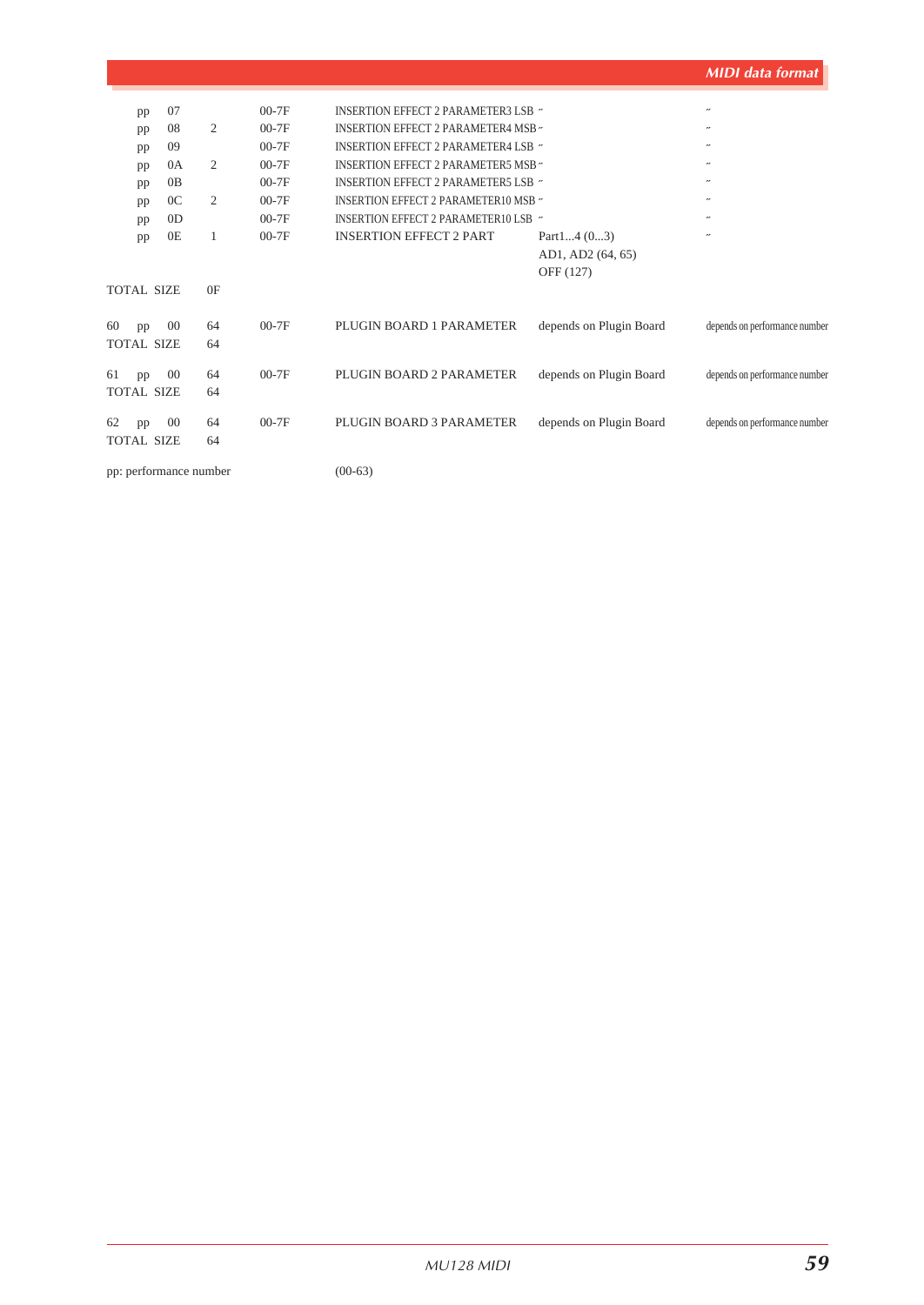| Date: 22-MAY-1998<br>: 1.0<br>Version | Remarks     |                                                                                                                                                          |                                                                       |                                                        |                                       |                                              |                                                                  | Sound Controller<br>Portamento Cntrl<br>Effect Depth<br>NRPN LSB, MSB<br>RPN LSB, MSB<br>Select<br>RPN Inc, Dec<br>Entry<br>Data<br><b>Bank</b>                                                                                                                                  |
|---------------------------------------|-------------|----------------------------------------------------------------------------------------------------------------------------------------------------------|-----------------------------------------------------------------------|--------------------------------------------------------|---------------------------------------|----------------------------------------------|------------------------------------------------------------------|----------------------------------------------------------------------------------------------------------------------------------------------------------------------------------------------------------------------------------------------------------------------------------|
|                                       | Recognized  | $\circ$<br>৩<br>$\overline{\phantom{0}}$<br>$\overline{\phantom{0}}$<br>$\overline{\phantom{a}}$<br>$\overline{\phantom{0}}$<br>$\overline{\phantom{0}}$ | $\frac{2}{\ast}$<br>$(m=1)$<br>4<br>$\tilde{\mathcal{S}}$ ,<br>×<br>Σ | 127<br>127<br>$\mathbf{I}$<br>J.<br>$\circ$<br>$\circ$ | $9nH, v=1-127$<br>O<br>$\mathsf{X}$   | $\vec{\ast}$<br>Н<br>$\star$<br>$\circ$<br>O | $\overline{ }$<br>$\star$<br>semi<br>$-24$<br>$\circ$<br>$\circ$ | Н<br>$\overline{\phantom{0}}$<br>$\overline{\phantom{0}}$<br>$\overline{\phantom{0}}$<br>$\star$<br>$\star$<br>¥<br>$\star$<br>$\star$<br>$\ast$<br>$\ast$<br>$\star$<br>$\ast$<br>$\star$<br>$\circ$<br>$\circ$<br>O<br>O<br>$\circ$<br>O<br>O<br>$\circ$<br>$\circ$<br>$\circ$ |
| MU128 MIDI Implementation Chart       | Transmitted | Χ<br>×                                                                                                                                                   | **************<br>X<br>×                                              | **************<br>×                                    | Χ<br>×                                | X<br>×                                       | X                                                                | X<br>×<br>×<br>×<br>×<br>×<br>×<br>×<br>×<br>×                                                                                                                                                                                                                                   |
| Generator<br>[Tone<br>Mode1<br>YAMAHA | Function    | Changed<br>Default<br>Channel<br>Basic                                                                                                                   | Messages<br>Default<br>Altered<br>Mode                                | : True voice<br>Number<br>Note                         | OFF<br>NO<br>Note<br>Note<br>Velocity | Key' S<br>$Ch$ is<br>After<br>Touch          | Pitch Bend                                                       | 0, 32<br>6,38<br>84<br>93,94<br>$64 - 67$<br>$71 - 74$<br>$96 - 97$<br>$66 - 86$<br>1, 5, 7, 10, 11<br>100-101<br>$\overline{5}$<br>Control<br>Change                                                                                                                            |

# **MIDI implementation chart**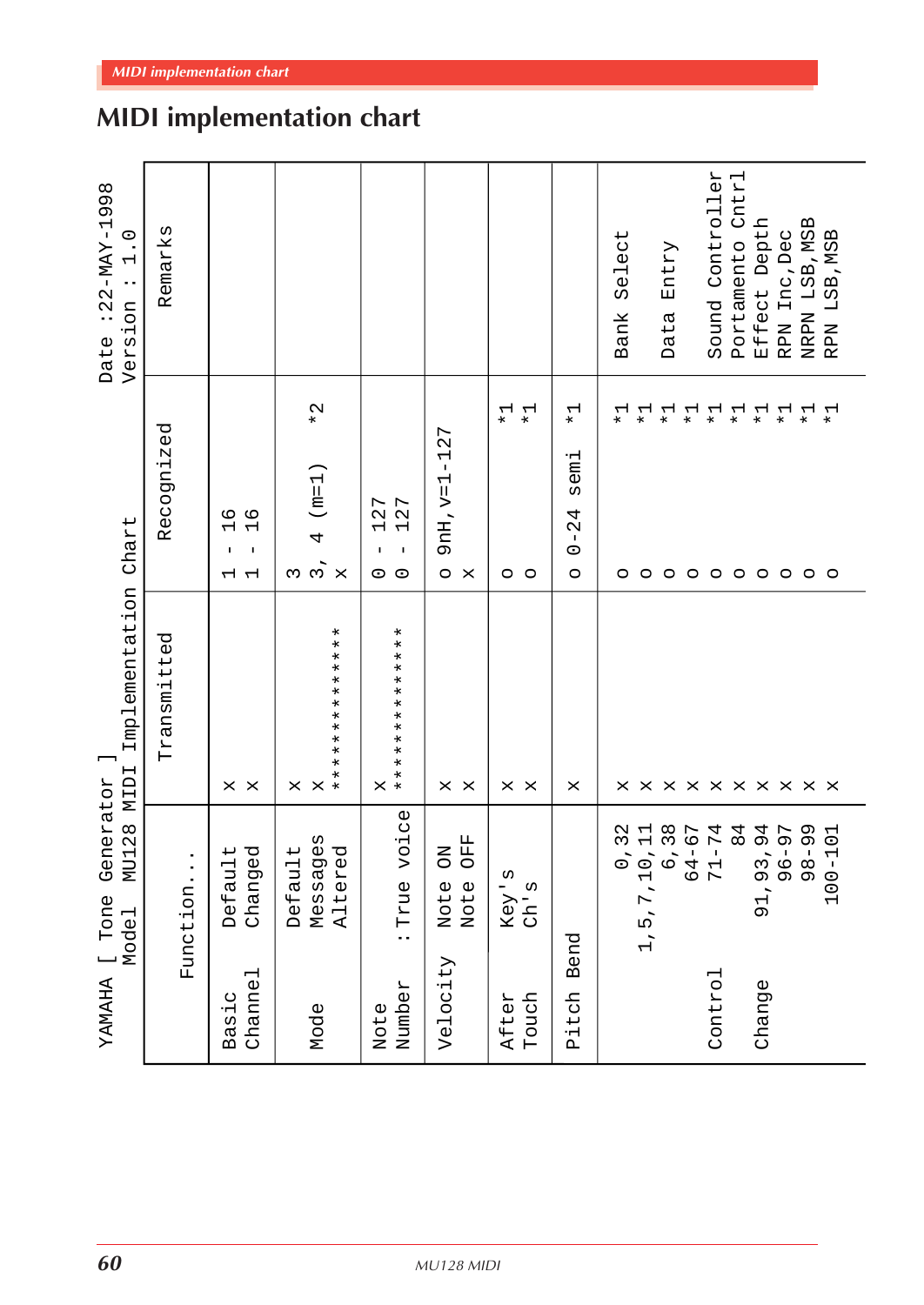| #<br>: True<br>Change<br><b>Brog</b>                                                                                    | **************<br>X                       | 127<br>$\sf I$<br>O<br>Ø<br>$\circ$                                                                        |                                |
|-------------------------------------------------------------------------------------------------------------------------|-------------------------------------------|------------------------------------------------------------------------------------------------------------|--------------------------------|
| System Exclusive                                                                                                        | $\begin{array}{c} * \ 3 \end{array}$<br>O | $\begin{array}{c} * \end{array}$<br>O                                                                      |                                |
| Pos.<br>.<br>Sel.<br>Scro <sub>S</sub><br>Song<br>Tune<br>Common                                                        | ×<br>X<br>X                               | Χ<br>X<br>X                                                                                                |                                |
| Real Time: Commands<br>: Clock<br>System                                                                                | X<br>X                                    | X<br>X                                                                                                     |                                |
| All Sound Off<br>Reset All Cntrls<br>All Notes OFF<br>Local ON/OFF<br>Active Sense<br>Reset<br>sages<br>$Mess -$<br>Aux | <b>xxxxxx</b>                             | $\begin{array}{l} \circ (122) \\ \circ (121) \\ \times (123-125) \\ \circ (123-125) \\ \times \end{array}$ |                                |
| *1 receive if switch is on.<br>$\begin{matrix} * \ * \end{matrix}$<br>Notes:                                            | transmit/receive if exclusive switch is   | *2 m is always treated as "1" regardless of its value.<br>on.                                              |                                |
| <b>SNRI GEF, SHOT</b><br>OMNI ON ,<br>Mode 3<br>Mode                                                                    | Mode 2 :<br><b>ZTOd</b>                   | ONONI ON . MONO<br>Mode 4 : OMNI OFF, MONO                                                                 | Yes<br><b>NO</b><br><br>×<br>O |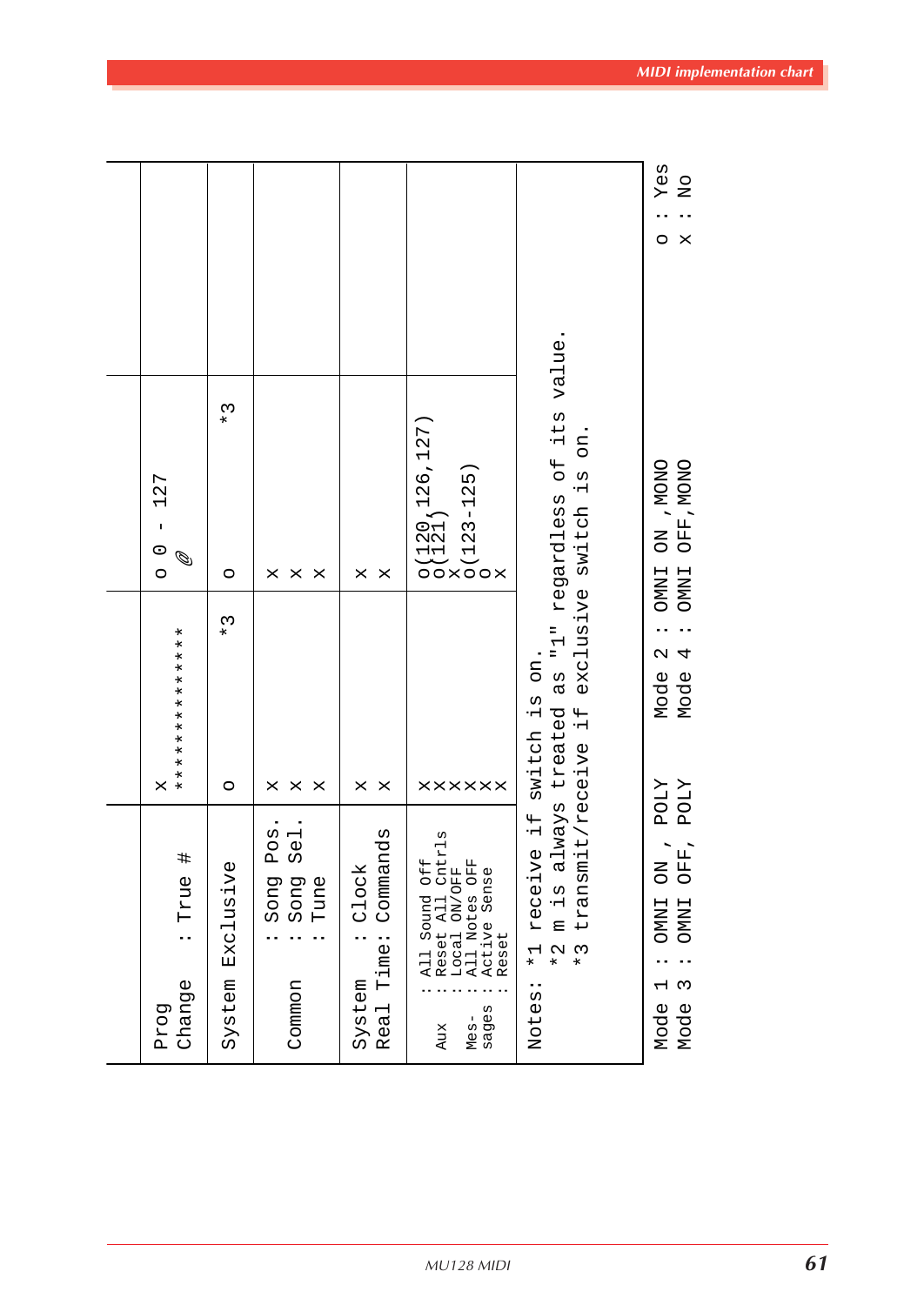# **XG Voice List (Normal voices)**

### **Bank Select LSB=Bank number**

|                        |                   |                      |                              |                          |                                                    | Key Scale Panning Stereo |                         |             | Single                  | Slow                |              | Fast Decay |                |              |                         |
|------------------------|-------------------|----------------------|------------------------------|--------------------------|----------------------------------------------------|--------------------------|-------------------------|-------------|-------------------------|---------------------|--------------|------------|----------------|--------------|-------------------------|
| <b>Bank Select MSB</b> | 0                 |                      | 0                            | 0                        |                                                    |                          | 0                       |             | 0                       |                     | 0            |            | 0              |              |                         |
| <b>Bank Select LSB</b> |                   | 0                    |                              | 0                        |                                                    | 1                        |                         | 3           |                         | 6                   |              | 8          |                | 12           |                         |
| Instrument<br>Group    | Pgm#<br>$(1-128)$ | Mu basic             | E                            | <b>MU100</b><br>Native   | E                                                  |                          | E                       |             | E                       |                     | E            |            | Е              |              | E                       |
| Piano                  | 1                 | GrandPno             | 1                            | † GrandP#                | $\mathbf{1}$                                       | GrndPnoK                 | 1                       |             |                         |                     |              |            |                |              |                         |
|                        | 2                 | <b>BritePno</b>      | $\mathbf{1}$                 | † BriteP#                | $\mathbf{1}$                                       | <b>BritPnoK</b>          | 1                       | † StBrtPno  | $\overline{2}$          |                     |              |            |                |              |                         |
|                        | 3                 | El.Grand             | $\overline{\mathbf{c}}$      |                          |                                                    | EIGrPnoK                 | $\overline{2}$          |             |                         |                     |              |            |                |              |                         |
|                        | 4                 | HnkyTonk             | $\overline{2}$               |                          |                                                    | HnkyTnkK                 | $\overline{\mathbf{c}}$ |             |                         |                     |              |            |                |              |                         |
|                        | 5                 | E.Piano1             | $\overline{\mathbf{c}}$      | † EPiano1#               | $\overline{c}$                                     | El.Pno1K                 | 1                       |             |                         |                     |              |            |                |              |                         |
|                        | 6                 | E.Piano2             | $\overline{\mathbf{c}}$      | † EPiano2#               | $\mathbf{1}$                                       | El.Pno2K                 | 1                       |             |                         |                     |              |            |                | † ChoEPDcy   | $\overline{c}$          |
|                        | 7                 | Harpsi.              | 1                            |                          |                                                    | Harpsi.K                 | 1                       |             |                         |                     |              |            |                |              |                         |
|                        | 8                 | Clavi                | $\overline{2}$               | † Clavi #                | $\overline{2}$                                     | Clavi K                  | 1                       |             |                         |                     |              |            |                |              |                         |
| Chromatic              | 9                 | Celesta              | $\mathbf{1}$                 |                          |                                                    |                          |                         |             |                         |                     |              |            |                |              |                         |
| Percussion             | 10                | Glocken              | $\mathbf{1}$                 |                          |                                                    |                          |                         |             |                         |                     |              |            |                |              |                         |
|                        | 11                | MusicBox             | $\overline{c}$               |                          |                                                    |                          |                         |             |                         |                     |              |            |                |              |                         |
|                        | 12                | Vibes                | $\mathbf{1}$                 |                          |                                                    | Vibes K                  | 1                       |             |                         |                     |              |            |                |              |                         |
|                        | 13                | Marimba              | $\mathbf{1}$                 |                          |                                                    | MarimbaK                 | 1                       |             |                         |                     |              |            |                |              |                         |
|                        | 14                | Xylophon             | 1                            |                          |                                                    |                          |                         |             |                         |                     |              |            |                |              |                         |
|                        | 15                | TubulBel             | $\mathbf 1$<br>$\mathbf{1}$  |                          |                                                    |                          |                         |             |                         |                     |              |            |                |              |                         |
|                        | 16                | Dulcimer             |                              |                          |                                                    |                          |                         |             |                         |                     |              |            |                |              |                         |
| Organ                  | 17<br>18          | DrawOrgn             | 1<br>$\mathbf{1}$            | † DrawOrg#<br>† PercOrg# | $\overline{\mathbf{c}}$<br>$\overline{\mathbf{c}}$ |                          |                         | † StDrawOr  | 2                       |                     |              |            |                |              |                         |
|                        | 19                | PercOrgn<br>RockOrgn | $\overline{\mathbf{c}}$      | † RockOrg#               | $\sqrt{2}$                                         |                          |                         |             |                         |                     |              |            |                |              |                         |
|                        | 20                | ChrchOrg             | $\overline{\mathbf{c}}$      |                          |                                                    |                          |                         |             |                         |                     |              |            |                |              |                         |
|                        | 21                | ReedOrgn             | $\mathbf{1}$                 |                          |                                                    |                          |                         |             |                         |                     |              |            |                |              |                         |
|                        | 22                | Acordion             | $\overline{c}$               |                          |                                                    |                          |                         |             |                         |                     |              |            |                |              |                         |
|                        | 23                | Harmnica             | $\mathbf{1}$                 |                          |                                                    |                          |                         |             |                         |                     |              |            |                |              |                         |
|                        | 24                | TangoAcd             | $\overline{\mathbf{c}}$      | † TangoAc#               | $\sqrt{2}$                                         |                          |                         |             |                         |                     |              |            |                |              |                         |
| Guitar                 | 25                | NylonGtr             | 1                            | † NylonGt#               | $\mathbf{1}$                                       |                          |                         |             |                         |                     |              |            |                |              |                         |
|                        | 26                | <b>SteelGtr</b>      | $\mathbf{1}$                 | † SteelGt#               | $\mathbf{1}$                                       |                          |                         |             |                         |                     |              |            |                |              |                         |
|                        | 27                | Jazz Gtr             | 1                            | + JazzGtr#               | $\sqrt{2}$                                         |                          |                         |             |                         |                     |              |            |                |              |                         |
|                        | 28                | CleanGtr             | $\mathbf{1}$                 |                          |                                                    |                          |                         |             |                         |                     |              |            |                |              |                         |
|                        | 29                | Mute Gtr             | 1                            | † MuteGtr#               | $\sqrt{2}$                                         |                          |                         |             |                         |                     |              |            |                |              |                         |
|                        | 30                | Ovrdrive             | 1                            | † Ovrdriv#               | $\sqrt{2}$                                         |                          |                         |             |                         |                     |              |            |                |              |                         |
|                        | 31                | Dist.Gtr             | $\mathbf{1}$                 | + DistGtr#               | $\mathbf{1}$                                       |                          |                         |             |                         |                     |              |            |                | DstRthmG **  | $\mathbf 2$             |
|                        | 32                | GtrHarmo             | 1                            |                          |                                                    |                          |                         |             |                         |                     |              |            |                |              |                         |
| Bass                   | 33                | Aco.Bass             | 1                            | † AcoBass#               | 1                                                  |                          |                         |             |                         |                     |              |            |                |              |                         |
|                        | 34                | FngrBass             | 1                            | † FngrBa #               | $\mathbf{1}$                                       |                          |                         |             |                         |                     |              |            |                |              |                         |
|                        | 35                | PickBass             | $\mathbf{1}$                 |                          |                                                    |                          |                         |             |                         | PickBa <sub>2</sub> | $\mathbf{1}$ |            |                |              |                         |
|                        | 36                | Fretless             | $\mathbf{1}$                 | † Frtless#               | $\mathbf{1}$                                       |                          |                         |             |                         |                     |              |            |                |              |                         |
|                        | 37                | SlapBas1             | 1                            | † SlapBa1#               | $\sqrt{2}$                                         |                          |                         |             |                         |                     |              |            |                |              |                         |
|                        | 38                | SlapBas2             | 1                            | † SlapBa2#               | $\overline{\mathbf{c}}$                            |                          |                         |             |                         |                     |              |            |                |              |                         |
|                        | 39                | SynBass1             | $\mathbf{1}$                 |                          |                                                    |                          |                         |             |                         |                     |              |            |                |              |                         |
|                        | 40                | SynBass2             | $\overline{\mathbf{c}}$      |                          |                                                    |                          |                         |             |                         | MelloSBa            | 1            |            |                | Seq Bass     | 2                       |
| Strings                | 41                | Violin               | 1                            | † Violin #               | $\mathbf{1}$                                       |                          |                         |             |                         |                     |              | Slow VIn   | 1              |              |                         |
|                        | 42<br>43          | Viola<br>Cello       | $\mathbf{1}$<br>$\mathbf{1}$ |                          |                                                    |                          |                         |             |                         |                     |              |            |                |              |                         |
|                        | 44                | Contrabs             | $\mathbf{1}$                 |                          |                                                    |                          |                         |             |                         |                     |              |            |                |              |                         |
|                        | 45                | Trem.Str             | $\mathbf{1}$                 | † TremStr#               | $\overline{c}$                                     |                          |                         |             |                         |                     |              | SlwTrStr   | 1              |              |                         |
|                        | 46                | Pizz.Str             | 1                            |                          |                                                    |                          |                         |             |                         |                     |              |            |                |              |                         |
|                        | 47                | Harp                 | $\mathbf{1}$                 |                          |                                                    |                          |                         |             |                         |                     |              |            |                |              |                         |
|                        | 48                | Timpani              | $\mathbf{1}$                 |                          |                                                    |                          |                         |             |                         |                     |              |            |                |              |                         |
| Ensemble               | 49                | Strings1             | $\mathbf{1}$                 | † Strngs1#               | $\mathbf{1}$                                       |                          |                         | S.Strngs    | $\boldsymbol{2}$        |                     |              | Slow Str   | 1              |              |                         |
|                        | 50                | Strings2             | $\mathbf{1}$                 | † Strngs2#               | $\mathbf{1}$                                       |                          |                         | S.SlwStr    | $\overline{2}$          |                     |              | LegatoSt   | $\overline{c}$ |              |                         |
|                        | 51                | Syn Str1             | $\overline{c}$               |                          |                                                    |                          |                         |             |                         |                     |              | † Memory   | $\sqrt{2}$     |              |                         |
|                        | 52                | Syn Str2             | $\overline{\mathbf{c}}$      |                          |                                                    |                          |                         |             |                         |                     |              |            |                |              |                         |
|                        | 53                | ChoirAah             | $\mathbf 1$                  |                          |                                                    |                          |                         | S.Choir     | $\overline{\mathbf{c}}$ |                     |              |            |                |              |                         |
|                        | 54                | VoiceOoh             | $\mathbf{1}$                 |                          |                                                    |                          |                         |             |                         |                     |              |            |                |              |                         |
|                        | 55                | SynVoice             | $\mathbf{1}$                 |                          |                                                    |                          |                         |             |                         |                     |              |            |                |              |                         |
|                        | 56                | Orch.Hit             | $\overline{\mathbf{c}}$      |                          |                                                    |                          |                         |             |                         |                     |              |            |                | LoFi Hit *** | $\overline{\mathbf{c}}$ |
| <b>Brass</b>           | 57                | Trumpet              | $\mathbf{1}$                 | † Trumpet#               | $\mathbf{1}$                                       |                          |                         |             |                         |                     |              |            |                |              |                         |
|                        | 58                | Trombone             | $\mathbf{1}$                 | † Trmbone#               | $\mathbf{1}$                                       |                          |                         |             |                         |                     |              |            |                |              |                         |
|                        | 59                | Tuba                 | $\mathbf{1}$                 |                          |                                                    |                          |                         |             |                         |                     |              |            |                |              |                         |
|                        | 60                | Mute Trp             | $\mathbf{1}$                 | † MuteTrp#               | $\overline{c}$                                     |                          |                         |             |                         |                     |              |            |                |              |                         |
|                        | 61                | Fr. Horn             | $\mathbf{1}$                 |                          |                                                    |                          |                         |             |                         | FrHrSolo 1          |              |            |                |              |                         |
|                        | 62                | <b>BrssSect</b>      | $\mathbf{1}$                 | † BrssSec#               | 2                                                  |                          |                         | StBrsSec*** | $\overline{c}$          |                     |              |            |                |              |                         |
|                        | 63                | SynBrss1             | $\overline{\mathbf{c}}$      |                          |                                                    |                          |                         |             |                         |                     |              |            |                | Quack Br     | $\overline{2}$          |
|                        | 64                | SynBrss2             | $\mathbf{1}$                 |                          |                                                    |                          |                         |             |                         |                     |              |            |                |              |                         |

Continued on page 76

: Same as Bank 0

 $\sqrt{ }$ 

- E: Number of element
- \*\* : MU80 Extension \*\*\* : MU90 Extension † : MU100 Extension †† : MU128 Extension
	-
	-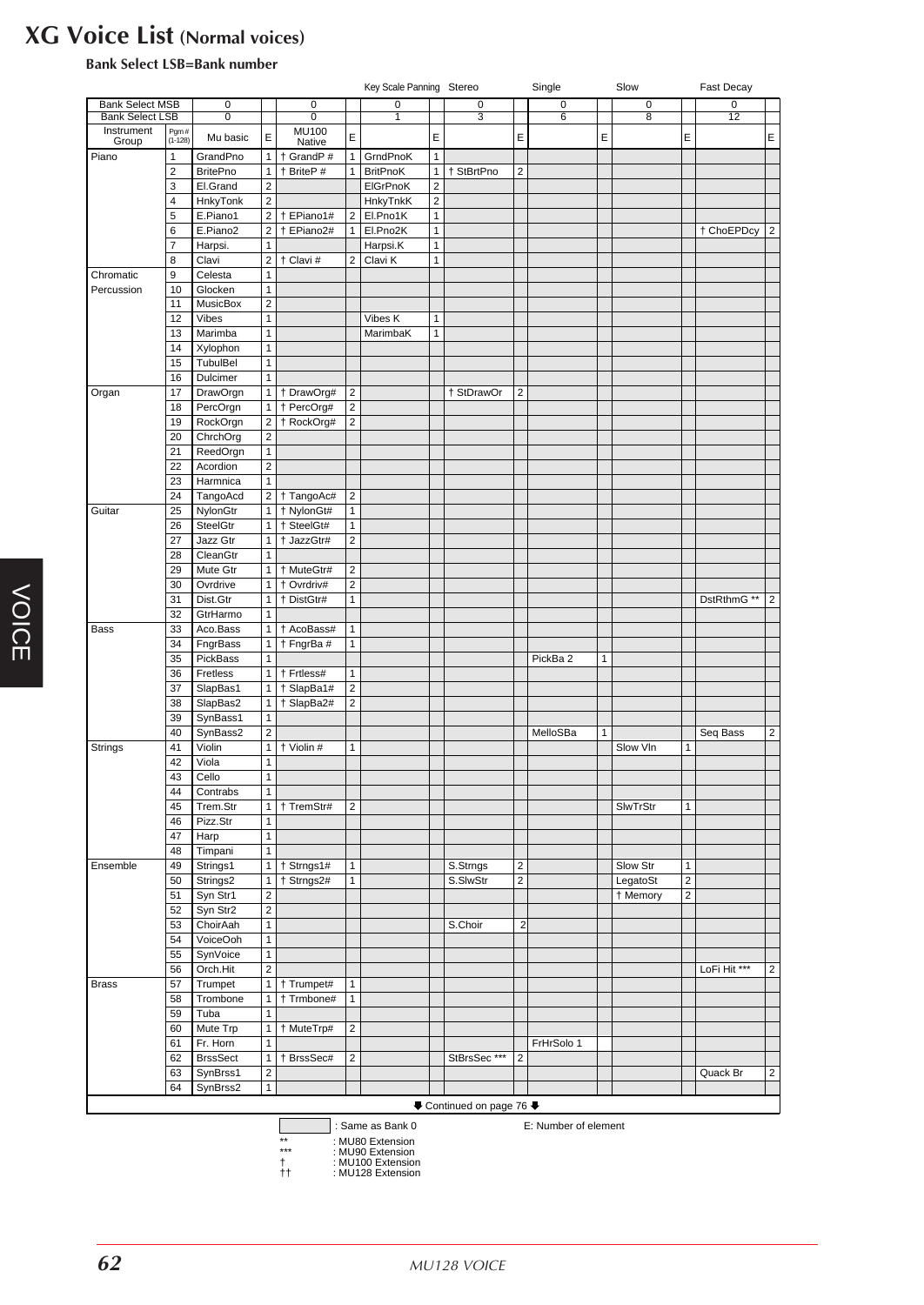| Double Attack  |              | Bright 1        |                | Bright 2        |                         | Dark 1                  |                | Dark 2          |              | Resonant        |                | LFO-Cutoff Freq |                |
|----------------|--------------|-----------------|----------------|-----------------|-------------------------|-------------------------|----------------|-----------------|--------------|-----------------|----------------|-----------------|----------------|
| $\overline{0}$ |              | $\overline{0}$  |                | $\overline{0}$  |                         | $\overline{\mathbf{0}}$ |                | $\overline{0}$  |              | $\overline{0}$  |                | $\overline{0}$  |                |
| 14             |              | $\overline{16}$ |                | $\overline{17}$ |                         | $\overline{18}$         |                | $\overline{19}$ |              | $\overline{20}$ |                | $\overline{21}$ |                |
|                | $\mathsf E$  |                 | Ε              |                 | Ε                       |                         | $\mathsf E$    |                 | Е            |                 | Е              |                 | E              |
|                |              |                 |                |                 |                         | MelloGrP                | $\mathbf{1}$   |                 |              |                 |                |                 |                |
|                |              |                 |                |                 |                         |                         |                |                 |              | † ResoBrtP      | $\mathbf{1}$   |                 |                |
|                |              |                 |                |                 |                         |                         |                |                 |              |                 |                |                 |                |
|                |              |                 |                |                 |                         |                         |                |                 |              |                 |                |                 |                |
|                |              |                 |                |                 |                         | MelloEP1                | $\sqrt{2}$     |                 |              |                 |                |                 |                |
|                |              |                 |                |                 |                         |                         |                |                 |              |                 |                |                 |                |
|                |              |                 |                |                 |                         |                         |                |                 |              |                 |                |                 |                |
|                |              |                 |                |                 |                         |                         |                |                 |              |                 |                |                 |                |
|                |              |                 |                |                 |                         |                         |                |                 |              |                 |                |                 |                |
|                |              |                 |                |                 |                         |                         |                |                 |              |                 |                |                 |                |
|                |              |                 |                |                 |                         |                         |                |                 |              |                 |                |                 |                |
|                |              |                 |                |                 |                         |                         |                |                 |              |                 |                |                 |                |
|                |              |                 |                |                 |                         |                         |                |                 |              |                 |                |                 |                |
|                |              |                 |                |                 |                         |                         |                |                 |              |                 |                |                 |                |
|                |              |                 |                |                 |                         |                         |                |                 |              |                 |                |                 |                |
|                |              |                 |                |                 |                         |                         |                |                 |              |                 |                |                 |                |
|                |              |                 |                |                 |                         |                         |                |                 |              |                 |                |                 |                |
|                |              |                 |                |                 |                         |                         |                |                 |              |                 |                |                 |                |
|                |              |                 |                |                 |                         |                         |                |                 |              |                 |                |                 |                |
|                |              |                 |                |                 |                         |                         |                |                 |              |                 |                |                 |                |
|                |              |                 |                |                 |                         |                         |                |                 |              |                 |                |                 |                |
|                |              |                 |                |                 |                         |                         |                |                 |              |                 |                |                 |                |
|                |              | NylonGt2        | $\mathbf{1}$   |                 |                         |                         |                |                 |              |                 |                |                 |                |
|                |              | SteelGt2        | $\mathbf{1}$   |                 |                         |                         |                |                 |              |                 |                |                 |                |
|                |              |                 |                |                 |                         | MelloGtr                | $\mathbf{1}$   |                 |              |                 |                |                 |                |
|                |              |                 |                |                 |                         |                         |                |                 |              |                 |                |                 |                |
|                |              |                 |                |                 |                         |                         |                |                 |              |                 |                |                 |                |
|                |              |                 |                |                 |                         |                         |                |                 |              |                 |                |                 |                |
|                |              |                 |                |                 |                         |                         |                |                 |              |                 |                |                 |                |
|                |              |                 |                |                 |                         |                         |                |                 |              |                 |                |                 |                |
|                |              |                 |                |                 |                         |                         | $\overline{2}$ |                 |              |                 |                |                 |                |
|                |              |                 |                |                 |                         | FingrDrk                |                |                 |              |                 |                |                 |                |
|                |              |                 |                |                 |                         |                         |                |                 |              |                 |                |                 |                |
|                |              |                 |                |                 |                         |                         |                |                 |              |                 |                | † CsmicSlp      | $\sqrt{2}$     |
|                |              | † BrtSlpSp      | $\sqrt{2}$     |                 |                         |                         |                |                 |              |                 |                |                 |                |
|                |              |                 |                |                 |                         | SynBa1Dk                | $\mathbf{1}$   |                 |              | FastResB        |                | $1$   $+$ TL66  | $\overline{2}$ |
|                |              |                 |                |                 |                         | ClkSynBa                | $\mathbf 2$    | SynBa2Dk        | $\mathbf{1}$ |                 |                |                 |                |
|                |              |                 |                |                 |                         |                         |                |                 |              |                 |                |                 |                |
|                |              |                 |                |                 |                         |                         |                |                 |              |                 |                |                 |                |
|                |              |                 |                |                 |                         |                         |                |                 |              |                 |                |                 |                |
|                |              |                 |                |                 |                         |                         |                |                 |              |                 |                |                 |                |
|                |              |                 |                |                 |                         |                         |                |                 |              |                 |                |                 |                |
|                |              |                 |                |                 |                         |                         |                |                 |              |                 |                |                 |                |
|                |              |                 |                |                 |                         |                         |                |                 |              |                 |                |                 |                |
| † SfzStrgs     | $\mathbf{1}$ |                 |                |                 |                         |                         |                |                 |              |                 |                |                 |                |
|                |              |                 |                |                 |                         |                         |                |                 |              |                 |                |                 |                |
|                |              |                 |                |                 |                         | † Zephyr                | $\sqrt{2}$     |                 |              |                 |                |                 |                |
|                |              |                 |                |                 |                         |                         |                |                 |              |                 |                | † TradeWnd      | $\overline{2}$ |
|                |              | Ch.Aahs2        | $\overline{c}$ |                 |                         |                         |                |                 |              |                 |                |                 |                |
|                |              |                 |                |                 |                         |                         |                |                 |              |                 |                |                 |                |
|                |              |                 |                |                 |                         |                         |                |                 |              |                 |                |                 |                |
|                |              |                 |                |                 |                         |                         |                |                 |              |                 |                |                 |                |
|                |              | Trumpet2        |                | 1 BriteTrp      | $\overline{\mathbf{c}}$ | Trmbone2                | $\sqrt{2}$     |                 |              |                 |                |                 |                |
|                |              | Tuba 2          | $\mathbf{1}$   |                 |                         |                         |                |                 |              |                 |                |                 |                |
|                |              |                 |                |                 |                         |                         |                |                 |              |                 |                |                 |                |
|                |              |                 |                |                 |                         |                         |                |                 |              |                 |                |                 |                |
| SfrzndBr**     | $\sqrt{2}$   |                 |                |                 |                         | MildBrss ***            | $\sqrt{2}$     |                 |              |                 |                |                 |                |
|                |              |                 |                |                 |                         |                         |                |                 |              | RezSynBr        | $\overline{c}$ |                 |                |
|                |              |                 |                |                 |                         | Soft Brs                | $\overline{2}$ |                 |              |                 |                |                 |                |
|                |              |                 |                |                 |                         | Continued on page 77 ♦  |                |                 |              |                 |                |                 |                |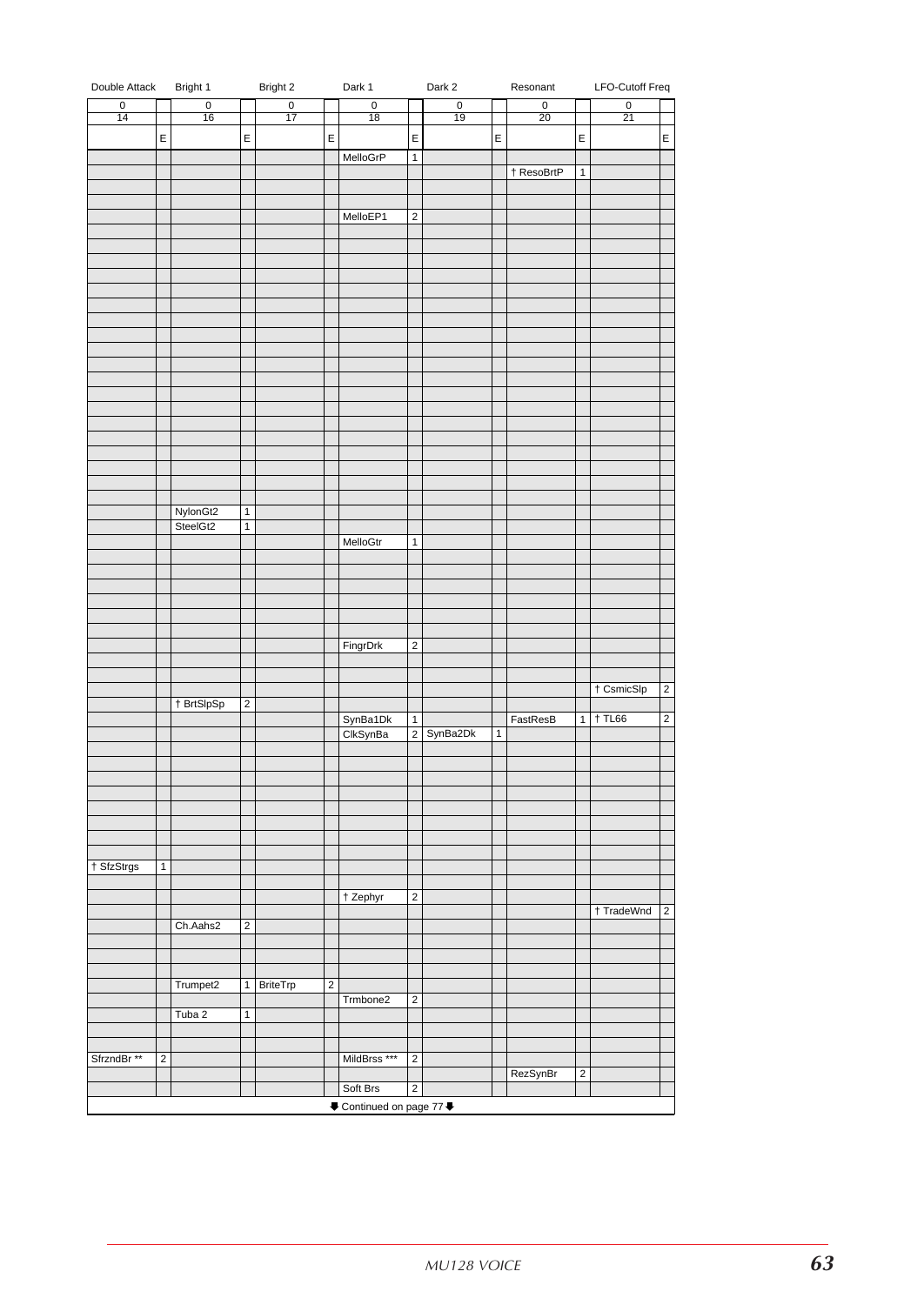# **XG Voice List (Normal voices)**

### **Bank Select LSB=Bank number**

|                        |                           |                      | Vel-cutoff freq         |                | Attack           |                        | Release                 |                | Sweep                   |    | <b>Resonant Sweep</b> |                |                         |
|------------------------|---------------------------|----------------------|-------------------------|----------------|------------------|------------------------|-------------------------|----------------|-------------------------|----|-----------------------|----------------|-------------------------|
| <b>Bank Select MSB</b> |                           | 0                    |                         | $\overline{0}$ |                  | 0                      |                         | $\overline{0}$ |                         | 0  |                       | $\overline{0}$ |                         |
| <b>Bank Select LSB</b> |                           | 0                    |                         | 22             |                  | 24                     |                         | 25             |                         | 26 |                       | 27             |                         |
| Instrument<br>Group    | Pgm#<br>$(1 - 128)$       | Mu basic             | Е                       |                | Ε                |                        | E                       |                | Е                       |    | E                     |                | Ε                       |
| Piano                  | 1                         | GrandPno             | $\mathbf{1}$            |                |                  |                        |                         |                |                         |    |                       |                |                         |
|                        | $\overline{2}$            | <b>BritePno</b>      | $\mathbf{1}$            |                |                  |                        |                         |                |                         |    |                       |                |                         |
|                        | 3                         | El.Grand             | $\overline{2}$          |                |                  |                        |                         |                |                         |    |                       |                |                         |
|                        | $\overline{4}$            | HnkyTonk             | $\overline{\mathbf{c}}$ |                |                  |                        |                         |                |                         |    |                       |                |                         |
|                        | 5                         | E.Piano1             | $\boldsymbol{2}$        |                |                  |                        |                         |                |                         |    |                       |                |                         |
|                        | 6                         | E.Piano2             | $\boldsymbol{2}$        |                |                  |                        |                         |                |                         |    |                       |                |                         |
|                        | $\overline{\mathfrak{c}}$ | Harpsi.              | $\mathbf{1}$            |                |                  |                        |                         | Harpsi.2       | $\overline{\mathbf{c}}$ |    |                       |                |                         |
|                        | 8                         | Clavi                | $\overline{2}$          |                |                  |                        |                         |                |                         |    |                       | ClaviWah       | $\overline{c}$          |
| Chromatic              | 9                         | Celesta              | 1                       |                |                  |                        |                         |                |                         |    |                       |                |                         |
| Percussion             | 10                        | Glocken              | $\mathbf{1}$            |                |                  |                        |                         |                |                         |    |                       |                |                         |
|                        | 11                        | MusicBox             | $\overline{2}$          |                |                  |                        |                         |                |                         |    |                       |                |                         |
|                        | 12                        | Vibes                | $\mathbf{1}$            |                |                  |                        |                         |                |                         |    |                       |                |                         |
|                        | 13                        | Marimba              | 1                       |                |                  |                        |                         |                |                         |    |                       |                |                         |
|                        | 14                        | Xylophon             | $\mathbf{1}$            |                |                  |                        |                         |                |                         |    |                       |                |                         |
|                        | 15                        | TubulBel             | 1                       |                |                  |                        |                         |                |                         |    |                       |                |                         |
|                        | 16                        | Dulcimer             | $\mathbf{1}$            |                |                  |                        |                         |                |                         |    |                       |                |                         |
| Organ                  | 17                        | DrawOrgn             | $\mathbf 1$             |                |                  |                        |                         |                |                         |    |                       |                |                         |
|                        | 18                        | PercOrgn             | $\mathbf{1}$            |                |                  | 70sPcOr1               | $\mathbf 2$             |                |                         |    |                       |                |                         |
|                        | 19                        | RockOrgn             | $\overline{\mathbf{c}}$ |                |                  |                        |                         |                |                         |    |                       |                |                         |
|                        | 20                        | ChrchOrg             | $\overline{c}$          |                |                  |                        |                         |                |                         |    |                       |                |                         |
|                        | 21                        | ReedOrgn             | $\mathbf 1$             |                |                  |                        |                         |                |                         |    |                       |                |                         |
|                        | 22                        | Acordion             | $\overline{\mathbf{c}}$ |                |                  |                        |                         |                |                         |    |                       |                |                         |
|                        | 23                        | Harmnica             | $\mathbf 1$             |                |                  |                        |                         |                |                         |    |                       |                |                         |
|                        | 24                        | TangoAcd             | $\overline{\mathbf{c}}$ |                |                  |                        |                         |                |                         |    |                       |                |                         |
| Guitar                 | 25                        | NylonGtr             | $\mathbf{1}$            |                |                  |                        |                         | NylonGt3       | $\mathbf 2$             |    |                       |                |                         |
|                        | 26                        | <b>SteelGtr</b>      | $\mathbf{1}$            |                |                  |                        |                         |                |                         |    |                       |                |                         |
|                        | 27                        | Jazz Gtr             | $\mathbf{1}$            |                |                  |                        |                         |                |                         |    |                       |                |                         |
|                        | 28                        | CleanGtr             | $\mathbf{1}$            |                |                  |                        |                         |                |                         |    |                       |                |                         |
|                        | 29                        | Mute Gtr             | $\mathbf{1}$            |                |                  |                        |                         |                |                         |    |                       |                |                         |
|                        | 30                        | Ovrdrive             | 1                       |                |                  |                        |                         |                |                         |    |                       |                |                         |
|                        | 31                        | Dist.Gtr             | $\mathbf{1}$            |                |                  | DistGtr2 <sup>**</sup> | $\mathbf 2$             |                |                         |    |                       |                |                         |
|                        | 32                        | GtrHarmo             | $\mathbf{1}$            |                |                  |                        |                         |                |                         |    |                       |                |                         |
| Bass                   | 33                        | Aco.Bass             | 1                       |                |                  |                        |                         |                |                         |    |                       |                |                         |
|                        | 34                        | FngrBass             | $\mathbf{1}$            |                |                  |                        |                         |                |                         |    |                       | FlangeBa       | $\overline{\mathbf{c}}$ |
|                        | 35                        | PickBass             | 1                       |                |                  |                        |                         |                |                         |    |                       |                |                         |
|                        | 36                        | Fretless             | $\mathbf{1}$            |                |                  |                        |                         |                |                         |    |                       |                |                         |
|                        | 37                        | SlapBas1             | 1                       |                |                  |                        |                         |                |                         |    |                       | ResoSlap       | $\mathbf{1}$            |
|                        | 38                        | SlapBas2             | 1                       | † Wah Slap     | $\boldsymbol{2}$ |                        |                         |                |                         |    |                       |                |                         |
|                        | 39                        | SynBass1             | $\mathbf{1}$            |                | $\overline{2}$   | AcidBass               | $\mathbf{1}$            |                |                         |    |                       | ResoBass ***   | $\mathbf{1}$            |
|                        | 40                        | SynBass2             | $\sqrt{2}$              | † Zealot       |                  |                        |                         |                |                         |    |                       |                |                         |
| Strings                | 41<br>42                  | Violin               | 1<br>$\mathbf{1}$       |                |                  |                        |                         |                |                         |    |                       |                |                         |
|                        | 43                        | Viola<br>Cello       | 1                       |                |                  |                        |                         |                |                         |    |                       |                |                         |
|                        | 44                        |                      | 1                       |                |                  |                        |                         |                |                         |    |                       |                |                         |
|                        | 45                        | Contrabs<br>Trem.Str | 1                       |                |                  |                        |                         |                |                         |    |                       |                |                         |
|                        | 46                        | Pizz.Str             | 1                       |                |                  |                        |                         |                |                         |    |                       |                |                         |
|                        | 47                        | Harp                 | 1                       |                |                  |                        |                         |                |                         |    |                       |                |                         |
|                        | 48                        | Timpani              | 1                       |                |                  |                        |                         |                |                         |    |                       |                |                         |
| Ensemble               | 49                        | Strings1             | 1                       |                |                  | Arco Str               | $\overline{\mathbf{c}}$ |                |                         |    |                       |                |                         |
|                        | 50                        |                      | 1                       |                |                  |                        |                         |                |                         |    |                       |                |                         |
|                        | 51                        | Strings2<br>Syn Str1 | $\overline{2}$          |                |                  |                        |                         |                |                         |    |                       | Reso Str       | $\overline{2}$          |
|                        | 52                        |                      | $\boldsymbol{2}$        |                |                  |                        |                         |                |                         |    |                       |                |                         |
|                        | 53                        | Syn Str2<br>ChoirAah | $\mathbf{1}$            |                |                  |                        |                         |                |                         |    |                       |                |                         |
|                        | 54                        | VoiceOoh             | $\mathbf{1}$            |                |                  |                        |                         |                |                         |    |                       |                |                         |
|                        | 55                        | SynVoice             | $\mathbf{1}$            |                |                  |                        |                         |                |                         |    |                       |                |                         |
|                        | 56                        | Orch.Hit             | $\boldsymbol{2}$        |                |                  |                        |                         |                |                         |    |                       |                |                         |
| <b>Brass</b>           | 57                        | Trumpet              | $\mathbf{1}$            |                |                  |                        |                         |                |                         |    |                       |                |                         |
|                        | 58                        | Trombone             | $\mathbf{1}$            |                |                  |                        |                         |                |                         |    |                       |                |                         |
|                        | 59                        | Tuba                 | $\mathbf{1}$            |                |                  |                        |                         |                |                         |    |                       |                |                         |
|                        |                           |                      | $\mathbf 1$             |                |                  |                        |                         |                |                         |    |                       |                |                         |
|                        | 60                        | Mute Trp<br>Fr. Horn | 1                       |                |                  |                        |                         |                |                         |    |                       |                |                         |
|                        | 61<br>62                  | <b>BrssSect</b>      | 1                       |                |                  |                        |                         |                |                         |    |                       |                |                         |
|                        | 63                        | SynBrss1             | $\overline{\mathbf{c}}$ |                |                  | PolyBrss               | $\overline{\mathbf{c}}$ |                |                         |    |                       | SynBrss3       | $\overline{c}$          |
|                        |                           |                      |                         |                |                  |                        |                         |                |                         |    |                       |                |                         |
|                        | 64                        | SynBrss2             | $\mathbf{1}$            |                |                  |                        |                         |                |                         |    |                       |                |                         |

: Same as Bank 0

E: Number of element

\*\* : MU80 Extension \*\*\* : MU90 Extension † : MU100 Extension †† : MU128 Extension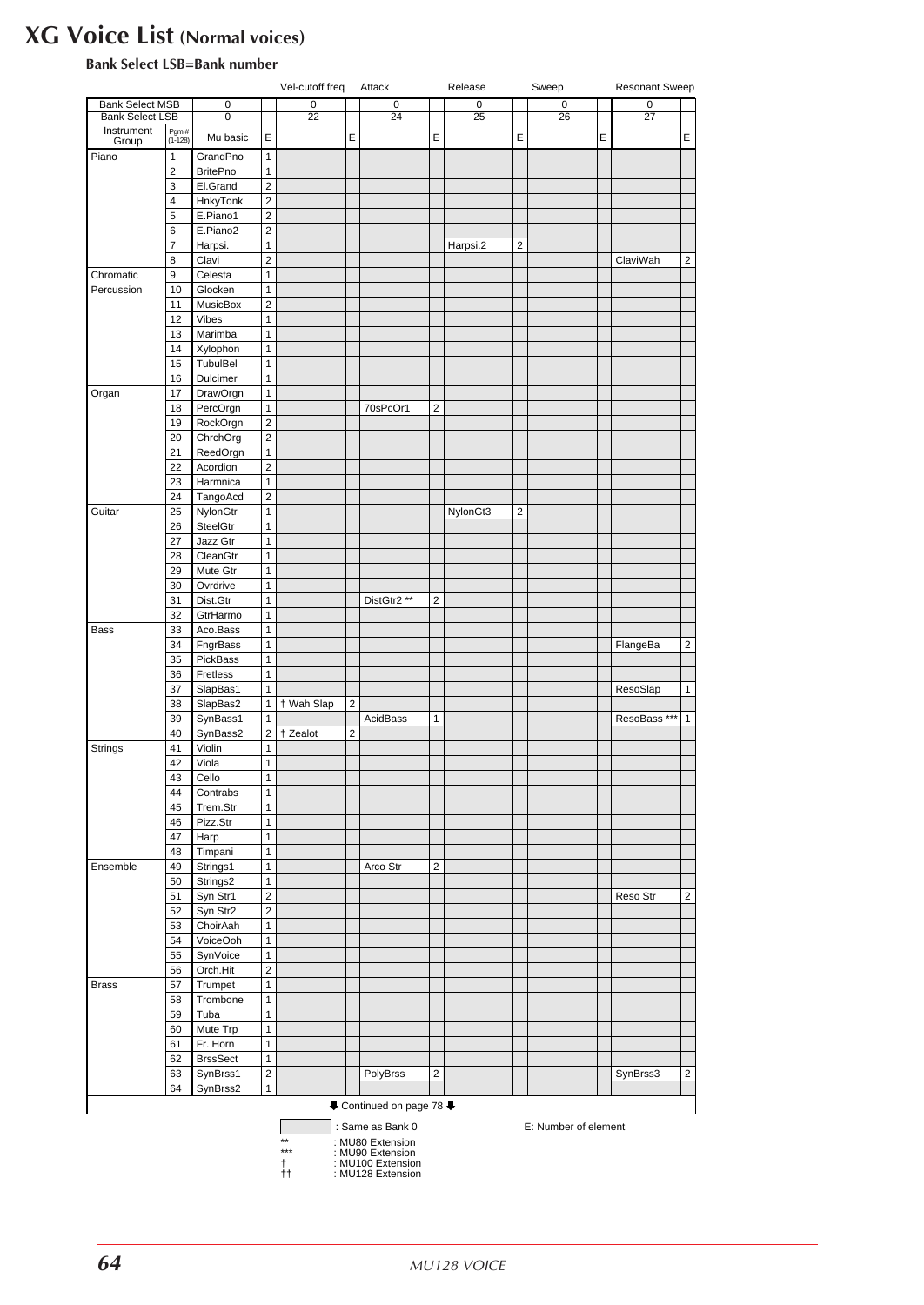| Muted      |              | Complex-FEG |   | Detune 1             |                                           | Detune 2               |                         | Detune 3        |            | Octave 1    |                  | Octave 2         |                         |
|------------|--------------|-------------|---|----------------------|-------------------------------------------|------------------------|-------------------------|-----------------|------------|-------------|------------------|------------------|-------------------------|
| $\pmb{0}$  |              | $\pmb{0}$   |   | 0                    |                                           | 0                      |                         | 0               |            | $\pmb{0}$   |                  | 0                |                         |
| 28         |              | 29          |   | $\overline{32}$      |                                           | $\overline{33}$        |                         | $\overline{34}$ |            | 35          |                  | 36               |                         |
|            | E            |             | Ε |                      | E                                         |                        | E                       |                 | E          |             | E                |                  | E.                      |
|            |              |             |   |                      |                                           |                        |                         |                 |            |             |                  |                  |                         |
|            |              |             |   | † DtndBrtP           | $\overline{\mathbf{c}}$                   |                        |                         |                 |            |             |                  |                  |                         |
|            |              |             |   | Det.CP80             | $\overline{\mathbf{c}}$                   |                        |                         |                 |            | † Synth CP  | $\mathbf 2$      |                  |                         |
|            |              |             |   |                      |                                           |                        |                         |                 |            |             |                  |                  |                         |
|            |              |             |   | Chor.EP1             | $\overline{\mathbf{c}}$                   |                        |                         |                 |            |             |                  |                  |                         |
|            |              |             |   | Chor.EP2             | $\overline{a}$                            | DX Hard                | $\overline{\mathbf{c}}$ | <b>DXLegend</b> | $\sqrt{2}$ |             |                  |                  |                         |
|            |              |             |   | HarpsiDt             | $\overline{\mathbf{c}}$                   |                        |                         |                 |            | Harpsi.3    | $\mathbf 2$      |                  |                         |
|            |              |             |   |                      |                                           |                        |                         |                 |            |             |                  |                  |                         |
|            |              |             |   |                      |                                           |                        |                         |                 |            |             |                  |                  |                         |
|            |              |             |   |                      |                                           |                        |                         |                 |            |             |                  |                  |                         |
|            |              |             |   |                      |                                           |                        |                         |                 |            |             |                  |                  |                         |
|            |              |             |   |                      |                                           |                        |                         |                 |            |             |                  |                  |                         |
|            |              |             |   |                      |                                           |                        |                         |                 |            |             |                  |                  |                         |
|            |              |             |   |                      |                                           |                        |                         |                 |            |             |                  |                  |                         |
|            |              |             |   |                      |                                           |                        |                         |                 |            | Dulcimr2    | $\boldsymbol{2}$ |                  |                         |
|            |              |             |   | DetDrwOr             | 2                                         | 60sDrOr1               | 2                       | 60sDrOr2        | $\sqrt{2}$ | 70sDrOr1    |                  | 2 DrawOrg2       | $\sqrt{2}$              |
|            |              |             |   | DetPrcOr             | 2                                         | Lite Org               | $\overline{\mathbf{c}}$ |                 |            |             |                  |                  |                         |
|            |              |             |   |                      |                                           |                        |                         |                 |            |             |                  |                  |                         |
|            |              |             |   | ChurOrg3             | $\overline{\mathbf{c}}$                   |                        |                         |                 |            | ChurOrg2    | $\boldsymbol{2}$ |                  |                         |
|            |              |             |   | † ReedOrDt           | $\sqrt{2}$                                |                        |                         |                 |            |             |                  |                  |                         |
|            |              |             |   | AccordIt             | $\overline{\mathbf{c}}$                   |                        |                         |                 |            |             |                  |                  |                         |
|            |              |             |   | Harmo. 2             | $\overline{\mathbf{c}}$                   |                        |                         |                 |            |             |                  |                  |                         |
|            |              |             |   |                      |                                           |                        |                         |                 |            |             |                  |                  |                         |
|            |              |             |   | † NylnGtDt           | 2                                         |                        |                         |                 |            |             |                  |                  |                         |
|            |              |             |   | † StlGtrDt           | $\overline{\mathbf{c}}$<br>$\overline{2}$ |                        |                         |                 |            | 12StrGtr    | $\boldsymbol{2}$ |                  |                         |
|            |              |             |   | Jazz Amp<br>ChorusGt | $\overline{\mathbf{c}}$                   | † ChoGtrLt             | $\overline{\mathbf{c}}$ |                 |            |             |                  |                  |                         |
|            |              |             |   |                      |                                           |                        |                         |                 |            |             |                  |                  |                         |
|            |              |             |   | † OdrvGtDt           | $\overline{c}$                            |                        |                         |                 |            |             |                  |                  |                         |
|            |              |             |   |                      |                                           |                        |                         |                 |            | DistGtr3 ** | $\overline{2}$   | PowerGt2 **      | $\overline{\mathbf{c}}$ |
|            |              |             |   |                      |                                           |                        |                         |                 |            |             |                  |                  |                         |
|            |              |             |   |                      |                                           |                        |                         |                 |            |             |                  |                  |                         |
|            |              |             |   | † FngrBaDt           | $\overline{c}$                            |                        |                         |                 |            |             |                  |                  |                         |
| MutePkBa   | $\mathbf{1}$ |             |   |                      |                                           |                        |                         |                 |            |             |                  |                  |                         |
|            |              |             |   | Fretles2             | $\overline{\mathbf{c}}$                   | Fretles3               | 2                       | Fretles4        | $\sqrt{2}$ |             |                  |                  |                         |
|            |              |             |   | PunchThm             | $\overline{\mathbf{c}}$                   |                        |                         |                 |            |             |                  |                  |                         |
|            |              |             |   |                      |                                           |                        |                         |                 |            |             |                  |                  |                         |
| † MtdPulsB | 1            | † SlwAttck  | 1 |                      |                                           |                        |                         |                 |            | Clv Bass    | $\boldsymbol{2}$ |                  |                         |
|            |              |             |   | SmthSynB             | $\overline{\mathbf{c}}$                   |                        |                         |                 |            |             |                  |                  |                         |
|            |              |             |   |                      |                                           |                        |                         |                 |            |             |                  |                  |                         |
|            |              |             |   |                      |                                           |                        |                         |                 |            |             |                  |                  |                         |
|            |              |             |   |                      |                                           |                        |                         |                 |            |             |                  |                  |                         |
|            |              |             |   |                      |                                           |                        |                         |                 |            |             |                  |                  |                         |
|            |              |             |   |                      |                                           |                        |                         |                 |            | † Pizz Oct  | 2                |                  |                         |
|            |              |             |   |                      |                                           |                        |                         |                 |            |             |                  |                  |                         |
|            |              |             |   |                      |                                           |                        |                         |                 |            |             |                  |                  |                         |
|            |              |             |   |                      |                                           |                        |                         |                 |            | 60sStrng    | $\mathbf 2$      |                  |                         |
|            |              |             |   |                      |                                           |                        |                         |                 |            |             |                  |                  |                         |
|            |              |             |   |                      |                                           |                        |                         |                 |            | Syn Str3 ** | $\boldsymbol{2}$ |                  |                         |
|            |              |             |   | MelChoir             | $\sqrt{2}$                                |                        |                         |                 |            |             |                  |                  |                         |
|            |              |             |   |                      |                                           |                        |                         |                 |            |             |                  |                  |                         |
|            |              |             |   |                      |                                           |                        |                         |                 |            |             |                  |                  |                         |
|            |              |             |   |                      |                                           |                        |                         |                 |            | OrchHit2    | $\overline{2}$   |                  |                         |
|            |              |             |   | Warm Trp             | $\sqrt{2}$                                |                        |                         |                 |            |             |                  |                  |                         |
|            |              |             |   |                      |                                           |                        |                         |                 |            |             |                  |                  |                         |
|            |              |             |   |                      |                                           |                        |                         |                 |            |             |                  |                  |                         |
|            |              |             |   |                      |                                           |                        |                         |                 |            |             |                  |                  |                         |
|            |              |             |   | FrHorn 2             | $\mathbf{1}$                              |                        |                         |                 |            |             |                  |                  |                         |
|            |              |             |   |                      |                                           |                        |                         |                 |            | Tp&TbSec    |                  | 2   Tp&TbSc2 *** | $\overline{2}$          |
|            |              | † AnalgSfz  |   | 2 JumpBrss           | $\overline{2}$                            |                        |                         |                 |            |             |                  |                  |                         |
|            |              |             |   |                      |                                           |                        |                         |                 |            |             |                  |                  |                         |
|            |              |             |   |                      |                                           | Continued on page 79 € |                         |                 |            |             |                  |                  |                         |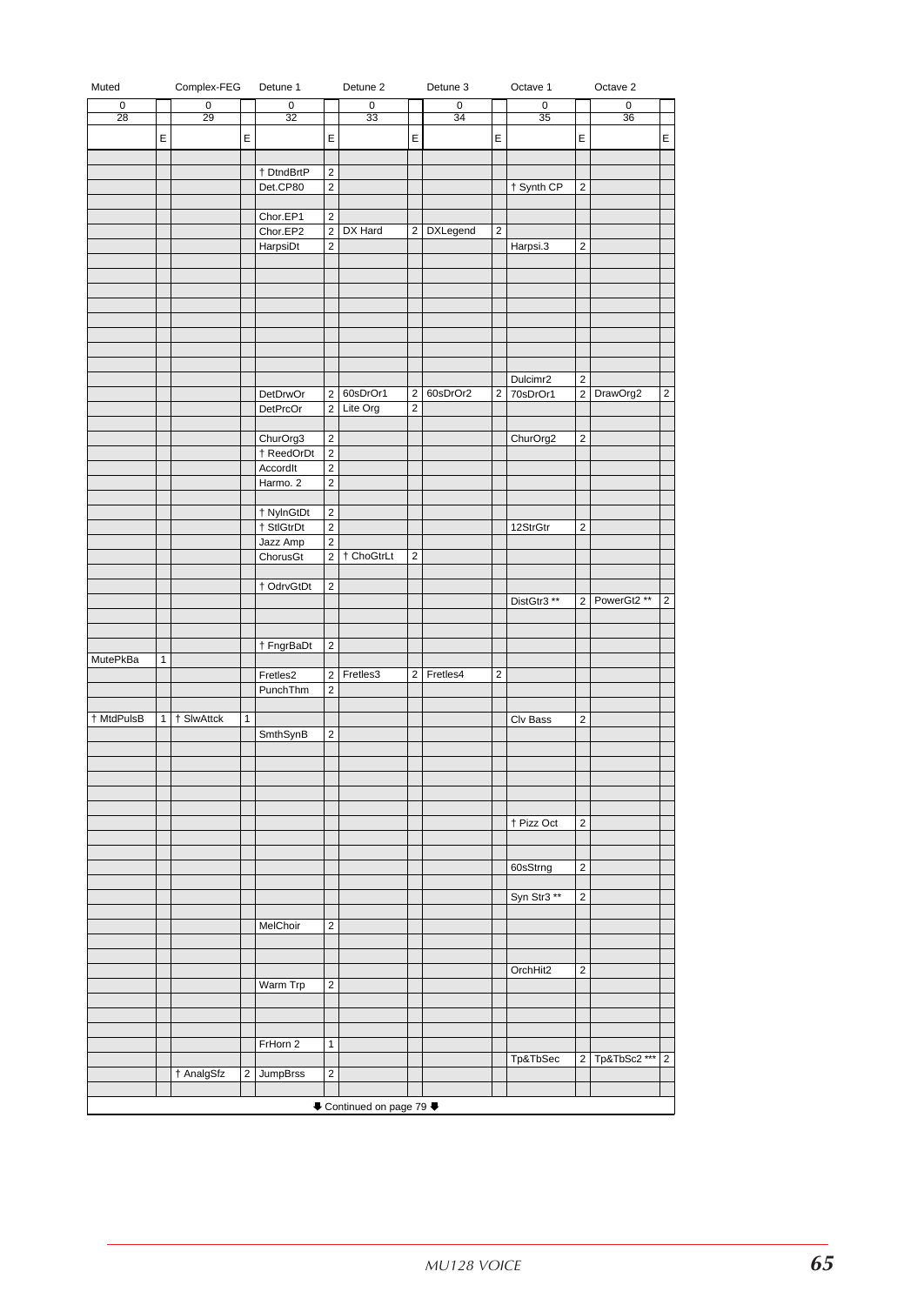# **XG Voice List (normal voices)**

### **Bank Select LSB=Bank number**

|                        |                     |                      |                                  | 5th 1       |                  | 5th 2       |                | Bend        |                         | Tutti 1                  |                              | Tutti 2    |                         |
|------------------------|---------------------|----------------------|----------------------------------|-------------|------------------|-------------|----------------|-------------|-------------------------|--------------------------|------------------------------|------------|-------------------------|
| <b>Bank Select MSB</b> |                     | 0                    |                                  | 0           |                  | 0           |                | 0           |                         | 0                        |                              | 0          |                         |
| <b>Bank Select LSB</b> |                     | 0                    |                                  | 37          |                  | 38          |                | 39          |                         | 40                       |                              | 41         |                         |
| Instrument<br>Group    | Pgm#<br>$(1 - 128)$ | Mu basic             | E                                |             | E                |             | Е              |             | E                       |                          | E                            |            | E                       |
| Piano                  | 1                   | GrandPno             | 1                                |             |                  |             |                |             |                         | PianoStr                 | $\overline{2}$               | Dream      | $\overline{c}$          |
|                        | 2                   | <b>BritePno</b>      | $\mathbf{1}$                     |             |                  |             |                |             |                         | † SyPadPno               | $\overline{2}$               |            |                         |
|                        | 3                   | El.Grand             | $\overline{\mathbf{c}}$          |             |                  |             |                |             |                         | LayerCP1                 | 2                            | LayerCP2   | 2                       |
|                        | 4                   | HnkyTonk             | $\overline{\mathbf{c}}$          |             |                  |             |                |             |                         |                          |                              |            |                         |
|                        | 5                   | E.Piano1             | $\overline{\mathbf{c}}$          |             |                  |             |                |             |                         | HardEI.P                 | 2                            |            |                         |
|                        | 6                   | E.Piano2             | $\overline{\mathbf{c}}$          |             |                  |             |                |             |                         | DX Phase                 | $\overline{\mathbf{c}}$      | DX+Analg   | 2                       |
|                        | 7                   | Harpsi.              | 1                                |             |                  |             |                |             |                         | † ElHarpsi               | $\overline{\mathbf{c}}$      |            |                         |
|                        | 8                   | Clavi                | $\overline{2}$                   |             |                  |             |                |             |                         | † CsmcClav               | $\overline{2}$               |            |                         |
| Chromatic              | 9                   | Celesta              | 1                                |             |                  |             |                |             |                         |                          |                              |            |                         |
| Percussion             | 10                  | Glocken              | $\mathbf{1}$                     |             |                  |             |                |             |                         |                          |                              |            |                         |
|                        | 11                  | MusicBox             | $\overline{\mathbf{c}}$          |             |                  |             |                |             |                         |                          |                              |            |                         |
|                        | 12                  | Vibes                | 1                                |             |                  |             |                |             |                         |                          |                              |            |                         |
|                        | 13                  | Marimba              | 1                                |             |                  |             |                |             |                         |                          |                              |            |                         |
|                        | 14                  | Xylophon             | $\mathbf{1}$                     |             |                  |             |                |             |                         |                          |                              |            |                         |
|                        | 15                  | TubulBel             | 1                                |             |                  |             |                |             |                         |                          |                              |            |                         |
|                        | 16                  | Dulcimer             | $\mathbf{1}$                     |             |                  |             |                |             |                         |                          |                              |            |                         |
| Organ                  | 17                  | DrawOrgn             | $\mathbf{1}$                     | 60sDrOr3    | 2                | Even Bar    | $\overline{2}$ |             |                         | $16 + 2"2/3$             | 2                            |            |                         |
|                        | 18                  | PercOrgn             | $\mathbf{1}$                     | PercOrg2    | $\boldsymbol{2}$ |             |                |             |                         |                          |                              |            |                         |
|                        | 19                  | RockOrgn             | $\overline{\mathbf{c}}$          |             |                  |             |                |             |                         |                          |                              |            |                         |
|                        | 20                  | ChrchOrg             | $\overline{c}$                   |             |                  |             |                |             |                         | NotreDam                 | 2                            |            |                         |
|                        | 21                  | ReedOrgn             | 1                                |             |                  |             |                |             |                         | Puff Org                 | $\overline{2}$               |            |                         |
|                        | 22                  | Acordion             | $\overline{\mathbf{c}}$          |             |                  |             |                |             |                         |                          |                              |            |                         |
|                        | 23                  | Harmnica             | $\mathbf{1}$                     |             |                  |             |                |             |                         |                          |                              |            |                         |
|                        | 24                  | TangoAcd             | $\overline{\mathbf{c}}$          |             |                  |             |                |             |                         |                          |                              |            |                         |
| Guitar                 | 25                  | NylonGtr             | 1                                |             |                  |             |                |             |                         | † Wayside                | 2                            |            |                         |
|                        | 26                  | SteelGtr             | $\mathbf{1}$                     |             |                  |             |                |             |                         | Nyln&Stl                 | $\overline{2}$               | Stl&Body   | 2                       |
|                        | 27                  | Jazz Gtr             | 1                                |             |                  |             |                |             |                         | † OrganGtr               | $\overline{\mathbf{c}}$      | † OctPlate | $\overline{\mathbf{c}}$ |
|                        | 28                  | CleanGtr             | $\mathbf{1}$                     |             |                  |             |                |             |                         |                          |                              |            |                         |
|                        | 29                  | Mute Gtr             | 1                                |             |                  |             |                |             |                         | FunkGtr1                 | $\overline{\mathbf{c}}$      | MuteStIG   | 2                       |
|                        | 30                  | Ovrdrive             | $\mathbf{1}$                     |             |                  |             |                |             |                         | † Parallel               | $\overline{2}$               |            |                         |
|                        | 31                  | Dist.Gtr             | 1                                | PowerGt1 ** | 2                | Dst.5ths ** | $\overline{2}$ |             |                         | FeedbkGt                 | $\overline{2}$               | FeedbkG2   | $\overline{c}$          |
|                        | 32                  | GtrHarmo             | $\mathbf{1}$                     |             |                  |             |                |             |                         |                          |                              |            |                         |
| Bass                   | 33                  | Aco.Bass             | 1                                |             |                  |             |                |             |                         | JazzRthm                 | 2                            | † PckAcoBa | 2                       |
|                        | 34                  | FngrBass             | $\mathbf{1}$                     |             |                  |             |                |             |                         | Ba&DstEG                 | $\overline{2}$               |            |                         |
|                        | 35                  | PickBass             | 1                                |             |                  |             |                |             |                         | † PkB&MtGt               | $\overline{\mathbf{c}}$      |            |                         |
|                        | 36                  | Fretless             | $\mathbf{1}$                     |             |                  |             |                |             |                         |                          |                              |            |                         |
|                        | 37                  | SlapBas1             | 1                                |             |                  |             |                |             |                         |                          |                              |            |                         |
|                        | 38                  | SlapBas2             | 1                                |             |                  |             |                |             |                         |                          |                              |            |                         |
|                        | 39                  | SynBass1             | 1                                |             |                  |             |                |             |                         | TechnoBa                 | 2                            | † Kik'n'Ba | 2                       |
|                        | 40                  | SynBass2             | $\overline{2}$                   |             |                  |             |                |             |                         | ModulrBa                 | $\overline{2}$               | DX Bass    | 2                       |
| Strings                | 41                  | Violin               | 1                                |             |                  |             |                |             |                         | † Unison                 | $\overline{\mathbf{c}}$      |            |                         |
|                        | 42                  | Viola                | $\mathbf{1}$                     |             |                  |             |                |             |                         | † VlaDoubl               | $\overline{2}$               |            |                         |
|                        | 43                  | Cello                | 1                                |             |                  |             |                |             |                         |                          |                              |            |                         |
|                        | 44                  | Contrabs             | 1                                |             |                  |             |                |             |                         |                          |                              |            |                         |
|                        | 45                  | Trem.Str             | 1                                |             |                  |             |                |             |                         | Susp.Str                 | $\overline{\mathbf{c}}$      |            |                         |
|                        | 46                  | Pizz.Str             | 1                                |             |                  |             |                |             |                         | † Sleep                  | 2                            |            |                         |
|                        | 47                  | Harp                 | 1                                |             |                  |             |                |             |                         | YangChin                 | $\overline{2}$               |            |                         |
|                        | 48                  | Timpani              | 1                                |             |                  |             |                |             |                         |                          |                              |            |                         |
| Ensemble               | 49                  | Strings1             | 1                                |             |                  |             |                |             |                         | Orchestr                 | 2                            | Orchstr2   | 2                       |
|                        | 50                  | Strings2             | $\mathbf{1}$                     |             |                  |             |                |             |                         | Warm Str                 | $\overline{\mathbf{c}}$      | Kingdom    | $\overline{\mathbf{c}}$ |
|                        | 51                  | Syn Str1             | $\overline{\mathbf{c}}$          |             |                  |             |                | † Monarchy  | $\overline{\mathbf{c}}$ | GrandPad***              | $\overline{a}$               | † SweepStr | $\overline{a}$          |
|                        | 52                  | Syn Str2             | $\overline{\mathbf{c}}$          |             |                  |             |                | † WormHole  | $\overline{2}$          |                          |                              |            |                         |
|                        | 53                  | ChoirAah             | 1                                |             |                  |             |                | † Gasp      | $\boldsymbol{2}$        | ChoirStr                 | 2                            | † Dead Sea | $\overline{2}$          |
|                        | 54                  | VoiceOoh             | 1                                |             |                  |             |                |             |                         |                          |                              |            |                         |
|                        | 55                  | SynVoice             | 1                                |             |                  |             |                |             |                         | SyVoice2                 | 2                            | Choral     | $\overline{\mathbf{c}}$ |
|                        | 56                  | Orch.Hit             | $\overline{\mathbf{c}}$          |             |                  |             |                |             |                         | † Throne                 | $\overline{2}$               |            |                         |
| <b>Brass</b>           | 57                  | Trumpet              | 1                                |             |                  |             |                |             |                         |                          |                              |            |                         |
|                        | 58                  | Trombone             | $\mathbf{1}$                     |             |                  |             |                |             |                         |                          |                              |            |                         |
|                        | 59                  | Tuba                 | 1                                |             |                  |             |                |             |                         |                          |                              |            |                         |
|                        | 60                  | Mute Trp             | $\mathbf{1}$                     |             |                  |             |                |             |                         | † Backyard               | 2                            |            |                         |
|                        |                     |                      |                                  |             |                  |             |                |             |                         |                          |                              |            |                         |
|                        | 61                  | Fr. Horn             | 1                                | HornOrch    | 2                |             |                |             |                         |                          |                              |            |                         |
|                        | 62                  | <b>BrssSect</b>      | 1                                |             |                  |             |                | BrssFall ** | 1                       | BrssSec2                 | 2                            | Hi Brass   | 2                       |
|                        | 63<br>64            | SynBrss1<br>SynBrss2 | $\boldsymbol{2}$<br>$\mathbf{1}$ |             |                  |             |                |             |                         | SyBrsSub ***<br>SynBrss4 | $\overline{\mathbf{c}}$<br>2 | ChoirBrs   | $\overline{a}$          |

: Same as Bank 0

E: Number of element

\*\* : MU80 Extension \*\*\* : MU90 Extension † : MU100 Extension †† : MU128 Extension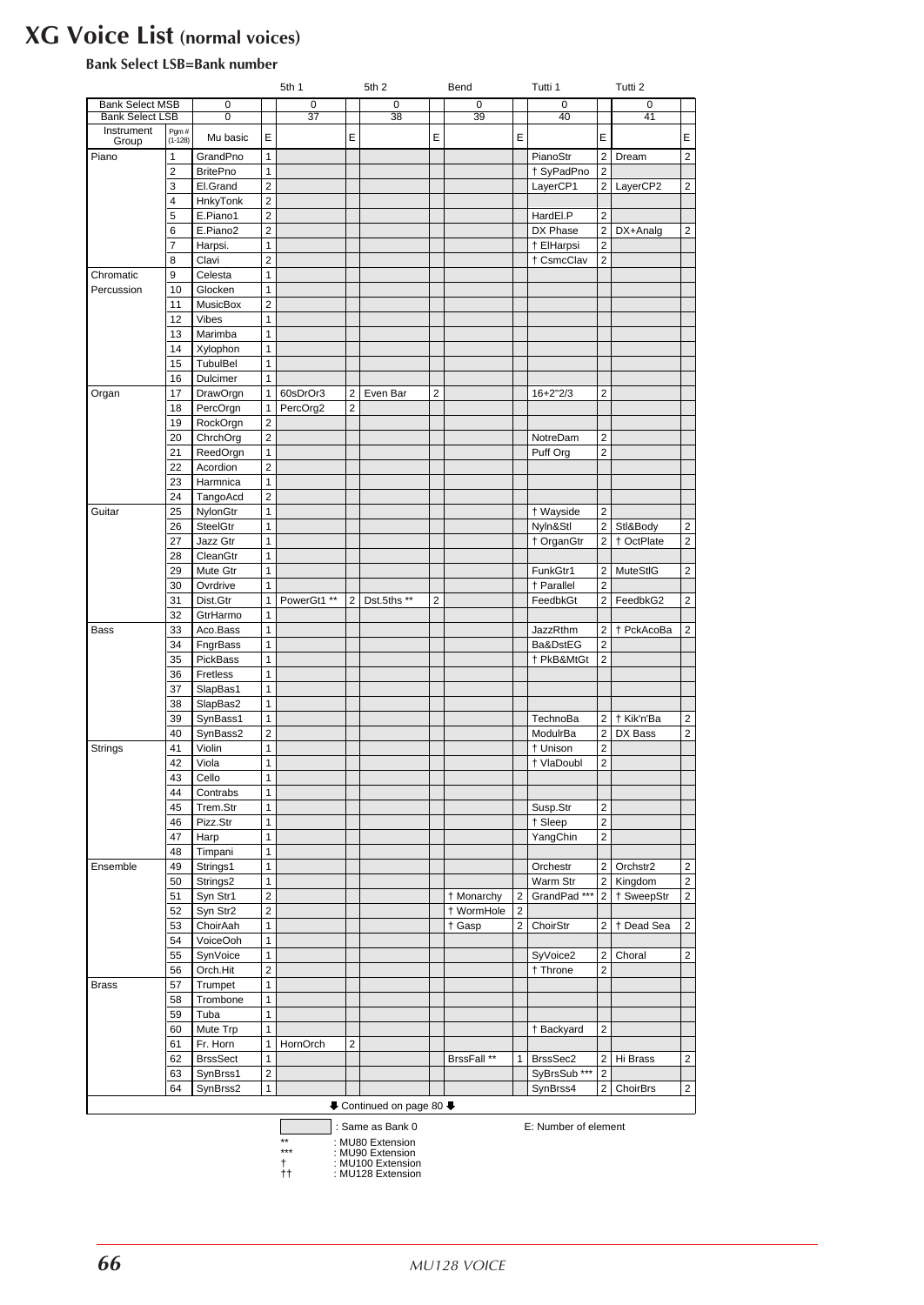| Tutti 3         |                         | <b>Velocity Switch</b> |                         | Velocity Cross Fade Detune 4 |                         |                        |   | Tutti 4        |                  | Tutti 5         |                | Tutti 6         |                |
|-----------------|-------------------------|------------------------|-------------------------|------------------------------|-------------------------|------------------------|---|----------------|------------------|-----------------|----------------|-----------------|----------------|
| $\overline{0}$  |                         | $\overline{0}$         |                         | $\overline{0}$               |                         | $\overline{0}$         |   | $\overline{0}$ |                  | $\overline{0}$  |                | $\overline{0}$  |                |
| 42              |                         | 43                     |                         | 45                           |                         | 48                     |   | 52             |                  | $\overline{53}$ |                | $\overline{54}$ |                |
|                 | E                       |                        | Ε                       |                              | E                       |                        | Ε |                | E                |                 | E              |                 | E              |
|                 |                         |                        |                         |                              |                         |                        |   |                |                  |                 |                |                 |                |
|                 |                         |                        |                         |                              |                         |                        |   |                |                  |                 |                |                 |                |
|                 |                         |                        |                         |                              |                         |                        |   |                |                  |                 |                |                 |                |
|                 |                         |                        |                         |                              |                         |                        |   |                |                  |                 |                |                 |                |
| <b>DXKotoEP</b> | $\sqrt{2}$              |                        |                         | VX EI.P1<br>VX EI.P2         | $\mathbf 2$             | 2   † ChoEP K          |   |                | $\mathbf 2$      |                 |                |                 |                |
|                 |                         |                        |                         |                              |                         |                        |   | 2   † DXMallet |                  |                 |                |                 |                |
|                 |                         |                        |                         |                              |                         |                        |   |                |                  |                 |                |                 |                |
|                 |                         |                        |                         |                              |                         |                        |   |                |                  |                 |                |                 |                |
|                 |                         |                        |                         |                              |                         |                        |   |                |                  |                 |                |                 |                |
|                 |                         |                        |                         |                              |                         |                        |   |                |                  |                 |                |                 |                |
|                 |                         |                        |                         | HardVibe                     | $\overline{\mathbf{c}}$ |                        |   |                |                  |                 |                |                 |                |
|                 |                         |                        |                         |                              |                         |                        |   |                |                  |                 |                |                 |                |
|                 |                         |                        |                         |                              |                         |                        |   |                |                  |                 |                |                 |                |
|                 |                         |                        |                         |                              |                         |                        |   |                |                  |                 |                |                 |                |
|                 |                         |                        |                         |                              |                         |                        |   |                |                  |                 |                |                 |                |
|                 |                         |                        |                         |                              |                         |                        |   |                |                  |                 |                |                 |                |
|                 |                         |                        |                         |                              |                         |                        |   |                |                  |                 |                |                 |                |
|                 |                         |                        |                         |                              |                         |                        |   |                |                  |                 |                |                 |                |
|                 |                         |                        |                         |                              |                         |                        |   |                |                  |                 |                |                 |                |
|                 |                         |                        |                         |                              |                         |                        |   |                |                  |                 |                |                 |                |
|                 |                         |                        |                         |                              |                         |                        |   |                |                  |                 |                |                 |                |
|                 |                         | VelGtHrm               |                         |                              |                         |                        |   |                |                  |                 |                |                 |                |
|                 |                         |                        | $\mathbf 2$             |                              |                         |                        |   |                |                  |                 |                |                 |                |
|                 |                         |                        |                         |                              |                         |                        |   |                |                  |                 |                |                 |                |
|                 |                         |                        |                         |                              |                         |                        |   |                |                  |                 |                |                 |                |
|                 |                         | FunkGtr2               | $\mathbf 2$             | Jazz Man                     | $\boldsymbol{2}$        |                        |   |                |                  |                 |                |                 |                |
|                 |                         | Gt.Pinch               | $\overline{2}$          |                              |                         |                        |   |                |                  |                 |                |                 |                |
| † TwinDist      | $\overline{\mathbf{c}}$ | RckRthm2 <sup>**</sup> | $\overline{2}$          | RckRthm1 **                  | $\boldsymbol{2}$        |                        |   |                |                  |                 |                |                 |                |
|                 |                         |                        |                         |                              |                         |                        |   |                |                  |                 |                |                 |                |
|                 |                         | † Blink Ba             | $\overline{\mathbf{c}}$ | <b>VXUprght</b>              | $\boldsymbol{2}$        |                        |   |                |                  |                 |                |                 |                |
|                 |                         | FngrSlap               | $\overline{2}$          | FngBass2                     | $\overline{2}$          |                        |   |                |                  |                 |                |                 |                |
|                 |                         |                        |                         |                              |                         |                        |   |                |                  |                 |                |                 |                |
|                 |                         |                        |                         |                              |                         |                        |   |                |                  |                 |                |                 |                |
|                 |                         | VeloSlap               | $\overline{2}$          |                              |                         |                        |   |                |                  |                 |                |                 |                |
| † NEP           | $\boldsymbol{2}$        |                        |                         |                              |                         |                        |   |                |                  |                 |                |                 |                |
| † DXBa Brt      | $\overline{2}$          |                        |                         |                              |                         |                        |   |                |                  |                 |                |                 |                |
|                 |                         |                        |                         |                              |                         |                        |   |                |                  |                 |                |                 |                |
|                 |                         |                        |                         |                              |                         |                        |   |                |                  |                 |                |                 |                |
|                 |                         |                        |                         |                              |                         |                        |   |                |                  |                 |                |                 |                |
|                 |                         |                        |                         |                              |                         |                        |   |                |                  |                 |                |                 |                |
|                 |                         |                        |                         |                              |                         |                        |   |                |                  |                 |                |                 |                |
|                 |                         |                        |                         |                              |                         |                        |   |                |                  |                 |                |                 |                |
|                 |                         | † Roll&Hit             | $\overline{2}$          |                              |                         |                        |   |                |                  |                 |                |                 |                |
| TremOrch        | $\overline{\mathbf{c}}$ |                        |                         | Velo.Str                     | $\boldsymbol{2}$        |                        |   | † Lento        | $\boldsymbol{2}$ |                 |                |                 |                |
|                 |                         |                        |                         |                              |                         |                        |   |                |                  |                 |                |                 |                |
| † SwpStOct      | $\overline{\mathbf{c}}$ |                        |                         |                              |                         |                        |   |                |                  |                 |                |                 |                |
|                 |                         |                        |                         |                              |                         |                        |   |                |                  |                 |                |                 |                |
|                 |                         |                        |                         |                              |                         |                        |   |                |                  |                 |                |                 |                |
|                 |                         |                        |                         |                              |                         |                        |   |                |                  |                 |                |                 |                |
|                 |                         |                        |                         |                              |                         |                        |   |                |                  |                 |                |                 |                |
|                 |                         |                        |                         |                              |                         |                        |   |                |                  |                 |                |                 |                |
|                 |                         |                        |                         |                              |                         |                        |   |                |                  |                 |                |                 |                |
|                 |                         |                        |                         |                              |                         |                        |   |                |                  |                 |                |                 |                |
|                 |                         |                        |                         |                              |                         |                        |   |                |                  |                 |                |                 |                |
| MelloBrs        | $\overline{\mathbf{c}}$ |                        |                         |                              |                         |                        |   | † Bund         |                  | 2   † FakeHorn  | $\overline{2}$ | † FkHrnOct      | $\overline{c}$ |
|                 |                         |                        |                         | AnVelBr1                     | $\sqrt{2}$              |                        |   |                |                  |                 |                |                 |                |
| † AnHrnRch      | $\mathbf 2$             |                        |                         | AnVelBr2                     | $\overline{c}$          |                        |   |                |                  |                 |                |                 |                |
|                 |                         |                        |                         |                              |                         | Continued on page 81 € |   |                |                  |                 |                |                 |                |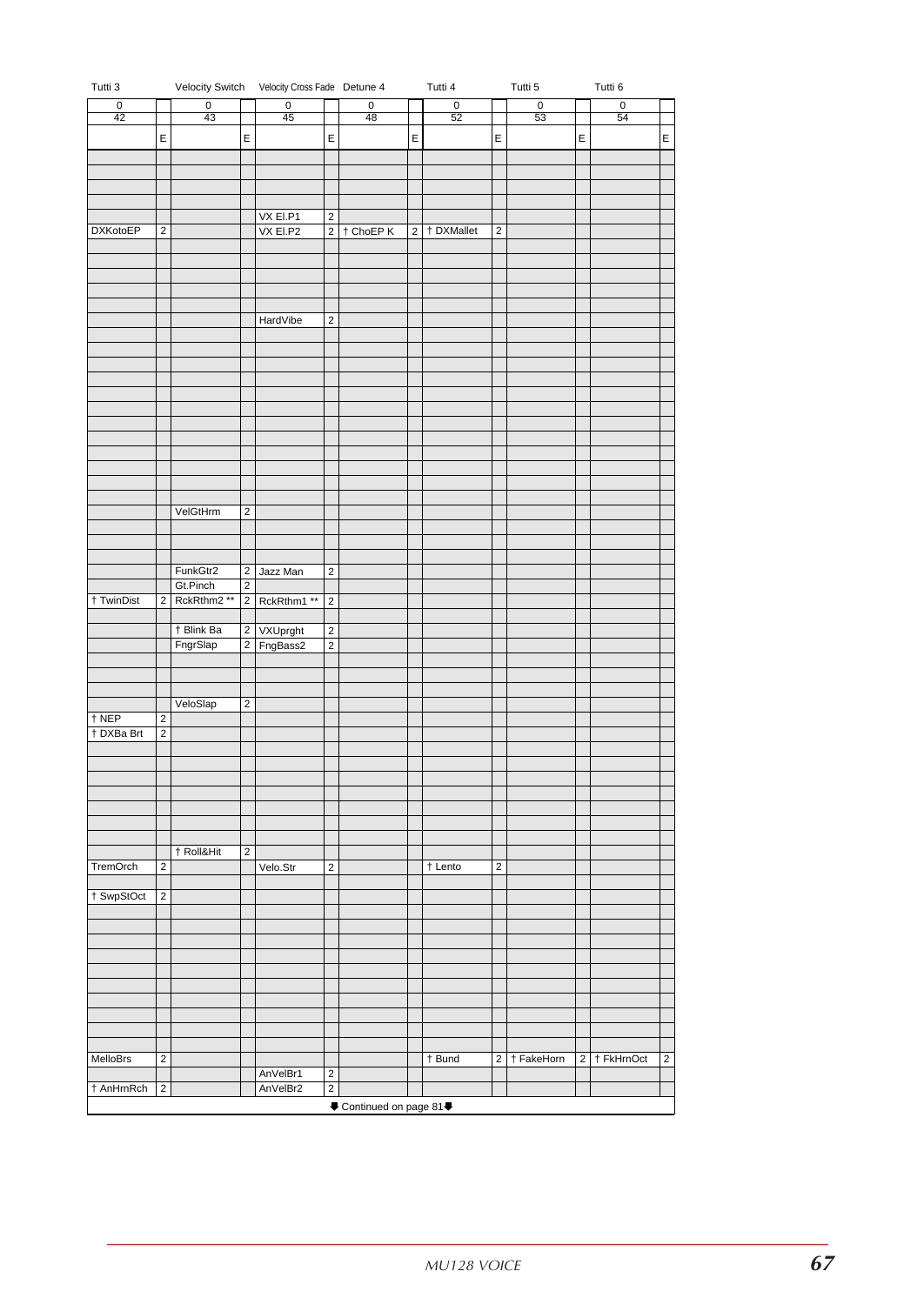# **XG Voice List (Normal voices)**

### **Bank Select LSB=Bank number**

|                                      |                |                             |                                                    | Other Waves 1            |                                           | Other Waves 2             |                     | Other Waves 3       |                | Other Waves 4            |                                  | Other Waves 5 |                         |
|--------------------------------------|----------------|-----------------------------|----------------------------------------------------|--------------------------|-------------------------------------------|---------------------------|---------------------|---------------------|----------------|--------------------------|----------------------------------|---------------|-------------------------|
| <b>Bank Select MSB</b>               |                | 0                           |                                                    | 0                        |                                           | $\overline{\mathfrak{o}}$ |                     | 0                   |                | 0                        |                                  | 0             |                         |
| <b>Bank Select LSB</b><br>Instrument | Pgm#           | O                           |                                                    | 64                       |                                           | 65                        |                     | 66                  |                | 67                       |                                  | 68            |                         |
| Group                                | $(1 - 128)$    | Mu basic                    | E                                                  |                          | E                                         |                           | E                   |                     | E              |                          | E                                |               | E                       |
| Piano                                | 1              | GrandPno                    | 1                                                  | † ConGrnd                | 1                                         | † ConGrndK                | 1                   | † DblConGr          | 2              | † MIDIGrd1               | 2                                | † MIDIGrd2    | $\boldsymbol{2}$        |
|                                      | $\overline{2}$ | <b>BritePno</b>             | 1                                                  | + BrConGrd               | 1                                         | <b>† BrConGrK</b>         | 1                   | + MIDIGrd3          | 2              | † MIDIGrd4               | $\overline{2}$                   | † OldPiano    | $\overline{2}$          |
|                                      | 3              | El.Grand                    | $\overline{2}$                                     |                          |                                           |                           |                     |                     |                |                          |                                  |               |                         |
|                                      | 4              | HnkyTonk                    | $\overline{\mathbf{c}}$                            |                          |                                           |                           |                     |                     |                |                          |                                  |               |                         |
|                                      | 5<br>6         | E.Piano1                    | $\overline{2}$<br>$\overline{2}$                   | 60sEl.P1                 | 1<br>$\overline{2}$                       | t Old EP                  | 2                   | † Tribecca          | 1<br>1         | † Diploid1               | 2<br>$\overline{2}$              | † Flops       | 1<br>1                  |
|                                      | 7              | E.Piano2<br>Harpsi.         | 1                                                  | † Shrakawa<br>† SynHrpsi | $\overline{2}$                            | † OldEP Tn                |                     | † Flips             |                | † FlipsDtd               |                                  | † Flicks      |                         |
|                                      | 8              | Clavi                       | $\overline{2}$                                     | PulseClv                 | 1                                         | PierceCl                  | 2                   | † CirClavi          | 1              | † SwpClavi               | 1                                | † SynClavi    | 1                       |
| Chromatic                            | 9              | Celesta                     | 1                                                  | † FMCelsta               | 1                                         |                           |                     |                     |                |                          |                                  |               |                         |
| Percussion                           | 10             | Glocken                     | 1                                                  |                          |                                           |                           |                     |                     |                |                          |                                  |               |                         |
|                                      | 11             | MusicBox                    | $\overline{2}$                                     | Orgel                    | 2                                         | † SmalOrgl                | 2                   |                     |                |                          |                                  |               |                         |
|                                      | 12             | Vibes                       | 1                                                  |                          |                                           |                           |                     |                     |                |                          |                                  |               |                         |
|                                      | 13             | Marimba                     | $\overline{1}$                                     | SineMrmb                 | $\overline{2}$                            |                           |                     |                     |                |                          |                                  |               |                         |
|                                      | 14             | Xylophon                    | 1                                                  |                          |                                           |                           |                     |                     |                |                          |                                  |               |                         |
|                                      | 15             | TubulBel                    | $\mathbf{1}$                                       |                          |                                           |                           |                     |                     |                |                          |                                  |               |                         |
|                                      | 16             | Dulcimer                    | 1                                                  |                          |                                           |                           |                     |                     |                |                          |                                  |               |                         |
| Organ                                | 17             | DrawOrgn                    | 1                                                  | Organ Ba                 | 1                                         | 70sDrOr2                  | 2                   | CheezOrg            | 2              | DrawOrg3                 | 2                                | StdiumOr ***  | 1                       |
|                                      | 18             | PercOrgn                    | $\overline{1}$                                     | JazOrgan ***             | $\mathbf{1}$                              | WarmJzOr ***              | $\overline{2}$      | ClikOrgn ***        | 2              | † Grace                  | $\overline{2}$<br>$\overline{2}$ | † CrnGrace    | $\overline{\mathbf{c}}$ |
|                                      | 19<br>20       | RockOrgn                    | $\overline{\mathbf{c}}$<br>$\overline{\mathbf{c}}$ | RotaryOr<br>OrgFlute     | $\overline{2}$<br>$\overline{\mathbf{c}}$ | SloRotar<br>TrmOrgFl      | 2<br>$\overline{2}$ | FstRotar            | 2              | † GlacIRtr               |                                  |               |                         |
|                                      | 21             | ChrchOrg<br>ReedOrgn        | $\mathbf{1}$                                       | † SyReedDk               | $\overline{2}$                            |                           |                     |                     |                |                          |                                  |               |                         |
|                                      | 22             | Acordion                    | $\overline{\mathbf{c}}$                            |                          |                                           |                           |                     |                     |                |                          |                                  |               |                         |
|                                      | 23             | Harmnica                    | $\mathbf{1}$                                       |                          |                                           |                           |                     |                     |                |                          |                                  |               |                         |
|                                      | 24             | TangoAcd                    | $\overline{2}$                                     | TngoAcd2                 | $\overline{2}$                            | † TightAcd                | 1                   | † TghtAcdD          | 2              |                          |                                  |               |                         |
| Guitar                               | 25             | NylonGtr                    | 1                                                  | + EsGuitar               | 1                                         | † EsGtrHrd                | 1                   | † EsGtMllo          | 1              | † EsGtrDcy               | 1                                |               |                         |
|                                      | 26             | SteelGtr                    | 1                                                  | † Nashvlle               | $\mathbf{1}$                              | † NashvllR                | 1                   | † Nashvl12          | 2              |                          |                                  |               |                         |
|                                      | 27             | Jazz Gtr                    | 1                                                  | + SuperJzM               | 1                                         | † SuperJzB                | 1                   | † SuperJzD          | 2              | † SuperJzR               | 1                                | † DX JzGtr    | 1                       |
|                                      | 28             | CleanGtr                    | 1                                                  | CleanGt2 <sup>**</sup>   | 1                                         | MidT.Gtr ***              | 1                   | MidTGtSt ***        | 1              | NasalGtr ***             | 1                                | NasiGtSt ***  | $\boldsymbol{2}$        |
|                                      | 29             | Mute Gtr                    | $\mathbf{1}$                                       | t Wrench                 | 1                                         | t WrenchHv                | 1                   | † WrnchDbl          | 2              | † Tin                    | $\overline{2}$                   |               |                         |
|                                      | 30             | Ovrdrive                    | 1                                                  | † ManhttnM               | 1                                         | † ManhttnB                | 1                   | † ManhttnD          | 2              | † ManhttnP               | $\overline{2}$                   |               |                         |
|                                      | 31             | Dist.Gtr                    | 1                                                  | + Bite                   | $\mathbf{1}$                              | † Bite Res                | 1                   | † Bite Dtd          | 2              | + Bite +                 | $\overline{2}$                   | † Burnout     | $\overline{\mathbf{c}}$ |
|                                      | 32             | GtrHarmo                    | 1                                                  | AcoHarmo**               | 1                                         | GtFeedbk                  | 1                   | GtrHrmo2            | 1              | † Shimla                 | $\overline{2}$                   |               |                         |
| Bass                                 | 33<br>34       | Aco.Bass                    | 1<br>1                                             | † Boston<br>Jazzy Ba**   | 1<br>1                                    | † BostnBrt                | 1<br>2              | † Coolth<br>† Chase | 1<br>1         | † Coolth B<br>† ChaseRes | 1<br>1                           | † BlueBass    | 1                       |
|                                      | 35             | FngrBass<br>PickBass        | 1                                                  | <b>† HardPick</b>        | 1                                         | Mod.Bass<br>† HrdPikRs    | 2                   | † PkBass +          | $\overline{2}$ | PickBa 4                 | $\overline{2}$                   |               |                         |
|                                      | 36             | Fretless                    | 1                                                  | † PwrFrtls               | $\mathbf{1}$                              | † PwrFrtlR                | 1                   | † TalkinBa          | 1              | † NoizFrtl               | 2                                |               |                         |
|                                      | 37             | SlapBas1                    | $\mathbf{1}$                                       | Slapper ***              | 1                                         | Thum&Slp***               | 2                   | † GltzySlp          | 2              | † FM Slap                | 1                                | † FMSIpDtd    | $\overline{\mathbf{c}}$ |
|                                      | 38             | SlapBas2                    | 1                                                  |                          |                                           |                           |                     |                     |                |                          |                                  |               |                         |
|                                      | 39             | SynBass1                    | 1                                                  | Orbiter                  | 2                                         | Sqr.Bass                  | 2                   | RubberBa            | 2              | Fish ***                 | 1                                | HardReso***   | 1                       |
|                                      | 40             | SynBass2                    | $\overline{2}$                                     | X WireBa                 | $\overline{2}$                            | AtkPulse ***              | 1                   | CS Light ***        | 1              | MetlBass ***             | 1                                | † FrcOscBa    | 1                       |
| Strings                              | 41             | Violin                      | 1                                                  | † Cadenza                | 1                                         | † CadenzDk                | 1                   | †† Vln Sec          | 2              | †† Hrd Vins              | 2                                | †† Slw Vins   | 1                       |
|                                      | 42             | Viola                       | 1                                                  | + Sonata                 | 1                                         | †† Vla Sec                | 2                   | <b>tt Hrd Vlas</b>  | 2              | †† Slw Vlas              | 1                                |               |                         |
|                                      | 43             | Cello                       | 1                                                  | <b>tt CelloSec</b>       | $\overline{2}$                            | †† Hrd Vcs                | 2                   | †† Slw Vcs          | 1              |                          |                                  |               |                         |
|                                      | 44             | Contrabs                    | 1                                                  | †† CB Sec                | 2                                         | <b>tt Hrd CBs</b>         | 2                   | †† Slw CBs          | 1              |                          |                                  |               |                         |
|                                      | 45             | Trem.Str                    | 1                                                  | † Fear                   | 1                                         | + Fear Dtd                | 2                   | † Apoclyps          | 2              |                          |                                  |               |                         |
|                                      | 46<br>47       | Pizz.Str                    | 1<br>1                                             | †† Collegno              | $\overline{\mathbf{c}}$<br>1              |                           |                     |                     |                |                          |                                  |               |                         |
|                                      | 48             | Harp<br>Timpani             | 1                                                  | El.Harp                  |                                           |                           |                     |                     |                |                          |                                  |               |                         |
| Ensemble                             | 49             | Strings1                    | 1                                                  | † SprStrng               | 1                                         | † SprStrSt                | 2                   | † Triste            | 1              | † Basso                  | 2                                | †† Stacc H    | 2                       |
|                                      | 50             | Strings2                    | 1                                                  | 70s Str                  | 1                                         | Strings3                  | 1                   |                     |                |                          |                                  |               |                         |
|                                      | 51             | Syn Str1                    | 2                                                  | Syn Str4                 | 2                                         | Syn Str5                  | 2                   | † Solitude          | 2              | † Fate                   | 1                                | † Thulium     | 1                       |
|                                      | 52             | Syn Str2                    | 2                                                  | † Hope                   | 2                                         | † Virgo                   | 2                   | † Platinum          | 1              | † OctavPWM               | 2                                | † Taurus      | 2                       |
|                                      | 53             | ChoirAah                    | 1                                                  | StrngAah**               | 1                                         | Male Aah**                | 1                   | † Scroll            | 2              | † Scroll +               | 2                                |               |                         |
|                                      | 54             | VoiceOoh                    | 1                                                  | VoiceDoo**               | 1                                         | † Hmn                     | 1                   | † WrlChoir          | 2              |                          |                                  |               |                         |
|                                      | 55             | SynVoice                    | 1                                                  | AnaVoice                 | 1                                         | † Aspirate                | 1.                  | † AsprateD          | 2              | † Facula                 | 2                                |               |                         |
|                                      | 56             | Orch.Hit                    | $\overline{\mathbf{c}}$                            | Impact                   | 2                                         | BrssStab <sup>**</sup>    | 2                   | DoublHit **         | 2              | BrStab80**               | 2                                | Bass Hit ***  | 1                       |
| Brass                                | 57             | Trumpet                     | 1                                                  | Dark Trp ***             | 1                                         | DrkTpSft ***              | 1                   | † Soft Trp          | 1              | † Blow                   | 1                                | † Blow Dbl    | 2                       |
|                                      | 58             | Trombone                    | 1                                                  | BrghtTrb ***             | 1                                         | MellowTb ***              | 1                   | LLL †               | 1              |                          |                                  |               |                         |
|                                      | 59             | Tuba                        | 1                                                  |                          |                                           |                           |                     |                     |                |                          |                                  |               |                         |
|                                      | 60             | Mute Trp                    | 1                                                  | MuteTrp2 **              | -1                                        | † Bkstairs                | 1                   |                     |                |                          |                                  |               |                         |
|                                      | 61<br>62       | Fr. Horn<br><b>BrssSect</b> | 1<br>1                                             | † Syn Horn<br>† SprBrass | 1<br>2                                    | HornOrc2<br>† SprBrCut    | 2<br>1              | † SprBrBlw          | 2              | † Pwrd Sfz               | 2                                | † PwrSfzBr    | 2                       |
|                                      | 63             | SynBrss1                    | $\overline{\mathbf{c}}$                            | AnaBrss1                 | 2                                         | † SynthThn                | 1                   | † SyncBrss          | 1              | † SyncBrSt               | 2                                | † AnaHorn1    | 1                       |
|                                      | 64             | SynBrss2                    | 1                                                  | AnaBrss2                 | $\overline{2}$                            | † Soft Cut                | 1                   | † AnaHornS          | 2              |                          |                                  |               |                         |
|                                      |                |                             |                                                    |                          |                                           |                           |                     |                     |                |                          |                                  |               |                         |

# Continued on page 82

: Same as Bank 0

E: Number of element

 $\overline{\phantom{a}}$ 

- \*\* : MU80 Extension \*\*\* : MU90 Extension † : MU100 Extension †† : MU128 Extension
	-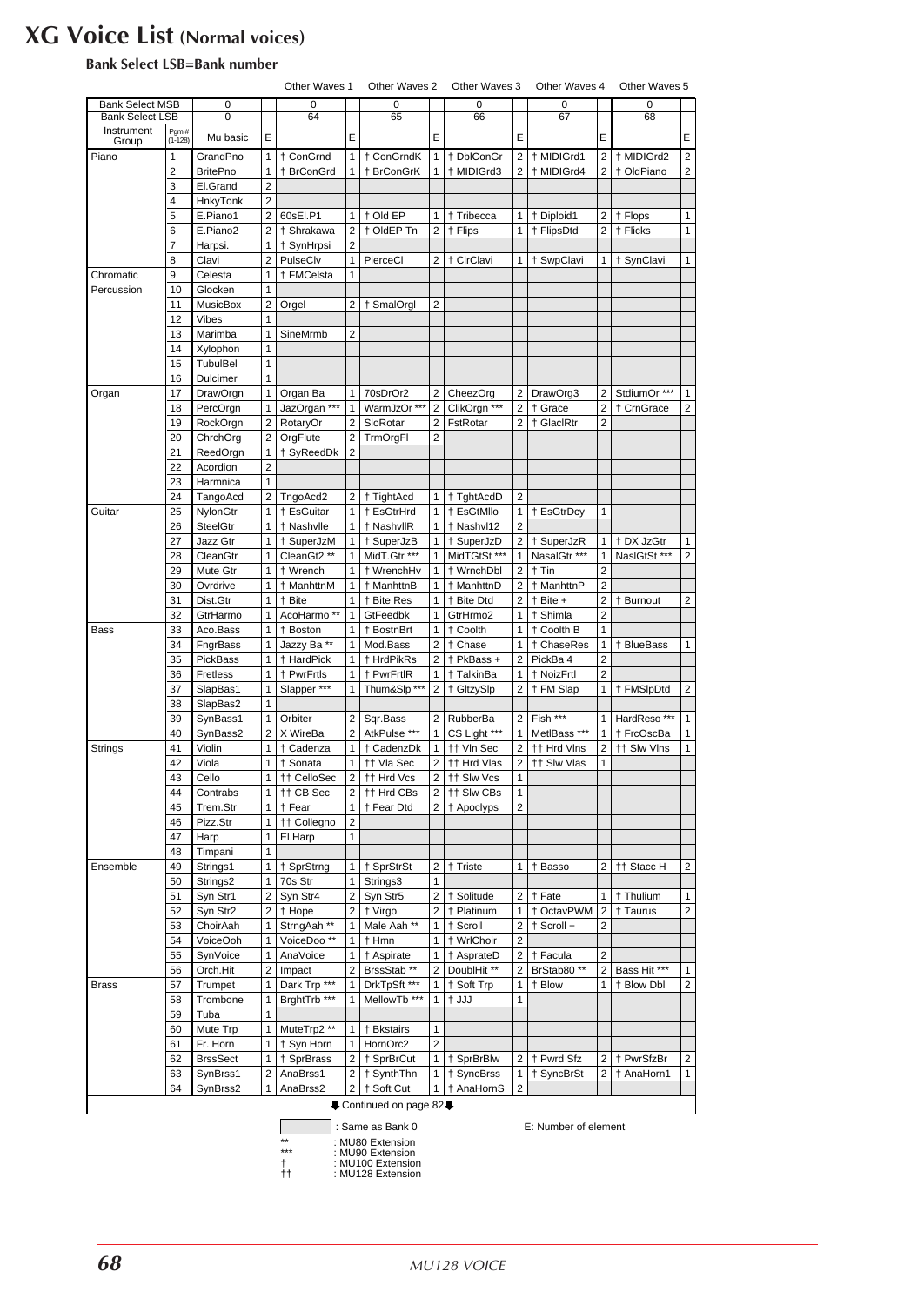| 0<br>69<br>Ε<br>† Soho<br>1<br>† FliksDtd<br>† SprClavi<br>2<br>StdiumO2 ***<br>2<br>2<br>† DimClick<br>† DXJzGt D<br>2<br>† Hammer M<br>1<br>† Bombay<br>2<br>JazzyBa2<br>2 | 0<br>70<br>† FlopsDtd<br>† BrightDX<br>† GtrClavi<br>GospelOr ***<br>† Dusk | Ε<br>2<br>1<br>2<br>1<br>$\overline{\mathbf{c}}$ | 0<br>71<br>† Diploid2<br>† BrtDXDtd<br>† HardyPlk<br>ClkGspIO ***<br>† FM Click | Ε<br>2<br>2<br>1<br>$\overline{\mathbf{c}}$ | 0<br>72<br>† Brooklyn<br>† Kitayama<br>† HrdyPlk+ | Ε<br>1<br>2<br>2        | 0<br>$\overline{73}$<br>† Diploid3<br>† Turnpik1<br>† FMClavDb | Ε<br>$\overline{\mathbf{c}}$<br>2<br>$\overline{\mathbf{c}}$ | 0<br>74<br>PhunkyDX<br>Turnpik2 | E<br>2<br>$\overline{\mathbf{c}}$ | 0<br>75<br>† Nasal DX<br>† Cerritos |                         |
|------------------------------------------------------------------------------------------------------------------------------------------------------------------------------|-----------------------------------------------------------------------------|--------------------------------------------------|---------------------------------------------------------------------------------|---------------------------------------------|---------------------------------------------------|-------------------------|----------------------------------------------------------------|--------------------------------------------------------------|---------------------------------|-----------------------------------|-------------------------------------|-------------------------|
|                                                                                                                                                                              |                                                                             |                                                  |                                                                                 |                                             |                                                   |                         |                                                                |                                                              |                                 |                                   |                                     | Ε                       |
|                                                                                                                                                                              |                                                                             |                                                  |                                                                                 |                                             |                                                   |                         |                                                                |                                                              |                                 |                                   |                                     |                         |
|                                                                                                                                                                              |                                                                             |                                                  |                                                                                 |                                             |                                                   |                         |                                                                |                                                              |                                 |                                   |                                     |                         |
|                                                                                                                                                                              |                                                                             |                                                  |                                                                                 |                                             |                                                   |                         |                                                                |                                                              |                                 |                                   |                                     |                         |
|                                                                                                                                                                              |                                                                             |                                                  |                                                                                 |                                             |                                                   |                         |                                                                |                                                              |                                 |                                   |                                     |                         |
|                                                                                                                                                                              |                                                                             |                                                  |                                                                                 |                                             |                                                   |                         |                                                                |                                                              |                                 |                                   |                                     | $\mathbf{1}$<br>1       |
|                                                                                                                                                                              |                                                                             |                                                  |                                                                                 |                                             |                                                   |                         |                                                                |                                                              |                                 |                                   |                                     |                         |
|                                                                                                                                                                              |                                                                             |                                                  |                                                                                 |                                             |                                                   |                         |                                                                |                                                              |                                 |                                   |                                     |                         |
|                                                                                                                                                                              |                                                                             |                                                  |                                                                                 |                                             |                                                   |                         |                                                                |                                                              |                                 |                                   |                                     |                         |
|                                                                                                                                                                              |                                                                             |                                                  |                                                                                 |                                             |                                                   |                         |                                                                |                                                              |                                 |                                   |                                     |                         |
|                                                                                                                                                                              |                                                                             |                                                  |                                                                                 |                                             |                                                   |                         |                                                                |                                                              |                                 |                                   |                                     |                         |
|                                                                                                                                                                              |                                                                             |                                                  |                                                                                 |                                             |                                                   |                         |                                                                |                                                              |                                 |                                   |                                     |                         |
|                                                                                                                                                                              |                                                                             |                                                  |                                                                                 |                                             |                                                   |                         |                                                                |                                                              |                                 |                                   |                                     |                         |
|                                                                                                                                                                              |                                                                             |                                                  |                                                                                 |                                             |                                                   |                         |                                                                |                                                              |                                 |                                   |                                     |                         |
|                                                                                                                                                                              |                                                                             |                                                  |                                                                                 |                                             |                                                   |                         |                                                                |                                                              |                                 |                                   |                                     |                         |
|                                                                                                                                                                              |                                                                             |                                                  |                                                                                 |                                             |                                                   |                         |                                                                |                                                              |                                 |                                   |                                     |                         |
|                                                                                                                                                                              |                                                                             |                                                  |                                                                                 |                                             |                                                   |                         |                                                                |                                                              |                                 |                                   |                                     |                         |
|                                                                                                                                                                              |                                                                             |                                                  |                                                                                 |                                             |                                                   |                         |                                                                |                                                              |                                 |                                   |                                     |                         |
|                                                                                                                                                                              |                                                                             |                                                  |                                                                                 |                                             |                                                   |                         |                                                                |                                                              |                                 |                                   |                                     |                         |
|                                                                                                                                                                              |                                                                             |                                                  |                                                                                 |                                             | ChapelOr ***                                      | 2                       | † DimChors                                                     | 2                                                            | Dawn                            | 1                                 | † Mellorgn                          | 2                       |
|                                                                                                                                                                              |                                                                             |                                                  |                                                                                 | 1                                           | † Spoony                                          | $\mathbf{1}$            | † SprRotry                                                     | $\overline{\mathbf{c}}$                                      | LoFiOrgn                        | 2                                 | † BeepOrgn                          | 1                       |
|                                                                                                                                                                              |                                                                             |                                                  |                                                                                 |                                             |                                                   |                         |                                                                |                                                              |                                 |                                   |                                     |                         |
|                                                                                                                                                                              |                                                                             |                                                  |                                                                                 |                                             |                                                   |                         |                                                                |                                                              |                                 |                                   |                                     |                         |
|                                                                                                                                                                              |                                                                             |                                                  |                                                                                 |                                             |                                                   |                         |                                                                |                                                              |                                 |                                   |                                     |                         |
|                                                                                                                                                                              |                                                                             |                                                  |                                                                                 |                                             |                                                   |                         |                                                                |                                                              |                                 |                                   |                                     |                         |
|                                                                                                                                                                              |                                                                             |                                                  |                                                                                 |                                             |                                                   |                         |                                                                |                                                              |                                 |                                   |                                     |                         |
|                                                                                                                                                                              |                                                                             |                                                  |                                                                                 |                                             |                                                   |                         |                                                                |                                                              |                                 |                                   |                                     |                         |
|                                                                                                                                                                              |                                                                             |                                                  |                                                                                 |                                             |                                                   |                         |                                                                |                                                              |                                 |                                   |                                     |                         |
|                                                                                                                                                                              |                                                                             |                                                  |                                                                                 |                                             |                                                   |                         |                                                                |                                                              |                                 |                                   |                                     |                         |
|                                                                                                                                                                              | † PulsJazz                                                                  | 1                                                | † RghcastN                                                                      | 1                                           | † RghcastM                                        | 1                       |                                                                |                                                              |                                 |                                   |                                     |                         |
|                                                                                                                                                                              | † Hammer B                                                                  | 1                                                | † Hammer D                                                                      | 2                                           | † HammerSt                                        | $\overline{\mathbf{c}}$ | † FMChoGtr                                                     | 2                                                            | <b>FMChoGtS</b>                 | 2                                 | † PeskyGtr                          | 1                       |
|                                                                                                                                                                              |                                                                             |                                                  |                                                                                 |                                             |                                                   |                         |                                                                |                                                              |                                 |                                   |                                     |                         |
|                                                                                                                                                                              | † Bombay S                                                                  | $\overline{a}$                                   | † Jaipur                                                                        | 2                                           |                                                   |                         |                                                                |                                                              |                                 |                                   |                                     |                         |
|                                                                                                                                                                              |                                                                             |                                                  |                                                                                 |                                             |                                                   |                         |                                                                |                                                              |                                 |                                   |                                     |                         |
|                                                                                                                                                                              |                                                                             |                                                  |                                                                                 |                                             |                                                   |                         |                                                                |                                                              |                                 |                                   |                                     |                         |
|                                                                                                                                                                              | FngBass3                                                                    | $\overline{\mathbf{c}}$                          |                                                                                 |                                             |                                                   |                         |                                                                |                                                              |                                 |                                   |                                     |                         |
|                                                                                                                                                                              |                                                                             |                                                  |                                                                                 |                                             |                                                   |                         |                                                                |                                                              |                                 |                                   |                                     |                         |
|                                                                                                                                                                              |                                                                             |                                                  |                                                                                 |                                             |                                                   |                         |                                                                |                                                              |                                 |                                   |                                     |                         |
|                                                                                                                                                                              |                                                                             |                                                  |                                                                                 |                                             |                                                   |                         |                                                                |                                                              |                                 |                                   |                                     |                         |
|                                                                                                                                                                              |                                                                             |                                                  |                                                                                 |                                             |                                                   |                         |                                                                |                                                              |                                 |                                   |                                     |                         |
| † Wah Saw<br>1                                                                                                                                                               | † Pluto                                                                     | 1                                                | + Pluto +                                                                       | 2                                           | † Stimuli                                         | 1                       | † RunPulse                                                     | 1                                                            | <b>TalkPuls</b>                 | 1                                 | † Node                              | 1                       |
| † Cubit<br>1                                                                                                                                                                 | + Cubit +                                                                   | 2                                                | † Keel                                                                          | 1                                           | † KeelPwrd                                        | $\overline{\mathbf{c}}$ | † PlnPulse                                                     | 2                                                            | PwrdPuls                        | 1                                 | † PwrPulsB                          | 1                       |
|                                                                                                                                                                              |                                                                             |                                                  |                                                                                 |                                             |                                                   |                         |                                                                |                                                              |                                 |                                   |                                     |                         |
|                                                                                                                                                                              |                                                                             |                                                  |                                                                                 |                                             |                                                   |                         |                                                                |                                                              |                                 |                                   |                                     |                         |
|                                                                                                                                                                              |                                                                             |                                                  |                                                                                 |                                             |                                                   |                         |                                                                |                                                              |                                 |                                   |                                     |                         |
|                                                                                                                                                                              |                                                                             |                                                  |                                                                                 |                                             |                                                   |                         |                                                                |                                                              |                                 |                                   |                                     |                         |
|                                                                                                                                                                              |                                                                             |                                                  |                                                                                 |                                             |                                                   |                         |                                                                |                                                              |                                 |                                   |                                     |                         |
|                                                                                                                                                                              |                                                                             |                                                  |                                                                                 |                                             |                                                   |                         |                                                                |                                                              |                                 |                                   |                                     |                         |
|                                                                                                                                                                              |                                                                             |                                                  |                                                                                 |                                             |                                                   |                         |                                                                |                                                              |                                 |                                   |                                     |                         |
|                                                                                                                                                                              |                                                                             |                                                  |                                                                                 |                                             |                                                   |                         |                                                                |                                                              |                                 |                                   |                                     |                         |
| †† Stacc L<br>2                                                                                                                                                              | Hall Str                                                                    | 1                                                | Str/FHrn                                                                        | $\overline{\mathbf{c}}$                     |                                                   |                         |                                                                |                                                              |                                 |                                   |                                     |                         |
|                                                                                                                                                                              |                                                                             |                                                  |                                                                                 |                                             |                                                   |                         |                                                                |                                                              |                                 |                                   |                                     |                         |
| † Brook                                                                                                                                                                      | 1   † Brook St                                                              |                                                  | 2 OldSynSt                                                                      | 2                                           |                                                   |                         |                                                                |                                                              |                                 |                                   |                                     |                         |
| † Frost                                                                                                                                                                      | $2$   $+$ Leo                                                               |                                                  | 2   † SolPlexs                                                                  | 2                                           | SunRise                                           | 2                       |                                                                |                                                              |                                 |                                   |                                     |                         |
|                                                                                                                                                                              |                                                                             |                                                  |                                                                                 |                                             |                                                   |                         |                                                                |                                                              |                                 |                                   |                                     |                         |
|                                                                                                                                                                              |                                                                             |                                                  |                                                                                 |                                             |                                                   |                         |                                                                |                                                              |                                 |                                   |                                     |                         |
| BassHit+ ***<br>2                                                                                                                                                            | 6th Hit ***                                                                 | 1                                                | 6thHit + ***                                                                    |                                             | 2 Euro Hit ***                                    | 1                       | EuroHit+ ***                                                   | 2                                                            | Blowout                         | 2                                 |                                     |                         |
| 4th TP<br>$\overline{2}$                                                                                                                                                     | Synth Tp                                                                    | $\mathbf{1}$                                     |                                                                                 |                                             |                                                   |                         |                                                                |                                                              |                                 |                                   |                                     |                         |
|                                                                                                                                                                              |                                                                             |                                                  |                                                                                 |                                             |                                                   |                         |                                                                |                                                              |                                 |                                   |                                     |                         |
|                                                                                                                                                                              |                                                                             |                                                  |                                                                                 |                                             |                                                   |                         |                                                                |                                                              |                                 |                                   |                                     |                         |
|                                                                                                                                                                              |                                                                             |                                                  |                                                                                 |                                             |                                                   |                         |                                                                |                                                              |                                 |                                   |                                     |                         |
|                                                                                                                                                                              |                                                                             |                                                  |                                                                                 |                                             |                                                   |                         |                                                                |                                                              |                                 |                                   |                                     |                         |
| † Alto&Trp<br>$\overline{2}$                                                                                                                                                 |                                                                             | 2                                                | † BrssBros                                                                      | 2                                           | † VagueBro                                        | $\overline{a}$          | BrssSec3                                                       | 2                                                            | SfrzdBr2                        | 2 <sub>1</sub>                    | OctBrass                            | $\overline{\mathbf{c}}$ |
| † AnaHorn2<br>1                                                                                                                                                              | † Tnr&Trp                                                                   | 2                                                | † SawBrPwr                                                                      | 2                                           |                                                   |                         |                                                                |                                                              |                                 |                                   |                                     |                         |
|                                                                                                                                                                              | † AnHrnOct                                                                  |                                                  |                                                                                 |                                             |                                                   |                         |                                                                |                                                              |                                 |                                   |                                     |                         |

Other Waves 6 Other Waves 7 Other Waves 8 Other Waves 9 Other Waves 10 Other Waves 11 Other Waves 12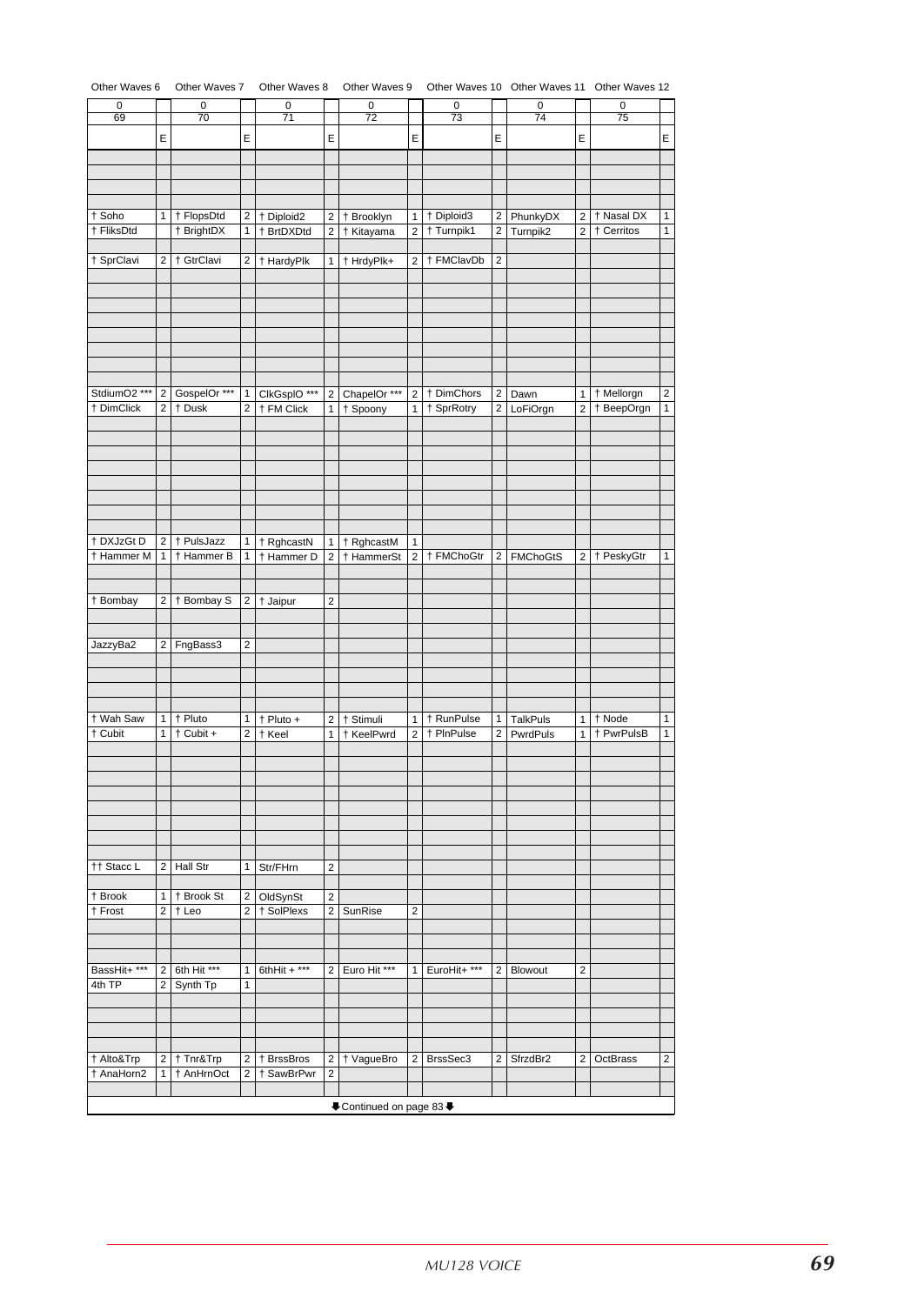# **XG Voice List (Normal voices)**

### **Bank Select LSB=Bank number**

| <b>Bank Select MSB</b><br>$\overline{0}$<br>0<br>0<br>0<br>0<br>0<br><b>Bank Select LSB</b><br>76<br>77<br>78<br>79<br>80<br>0<br>Instrument<br>Pgm#<br>Ε<br>E<br>Ε<br>E<br>Mu basic<br>Ε<br>$(1-128)$<br>Group<br>$\mathbf 1$<br>GrandPno<br>Piano<br>1<br>$\mathbf 1$<br>$\boldsymbol{2}$<br><b>BritePno</b><br>$\overline{\mathbf{c}}$<br>3<br>El.Grand<br>4<br>$\overline{\mathbf{c}}$<br>HnkyTonk<br>$\overline{c}$<br>5<br>E.Piano1<br>† NaslDXDt<br>2<br>† Din<br>$\overline{2}$<br>E.Piano2<br>$\overline{\mathbf{c}}$<br>† Sunset<br>† Soft DX<br>6<br>1<br>2<br>† Reso DX<br>† PiercnDX<br>2   † ShvrngDX<br>1<br>7<br>1<br>Harpsi.<br>8<br>$\overline{\mathbf{c}}$<br>Clavi<br>$\mathbf{1}$<br>9<br>Celesta<br>Chromatic<br>$\mathbf 1$<br>10<br>Percussion<br>Glocken<br>$\overline{c}$<br>MusicBox<br>11<br>$\mathbf{1}$<br>12<br>Vibes<br>$\mathbf{1}$<br>13<br>Marimba<br>$\mathbf{1}$<br>14<br>Xylophon<br>$\mathbf 1$<br>TubulBel<br>15<br>Dulcimer<br>$\mathbf{1}$<br>16<br>$\mathbf 1$<br>† FMO<br>2<br>Organ<br>17<br>DrawOrgn<br>† Fuzzorgn<br>2<br>70sDrOr3<br>1<br>$\mathbf{1}$<br>18<br>† Belief<br>$\overline{\mathbf{c}}$<br>1<br>PercOrgn<br>† SnapOrgn<br>$\overline{c}$<br>19<br>RockOrgn<br>$\overline{c}$<br>20<br>ChrchOrg<br>$\mathbf{1}$<br>21<br>ReedOrgn<br>$\overline{c}$<br>22<br>Acordion<br>$\mathbf 1$<br>23<br>Harmnica<br>$\overline{c}$<br>24<br>TangoAcd<br>$\mathbf 1$<br>Guitar<br>25<br>NylonGtr<br>$\mathbf 1$<br>26<br><b>SteelGtr</b><br>$\mathbf{1}$<br>27<br>Jazz Gtr<br>CleanGtr<br>$\mathbf{1}$<br>† ClaviGtr<br>$\overline{\mathbf{c}}$<br>28<br>$\mathbf{1}$<br>29<br>Mute Gtr<br>$\mathbf 1$<br>30<br>Ovrdrive<br>$\mathbf{1}$<br>31<br>Dist.Gtr<br>$\mathbf{1}$<br>32<br>GtrHarmo<br>$\mathbf{1}$<br>Aco.Bass<br>Bass<br>33<br>$\mathbf{1}$<br>34<br>FngrBass<br>$\mathbf 1$<br>35<br>PickBass<br>$\mathbf 1$<br>Fretless<br>36<br>$\mathbf{1}$<br>37<br>SlapBas1<br>$\mathbf{1}$<br>38<br>SlapBas2<br>$\mathbf{1}$<br>39<br>SynBass1<br>† Stainer<br>$\mathbf{1}$<br>† StainAtk<br>† SweepSqr<br>+ SwpSqr +<br>2<br>† Stinks<br>$\mathbf{1}$<br>1<br>40<br>$\overline{\mathbf{c}}$<br>SynBass2<br>† Pwrd Saw<br>1<br>$\mathbf{1}$<br><b>Strings</b><br>41<br>Violin<br>$\mathbf{1}$<br>42<br>Viola<br>1<br>43<br>Cello<br>$\mathbf{1}$<br>44<br>Contrabs<br>$\mathbf{1}$<br>45<br>Trem.Str<br>Pizz.Str<br>$\mathbf{1}$<br>46<br>1<br>47<br>Harp<br>$\mathbf{1}$<br>48<br>Timpani<br>1<br>Ensemble<br>49<br>Strings1<br>$\mathbf{1}$<br>50<br>Strings2<br>51<br>Syn Str1<br>2<br>$\overline{\mathbf{c}}$<br>52<br>Syn Str2<br>$\mathbf{1}$<br>53<br>ChoirAah<br>$\mathbf 1$<br>54<br>VoiceOoh<br>$\mathbf 1$<br>55<br>SynVoice<br>$\overline{c}$<br>Orch.Hit<br>56<br>$\mathbf 1$<br><b>Brass</b><br>57<br>Trumpet<br>$\mathbf 1$<br>58<br>Trombone<br>$\mathbf{1}$<br>59<br>Tuba<br>$\mathbf{1}$<br>60<br>Mute Trp<br>$\mathbf{1}$<br>Fr. Horn<br>61<br>$\mathbf 1$<br><b>BrssSect</b><br>62<br>$\overline{2}$<br>63<br>SynBrss1<br>$\mathbf{1}$<br>64<br>SynBrss2 |  |  |  | Other Waves 13 Other Waves 14 Other Waves 15 Other Waves 16 Other Waves 17 |  |  |  |              |
|--------------------------------------------------------------------------------------------------------------------------------------------------------------------------------------------------------------------------------------------------------------------------------------------------------------------------------------------------------------------------------------------------------------------------------------------------------------------------------------------------------------------------------------------------------------------------------------------------------------------------------------------------------------------------------------------------------------------------------------------------------------------------------------------------------------------------------------------------------------------------------------------------------------------------------------------------------------------------------------------------------------------------------------------------------------------------------------------------------------------------------------------------------------------------------------------------------------------------------------------------------------------------------------------------------------------------------------------------------------------------------------------------------------------------------------------------------------------------------------------------------------------------------------------------------------------------------------------------------------------------------------------------------------------------------------------------------------------------------------------------------------------------------------------------------------------------------------------------------------------------------------------------------------------------------------------------------------------------------------------------------------------------------------------------------------------------------------------------------------------------------------------------------------------------------------------------------------------------------------------------------------------------------------------------------------------------------------------------------------------------------------------------------------------------------------------------------------------------------------------------------------------------------------------------------------------------------------------------------------------------------------------------------------------------------------------------------------------------------------------------------------------------------------------------------------------------------------------------------------------------------------------------------------------------------------------------------------------------------------------------------------------------------|--|--|--|----------------------------------------------------------------------------|--|--|--|--------------|
|                                                                                                                                                                                                                                                                                                                                                                                                                                                                                                                                                                                                                                                                                                                                                                                                                                                                                                                                                                                                                                                                                                                                                                                                                                                                                                                                                                                                                                                                                                                                                                                                                                                                                                                                                                                                                                                                                                                                                                                                                                                                                                                                                                                                                                                                                                                                                                                                                                                                                                                                                                                                                                                                                                                                                                                                                                                                                                                                                                                                                                |  |  |  |                                                                            |  |  |  |              |
|                                                                                                                                                                                                                                                                                                                                                                                                                                                                                                                                                                                                                                                                                                                                                                                                                                                                                                                                                                                                                                                                                                                                                                                                                                                                                                                                                                                                                                                                                                                                                                                                                                                                                                                                                                                                                                                                                                                                                                                                                                                                                                                                                                                                                                                                                                                                                                                                                                                                                                                                                                                                                                                                                                                                                                                                                                                                                                                                                                                                                                |  |  |  |                                                                            |  |  |  |              |
|                                                                                                                                                                                                                                                                                                                                                                                                                                                                                                                                                                                                                                                                                                                                                                                                                                                                                                                                                                                                                                                                                                                                                                                                                                                                                                                                                                                                                                                                                                                                                                                                                                                                                                                                                                                                                                                                                                                                                                                                                                                                                                                                                                                                                                                                                                                                                                                                                                                                                                                                                                                                                                                                                                                                                                                                                                                                                                                                                                                                                                |  |  |  |                                                                            |  |  |  | Ε            |
|                                                                                                                                                                                                                                                                                                                                                                                                                                                                                                                                                                                                                                                                                                                                                                                                                                                                                                                                                                                                                                                                                                                                                                                                                                                                                                                                                                                                                                                                                                                                                                                                                                                                                                                                                                                                                                                                                                                                                                                                                                                                                                                                                                                                                                                                                                                                                                                                                                                                                                                                                                                                                                                                                                                                                                                                                                                                                                                                                                                                                                |  |  |  |                                                                            |  |  |  |              |
|                                                                                                                                                                                                                                                                                                                                                                                                                                                                                                                                                                                                                                                                                                                                                                                                                                                                                                                                                                                                                                                                                                                                                                                                                                                                                                                                                                                                                                                                                                                                                                                                                                                                                                                                                                                                                                                                                                                                                                                                                                                                                                                                                                                                                                                                                                                                                                                                                                                                                                                                                                                                                                                                                                                                                                                                                                                                                                                                                                                                                                |  |  |  |                                                                            |  |  |  |              |
|                                                                                                                                                                                                                                                                                                                                                                                                                                                                                                                                                                                                                                                                                                                                                                                                                                                                                                                                                                                                                                                                                                                                                                                                                                                                                                                                                                                                                                                                                                                                                                                                                                                                                                                                                                                                                                                                                                                                                                                                                                                                                                                                                                                                                                                                                                                                                                                                                                                                                                                                                                                                                                                                                                                                                                                                                                                                                                                                                                                                                                |  |  |  |                                                                            |  |  |  |              |
|                                                                                                                                                                                                                                                                                                                                                                                                                                                                                                                                                                                                                                                                                                                                                                                                                                                                                                                                                                                                                                                                                                                                                                                                                                                                                                                                                                                                                                                                                                                                                                                                                                                                                                                                                                                                                                                                                                                                                                                                                                                                                                                                                                                                                                                                                                                                                                                                                                                                                                                                                                                                                                                                                                                                                                                                                                                                                                                                                                                                                                |  |  |  |                                                                            |  |  |  |              |
|                                                                                                                                                                                                                                                                                                                                                                                                                                                                                                                                                                                                                                                                                                                                                                                                                                                                                                                                                                                                                                                                                                                                                                                                                                                                                                                                                                                                                                                                                                                                                                                                                                                                                                                                                                                                                                                                                                                                                                                                                                                                                                                                                                                                                                                                                                                                                                                                                                                                                                                                                                                                                                                                                                                                                                                                                                                                                                                                                                                                                                |  |  |  |                                                                            |  |  |  |              |
|                                                                                                                                                                                                                                                                                                                                                                                                                                                                                                                                                                                                                                                                                                                                                                                                                                                                                                                                                                                                                                                                                                                                                                                                                                                                                                                                                                                                                                                                                                                                                                                                                                                                                                                                                                                                                                                                                                                                                                                                                                                                                                                                                                                                                                                                                                                                                                                                                                                                                                                                                                                                                                                                                                                                                                                                                                                                                                                                                                                                                                |  |  |  |                                                                            |  |  |  | $\mathbf{1}$ |
|                                                                                                                                                                                                                                                                                                                                                                                                                                                                                                                                                                                                                                                                                                                                                                                                                                                                                                                                                                                                                                                                                                                                                                                                                                                                                                                                                                                                                                                                                                                                                                                                                                                                                                                                                                                                                                                                                                                                                                                                                                                                                                                                                                                                                                                                                                                                                                                                                                                                                                                                                                                                                                                                                                                                                                                                                                                                                                                                                                                                                                |  |  |  |                                                                            |  |  |  |              |
|                                                                                                                                                                                                                                                                                                                                                                                                                                                                                                                                                                                                                                                                                                                                                                                                                                                                                                                                                                                                                                                                                                                                                                                                                                                                                                                                                                                                                                                                                                                                                                                                                                                                                                                                                                                                                                                                                                                                                                                                                                                                                                                                                                                                                                                                                                                                                                                                                                                                                                                                                                                                                                                                                                                                                                                                                                                                                                                                                                                                                                |  |  |  |                                                                            |  |  |  |              |
|                                                                                                                                                                                                                                                                                                                                                                                                                                                                                                                                                                                                                                                                                                                                                                                                                                                                                                                                                                                                                                                                                                                                                                                                                                                                                                                                                                                                                                                                                                                                                                                                                                                                                                                                                                                                                                                                                                                                                                                                                                                                                                                                                                                                                                                                                                                                                                                                                                                                                                                                                                                                                                                                                                                                                                                                                                                                                                                                                                                                                                |  |  |  |                                                                            |  |  |  |              |
|                                                                                                                                                                                                                                                                                                                                                                                                                                                                                                                                                                                                                                                                                                                                                                                                                                                                                                                                                                                                                                                                                                                                                                                                                                                                                                                                                                                                                                                                                                                                                                                                                                                                                                                                                                                                                                                                                                                                                                                                                                                                                                                                                                                                                                                                                                                                                                                                                                                                                                                                                                                                                                                                                                                                                                                                                                                                                                                                                                                                                                |  |  |  |                                                                            |  |  |  |              |
|                                                                                                                                                                                                                                                                                                                                                                                                                                                                                                                                                                                                                                                                                                                                                                                                                                                                                                                                                                                                                                                                                                                                                                                                                                                                                                                                                                                                                                                                                                                                                                                                                                                                                                                                                                                                                                                                                                                                                                                                                                                                                                                                                                                                                                                                                                                                                                                                                                                                                                                                                                                                                                                                                                                                                                                                                                                                                                                                                                                                                                |  |  |  |                                                                            |  |  |  |              |
|                                                                                                                                                                                                                                                                                                                                                                                                                                                                                                                                                                                                                                                                                                                                                                                                                                                                                                                                                                                                                                                                                                                                                                                                                                                                                                                                                                                                                                                                                                                                                                                                                                                                                                                                                                                                                                                                                                                                                                                                                                                                                                                                                                                                                                                                                                                                                                                                                                                                                                                                                                                                                                                                                                                                                                                                                                                                                                                                                                                                                                |  |  |  |                                                                            |  |  |  |              |
|                                                                                                                                                                                                                                                                                                                                                                                                                                                                                                                                                                                                                                                                                                                                                                                                                                                                                                                                                                                                                                                                                                                                                                                                                                                                                                                                                                                                                                                                                                                                                                                                                                                                                                                                                                                                                                                                                                                                                                                                                                                                                                                                                                                                                                                                                                                                                                                                                                                                                                                                                                                                                                                                                                                                                                                                                                                                                                                                                                                                                                |  |  |  |                                                                            |  |  |  |              |
|                                                                                                                                                                                                                                                                                                                                                                                                                                                                                                                                                                                                                                                                                                                                                                                                                                                                                                                                                                                                                                                                                                                                                                                                                                                                                                                                                                                                                                                                                                                                                                                                                                                                                                                                                                                                                                                                                                                                                                                                                                                                                                                                                                                                                                                                                                                                                                                                                                                                                                                                                                                                                                                                                                                                                                                                                                                                                                                                                                                                                                |  |  |  |                                                                            |  |  |  |              |
|                                                                                                                                                                                                                                                                                                                                                                                                                                                                                                                                                                                                                                                                                                                                                                                                                                                                                                                                                                                                                                                                                                                                                                                                                                                                                                                                                                                                                                                                                                                                                                                                                                                                                                                                                                                                                                                                                                                                                                                                                                                                                                                                                                                                                                                                                                                                                                                                                                                                                                                                                                                                                                                                                                                                                                                                                                                                                                                                                                                                                                |  |  |  |                                                                            |  |  |  |              |
|                                                                                                                                                                                                                                                                                                                                                                                                                                                                                                                                                                                                                                                                                                                                                                                                                                                                                                                                                                                                                                                                                                                                                                                                                                                                                                                                                                                                                                                                                                                                                                                                                                                                                                                                                                                                                                                                                                                                                                                                                                                                                                                                                                                                                                                                                                                                                                                                                                                                                                                                                                                                                                                                                                                                                                                                                                                                                                                                                                                                                                |  |  |  |                                                                            |  |  |  |              |
|                                                                                                                                                                                                                                                                                                                                                                                                                                                                                                                                                                                                                                                                                                                                                                                                                                                                                                                                                                                                                                                                                                                                                                                                                                                                                                                                                                                                                                                                                                                                                                                                                                                                                                                                                                                                                                                                                                                                                                                                                                                                                                                                                                                                                                                                                                                                                                                                                                                                                                                                                                                                                                                                                                                                                                                                                                                                                                                                                                                                                                |  |  |  |                                                                            |  |  |  |              |
|                                                                                                                                                                                                                                                                                                                                                                                                                                                                                                                                                                                                                                                                                                                                                                                                                                                                                                                                                                                                                                                                                                                                                                                                                                                                                                                                                                                                                                                                                                                                                                                                                                                                                                                                                                                                                                                                                                                                                                                                                                                                                                                                                                                                                                                                                                                                                                                                                                                                                                                                                                                                                                                                                                                                                                                                                                                                                                                                                                                                                                |  |  |  |                                                                            |  |  |  |              |
|                                                                                                                                                                                                                                                                                                                                                                                                                                                                                                                                                                                                                                                                                                                                                                                                                                                                                                                                                                                                                                                                                                                                                                                                                                                                                                                                                                                                                                                                                                                                                                                                                                                                                                                                                                                                                                                                                                                                                                                                                                                                                                                                                                                                                                                                                                                                                                                                                                                                                                                                                                                                                                                                                                                                                                                                                                                                                                                                                                                                                                |  |  |  |                                                                            |  |  |  |              |
|                                                                                                                                                                                                                                                                                                                                                                                                                                                                                                                                                                                                                                                                                                                                                                                                                                                                                                                                                                                                                                                                                                                                                                                                                                                                                                                                                                                                                                                                                                                                                                                                                                                                                                                                                                                                                                                                                                                                                                                                                                                                                                                                                                                                                                                                                                                                                                                                                                                                                                                                                                                                                                                                                                                                                                                                                                                                                                                                                                                                                                |  |  |  |                                                                            |  |  |  |              |
|                                                                                                                                                                                                                                                                                                                                                                                                                                                                                                                                                                                                                                                                                                                                                                                                                                                                                                                                                                                                                                                                                                                                                                                                                                                                                                                                                                                                                                                                                                                                                                                                                                                                                                                                                                                                                                                                                                                                                                                                                                                                                                                                                                                                                                                                                                                                                                                                                                                                                                                                                                                                                                                                                                                                                                                                                                                                                                                                                                                                                                |  |  |  |                                                                            |  |  |  |              |
|                                                                                                                                                                                                                                                                                                                                                                                                                                                                                                                                                                                                                                                                                                                                                                                                                                                                                                                                                                                                                                                                                                                                                                                                                                                                                                                                                                                                                                                                                                                                                                                                                                                                                                                                                                                                                                                                                                                                                                                                                                                                                                                                                                                                                                                                                                                                                                                                                                                                                                                                                                                                                                                                                                                                                                                                                                                                                                                                                                                                                                |  |  |  |                                                                            |  |  |  |              |
|                                                                                                                                                                                                                                                                                                                                                                                                                                                                                                                                                                                                                                                                                                                                                                                                                                                                                                                                                                                                                                                                                                                                                                                                                                                                                                                                                                                                                                                                                                                                                                                                                                                                                                                                                                                                                                                                                                                                                                                                                                                                                                                                                                                                                                                                                                                                                                                                                                                                                                                                                                                                                                                                                                                                                                                                                                                                                                                                                                                                                                |  |  |  |                                                                            |  |  |  |              |
|                                                                                                                                                                                                                                                                                                                                                                                                                                                                                                                                                                                                                                                                                                                                                                                                                                                                                                                                                                                                                                                                                                                                                                                                                                                                                                                                                                                                                                                                                                                                                                                                                                                                                                                                                                                                                                                                                                                                                                                                                                                                                                                                                                                                                                                                                                                                                                                                                                                                                                                                                                                                                                                                                                                                                                                                                                                                                                                                                                                                                                |  |  |  |                                                                            |  |  |  |              |
|                                                                                                                                                                                                                                                                                                                                                                                                                                                                                                                                                                                                                                                                                                                                                                                                                                                                                                                                                                                                                                                                                                                                                                                                                                                                                                                                                                                                                                                                                                                                                                                                                                                                                                                                                                                                                                                                                                                                                                                                                                                                                                                                                                                                                                                                                                                                                                                                                                                                                                                                                                                                                                                                                                                                                                                                                                                                                                                                                                                                                                |  |  |  |                                                                            |  |  |  |              |
|                                                                                                                                                                                                                                                                                                                                                                                                                                                                                                                                                                                                                                                                                                                                                                                                                                                                                                                                                                                                                                                                                                                                                                                                                                                                                                                                                                                                                                                                                                                                                                                                                                                                                                                                                                                                                                                                                                                                                                                                                                                                                                                                                                                                                                                                                                                                                                                                                                                                                                                                                                                                                                                                                                                                                                                                                                                                                                                                                                                                                                |  |  |  |                                                                            |  |  |  |              |
|                                                                                                                                                                                                                                                                                                                                                                                                                                                                                                                                                                                                                                                                                                                                                                                                                                                                                                                                                                                                                                                                                                                                                                                                                                                                                                                                                                                                                                                                                                                                                                                                                                                                                                                                                                                                                                                                                                                                                                                                                                                                                                                                                                                                                                                                                                                                                                                                                                                                                                                                                                                                                                                                                                                                                                                                                                                                                                                                                                                                                                |  |  |  |                                                                            |  |  |  |              |
|                                                                                                                                                                                                                                                                                                                                                                                                                                                                                                                                                                                                                                                                                                                                                                                                                                                                                                                                                                                                                                                                                                                                                                                                                                                                                                                                                                                                                                                                                                                                                                                                                                                                                                                                                                                                                                                                                                                                                                                                                                                                                                                                                                                                                                                                                                                                                                                                                                                                                                                                                                                                                                                                                                                                                                                                                                                                                                                                                                                                                                |  |  |  |                                                                            |  |  |  |              |
|                                                                                                                                                                                                                                                                                                                                                                                                                                                                                                                                                                                                                                                                                                                                                                                                                                                                                                                                                                                                                                                                                                                                                                                                                                                                                                                                                                                                                                                                                                                                                                                                                                                                                                                                                                                                                                                                                                                                                                                                                                                                                                                                                                                                                                                                                                                                                                                                                                                                                                                                                                                                                                                                                                                                                                                                                                                                                                                                                                                                                                |  |  |  |                                                                            |  |  |  |              |
|                                                                                                                                                                                                                                                                                                                                                                                                                                                                                                                                                                                                                                                                                                                                                                                                                                                                                                                                                                                                                                                                                                                                                                                                                                                                                                                                                                                                                                                                                                                                                                                                                                                                                                                                                                                                                                                                                                                                                                                                                                                                                                                                                                                                                                                                                                                                                                                                                                                                                                                                                                                                                                                                                                                                                                                                                                                                                                                                                                                                                                |  |  |  |                                                                            |  |  |  |              |
|                                                                                                                                                                                                                                                                                                                                                                                                                                                                                                                                                                                                                                                                                                                                                                                                                                                                                                                                                                                                                                                                                                                                                                                                                                                                                                                                                                                                                                                                                                                                                                                                                                                                                                                                                                                                                                                                                                                                                                                                                                                                                                                                                                                                                                                                                                                                                                                                                                                                                                                                                                                                                                                                                                                                                                                                                                                                                                                                                                                                                                |  |  |  |                                                                            |  |  |  |              |
|                                                                                                                                                                                                                                                                                                                                                                                                                                                                                                                                                                                                                                                                                                                                                                                                                                                                                                                                                                                                                                                                                                                                                                                                                                                                                                                                                                                                                                                                                                                                                                                                                                                                                                                                                                                                                                                                                                                                                                                                                                                                                                                                                                                                                                                                                                                                                                                                                                                                                                                                                                                                                                                                                                                                                                                                                                                                                                                                                                                                                                |  |  |  |                                                                            |  |  |  |              |
|                                                                                                                                                                                                                                                                                                                                                                                                                                                                                                                                                                                                                                                                                                                                                                                                                                                                                                                                                                                                                                                                                                                                                                                                                                                                                                                                                                                                                                                                                                                                                                                                                                                                                                                                                                                                                                                                                                                                                                                                                                                                                                                                                                                                                                                                                                                                                                                                                                                                                                                                                                                                                                                                                                                                                                                                                                                                                                                                                                                                                                |  |  |  |                                                                            |  |  |  |              |
|                                                                                                                                                                                                                                                                                                                                                                                                                                                                                                                                                                                                                                                                                                                                                                                                                                                                                                                                                                                                                                                                                                                                                                                                                                                                                                                                                                                                                                                                                                                                                                                                                                                                                                                                                                                                                                                                                                                                                                                                                                                                                                                                                                                                                                                                                                                                                                                                                                                                                                                                                                                                                                                                                                                                                                                                                                                                                                                                                                                                                                |  |  |  |                                                                            |  |  |  |              |
|                                                                                                                                                                                                                                                                                                                                                                                                                                                                                                                                                                                                                                                                                                                                                                                                                                                                                                                                                                                                                                                                                                                                                                                                                                                                                                                                                                                                                                                                                                                                                                                                                                                                                                                                                                                                                                                                                                                                                                                                                                                                                                                                                                                                                                                                                                                                                                                                                                                                                                                                                                                                                                                                                                                                                                                                                                                                                                                                                                                                                                |  |  |  |                                                                            |  |  |  |              |
|                                                                                                                                                                                                                                                                                                                                                                                                                                                                                                                                                                                                                                                                                                                                                                                                                                                                                                                                                                                                                                                                                                                                                                                                                                                                                                                                                                                                                                                                                                                                                                                                                                                                                                                                                                                                                                                                                                                                                                                                                                                                                                                                                                                                                                                                                                                                                                                                                                                                                                                                                                                                                                                                                                                                                                                                                                                                                                                                                                                                                                |  |  |  |                                                                            |  |  |  |              |
|                                                                                                                                                                                                                                                                                                                                                                                                                                                                                                                                                                                                                                                                                                                                                                                                                                                                                                                                                                                                                                                                                                                                                                                                                                                                                                                                                                                                                                                                                                                                                                                                                                                                                                                                                                                                                                                                                                                                                                                                                                                                                                                                                                                                                                                                                                                                                                                                                                                                                                                                                                                                                                                                                                                                                                                                                                                                                                                                                                                                                                |  |  |  |                                                                            |  |  |  |              |
|                                                                                                                                                                                                                                                                                                                                                                                                                                                                                                                                                                                                                                                                                                                                                                                                                                                                                                                                                                                                                                                                                                                                                                                                                                                                                                                                                                                                                                                                                                                                                                                                                                                                                                                                                                                                                                                                                                                                                                                                                                                                                                                                                                                                                                                                                                                                                                                                                                                                                                                                                                                                                                                                                                                                                                                                                                                                                                                                                                                                                                |  |  |  |                                                                            |  |  |  |              |
|                                                                                                                                                                                                                                                                                                                                                                                                                                                                                                                                                                                                                                                                                                                                                                                                                                                                                                                                                                                                                                                                                                                                                                                                                                                                                                                                                                                                                                                                                                                                                                                                                                                                                                                                                                                                                                                                                                                                                                                                                                                                                                                                                                                                                                                                                                                                                                                                                                                                                                                                                                                                                                                                                                                                                                                                                                                                                                                                                                                                                                |  |  |  |                                                                            |  |  |  | $\mathbf{1}$ |
|                                                                                                                                                                                                                                                                                                                                                                                                                                                                                                                                                                                                                                                                                                                                                                                                                                                                                                                                                                                                                                                                                                                                                                                                                                                                                                                                                                                                                                                                                                                                                                                                                                                                                                                                                                                                                                                                                                                                                                                                                                                                                                                                                                                                                                                                                                                                                                                                                                                                                                                                                                                                                                                                                                                                                                                                                                                                                                                                                                                                                                |  |  |  |                                                                            |  |  |  |              |
|                                                                                                                                                                                                                                                                                                                                                                                                                                                                                                                                                                                                                                                                                                                                                                                                                                                                                                                                                                                                                                                                                                                                                                                                                                                                                                                                                                                                                                                                                                                                                                                                                                                                                                                                                                                                                                                                                                                                                                                                                                                                                                                                                                                                                                                                                                                                                                                                                                                                                                                                                                                                                                                                                                                                                                                                                                                                                                                                                                                                                                |  |  |  |                                                                            |  |  |  |              |
|                                                                                                                                                                                                                                                                                                                                                                                                                                                                                                                                                                                                                                                                                                                                                                                                                                                                                                                                                                                                                                                                                                                                                                                                                                                                                                                                                                                                                                                                                                                                                                                                                                                                                                                                                                                                                                                                                                                                                                                                                                                                                                                                                                                                                                                                                                                                                                                                                                                                                                                                                                                                                                                                                                                                                                                                                                                                                                                                                                                                                                |  |  |  |                                                                            |  |  |  |              |
|                                                                                                                                                                                                                                                                                                                                                                                                                                                                                                                                                                                                                                                                                                                                                                                                                                                                                                                                                                                                                                                                                                                                                                                                                                                                                                                                                                                                                                                                                                                                                                                                                                                                                                                                                                                                                                                                                                                                                                                                                                                                                                                                                                                                                                                                                                                                                                                                                                                                                                                                                                                                                                                                                                                                                                                                                                                                                                                                                                                                                                |  |  |  |                                                                            |  |  |  |              |
|                                                                                                                                                                                                                                                                                                                                                                                                                                                                                                                                                                                                                                                                                                                                                                                                                                                                                                                                                                                                                                                                                                                                                                                                                                                                                                                                                                                                                                                                                                                                                                                                                                                                                                                                                                                                                                                                                                                                                                                                                                                                                                                                                                                                                                                                                                                                                                                                                                                                                                                                                                                                                                                                                                                                                                                                                                                                                                                                                                                                                                |  |  |  |                                                                            |  |  |  |              |
|                                                                                                                                                                                                                                                                                                                                                                                                                                                                                                                                                                                                                                                                                                                                                                                                                                                                                                                                                                                                                                                                                                                                                                                                                                                                                                                                                                                                                                                                                                                                                                                                                                                                                                                                                                                                                                                                                                                                                                                                                                                                                                                                                                                                                                                                                                                                                                                                                                                                                                                                                                                                                                                                                                                                                                                                                                                                                                                                                                                                                                |  |  |  |                                                                            |  |  |  |              |
|                                                                                                                                                                                                                                                                                                                                                                                                                                                                                                                                                                                                                                                                                                                                                                                                                                                                                                                                                                                                                                                                                                                                                                                                                                                                                                                                                                                                                                                                                                                                                                                                                                                                                                                                                                                                                                                                                                                                                                                                                                                                                                                                                                                                                                                                                                                                                                                                                                                                                                                                                                                                                                                                                                                                                                                                                                                                                                                                                                                                                                |  |  |  |                                                                            |  |  |  |              |
|                                                                                                                                                                                                                                                                                                                                                                                                                                                                                                                                                                                                                                                                                                                                                                                                                                                                                                                                                                                                                                                                                                                                                                                                                                                                                                                                                                                                                                                                                                                                                                                                                                                                                                                                                                                                                                                                                                                                                                                                                                                                                                                                                                                                                                                                                                                                                                                                                                                                                                                                                                                                                                                                                                                                                                                                                                                                                                                                                                                                                                |  |  |  |                                                                            |  |  |  |              |
|                                                                                                                                                                                                                                                                                                                                                                                                                                                                                                                                                                                                                                                                                                                                                                                                                                                                                                                                                                                                                                                                                                                                                                                                                                                                                                                                                                                                                                                                                                                                                                                                                                                                                                                                                                                                                                                                                                                                                                                                                                                                                                                                                                                                                                                                                                                                                                                                                                                                                                                                                                                                                                                                                                                                                                                                                                                                                                                                                                                                                                |  |  |  |                                                                            |  |  |  |              |
|                                                                                                                                                                                                                                                                                                                                                                                                                                                                                                                                                                                                                                                                                                                                                                                                                                                                                                                                                                                                                                                                                                                                                                                                                                                                                                                                                                                                                                                                                                                                                                                                                                                                                                                                                                                                                                                                                                                                                                                                                                                                                                                                                                                                                                                                                                                                                                                                                                                                                                                                                                                                                                                                                                                                                                                                                                                                                                                                                                                                                                |  |  |  |                                                                            |  |  |  |              |
|                                                                                                                                                                                                                                                                                                                                                                                                                                                                                                                                                                                                                                                                                                                                                                                                                                                                                                                                                                                                                                                                                                                                                                                                                                                                                                                                                                                                                                                                                                                                                                                                                                                                                                                                                                                                                                                                                                                                                                                                                                                                                                                                                                                                                                                                                                                                                                                                                                                                                                                                                                                                                                                                                                                                                                                                                                                                                                                                                                                                                                |  |  |  |                                                                            |  |  |  |              |
|                                                                                                                                                                                                                                                                                                                                                                                                                                                                                                                                                                                                                                                                                                                                                                                                                                                                                                                                                                                                                                                                                                                                                                                                                                                                                                                                                                                                                                                                                                                                                                                                                                                                                                                                                                                                                                                                                                                                                                                                                                                                                                                                                                                                                                                                                                                                                                                                                                                                                                                                                                                                                                                                                                                                                                                                                                                                                                                                                                                                                                |  |  |  |                                                                            |  |  |  |              |
|                                                                                                                                                                                                                                                                                                                                                                                                                                                                                                                                                                                                                                                                                                                                                                                                                                                                                                                                                                                                                                                                                                                                                                                                                                                                                                                                                                                                                                                                                                                                                                                                                                                                                                                                                                                                                                                                                                                                                                                                                                                                                                                                                                                                                                                                                                                                                                                                                                                                                                                                                                                                                                                                                                                                                                                                                                                                                                                                                                                                                                |  |  |  |                                                                            |  |  |  |              |
|                                                                                                                                                                                                                                                                                                                                                                                                                                                                                                                                                                                                                                                                                                                                                                                                                                                                                                                                                                                                                                                                                                                                                                                                                                                                                                                                                                                                                                                                                                                                                                                                                                                                                                                                                                                                                                                                                                                                                                                                                                                                                                                                                                                                                                                                                                                                                                                                                                                                                                                                                                                                                                                                                                                                                                                                                                                                                                                                                                                                                                |  |  |  |                                                                            |  |  |  |              |
|                                                                                                                                                                                                                                                                                                                                                                                                                                                                                                                                                                                                                                                                                                                                                                                                                                                                                                                                                                                                                                                                                                                                                                                                                                                                                                                                                                                                                                                                                                                                                                                                                                                                                                                                                                                                                                                                                                                                                                                                                                                                                                                                                                                                                                                                                                                                                                                                                                                                                                                                                                                                                                                                                                                                                                                                                                                                                                                                                                                                                                |  |  |  |                                                                            |  |  |  |              |
|                                                                                                                                                                                                                                                                                                                                                                                                                                                                                                                                                                                                                                                                                                                                                                                                                                                                                                                                                                                                                                                                                                                                                                                                                                                                                                                                                                                                                                                                                                                                                                                                                                                                                                                                                                                                                                                                                                                                                                                                                                                                                                                                                                                                                                                                                                                                                                                                                                                                                                                                                                                                                                                                                                                                                                                                                                                                                                                                                                                                                                |  |  |  |                                                                            |  |  |  |              |
|                                                                                                                                                                                                                                                                                                                                                                                                                                                                                                                                                                                                                                                                                                                                                                                                                                                                                                                                                                                                                                                                                                                                                                                                                                                                                                                                                                                                                                                                                                                                                                                                                                                                                                                                                                                                                                                                                                                                                                                                                                                                                                                                                                                                                                                                                                                                                                                                                                                                                                                                                                                                                                                                                                                                                                                                                                                                                                                                                                                                                                |  |  |  |                                                                            |  |  |  |              |
|                                                                                                                                                                                                                                                                                                                                                                                                                                                                                                                                                                                                                                                                                                                                                                                                                                                                                                                                                                                                                                                                                                                                                                                                                                                                                                                                                                                                                                                                                                                                                                                                                                                                                                                                                                                                                                                                                                                                                                                                                                                                                                                                                                                                                                                                                                                                                                                                                                                                                                                                                                                                                                                                                                                                                                                                                                                                                                                                                                                                                                |  |  |  |                                                                            |  |  |  |              |
|                                                                                                                                                                                                                                                                                                                                                                                                                                                                                                                                                                                                                                                                                                                                                                                                                                                                                                                                                                                                                                                                                                                                                                                                                                                                                                                                                                                                                                                                                                                                                                                                                                                                                                                                                                                                                                                                                                                                                                                                                                                                                                                                                                                                                                                                                                                                                                                                                                                                                                                                                                                                                                                                                                                                                                                                                                                                                                                                                                                                                                |  |  |  |                                                                            |  |  |  |              |
|                                                                                                                                                                                                                                                                                                                                                                                                                                                                                                                                                                                                                                                                                                                                                                                                                                                                                                                                                                                                                                                                                                                                                                                                                                                                                                                                                                                                                                                                                                                                                                                                                                                                                                                                                                                                                                                                                                                                                                                                                                                                                                                                                                                                                                                                                                                                                                                                                                                                                                                                                                                                                                                                                                                                                                                                                                                                                                                                                                                                                                |  |  |  |                                                                            |  |  |  |              |
|                                                                                                                                                                                                                                                                                                                                                                                                                                                                                                                                                                                                                                                                                                                                                                                                                                                                                                                                                                                                                                                                                                                                                                                                                                                                                                                                                                                                                                                                                                                                                                                                                                                                                                                                                                                                                                                                                                                                                                                                                                                                                                                                                                                                                                                                                                                                                                                                                                                                                                                                                                                                                                                                                                                                                                                                                                                                                                                                                                                                                                |  |  |  |                                                                            |  |  |  |              |
|                                                                                                                                                                                                                                                                                                                                                                                                                                                                                                                                                                                                                                                                                                                                                                                                                                                                                                                                                                                                                                                                                                                                                                                                                                                                                                                                                                                                                                                                                                                                                                                                                                                                                                                                                                                                                                                                                                                                                                                                                                                                                                                                                                                                                                                                                                                                                                                                                                                                                                                                                                                                                                                                                                                                                                                                                                                                                                                                                                                                                                |  |  |  |                                                                            |  |  |  |              |
|                                                                                                                                                                                                                                                                                                                                                                                                                                                                                                                                                                                                                                                                                                                                                                                                                                                                                                                                                                                                                                                                                                                                                                                                                                                                                                                                                                                                                                                                                                                                                                                                                                                                                                                                                                                                                                                                                                                                                                                                                                                                                                                                                                                                                                                                                                                                                                                                                                                                                                                                                                                                                                                                                                                                                                                                                                                                                                                                                                                                                                |  |  |  |                                                                            |  |  |  |              |
|                                                                                                                                                                                                                                                                                                                                                                                                                                                                                                                                                                                                                                                                                                                                                                                                                                                                                                                                                                                                                                                                                                                                                                                                                                                                                                                                                                                                                                                                                                                                                                                                                                                                                                                                                                                                                                                                                                                                                                                                                                                                                                                                                                                                                                                                                                                                                                                                                                                                                                                                                                                                                                                                                                                                                                                                                                                                                                                                                                                                                                |  |  |  |                                                                            |  |  |  |              |
|                                                                                                                                                                                                                                                                                                                                                                                                                                                                                                                                                                                                                                                                                                                                                                                                                                                                                                                                                                                                                                                                                                                                                                                                                                                                                                                                                                                                                                                                                                                                                                                                                                                                                                                                                                                                                                                                                                                                                                                                                                                                                                                                                                                                                                                                                                                                                                                                                                                                                                                                                                                                                                                                                                                                                                                                                                                                                                                                                                                                                                |  |  |  |                                                                            |  |  |  |              |
| Continued on page 84 ♦                                                                                                                                                                                                                                                                                                                                                                                                                                                                                                                                                                                                                                                                                                                                                                                                                                                                                                                                                                                                                                                                                                                                                                                                                                                                                                                                                                                                                                                                                                                                                                                                                                                                                                                                                                                                                                                                                                                                                                                                                                                                                                                                                                                                                                                                                                                                                                                                                                                                                                                                                                                                                                                                                                                                                                                                                                                                                                                                                                                                         |  |  |  |                                                                            |  |  |  |              |

# : Same as Bank 0

E: Number of element

<sup>\*\* :</sup> MU80 Extension \*\*\* : MU90 Extension † : MU100 Extension †† : MU128 Extension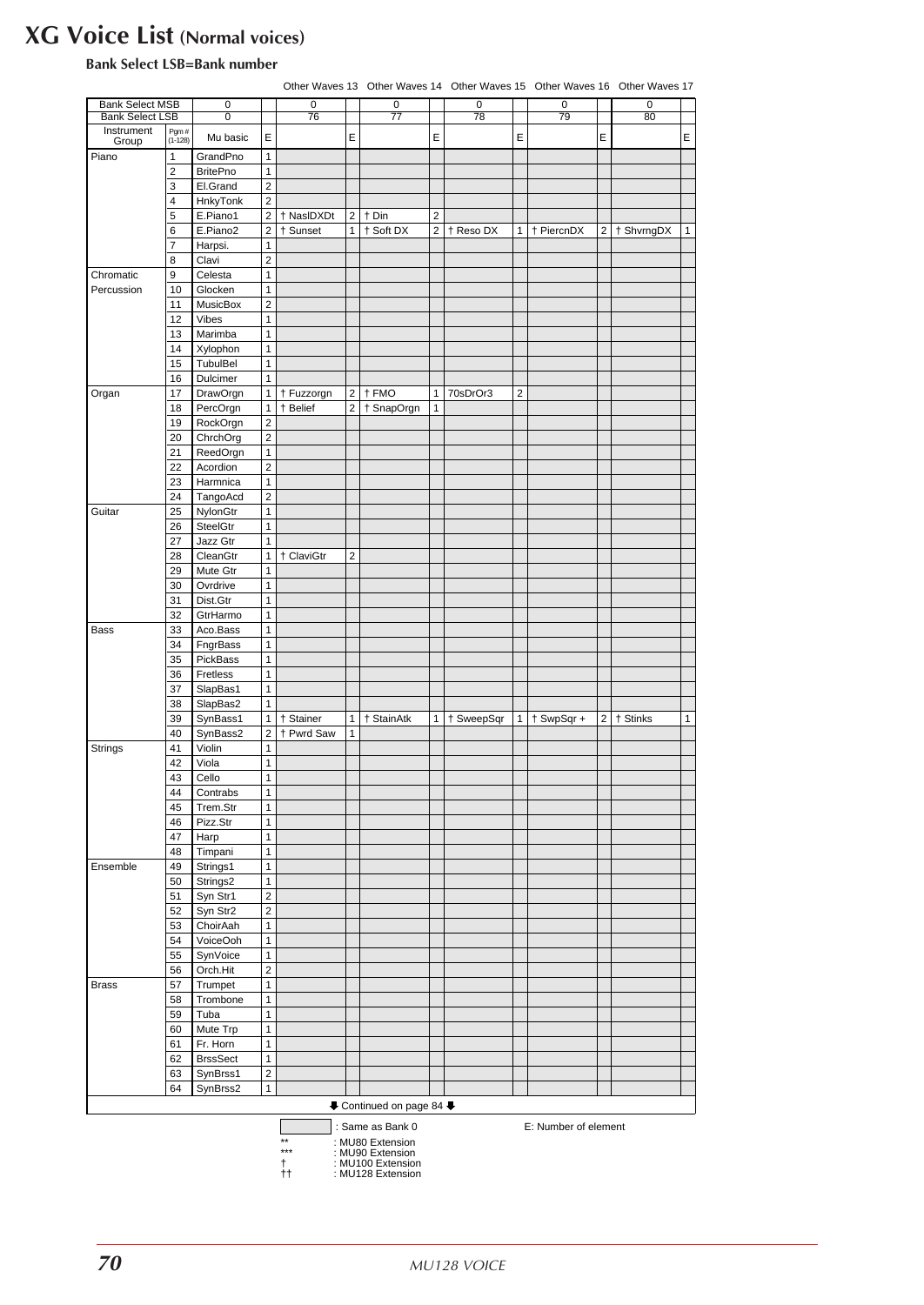| $\frac{0}{81}$ |   | $\frac{0}{82}$ |             | $\frac{0}{83}$   |   | $\frac{0}{84}$         |   | $\frac{0}{85}$                            |             | $\frac{0}{86}$ |   | $\frac{0}{87}$ |             |
|----------------|---|----------------|-------------|------------------|---|------------------------|---|-------------------------------------------|-------------|----------------|---|----------------|-------------|
|                |   |                |             |                  |   |                        |   |                                           |             |                |   |                |             |
|                | E |                | $\mathsf E$ |                  | E |                        | E |                                           | E           |                | E |                | E           |
|                |   |                |             |                  |   |                        |   |                                           |             |                |   |                |             |
|                |   |                |             |                  |   |                        |   |                                           |             |                |   |                |             |
|                |   |                |             |                  |   |                        |   |                                           |             |                |   |                |             |
|                |   |                |             |                  |   |                        |   |                                           |             |                |   |                |             |
|                |   |                |             |                  |   |                        |   |                                           |             |                |   |                |             |
|                |   |                |             |                  |   |                        |   |                                           |             |                |   |                |             |
|                |   |                |             |                  |   |                        |   |                                           |             |                |   |                |             |
| † ShvrnDX+     |   | 1   † RattlnDX |             | $1$   † RatlnDX+ |   | 2   TinkerDX           |   | 1   TinkrDX+                              | $\mathbf 2$ |                |   |                |             |
|                |   |                |             |                  |   |                        |   |                                           |             |                |   |                |             |
|                |   |                |             |                  |   |                        |   |                                           |             |                |   |                |             |
|                |   |                |             |                  |   |                        |   |                                           |             |                |   |                |             |
|                |   |                |             |                  |   |                        |   |                                           |             |                |   |                |             |
|                |   |                |             |                  |   |                        |   |                                           |             |                |   |                |             |
|                |   |                |             |                  |   |                        |   |                                           |             |                |   |                |             |
|                |   |                |             |                  |   |                        |   |                                           |             |                |   |                |             |
|                |   |                |             |                  |   |                        |   |                                           |             |                |   |                |             |
|                |   |                |             |                  |   |                        |   |                                           |             |                |   |                |             |
|                |   |                |             |                  |   |                        |   |                                           |             |                |   |                |             |
|                |   |                |             |                  |   |                        |   |                                           |             |                |   |                |             |
|                |   |                |             |                  |   |                        |   |                                           |             |                |   |                |             |
|                |   |                |             |                  |   |                        |   |                                           |             |                |   |                |             |
|                |   |                |             |                  |   |                        |   |                                           |             |                |   |                |             |
|                |   |                |             |                  |   |                        |   |                                           |             |                |   |                |             |
|                |   |                |             |                  |   |                        |   |                                           |             |                |   |                |             |
|                |   |                |             |                  |   |                        |   |                                           |             |                |   |                |             |
|                |   |                |             |                  |   |                        |   |                                           |             |                |   |                |             |
|                |   |                |             |                  |   |                        |   |                                           |             |                |   |                |             |
|                |   |                |             |                  |   |                        |   |                                           |             |                |   |                |             |
|                |   |                |             |                  |   |                        |   |                                           |             |                |   |                |             |
|                |   |                |             |                  |   |                        |   |                                           |             |                |   |                |             |
|                |   |                |             |                  |   |                        |   |                                           |             |                |   |                |             |
|                |   |                |             |                  |   |                        |   |                                           |             |                |   |                |             |
|                |   |                |             |                  |   |                        |   |                                           |             |                |   |                |             |
|                |   |                |             |                  |   |                        |   |                                           |             |                |   |                |             |
|                |   |                |             |                  |   |                        |   |                                           |             |                |   |                |             |
|                |   |                |             |                  |   |                        |   |                                           |             |                |   |                |             |
|                |   |                |             |                  |   |                        |   |                                           |             |                |   |                |             |
|                |   |                |             |                  |   |                        |   |                                           |             |                |   |                |             |
|                |   |                |             |                  |   |                        |   |                                           |             |                |   |                |             |
|                |   |                |             |                  |   |                        |   |                                           |             |                |   |                |             |
|                |   |                |             |                  |   |                        |   |                                           |             |                |   |                |             |
|                |   |                |             |                  |   |                        |   |                                           |             |                |   |                |             |
|                |   |                |             |                  |   |                        |   |                                           |             |                |   |                |             |
|                |   |                |             |                  |   |                        |   |                                           |             |                |   |                |             |
|                |   |                |             |                  |   |                        |   |                                           |             |                |   |                |             |
|                |   |                |             |                  |   |                        |   |                                           |             |                |   |                |             |
|                |   |                |             |                  |   |                        |   |                                           |             |                |   |                |             |
|                |   |                |             |                  |   |                        |   |                                           |             |                |   |                |             |
|                |   |                |             |                  |   |                        |   |                                           |             |                |   |                |             |
|                |   |                |             |                  |   |                        |   |                                           |             |                |   |                |             |
| † StnksRes     |   | $1 + Reso$ Sqr |             | 1   Dagger       |   | $1 + Zinc$             |   | 2   SweePWM $2$   SwPWM St $2$   Slow Wah |             |                |   |                | $\boxed{1}$ |
|                |   |                |             |                  |   |                        |   |                                           |             |                |   |                |             |
|                |   |                |             |                  |   |                        |   |                                           |             |                |   |                |             |
|                |   |                |             |                  |   |                        |   |                                           |             |                |   |                |             |
|                |   |                |             |                  |   |                        |   |                                           |             |                |   |                |             |
|                |   |                |             |                  |   |                        |   |                                           |             |                |   |                |             |
|                |   |                |             |                  |   |                        |   |                                           |             |                |   |                |             |
|                |   |                |             |                  |   |                        |   |                                           |             |                |   |                |             |
|                |   |                |             |                  |   |                        |   |                                           |             |                |   |                |             |
|                |   |                |             |                  |   |                        |   |                                           |             |                |   |                |             |
|                |   |                |             |                  |   |                        |   |                                           |             |                |   |                |             |
|                |   |                |             |                  |   |                        |   |                                           |             |                |   |                |             |
|                |   |                |             |                  |   |                        |   |                                           |             |                |   |                |             |
|                |   |                |             |                  |   |                        |   |                                           |             |                |   |                |             |
|                |   |                |             |                  |   |                        |   |                                           |             |                |   |                |             |
|                |   |                |             |                  |   |                        |   |                                           |             |                |   |                |             |
|                |   |                |             |                  |   |                        |   |                                           |             |                |   |                |             |
|                |   |                |             |                  |   |                        |   |                                           |             |                |   |                |             |
|                |   |                |             |                  |   |                        |   |                                           |             |                |   |                |             |
|                |   |                |             |                  |   |                        |   |                                           |             |                |   |                |             |
|                |   |                |             |                  |   |                        |   |                                           |             |                |   |                |             |
|                |   |                |             |                  |   |                        |   |                                           |             |                |   |                |             |
|                |   |                |             |                  |   |                        |   |                                           |             |                |   |                |             |
|                |   |                |             |                  |   |                        |   |                                           |             |                |   |                |             |
|                |   |                |             |                  |   |                        |   |                                           |             |                |   |                |             |
|                |   |                |             |                  |   |                        |   |                                           |             |                |   |                |             |
|                |   |                |             |                  |   |                        |   |                                           |             |                |   |                |             |
|                |   |                |             |                  |   |                        |   |                                           |             |                |   |                |             |
|                |   |                |             |                  |   |                        |   |                                           |             |                |   |                |             |
|                |   |                |             |                  |   |                        |   |                                           |             |                |   |                |             |
|                |   |                |             |                  |   |                        |   |                                           |             |                |   |                |             |
|                |   |                |             |                  |   |                        |   |                                           |             |                |   |                |             |
|                |   |                |             |                  |   |                        |   |                                           |             |                |   |                |             |
|                |   |                |             |                  |   | Continued on page 85 ♦ |   |                                           |             |                |   |                |             |

Other Waves 18 Other Waves 19 Other Waves 20 Other Waves 21 Other Waves 22 Other Waves 23 Other Waves 24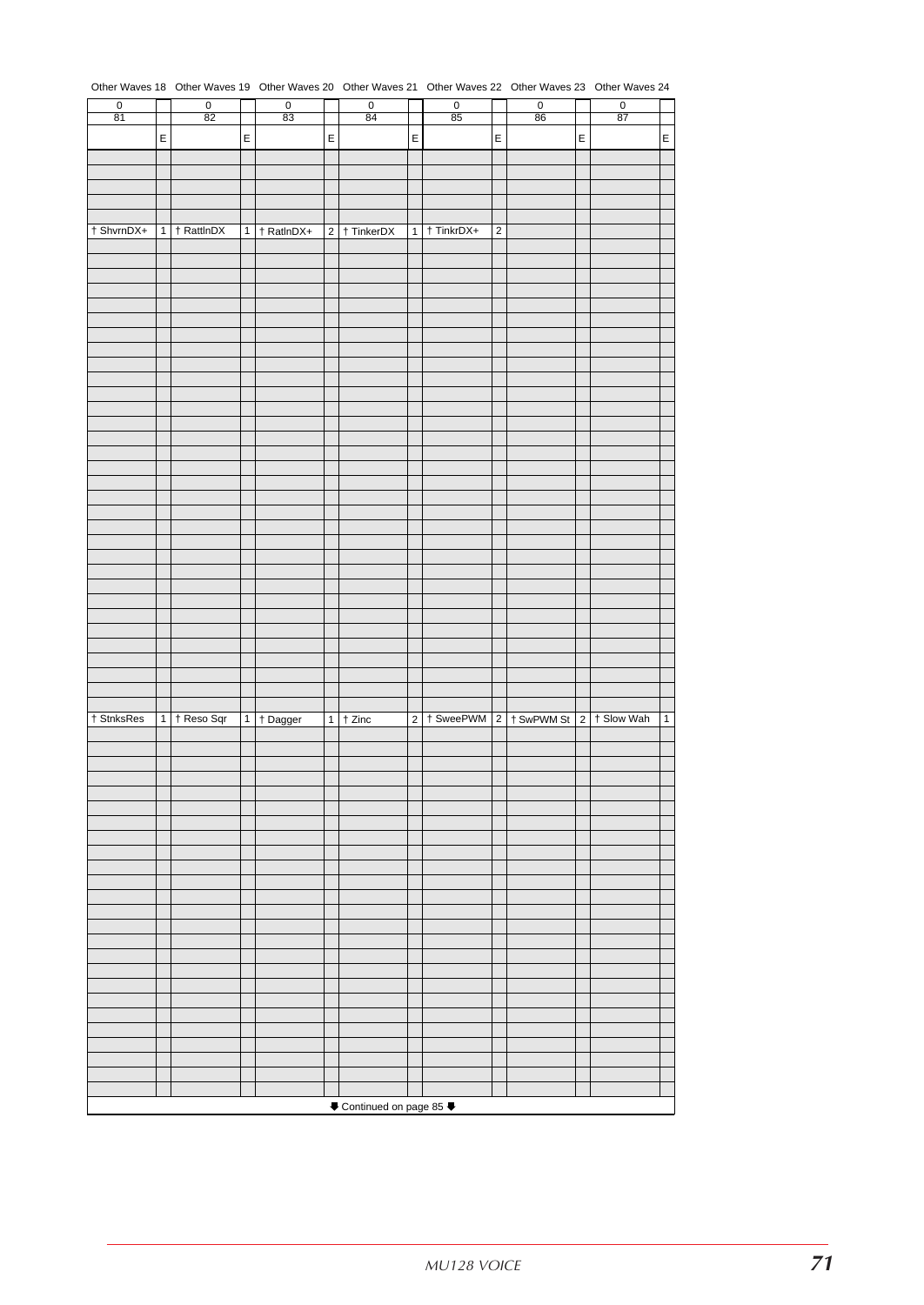# **XG Voice List (Normal voices)**

#### **Bank Select LSB=Bank number**

|                                                  |                     |                      |                         |                      |   | Other Waves 25 Other Waves 26 Other Waves 27 Other Waves 28 Other Instrument 1 |   |          |   |          |   |             |                         |
|--------------------------------------------------|---------------------|----------------------|-------------------------|----------------------|---|--------------------------------------------------------------------------------|---|----------|---|----------|---|-------------|-------------------------|
| <b>Bank Select MSB</b><br><b>Bank Select LSB</b> |                     | 0<br>0               |                         | $\overline{0}$<br>88 |   | 0<br>89                                                                        |   | 0<br>90  |   | 0<br>91  |   | 0<br>96     |                         |
| Instrument<br>Group                              | Pgm#<br>$(1 - 128)$ | Mu basic             | Е                       |                      | Ε |                                                                                | Е |          | E |          | Е |             | E                       |
| Piano                                            | 1                   | GrandPno             | 1                       |                      |   |                                                                                |   |          |   |          |   |             |                         |
|                                                  | $\boldsymbol{2}$    | <b>BritePno</b>      | $\mathbf{1}$            |                      |   |                                                                                |   |          |   |          |   |             |                         |
|                                                  | 3                   | El.Grand             | $\overline{\mathbf{c}}$ |                      |   |                                                                                |   |          |   |          |   |             |                         |
|                                                  | 4                   | HnkyTonk             | $\overline{\mathbf{c}}$ |                      |   |                                                                                |   |          |   |          |   |             |                         |
|                                                  | 5                   | E.Piano1             | $\overline{2}$          |                      |   |                                                                                |   |          |   |          |   |             |                         |
|                                                  | 6                   | E.Piano2             | $\mathbf 2$             |                      |   |                                                                                |   |          |   |          |   |             |                         |
|                                                  | $\overline{7}$      | Harpsi.              | $\mathbf{1}$            |                      |   |                                                                                |   |          |   |          |   |             |                         |
|                                                  | 8                   | Clavi                | $\boldsymbol{2}$        |                      |   |                                                                                |   |          |   |          |   |             |                         |
| Chromatic                                        | 9                   | Celesta              | $\mathbf{1}$            |                      |   |                                                                                |   |          |   |          |   |             |                         |
| Percussion                                       | 10                  | Glocken              | $\mathbf{1}$            |                      |   |                                                                                |   |          |   |          |   |             |                         |
|                                                  | 11                  | <b>MusicBox</b>      | $\overline{\mathbf{c}}$ |                      |   |                                                                                |   |          |   |          |   |             |                         |
|                                                  | 12                  | Vibes                | $\mathbf{1}$            |                      |   |                                                                                |   |          |   |          |   |             |                         |
|                                                  | 13                  | Marimba              | $\mathbf{1}$            |                      |   |                                                                                |   |          |   |          |   | Balafon **  | 2                       |
|                                                  | 14                  | Xylophon             | 1                       |                      |   |                                                                                |   |          |   |          |   |             |                         |
|                                                  | 15                  | TubulBel             | 1                       |                      |   |                                                                                |   |          |   |          |   | ChrchBel    | 2                       |
|                                                  | 16                  | Dulcimer             | $\mathbf{1}$            |                      |   |                                                                                |   |          |   |          |   | Cimbalom    | $\overline{\mathbf{c}}$ |
| Organ                                            | 17                  | DrawOrgn             | $\mathbf{1}$            |                      |   |                                                                                |   |          |   |          |   |             |                         |
|                                                  | 18                  | PercOrgn             | $\mathbf{1}$            |                      |   |                                                                                |   |          |   |          |   |             |                         |
|                                                  | 19                  | RockOrgn             | $\overline{\mathbf{c}}$ |                      |   |                                                                                |   |          |   |          |   |             |                         |
|                                                  | 20                  | ChrchOrg             | $\overline{\mathbf{c}}$ |                      |   |                                                                                |   |          |   |          |   |             |                         |
|                                                  | 21                  | ReedOrgn             | $\mathbf{1}$            |                      |   |                                                                                |   |          |   |          |   |             |                         |
|                                                  | 22                  | Acordion             | $\overline{\mathbf{c}}$ |                      |   |                                                                                |   |          |   |          |   |             |                         |
|                                                  | 23                  | Harmnica             | $\mathbf{1}$            |                      |   |                                                                                |   |          |   |          |   |             |                         |
|                                                  | 24                  | TangoAcd             | $\overline{\mathbf{c}}$ |                      |   |                                                                                |   |          |   |          |   |             |                         |
| Guitar                                           | 25                  | NylonGtr             | $\mathbf{1}$            |                      |   |                                                                                |   |          |   |          |   | Ukulele     | $\mathbf{1}$            |
|                                                  | 26                  | SteelGtr             | $\mathbf 1$             |                      |   |                                                                                |   |          |   |          |   | Mandolin    | $\overline{\mathbf{c}}$ |
|                                                  | 27                  | Jazz Gtr             | 1                       |                      |   |                                                                                |   |          |   |          |   | PdlSteel ** | $\mathbf{1}$            |
|                                                  | 28                  | CleanGtr             | 1                       |                      |   |                                                                                |   |          |   |          |   |             |                         |
|                                                  | 29                  | Mute Gtr             | 1                       |                      |   |                                                                                |   |          |   |          |   | Mu.DstGt ** | $\overline{c}$          |
|                                                  | 30                  | Ovrdrive             | $\mathbf{1}$            |                      |   |                                                                                |   |          |   |          |   |             |                         |
|                                                  | 31                  | Dist.Gtr             | 1                       |                      |   |                                                                                |   |          |   |          |   |             |                         |
|                                                  | 32                  | GtrHarmo             | 1                       |                      |   |                                                                                |   |          |   |          |   |             |                         |
| Bass                                             | 33                  | Aco.Bass             | 1                       |                      |   |                                                                                |   |          |   |          |   | † WalkSyBa  | $\mathbf{1}$            |
|                                                  | 34                  | FngrBass             | $\mathbf{1}$            |                      |   |                                                                                |   |          |   |          |   |             |                         |
|                                                  | 35                  | PickBass             | 1                       |                      |   |                                                                                |   |          |   |          |   |             |                         |
|                                                  | 36                  | Fretless             | $\mathbf{1}$            |                      |   |                                                                                |   |          |   |          |   | SynFretl    | $\overline{\mathbf{c}}$ |
|                                                  | 37                  | SlapBas1             | 1                       |                      |   |                                                                                |   |          |   |          |   |             |                         |
|                                                  | 38                  | SlapBas2             | $\mathbf{1}$            |                      |   |                                                                                |   |          |   |          |   |             |                         |
|                                                  | 39                  | SynBass1             | 1                       | † Crook              | 2 | FstFltBa                                                                       | 1 | Rubber30 | 1 | FstResB2 | 1 | Hammer      | 2                       |
|                                                  | 40                  | SynBass2             | $\overline{\mathbf{c}}$ |                      |   |                                                                                |   |          |   |          |   |             |                         |
| Strings                                          | 41                  | Violin               | 1<br>$\mathbf{1}$       |                      |   |                                                                                |   |          |   |          |   |             |                         |
|                                                  | 42<br>43            | Viola<br>Cello       | 1                       |                      |   |                                                                                |   |          |   |          |   |             |                         |
|                                                  |                     |                      | 1                       |                      |   |                                                                                |   |          |   |          |   |             |                         |
|                                                  | 44<br>45            | Contrabs<br>Trem.Str | 1                       |                      |   |                                                                                |   |          |   |          |   |             |                         |
|                                                  | 46                  | Pizz.Str             | $\mathbf{1}$            |                      |   |                                                                                |   |          |   |          |   |             |                         |
|                                                  | 47                  | Harp                 | 1                       |                      |   |                                                                                |   |          |   |          |   |             |                         |
|                                                  | 48                  | Timpani              | 1                       |                      |   |                                                                                |   |          |   |          |   | † Vln Harp  | $\mathbf{1}$            |
| Ensemble                                         | 49                  | Strings1             | 1                       |                      |   |                                                                                |   |          |   |          |   |             |                         |
|                                                  | 50                  |                      | 1                       |                      |   |                                                                                |   |          |   |          |   |             |                         |
|                                                  | 51                  | Strings2<br>Syn Str1 | 2                       |                      |   |                                                                                |   |          |   |          |   |             |                         |
|                                                  | 52                  | Syn Str2             | $\overline{2}$          |                      |   |                                                                                |   |          |   |          |   |             |                         |
|                                                  | 53                  | ChoirAah             | $\mathbf{1}$            |                      |   |                                                                                |   |          |   |          |   |             |                         |
|                                                  | 54                  | VoiceOoh             | $\mathbf{1}$            |                      |   |                                                                                |   |          |   |          |   | VoiceHmn ** | $\mathbf{1}$            |
|                                                  | 55                  | SynVoice             | $\mathbf{1}$            |                      |   |                                                                                |   |          |   |          |   |             |                         |
|                                                  | 56                  | Orch.Hit             | $\overline{\mathbf{c}}$ |                      |   |                                                                                |   |          |   |          |   |             |                         |
| <b>Brass</b>                                     | 57                  | Trumpet              | 1                       |                      |   |                                                                                |   |          |   |          |   | FlugIHrn ** | $\mathbf{1}$            |
|                                                  | 58                  | Trombone             | $\mathbf{1}$            |                      |   |                                                                                |   |          |   |          |   |             |                         |
|                                                  | 59                  | Tuba                 | $\mathbf{1}$            |                      |   |                                                                                |   |          |   |          |   |             |                         |
|                                                  | 60                  | Mute Trp             | $\mathbf{1}$            |                      |   |                                                                                |   |          |   |          |   |             |                         |
|                                                  | 61                  | Fr. Horn             | $\mathbf 1$             |                      |   |                                                                                |   |          |   |          |   |             |                         |
|                                                  | 62                  | <b>BrssSect</b>      | $\mathbf{1}$            |                      |   |                                                                                |   |          |   |          |   |             |                         |
|                                                  | 63                  | SynBrss1             | $\overline{\mathbf{c}}$ |                      |   |                                                                                |   |          |   |          |   |             |                         |
|                                                  | 64                  | SynBrss2             | $\mathbf{1}$            |                      |   |                                                                                |   |          |   |          |   |             |                         |
|                                                  |                     |                      |                         |                      |   |                                                                                |   |          |   |          |   |             |                         |

Other Waves 25 Other Waves 26 Other Waves 27 Other Waves 28 Other Instrument 1

#### ◆ Continued on page 86 ◆ : Same as Bank 0

E: Number of element

\*\* : MU80 Extension \*\*\* : MU90 Extension † : MU100 Extension †† : MU128 Extension

ſ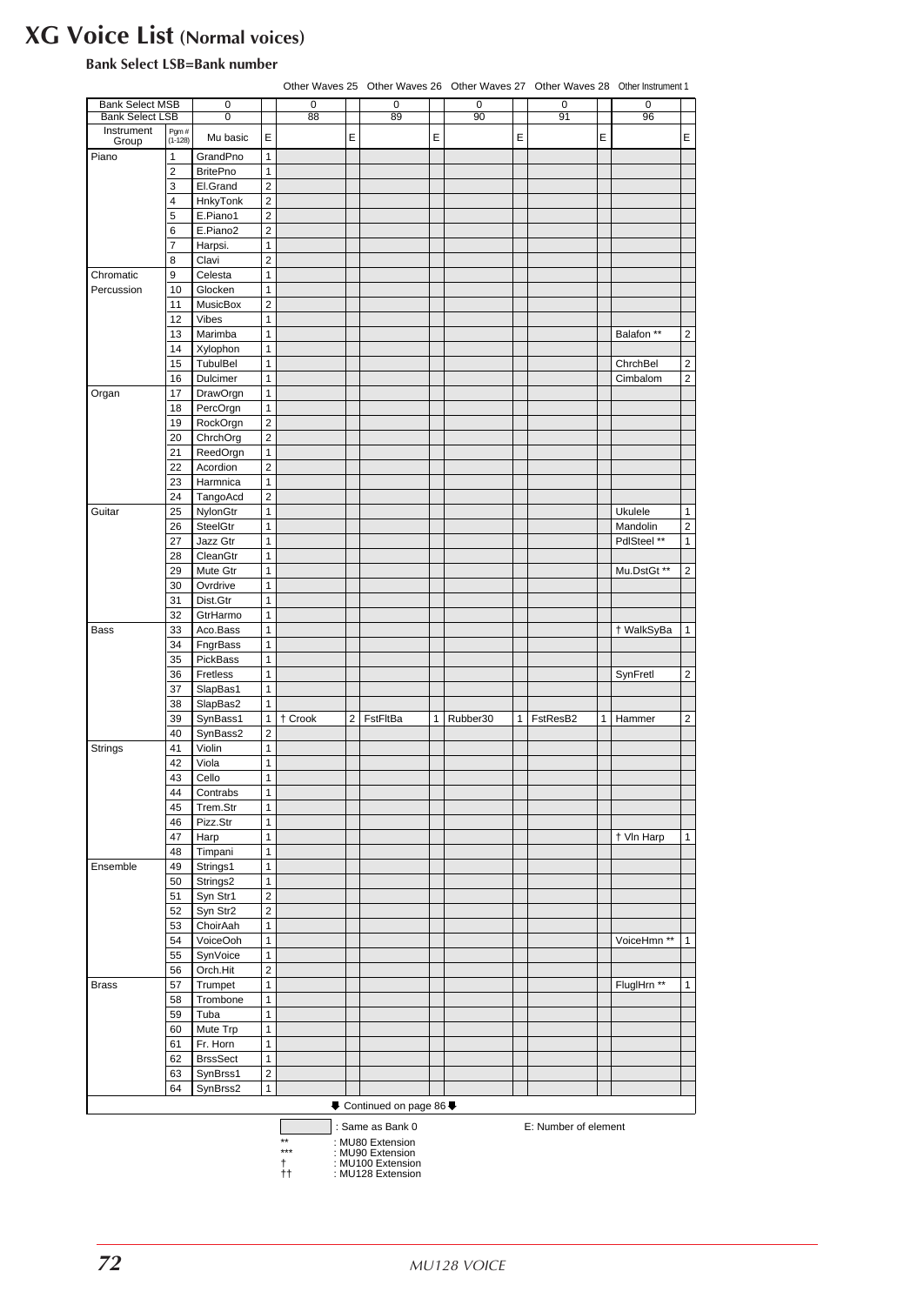| Other Instrument 2                |                         | Other Instrument 3                |                | Other Instrument 4                |   | Other Instrument 5     |   | Other Instrument 6    |   | Capital VUICES UIT<br>MU100 Native Map MU Basic Map |                         | Capital VUICES UIT    |   |
|-----------------------------------|-------------------------|-----------------------------------|----------------|-----------------------------------|---|------------------------|---|-----------------------|---|-----------------------------------------------------|-------------------------|-----------------------|---|
| $\overline{0}$<br>$\overline{97}$ |                         | $\overline{0}$<br>$\overline{98}$ |                | $\overline{0}$<br>$\overline{99}$ |   | $\overline{0}$<br>100  |   | $\overline{0}$<br>101 |   | $\overline{0}$<br>126                               |                         | $\overline{0}$<br>127 |   |
|                                   | Ε                       |                                   | Ε              |                                   | Ε |                        | E |                       | Ε |                                                     | E                       |                       | E |
|                                   |                         |                                   |                |                                   |   |                        |   |                       |   | † GrandP#                                           | $\mathbf{1}$            |                       |   |
|                                   |                         |                                   |                |                                   |   |                        |   |                       |   | † BriteP #                                          | $\mathbf{1}$            |                       |   |
|                                   |                         |                                   |                |                                   |   |                        |   |                       |   |                                                     |                         |                       |   |
|                                   |                         |                                   |                |                                   |   |                        |   |                       |   |                                                     |                         |                       |   |
|                                   |                         |                                   |                |                                   |   |                        |   |                       |   | † EPiano1#                                          | $\sqrt{2}$              |                       |   |
|                                   |                         |                                   |                |                                   |   |                        |   |                       |   | † EPiano2#                                          | $\mathbf{1}$            |                       |   |
|                                   |                         |                                   |                |                                   |   |                        |   |                       |   |                                                     |                         |                       |   |
|                                   |                         |                                   |                |                                   |   |                        |   |                       |   | † Clavi #                                           | $\boldsymbol{2}$        |                       |   |
|                                   |                         |                                   |                |                                   |   |                        |   |                       |   |                                                     |                         |                       |   |
|                                   |                         |                                   |                |                                   |   |                        |   |                       |   |                                                     |                         |                       |   |
|                                   |                         |                                   |                |                                   |   |                        |   |                       |   |                                                     |                         |                       |   |
| Balimba                           |                         | 2 Log Drum                        | $\overline{2}$ |                                   |   |                        |   |                       |   |                                                     |                         |                       |   |
|                                   |                         |                                   |                |                                   |   |                        |   |                       |   |                                                     |                         |                       |   |
| Carillon                          | $\overline{\mathbf{c}}$ |                                   |                |                                   |   |                        |   |                       |   |                                                     |                         |                       |   |
| Santur                            |                         | 2   ++ Yang Qin                   | $\mathbf 2$    |                                   |   |                        |   |                       |   |                                                     |                         |                       |   |
|                                   |                         |                                   |                |                                   |   |                        |   |                       |   | † DrawOrg#                                          | $\sqrt{2}$              |                       |   |
|                                   |                         |                                   |                |                                   |   |                        |   |                       |   | † PercOrg#                                          | $\sqrt{2}$              |                       |   |
|                                   |                         |                                   |                |                                   |   |                        |   |                       |   | † RockOrg#                                          | $\mathbf 2$             |                       |   |
|                                   |                         |                                   |                |                                   |   |                        |   |                       |   |                                                     |                         |                       |   |
|                                   |                         |                                   |                |                                   |   |                        |   |                       |   |                                                     |                         |                       |   |
|                                   |                         |                                   |                |                                   |   |                        |   |                       |   |                                                     |                         |                       |   |
|                                   |                         |                                   |                |                                   |   |                        |   |                       |   | † TangoAc#                                          | $\boldsymbol{2}$        |                       |   |
|                                   |                         |                                   |                |                                   |   |                        |   |                       |   | † NylonGt#                                          | $\overline{\mathbf{1}}$ |                       |   |
| † MndlnEns                        | $\overline{\mathbf{c}}$ |                                   |                |                                   |   |                        |   |                       |   | † SteelGt#                                          | $\mathbf 1$             |                       |   |
|                                   |                         |                                   |                |                                   |   |                        |   |                       |   | † JazzGtr#                                          | $\boldsymbol{2}$        |                       |   |
|                                   |                         |                                   |                |                                   |   |                        |   |                       |   |                                                     |                         |                       |   |
|                                   |                         |                                   |                |                                   |   |                        |   |                       |   | † MuteGtr#                                          | $\sqrt{2}$              |                       |   |
|                                   |                         |                                   |                |                                   |   |                        |   |                       |   | † Ovrdriv#                                          | $\overline{2}$          |                       |   |
|                                   |                         |                                   |                |                                   |   |                        |   |                       |   | $\dagger$ DistGtr#                                  | $\mathbf{1}$            |                       |   |
| † Dim&Cool                        | $\mathbf{1}$            |                                   |                |                                   |   |                        |   |                       |   | † AcoBass#                                          | $\mathbf{1}$            |                       |   |
|                                   |                         |                                   |                |                                   |   |                        |   |                       |   | † FngrBa #                                          | $\mathbf{1}$            |                       |   |
|                                   |                         |                                   |                |                                   |   |                        |   |                       |   |                                                     |                         |                       |   |
| SmthFrtl                          | $\overline{2}$          |                                   |                |                                   |   |                        |   |                       |   | † Frtless#                                          | $\mathbf 1$             |                       |   |
|                                   |                         |                                   |                |                                   |   |                        |   |                       |   | † SlapBa1#                                          | $\mathbf 2$             |                       |   |
|                                   |                         |                                   |                |                                   |   |                        |   |                       |   | † SlapBa2#                                          | $\overline{2}$          |                       |   |
|                                   |                         |                                   |                |                                   |   |                        |   |                       |   |                                                     |                         |                       |   |
|                                   |                         |                                   |                |                                   |   |                        |   |                       |   |                                                     |                         |                       |   |
|                                   |                         |                                   |                |                                   |   |                        |   |                       |   | † Violin #                                          | $\mathbf{1}$            |                       |   |
|                                   |                         |                                   |                |                                   |   |                        |   |                       |   |                                                     |                         |                       |   |
|                                   |                         |                                   |                |                                   |   |                        |   |                       |   |                                                     |                         |                       |   |
|                                   |                         |                                   |                |                                   |   |                        |   |                       |   | † TremStr#                                          | $\overline{2}$          |                       |   |
|                                   |                         |                                   |                |                                   |   |                        |   |                       |   |                                                     |                         |                       |   |
| † VinHrpDt                        | $\overline{\mathbf{c}}$ |                                   |                |                                   |   |                        |   |                       |   |                                                     |                         |                       |   |
|                                   |                         |                                   |                |                                   |   |                        |   |                       |   |                                                     |                         |                       |   |
|                                   |                         |                                   |                |                                   |   |                        |   |                       |   | † Strngs1#                                          | $\mathbf{1}$            |                       |   |
|                                   |                         |                                   |                |                                   |   |                        |   |                       |   | † Strngs2#                                          | 1                       |                       |   |
|                                   |                         |                                   |                |                                   |   |                        |   |                       |   |                                                     |                         |                       |   |
|                                   |                         |                                   |                |                                   |   |                        |   |                       |   |                                                     |                         |                       |   |
|                                   |                         |                                   |                |                                   |   |                        |   |                       |   |                                                     |                         |                       |   |
|                                   |                         |                                   |                |                                   |   |                        |   |                       |   |                                                     |                         |                       |   |
|                                   |                         |                                   |                |                                   |   |                        |   |                       |   |                                                     |                         |                       |   |
| † Cornet                          | $\overline{\mathbf{c}}$ |                                   |                |                                   |   |                        |   |                       |   | † Trumpet#                                          | $\mathbf{1}$            |                       |   |
|                                   |                         |                                   |                |                                   |   |                        |   |                       |   | † Trmbone#                                          | $\mathbf{1}$            |                       |   |
|                                   |                         |                                   |                |                                   |   |                        |   |                       |   |                                                     |                         |                       |   |
|                                   |                         |                                   |                |                                   |   |                        |   |                       |   | † MuteTrp#                                          | $\overline{c}$          |                       |   |
|                                   |                         |                                   |                |                                   |   |                        |   |                       |   | † BrssSec#                                          | $\sqrt{2}$              |                       |   |
|                                   |                         |                                   |                |                                   |   |                        |   |                       |   |                                                     |                         |                       |   |
|                                   |                         |                                   |                |                                   |   |                        |   |                       |   |                                                     |                         |                       |   |
|                                   |                         |                                   |                |                                   |   | Continued on page 87 ♦ |   |                       |   |                                                     |                         |                       |   |
|                                   |                         |                                   |                |                                   |   |                        |   |                       |   |                                                     |                         |                       |   |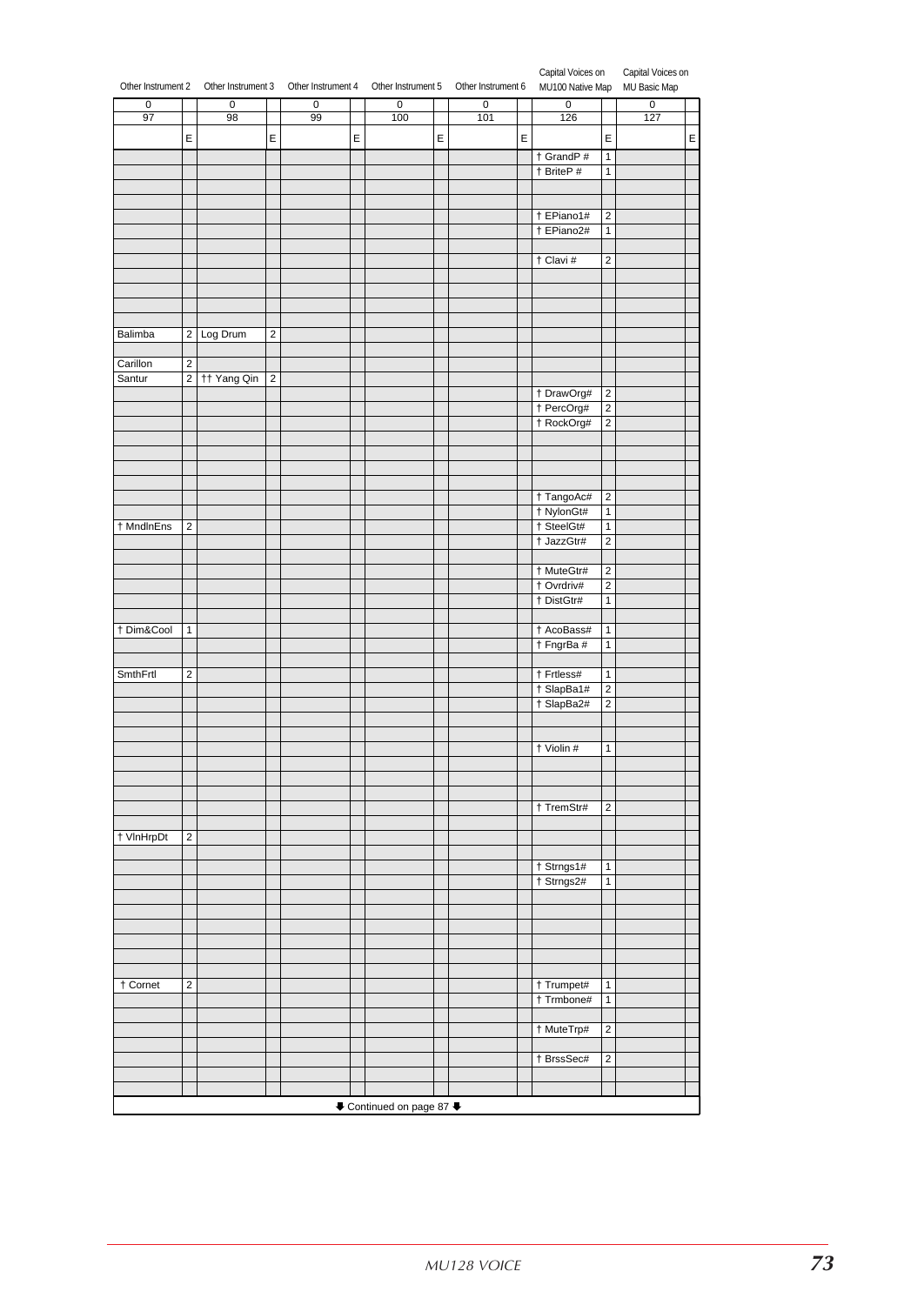### **Bank Select LSB=Bank number** MODEL EXCLUSIVE VOICE

|                                      |                     |                      |                                  | Timbre     |                | Timbre, Poly        |                                |                          |                                | Timbre, Looped Timbre, Looped, Poly Phrase, Looped Phrase, Looped, Poly SFX, Timbre |                              |            |                         |            |                |                |                |
|--------------------------------------|---------------------|----------------------|----------------------------------|------------|----------------|---------------------|--------------------------------|--------------------------|--------------------------------|-------------------------------------------------------------------------------------|------------------------------|------------|-------------------------|------------|----------------|----------------|----------------|
| <b>Bank Select MSB</b>               |                     | 0                    |                                  | 48         |                | 48                  |                                | 48                       |                                | 48                                                                                  |                              | 48         |                         | 48         |                | 48             |                |
| <b>Bank Select LSB</b><br>Instrument |                     | $\overline{0}$       |                                  | 0          |                | 8                   |                                | 16                       |                                | $\overline{24}$                                                                     |                              | 48         |                         | 56         |                | 64             |                |
| Group                                | Pgm#<br>$(1 - 128)$ | Mu basic             | E                                |            | Е              |                     | Е                              |                          | E                              |                                                                                     | Е                            |            | Е                       |            | E              |                | E              |
| Piano                                | $\mathbf{1}$        | GrandPno             | $\mathbf{1}$                     | † MtdClavi | $\mathbf{1}$   | † Beeline           | $\mathbf{1}$                   | † Rage                   | $\mathbf{1}$                   | † Fuss                                                                              | $\mathbf{1}$                 | † Reflex 1 | 2                       | † Insanity |                | 2   † DstnFire | $\overline{2}$ |
|                                      | $\overline{2}$      | <b>BritePno</b>      | 1                                | † Orimba   | $\overline{c}$ | † BlineHrd          | $\overline{a}$                 | † TnglCaos               | $\mathbf{1}$                   | † VanAllen                                                                          | $\mathbf{1}$                 | † Reflex 2 | $\overline{2}$          | † Habakkuk | $\overline{2}$ | † BlowNoiz     | $\mathbf{1}$   |
|                                      | 3                   | El.Grand             | $\overline{\mathbf{c}}$          |            |                | † Dwarf             | $\overline{2}$                 | † Incontnc               | $\mathbf{1}$                   | † Divinity                                                                          | $\overline{2}$               | † Prcesion | $\overline{\mathbf{c}}$ |            |                | † Fall         | $\mathbf{1}$   |
|                                      | $\overline{4}$      | HnkyTonk             | $\mathbf 2$                      |            |                | † Byte              | $\mathbf{1}$                   | † IncntClk               | $\mathbf{1}$                   | † Paranoia                                                                          | $\mathbf{1}$                 | † RndmWalk | $\mathbf{1}$            |            |                | + Chaff        | $\sqrt{2}$     |
|                                      | 5                   | E.Piano1             | $\boldsymbol{2}$                 |            |                | † Ping              | $\mathbf{1}$                   | † CheapOsc               | $\mathbf{1}$                   | † Vexation                                                                          | $\mathbf{1}$                 | † RandmRun | $\mathbf{1}$            |            |                |                |                |
|                                      | 6                   | E.Piano2             | $\boldsymbol{2}$                 |            |                | † NastyCut          | $\mathbf{1}$                   | † CheapOc+               | $\overline{a}$                 | † CalcOrg1                                                                          | 1                            |            |                         |            |                |                |                |
|                                      | $\overline{7}$<br>8 | Harpsi.<br>Clavi     | $\mathbf{1}$<br>$\boldsymbol{2}$ |            |                | † NstyCtSt<br>+ Xe  | $\overline{c}$<br>$\mathbf{1}$ | † NstOrSpl<br>† SprClick | $\overline{c}$<br>$\mathbf{1}$ | † CalcOrg2<br>† CalcOrg3                                                            | $\overline{2}$<br>$\sqrt{2}$ |            |                         |            |                |                |                |
| Chromatic                            | 9                   | Celesta              | $\mathbf{1}$                     |            |                | † OrganHit          | $\mathbf{1}$                   | † Boomout                | $\overline{2}$                 | + ChoCalcO                                                                          | $\overline{2}$               |            |                         |            |                |                |                |
| Percussion                           | 10                  | Glocken              | $\mathbf{1}$                     |            |                | + OrgnHit+          | $\overline{2}$                 | † ChoirSpl               | $\overline{c}$                 | † Sodium                                                                            | $\sqrt{2}$                   |            |                         |            |                |                |                |
|                                      | 11                  | MusicBox             | $\overline{\mathbf{c}}$          |            |                | + Soft Hit          | $\mathbf{1}$                   | † Veld                   | $\overline{2}$                 |                                                                                     |                              |            |                         |            |                |                |                |
|                                      | 12                  | Vibes                | $\mathbf{1}$                     |            |                | † Vein              | $\mathbf{1}$                   | † VaporVox               | $\mathbf{1}$                   |                                                                                     |                              |            |                         |            |                |                |                |
|                                      | 13                  | Marimba              | $\mathbf{1}$                     |            |                | † Packet            | $\mathbf{1}$                   | † VoxShoot               | $\overline{2}$                 |                                                                                     |                              |            |                         |            |                |                |                |
|                                      | 14                  | Xylophon             | 1                                |            |                | + Jolly             | $\mathbf{1}$                   | † SemiacOr               | $\overline{2}$                 |                                                                                     |                              |            |                         |            |                |                |                |
|                                      | 15                  | TubulBel             | $\mathbf{1}$                     |            |                | + Jolly +           | $\overline{c}$                 |                          |                                |                                                                                     |                              |            |                         |            |                |                |                |
|                                      | 16                  | Dulcimer             | $\mathbf{1}$                     |            |                | † Envy              | $\mathbf{1}$                   |                          |                                |                                                                                     |                              |            |                         |            |                |                |                |
| Organ                                | 17                  | DrawOrgn             | 1                                |            |                | † EnvyShrt          | $\sqrt{2}$                     |                          |                                |                                                                                     |                              |            |                         |            |                |                |                |
|                                      | 18<br>19            | PercOrgn<br>RockOrgn | $\mathbf{1}$<br>$\boldsymbol{2}$ |            |                | † Cough<br>† Remark | $\mathbf{1}$<br>$\overline{c}$ |                          |                                |                                                                                     |                              |            |                         |            |                |                |                |
|                                      | 20                  | ChrchOrg             | $\mathbf 2$                      |            |                | † Potala            | $\sqrt{2}$                     |                          |                                |                                                                                     |                              |            |                         |            |                |                |                |
|                                      | 21                  | ReedOrgn             | $\mathbf{1}$                     |            |                | + Fury              | $\overline{2}$                 |                          |                                |                                                                                     |                              |            |                         |            |                |                |                |
|                                      | 22                  | Acordion             | $\overline{c}$                   |            |                | + Glocken+          | $\mathbf{1}$                   |                          |                                |                                                                                     |                              |            |                         |            |                |                |                |
|                                      | 23                  | Harmnica             | $\mathbf{1}$                     |            |                |                     |                                |                          |                                |                                                                                     |                              |            |                         |            |                |                |                |
|                                      | 24                  | TangoAcd             | $\boldsymbol{2}$                 |            |                |                     |                                |                          |                                |                                                                                     |                              |            |                         |            |                |                |                |
| Guitar                               | 25                  | NylonGtr             | $\mathbf{1}$                     |            |                |                     |                                |                          |                                |                                                                                     |                              |            |                         |            |                |                |                |
|                                      | 26                  | <b>SteelGtr</b>      | $\mathbf{1}$                     |            |                |                     |                                |                          |                                |                                                                                     |                              |            |                         |            |                |                |                |
|                                      | 27                  | Jazz Gtr             | $\mathbf{1}$                     |            |                |                     |                                |                          |                                |                                                                                     |                              |            |                         |            |                |                |                |
|                                      | 28<br>29            | CleanGtr<br>Mute Gtr | $\mathbf{1}$<br>$\mathbf{1}$     |            |                |                     |                                |                          |                                |                                                                                     |                              |            |                         |            |                |                |                |
|                                      | 30                  | Ovrdrive             | 1                                |            |                |                     |                                |                          |                                |                                                                                     |                              |            |                         |            |                |                |                |
|                                      | 31                  | Dist.Gtr             | $\mathbf{1}$                     |            |                |                     |                                |                          |                                |                                                                                     |                              |            |                         |            |                |                |                |
|                                      | 32                  | GtrHarmo             | 1                                |            |                |                     |                                |                          |                                |                                                                                     |                              |            |                         |            |                |                |                |
| Bass                                 | 33                  | Aco.Bass             | $\mathbf{1}$                     |            |                |                     |                                |                          |                                |                                                                                     |                              |            |                         |            |                |                |                |
|                                      | 34                  | FngrBass             | $\mathbf{1}$                     |            |                |                     |                                |                          |                                |                                                                                     |                              |            |                         |            |                |                |                |
|                                      | 35                  | PickBass             | $\mathbf{1}$                     |            |                |                     |                                |                          |                                |                                                                                     |                              |            |                         |            |                |                |                |
|                                      | 36                  | Fretless             | $\mathbf{1}$                     |            |                |                     |                                |                          |                                |                                                                                     |                              |            |                         |            |                |                |                |
|                                      | 37                  | SlapBas1             | $\mathbf{1}$                     |            |                |                     |                                |                          |                                |                                                                                     |                              |            |                         |            |                |                |                |
|                                      | 38<br>39            | SlapBas2<br>SynBass1 | 1<br>$\mathbf{1}$                |            |                |                     |                                |                          |                                |                                                                                     |                              |            |                         |            |                |                |                |
|                                      | 40                  | SynBass2             | $\overline{2}$                   |            |                |                     |                                |                          |                                |                                                                                     |                              |            |                         |            |                |                |                |
| Strings                              | 41                  | Violin               | $\mathbf{1}$                     |            |                |                     |                                |                          |                                |                                                                                     |                              |            |                         |            |                |                |                |
|                                      | 42                  | Viola                | $\mathbf{1}$                     |            |                |                     |                                |                          |                                |                                                                                     |                              |            |                         |            |                |                |                |
|                                      | 43                  | Cello                | $\mathbf{1}$                     |            |                |                     |                                |                          |                                |                                                                                     |                              |            |                         |            |                |                |                |
|                                      | 44                  | Contrabs             | $\mathbf{1}$                     |            |                |                     |                                |                          |                                |                                                                                     |                              |            |                         |            |                |                |                |
|                                      | 45                  | Trem.Str             | $\mathbf{1}$                     |            |                |                     |                                |                          |                                |                                                                                     |                              |            |                         |            |                |                |                |
|                                      | 46                  | Pizz.Str             | 1                                |            |                |                     |                                |                          |                                |                                                                                     |                              |            |                         |            |                |                |                |
|                                      | 47<br>48            | Harp                 | $\mathbf{1}$<br>$\mathbf{1}$     |            |                |                     |                                |                          |                                |                                                                                     |                              |            |                         |            |                |                |                |
| Ensemble                             | 49                  | Timpani<br>Strings1  | $\mathbf{1}$                     |            |                |                     |                                |                          |                                |                                                                                     |                              |            |                         |            |                |                |                |
|                                      | 50                  | Strings2             | $\mathbf{1}$                     |            |                |                     |                                |                          |                                |                                                                                     |                              |            |                         |            |                |                |                |
|                                      | 51                  | Syn Str1             | $\overline{c}$                   |            |                |                     |                                |                          |                                |                                                                                     |                              |            |                         |            |                |                |                |
|                                      | 52                  | Syn Str2             | $\boldsymbol{2}$                 |            |                |                     |                                |                          |                                |                                                                                     |                              |            |                         |            |                |                |                |
|                                      | 53                  | ChoirAah             | $\mathbf{1}$                     |            |                |                     |                                |                          |                                |                                                                                     |                              |            |                         |            |                |                |                |
|                                      | 54                  | VoiceOoh             | 1                                |            |                |                     |                                |                          |                                |                                                                                     |                              |            |                         |            |                |                |                |
|                                      | 55                  | SynVoice             | $\mathbf{1}$                     |            |                |                     |                                |                          |                                |                                                                                     |                              |            |                         |            |                |                |                |
|                                      | 56                  | Orch.Hit             | $\overline{c}$                   |            |                |                     |                                |                          |                                |                                                                                     |                              |            |                         |            |                |                |                |
| <b>Brass</b>                         | 57                  | Trumpet              | $\mathbf{1}$                     |            |                |                     |                                |                          |                                |                                                                                     |                              |            |                         |            |                |                |                |
|                                      | 58<br>59            | Trombone<br>Tuba     | $\mathbf{1}$<br>$\mathbf{1}$     |            |                |                     |                                |                          |                                |                                                                                     |                              |            |                         |            |                |                |                |
|                                      | 60                  | Mute Trp             | $\mathbf{1}$                     |            |                |                     |                                |                          |                                |                                                                                     |                              |            |                         |            |                |                |                |
|                                      | 61                  | Fr. Horn             | $\mathbf{1}$                     |            |                |                     |                                |                          |                                |                                                                                     |                              |            |                         |            |                |                |                |
|                                      | 62                  | <b>BrssSect</b>      | 1                                |            |                |                     |                                |                          |                                |                                                                                     |                              |            |                         |            |                |                |                |
|                                      | 63                  | SynBrss1             | $\overline{c}$                   |            |                |                     |                                |                          |                                |                                                                                     |                              |            |                         |            |                |                |                |
|                                      | 64                  | SynBrss2             | $\mathbf{1}$                     |            |                |                     |                                |                          |                                |                                                                                     |                              |            |                         |            |                |                |                |
|                                      |                     |                      |                                  |            |                |                     |                                | Continued on page 88 →   |                                |                                                                                     |                              |            |                         |            |                |                |                |
|                                      |                     |                      |                                  |            |                | : No sound          |                                | E: Number of elements    |                                |                                                                                     |                              |            |                         |            |                |                |                |

E: Number of elements

\*\* : MU80 Extension \*\*\* : MU90 Extension

† : MU100 Extension †† : MU128 Extension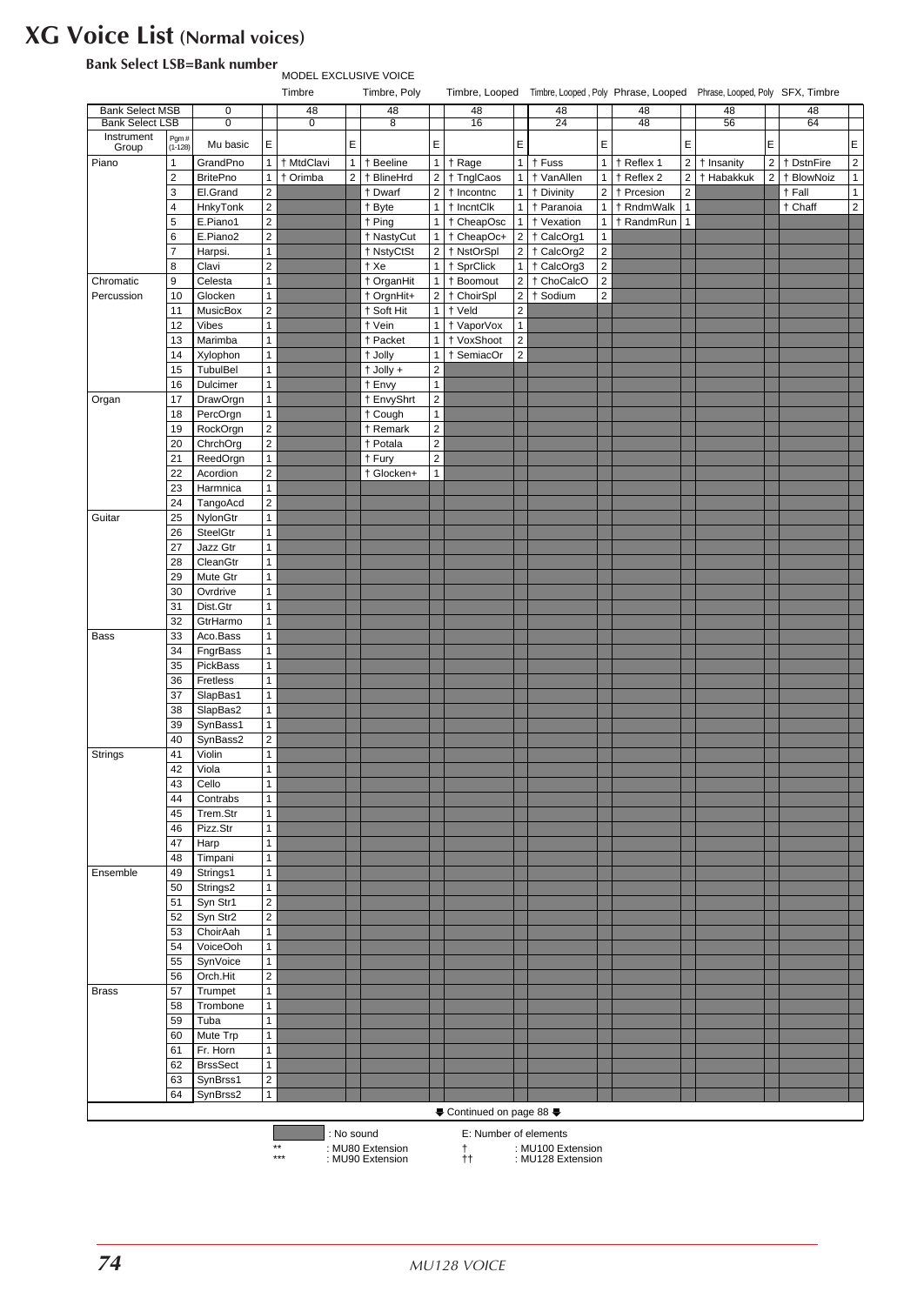| SFX, Timbre, Poly SFX, Phrase |                         |          |   |            |                | SFX, Phrase, Poly Rhythm, Timbre |   |                |                         | Rhythm, Timbre, Poly Rhythm, Phrase, Poly |   |
|-------------------------------|-------------------------|----------|---|------------|----------------|----------------------------------|---|----------------|-------------------------|-------------------------------------------|---|
| 48                            |                         | 48       |   | 48         |                | 48                               |   | 48             |                         | $\overline{48}$                           |   |
| 72                            |                         | 80       |   | 88         |                | 96                               |   | 104            |                         | 120                                       |   |
|                               | E                       |          | Е |            | Ε              |                                  | E |                | E                       |                                           | E |
| † Litning                     | $\overline{2}$          | + Zipzap | 1 | † Escape   |                | 2   † TinKettl                   |   | 2   † Satya    |                         | 1   † Vodou                               | 1 |
| $\dagger$ Oof                 | $\overline{2}$          |          |   | † Zigzag   |                | 2   † K/S Anlg                   |   | 2   † Monastry | $\overline{\mathbf{c}}$ |                                           |   |
| † Lust                        | 1                       |          |   | † Scud     |                | $2$   $\dagger$ K/S Humd         |   | 2   + Vinaya   | $\sqrt{2}$              |                                           |   |
| † Lust St                     | $\mathbf 2$             |          |   | † Hinayana |                | 2   † K/S Slap                   |   | 2   † Prana    | $\overline{2}$          |                                           |   |
| + SoftHit+                    | $\overline{\mathbf{c}}$ |          |   | † Boot     | 2              | † Rvr/Crsh                       |   | 2   † Delight  | $\overline{c}$          |                                           |   |
| + Cough +                     | $\mathbf 2$             |          |   | † Anathema | $\overline{c}$ |                                  |   | † Puja         | $\mathbf 2$             |                                           |   |
| † Ruin                        | 1                       |          |   | † Germ 1   | $\overline{c}$ |                                  |   | † Bent Tom     | $\overline{\mathbf{c}}$ |                                           |   |
| † Ruin St                     | $\overline{2}$          |          |   | † Germ 2   | $\overline{c}$ |                                  |   |                |                         |                                           |   |
| + Vein +                      | $\overline{\mathbf{c}}$ |          |   | † Malfnctn | $\overline{c}$ |                                  |   |                |                         |                                           |   |
| † Universe                    | $\mathbf{1}$            |          |   |            |                |                                  |   |                |                         |                                           |   |
| † UnvrsSwp                    | $\overline{\mathbf{c}}$ |          |   |            |                |                                  |   |                |                         |                                           |   |
| $+$ Xe +                      | $\overline{\mathbf{c}}$ |          |   |            |                |                                  |   |                |                         |                                           |   |
| † Daze                        | $\overline{\mathbf{c}}$ |          |   |            |                |                                  |   |                |                         |                                           |   |
| † Refusal                     | $\mathbf{1}$            |          |   |            |                |                                  |   |                |                         |                                           |   |
| † Refusal+                    | $\boldsymbol{2}$        |          |   |            |                |                                  |   |                |                         |                                           |   |
| † Lie                         | 1                       |          |   |            |                |                                  |   |                |                         |                                           |   |
| † Malice                      | $\overline{\mathbf{c}}$ |          |   |            |                |                                  |   |                |                         |                                           |   |
| † Doubt                       | 1                       |          |   |            |                |                                  |   |                |                         |                                           |   |
| † DoubtDbl                    | $\overline{\mathbf{c}}$ |          |   |            |                |                                  |   |                |                         |                                           |   |
|                               |                         |          |   |            |                |                                  |   |                |                         |                                           |   |
|                               |                         |          |   |            |                |                                  |   |                |                         |                                           |   |
|                               |                         |          |   |            |                |                                  |   |                |                         |                                           |   |
|                               |                         |          |   |            |                |                                  |   |                |                         |                                           |   |
|                               |                         |          |   |            |                |                                  |   |                |                         |                                           |   |
|                               |                         |          |   |            |                |                                  |   |                |                         |                                           |   |
|                               |                         |          |   |            |                |                                  |   |                |                         |                                           |   |
|                               |                         |          |   |            |                |                                  |   |                |                         |                                           |   |
|                               |                         |          |   |            |                |                                  |   |                |                         |                                           |   |
|                               |                         |          |   |            |                |                                  |   |                |                         |                                           |   |
|                               |                         |          |   |            |                |                                  |   |                |                         |                                           |   |
|                               |                         |          |   |            |                |                                  |   |                |                         |                                           |   |
|                               |                         |          |   |            |                |                                  |   |                |                         |                                           |   |
|                               |                         |          |   |            |                |                                  |   |                |                         |                                           |   |
|                               |                         |          |   |            |                |                                  |   |                |                         |                                           |   |
|                               |                         |          |   |            |                |                                  |   |                |                         |                                           |   |
|                               |                         |          |   |            |                |                                  |   |                |                         |                                           |   |
|                               |                         |          |   |            |                |                                  |   |                |                         |                                           |   |
|                               |                         |          |   |            |                |                                  |   |                |                         |                                           |   |
|                               |                         |          |   |            |                |                                  |   |                |                         |                                           |   |
|                               |                         |          |   |            |                |                                  |   |                |                         |                                           |   |
|                               |                         |          |   |            |                |                                  |   |                |                         |                                           |   |
|                               |                         |          |   |            |                |                                  |   |                |                         |                                           |   |
|                               |                         |          |   |            |                |                                  |   |                |                         |                                           |   |
|                               |                         |          |   |            |                |                                  |   |                |                         |                                           |   |
|                               |                         |          |   |            |                |                                  |   |                |                         |                                           |   |
|                               |                         |          |   |            |                |                                  |   |                |                         |                                           |   |
|                               |                         |          |   |            |                |                                  |   |                |                         |                                           |   |
|                               |                         |          |   |            |                |                                  |   |                |                         |                                           |   |
|                               |                         |          |   |            |                |                                  |   |                |                         |                                           |   |
|                               |                         |          |   |            |                |                                  |   |                |                         |                                           |   |
|                               |                         |          |   |            |                |                                  |   |                |                         |                                           |   |
|                               |                         |          |   |            |                |                                  |   |                |                         |                                           |   |
|                               |                         |          |   |            |                |                                  |   |                |                         |                                           |   |
|                               |                         |          |   |            |                |                                  |   |                |                         |                                           |   |
|                               |                         |          |   |            |                |                                  |   |                |                         |                                           |   |
|                               |                         |          |   |            |                |                                  |   |                |                         |                                           |   |
|                               |                         |          |   |            |                |                                  |   |                |                         |                                           |   |
|                               |                         |          |   |            |                |                                  |   |                |                         |                                           |   |
|                               |                         |          |   |            |                |                                  |   |                |                         |                                           |   |
|                               |                         |          |   |            |                |                                  |   |                |                         |                                           |   |
|                               |                         |          |   |            |                |                                  |   |                |                         |                                           |   |
|                               |                         |          |   |            |                |                                  |   |                |                         |                                           |   |
|                               |                         |          |   |            |                |                                  |   |                |                         |                                           |   |
|                               |                         |          |   |            |                |                                  |   |                |                         |                                           |   |
|                               |                         |          |   |            |                | Continued on page 89 ♦           |   |                |                         |                                           |   |

|                        |                   | <b>SFX</b>             |                                                                       |
|------------------------|-------------------|------------------------|-----------------------------------------------------------------------|
| Bank Select MSB        |                   | 64                     |                                                                       |
| <b>Bank Select LSB</b> |                   | 0                      |                                                                       |
| Instrument<br>Group    | Pgm#<br>$(1-128)$ |                        | Ε                                                                     |
|                        | 1                 | CuttngNz               | 1                                                                     |
|                        | $\overline{c}$    | CttngNz2               | $\overline{c}$                                                        |
|                        | 3                 | DstCutNz <sup>**</sup> | $\overline{c}$                                                        |
|                        | 4                 | Str Slap               | 1                                                                     |
|                        | 5                 | <b>B.Slide</b><br>**   | $\overline{c}$                                                        |
|                        | 6                 | ××<br>P.Scrape         | 1                                                                     |
|                        | 7                 |                        |                                                                       |
|                        | 8                 |                        |                                                                       |
|                        | 9                 |                        |                                                                       |
|                        | 10                |                        |                                                                       |
|                        | 11                |                        |                                                                       |
|                        | 12                |                        |                                                                       |
|                        | 13                |                        |                                                                       |
|                        | 14                |                        |                                                                       |
|                        | 15                |                        |                                                                       |
|                        | 16<br>17          | FI.KClik               | 1                                                                     |
|                        | 18                |                        |                                                                       |
|                        | 19                |                        |                                                                       |
|                        | 20                |                        |                                                                       |
|                        | 21                |                        |                                                                       |
|                        | 22                |                        |                                                                       |
|                        | 23                |                        |                                                                       |
|                        | 24                |                        |                                                                       |
|                        | 25                |                        |                                                                       |
|                        | 26                |                        |                                                                       |
|                        | 27                |                        |                                                                       |
|                        | 28                |                        |                                                                       |
|                        | 29                |                        |                                                                       |
|                        | 30                |                        |                                                                       |
|                        | 31                |                        |                                                                       |
|                        | 32<br>33          |                        |                                                                       |
|                        | 34                | Shower<br>Thunder      | 2<br>1                                                                |
|                        | 35                | Wind                   | 1                                                                     |
|                        | 36                | Stream                 | 2                                                                     |
|                        | 37                | <b>Bubble</b>          | 2                                                                     |
|                        | 38                | Feed **                | 2                                                                     |
|                        | 39                | † Cave                 | $\overline{2}$                                                        |
|                        | 40                |                        |                                                                       |
|                        | 41                |                        |                                                                       |
|                        | 42                |                        |                                                                       |
|                        | 43                |                        |                                                                       |
|                        | 44                |                        |                                                                       |
|                        | 45                |                        |                                                                       |
|                        | 46                |                        |                                                                       |
|                        | 47                |                        |                                                                       |
|                        | 48<br>49          |                        |                                                                       |
|                        |                   | <u>Dog</u><br>Horse    | 1<br>1                                                                |
|                        |                   |                        |                                                                       |
|                        | 50                |                        |                                                                       |
|                        | $\overline{51}$   | Tweet 2                | 1                                                                     |
|                        | 52                | Kitty $\overline{**}$  | 1                                                                     |
|                        | 53                | Growl**                | 1                                                                     |
|                        | 54                | Haunted **             |                                                                       |
|                        | 55<br>56          | Ghost<br>Maou **       |                                                                       |
|                        | 57                | † Insects              |                                                                       |
|                        | 58                | † Bacteria             |                                                                       |
|                        | 59                |                        |                                                                       |
|                        | 60                |                        |                                                                       |
|                        | 61                |                        |                                                                       |
|                        | 62                |                        | $\overline{c}$<br>$\overline{\mathbf{c}}$<br>2<br>2<br>$\overline{c}$ |
|                        | 63                |                        |                                                                       |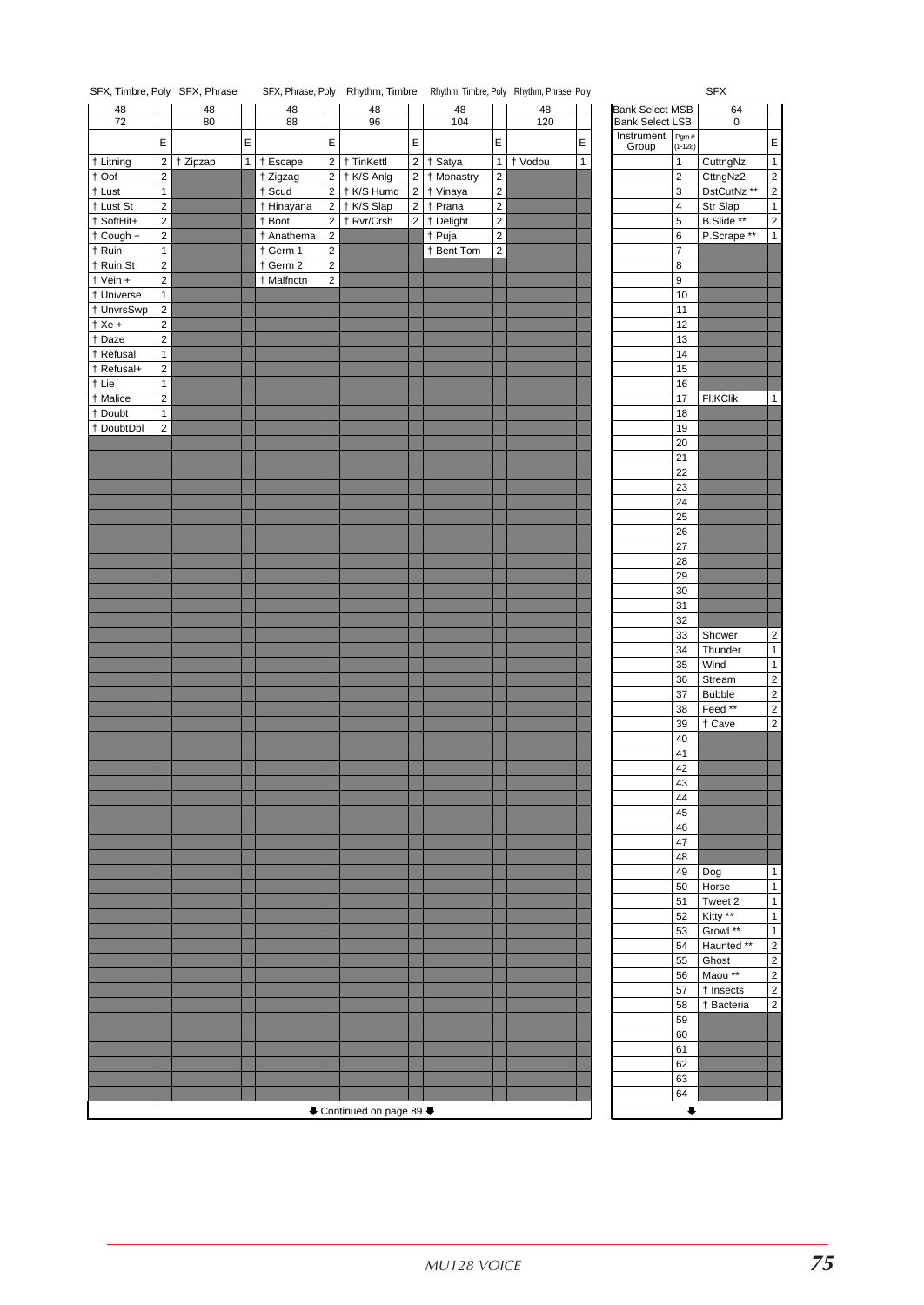**Bank Select LSB=Bank number**

|                        |                     |                             |                                                    |              |              | Key Scale Panning Stereo |   |                        |   | Single   |        | Slow       |                | Fast Decay |            |
|------------------------|---------------------|-----------------------------|----------------------------------------------------|--------------|--------------|--------------------------|---|------------------------|---|----------|--------|------------|----------------|------------|------------|
| <b>Bank Select MSB</b> |                     | 0                           |                                                    | 0            |              | 0                        |   | 0                      |   | 0        |        | 0          |                | 0          |            |
| <b>Bank Select LSB</b> |                     | 0                           |                                                    | 0            |              | 1                        |   | 3                      |   | 6        |        | 8          |                | 12         |            |
| Instrument             | Pgm#<br>$(1 - 128)$ | Mu basic                    | E                                                  | <b>MU100</b> | E            |                          | E |                        | Ε |          | Ε      |            | E              |            | E          |
| Group                  |                     |                             |                                                    | Native       |              |                          |   |                        |   |          |        |            |                |            |            |
|                        |                     |                             |                                                    |              |              |                          |   | Continued on page 62 ♦ |   |          |        |            |                |            |            |
| Reed                   | 65                  | SprnoSax                    | 1<br>$\mathbf{1}$                                  | + AltoSax#   | $\sqrt{2}$   |                          |   |                        |   |          |        | † VgSprnSx | $\mathbf{1}$   |            |            |
|                        | 66<br>67            | Alto Sax<br>TenorSax        | $\mathbf{1}$                                       |              |              |                          |   |                        |   |          |        |            |                |            |            |
|                        | 68                  | Bari.Sax                    | $\mathbf{1}$                                       |              |              |                          |   |                        |   |          |        |            |                |            |            |
|                        | 69                  | Oboe                        | $\overline{\mathbf{c}}$                            | † Oboe #     | $\mathbf{1}$ |                          |   |                        |   |          |        |            |                |            |            |
|                        | 70                  | Eng.Horn                    | $\mathbf{1}$                                       |              |              |                          |   |                        |   |          |        |            |                |            |            |
|                        | 71                  | Bassoon                     | $\mathbf{1}$                                       |              |              |                          |   |                        |   |          |        |            |                |            |            |
|                        | 72                  | Clarinet                    | $\mathbf{1}$                                       |              |              |                          |   |                        |   |          |        |            |                |            |            |
| Pipe                   | 73                  | Piccolo                     | 1                                                  |              |              |                          |   |                        |   |          |        |            |                |            |            |
|                        | 74                  | Flute                       | $\mathbf{1}$                                       | † Flute #    | $\mathbf{1}$ |                          |   |                        |   |          |        |            |                |            |            |
|                        | 75                  | Recorder                    | 1                                                  |              |              |                          |   |                        |   |          |        |            |                |            |            |
|                        | 76                  | PanFlute                    | $\mathbf{1}$                                       | † PanFlut#   | $\mathbf{1}$ |                          |   |                        |   |          |        |            |                |            |            |
|                        | 77                  | <b>Bottle</b>               | $\overline{\mathbf{c}}$                            |              |              |                          |   |                        |   |          |        |            |                |            |            |
|                        | 78                  | Shakhchi                    | $\boldsymbol{2}$                                   |              |              |                          |   |                        |   |          |        |            |                |            |            |
|                        | 79                  | Whistle                     | $\mathbf{1}$                                       |              |              |                          |   |                        |   |          |        |            |                |            |            |
|                        | 80                  | Ocarina                     | $\mathbf{1}$                                       |              |              |                          |   |                        |   |          |        |            |                |            |            |
| Synth Lead             | 81                  | SquareLd                    | $\overline{\mathbf{c}}$                            |              |              |                          |   |                        |   | SquarLd2 | 1<br>1 | LMSquare   | $\sqrt{2}$     |            |            |
|                        | 82<br>83            | Saw Ld<br>CaliopLd          | $\overline{\mathbf{c}}$<br>$\overline{\mathbf{c}}$ |              |              |                          |   |                        |   | Saw Ld 2 |        | ThickSaw   | $\overline{2}$ |            |            |
|                        | 84                  | Chiff Ld                    | $\boldsymbol{2}$                                   |              |              |                          |   |                        |   |          |        |            |                |            |            |
|                        | 85                  | CharanLd                    | $\overline{\mathbf{c}}$                            |              |              |                          |   |                        |   |          |        |            |                |            |            |
|                        | 86                  | Voice Ld                    | $\overline{\mathbf{c}}$                            |              |              |                          |   |                        |   |          |        |            |                |            |            |
|                        | 87                  | Fifth Ld                    | $\overline{\mathbf{c}}$                            |              |              |                          |   |                        |   |          |        | † FifthLdS | $\sqrt{2}$     |            |            |
|                        | 88                  | Bass&Ld                     | $\overline{\mathbf{c}}$                            |              |              |                          |   |                        |   |          |        |            |                |            |            |
| Synth Pad              | 89                  | NewAgePd                    | $\overline{\mathbf{c}}$                            |              |              |                          |   |                        |   |          |        |            |                |            |            |
|                        | 90                  | Warm Pad                    | $\overline{\mathbf{c}}$                            |              |              |                          |   |                        |   |          |        |            |                |            |            |
|                        | 91                  | PolySyPd                    | $\overline{\mathbf{c}}$                            |              |              |                          |   |                        |   |          |        |            |                |            |            |
|                        | 92                  | ChoirPad                    | $\overline{\mathbf{c}}$                            |              |              |                          |   |                        |   |          |        |            |                |            |            |
|                        | 93                  | BowedPad                    | $\overline{\mathbf{c}}$                            |              |              |                          |   |                        |   |          |        |            |                |            |            |
|                        | 94                  | MetalPad                    | $\overline{\mathbf{c}}$                            |              |              |                          |   |                        |   |          |        |            |                |            |            |
|                        | 95                  | Halo Pad                    | $\overline{\mathbf{c}}$                            |              |              |                          |   |                        |   |          |        |            |                |            |            |
|                        | 96                  | SweepPad                    | $\overline{\mathbf{c}}$                            |              |              |                          |   |                        |   |          |        |            |                |            |            |
| Synth Effects          | 97                  | Rain                        | $\overline{\mathbf{c}}$                            |              |              |                          |   |                        |   |          |        |            |                |            |            |
|                        | 98<br>99            | SoundTrk                    | $\overline{\mathbf{c}}$<br>$\overline{\mathbf{c}}$ |              |              |                          |   |                        |   |          |        |            |                |            | $\sqrt{2}$ |
|                        | 100                 | Crystal<br>Atmosphr         | $\boldsymbol{2}$                                   |              |              |                          |   |                        |   |          |        |            |                | SynDrCmp   |            |
|                        | 101                 | <b>Bright</b>               | $\overline{\mathbf{c}}$                            |              |              |                          |   |                        |   |          |        |            |                |            |            |
|                        | 102                 | Goblins                     | $\overline{\mathbf{c}}$                            |              |              |                          |   |                        |   |          |        |            |                |            |            |
|                        | 103                 | Echoes                      | $\overline{\mathbf{c}}$                            |              |              |                          |   |                        |   |          |        | Echoes 2   | $\overline{c}$ |            |            |
|                        | 104                 | Sci-Fi                      | $\overline{2}$                                     |              |              |                          |   |                        |   |          |        |            |                |            |            |
| Ethnic                 | 105                 | Sitar                       | $\mathbf{1}$                                       |              |              |                          |   |                        |   |          |        |            |                |            |            |
|                        | 106                 | Banjo                       | $\mathbf{1}$                                       |              |              |                          |   |                        |   |          |        |            |                |            |            |
|                        | 107                 | Shamisen                    | 1                                                  |              |              |                          |   |                        |   |          |        |            |                |            |            |
|                        | 108                 | Koto                        | 1                                                  |              |              |                          |   |                        |   |          |        |            |                |            |            |
|                        | 109                 | Kalimba                     | $\mathbf{1}$                                       |              |              |                          |   |                        |   |          |        |            |                |            |            |
|                        | 110                 | Bagpipe                     | 2                                                  |              |              |                          |   |                        |   |          |        |            |                |            |            |
|                        | 111                 | Fiddle                      | $\mathbf{1}$<br>$\mathbf{1}$                       |              |              |                          |   |                        |   |          |        |            |                |            |            |
|                        | 112                 | Shanai                      |                                                    |              |              |                          |   |                        |   |          |        |            |                |            |            |
| Percussive             |                     | 113   TnkIBell<br>114 Agogo | 2<br>$\overline{c}$                                |              |              |                          |   |                        |   |          |        |            |                |            |            |
|                        | 115                 | SteelDrm                    | $\overline{\mathbf{c}}$                            |              |              |                          |   |                        |   |          |        |            |                |            |            |
|                        |                     | 116 Woodblok                | $\overline{1}$                                     |              |              |                          |   |                        |   |          |        |            |                |            |            |
|                        |                     | 117 TaikoDrm                | $\mathbf{1}$                                       |              |              |                          |   |                        |   |          |        |            |                |            |            |
|                        |                     | 118 MelodTom                | $\overline{\mathbf{c}}$                            |              |              |                          |   |                        |   |          |        |            |                |            |            |
|                        |                     | 119 Syn Drum                | $\overline{1}$                                     |              |              |                          |   |                        |   |          |        |            |                |            |            |
|                        |                     | 120 RevCymbl                | $\overline{1}$                                     |              |              |                          |   |                        |   |          |        |            |                |            |            |
| Sound Effects          | 121                 | FretNoiz                    | $\boldsymbol{2}$                                   |              |              |                          |   |                        |   |          |        |            |                |            |            |
|                        | 122                 | BrthNoiz                    | $\overline{\mathbf{c}}$                            |              |              |                          |   |                        |   |          |        |            |                |            |            |
|                        | 123                 | Seashore                    | $\overline{\mathbf{c}}$                            |              |              |                          |   |                        |   |          |        |            |                |            |            |
|                        | 124                 | Tweet                       | $\overline{2}$                                     |              |              |                          |   |                        |   |          |        |            |                |            |            |
|                        |                     | 125 Telphone                | $\mathbf{1}$                                       |              |              |                          |   |                        |   |          |        |            |                |            |            |
|                        | 126                 | Helicptr                    | $\mathbf{1}$                                       |              |              |                          |   |                        |   |          |        |            |                |            |            |
|                        | 127<br>128          | Applause                    | $\mathbf{1}$<br>$\overline{1}$                     |              |              |                          |   |                        |   |          |        |            |                |            |            |
|                        |                     | Gunshot                     |                                                    |              |              |                          |   |                        |   |          |        |            |                |            |            |

 $\overline{\phantom{a}}$ : Same as Bank 0 C

E: Number of elements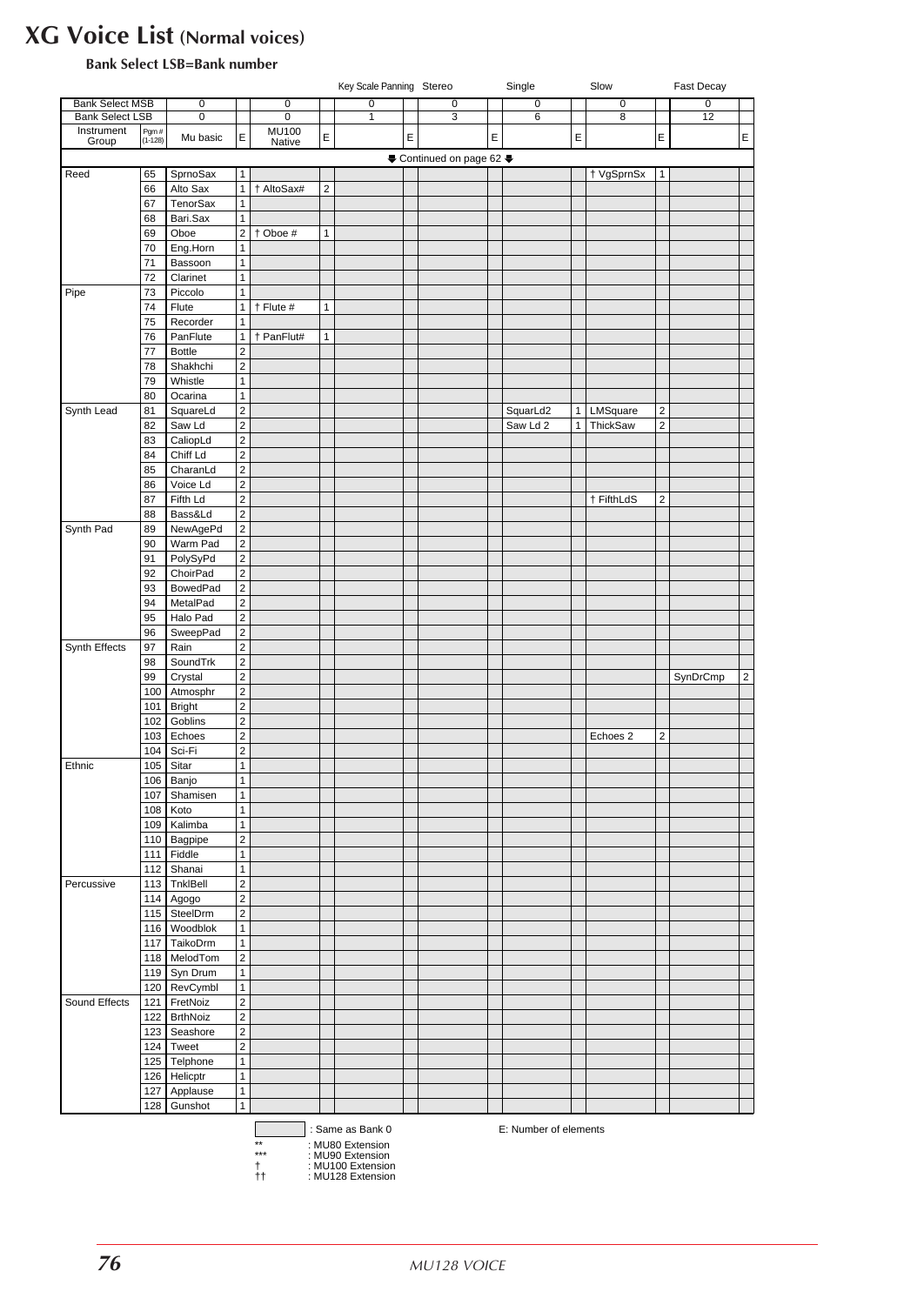| Double Attack  |                         | Bright 1       |                | Bright 2       |   | Dark 1                                   |                                       | Dark 2                                       |                | Resonant        |                         | LFO-Cutoff Freq |   |
|----------------|-------------------------|----------------|----------------|----------------|---|------------------------------------------|---------------------------------------|----------------------------------------------|----------------|-----------------|-------------------------|-----------------|---|
| $\frac{0}{14}$ |                         | $\overline{0}$ |                | $\frac{0}{17}$ |   | $\overline{\mathfrak{o}}$                |                                       | $\overline{\mathfrak{o}}$<br>$\overline{19}$ |                | $\overline{0}$  |                         | $\frac{0}{21}$  |   |
|                |                         | 16             |                |                |   | 18                                       |                                       |                                              |                | 20              |                         |                 |   |
|                | $\mathsf E$             |                | Ε              |                | Ε |                                          | $\mathsf E$                           |                                              | Е              |                 | Ε                       |                 | E |
|                |                         |                |                |                |   | $\bullet$ Continued on page 63 $\bullet$ |                                       |                                              |                |                 |                         |                 |   |
|                |                         |                |                |                |   | † ASax Lgt                               | $\overline{1}$                        |                                              |                |                 |                         |                 |   |
|                |                         |                |                |                |   |                                          |                                       |                                              |                |                 |                         |                 |   |
|                |                         |                |                |                |   |                                          |                                       |                                              |                |                 |                         |                 |   |
|                |                         |                |                |                |   |                                          |                                       |                                              |                |                 |                         |                 |   |
|                |                         |                |                |                |   |                                          |                                       |                                              |                |                 |                         |                 |   |
|                |                         |                |                |                |   |                                          |                                       |                                              |                |                 |                         |                 |   |
|                |                         |                |                |                |   |                                          |                                       |                                              |                |                 |                         |                 |   |
|                |                         |                |                |                |   |                                          |                                       |                                              |                |                 |                         |                 |   |
|                |                         |                |                |                |   |                                          |                                       |                                              |                |                 |                         |                 |   |
|                |                         |                |                |                |   |                                          |                                       |                                              |                |                 |                         |                 |   |
|                |                         |                |                |                |   |                                          |                                       |                                              |                |                 |                         |                 |   |
|                |                         |                |                |                |   |                                          |                                       |                                              |                |                 |                         |                 |   |
|                |                         |                |                |                |   |                                          |                                       |                                              |                |                 |                         |                 |   |
|                |                         |                |                |                |   | Hollow                                   | $\mathbf{1}$                          | Shroud                                       | $\overline{2}$ |                 |                         |                 |   |
|                |                         |                |                |                |   | Dyna Saw                                 | $\overline{1}$                        | Digi Saw                                     | $\overline{2}$ | <b>Big Lead</b> | $\overline{\mathbf{c}}$ |                 |   |
|                |                         |                |                |                |   |                                          |                                       |                                              |                |                 |                         |                 |   |
|                |                         |                |                |                |   |                                          |                                       |                                              |                |                 |                         |                 |   |
|                |                         |                |                |                |   |                                          |                                       |                                              |                |                 |                         |                 |   |
|                |                         |                |                |                |   |                                          |                                       |                                              |                |                 |                         |                 |   |
|                |                         | Big&Low        | $\mathbf 2$    |                |   |                                          |                                       |                                              |                |                 |                         |                 |   |
|                |                         | ThickPad       | $\overline{2}$ | Soft Pad       | 2 | Sine Pad                                 | $\sqrt{2}$                            |                                              |                |                 |                         |                 |   |
|                |                         |                |                |                |   |                                          |                                       |                                              |                |                 |                         |                 |   |
|                |                         |                |                |                |   |                                          |                                       |                                              |                |                 |                         |                 |   |
|                |                         |                |                |                |   |                                          |                                       |                                              |                |                 |                         |                 |   |
|                |                         |                |                |                |   |                                          |                                       |                                              |                |                 |                         |                 |   |
|                |                         |                |                |                |   |                                          |                                       |                                              |                | Shwimmer        | $\sqrt{2}$              |                 |   |
|                |                         |                |                |                |   |                                          |                                       |                                              |                |                 |                         |                 |   |
|                |                         |                |                |                |   |                                          |                                       |                                              |                |                 |                         |                 |   |
| Popcorn        | $\mathbf 2$             |                |                |                |   | TinyBell<br>WarmAtms                     | $\sqrt{2}$<br>$\overline{\mathbf{c}}$ | HollwRls                                     | $\overline{2}$ |                 |                         |                 |   |
|                |                         |                |                |                |   |                                          |                                       |                                              |                |                 |                         |                 |   |
|                |                         |                |                |                |   |                                          |                                       |                                              |                |                 |                         |                 |   |
| Echo Pan       | $\overline{\mathbf{c}}$ |                |                |                |   |                                          |                                       |                                              |                |                 |                         |                 |   |
|                |                         |                |                |                |   |                                          |                                       |                                              |                |                 |                         |                 |   |
|                |                         |                |                |                |   |                                          |                                       |                                              |                |                 |                         |                 |   |
|                |                         |                |                |                |   |                                          |                                       |                                              |                |                 |                         |                 |   |
|                |                         |                |                |                |   |                                          |                                       |                                              |                |                 |                         |                 |   |
|                |                         |                |                |                |   |                                          |                                       |                                              |                |                 |                         |                 |   |
|                |                         |                |                |                |   |                                          |                                       |                                              |                |                 |                         |                 |   |
|                |                         |                |                |                |   |                                          |                                       |                                              |                |                 |                         |                 |   |
|                |                         |                |                |                |   |                                          |                                       |                                              |                |                 |                         |                 |   |
|                |                         |                |                |                |   |                                          |                                       |                                              |                |                 |                         |                 |   |
|                |                         |                |                |                |   |                                          |                                       |                                              |                |                 |                         |                 |   |
|                |                         |                |                |                |   |                                          |                                       |                                              |                |                 |                         |                 |   |
|                |                         |                |                |                |   |                                          |                                       |                                              |                |                 |                         |                 |   |
|                |                         |                |                |                |   |                                          |                                       |                                              |                |                 |                         |                 |   |
|                |                         |                |                |                |   |                                          |                                       |                                              |                |                 |                         |                 |   |
|                |                         |                |                |                |   |                                          |                                       |                                              |                |                 |                         |                 |   |
|                |                         |                |                |                |   |                                          |                                       |                                              |                |                 |                         |                 |   |
|                |                         |                |                |                |   |                                          |                                       |                                              |                |                 |                         |                 |   |
|                |                         |                |                |                |   |                                          |                                       |                                              |                |                 |                         |                 |   |
|                |                         |                |                |                |   |                                          |                                       |                                              |                |                 |                         |                 |   |
|                |                         |                |                |                |   |                                          |                                       |                                              |                |                 |                         |                 |   |
|                |                         |                |                |                |   |                                          |                                       |                                              |                |                 |                         |                 |   |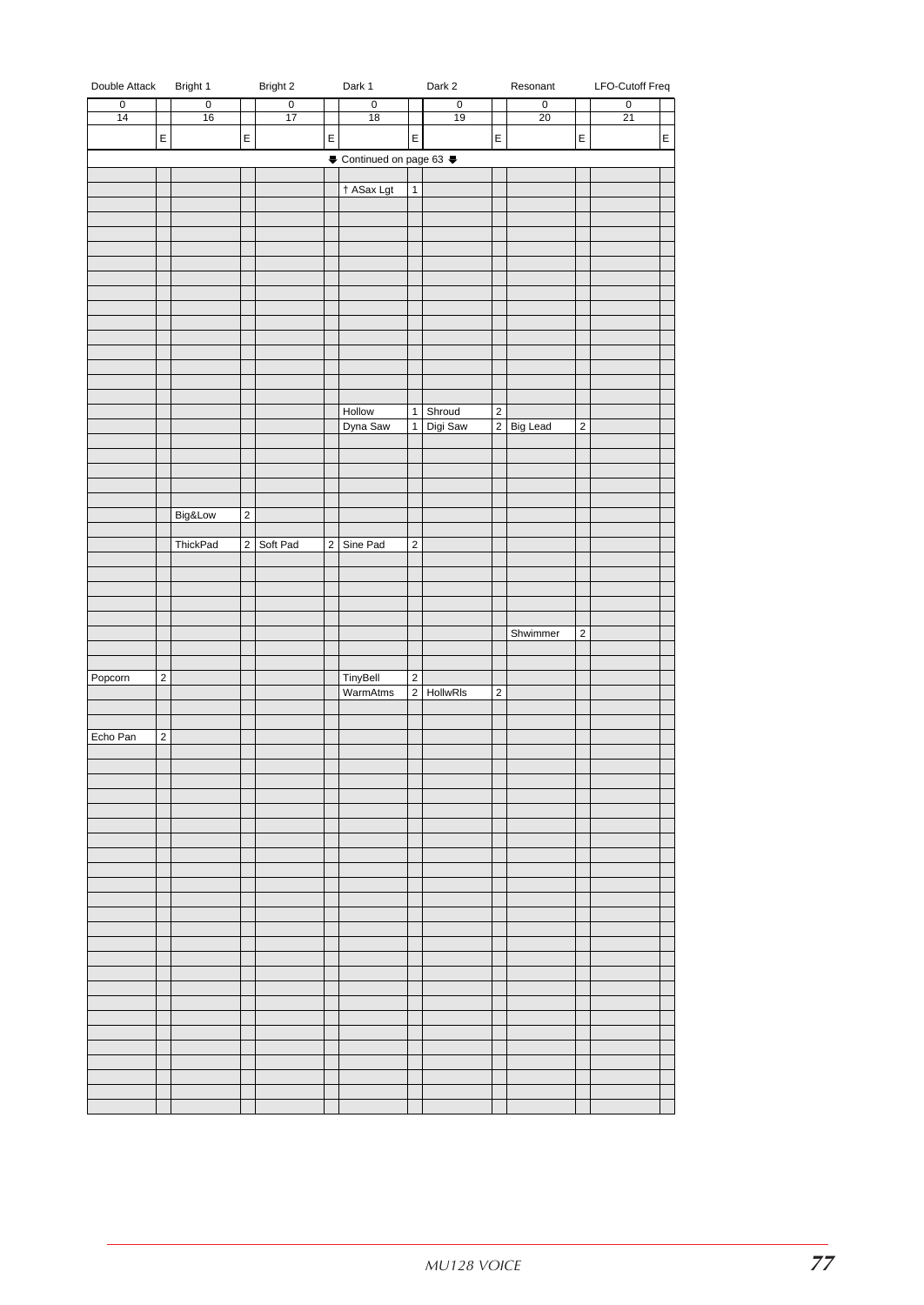### **Bank Select LSB=Bank number**

|                                                                                                                                                                                                                                                                                                                                                                                                                                                                                                                                                                                                                                                                                                                                                                                                                                                                                                                                                                                                                                                                                                                                                                                                                                                                                                                                                                                                                                                                                                                                                                                                                                                                                                                                                                                                                                                                                                                                                                                                                                                                                                                                                               |             |                         |                   | Vel-cutoff freq |   | Release | Sweep |  | <b>Resonant Sweep</b> |              |
|---------------------------------------------------------------------------------------------------------------------------------------------------------------------------------------------------------------------------------------------------------------------------------------------------------------------------------------------------------------------------------------------------------------------------------------------------------------------------------------------------------------------------------------------------------------------------------------------------------------------------------------------------------------------------------------------------------------------------------------------------------------------------------------------------------------------------------------------------------------------------------------------------------------------------------------------------------------------------------------------------------------------------------------------------------------------------------------------------------------------------------------------------------------------------------------------------------------------------------------------------------------------------------------------------------------------------------------------------------------------------------------------------------------------------------------------------------------------------------------------------------------------------------------------------------------------------------------------------------------------------------------------------------------------------------------------------------------------------------------------------------------------------------------------------------------------------------------------------------------------------------------------------------------------------------------------------------------------------------------------------------------------------------------------------------------------------------------------------------------------------------------------------------------|-------------|-------------------------|-------------------|-----------------|---|---------|-------|--|-----------------------|--------------|
|                                                                                                                                                                                                                                                                                                                                                                                                                                                                                                                                                                                                                                                                                                                                                                                                                                                                                                                                                                                                                                                                                                                                                                                                                                                                                                                                                                                                                                                                                                                                                                                                                                                                                                                                                                                                                                                                                                                                                                                                                                                                                                                                                               |             | 0                       |                   | 0               | 0 | 0       | 0     |  | 0                     |              |
|                                                                                                                                                                                                                                                                                                                                                                                                                                                                                                                                                                                                                                                                                                                                                                                                                                                                                                                                                                                                                                                                                                                                                                                                                                                                                                                                                                                                                                                                                                                                                                                                                                                                                                                                                                                                                                                                                                                                                                                                                                                                                                                                                               |             |                         |                   |                 |   |         |       |  | 27                    |              |
| Group                                                                                                                                                                                                                                                                                                                                                                                                                                                                                                                                                                                                                                                                                                                                                                                                                                                                                                                                                                                                                                                                                                                                                                                                                                                                                                                                                                                                                                                                                                                                                                                                                                                                                                                                                                                                                                                                                                                                                                                                                                                                                                                                                         | $(1 - 128)$ | Mu basic                |                   |                 |   |         |       |  |                       | Е            |
|                                                                                                                                                                                                                                                                                                                                                                                                                                                                                                                                                                                                                                                                                                                                                                                                                                                                                                                                                                                                                                                                                                                                                                                                                                                                                                                                                                                                                                                                                                                                                                                                                                                                                                                                                                                                                                                                                                                                                                                                                                                                                                                                                               |             |                         |                   |                 |   |         |       |  |                       |              |
| Reed                                                                                                                                                                                                                                                                                                                                                                                                                                                                                                                                                                                                                                                                                                                                                                                                                                                                                                                                                                                                                                                                                                                                                                                                                                                                                                                                                                                                                                                                                                                                                                                                                                                                                                                                                                                                                                                                                                                                                                                                                                                                                                                                                          | 65          | SprnoSax                | 1                 |                 |   |         |       |  |                       |              |
|                                                                                                                                                                                                                                                                                                                                                                                                                                                                                                                                                                                                                                                                                                                                                                                                                                                                                                                                                                                                                                                                                                                                                                                                                                                                                                                                                                                                                                                                                                                                                                                                                                                                                                                                                                                                                                                                                                                                                                                                                                                                                                                                                               | 66          | Alto Sax                | $\mathbf{1}$      |                 |   |         |       |  |                       |              |
|                                                                                                                                                                                                                                                                                                                                                                                                                                                                                                                                                                                                                                                                                                                                                                                                                                                                                                                                                                                                                                                                                                                                                                                                                                                                                                                                                                                                                                                                                                                                                                                                                                                                                                                                                                                                                                                                                                                                                                                                                                                                                                                                                               | 67          | TenorSax                |                   |                 |   |         |       |  |                       |              |
|                                                                                                                                                                                                                                                                                                                                                                                                                                                                                                                                                                                                                                                                                                                                                                                                                                                                                                                                                                                                                                                                                                                                                                                                                                                                                                                                                                                                                                                                                                                                                                                                                                                                                                                                                                                                                                                                                                                                                                                                                                                                                                                                                               |             |                         |                   |                 |   |         |       |  |                       |              |
| Attack<br><b>Bank Select MSB</b><br>$\overline{0}$<br>22<br>24<br>25<br>26<br><b>Bank Select LSB</b><br>Instrument<br>Pgm#<br>E<br>E<br>E<br>E<br>Ε<br>Continued on page 64<br>$\mathbf{1}$<br>Bari.Sax<br>1<br>68<br>$\overline{c}$<br>69<br>Oboe<br>Eng.Horn<br>1<br>70<br>1<br>71<br>Bassoon<br>72<br>1<br>Clarinet<br>1<br>Pipe<br>73<br>Piccolo<br>1<br>74<br>Flute<br>1<br>75<br>Recorder<br>PanFlute<br>1<br>76<br>$\mathbf 2$<br>77<br><b>Bottle</b><br>Shakhchi<br>$\overline{2}$<br>78<br>1<br>Whistle<br>79<br>80<br>1<br>Ocarina<br>$\boldsymbol{2}$<br>Synth Lead<br>81<br>SquareLd<br>Saw Ld<br>$\sqrt{2}$<br>82<br>HeavySyn<br>2   WaspySyn<br>2 <br>Mondo ***<br>1<br>$\overline{2}$<br>83<br>CaliopLd<br>Chiff Ld<br>$\sqrt{2}$<br>84<br>$\boldsymbol{2}$<br>85<br>CharanLd<br>Voice Ld<br>$\sqrt{2}$<br>86<br>SynthAah<br>2<br>$\overline{\mathbf{c}}$<br>Fifth Ld<br>87<br>88<br>Bass&Ld<br>$\sqrt{2}$<br>$\boldsymbol{2}$<br>Synth Pad<br>89<br>NewAgePd<br>Warm Pad<br>$\sqrt{2}$<br>90<br>$\boldsymbol{2}$<br>91<br>PolySyPd<br>$\sqrt{2}$<br>92<br>ChoirPad<br>$\boldsymbol{2}$<br>93<br>BowedPad<br>94<br>MetalPad<br>$\overline{2}$<br>$\overline{2}$<br>Halo Pad<br>95<br>96<br>SweepPad<br>$\sqrt{2}$<br>Converge<br>$\boldsymbol{2}$<br>Synth Effects<br>97<br>Rain<br>SoundTrk<br>$\sqrt{2}$<br>98<br>$\overline{2}$<br>99<br>Crystal<br>$\sqrt{2}$<br>100<br>Atmosphr<br>$\boldsymbol{2}$<br>101<br><b>Bright</b><br>102<br>Goblins<br>$\overline{2}$<br>$\overline{2}$<br>103<br>Echoes<br>104<br>Sci-Fi<br>$\sqrt{2}$<br>1<br>105<br>Ethnic<br>Sitar<br>106<br>1<br>Banjo<br>$\mathbf{1}$<br>107<br>Shamisen<br>108<br>Koto<br>1<br>$\mathbf{1}$<br>Kalimba<br>109<br>110<br>Bagpipe<br>$\overline{2}$<br>1<br>111<br>Fiddle<br>1<br>112<br>Shanai<br>$\overline{2}$<br>113 TnkIBell<br>Percussive<br>114 Agogo<br>$\overline{c}$<br>115   SteelDrm<br>$\overline{2}$<br>116 Woodblok<br>1<br>$\mathbf{1}$<br>TaikoDrm<br>117<br>118 MelodTom<br>$\overline{c}$<br>1<br>119 Syn Drum<br>120 RevCymbl<br>1<br>$\sqrt{2}$<br>Sound Effects<br>121<br>FretNoiz<br>122 BrthNoiz<br>$\sqrt{2}$<br>$\boldsymbol{2}$<br>123 Seashore |             |                         |                   |                 |   |         |       |  |                       |              |
|                                                                                                                                                                                                                                                                                                                                                                                                                                                                                                                                                                                                                                                                                                                                                                                                                                                                                                                                                                                                                                                                                                                                                                                                                                                                                                                                                                                                                                                                                                                                                                                                                                                                                                                                                                                                                                                                                                                                                                                                                                                                                                                                                               |             |                         |                   |                 |   |         |       |  |                       |              |
|                                                                                                                                                                                                                                                                                                                                                                                                                                                                                                                                                                                                                                                                                                                                                                                                                                                                                                                                                                                                                                                                                                                                                                                                                                                                                                                                                                                                                                                                                                                                                                                                                                                                                                                                                                                                                                                                                                                                                                                                                                                                                                                                                               |             |                         |                   |                 |   |         |       |  |                       |              |
|                                                                                                                                                                                                                                                                                                                                                                                                                                                                                                                                                                                                                                                                                                                                                                                                                                                                                                                                                                                                                                                                                                                                                                                                                                                                                                                                                                                                                                                                                                                                                                                                                                                                                                                                                                                                                                                                                                                                                                                                                                                                                                                                                               |             |                         |                   |                 |   |         |       |  |                       |              |
|                                                                                                                                                                                                                                                                                                                                                                                                                                                                                                                                                                                                                                                                                                                                                                                                                                                                                                                                                                                                                                                                                                                                                                                                                                                                                                                                                                                                                                                                                                                                                                                                                                                                                                                                                                                                                                                                                                                                                                                                                                                                                                                                                               |             |                         |                   |                 |   |         |       |  |                       |              |
|                                                                                                                                                                                                                                                                                                                                                                                                                                                                                                                                                                                                                                                                                                                                                                                                                                                                                                                                                                                                                                                                                                                                                                                                                                                                                                                                                                                                                                                                                                                                                                                                                                                                                                                                                                                                                                                                                                                                                                                                                                                                                                                                                               |             |                         |                   |                 |   |         |       |  |                       |              |
|                                                                                                                                                                                                                                                                                                                                                                                                                                                                                                                                                                                                                                                                                                                                                                                                                                                                                                                                                                                                                                                                                                                                                                                                                                                                                                                                                                                                                                                                                                                                                                                                                                                                                                                                                                                                                                                                                                                                                                                                                                                                                                                                                               |             |                         |                   |                 |   |         |       |  |                       |              |
|                                                                                                                                                                                                                                                                                                                                                                                                                                                                                                                                                                                                                                                                                                                                                                                                                                                                                                                                                                                                                                                                                                                                                                                                                                                                                                                                                                                                                                                                                                                                                                                                                                                                                                                                                                                                                                                                                                                                                                                                                                                                                                                                                               |             |                         |                   |                 |   |         |       |  |                       |              |
|                                                                                                                                                                                                                                                                                                                                                                                                                                                                                                                                                                                                                                                                                                                                                                                                                                                                                                                                                                                                                                                                                                                                                                                                                                                                                                                                                                                                                                                                                                                                                                                                                                                                                                                                                                                                                                                                                                                                                                                                                                                                                                                                                               |             |                         |                   |                 |   |         |       |  |                       |              |
|                                                                                                                                                                                                                                                                                                                                                                                                                                                                                                                                                                                                                                                                                                                                                                                                                                                                                                                                                                                                                                                                                                                                                                                                                                                                                                                                                                                                                                                                                                                                                                                                                                                                                                                                                                                                                                                                                                                                                                                                                                                                                                                                                               |             |                         |                   |                 |   |         |       |  |                       |              |
|                                                                                                                                                                                                                                                                                                                                                                                                                                                                                                                                                                                                                                                                                                                                                                                                                                                                                                                                                                                                                                                                                                                                                                                                                                                                                                                                                                                                                                                                                                                                                                                                                                                                                                                                                                                                                                                                                                                                                                                                                                                                                                                                                               |             |                         |                   |                 |   |         |       |  |                       |              |
|                                                                                                                                                                                                                                                                                                                                                                                                                                                                                                                                                                                                                                                                                                                                                                                                                                                                                                                                                                                                                                                                                                                                                                                                                                                                                                                                                                                                                                                                                                                                                                                                                                                                                                                                                                                                                                                                                                                                                                                                                                                                                                                                                               |             |                         |                   |                 |   |         |       |  |                       |              |
|                                                                                                                                                                                                                                                                                                                                                                                                                                                                                                                                                                                                                                                                                                                                                                                                                                                                                                                                                                                                                                                                                                                                                                                                                                                                                                                                                                                                                                                                                                                                                                                                                                                                                                                                                                                                                                                                                                                                                                                                                                                                                                                                                               |             |                         |                   |                 |   |         |       |  | RezzySaw ***          | $\mathbf{1}$ |
|                                                                                                                                                                                                                                                                                                                                                                                                                                                                                                                                                                                                                                                                                                                                                                                                                                                                                                                                                                                                                                                                                                                                                                                                                                                                                                                                                                                                                                                                                                                                                                                                                                                                                                                                                                                                                                                                                                                                                                                                                                                                                                                                                               |             |                         |                   |                 |   |         |       |  |                       |              |
|                                                                                                                                                                                                                                                                                                                                                                                                                                                                                                                                                                                                                                                                                                                                                                                                                                                                                                                                                                                                                                                                                                                                                                                                                                                                                                                                                                                                                                                                                                                                                                                                                                                                                                                                                                                                                                                                                                                                                                                                                                                                                                                                                               |             |                         |                   |                 |   |         |       |  |                       |              |
|                                                                                                                                                                                                                                                                                                                                                                                                                                                                                                                                                                                                                                                                                                                                                                                                                                                                                                                                                                                                                                                                                                                                                                                                                                                                                                                                                                                                                                                                                                                                                                                                                                                                                                                                                                                                                                                                                                                                                                                                                                                                                                                                                               |             |                         |                   |                 |   |         |       |  |                       |              |
|                                                                                                                                                                                                                                                                                                                                                                                                                                                                                                                                                                                                                                                                                                                                                                                                                                                                                                                                                                                                                                                                                                                                                                                                                                                                                                                                                                                                                                                                                                                                                                                                                                                                                                                                                                                                                                                                                                                                                                                                                                                                                                                                                               |             |                         |                   |                 |   |         |       |  |                       |              |
|                                                                                                                                                                                                                                                                                                                                                                                                                                                                                                                                                                                                                                                                                                                                                                                                                                                                                                                                                                                                                                                                                                                                                                                                                                                                                                                                                                                                                                                                                                                                                                                                                                                                                                                                                                                                                                                                                                                                                                                                                                                                                                                                                               |             |                         |                   |                 |   |         |       |  |                       |              |
|                                                                                                                                                                                                                                                                                                                                                                                                                                                                                                                                                                                                                                                                                                                                                                                                                                                                                                                                                                                                                                                                                                                                                                                                                                                                                                                                                                                                                                                                                                                                                                                                                                                                                                                                                                                                                                                                                                                                                                                                                                                                                                                                                               |             |                         |                   |                 |   |         |       |  |                       |              |
|                                                                                                                                                                                                                                                                                                                                                                                                                                                                                                                                                                                                                                                                                                                                                                                                                                                                                                                                                                                                                                                                                                                                                                                                                                                                                                                                                                                                                                                                                                                                                                                                                                                                                                                                                                                                                                                                                                                                                                                                                                                                                                                                                               |             |                         |                   |                 |   |         |       |  |                       |              |
|                                                                                                                                                                                                                                                                                                                                                                                                                                                                                                                                                                                                                                                                                                                                                                                                                                                                                                                                                                                                                                                                                                                                                                                                                                                                                                                                                                                                                                                                                                                                                                                                                                                                                                                                                                                                                                                                                                                                                                                                                                                                                                                                                               |             |                         |                   |                 |   |         |       |  |                       |              |
|                                                                                                                                                                                                                                                                                                                                                                                                                                                                                                                                                                                                                                                                                                                                                                                                                                                                                                                                                                                                                                                                                                                                                                                                                                                                                                                                                                                                                                                                                                                                                                                                                                                                                                                                                                                                                                                                                                                                                                                                                                                                                                                                                               |             |                         |                   |                 |   |         |       |  |                       |              |
|                                                                                                                                                                                                                                                                                                                                                                                                                                                                                                                                                                                                                                                                                                                                                                                                                                                                                                                                                                                                                                                                                                                                                                                                                                                                                                                                                                                                                                                                                                                                                                                                                                                                                                                                                                                                                                                                                                                                                                                                                                                                                                                                                               |             |                         |                   |                 |   |         |       |  |                       |              |
|                                                                                                                                                                                                                                                                                                                                                                                                                                                                                                                                                                                                                                                                                                                                                                                                                                                                                                                                                                                                                                                                                                                                                                                                                                                                                                                                                                                                                                                                                                                                                                                                                                                                                                                                                                                                                                                                                                                                                                                                                                                                                                                                                               |             |                         |                   |                 |   |         |       |  |                       |              |
|                                                                                                                                                                                                                                                                                                                                                                                                                                                                                                                                                                                                                                                                                                                                                                                                                                                                                                                                                                                                                                                                                                                                                                                                                                                                                                                                                                                                                                                                                                                                                                                                                                                                                                                                                                                                                                                                                                                                                                                                                                                                                                                                                               |             |                         |                   |                 |   |         |       |  |                       |              |
|                                                                                                                                                                                                                                                                                                                                                                                                                                                                                                                                                                                                                                                                                                                                                                                                                                                                                                                                                                                                                                                                                                                                                                                                                                                                                                                                                                                                                                                                                                                                                                                                                                                                                                                                                                                                                                                                                                                                                                                                                                                                                                                                                               |             |                         |                   |                 |   | 2       |       |  |                       |              |
|                                                                                                                                                                                                                                                                                                                                                                                                                                                                                                                                                                                                                                                                                                                                                                                                                                                                                                                                                                                                                                                                                                                                                                                                                                                                                                                                                                                                                                                                                                                                                                                                                                                                                                                                                                                                                                                                                                                                                                                                                                                                                                                                                               |             |                         |                   |                 |   |         |       |  |                       |              |
|                                                                                                                                                                                                                                                                                                                                                                                                                                                                                                                                                                                                                                                                                                                                                                                                                                                                                                                                                                                                                                                                                                                                                                                                                                                                                                                                                                                                                                                                                                                                                                                                                                                                                                                                                                                                                                                                                                                                                                                                                                                                                                                                                               |             |                         |                   |                 |   |         |       |  | Prologue              | 2            |
|                                                                                                                                                                                                                                                                                                                                                                                                                                                                                                                                                                                                                                                                                                                                                                                                                                                                                                                                                                                                                                                                                                                                                                                                                                                                                                                                                                                                                                                                                                                                                                                                                                                                                                                                                                                                                                                                                                                                                                                                                                                                                                                                                               |             |                         |                   |                 |   |         |       |  |                       |              |
|                                                                                                                                                                                                                                                                                                                                                                                                                                                                                                                                                                                                                                                                                                                                                                                                                                                                                                                                                                                                                                                                                                                                                                                                                                                                                                                                                                                                                                                                                                                                                                                                                                                                                                                                                                                                                                                                                                                                                                                                                                                                                                                                                               |             |                         |                   |                 |   |         |       |  |                       |              |
|                                                                                                                                                                                                                                                                                                                                                                                                                                                                                                                                                                                                                                                                                                                                                                                                                                                                                                                                                                                                                                                                                                                                                                                                                                                                                                                                                                                                                                                                                                                                                                                                                                                                                                                                                                                                                                                                                                                                                                                                                                                                                                                                                               |             |                         |                   |                 |   |         |       |  |                       |              |
|                                                                                                                                                                                                                                                                                                                                                                                                                                                                                                                                                                                                                                                                                                                                                                                                                                                                                                                                                                                                                                                                                                                                                                                                                                                                                                                                                                                                                                                                                                                                                                                                                                                                                                                                                                                                                                                                                                                                                                                                                                                                                                                                                               |             |                         |                   |                 |   |         |       |  |                       |              |
|                                                                                                                                                                                                                                                                                                                                                                                                                                                                                                                                                                                                                                                                                                                                                                                                                                                                                                                                                                                                                                                                                                                                                                                                                                                                                                                                                                                                                                                                                                                                                                                                                                                                                                                                                                                                                                                                                                                                                                                                                                                                                                                                                               |             |                         |                   |                 |   |         |       |  |                       |              |
|                                                                                                                                                                                                                                                                                                                                                                                                                                                                                                                                                                                                                                                                                                                                                                                                                                                                                                                                                                                                                                                                                                                                                                                                                                                                                                                                                                                                                                                                                                                                                                                                                                                                                                                                                                                                                                                                                                                                                                                                                                                                                                                                                               |             |                         |                   |                 |   |         |       |  |                       |              |
|                                                                                                                                                                                                                                                                                                                                                                                                                                                                                                                                                                                                                                                                                                                                                                                                                                                                                                                                                                                                                                                                                                                                                                                                                                                                                                                                                                                                                                                                                                                                                                                                                                                                                                                                                                                                                                                                                                                                                                                                                                                                                                                                                               |             |                         |                   |                 |   |         |       |  |                       |              |
|                                                                                                                                                                                                                                                                                                                                                                                                                                                                                                                                                                                                                                                                                                                                                                                                                                                                                                                                                                                                                                                                                                                                                                                                                                                                                                                                                                                                                                                                                                                                                                                                                                                                                                                                                                                                                                                                                                                                                                                                                                                                                                                                                               |             |                         |                   |                 |   |         |       |  |                       |              |
|                                                                                                                                                                                                                                                                                                                                                                                                                                                                                                                                                                                                                                                                                                                                                                                                                                                                                                                                                                                                                                                                                                                                                                                                                                                                                                                                                                                                                                                                                                                                                                                                                                                                                                                                                                                                                                                                                                                                                                                                                                                                                                                                                               |             |                         |                   |                 |   |         |       |  |                       |              |
|                                                                                                                                                                                                                                                                                                                                                                                                                                                                                                                                                                                                                                                                                                                                                                                                                                                                                                                                                                                                                                                                                                                                                                                                                                                                                                                                                                                                                                                                                                                                                                                                                                                                                                                                                                                                                                                                                                                                                                                                                                                                                                                                                               |             |                         |                   |                 |   |         |       |  |                       |              |
|                                                                                                                                                                                                                                                                                                                                                                                                                                                                                                                                                                                                                                                                                                                                                                                                                                                                                                                                                                                                                                                                                                                                                                                                                                                                                                                                                                                                                                                                                                                                                                                                                                                                                                                                                                                                                                                                                                                                                                                                                                                                                                                                                               |             |                         |                   |                 |   |         |       |  |                       |              |
|                                                                                                                                                                                                                                                                                                                                                                                                                                                                                                                                                                                                                                                                                                                                                                                                                                                                                                                                                                                                                                                                                                                                                                                                                                                                                                                                                                                                                                                                                                                                                                                                                                                                                                                                                                                                                                                                                                                                                                                                                                                                                                                                                               |             |                         |                   |                 |   |         |       |  |                       |              |
|                                                                                                                                                                                                                                                                                                                                                                                                                                                                                                                                                                                                                                                                                                                                                                                                                                                                                                                                                                                                                                                                                                                                                                                                                                                                                                                                                                                                                                                                                                                                                                                                                                                                                                                                                                                                                                                                                                                                                                                                                                                                                                                                                               |             |                         |                   |                 |   |         |       |  |                       |              |
|                                                                                                                                                                                                                                                                                                                                                                                                                                                                                                                                                                                                                                                                                                                                                                                                                                                                                                                                                                                                                                                                                                                                                                                                                                                                                                                                                                                                                                                                                                                                                                                                                                                                                                                                                                                                                                                                                                                                                                                                                                                                                                                                                               |             |                         |                   |                 |   |         |       |  |                       |              |
|                                                                                                                                                                                                                                                                                                                                                                                                                                                                                                                                                                                                                                                                                                                                                                                                                                                                                                                                                                                                                                                                                                                                                                                                                                                                                                                                                                                                                                                                                                                                                                                                                                                                                                                                                                                                                                                                                                                                                                                                                                                                                                                                                               |             |                         |                   |                 |   |         |       |  |                       |              |
|                                                                                                                                                                                                                                                                                                                                                                                                                                                                                                                                                                                                                                                                                                                                                                                                                                                                                                                                                                                                                                                                                                                                                                                                                                                                                                                                                                                                                                                                                                                                                                                                                                                                                                                                                                                                                                                                                                                                                                                                                                                                                                                                                               |             |                         |                   |                 |   |         |       |  |                       |              |
|                                                                                                                                                                                                                                                                                                                                                                                                                                                                                                                                                                                                                                                                                                                                                                                                                                                                                                                                                                                                                                                                                                                                                                                                                                                                                                                                                                                                                                                                                                                                                                                                                                                                                                                                                                                                                                                                                                                                                                                                                                                                                                                                                               |             |                         |                   |                 |   |         |       |  |                       |              |
|                                                                                                                                                                                                                                                                                                                                                                                                                                                                                                                                                                                                                                                                                                                                                                                                                                                                                                                                                                                                                                                                                                                                                                                                                                                                                                                                                                                                                                                                                                                                                                                                                                                                                                                                                                                                                                                                                                                                                                                                                                                                                                                                                               |             |                         |                   |                 |   |         |       |  |                       |              |
|                                                                                                                                                                                                                                                                                                                                                                                                                                                                                                                                                                                                                                                                                                                                                                                                                                                                                                                                                                                                                                                                                                                                                                                                                                                                                                                                                                                                                                                                                                                                                                                                                                                                                                                                                                                                                                                                                                                                                                                                                                                                                                                                                               |             |                         |                   |                 |   |         |       |  |                       |              |
|                                                                                                                                                                                                                                                                                                                                                                                                                                                                                                                                                                                                                                                                                                                                                                                                                                                                                                                                                                                                                                                                                                                                                                                                                                                                                                                                                                                                                                                                                                                                                                                                                                                                                                                                                                                                                                                                                                                                                                                                                                                                                                                                                               |             |                         |                   |                 |   |         |       |  |                       |              |
|                                                                                                                                                                                                                                                                                                                                                                                                                                                                                                                                                                                                                                                                                                                                                                                                                                                                                                                                                                                                                                                                                                                                                                                                                                                                                                                                                                                                                                                                                                                                                                                                                                                                                                                                                                                                                                                                                                                                                                                                                                                                                                                                                               |             |                         |                   |                 |   |         |       |  |                       |              |
|                                                                                                                                                                                                                                                                                                                                                                                                                                                                                                                                                                                                                                                                                                                                                                                                                                                                                                                                                                                                                                                                                                                                                                                                                                                                                                                                                                                                                                                                                                                                                                                                                                                                                                                                                                                                                                                                                                                                                                                                                                                                                                                                                               |             |                         |                   |                 |   |         |       |  |                       |              |
|                                                                                                                                                                                                                                                                                                                                                                                                                                                                                                                                                                                                                                                                                                                                                                                                                                                                                                                                                                                                                                                                                                                                                                                                                                                                                                                                                                                                                                                                                                                                                                                                                                                                                                                                                                                                                                                                                                                                                                                                                                                                                                                                                               |             |                         |                   |                 |   |         |       |  |                       |              |
|                                                                                                                                                                                                                                                                                                                                                                                                                                                                                                                                                                                                                                                                                                                                                                                                                                                                                                                                                                                                                                                                                                                                                                                                                                                                                                                                                                                                                                                                                                                                                                                                                                                                                                                                                                                                                                                                                                                                                                                                                                                                                                                                                               |             |                         |                   |                 |   |         |       |  |                       |              |
|                                                                                                                                                                                                                                                                                                                                                                                                                                                                                                                                                                                                                                                                                                                                                                                                                                                                                                                                                                                                                                                                                                                                                                                                                                                                                                                                                                                                                                                                                                                                                                                                                                                                                                                                                                                                                                                                                                                                                                                                                                                                                                                                                               |             | 124 Tweet               | $\boldsymbol{2}$  |                 |   |         |       |  |                       |              |
|                                                                                                                                                                                                                                                                                                                                                                                                                                                                                                                                                                                                                                                                                                                                                                                                                                                                                                                                                                                                                                                                                                                                                                                                                                                                                                                                                                                                                                                                                                                                                                                                                                                                                                                                                                                                                                                                                                                                                                                                                                                                                                                                                               |             |                         |                   |                 |   |         |       |  |                       |              |
|                                                                                                                                                                                                                                                                                                                                                                                                                                                                                                                                                                                                                                                                                                                                                                                                                                                                                                                                                                                                                                                                                                                                                                                                                                                                                                                                                                                                                                                                                                                                                                                                                                                                                                                                                                                                                                                                                                                                                                                                                                                                                                                                                               |             | 125 Telphone            | $\mathbf{1}$      |                 |   |         |       |  |                       |              |
|                                                                                                                                                                                                                                                                                                                                                                                                                                                                                                                                                                                                                                                                                                                                                                                                                                                                                                                                                                                                                                                                                                                                                                                                                                                                                                                                                                                                                                                                                                                                                                                                                                                                                                                                                                                                                                                                                                                                                                                                                                                                                                                                                               |             | 126 Helicptr            | $\mathbf{1}$      |                 |   |         |       |  |                       |              |
|                                                                                                                                                                                                                                                                                                                                                                                                                                                                                                                                                                                                                                                                                                                                                                                                                                                                                                                                                                                                                                                                                                                                                                                                                                                                                                                                                                                                                                                                                                                                                                                                                                                                                                                                                                                                                                                                                                                                                                                                                                                                                                                                                               | 128         | 127 Applause<br>Gunshot | 1<br>$\mathbf{1}$ |                 |   |         |       |  |                       |              |

\*\* : MU80 Extension \*\*\* : MU90 Extension † : MU100 Extension †† : MU128 Extension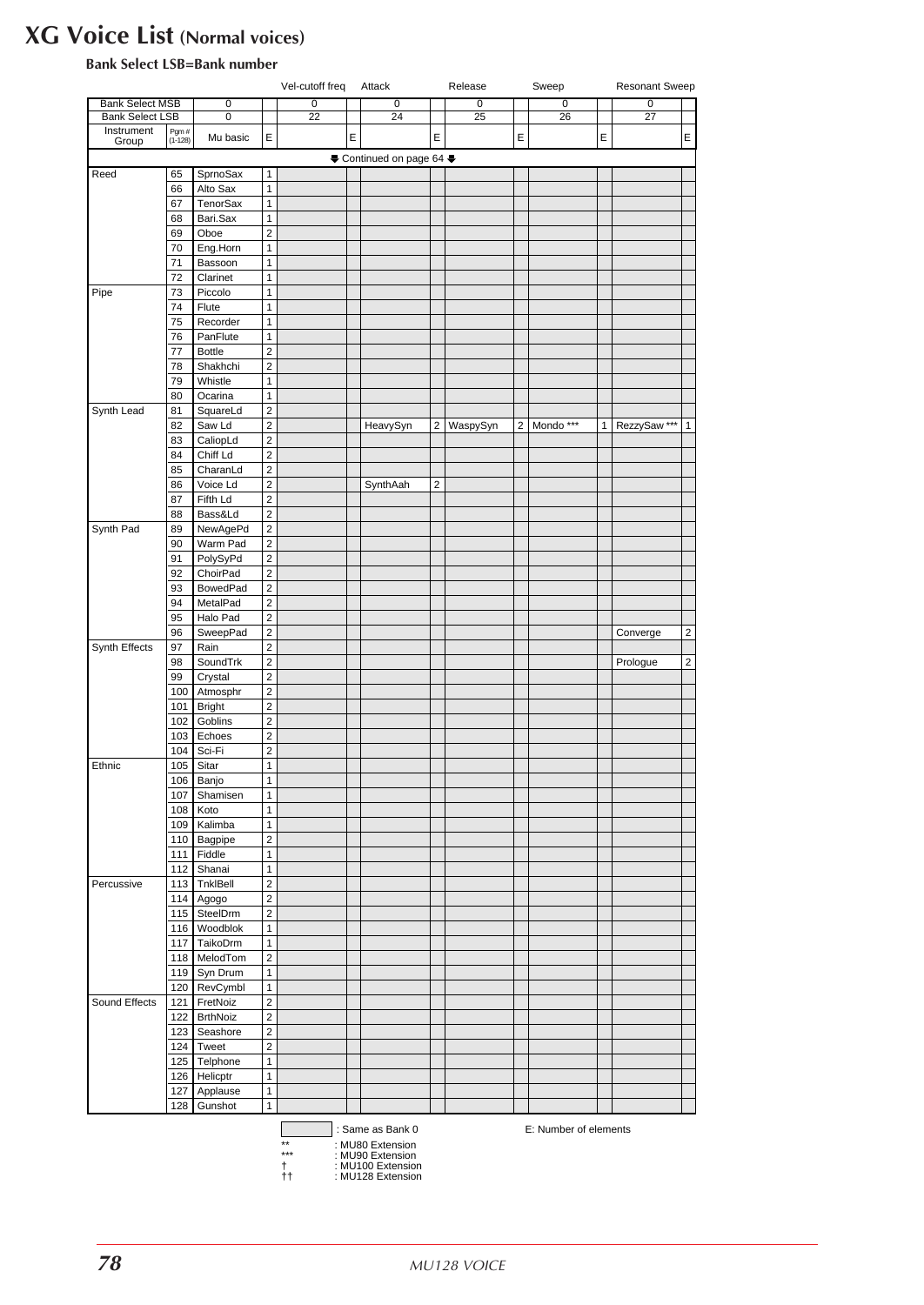| Muted          |              | Complex-FEG    |   | Detune 1        |                | Detune 2               |   | Detune 3        |   | Octave 1        |                  | Octave 2                                                                                                                            |   |
|----------------|--------------|----------------|---|-----------------|----------------|------------------------|---|-----------------|---|-----------------|------------------|-------------------------------------------------------------------------------------------------------------------------------------|---|
| $\overline{0}$ |              | $\frac{0}{29}$ |   | $\overline{0}$  |                | $\frac{0}{33}$         |   | $\overline{0}$  |   | $\overline{0}$  |                  | $\overline{0}$                                                                                                                      |   |
| 28             |              |                |   | $\overline{32}$ |                |                        |   | $\overline{34}$ |   | $\overline{35}$ |                  | $\overline{36}$                                                                                                                     |   |
|                | E            |                | E |                 | $\mathsf E$    |                        | E |                 | E |                 | E                |                                                                                                                                     | E |
|                |              |                |   |                 |                | Continued on page 65 € |   |                 |   |                 |                  |                                                                                                                                     |   |
|                |              |                |   |                 |                |                        |   |                 |   |                 |                  |                                                                                                                                     |   |
|                |              |                |   |                 |                |                        |   |                 |   |                 |                  |                                                                                                                                     |   |
|                |              |                |   |                 |                |                        |   |                 |   |                 |                  |                                                                                                                                     |   |
|                |              |                |   |                 |                |                        |   |                 |   |                 |                  |                                                                                                                                     |   |
|                |              |                |   |                 |                |                        |   |                 |   |                 |                  |                                                                                                                                     |   |
|                |              |                |   |                 |                |                        |   |                 |   |                 |                  |                                                                                                                                     |   |
|                |              |                |   |                 |                |                        |   |                 |   |                 |                  |                                                                                                                                     |   |
|                |              |                |   |                 |                |                        |   |                 |   |                 |                  |                                                                                                                                     |   |
|                |              |                |   |                 |                |                        |   |                 |   |                 |                  |                                                                                                                                     |   |
|                |              |                |   |                 |                |                        |   |                 |   |                 |                  |                                                                                                                                     |   |
|                |              |                |   |                 |                |                        |   |                 |   |                 |                  |                                                                                                                                     |   |
|                |              |                |   |                 |                |                        |   |                 |   |                 |                  |                                                                                                                                     |   |
|                |              |                |   |                 |                |                        |   |                 |   |                 |                  |                                                                                                                                     |   |
|                |              |                |   |                 |                |                        |   |                 |   | $2$ Osc ***     |                  |                                                                                                                                     |   |
|                |              |                |   | DoublSaw *** 2  |                |                        |   |                 |   | Toy Lead ***    |                  | $\begin{array}{ c c c }\n\hline\n2 & \text{Dim Saw} & \text{max} \\ \hline\n2 & \text{Dim Saw} & \text{max} \\ \hline\n\end{array}$ |   |
|                |              |                |   |                 |                |                        |   |                 |   |                 |                  |                                                                                                                                     |   |
|                |              |                |   |                 |                |                        |   |                 |   |                 |                  |                                                                                                                                     |   |
|                |              |                |   |                 |                |                        |   |                 |   |                 |                  |                                                                                                                                     |   |
|                |              |                |   |                 |                |                        |   |                 |   | <b>Big Five</b> | $\overline{2}$   |                                                                                                                                     |   |
|                |              |                |   |                 |                |                        |   |                 |   |                 |                  |                                                                                                                                     |   |
|                |              |                |   |                 |                |                        |   |                 |   |                 |                  |                                                                                                                                     |   |
|                |              |                |   |                 |                |                        |   |                 |   |                 |                  |                                                                                                                                     |   |
|                |              |                |   |                 |                |                        |   |                 |   |                 |                  |                                                                                                                                     |   |
|                |              |                |   |                 |                |                        |   |                 |   |                 |                  |                                                                                                                                     |   |
|                |              |                |   |                 |                |                        |   |                 |   |                 |                  |                                                                                                                                     |   |
|                |              |                |   |                 |                |                        |   |                 |   |                 |                  |                                                                                                                                     |   |
|                |              |                |   |                 |                |                        |   |                 |   |                 |                  |                                                                                                                                     |   |
|                |              |                |   |                 |                |                        |   |                 |   |                 |                  |                                                                                                                                     |   |
|                |              |                |   |                 |                |                        |   |                 |   |                 |                  |                                                                                                                                     |   |
|                |              |                |   |                 |                |                        |   |                 |   | RndGlock        | $\boldsymbol{2}$ |                                                                                                                                     |   |
|                |              |                |   |                 |                |                        |   |                 |   |                 |                  |                                                                                                                                     |   |
|                |              |                |   |                 |                |                        |   |                 |   |                 |                  |                                                                                                                                     |   |
|                |              |                |   |                 |                |                        |   |                 |   |                 |                  |                                                                                                                                     |   |
|                |              |                |   |                 |                |                        |   |                 |   |                 |                  |                                                                                                                                     |   |
|                |              |                |   | DetSitar        | $\overline{2}$ |                        |   |                 |   | Sitar 2         | $\mathbf 2$      |                                                                                                                                     |   |
| MuteBnjo       | $\mathbf{1}$ |                |   |                 |                |                        |   |                 |   |                 |                  |                                                                                                                                     |   |
|                |              |                |   |                 |                |                        |   |                 |   |                 |                  |                                                                                                                                     |   |
|                |              |                |   |                 |                |                        |   |                 |   |                 |                  |                                                                                                                                     |   |
|                |              |                |   |                 |                |                        |   |                 |   |                 |                  |                                                                                                                                     |   |
|                |              |                |   |                 |                |                        |   |                 |   |                 |                  |                                                                                                                                     |   |
|                |              |                |   |                 |                |                        |   |                 |   |                 |                  |                                                                                                                                     |   |
|                |              |                |   |                 |                |                        |   |                 |   |                 |                  |                                                                                                                                     |   |
|                |              |                |   |                 |                |                        |   |                 |   |                 |                  |                                                                                                                                     |   |
|                |              |                |   |                 |                |                        |   |                 |   |                 |                  |                                                                                                                                     |   |
|                |              |                |   |                 |                |                        |   |                 |   |                 |                  |                                                                                                                                     |   |
|                |              |                |   |                 |                |                        |   |                 |   |                 |                  |                                                                                                                                     |   |
|                |              |                |   |                 |                |                        |   |                 |   |                 |                  |                                                                                                                                     |   |
|                |              |                |   |                 |                |                        |   |                 |   |                 |                  |                                                                                                                                     |   |
|                |              |                |   |                 |                |                        |   |                 |   |                 |                  |                                                                                                                                     |   |
|                |              |                |   |                 |                |                        |   |                 |   |                 |                  |                                                                                                                                     |   |
|                |              |                |   |                 |                |                        |   |                 |   |                 |                  |                                                                                                                                     |   |
|                |              |                |   |                 |                |                        |   |                 |   |                 |                  |                                                                                                                                     |   |
|                |              |                |   |                 |                |                        |   |                 |   |                 |                  |                                                                                                                                     |   |
|                |              |                |   |                 |                |                        |   |                 |   |                 |                  |                                                                                                                                     |   |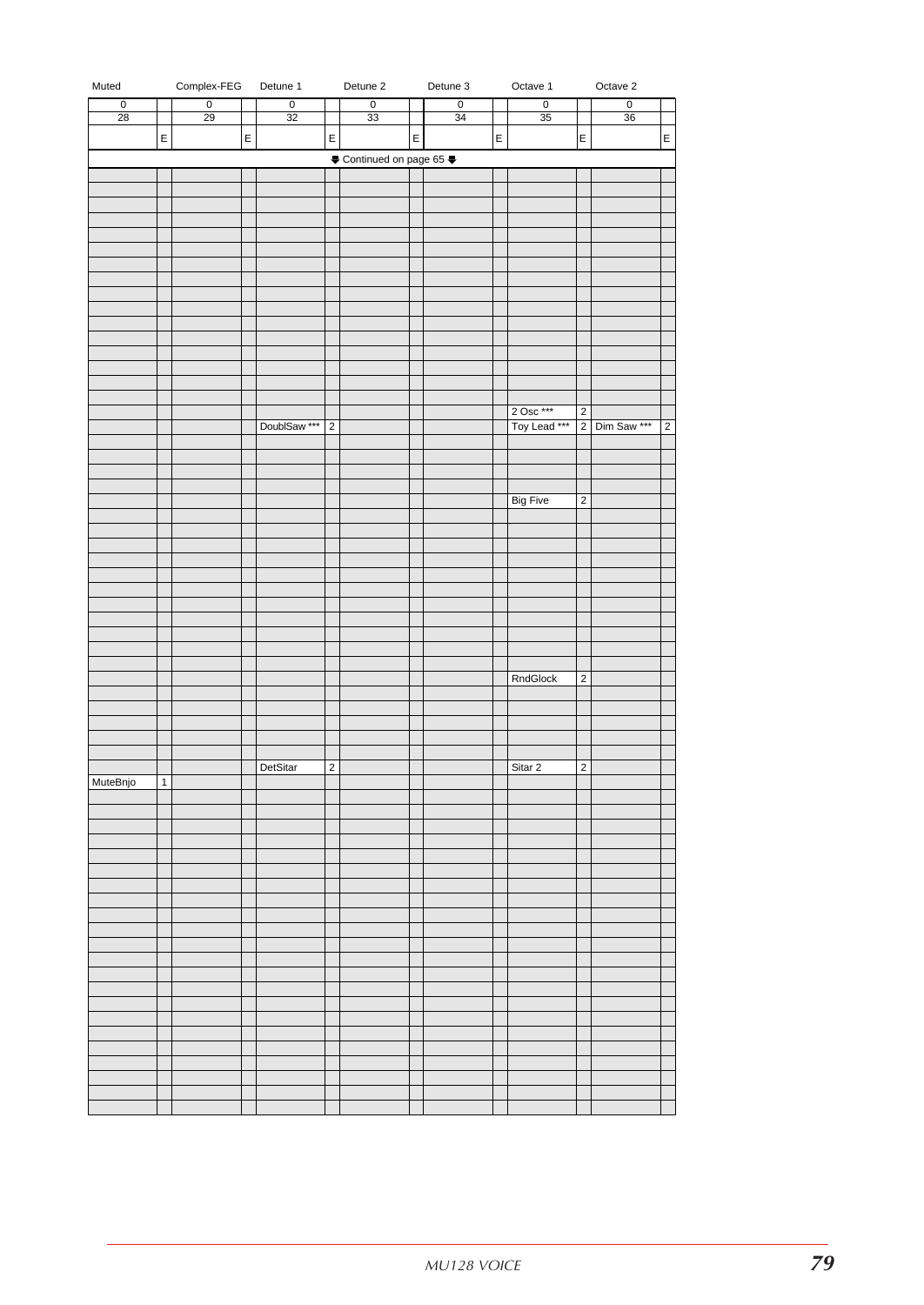### **Bank Select LSB=Bank number**

|                        |                     |                      |                                                    | 5th 1 |   | 5th 2                |   | Bend |   | Tutti 1              |                                           | Tutti 2  |                |
|------------------------|---------------------|----------------------|----------------------------------------------------|-------|---|----------------------|---|------|---|----------------------|-------------------------------------------|----------|----------------|
| <b>Bank Select MSB</b> |                     | 0                    |                                                    | 0     |   | 0                    |   | 0    |   | 0                    |                                           | 0        |                |
| <b>Bank Select LSB</b> |                     | $\overline{0}$       |                                                    | 37    |   | 38                   |   | 39   |   | 40                   |                                           | 41       |                |
| Instrument<br>Group    | Pgm#<br>$(1 - 128)$ | Mu basic             | E                                                  |       | E |                      | E |      | E |                      | E                                         |          | E.             |
|                        |                     |                      |                                                    |       |   | Continued on page 66 |   |      |   |                      |                                           |          |                |
| Reed                   | 65                  | SprnoSax             | 1                                                  |       |   |                      |   |      |   |                      |                                           |          |                |
|                        | 66                  | Alto Sax             | $\mathbf 1$                                        |       |   |                      |   |      |   | Sax Sect             | $\sqrt{2}$                                |          |                |
|                        | 67                  | TenorSax             | $\mathbf{1}$                                       |       |   |                      |   |      |   | <b>BrthTnSx</b>      | $\overline{2}$                            | SoftTenr | $\overline{c}$ |
|                        | 68                  | Bari.Sax             | $\mathbf 1$                                        |       |   |                      |   |      |   |                      |                                           |          |                |
|                        | 69                  | Oboe                 | $\overline{\mathbf{c}}$                            |       |   |                      |   |      |   |                      |                                           |          |                |
|                        | 70                  | Eng.Horn             | $\mathbf{1}$                                       |       |   |                      |   |      |   |                      |                                           |          |                |
|                        | 71                  | Bassoon              | $\mathbf{1}$                                       |       |   |                      |   |      |   |                      |                                           |          |                |
|                        | 72                  | Clarinet             | $\mathbf 1$                                        |       |   |                      |   |      |   | † Syn&Clr            | $\overline{\mathbf{c}}$                   |          |                |
| Pipe                   | 73                  | Piccolo              | $\mathbf{1}$                                       |       |   |                      |   |      |   |                      |                                           |          |                |
|                        | 74                  | Flute                | $\mathbf{1}$                                       |       |   |                      |   |      |   | † Brthy Fl           | $\overline{\mathbf{c}}$                   |          |                |
|                        | 75                  | Recorder             | $\mathbf{1}$                                       |       |   |                      |   |      |   |                      |                                           |          |                |
|                        | 76                  | PanFlute             | $\mathbf{1}$                                       |       |   |                      |   |      |   |                      |                                           |          |                |
|                        | 77                  | <b>Bottle</b>        | $\boldsymbol{2}$<br>$\overline{\mathbf{c}}$        |       |   |                      |   |      |   |                      |                                           |          |                |
|                        | 78<br>79            | Shakhchi<br>Whistle  | $\mathbf{1}$                                       |       |   |                      |   |      |   |                      |                                           |          |                |
|                        | 80                  | Ocarina              | $\mathbf 1$                                        |       |   |                      |   |      |   |                      |                                           |          |                |
| Synth Lead             | 81                  | SquareLd             | $\overline{c}$                                     |       |   |                      |   |      |   |                      |                                           |          |                |
|                        | 82                  | Saw Ld               | $\overline{\mathbf{c}}$                            |       |   |                      |   |      |   | PulseSaw             | $\overline{\mathbf{c}}$                   | Dr.Lead  | $\overline{c}$ |
|                        | 83                  | CaliopLd             | $\overline{\mathbf{c}}$                            |       |   |                      |   |      |   | † Novice             | $\overline{\mathbf{c}}$                   |          |                |
|                        | 84                  | Chiff Ld             | $\overline{c}$                                     |       |   |                      |   |      |   | † SaltLead           | $\overline{\mathbf{c}}$                   |          |                |
|                        | 85                  | CharanLd             | $\overline{2}$                                     |       |   |                      |   |      |   |                      |                                           |          |                |
|                        | 86                  | Voice Ld             | $\overline{\mathbf{c}}$                            |       |   |                      |   |      |   |                      |                                           |          |                |
|                        | 87                  | Fifth Ld             | $\overline{\mathbf{c}}$                            |       |   |                      |   |      |   |                      |                                           |          |                |
|                        | 88                  | Bass&Ld              | $\overline{\mathbf{c}}$                            |       |   |                      |   |      |   |                      |                                           |          |                |
| Synth Pad              | 89                  | NewAgePd             | $\overline{\mathbf{c}}$                            |       |   |                      |   |      |   |                      |                                           |          |                |
|                        | 90                  | Warm Pad             | $\overline{\mathbf{c}}$                            |       |   |                      |   |      |   | † Vishnu             | $\overline{\mathbf{c}}$                   |          |                |
|                        | 91                  | PolySyPd             | $\overline{\mathbf{c}}$                            |       |   |                      |   |      |   |                      |                                           |          |                |
|                        | 92                  | ChoirPad             | $\overline{c}$                                     |       |   |                      |   |      |   |                      |                                           |          |                |
|                        | 93                  | BowedPad             | $\mathbf 2$                                        |       |   |                      |   |      |   |                      |                                           |          |                |
|                        | 94                  | MetalPad             | $\overline{\mathbf{c}}$                            |       |   |                      |   |      |   |                      |                                           |          |                |
|                        | 95                  | Halo Pad             | $\overline{\mathbf{c}}$                            |       |   |                      |   |      |   | † Tiu                | 2                                         |          |                |
|                        | 96                  | SweepPad             | $\overline{\mathbf{c}}$                            |       |   |                      |   |      |   |                      |                                           |          |                |
| Synth Effects          | 97                  | Rain                 | $\overline{c}$                                     |       |   |                      |   |      |   |                      |                                           |          |                |
|                        | 98<br>99            | SoundTrk             | $\overline{\mathbf{c}}$<br>$\overline{\mathbf{c}}$ |       |   |                      |   |      |   |                      |                                           |          |                |
|                        | 100                 | Crystal<br>Atmosphr  | $\overline{\mathbf{c}}$                            |       |   |                      |   |      |   | GlockChi<br>Nylon EP | $\overline{\mathbf{c}}$<br>$\overline{2}$ | ClearBel | $\overline{c}$ |
|                        | 101                 | <b>Bright</b>        | $\boldsymbol{2}$                                   |       |   |                      |   |      |   |                      |                                           |          |                |
|                        | 102                 | Goblins              | $\overline{\mathbf{c}}$                            |       |   |                      |   |      |   |                      |                                           |          |                |
|                        | 103                 | Echoes               | $\overline{\mathbf{c}}$                            |       |   |                      |   |      |   |                      |                                           |          |                |
|                        | 104                 | Sci-Fi               | $\overline{c}$                                     |       |   |                      |   |      |   |                      |                                           |          |                |
| Ethnic                 | 105                 | Sitar                | $\mathbf{1}$                                       |       |   |                      |   |      |   | † Bhuj               | $\overline{2}$                            |          |                |
|                        | 106                 | Banjo                | $\mathbf{1}$                                       |       |   |                      |   |      |   |                      |                                           |          |                |
|                        | 107                 | Shamisen             | 1                                                  |       |   |                      |   |      |   |                      |                                           |          |                |
|                        | 108                 | Koto                 | 1                                                  |       |   |                      |   |      |   |                      |                                           |          |                |
|                        | 109                 | Kalimba              | $\mathbf{1}$                                       |       |   |                      |   |      |   |                      |                                           |          |                |
|                        | 110                 | Bagpipe              | $\overline{\mathbf{c}}$                            |       |   |                      |   |      |   |                      |                                           |          |                |
|                        | 111                 | Fiddle               | $\mathbf{1}$                                       |       |   |                      |   |      |   |                      |                                           |          |                |
|                        | 112                 | Shanai               | $\mathbf{1}$                                       |       |   |                      |   |      |   |                      |                                           |          |                |
| Percussive             |                     | 113 TnklBell         | $\overline{2}$                                     |       |   |                      |   |      |   |                      |                                           |          |                |
|                        |                     | 114 Agogo            | $\overline{\mathbf{c}}$                            |       |   |                      |   |      |   |                      |                                           |          |                |
|                        | 115                 | SteelDrm             | $\overline{\mathbf{c}}$                            |       |   |                      |   |      |   |                      |                                           |          |                |
|                        |                     | 116 Woodblok         | $\mathbf{1}$                                       |       |   |                      |   |      |   |                      |                                           |          |                |
|                        | 117                 | TaikoDrm             | $\mathbf 1$                                        |       |   |                      |   |      |   |                      |                                           |          |                |
|                        |                     | 118   MelodTom       | $\overline{\mathbf{c}}$                            |       |   |                      |   |      |   |                      |                                           |          |                |
|                        | 119                 | Syn Drum             | $\mathbf{1}$                                       |       |   |                      |   |      |   |                      |                                           |          |                |
|                        | 120                 | RevCymbl             | $\mathbf{1}$                                       |       |   |                      |   |      |   |                      |                                           |          |                |
| Sound Effects          | 121<br>122          | FretNoiz             | $\overline{\mathbf{c}}$<br>$\overline{\mathbf{c}}$ |       |   |                      |   |      |   |                      |                                           |          |                |
|                        | 123                 | BrthNoiz<br>Seashore | $\overline{\mathbf{c}}$                            |       |   |                      |   |      |   |                      |                                           |          |                |
|                        |                     | 124 Tweet            | $\overline{c}$                                     |       |   |                      |   |      |   |                      |                                           |          |                |
|                        |                     |                      |                                                    |       |   |                      |   |      |   |                      |                                           |          |                |
|                        |                     |                      |                                                    |       |   |                      |   |      |   |                      |                                           |          |                |
|                        |                     | 125 Telphone         | $\mathbf 1$                                        |       |   |                      |   |      |   |                      |                                           |          |                |
|                        |                     | 126   Helicptr       | 1                                                  |       |   |                      |   |      |   |                      |                                           |          |                |
|                        | 127<br>128          | Applause<br>Gunshot  | 1<br>$\mathbf{1}$                                  |       |   |                      |   |      |   |                      |                                           |          |                |

\*\* : MU80 Extension \*\*\* : MU90 Extension † : MU100 Extension †† : MU128 Extension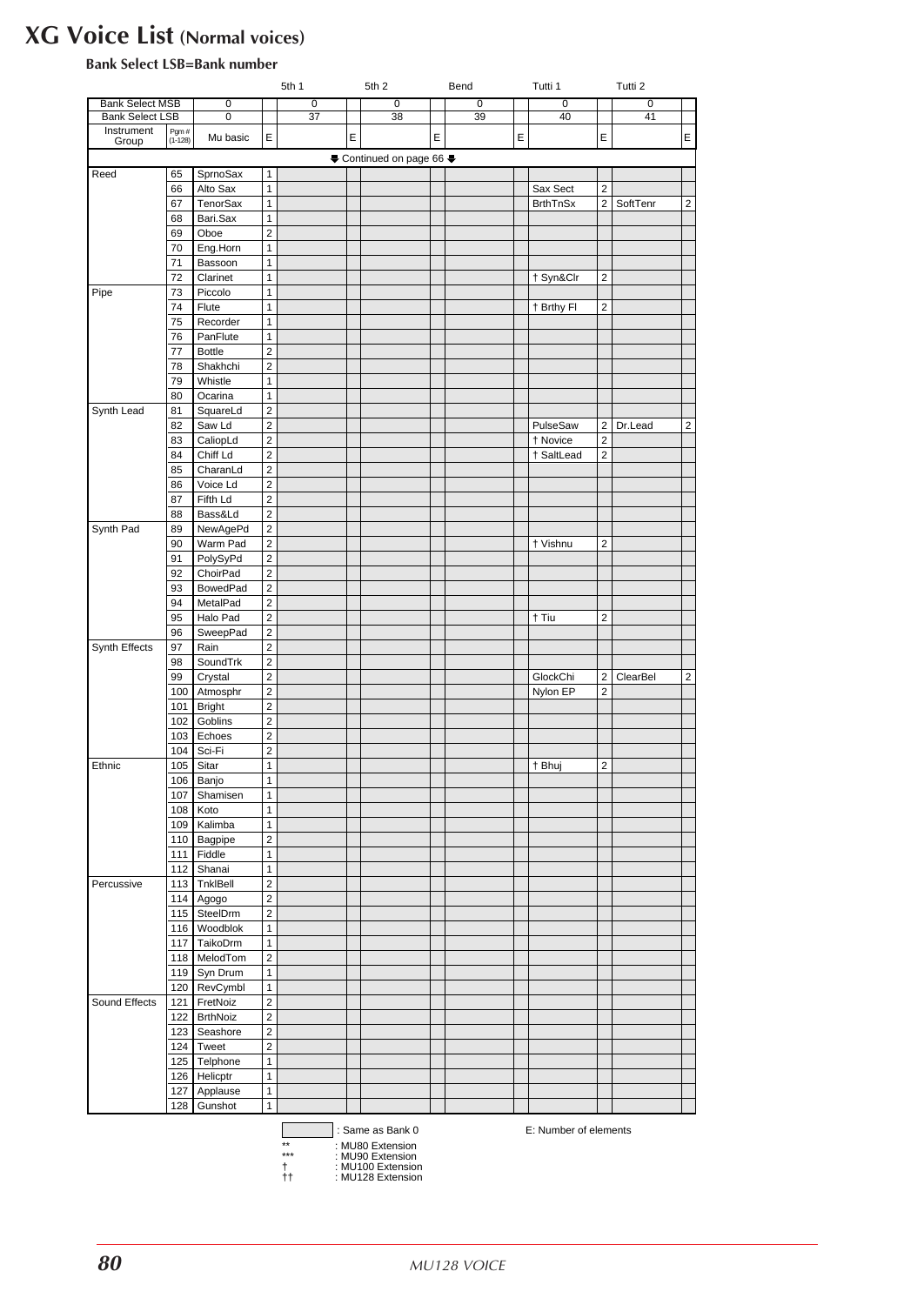| Tutti 3        |                | Velocity Switch |                | Velocity Cross Fade Detune 4 |                |                        |             | Tutti 4        |             | Tutti 5        |             | Tutti 6        |   |
|----------------|----------------|-----------------|----------------|------------------------------|----------------|------------------------|-------------|----------------|-------------|----------------|-------------|----------------|---|
| $\frac{0}{42}$ |                | $\frac{0}{43}$  |                | $\frac{0}{45}$               |                | $\frac{0}{48}$         |             | $\frac{0}{52}$ |             | $\frac{0}{53}$ |             | $\frac{0}{54}$ |   |
|                |                |                 |                |                              |                |                        |             |                |             |                |             |                |   |
|                | E              |                 | $\mathsf E$    |                              | $\mathsf E$    |                        | $\mathsf E$ |                | $\mathsf E$ |                | $\mathsf E$ |                | E |
|                |                |                 |                |                              |                | Continued on page 67 € |             |                |             |                |             |                |   |
|                |                |                 |                |                              |                |                        |             |                |             |                |             |                |   |
|                |                | HyprAlto        | $\overline{2}$ |                              |                |                        |             |                |             |                |             |                |   |
|                |                |                 |                |                              |                |                        |             |                |             |                |             |                |   |
|                |                |                 |                |                              |                |                        |             |                |             |                |             |                |   |
|                |                |                 |                |                              |                |                        |             |                |             |                |             |                |   |
|                |                |                 |                |                              |                |                        |             |                |             |                |             |                |   |
|                |                |                 |                |                              |                |                        |             |                |             |                |             |                |   |
|                |                |                 |                |                              |                |                        |             |                |             |                |             |                |   |
|                |                |                 |                |                              |                |                        |             |                |             |                |             |                |   |
|                |                |                 |                |                              |                |                        |             |                |             |                |             |                |   |
|                |                |                 |                |                              |                |                        |             |                |             |                |             |                |   |
|                |                |                 |                |                              |                |                        |             |                |             |                |             |                |   |
|                |                |                 |                |                              |                |                        |             |                |             |                |             |                |   |
|                |                |                 |                |                              |                |                        |             |                |             |                |             |                |   |
|                |                |                 |                |                              |                |                        |             |                |             |                |             |                |   |
|                |                |                 |                |                              |                |                        |             |                |             |                |             |                |   |
|                |                |                 |                | VeloLead                     | $\overline{2}$ |                        |             |                |             |                |             |                |   |
|                |                |                 |                |                              |                |                        |             |                |             |                |             |                |   |
|                |                |                 |                |                              |                |                        |             |                |             |                |             |                |   |
|                |                |                 |                |                              |                |                        |             |                |             |                |             |                |   |
|                |                |                 |                |                              |                |                        |             |                |             |                |             |                |   |
|                |                |                 |                |                              |                |                        |             |                |             |                |             |                |   |
|                |                |                 |                |                              |                |                        |             |                |             |                |             |                |   |
|                |                |                 |                |                              |                |                        |             |                |             |                |             |                |   |
|                |                |                 |                |                              |                |                        |             |                |             |                |             |                |   |
|                |                |                 |                |                              |                |                        |             |                |             |                |             |                |   |
|                |                |                 |                |                              |                |                        |             |                |             |                |             |                |   |
|                |                |                 |                |                              |                |                        |             |                |             |                |             |                |   |
|                |                |                 |                |                              |                |                        |             |                |             |                |             |                |   |
|                |                |                 |                |                              |                |                        |             |                |             |                |             |                |   |
|                |                |                 |                |                              |                |                        |             |                |             |                |             |                |   |
|                |                |                 |                | ClaviPad                     | $\overline{2}$ |                        |             |                |             |                |             |                |   |
|                |                |                 |                |                              |                |                        |             |                |             |                |             |                |   |
| ChorBell       | $\overline{c}$ |                 |                |                              |                |                        |             |                |             |                |             |                |   |
|                |                |                 |                |                              |                |                        |             |                |             |                |             |                |   |
|                |                |                 |                |                              |                |                        |             |                |             |                |             |                |   |
|                |                |                 |                |                              |                |                        |             |                |             |                |             |                |   |
|                |                |                 |                |                              |                |                        |             |                |             |                |             |                |   |
|                |                |                 |                |                              |                |                        |             |                |             |                |             |                |   |
|                |                |                 |                |                              |                |                        |             |                |             |                |             |                |   |
|                |                |                 |                |                              |                |                        |             |                |             |                |             |                |   |
|                |                |                 |                |                              |                |                        |             |                |             |                |             |                |   |
|                |                |                 |                |                              |                |                        |             |                |             |                |             |                |   |
|                |                |                 |                |                              |                |                        |             |                |             |                |             |                |   |
|                |                |                 |                |                              |                |                        |             |                |             |                |             |                |   |
|                |                |                 |                |                              |                |                        |             |                |             |                |             |                |   |
|                |                |                 |                |                              |                |                        |             |                |             |                |             |                |   |
|                |                |                 |                |                              |                |                        |             |                |             |                |             |                |   |
|                |                |                 |                |                              |                |                        |             |                |             |                |             |                |   |
|                |                |                 |                |                              |                |                        |             |                |             |                |             |                |   |
|                |                |                 |                |                              |                |                        |             |                |             |                |             |                |   |
|                |                |                 |                |                              |                |                        |             |                |             |                |             |                |   |
|                |                |                 |                |                              |                |                        |             |                |             |                |             |                |   |
|                |                |                 |                |                              |                |                        |             |                |             |                |             |                |   |
|                |                |                 |                |                              |                |                        |             |                |             |                |             |                |   |
|                |                |                 |                |                              |                |                        |             |                |             |                |             |                |   |
|                |                |                 |                |                              |                |                        |             |                |             |                |             |                |   |
|                |                |                 |                |                              |                |                        |             |                |             |                |             |                |   |
|                |                |                 |                |                              |                |                        |             |                |             |                |             |                |   |
|                |                |                 |                |                              |                |                        |             |                |             |                |             |                |   |
|                |                |                 |                |                              |                |                        |             |                |             |                |             |                |   |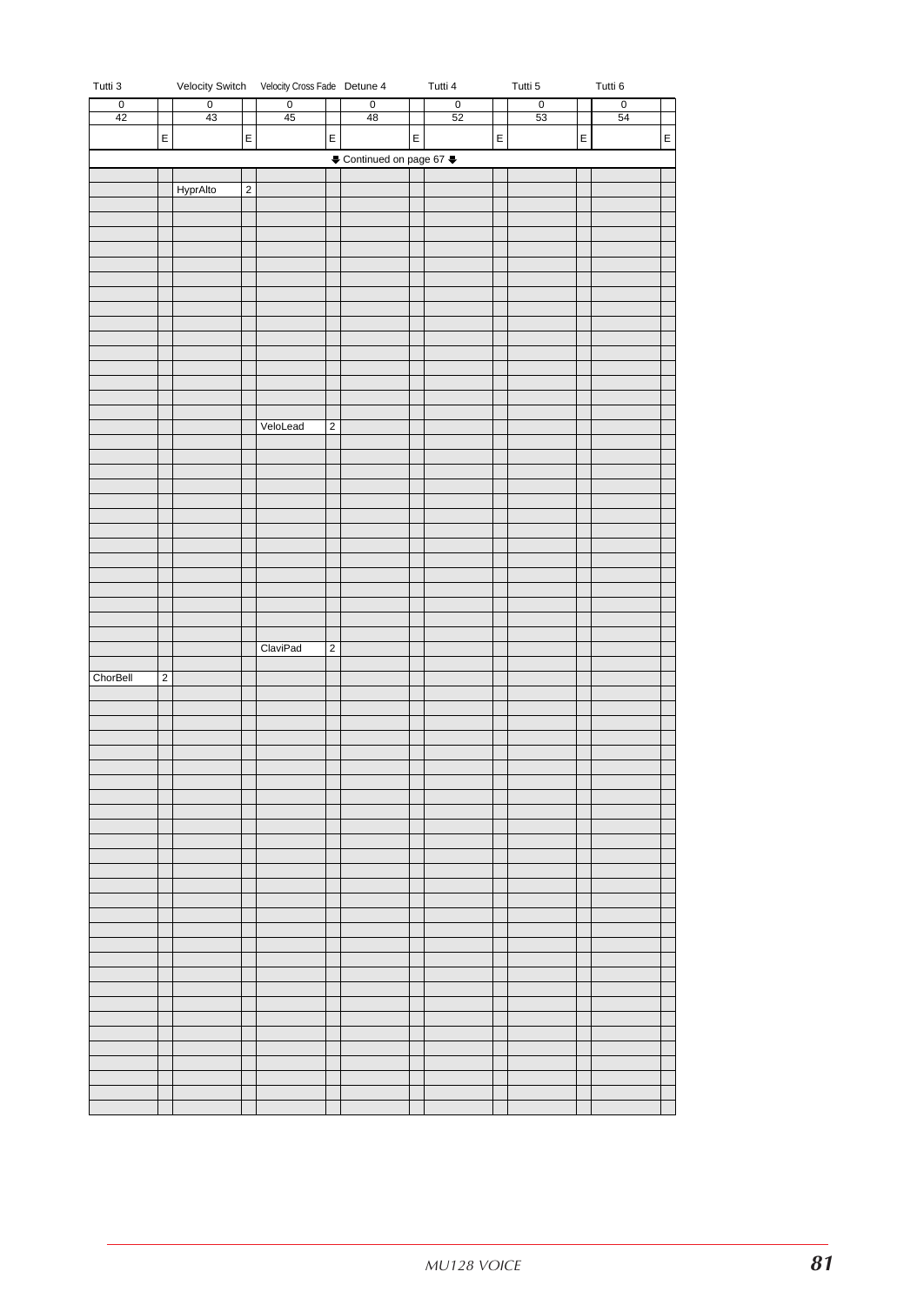### **Bank Select LSB=Bank number**

|                        |                     |                 |                         | Other Waves 1          |                         | Other Waves 2                      |                         | Other Waves 3   |                         | Other Waves 4 |                         | Other Waves 5 |                         |
|------------------------|---------------------|-----------------|-------------------------|------------------------|-------------------------|------------------------------------|-------------------------|-----------------|-------------------------|---------------|-------------------------|---------------|-------------------------|
| <b>Bank Select MSB</b> |                     | 0               |                         | 0                      |                         | 0                                  |                         | 0               |                         | 0             |                         | 0             |                         |
| <b>Bank Select LSB</b> |                     | 0               |                         | 64                     |                         | 65                                 |                         | 66              |                         | 67            |                         | 68            |                         |
| Instrument<br>Group    | Pgm#<br>$(1 - 128)$ | Mu basic        | E                       |                        | E                       |                                    | Ε                       |                 | E                       |               | E                       |               | Ε                       |
|                        |                     |                 |                         |                        |                         |                                    |                         |                 |                         |               |                         |               |                         |
| Reed                   | 65                  | SprnoSax        | 1                       | † Mdtation             |                         | Continued on page 68<br>† MdtatnRs | 1                       |                 |                         |               |                         |               |                         |
|                        | 66                  | Alto Sax        | 1                       | † ASaxPwrd             | 1<br>1                  | † FakeAlto                         | 1                       | + FakeAlt+      | 2                       | † FakeAltD    | $\overline{2}$          |               |                         |
|                        | 67                  | TenorSax        | 1                       | TnrSax 2               | 1                       | † SprTenor                         | 1                       | † SprTnr +      | 2                       | † SprTnrSt    | 2                       | † Tnr&Alto    | 2                       |
|                        | 68                  | Bari.Sax        | $\mathbf{1}$            |                        |                         |                                    |                         |                 |                         |               |                         |               |                         |
|                        | 69                  | Oboe            | $\overline{2}$          | † Heinz                | 1                       | † HeinzUni                         | 2                       | Oboe Exp        | 1                       |               |                         |               |                         |
|                        | 70                  | Eng.Horn        | 1                       |                        |                         |                                    |                         |                 |                         |               |                         |               |                         |
|                        | 71                  | Bassoon         | 1                       |                        |                         |                                    |                         |                 |                         |               |                         |               |                         |
|                        | 72                  | Clarinet        | 1                       |                        |                         |                                    |                         |                 |                         |               |                         |               |                         |
| Pipe                   | 73                  | Piccolo         | 1                       |                        |                         |                                    |                         |                 |                         |               |                         |               |                         |
|                        | 74                  | Flute           | 1                       | † Boehm                | 1                       | † Boehm Br                         | 2                       | † Pastoral      | 2                       | † Shepherd    | $\overline{\mathbf{c}}$ |               |                         |
|                        | 75                  | Recorder        | 1                       | † Piplith              | $\overline{2}$          | † Home                             | 1                       |                 |                         |               |                         |               |                         |
|                        | 76                  | PanFlute        | 1                       | PanFlut2 **            | 1                       | † Meadow                           | 1                       |                 |                         |               |                         |               |                         |
|                        | 77                  | <b>Bottle</b>   | $\overline{\mathbf{c}}$ | † BottlLgt             | $\overline{2}$          |                                    |                         |                 |                         |               |                         |               |                         |
|                        | 78                  | Shakhchi        | $\overline{\mathbf{c}}$ |                        |                         |                                    |                         |                 |                         |               |                         |               |                         |
|                        | 79                  | Whistle         | 1                       | † Reverie              | 2                       |                                    |                         |                 |                         |               |                         |               |                         |
|                        | 80                  | Ocarina         | 1                       | † Opalina              | 1                       |                                    |                         |                 |                         |               |                         |               |                         |
| Synth Lead             | 81                  | SquareLd        | $\overline{\mathbf{c}}$ | Mellow                 | 2                       | SoloSine                           | 2                       | SineLead        | 1                       | Pulse Ld ***  | 1                       | SyncLead ***  | 1                       |
|                        | 82                  | Saw Ld          | $\overline{\mathbf{c}}$ | Digger ***             | 1                       | † Dunce                            | 2                       | + BrassSaw      | 1                       | † SawRiver    | 2                       | † BrPulsDb    | 2                       |
|                        | 83                  | CaliopLd        | $\overline{\mathbf{c}}$ | Vent Syn <sup>**</sup> | 2                       | PureLead                           | $\overline{2}$          | † ElPrimtv      | $\overline{\mathbf{c}}$ |               |                         |               |                         |
|                        | 84                  | Chiff Ld        | $\overline{\mathbf{c}}$ | Rubby                  | $\overline{c}$          | HardSync ***                       | 1                       |                 |                         |               |                         |               |                         |
|                        | 85                  | CharanLd        | $\overline{c}$          | DistLead               | $\overline{2}$          | WireLead                           | 2                       | SynPluck ***    | 1                       |               |                         |               |                         |
|                        | 86                  | Voice Ld        | $\overline{\mathbf{c}}$ | Vox Lead               | $\overline{c}$          | Br.Layer ***                       | $\overline{\mathbf{c}}$ | † Cypher 1      | 1                       | † Cypher 2    | 1                       | † Cypher 3    | 2                       |
|                        | 87                  | Fifth Ld        | $\overline{\mathbf{c}}$ |                        |                         |                                    |                         |                 |                         |               |                         |               |                         |
|                        | 88                  | Bass&Ld         | $\overline{\mathbf{c}}$ | Fat&Prky               | 2                       | Soft Wrl                           | 2                       | † Cant          | 2                       | † Mogul       | 1                       | † Distance    | 2                       |
| Synth Pad              | 89                  | NewAgePd        | $\overline{\mathbf{c}}$ | Fantasy                | 2                       | † Libra                            | 2                       | <b>Bell Pad</b> | 2                       |               |                         |               |                         |
|                        | 90                  | Warm Pad        | $\overline{\mathbf{c}}$ | Horn Pad               | $\overline{c}$          | RotarStr                           | $\overline{\mathbf{c}}$ |                 |                         |               |                         |               |                         |
|                        | 91                  | PolySyPd        | $\overline{\mathbf{c}}$ | PolyPd80               | 2                       | ClickPad                           | $\overline{2}$          | Ana. Pad        | 2                       | SquarPad      | $\overline{2}$          | Snow Pad***   | 2                       |
|                        | 92                  | ChoirPad        | $\overline{\mathbf{c}}$ | Heaven                 | 2                       | Lite Pad**                         | 2                       | Itopia          | 2                       | CC Pad        | 2                       | CosmicPd***   | 2                       |
|                        | 93                  | <b>BowedPad</b> | $\overline{\mathbf{c}}$ | Glacier                | $\overline{2}$          | GlassPad                           | 2                       | † SqrTwang      | 2                       | SquarPd8      | $\overline{2}$          |               |                         |
|                        | 94                  | MetalPad        | 2                       | Tine Pad               | $\overline{\mathbf{c}}$ | Pan Pad                            | $\overline{\mathbf{c}}$ | † Queever       | 2                       |               |                         |               |                         |
|                        | 95                  | Halo Pad        | $\overline{\mathbf{c}}$ | † Aries                | $\overline{2}$          | ChorusPd                           | $\overline{2}$          |                 |                         |               |                         |               |                         |
|                        | 96                  | SweepPad        | $\overline{\mathbf{c}}$ | PolarPad               | 2                       | Sweepy **                          | $\overline{\mathbf{c}}$ | Celstial        | 2                       | † Monsoon     | 2                       | † Io          | 2                       |
| Synth Effects          | 97                  | Rain            | $\overline{\mathbf{c}}$ | HrmoRain               | 2                       | AfrcnWnd                           | 2                       | Carib           | 2                       |               |                         |               |                         |
|                        | 98                  | SoundTrk        | $\overline{\mathbf{c}}$ | Ancestrl               | $\overline{\mathbf{c}}$ | Rave**                             | $\overline{\mathbf{c}}$ | Fairy ***       | 2                       | † Hermit      | $\overline{2}$          |               |                         |
|                        | 99                  | Crystal         | $\overline{\mathbf{c}}$ | SynMalet               | 1                       | SftCryst                           | $\overline{2}$          | LoudGlok        | 2                       | ChrstBel      | $\overline{2}$          | VibeBell      | 2                       |
|                        | 100                 | Atmosphr        | $\overline{\mathbf{c}}$ | NylnHarp               | 2                       | Harp Vox                           | 2                       | AtmosPad        | $\overline{\mathbf{c}}$ | Planet        | $\overline{\mathbf{c}}$ | † Lyra        | $\overline{\mathbf{c}}$ |
|                        | 101                 | <b>Bright</b>   | $\overline{\mathbf{c}}$ | FantaBel               | $\overline{\mathbf{c}}$ | ShinStar                           | $\overline{2}$          | <b>BritStab</b> | $\overline{c}$          |               |                         |               |                         |
|                        | 102                 | Goblins         | $\overline{\mathbf{c}}$ | GobSynth               | $\overline{c}$          | Creeper                            | $\overline{\mathbf{c}}$ | Ring Pad        | 2                       | Ritual        | $\overline{2}$          | ToHeaven      | 2                       |
|                        | 103                 | Echoes          | $\overline{\mathbf{c}}$ | EchoBell               | $\overline{c}$          | Big Pan                            | $\overline{\mathbf{c}}$ | SynPiano        | 2                       | Creation      | $\overline{2}$          | StarDust      | 2                       |
|                        | 104                 | Sci-Fi          | $\overline{2}$          | Starz                  | $\overline{c}$          | Odin **                            | $\overline{2}$          |                 |                         |               |                         |               |                         |
| Ethnic                 | 105                 | Sitar           | 1                       | † Raga Syn             | 2                       |                                    |                         |                 |                         |               |                         |               |                         |
|                        | 106                 | Banjo           | 1                       | † El Banjo             | 1                       |                                    |                         |                 |                         |               |                         |               |                         |
|                        | 107                 | Shamisen        | 1                       |                        |                         |                                    |                         |                 |                         |               |                         |               |                         |
|                        | 108                 | Koto            | 1                       | † FM Koto              | 2                       |                                    |                         |                 |                         |               |                         |               |                         |
|                        | 109                 | Kalimba         | 1                       | BigKalim **            | $\overline{\mathbf{c}}$ |                                    |                         |                 |                         |               |                         |               |                         |
|                        | 110                 | Bagpipe         | 2                       | † Thistle              | $\overline{c}$          |                                    |                         |                 |                         |               |                         |               |                         |
|                        | 111                 | Fiddle          | 1                       |                        |                         |                                    |                         |                 |                         |               |                         |               |                         |
|                        | 112                 | Shanai          | 1                       | Shanai 2               | 1                       |                                    |                         |                 |                         |               |                         |               |                         |
| Percussive             |                     | 113 TnklBell    | 2                       | <b>TckIBell</b>        | 2                       |                                    |                         |                 |                         |               |                         |               |                         |
|                        |                     | 114 Agogo       | $\overline{\mathbf{c}}$ |                        |                         |                                    |                         |                 |                         |               |                         |               |                         |
|                        |                     | 115   SteelDrm  | $\overline{\mathbf{c}}$ |                        |                         |                                    |                         |                 |                         |               |                         |               |                         |
|                        |                     | 116 Woodblok    | $\mathbf{1}$            |                        |                         |                                    |                         |                 |                         |               |                         |               |                         |
|                        | 117                 | TaikoDrm        | $\mathbf{1}$            |                        |                         |                                    |                         |                 |                         |               |                         |               |                         |
|                        |                     | 118   MelodTom  | $\overline{\mathbf{c}}$ | Mel Tom2               | 1                       | Real Tom                           | $\overline{\mathbf{c}}$ | Rock Tom        | $\overline{\mathbf{c}}$ |               |                         |               |                         |
|                        | 119                 | Syn Drum        | 1                       | Ana Tom                | 1                       | ElecPerc                           | 2                       | Syn Perc        | $\overline{\mathbf{c}}$ |               |                         |               |                         |
|                        | 120                 | RevCymbl        | 1                       | Rev Cym2 **            | 1                       | Rev Cym3                           | 1                       |                 |                         |               |                         |               |                         |
| Sound Effects          | 121                 | FretNoiz        | 2                       |                        |                         |                                    |                         |                 |                         |               |                         |               |                         |
|                        | 122                 | <b>BrthNoiz</b> | $\overline{\mathbf{c}}$ |                        |                         |                                    |                         |                 |                         |               |                         |               |                         |
|                        | 123                 | Seashore        | $\overline{\mathbf{c}}$ |                        |                         |                                    |                         |                 |                         |               |                         |               |                         |
|                        | 124                 | Tweet           | $\overline{\mathbf{c}}$ |                        |                         |                                    |                         |                 |                         |               |                         |               |                         |
|                        |                     | 125 Telphone    | $\mathbf{1}$            |                        |                         |                                    |                         |                 |                         |               |                         |               |                         |
|                        | 126                 | Helicptr        | 1                       |                        |                         |                                    |                         |                 |                         |               |                         |               |                         |
|                        | 127                 | Applause        | $\mathbf{1}$            |                        |                         |                                    |                         |                 |                         |               |                         |               |                         |
|                        | 128                 | Gunshot         | 1                       |                        |                         |                                    |                         |                 |                         |               |                         |               |                         |
|                        |                     |                 |                         |                        |                         |                                    |                         |                 |                         |               |                         |               |                         |

: Same as Bank 0

\*\* : MU80 Extension \*\*\* : MU90 Extension † : MU100 Extension †† : MU128 Extension

E: Number of elements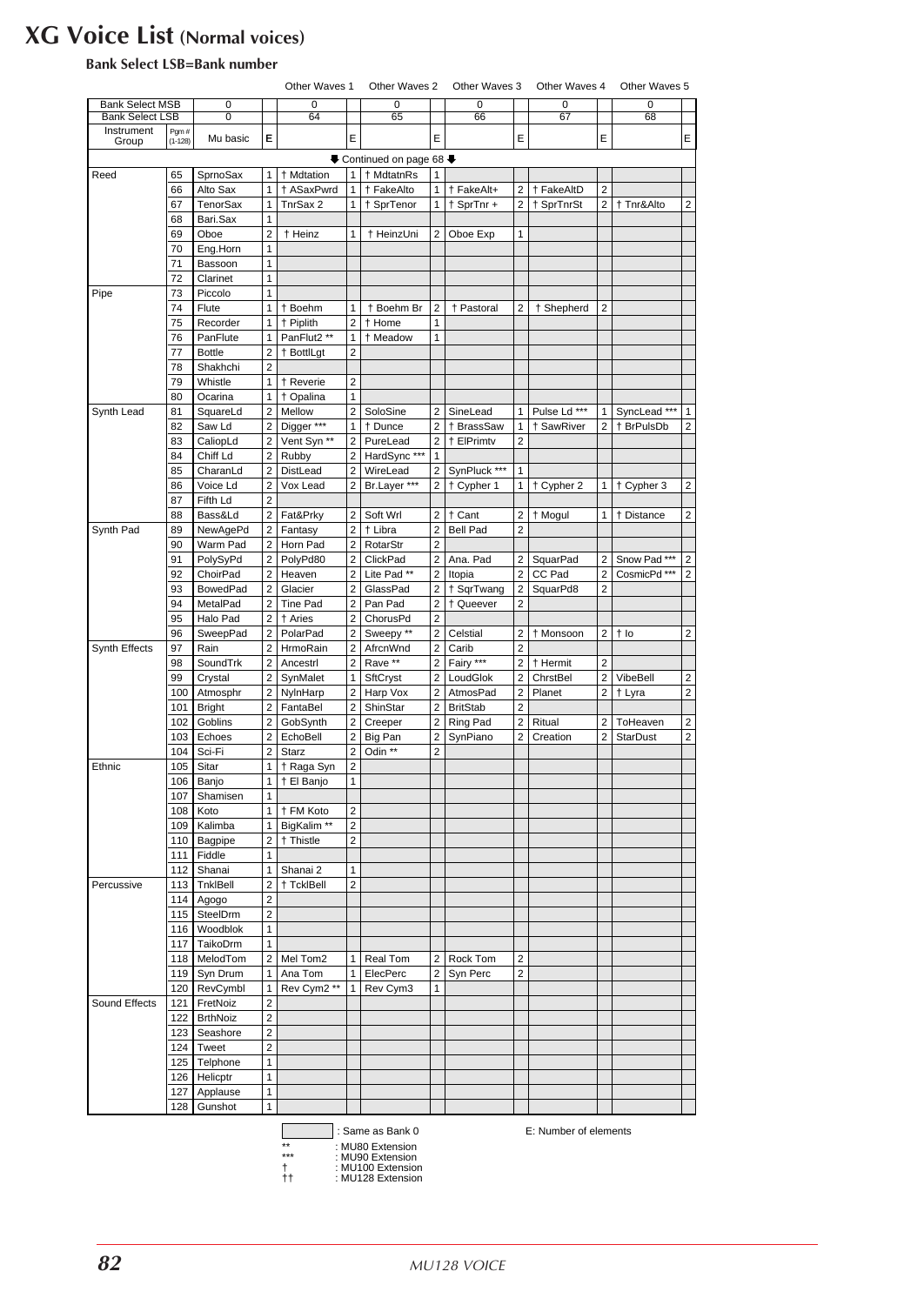| Other Waves 6 Other Waves 7 Other Waves 8 Other Waves 9 Other Waves 10 Other Waves 11 Other Waves 12 |  |
|------------------------------------------------------------------------------------------------------|--|
|------------------------------------------------------------------------------------------------------|--|

| $\overline{0}$<br>69    |                                                    | $\overline{\text{o}}$<br>$\overline{70}$ |                                        | $\overline{\mathbf{0}}$<br>$\overline{71}$ |                                           | $\overline{0}$<br>$\overline{72}$  |                                  | $\overline{\mathbf{0}}$<br>$\overline{73}$ |                                      | $\overline{\mathbf{0}}$<br>$\overline{74}$ |              | $\overline{\text{o}}$<br>$\overline{75}$ |                            |
|-------------------------|----------------------------------------------------|------------------------------------------|----------------------------------------|--------------------------------------------|-------------------------------------------|------------------------------------|----------------------------------|--------------------------------------------|--------------------------------------|--------------------------------------------|--------------|------------------------------------------|----------------------------|
|                         | Е                                                  |                                          | E                                      |                                            | E                                         |                                    | $\mathsf E$                      |                                            | E                                    |                                            | E            |                                          | $\mathsf E$                |
|                         |                                                    |                                          |                                        |                                            |                                           | Continued on page 69 ♦             |                                  |                                            |                                      |                                            |              |                                          |                            |
|                         |                                                    |                                          |                                        |                                            |                                           |                                    |                                  |                                            |                                      |                                            |              |                                          |                            |
|                         |                                                    |                                          |                                        |                                            |                                           |                                    |                                  |                                            |                                      |                                            |              |                                          |                            |
|                         |                                                    |                                          |                                        |                                            |                                           |                                    |                                  |                                            |                                      |                                            |              |                                          |                            |
|                         |                                                    |                                          |                                        |                                            |                                           |                                    |                                  |                                            |                                      |                                            |              |                                          |                            |
|                         |                                                    |                                          |                                        |                                            |                                           |                                    |                                  |                                            |                                      |                                            |              |                                          |                            |
|                         |                                                    |                                          |                                        |                                            |                                           |                                    |                                  |                                            |                                      |                                            |              |                                          |                            |
|                         |                                                    |                                          |                                        |                                            |                                           |                                    |                                  |                                            |                                      |                                            |              |                                          |                            |
|                         |                                                    |                                          |                                        |                                            |                                           |                                    |                                  |                                            |                                      |                                            |              |                                          |                            |
|                         |                                                    |                                          |                                        |                                            |                                           |                                    |                                  |                                            |                                      |                                            |              |                                          |                            |
|                         |                                                    |                                          |                                        |                                            |                                           |                                    |                                  |                                            |                                      |                                            |              |                                          |                            |
|                         |                                                    |                                          |                                        |                                            |                                           |                                    |                                  |                                            |                                      |                                            |              |                                          |                            |
| † ForcdOsc<br>† Saw Trp | $\mathbf{1}$<br>$\mathbf{1}$                       | † Accent<br>$+$ Hue                      | $\mathbf{1}$<br>$\mathbf{1}$           | † Brick<br>† StrghtSw                      | 1                                         | $1$   $\dagger$ Alum<br>† StrtPuls | $\mathbf{1}$                     | $2$ + Query<br>† PWMania                   | $\mathbf{1}$                         | 2   † FMSIwSwp<br>+ Mod Saw                | $\mathbf{1}$ | 2   † SyncLdDb<br>† Toad                 | $\sqrt{2}$<br>$\mathbf{1}$ |
|                         |                                                    |                                          |                                        |                                            |                                           |                                    |                                  |                                            |                                      |                                            |              |                                          |                            |
|                         |                                                    |                                          |                                        |                                            |                                           |                                    |                                  |                                            |                                      |                                            |              |                                          |                            |
| † SprCyphr              | $\overline{\mathbf{c}}$                            |                                          |                                        |                                            |                                           |                                    |                                  |                                            |                                      |                                            |              |                                          |                            |
| † Sync B&L              | $\mathbf{1}$                                       | Ba Lead                                  | $\mathbf{1}$                           |                                            |                                           |                                    |                                  |                                            |                                      |                                            |              |                                          |                            |
|                         |                                                    |                                          |                                        |                                            |                                           |                                    |                                  |                                            |                                      |                                            |              |                                          |                            |
| † Pixie                 | $\overline{c}$                                     | † Pisces                                 | $\overline{2}$                         | † Spiral                                   |                                           | 2 PolySPd2                         | $2 \mid$                         | PolyPdKg                                   | $\boldsymbol{2}$                     |                                            |              |                                          |                            |
|                         |                                                    |                                          |                                        |                                            |                                           |                                    |                                  |                                            |                                      |                                            |              |                                          |                            |
|                         |                                                    |                                          |                                        |                                            |                                           |                                    |                                  |                                            |                                      |                                            |              |                                          |                            |
|                         |                                                    |                                          |                                        |                                            |                                           |                                    |                                  |                                            |                                      |                                            |              |                                          |                            |
|                         |                                                    |                                          |                                        |                                            |                                           |                                    |                                  |                                            |                                      |                                            |              |                                          |                            |
|                         |                                                    |                                          |                                        |                                            |                                           |                                    |                                  |                                            |                                      |                                            |              |                                          |                            |
| DigiBell<br>† Akasaka   | $\overline{\mathbf{c}}$<br>$\overline{\mathbf{c}}$ | AirBells<br>† DgBermda                   | $\overline{\mathbf{c}}$<br>$\mathbf 2$ | BellHarp<br>Cloud Pd                       | $\overline{\mathbf{c}}$<br>$\overline{2}$ | Gamelmba<br>PulseKey               | $\overline{a}$<br>$\overline{2}$ | † Bounce<br>NoisePno                       | $\boldsymbol{2}$<br>$\boldsymbol{2}$ | Ana Bell                                   | $\mathbf{1}$ |                                          |                            |
|                         |                                                    |                                          |                                        |                                            |                                           |                                    |                                  |                                            |                                      |                                            |              |                                          |                            |
| MilkyWay **<br>Reso&Pan | $\overline{a}$<br>$\overline{\mathbf{c}}$          | Night<br>Ana Echo                        | $\overline{\mathbf{c}}$<br>$\mathbf 2$ | Glisten                                    |                                           | 2 Puffy **                         | 2                                | † Mimicry                                  |                                      | 2   † Parasite                             |              | $\overline{2}$ + Cicada                  | $\overline{\mathbf{c}}$    |
|                         |                                                    |                                          |                                        |                                            |                                           |                                    |                                  |                                            |                                      |                                            |              |                                          |                            |
|                         |                                                    |                                          |                                        |                                            |                                           |                                    |                                  |                                            |                                      |                                            |              |                                          |                            |
|                         |                                                    |                                          |                                        |                                            |                                           |                                    |                                  |                                            |                                      |                                            |              |                                          |                            |
|                         |                                                    |                                          |                                        |                                            |                                           |                                    |                                  |                                            |                                      |                                            |              |                                          |                            |
|                         |                                                    |                                          |                                        |                                            |                                           |                                    |                                  |                                            |                                      |                                            |              |                                          |                            |
|                         |                                                    |                                          |                                        |                                            |                                           |                                    |                                  |                                            |                                      |                                            |              |                                          |                            |
|                         |                                                    |                                          |                                        |                                            |                                           |                                    |                                  |                                            |                                      |                                            |              |                                          |                            |
|                         |                                                    |                                          |                                        |                                            |                                           |                                    |                                  |                                            |                                      |                                            |              |                                          |                            |
|                         |                                                    |                                          |                                        |                                            |                                           |                                    |                                  |                                            |                                      |                                            |              |                                          |                            |
|                         |                                                    |                                          |                                        |                                            |                                           |                                    |                                  |                                            |                                      |                                            |              |                                          |                            |
|                         |                                                    |                                          |                                        |                                            |                                           |                                    |                                  |                                            |                                      |                                            |              |                                          |                            |
|                         |                                                    |                                          |                                        |                                            |                                           |                                    |                                  |                                            |                                      |                                            |              |                                          |                            |
|                         |                                                    |                                          |                                        |                                            |                                           |                                    |                                  |                                            |                                      |                                            |              |                                          |                            |
|                         |                                                    |                                          |                                        |                                            |                                           |                                    |                                  |                                            |                                      |                                            |              |                                          |                            |
|                         |                                                    |                                          |                                        |                                            |                                           |                                    |                                  |                                            |                                      |                                            |              |                                          |                            |
|                         |                                                    |                                          |                                        |                                            |                                           |                                    |                                  |                                            |                                      |                                            |              |                                          |                            |
|                         |                                                    |                                          |                                        |                                            |                                           |                                    |                                  |                                            |                                      |                                            |              |                                          |                            |
|                         |                                                    |                                          |                                        |                                            |                                           |                                    |                                  |                                            |                                      |                                            |              |                                          |                            |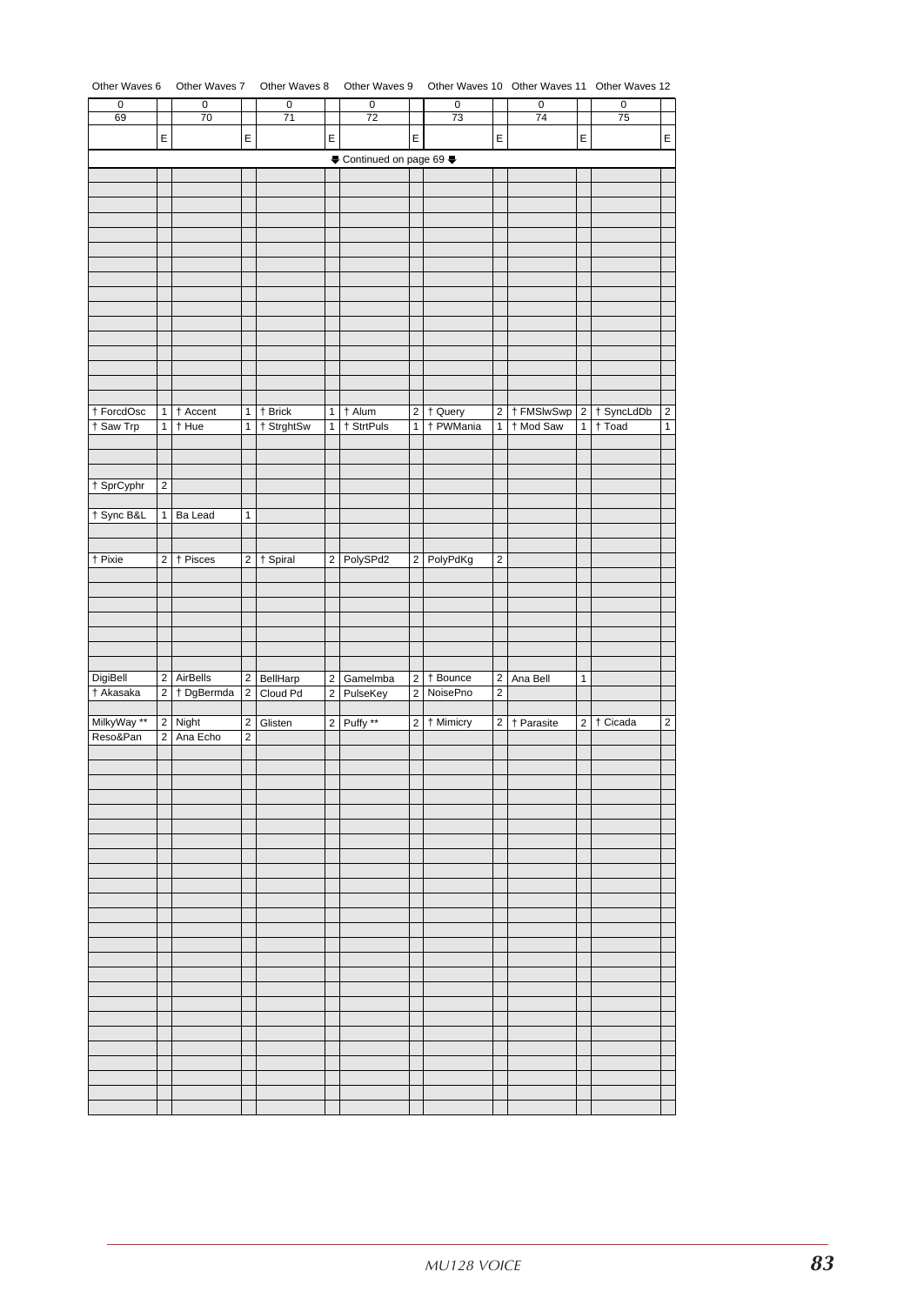### **Bank Select LSB=Bank number**

|                        |                   |                          |                              |            |                         |                      |   | Other Waves 13 Other Waves 14 Other Waves 15 Other Waves 16 Other Waves 17 |              |            |   |          |   |
|------------------------|-------------------|--------------------------|------------------------------|------------|-------------------------|----------------------|---|----------------------------------------------------------------------------|--------------|------------|---|----------|---|
| <b>Bank Select MSB</b> |                   | 0                        |                              | 0          |                         | 0                    |   | $\overline{0}$                                                             |              | 0          |   | 0        |   |
| <b>Bank Select LSB</b> |                   | 0                        |                              | 76         |                         | $\overline{77}$      |   | 78                                                                         |              | 79         |   | 80       |   |
| Instrument<br>Group    | Pgm#<br>$(1-128)$ | Mu basic                 | E                            |            | E                       |                      | Ε |                                                                            | E            |            | E |          | Ε |
|                        |                   |                          |                              |            |                         |                      |   |                                                                            |              |            |   |          |   |
|                        |                   |                          |                              |            |                         | Continued on page 70 |   |                                                                            |              |            |   |          |   |
| Reed                   | 65<br>66          | SprnoSax                 | 1<br>$\mathbf{1}$            |            |                         |                      |   |                                                                            |              |            |   |          |   |
|                        |                   | Alto Sax                 |                              |            |                         |                      |   |                                                                            |              |            |   |          |   |
|                        | 67                | TenorSax                 | 1                            |            |                         |                      |   |                                                                            |              |            |   |          |   |
|                        | 68                | Bari.Sax                 | 1                            |            |                         |                      |   |                                                                            |              |            |   |          |   |
|                        | 69                | Oboe                     | $\overline{\mathbf{c}}$      |            |                         |                      |   |                                                                            |              |            |   |          |   |
|                        | 70                | Eng.Horn                 | $\mathbf{1}$                 |            |                         |                      |   |                                                                            |              |            |   |          |   |
|                        | 71                | Bassoon                  | 1                            |            |                         |                      |   |                                                                            |              |            |   |          |   |
|                        | 72                | Clarinet                 | 1                            |            |                         |                      |   |                                                                            |              |            |   |          |   |
| Pipe                   | 73                | Piccolo                  | $\mathbf{1}$                 |            |                         |                      |   |                                                                            |              |            |   |          |   |
|                        | 74                | Flute                    | 1                            |            |                         |                      |   |                                                                            |              |            |   |          |   |
|                        | 75                | Recorder                 | 1                            |            |                         |                      |   |                                                                            |              |            |   |          |   |
|                        | 76                | PanFlute                 | 1                            |            |                         |                      |   |                                                                            |              |            |   |          |   |
|                        | 77                | <b>Bottle</b>            | $\overline{\mathbf{c}}$      |            |                         |                      |   |                                                                            |              |            |   |          |   |
|                        | 78                | Shakhchi                 | $\overline{2}$               |            |                         |                      |   |                                                                            |              |            |   |          |   |
|                        | 79                | Whistle                  | 1                            |            |                         |                      |   |                                                                            |              |            |   |          |   |
|                        | 80                | Ocarina                  | 1                            |            |                         |                      |   |                                                                            |              |            |   |          |   |
| Synth Lead             | 81                | SquareLd                 | $\overline{c}$               | † Curse    | $\overline{\mathbf{c}}$ | † OctvBeep           | 1 | Sine Ld2                                                                   | $\mathbf{1}$ | SquarLd3   | 1 | SquarLd4 | 1 |
|                        | 82                | Saw Ld                   | $\overline{\mathbf{c}}$      | † FatOctav | 1                       | † Overdose           | 2 | † PWMDecay                                                                 | 1            | † SawDecay | 1 | FatSawLd | 1 |
|                        | 83                | CaliopLd                 | $\overline{\mathbf{c}}$      |            |                         |                      |   |                                                                            |              |            |   |          |   |
|                        | 84                | Chiff Ld                 | $\overline{c}$               |            |                         |                      |   |                                                                            |              |            |   |          |   |
|                        | 85                | CharanLd                 | $\overline{\mathbf{c}}$      |            |                         |                      |   |                                                                            |              |            |   |          |   |
|                        | 86                | Voice Ld                 | $\overline{c}$               |            |                         |                      |   |                                                                            |              |            |   |          |   |
|                        | 87                | Fifth Ld                 | $\overline{\mathbf{c}}$      |            |                         |                      |   |                                                                            |              |            |   |          |   |
|                        | 88                | Bass&Ld                  | $\overline{2}$               |            |                         |                      |   |                                                                            |              |            |   |          |   |
| Synth Pad              | 89                | NewAgePd                 | $\overline{\mathbf{c}}$      |            |                         |                      |   |                                                                            |              |            |   |          |   |
|                        | 90                | Warm Pad                 | $\mathbf 2$                  |            |                         |                      |   |                                                                            |              |            |   |          |   |
|                        | 91                | PolySyPd                 | $\overline{\mathbf{c}}$      |            |                         |                      |   |                                                                            |              |            |   |          |   |
|                        | 92                | ChoirPad                 | $\overline{c}$               |            |                         |                      |   |                                                                            |              |            |   |          |   |
|                        | 93                | <b>BowedPad</b>          | $\overline{\mathbf{c}}$      |            |                         |                      |   |                                                                            |              |            |   |          |   |
|                        | 94                | MetalPad                 | $\overline{\mathbf{c}}$      |            |                         |                      |   |                                                                            |              |            |   |          |   |
|                        | 95                | Halo Pad                 | $\overline{c}$               |            |                         |                      |   |                                                                            |              |            |   |          |   |
|                        | 96                | SweepPad                 | $\overline{c}$               |            |                         |                      |   |                                                                            |              |            |   |          |   |
| Synth Effects          | 97                | Rain                     | $\overline{\mathbf{c}}$      |            |                         |                      |   |                                                                            |              |            |   |          |   |
|                        | 98                | SoundTrk                 | $\overline{\mathbf{c}}$      |            |                         |                      |   |                                                                            |              |            |   |          |   |
|                        | 99                | Crystal                  | $\mathbf 2$                  |            |                         |                      |   |                                                                            |              |            |   |          |   |
|                        | 100               | Atmosphr                 | $\mathbf 2$                  |            |                         |                      |   |                                                                            |              |            |   |          |   |
|                        | 101               | <b>Bright</b>            | $\overline{\mathbf{c}}$      |            |                         |                      |   |                                                                            |              |            |   |          |   |
|                        | 102               | Goblins                  | $\overline{\mathbf{c}}$      | † Beacon   | 2                       |                      |   |                                                                            |              |            |   |          |   |
|                        | 103               | Echoes                   | $\overline{\mathbf{c}}$      |            |                         |                      |   |                                                                            |              |            |   |          |   |
|                        | 104               | Sci-Fi                   | $\mathbf 2$                  |            |                         |                      |   |                                                                            |              |            |   |          |   |
| Ethnic                 | 105               | Sitar                    | 1                            |            |                         |                      |   |                                                                            |              |            |   |          |   |
|                        | 106               | Banjo                    | 1                            |            |                         |                      |   |                                                                            |              |            |   |          |   |
|                        | 107               | Shamisen                 | 1                            |            |                         |                      |   |                                                                            |              |            |   |          |   |
|                        | 108               | Koto                     | 1                            |            |                         |                      |   |                                                                            |              |            |   |          |   |
|                        | 109               | Kalimba                  | 1                            |            |                         |                      |   |                                                                            |              |            |   |          |   |
|                        | 110               | Bagpipe                  | $\overline{\mathbf{c}}$      |            |                         |                      |   |                                                                            |              |            |   |          |   |
|                        | 111               | Fiddle                   | 1                            |            |                         |                      |   |                                                                            |              |            |   |          |   |
|                        | 112               | Shanai                   | 1                            |            |                         |                      |   |                                                                            |              |            |   |          |   |
| Percussive             | $\overline{113}$  | TnklBell                 | $\overline{\mathbf{c}}$      |            |                         |                      |   |                                                                            |              |            |   |          |   |
|                        |                   | 114 Agogo                | $\overline{2}$               |            |                         |                      |   |                                                                            |              |            |   |          |   |
|                        |                   | 115 SteelDrm             | $\mathbf 2$                  |            |                         |                      |   |                                                                            |              |            |   |          |   |
|                        |                   | 116 Woodblok             | $\mathbf{1}$                 |            |                         |                      |   |                                                                            |              |            |   |          |   |
|                        | 117               | TaikoDrm                 | $\mathbf{1}$                 |            |                         |                      |   |                                                                            |              |            |   |          |   |
|                        |                   | 118   MelodTom           | $\mathbf 2$                  |            |                         |                      |   |                                                                            |              |            |   |          |   |
|                        | 119               | Syn Drum                 | $\mathbf{1}$                 |            |                         |                      |   |                                                                            |              |            |   |          |   |
|                        | 120               | RevCymbl                 | $\mathbf{1}$                 |            |                         |                      |   |                                                                            |              |            |   |          |   |
| Sound Effects          | 121               | FretNoiz                 | $\mathbf 2$                  |            |                         |                      |   |                                                                            |              |            |   |          |   |
|                        | 122               | BrthNoiz                 | $\overline{2}$               |            |                         |                      |   |                                                                            |              |            |   |          |   |
|                        |                   | 123 Seashore             | $\mathbf 2$                  |            |                         |                      |   |                                                                            |              |            |   |          |   |
|                        | 124               | $\overline{T}$ weet      | $\mathbf 2$                  |            |                         |                      |   |                                                                            |              |            |   |          |   |
|                        |                   |                          |                              |            |                         |                      |   |                                                                            |              |            |   |          |   |
|                        | 125               | Telphone                 | $\mathbf 1$                  |            |                         |                      |   |                                                                            |              |            |   |          |   |
|                        |                   |                          |                              |            |                         |                      |   |                                                                            |              |            |   |          |   |
|                        | 127               | 126 Helicptr<br>Applause | $\mathbf{1}$<br>$\mathbf{1}$ |            |                         |                      |   |                                                                            |              |            |   |          |   |

E: Number of elements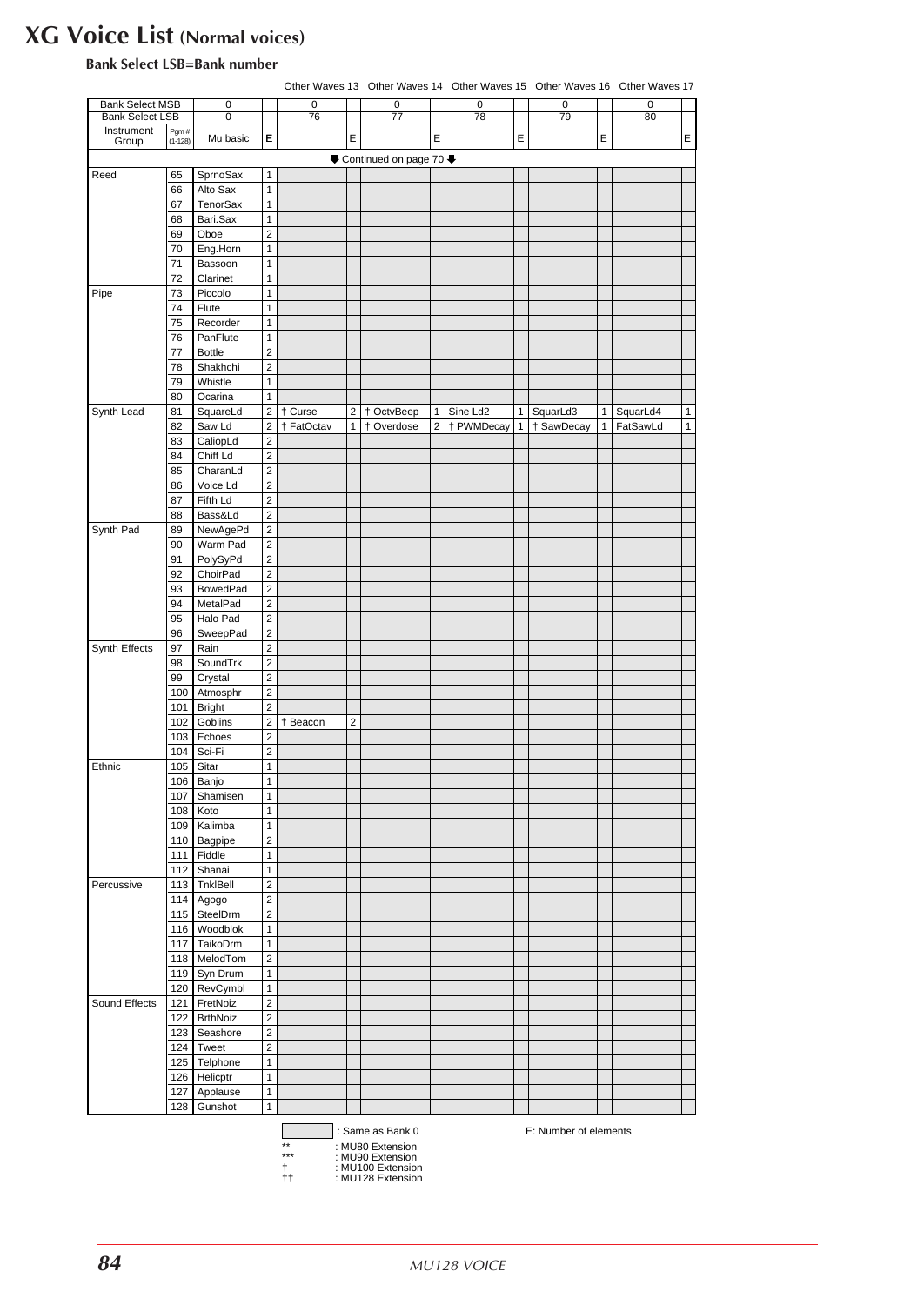|  | Other Waves 18 Other Waves 19 Other Waves 20 Other Waves 21 Other Waves 22 Other Waves 23 Other Waves 24 |  |  |  |  |  |
|--|----------------------------------------------------------------------------------------------------------|--|--|--|--|--|
|--|----------------------------------------------------------------------------------------------------------|--|--|--|--|--|

| $\begin{array}{c}\n0 \\ 81\n\end{array}$ |   | $\begin{array}{c}\n0 \\ 82\n\end{array}$ |   | $\frac{0}{83}$ |   | $\frac{0}{84}$         |             | $\begin{array}{c}\n0 \\ 85\n\end{array}$ |             | $\begin{array}{c}\n0 \\ 86\n\end{array}$ |   | $\frac{0}{87}$ |                |
|------------------------------------------|---|------------------------------------------|---|----------------|---|------------------------|-------------|------------------------------------------|-------------|------------------------------------------|---|----------------|----------------|
|                                          |   |                                          |   |                |   |                        |             |                                          |             |                                          |   |                |                |
|                                          | E |                                          | E |                | E |                        | $\mathsf E$ |                                          | $\mathsf E$ |                                          | E |                | E              |
|                                          |   |                                          |   |                |   | Continued on page 71 ♦ |             |                                          |             |                                          |   |                |                |
|                                          |   |                                          |   |                |   |                        |             |                                          |             |                                          |   |                |                |
|                                          |   |                                          |   |                |   |                        |             |                                          |             |                                          |   |                |                |
|                                          |   |                                          |   |                |   |                        |             |                                          |             |                                          |   |                |                |
|                                          |   |                                          |   |                |   |                        |             |                                          |             |                                          |   |                |                |
|                                          |   |                                          |   |                |   |                        |             |                                          |             |                                          |   |                |                |
|                                          |   |                                          |   |                |   |                        |             |                                          |             |                                          |   |                |                |
|                                          |   |                                          |   |                |   |                        |             |                                          |             |                                          |   |                |                |
|                                          |   |                                          |   |                |   |                        |             |                                          |             |                                          |   |                |                |
|                                          |   |                                          |   |                |   |                        |             |                                          |             |                                          |   |                |                |
|                                          |   |                                          |   |                |   |                        |             |                                          |             |                                          |   |                |                |
|                                          |   |                                          |   |                |   |                        |             |                                          |             |                                          |   |                |                |
|                                          |   |                                          |   |                |   |                        |             |                                          |             |                                          |   |                |                |
|                                          |   |                                          |   |                |   |                        |             |                                          |             |                                          |   |                |                |
|                                          |   |                                          |   |                |   |                        |             |                                          |             |                                          |   |                |                |
|                                          |   |                                          |   |                |   |                        |             |                                          |             |                                          |   |                |                |
|                                          |   |                                          |   |                |   |                        |             |                                          |             |                                          |   |                |                |
|                                          |   |                                          |   |                |   |                        |             |                                          |             |                                          |   |                |                |
| DuckLead                                 |   | 1 BoostSaw                               |   | 1 Mr.Saw       |   | 2 ThinSwLd             |             | 1 MouthSaw                               |             | 1 Dr.Lead2                               |   | 2 Saw Unis     | $\overline{2}$ |
|                                          |   |                                          |   |                |   |                        |             |                                          |             |                                          |   |                |                |
|                                          |   |                                          |   |                |   |                        |             |                                          |             |                                          |   |                |                |
|                                          |   |                                          |   |                |   |                        |             |                                          |             |                                          |   |                |                |
|                                          |   |                                          |   |                |   |                        |             |                                          |             |                                          |   |                |                |
|                                          |   |                                          |   |                |   |                        |             |                                          |             |                                          |   |                |                |
|                                          |   |                                          |   |                |   |                        |             |                                          |             |                                          |   |                |                |
|                                          |   |                                          |   |                |   |                        |             |                                          |             |                                          |   |                |                |
|                                          |   |                                          |   |                |   |                        |             |                                          |             |                                          |   |                |                |
|                                          |   |                                          |   |                |   |                        |             |                                          |             |                                          |   |                |                |
|                                          |   |                                          |   |                |   |                        |             |                                          |             |                                          |   |                |                |
|                                          |   |                                          |   |                |   |                        |             |                                          |             |                                          |   |                |                |
|                                          |   |                                          |   |                |   |                        |             |                                          |             |                                          |   |                |                |
|                                          |   |                                          |   |                |   |                        |             |                                          |             |                                          |   |                |                |
|                                          |   |                                          |   |                |   |                        |             |                                          |             |                                          |   |                |                |
|                                          |   |                                          |   |                |   |                        |             |                                          |             |                                          |   |                |                |
|                                          |   |                                          |   |                |   |                        |             |                                          |             |                                          |   |                |                |
|                                          |   |                                          |   |                |   |                        |             |                                          |             |                                          |   |                |                |
|                                          |   |                                          |   |                |   |                        |             |                                          |             |                                          |   |                |                |
|                                          |   |                                          |   |                |   |                        |             |                                          |             |                                          |   |                |                |
|                                          |   |                                          |   |                |   |                        |             |                                          |             |                                          |   |                |                |
|                                          |   |                                          |   |                |   |                        |             |                                          |             |                                          |   |                |                |
|                                          |   |                                          |   |                |   |                        |             |                                          |             |                                          |   |                |                |
|                                          |   |                                          |   |                |   |                        |             |                                          |             |                                          |   |                |                |
|                                          |   |                                          |   |                |   |                        |             |                                          |             |                                          |   |                |                |
|                                          |   |                                          |   |                |   |                        |             |                                          |             |                                          |   |                |                |
|                                          |   |                                          |   |                |   |                        |             |                                          |             |                                          |   |                |                |
|                                          |   |                                          |   |                |   |                        |             |                                          |             |                                          |   |                |                |
|                                          |   |                                          |   |                |   |                        |             |                                          |             |                                          |   |                |                |
|                                          |   |                                          |   |                |   |                        |             |                                          |             |                                          |   |                |                |
|                                          |   |                                          |   |                |   |                        |             |                                          |             |                                          |   |                |                |
|                                          |   |                                          |   |                |   |                        |             |                                          |             |                                          |   |                |                |
|                                          |   |                                          |   |                |   |                        |             |                                          |             |                                          |   |                |                |
|                                          |   |                                          |   |                |   |                        |             |                                          |             |                                          |   |                |                |
|                                          |   |                                          |   |                |   |                        |             |                                          |             |                                          |   |                |                |
|                                          |   |                                          |   |                |   |                        |             |                                          |             |                                          |   |                |                |
|                                          |   |                                          |   |                |   |                        |             |                                          |             |                                          |   |                |                |
|                                          |   |                                          |   |                |   |                        |             |                                          |             |                                          |   |                |                |
|                                          |   |                                          |   |                |   |                        |             |                                          |             |                                          |   |                |                |
|                                          |   |                                          |   |                |   |                        |             |                                          |             |                                          |   |                |                |
|                                          |   |                                          |   |                |   |                        |             |                                          |             |                                          |   |                |                |
|                                          |   |                                          |   |                |   |                        |             |                                          |             |                                          |   |                |                |
|                                          |   |                                          |   |                |   |                        |             |                                          |             |                                          |   |                |                |
|                                          |   |                                          |   |                |   |                        |             |                                          |             |                                          |   |                |                |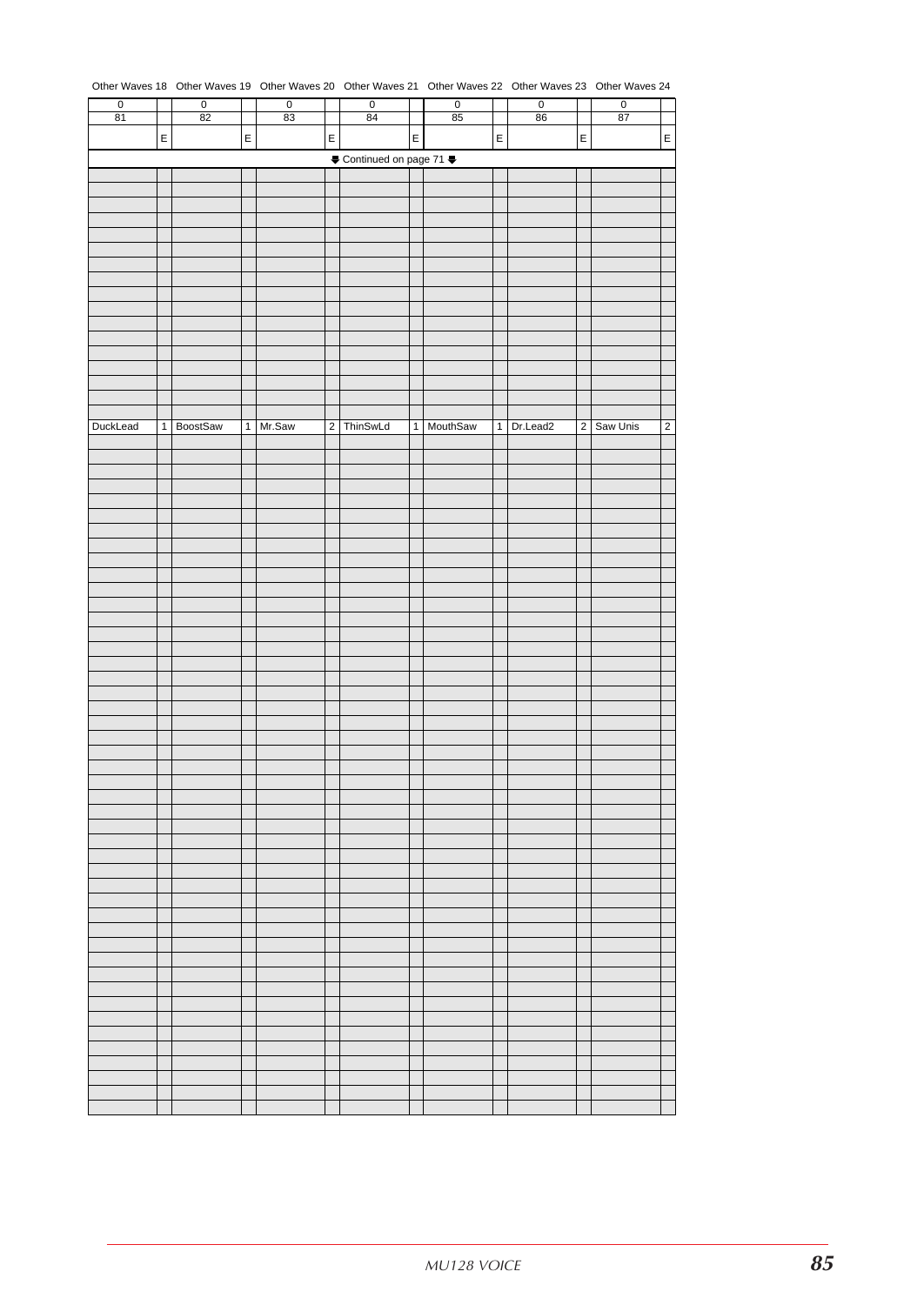### **Bank Select LSB=Bank number**

|                        |                                                                                                                                                                                                 |                                                                                                                                                                                                                                                                                                                                                                                                                                                                                                                                                 |                                                                                                                                                                                                                                                                                                                                                                                                                                                                                                                                                                                                                                                                                                                                                                                                          |                |   |                                  |                |                                            |   |    | Other Waves 25 Other Waves 26 Other Waves 27 Other Waves 28 Other Instrument 1 |                                                                                                                                                                                        |
|------------------------|-------------------------------------------------------------------------------------------------------------------------------------------------------------------------------------------------|-------------------------------------------------------------------------------------------------------------------------------------------------------------------------------------------------------------------------------------------------------------------------------------------------------------------------------------------------------------------------------------------------------------------------------------------------------------------------------------------------------------------------------------------------|----------------------------------------------------------------------------------------------------------------------------------------------------------------------------------------------------------------------------------------------------------------------------------------------------------------------------------------------------------------------------------------------------------------------------------------------------------------------------------------------------------------------------------------------------------------------------------------------------------------------------------------------------------------------------------------------------------------------------------------------------------------------------------------------------------|----------------|---|----------------------------------|----------------|--------------------------------------------|---|----|--------------------------------------------------------------------------------|----------------------------------------------------------------------------------------------------------------------------------------------------------------------------------------|
| <b>Bank Select MSB</b> | 0                                                                                                                                                                                               |                                                                                                                                                                                                                                                                                                                                                                                                                                                                                                                                                 | 0                                                                                                                                                                                                                                                                                                                                                                                                                                                                                                                                                                                                                                                                                                                                                                                                        |                | 0 |                                  | 0              |                                            | 0 |    | 0                                                                              |                                                                                                                                                                                        |
|                        |                                                                                                                                                                                                 |                                                                                                                                                                                                                                                                                                                                                                                                                                                                                                                                                 |                                                                                                                                                                                                                                                                                                                                                                                                                                                                                                                                                                                                                                                                                                                                                                                                          |                |   |                                  |                |                                            |   |    |                                                                                |                                                                                                                                                                                        |
| $(1-128)$              | Mu basic                                                                                                                                                                                        | E                                                                                                                                                                                                                                                                                                                                                                                                                                                                                                                                               |                                                                                                                                                                                                                                                                                                                                                                                                                                                                                                                                                                                                                                                                                                                                                                                                          | E              |   | Е                                |                | E                                          |   | E  |                                                                                | E                                                                                                                                                                                      |
|                        |                                                                                                                                                                                                 |                                                                                                                                                                                                                                                                                                                                                                                                                                                                                                                                                 |                                                                                                                                                                                                                                                                                                                                                                                                                                                                                                                                                                                                                                                                                                                                                                                                          |                |   |                                  |                |                                            |   |    |                                                                                |                                                                                                                                                                                        |
| 65                     | SprnoSax                                                                                                                                                                                        | 1                                                                                                                                                                                                                                                                                                                                                                                                                                                                                                                                               |                                                                                                                                                                                                                                                                                                                                                                                                                                                                                                                                                                                                                                                                                                                                                                                                          |                |   |                                  |                |                                            |   |    |                                                                                |                                                                                                                                                                                        |
| 66                     | Alto Sax                                                                                                                                                                                        | $\mathbf{1}$                                                                                                                                                                                                                                                                                                                                                                                                                                                                                                                                    |                                                                                                                                                                                                                                                                                                                                                                                                                                                                                                                                                                                                                                                                                                                                                                                                          |                |   |                                  |                |                                            |   |    |                                                                                |                                                                                                                                                                                        |
| 67                     | TenorSax                                                                                                                                                                                        | $\mathbf{1}$                                                                                                                                                                                                                                                                                                                                                                                                                                                                                                                                    |                                                                                                                                                                                                                                                                                                                                                                                                                                                                                                                                                                                                                                                                                                                                                                                                          |                |   |                                  |                |                                            |   |    |                                                                                |                                                                                                                                                                                        |
| 68                     | Bari.Sax                                                                                                                                                                                        |                                                                                                                                                                                                                                                                                                                                                                                                                                                                                                                                                 |                                                                                                                                                                                                                                                                                                                                                                                                                                                                                                                                                                                                                                                                                                                                                                                                          |                |   |                                  |                |                                            |   |    |                                                                                |                                                                                                                                                                                        |
| 69                     | Oboe                                                                                                                                                                                            |                                                                                                                                                                                                                                                                                                                                                                                                                                                                                                                                                 |                                                                                                                                                                                                                                                                                                                                                                                                                                                                                                                                                                                                                                                                                                                                                                                                          |                |   |                                  |                |                                            |   |    |                                                                                |                                                                                                                                                                                        |
|                        |                                                                                                                                                                                                 |                                                                                                                                                                                                                                                                                                                                                                                                                                                                                                                                                 |                                                                                                                                                                                                                                                                                                                                                                                                                                                                                                                                                                                                                                                                                                                                                                                                          |                |   |                                  |                |                                            |   |    |                                                                                |                                                                                                                                                                                        |
|                        |                                                                                                                                                                                                 |                                                                                                                                                                                                                                                                                                                                                                                                                                                                                                                                                 |                                                                                                                                                                                                                                                                                                                                                                                                                                                                                                                                                                                                                                                                                                                                                                                                          |                |   |                                  |                |                                            |   |    |                                                                                |                                                                                                                                                                                        |
|                        |                                                                                                                                                                                                 |                                                                                                                                                                                                                                                                                                                                                                                                                                                                                                                                                 |                                                                                                                                                                                                                                                                                                                                                                                                                                                                                                                                                                                                                                                                                                                                                                                                          |                |   |                                  |                |                                            |   |    |                                                                                | 1                                                                                                                                                                                      |
|                        |                                                                                                                                                                                                 |                                                                                                                                                                                                                                                                                                                                                                                                                                                                                                                                                 |                                                                                                                                                                                                                                                                                                                                                                                                                                                                                                                                                                                                                                                                                                                                                                                                          |                |   |                                  |                |                                            |   |    |                                                                                | $\sqrt{2}$                                                                                                                                                                             |
|                        |                                                                                                                                                                                                 |                                                                                                                                                                                                                                                                                                                                                                                                                                                                                                                                                 |                                                                                                                                                                                                                                                                                                                                                                                                                                                                                                                                                                                                                                                                                                                                                                                                          |                |   |                                  |                |                                            |   |    |                                                                                | 1                                                                                                                                                                                      |
|                        |                                                                                                                                                                                                 |                                                                                                                                                                                                                                                                                                                                                                                                                                                                                                                                                 |                                                                                                                                                                                                                                                                                                                                                                                                                                                                                                                                                                                                                                                                                                                                                                                                          |                |   |                                  |                |                                            |   |    |                                                                                |                                                                                                                                                                                        |
|                        |                                                                                                                                                                                                 |                                                                                                                                                                                                                                                                                                                                                                                                                                                                                                                                                 |                                                                                                                                                                                                                                                                                                                                                                                                                                                                                                                                                                                                                                                                                                                                                                                                          |                |   |                                  |                |                                            |   |    |                                                                                | $\overline{c}$                                                                                                                                                                         |
|                        |                                                                                                                                                                                                 |                                                                                                                                                                                                                                                                                                                                                                                                                                                                                                                                                 |                                                                                                                                                                                                                                                                                                                                                                                                                                                                                                                                                                                                                                                                                                                                                                                                          |                |   |                                  |                |                                            |   |    |                                                                                |                                                                                                                                                                                        |
|                        |                                                                                                                                                                                                 |                                                                                                                                                                                                                                                                                                                                                                                                                                                                                                                                                 |                                                                                                                                                                                                                                                                                                                                                                                                                                                                                                                                                                                                                                                                                                                                                                                                          |                |   |                                  |                |                                            |   |    |                                                                                |                                                                                                                                                                                        |
|                        |                                                                                                                                                                                                 |                                                                                                                                                                                                                                                                                                                                                                                                                                                                                                                                                 |                                                                                                                                                                                                                                                                                                                                                                                                                                                                                                                                                                                                                                                                                                                                                                                                          |                |   |                                  |                |                                            |   |    |                                                                                |                                                                                                                                                                                        |
|                        |                                                                                                                                                                                                 |                                                                                                                                                                                                                                                                                                                                                                                                                                                                                                                                                 |                                                                                                                                                                                                                                                                                                                                                                                                                                                                                                                                                                                                                                                                                                                                                                                                          |                |   |                                  |                |                                            |   |    |                                                                                |                                                                                                                                                                                        |
|                        |                                                                                                                                                                                                 |                                                                                                                                                                                                                                                                                                                                                                                                                                                                                                                                                 |                                                                                                                                                                                                                                                                                                                                                                                                                                                                                                                                                                                                                                                                                                                                                                                                          |                |   |                                  |                | 1                                          |   |    |                                                                                | $\boldsymbol{2}$                                                                                                                                                                       |
| 83                     |                                                                                                                                                                                                 | $\overline{\mathbf{c}}$                                                                                                                                                                                                                                                                                                                                                                                                                                                                                                                         |                                                                                                                                                                                                                                                                                                                                                                                                                                                                                                                                                                                                                                                                                                                                                                                                          |                |   |                                  |                |                                            |   |    |                                                                                |                                                                                                                                                                                        |
| 84                     |                                                                                                                                                                                                 |                                                                                                                                                                                                                                                                                                                                                                                                                                                                                                                                                 |                                                                                                                                                                                                                                                                                                                                                                                                                                                                                                                                                                                                                                                                                                                                                                                                          |                |   |                                  |                |                                            |   |    |                                                                                |                                                                                                                                                                                        |
| 85                     | CharanLd                                                                                                                                                                                        | $\overline{\mathbf{c}}$                                                                                                                                                                                                                                                                                                                                                                                                                                                                                                                         |                                                                                                                                                                                                                                                                                                                                                                                                                                                                                                                                                                                                                                                                                                                                                                                                          |                |   |                                  |                |                                            |   |    |                                                                                |                                                                                                                                                                                        |
| 86                     | Voice Ld                                                                                                                                                                                        | $\overline{\mathbf{c}}$                                                                                                                                                                                                                                                                                                                                                                                                                                                                                                                         |                                                                                                                                                                                                                                                                                                                                                                                                                                                                                                                                                                                                                                                                                                                                                                                                          |                |   |                                  |                |                                            |   |    |                                                                                |                                                                                                                                                                                        |
| 87                     | Fifth Ld                                                                                                                                                                                        | $\overline{\mathbf{c}}$                                                                                                                                                                                                                                                                                                                                                                                                                                                                                                                         |                                                                                                                                                                                                                                                                                                                                                                                                                                                                                                                                                                                                                                                                                                                                                                                                          |                |   |                                  |                |                                            |   |    |                                                                                |                                                                                                                                                                                        |
| 88                     | Bass&Ld                                                                                                                                                                                         | $\overline{2}$                                                                                                                                                                                                                                                                                                                                                                                                                                                                                                                                  |                                                                                                                                                                                                                                                                                                                                                                                                                                                                                                                                                                                                                                                                                                                                                                                                          |                |   |                                  |                |                                            |   |    |                                                                                |                                                                                                                                                                                        |
| 89                     | NewAgePd                                                                                                                                                                                        | $\overline{\mathbf{c}}$                                                                                                                                                                                                                                                                                                                                                                                                                                                                                                                         |                                                                                                                                                                                                                                                                                                                                                                                                                                                                                                                                                                                                                                                                                                                                                                                                          |                |   |                                  |                |                                            |   |    |                                                                                |                                                                                                                                                                                        |
| 90                     | Warm Pad                                                                                                                                                                                        |                                                                                                                                                                                                                                                                                                                                                                                                                                                                                                                                                 |                                                                                                                                                                                                                                                                                                                                                                                                                                                                                                                                                                                                                                                                                                                                                                                                          |                |   |                                  |                |                                            |   |    |                                                                                |                                                                                                                                                                                        |
| 91                     |                                                                                                                                                                                                 |                                                                                                                                                                                                                                                                                                                                                                                                                                                                                                                                                 |                                                                                                                                                                                                                                                                                                                                                                                                                                                                                                                                                                                                                                                                                                                                                                                                          |                |   |                                  |                |                                            |   |    |                                                                                |                                                                                                                                                                                        |
|                        |                                                                                                                                                                                                 |                                                                                                                                                                                                                                                                                                                                                                                                                                                                                                                                                 |                                                                                                                                                                                                                                                                                                                                                                                                                                                                                                                                                                                                                                                                                                                                                                                                          |                |   |                                  |                |                                            |   |    |                                                                                |                                                                                                                                                                                        |
|                        |                                                                                                                                                                                                 |                                                                                                                                                                                                                                                                                                                                                                                                                                                                                                                                                 |                                                                                                                                                                                                                                                                                                                                                                                                                                                                                                                                                                                                                                                                                                                                                                                                          |                |   |                                  |                |                                            |   |    |                                                                                |                                                                                                                                                                                        |
|                        |                                                                                                                                                                                                 |                                                                                                                                                                                                                                                                                                                                                                                                                                                                                                                                                 |                                                                                                                                                                                                                                                                                                                                                                                                                                                                                                                                                                                                                                                                                                                                                                                                          |                |   |                                  |                |                                            |   |    |                                                                                |                                                                                                                                                                                        |
|                        |                                                                                                                                                                                                 |                                                                                                                                                                                                                                                                                                                                                                                                                                                                                                                                                 |                                                                                                                                                                                                                                                                                                                                                                                                                                                                                                                                                                                                                                                                                                                                                                                                          |                |   |                                  |                |                                            |   |    |                                                                                |                                                                                                                                                                                        |
|                        |                                                                                                                                                                                                 |                                                                                                                                                                                                                                                                                                                                                                                                                                                                                                                                                 |                                                                                                                                                                                                                                                                                                                                                                                                                                                                                                                                                                                                                                                                                                                                                                                                          |                |   |                                  |                |                                            |   |    |                                                                                |                                                                                                                                                                                        |
|                        |                                                                                                                                                                                                 |                                                                                                                                                                                                                                                                                                                                                                                                                                                                                                                                                 |                                                                                                                                                                                                                                                                                                                                                                                                                                                                                                                                                                                                                                                                                                                                                                                                          |                |   |                                  |                |                                            |   |    |                                                                                |                                                                                                                                                                                        |
|                        |                                                                                                                                                                                                 |                                                                                                                                                                                                                                                                                                                                                                                                                                                                                                                                                 |                                                                                                                                                                                                                                                                                                                                                                                                                                                                                                                                                                                                                                                                                                                                                                                                          |                |   |                                  |                |                                            |   |    |                                                                                |                                                                                                                                                                                        |
|                        |                                                                                                                                                                                                 |                                                                                                                                                                                                                                                                                                                                                                                                                                                                                                                                                 |                                                                                                                                                                                                                                                                                                                                                                                                                                                                                                                                                                                                                                                                                                                                                                                                          |                |   |                                  |                |                                            |   |    |                                                                                |                                                                                                                                                                                        |
|                        |                                                                                                                                                                                                 |                                                                                                                                                                                                                                                                                                                                                                                                                                                                                                                                                 |                                                                                                                                                                                                                                                                                                                                                                                                                                                                                                                                                                                                                                                                                                                                                                                                          |                |   |                                  |                |                                            |   |    |                                                                                | $\overline{c}$                                                                                                                                                                         |
|                        |                                                                                                                                                                                                 |                                                                                                                                                                                                                                                                                                                                                                                                                                                                                                                                                 |                                                                                                                                                                                                                                                                                                                                                                                                                                                                                                                                                                                                                                                                                                                                                                                                          |                |   |                                  |                |                                            |   |    |                                                                                | $\mathbf 2$                                                                                                                                                                            |
|                        |                                                                                                                                                                                                 |                                                                                                                                                                                                                                                                                                                                                                                                                                                                                                                                                 |                                                                                                                                                                                                                                                                                                                                                                                                                                                                                                                                                                                                                                                                                                                                                                                                          |                |   |                                  |                |                                            |   |    |                                                                                |                                                                                                                                                                                        |
| 104                    |                                                                                                                                                                                                 | $\overline{2}$                                                                                                                                                                                                                                                                                                                                                                                                                                                                                                                                  |                                                                                                                                                                                                                                                                                                                                                                                                                                                                                                                                                                                                                                                                                                                                                                                                          |                |   |                                  |                |                                            |   |    |                                                                                |                                                                                                                                                                                        |
| 105                    | Sitar                                                                                                                                                                                           | 1                                                                                                                                                                                                                                                                                                                                                                                                                                                                                                                                               |                                                                                                                                                                                                                                                                                                                                                                                                                                                                                                                                                                                                                                                                                                                                                                                                          |                |   |                                  |                |                                            |   |    | Tambra                                                                         | $\overline{2}$                                                                                                                                                                         |
| 106                    | Banjo                                                                                                                                                                                           | 1                                                                                                                                                                                                                                                                                                                                                                                                                                                                                                                                               |                                                                                                                                                                                                                                                                                                                                                                                                                                                                                                                                                                                                                                                                                                                                                                                                          |                |   |                                  |                |                                            |   |    | Rabab                                                                          | $\sqrt{2}$                                                                                                                                                                             |
| 107                    | Shamisen                                                                                                                                                                                        | $\mathbf{1}$                                                                                                                                                                                                                                                                                                                                                                                                                                                                                                                                    |                                                                                                                                                                                                                                                                                                                                                                                                                                                                                                                                                                                                                                                                                                                                                                                                          |                |   |                                  |                |                                            |   |    | Tsugaru **                                                                     | $\overline{c}$                                                                                                                                                                         |
| 108                    | Koto                                                                                                                                                                                            | $\mathbf{1}$                                                                                                                                                                                                                                                                                                                                                                                                                                                                                                                                    |                                                                                                                                                                                                                                                                                                                                                                                                                                                                                                                                                                                                                                                                                                                                                                                                          |                |   |                                  |                |                                            |   |    | Taisho-k                                                                       | $\mathbf 2$                                                                                                                                                                            |
| 109                    | Kalimba                                                                                                                                                                                         | 1                                                                                                                                                                                                                                                                                                                                                                                                                                                                                                                                               |                                                                                                                                                                                                                                                                                                                                                                                                                                                                                                                                                                                                                                                                                                                                                                                                          |                |   |                                  |                |                                            |   |    |                                                                                |                                                                                                                                                                                        |
| 110                    | Bagpipe                                                                                                                                                                                         | $\overline{2}$                                                                                                                                                                                                                                                                                                                                                                                                                                                                                                                                  |                                                                                                                                                                                                                                                                                                                                                                                                                                                                                                                                                                                                                                                                                                                                                                                                          |                |   |                                  |                |                                            |   |    | †† Sheng                                                                       | $\mathbf{1}$                                                                                                                                                                           |
| 111                    | Fiddle                                                                                                                                                                                          | $\mathbf{1}$                                                                                                                                                                                                                                                                                                                                                                                                                                                                                                                                    |                                                                                                                                                                                                                                                                                                                                                                                                                                                                                                                                                                                                                                                                                                                                                                                                          |                |   |                                  |                |                                            |   |    | †† Er Hu                                                                       | $\mathbf{1}$                                                                                                                                                                           |
|                        |                                                                                                                                                                                                 |                                                                                                                                                                                                                                                                                                                                                                                                                                                                                                                                                 |                                                                                                                                                                                                                                                                                                                                                                                                                                                                                                                                                                                                                                                                                                                                                                                                          |                |   |                                  |                |                                            |   |    |                                                                                | $\mathbf{1}$                                                                                                                                                                           |
|                        |                                                                                                                                                                                                 |                                                                                                                                                                                                                                                                                                                                                                                                                                                                                                                                                 |                                                                                                                                                                                                                                                                                                                                                                                                                                                                                                                                                                                                                                                                                                                                                                                                          |                |   |                                  |                |                                            |   |    |                                                                                | $\overline{2}$                                                                                                                                                                         |
|                        |                                                                                                                                                                                                 |                                                                                                                                                                                                                                                                                                                                                                                                                                                                                                                                                 |                                                                                                                                                                                                                                                                                                                                                                                                                                                                                                                                                                                                                                                                                                                                                                                                          |                |   |                                  |                |                                            |   |    |                                                                                | $\sqrt{2}$                                                                                                                                                                             |
|                        |                                                                                                                                                                                                 |                                                                                                                                                                                                                                                                                                                                                                                                                                                                                                                                                 |                                                                                                                                                                                                                                                                                                                                                                                                                                                                                                                                                                                                                                                                                                                                                                                                          |                |   |                                  |                |                                            |   |    |                                                                                | $\overline{2}$                                                                                                                                                                         |
|                        |                                                                                                                                                                                                 |                                                                                                                                                                                                                                                                                                                                                                                                                                                                                                                                                 |                                                                                                                                                                                                                                                                                                                                                                                                                                                                                                                                                                                                                                                                                                                                                                                                          |                |   |                                  |                |                                            |   |    |                                                                                | $\mathbf{1}$                                                                                                                                                                           |
|                        |                                                                                                                                                                                                 |                                                                                                                                                                                                                                                                                                                                                                                                                                                                                                                                                 |                                                                                                                                                                                                                                                                                                                                                                                                                                                                                                                                                                                                                                                                                                                                                                                                          |                |   |                                  |                |                                            |   |    |                                                                                | $\mathbf{1}$                                                                                                                                                                           |
|                        |                                                                                                                                                                                                 |                                                                                                                                                                                                                                                                                                                                                                                                                                                                                                                                                 |                                                                                                                                                                                                                                                                                                                                                                                                                                                                                                                                                                                                                                                                                                                                                                                                          |                |   |                                  |                |                                            |   |    |                                                                                |                                                                                                                                                                                        |
|                        |                                                                                                                                                                                                 |                                                                                                                                                                                                                                                                                                                                                                                                                                                                                                                                                 |                                                                                                                                                                                                                                                                                                                                                                                                                                                                                                                                                                                                                                                                                                                                                                                                          |                |   |                                  |                |                                            |   |    |                                                                                | $\mathbf{1}$                                                                                                                                                                           |
|                        |                                                                                                                                                                                                 |                                                                                                                                                                                                                                                                                                                                                                                                                                                                                                                                                 |                                                                                                                                                                                                                                                                                                                                                                                                                                                                                                                                                                                                                                                                                                                                                                                                          |                |   |                                  |                |                                            |   |    |                                                                                |                                                                                                                                                                                        |
|                        |                                                                                                                                                                                                 |                                                                                                                                                                                                                                                                                                                                                                                                                                                                                                                                                 |                                                                                                                                                                                                                                                                                                                                                                                                                                                                                                                                                                                                                                                                                                                                                                                                          |                |   |                                  |                |                                            |   |    |                                                                                |                                                                                                                                                                                        |
|                        |                                                                                                                                                                                                 | $\overline{\mathbf{c}}$                                                                                                                                                                                                                                                                                                                                                                                                                                                                                                                         |                                                                                                                                                                                                                                                                                                                                                                                                                                                                                                                                                                                                                                                                                                                                                                                                          |                |   |                                  |                |                                            |   |    |                                                                                |                                                                                                                                                                                        |
|                        | 124 Tweet                                                                                                                                                                                       | $\overline{\mathbf{c}}$                                                                                                                                                                                                                                                                                                                                                                                                                                                                                                                         |                                                                                                                                                                                                                                                                                                                                                                                                                                                                                                                                                                                                                                                                                                                                                                                                          |                |   |                                  |                |                                            |   |    |                                                                                |                                                                                                                                                                                        |
|                        | 125 Telphone                                                                                                                                                                                    | $\mathbf{1}$                                                                                                                                                                                                                                                                                                                                                                                                                                                                                                                                    |                                                                                                                                                                                                                                                                                                                                                                                                                                                                                                                                                                                                                                                                                                                                                                                                          |                |   |                                  |                |                                            |   |    |                                                                                |                                                                                                                                                                                        |
|                        |                                                                                                                                                                                                 |                                                                                                                                                                                                                                                                                                                                                                                                                                                                                                                                                 |                                                                                                                                                                                                                                                                                                                                                                                                                                                                                                                                                                                                                                                                                                                                                                                                          |                |   |                                  |                |                                            |   |    |                                                                                |                                                                                                                                                                                        |
|                        |                                                                                                                                                                                                 |                                                                                                                                                                                                                                                                                                                                                                                                                                                                                                                                                 |                                                                                                                                                                                                                                                                                                                                                                                                                                                                                                                                                                                                                                                                                                                                                                                                          |                |   |                                  |                |                                            |   |    |                                                                                |                                                                                                                                                                                        |
|                        | 126 Helicptr<br>127 Applause                                                                                                                                                                    | $\mathbf{1}$<br>$\mathbf{1}$                                                                                                                                                                                                                                                                                                                                                                                                                                                                                                                    |                                                                                                                                                                                                                                                                                                                                                                                                                                                                                                                                                                                                                                                                                                                                                                                                          |                |   |                                  |                |                                            |   |    |                                                                                |                                                                                                                                                                                        |
|                        | <b>Bank Select LSB</b><br>Pgm#<br>70<br>71<br>72<br>73<br>74<br>75<br>76<br>77<br>78<br>79<br>80<br>81<br>82<br>92<br>93<br>94<br>95<br>96<br>97<br>98<br>99<br>100<br>101<br>102<br>103<br>112 | 0<br>Eng.Horn<br>Bassoon<br>Clarinet<br>Piccolo<br>Flute<br>Recorder<br>PanFlute<br><b>Bottle</b><br>Shakhchi<br>Whistle<br>Ocarina<br>SquareLd<br>Saw Ld<br>CaliopLd<br>Chiff Ld<br>PolySyPd<br>ChoirPad<br>BowedPad<br>MetalPad<br>Halo Pad<br>SweepPad<br>Rain<br>SoundTrk<br>Crystal<br>Atmosphr<br><b>Bright</b><br>Goblins<br>Echoes<br>Sci-Fi<br>Shanai<br>113 TnklBell<br>114 Agogo<br>115 SteelDrm<br>116 Woodblok<br>117 TaikoDrm<br>118   MelodTom<br>119 Syn Drum<br>120 RevCymbl<br>121 FretNoiz<br>122 BrthNoiz<br>$123$ Seashore | 1<br>$\overline{\mathbf{c}}$<br>$\mathbf{1}$<br>1<br>1<br>1<br>$\mathbf{1}$<br>1<br>1<br>$\overline{\mathbf{c}}$<br>$\overline{\mathbf{c}}$<br>1<br>$\mathbf{1}$<br>$\overline{\mathbf{c}}$<br>$\overline{\mathbf{c}}$<br>$\overline{\mathbf{c}}$<br>$\overline{\mathbf{c}}$<br>$\overline{2}$<br>$\overline{2}$<br>$\overline{\mathbf{c}}$<br>$\overline{2}$<br>$\overline{\mathbf{c}}$<br>$\overline{2}$<br>$\overline{\mathbf{c}}$<br>$\overline{\mathbf{c}}$<br>$\overline{2}$<br>$\overline{\mathbf{c}}$<br>$\overline{\mathbf{c}}$<br>$\overline{2}$<br>$\overline{\mathbf{c}}$<br>1<br>$\overline{2}$<br>$\overline{\mathbf{c}}$<br>$\overline{\mathbf{c}}$<br>$\mathbf{1}$<br>$\mathbf{1}$<br>$\overline{\mathbf{c}}$<br>1<br>$\mathbf{1}$<br>$\overline{\mathbf{c}}$<br>$\overline{\mathbf{c}}$ | 88<br>OctSawLd |   | 89<br>$\overline{a}$<br>Seq Saw1 | $\overline{2}$ | 90<br>← Continued on page 72 ←<br>Seq Saw2 |   | 91 |                                                                                | 96<br>BassClar**<br>†† Bang Di<br>†† Qu Di<br>Kawala **<br>Seq Ana.<br>Smokey<br><b>BelChoir</b><br>Pungi<br>Bonang<br>Atrigane **<br>Tablas **<br>Castanet<br>Gr.Cassa<br>RevSnar1 ** |

\*\* : MU80 Extension \*\*\* : MU90 Extension † : MU100 Extension †† : MU128 Extension

**86** MU128 VOICE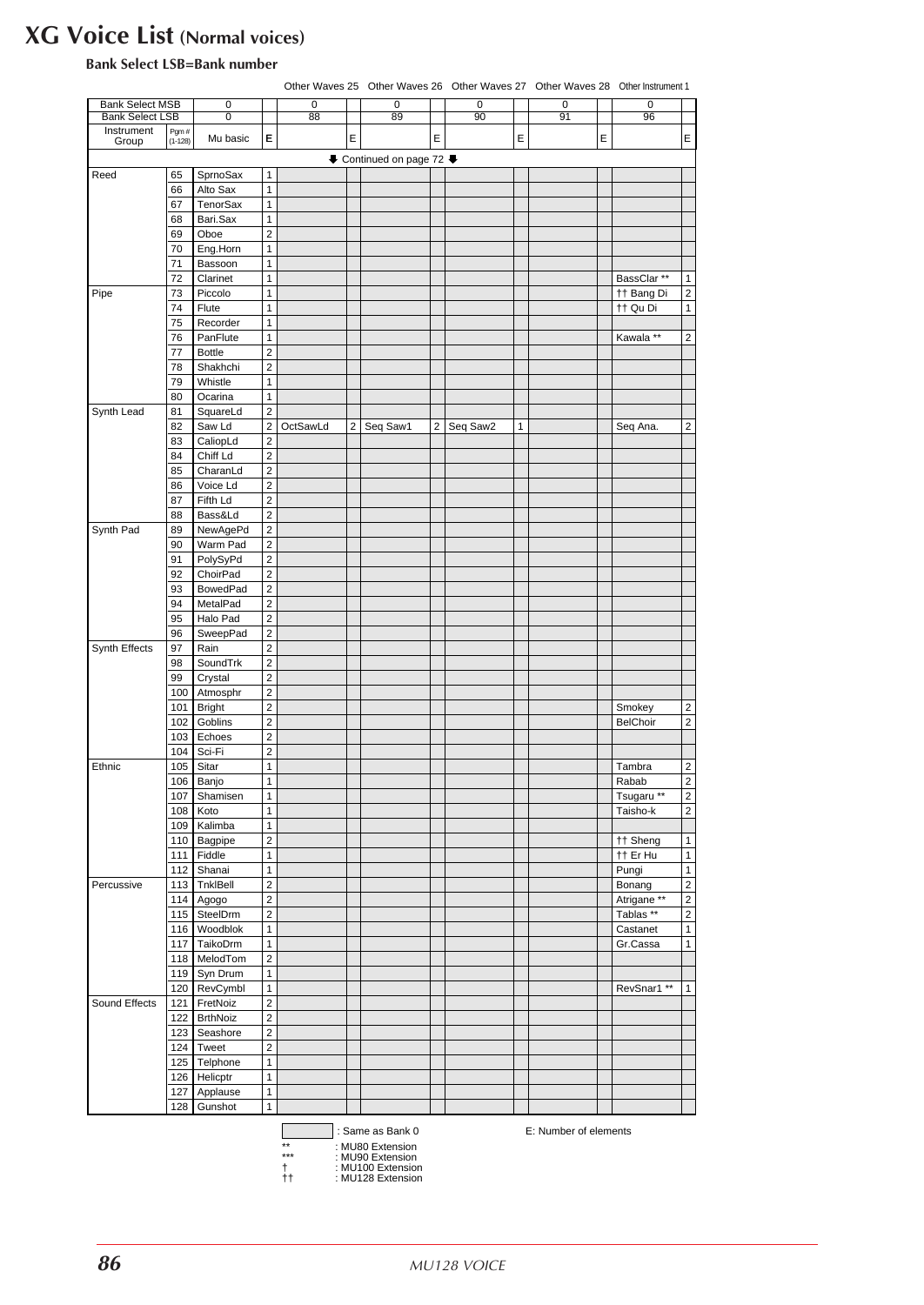| Other Instrument 2 |             | Other Instrument 3               |                |                  |             | Other Instrument 4 Other Instrument 5 |   | Other Instrument 6 |                         | Capital Voices on                  |              | Capital Voices on<br>MU100 Native Map MU Basic Map |   |
|--------------------|-------------|----------------------------------|----------------|------------------|-------------|---------------------------------------|---|--------------------|-------------------------|------------------------------------|--------------|----------------------------------------------------|---|
| $\pmb{0}$          |             | $\overline{0}$                   |                | $\overline{0}$   |             | $\overline{0}$<br>100                 |   | $\pmb{0}$          |                         | $\overline{0}$<br>$\overline{126}$ |              | $\overline{0}$<br>127                              |   |
| $\overline{97}$    | Ε           | 98                               | E              | 99               | E           |                                       | Е | 101                | E                       |                                    | E            |                                                    | E |
|                    |             |                                  |                |                  |             |                                       |   |                    |                         |                                    |              |                                                    |   |
|                    |             |                                  |                |                  |             | Continued on page 73 ♦                |   |                    |                         |                                    |              |                                                    |   |
|                    |             |                                  |                |                  |             |                                       |   |                    |                         | † AltoSax#                         | 2            |                                                    |   |
|                    |             |                                  |                |                  |             |                                       |   |                    |                         |                                    |              |                                                    |   |
|                    |             |                                  |                |                  |             |                                       |   |                    |                         | † Oboe #                           | $\mathbf{1}$ |                                                    |   |
|                    |             |                                  |                |                  |             |                                       |   |                    |                         |                                    |              |                                                    |   |
|                    |             |                                  |                |                  |             |                                       |   |                    |                         |                                    |              |                                                    |   |
|                    |             |                                  |                |                  |             |                                       |   |                    |                         |                                    |              |                                                    |   |
|                    |             |                                  |                |                  |             |                                       |   |                    |                         | † Flute #                          | $\mathbf{1}$ |                                                    |   |
|                    |             |                                  |                |                  |             |                                       |   |                    |                         |                                    |              |                                                    |   |
|                    |             |                                  |                |                  |             |                                       |   |                    |                         | † PanFlut#                         | $\mathbf{1}$ |                                                    |   |
|                    |             |                                  |                |                  |             |                                       |   |                    |                         |                                    |              |                                                    |   |
|                    |             |                                  |                |                  |             |                                       |   |                    |                         |                                    |              |                                                    |   |
|                    |             |                                  |                |                  |             |                                       |   |                    |                         |                                    |              |                                                    |   |
|                    |             |                                  |                |                  |             |                                       |   |                    |                         |                                    |              |                                                    |   |
|                    |             |                                  |                |                  |             |                                       |   |                    |                         |                                    |              |                                                    |   |
|                    |             |                                  |                |                  |             |                                       |   |                    |                         |                                    |              |                                                    |   |
|                    |             |                                  |                |                  |             |                                       |   |                    |                         |                                    |              |                                                    |   |
|                    |             |                                  |                |                  |             |                                       |   |                    |                         |                                    |              |                                                    |   |
|                    |             |                                  |                |                  |             |                                       |   |                    |                         |                                    |              |                                                    |   |
|                    |             |                                  |                |                  |             |                                       |   |                    |                         |                                    |              |                                                    |   |
|                    |             |                                  |                |                  |             |                                       |   |                    |                         |                                    |              |                                                    |   |
|                    |             |                                  |                |                  |             |                                       |   |                    |                         |                                    |              |                                                    |   |
|                    |             |                                  |                |                  |             |                                       |   |                    |                         |                                    |              |                                                    |   |
|                    |             |                                  |                |                  |             |                                       |   |                    |                         |                                    |              |                                                    |   |
|                    |             |                                  |                |                  |             |                                       |   |                    |                         |                                    |              |                                                    |   |
|                    |             |                                  |                |                  |             |                                       |   |                    |                         |                                    |              |                                                    |   |
|                    |             |                                  |                |                  |             |                                       |   |                    |                         |                                    |              |                                                    |   |
|                    |             |                                  |                |                  |             |                                       |   |                    |                         |                                    |              |                                                    |   |
|                    |             |                                  |                |                  |             |                                       |   |                    |                         |                                    |              |                                                    |   |
| Dharma***          | $\mathbf 2$ |                                  |                |                  |             |                                       |   |                    |                         |                                    |              |                                                    |   |
|                    |             |                                  |                |                  |             |                                       |   |                    |                         |                                    |              |                                                    |   |
| Tamboura           | $\mathbf 2$ |                                  |                |                  |             |                                       |   |                    |                         |                                    |              |                                                    |   |
| Gopichnt           | 2           | Oud                              | $\mathbf{2}$   | tt Pi Pa         | $\mathbf 2$ |                                       |   |                    |                         |                                    |              |                                                    |   |
|                    |             |                                  |                |                  |             |                                       |   |                    |                         |                                    |              |                                                    |   |
| Kanoon             |             | $2$   $\uparrow\uparrow$ Zheng   | $\mathbf{1}$   |                  |             |                                       |   |                    |                         |                                    |              |                                                    |   |
|                    |             |                                  |                |                  |             |                                       |   |                    |                         |                                    |              |                                                    |   |
| †† Ban Hu          |             | $1$   $\uparrow\uparrow$ Jing Hu | $\mathbf{1}$   |                  |             |                                       |   |                    |                         |                                    |              |                                                    |   |
| Hichriki           |             | $2$   $\uparrow\uparrow$ Suo Na  | $\overline{2}$ |                  |             |                                       |   |                    |                         |                                    |              |                                                    |   |
| Altair             |             | 2 Gamelan                        |                | 2 S.Gamlan       |             | 2 Rama Cym                            |   | 2 AsianBel         | $\overline{\mathbf{c}}$ |                                    |              |                                                    |   |
| GlasPerc           |             | 2 ThaiBell                       | $\sqrt{2}$     |                  |             |                                       |   |                    |                         |                                    |              |                                                    |   |
|                    |             |                                  |                |                  |             |                                       |   |                    |                         |                                    |              |                                                    |   |
|                    |             |                                  |                |                  |             |                                       |   |                    |                         |                                    |              |                                                    |   |
|                    |             |                                  |                |                  |             |                                       |   |                    |                         |                                    |              |                                                    |   |
| RevSnar2**         |             | 1 RevKick1**                     |                | 1 RevConBD**   1 |             | Rev Tom1**                            |   | 1 Rev Tom2 **      | $\mathbf{1}$            |                                    |              |                                                    |   |
|                    |             |                                  |                |                  |             |                                       |   |                    |                         |                                    |              |                                                    |   |
|                    |             |                                  |                |                  |             |                                       |   |                    |                         |                                    |              |                                                    |   |
|                    |             |                                  |                |                  |             |                                       |   |                    |                         |                                    |              |                                                    |   |
|                    |             |                                  |                |                  |             |                                       |   |                    |                         |                                    |              |                                                    |   |
|                    |             |                                  |                |                  |             |                                       |   |                    |                         |                                    |              |                                                    |   |
|                    |             |                                  |                |                  |             |                                       |   |                    |                         |                                    |              |                                                    |   |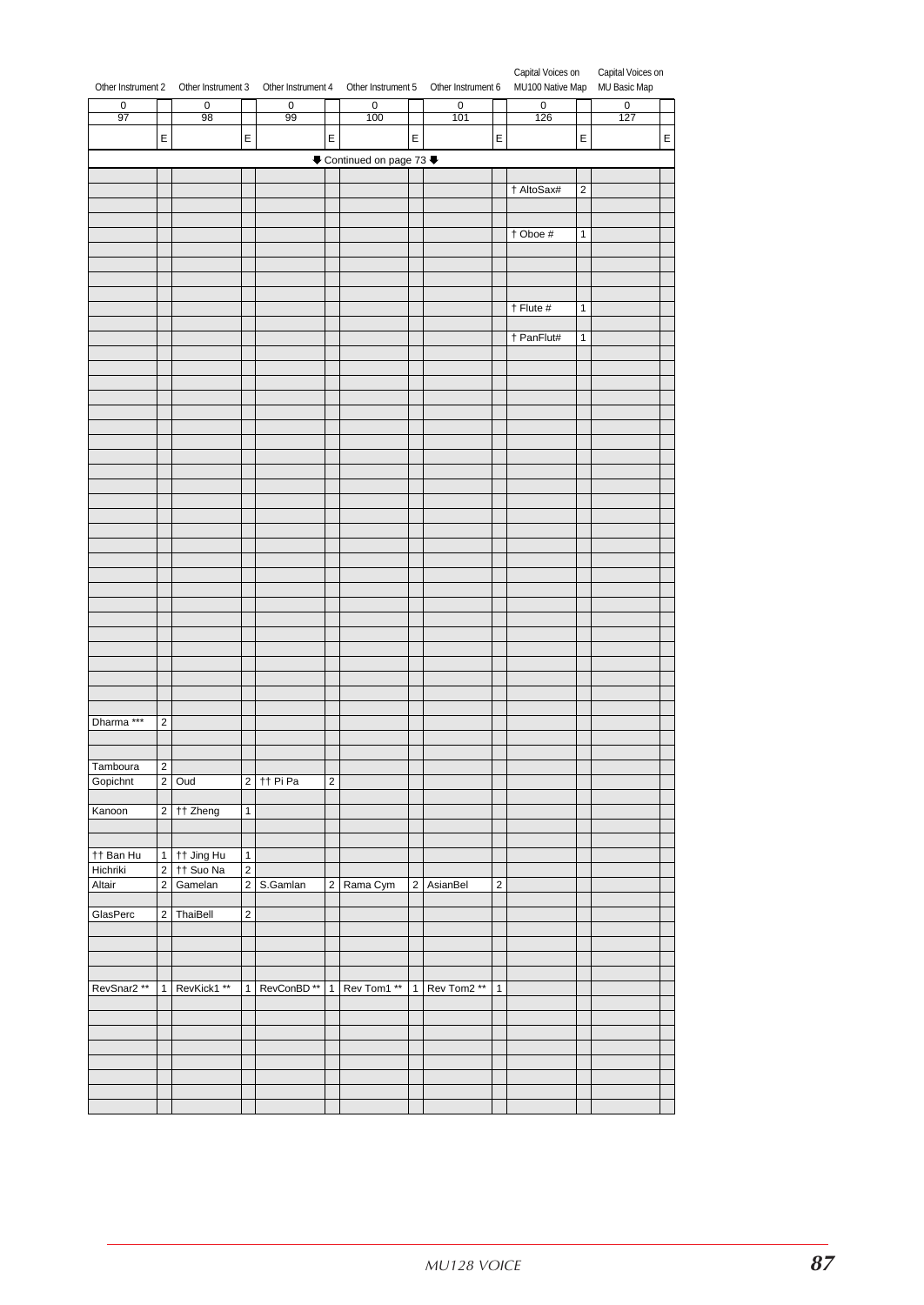| <b>Bank Select LSB=Bank number</b> |                       |
|------------------------------------|-----------------------|
|                                    | MODEL EXCLUSIVE VOICE |

|                                                  |            |                              |                                                    | Timbre  | Timbre, Poly |   |          |                        |   | Timbre, Looped Timbre, Looped, Poly Phrase, Looped Phrase, Looped, Poly SFX, Timbre |   |          |    |   |          |
|--------------------------------------------------|------------|------------------------------|----------------------------------------------------|---------|--------------|---|----------|------------------------|---|-------------------------------------------------------------------------------------|---|----------|----|---|----------|
| <b>Bank Select MSB</b><br><b>Bank Select LSB</b> |            | 0<br>0                       |                                                    | 48<br>0 | 48<br>8      |   | 48<br>16 |                        |   | 48<br>24                                                                            |   | 48<br>48 | 48 |   | 48<br>64 |
| Instrument                                       | Pgm#       |                              |                                                    |         |              |   |          |                        |   |                                                                                     |   |          | 56 |   |          |
| Group                                            | $(1-128)$  | Mu basic                     | E                                                  |         | Е            | E |          |                        | E |                                                                                     | Е |          |    | E | E        |
|                                                  |            |                              |                                                    |         |              |   |          | Continued on page 74 ♦ |   |                                                                                     |   |          |    |   |          |
| Reed                                             | 65<br>66   | SprnoSax<br>Alto Sax         | 1<br>$\mathbf{1}$                                  |         |              |   |          |                        |   |                                                                                     |   |          |    |   |          |
|                                                  | 67         | TenorSax                     | $\mathbf{1}$                                       |         |              |   |          |                        |   |                                                                                     |   |          |    |   |          |
|                                                  | 68         | Bari.Sax                     | $\mathbf{1}$                                       |         |              |   |          |                        |   |                                                                                     |   |          |    |   |          |
|                                                  | 69         | Oboe                         | $\overline{\mathbf{c}}$                            |         |              |   |          |                        |   |                                                                                     |   |          |    |   |          |
|                                                  | 70         | Eng.Horn                     | $\mathbf{1}$                                       |         |              |   |          |                        |   |                                                                                     |   |          |    |   |          |
|                                                  | 71         | Bassoon                      | $\mathbf{1}$                                       |         |              |   |          |                        |   |                                                                                     |   |          |    |   |          |
|                                                  | 72<br>73   | Clarinet<br>Piccolo          | $\mathbf{1}$<br>$\mathbf{1}$                       |         |              |   |          |                        |   |                                                                                     |   |          |    |   |          |
| Pipe                                             | 74         | Flute                        | $\mathbf{1}$                                       |         |              |   |          |                        |   |                                                                                     |   |          |    |   |          |
|                                                  | 75         | Recorder                     | $\mathbf{1}$                                       |         |              |   |          |                        |   |                                                                                     |   |          |    |   |          |
|                                                  | 76         | PanFlute                     | $\mathbf{1}$                                       |         |              |   |          |                        |   |                                                                                     |   |          |    |   |          |
|                                                  | 77         | <b>Bottle</b>                | $\overline{\mathbf{c}}$                            |         |              |   |          |                        |   |                                                                                     |   |          |    |   |          |
|                                                  | 78         | Shakhchi                     | $\overline{\mathbf{c}}$                            |         |              |   |          |                        |   |                                                                                     |   |          |    |   |          |
|                                                  | 79         | Whistle                      | $\mathbf{1}$                                       |         |              |   |          |                        |   |                                                                                     |   |          |    |   |          |
| Synth Lead                                       | 80<br>81   | Ocarina<br>SquareLd          | $\mathbf{1}$<br>$\overline{\mathbf{c}}$            |         |              |   |          |                        |   |                                                                                     |   |          |    |   |          |
|                                                  | 82         | Saw Ld                       | $\overline{\mathbf{c}}$                            |         |              |   |          |                        |   |                                                                                     |   |          |    |   |          |
|                                                  | 83         | CaliopLd                     | 2                                                  |         |              |   |          |                        |   |                                                                                     |   |          |    |   |          |
|                                                  | 84         | Chiff Ld                     | $\mathbf 2$                                        |         |              |   |          |                        |   |                                                                                     |   |          |    |   |          |
|                                                  | 85         | CharanLd                     | $\overline{2}$                                     |         |              |   |          |                        |   |                                                                                     |   |          |    |   |          |
|                                                  | 86         | Voice Ld                     | $\overline{\mathbf{c}}$                            |         |              |   |          |                        |   |                                                                                     |   |          |    |   |          |
|                                                  | 87<br>88   | Fifth Ld<br>Bass&Ld          | $\mathbf 2$<br>$\mathbf 2$                         |         |              |   |          |                        |   |                                                                                     |   |          |    |   |          |
| Synth Pad                                        | 89         | NewAgePd                     | $\overline{2}$                                     |         |              |   |          |                        |   |                                                                                     |   |          |    |   |          |
|                                                  | 90         | Warm Pad                     | $\overline{\mathbf{c}}$                            |         |              |   |          |                        |   |                                                                                     |   |          |    |   |          |
|                                                  | 91         | PolySyPd                     | 2                                                  |         |              |   |          |                        |   |                                                                                     |   |          |    |   |          |
|                                                  | 92         | ChoirPad                     | $\mathbf 2$                                        |         |              |   |          |                        |   |                                                                                     |   |          |    |   |          |
|                                                  | 93         | BowedPad                     | $\overline{2}$                                     |         |              |   |          |                        |   |                                                                                     |   |          |    |   |          |
|                                                  | 94<br>95   | MetalPad<br>Halo Pad         | $\overline{\mathbf{c}}$<br>$\overline{\mathbf{c}}$ |         |              |   |          |                        |   |                                                                                     |   |          |    |   |          |
|                                                  | 96         | SweepPad                     | $\mathbf 2$                                        |         |              |   |          |                        |   |                                                                                     |   |          |    |   |          |
| Synth Effects                                    | 97         | Rain                         | $\overline{2}$                                     |         |              |   |          |                        |   |                                                                                     |   |          |    |   |          |
|                                                  | 98         | SoundTrk                     | $\overline{\mathbf{c}}$                            |         |              |   |          |                        |   |                                                                                     |   |          |    |   |          |
|                                                  | 99         | Crystal                      | $\mathbf 2$                                        |         |              |   |          |                        |   |                                                                                     |   |          |    |   |          |
|                                                  | 100        | Atmosphr                     | $\mathbf 2$                                        |         |              |   |          |                        |   |                                                                                     |   |          |    |   |          |
|                                                  | 101<br>102 | <b>Bright</b><br>Goblins     | $\overline{2}$<br>$\overline{\mathbf{c}}$          |         |              |   |          |                        |   |                                                                                     |   |          |    |   |          |
|                                                  | 103        | Echoes                       | $\mathbf 2$                                        |         |              |   |          |                        |   |                                                                                     |   |          |    |   |          |
|                                                  | 104        | Sci-Fi                       | $\mathbf 2$                                        |         |              |   |          |                        |   |                                                                                     |   |          |    |   |          |
| Ethnic                                           | 105        | Sitar                        | $\mathbf{1}$                                       |         |              |   |          |                        |   |                                                                                     |   |          |    |   |          |
|                                                  | 106        | Banjo                        | $\mathbf{1}$                                       |         |              |   |          |                        |   |                                                                                     |   |          |    |   |          |
|                                                  | 107        | Shamisen                     | $\mathbf{1}$                                       |         |              |   |          |                        |   |                                                                                     |   |          |    |   |          |
|                                                  | 108<br>109 | Koto<br>Kalimba              | $\mathbf{1}$<br>$\mathbf{1}$                       |         |              |   |          |                        |   |                                                                                     |   |          |    |   |          |
|                                                  | 110        | Bagpipe                      | $\overline{\mathbf{c}}$                            |         |              |   |          |                        |   |                                                                                     |   |          |    |   |          |
|                                                  | 111        | Fiddle                       | $\mathbf{1}$                                       |         |              |   |          |                        |   |                                                                                     |   |          |    |   |          |
|                                                  | 112        | Shanai                       | $\mathbf{1}$                                       |         |              |   |          |                        |   |                                                                                     |   |          |    |   |          |
| Percussive                                       |            | 113   TnklBell               | 2                                                  |         |              |   |          |                        |   |                                                                                     |   |          |    |   |          |
|                                                  |            | 114 Agogo<br>115 SteelDrm    | $\overline{\mathbf{c}}$<br>$\overline{\mathbf{c}}$ |         |              |   |          |                        |   |                                                                                     |   |          |    |   |          |
|                                                  |            | 116 Woodblok                 | $\mathbf{1}$                                       |         |              |   |          |                        |   |                                                                                     |   |          |    |   |          |
|                                                  |            | 117 TaikoDrm                 | $\mathbf{1}$                                       |         |              |   |          |                        |   |                                                                                     |   |          |    |   |          |
|                                                  |            | 118 MelodTom                 | $\overline{\mathbf{c}}$                            |         |              |   |          |                        |   |                                                                                     |   |          |    |   |          |
|                                                  |            | 119 Syn Drum                 | $\mathbf{1}$                                       |         |              |   |          |                        |   |                                                                                     |   |          |    |   |          |
|                                                  |            | 120 RevCymbl                 | $\mathbf{1}$                                       |         |              |   |          |                        |   |                                                                                     |   |          |    |   |          |
| Sound Effects                                    |            | 121 FretNoiz<br>122 BrthNoiz | $\mathbf 2$<br>$\overline{\mathbf{c}}$             |         |              |   |          |                        |   |                                                                                     |   |          |    |   |          |
|                                                  |            | 123 Seashore                 | $\overline{\mathbf{c}}$                            |         |              |   |          |                        |   |                                                                                     |   |          |    |   |          |
|                                                  |            | 124 Tweet                    | $\overline{\mathbf{c}}$                            |         |              |   |          |                        |   |                                                                                     |   |          |    |   |          |
|                                                  |            | 125 Telphone                 | $\mathbf{1}$                                       |         |              |   |          |                        |   |                                                                                     |   |          |    |   |          |
|                                                  |            | 126 Helicptr                 | $\mathbf{1}$                                       |         |              |   |          |                        |   |                                                                                     |   |          |    |   |          |
|                                                  | 127        | Applause                     | $\mathbf{1}$                                       |         |              |   |          |                        |   |                                                                                     |   |          |    |   |          |
|                                                  | 128        | Gunshot                      | $\mathbf{1}$                                       |         |              |   |          |                        |   |                                                                                     |   |          |    |   |          |
|                                                  |            |                              |                                                    |         | : No sound   |   |          | E: Number of elements  |   |                                                                                     |   |          |    |   |          |

\*\* : MU80 Extension \*\*\* : MU90 Extension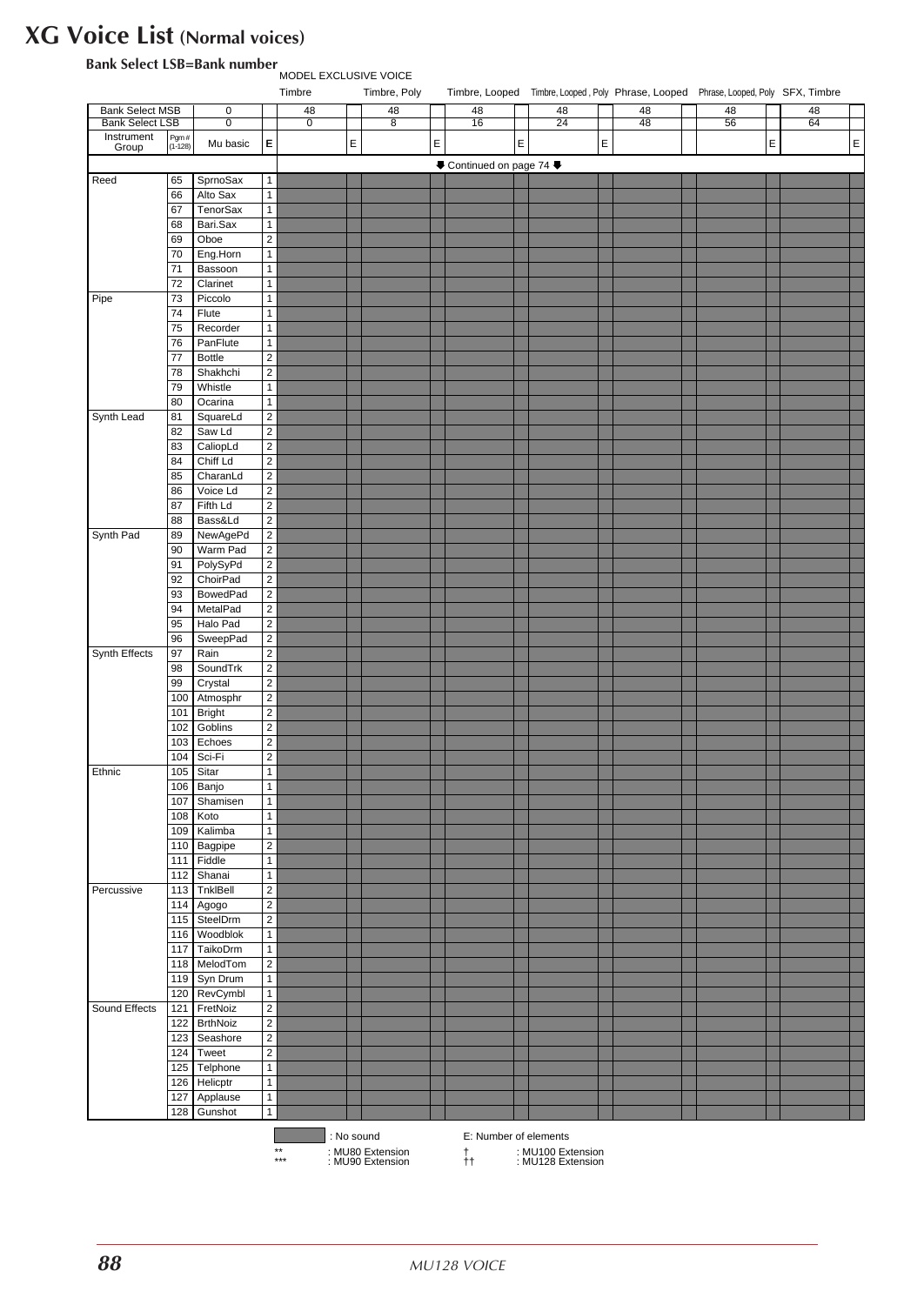|                 |   | SFX, Timbre, Poly SFX, Phrase |   |                 |   | SFX, Phrase, Poly Rhythm, Timbre |   |                   |   | Rhythm, Timbre, Poly Rhythm, Phrase, Poly |   |
|-----------------|---|-------------------------------|---|-----------------|---|----------------------------------|---|-------------------|---|-------------------------------------------|---|
| 48              |   | 48                            |   | $\overline{48}$ |   | 48                               |   | 48                |   | 48                                        |   |
| $\overline{72}$ |   | 80                            |   | 88              |   | 96                               |   | $\frac{104}{104}$ |   | $\frac{1}{120}$                           |   |
|                 | Ε |                               | E |                 | E |                                  | E |                   | Ε |                                           | E |
|                 |   |                               |   |                 |   | Continued on page 75 €           |   |                   |   |                                           |   |
|                 |   |                               |   |                 |   |                                  |   |                   |   |                                           |   |
|                 |   |                               |   |                 |   |                                  |   |                   |   |                                           |   |
|                 |   |                               |   |                 |   |                                  |   |                   |   |                                           |   |
|                 |   |                               |   |                 |   |                                  |   |                   |   |                                           |   |
|                 |   |                               |   |                 |   |                                  |   |                   |   |                                           |   |
|                 |   |                               |   |                 |   |                                  |   |                   |   |                                           |   |
|                 |   |                               |   |                 |   |                                  |   |                   |   |                                           |   |
|                 |   |                               |   |                 |   |                                  |   |                   |   |                                           |   |
|                 |   |                               |   |                 |   |                                  |   |                   |   |                                           |   |
|                 |   |                               |   |                 |   |                                  |   |                   |   |                                           |   |
|                 |   |                               |   |                 |   |                                  |   |                   |   |                                           |   |
|                 |   |                               |   |                 |   |                                  |   |                   |   |                                           |   |
|                 |   |                               |   |                 |   |                                  |   |                   |   |                                           |   |
|                 |   |                               |   |                 |   |                                  |   |                   |   |                                           |   |
|                 |   |                               |   |                 |   |                                  |   |                   |   |                                           |   |
|                 |   |                               |   |                 |   |                                  |   |                   |   |                                           |   |
|                 |   |                               |   |                 |   |                                  |   |                   |   |                                           |   |
|                 |   |                               |   |                 |   |                                  |   |                   |   |                                           |   |
|                 |   |                               |   |                 |   |                                  |   |                   |   |                                           |   |
|                 |   |                               |   |                 |   |                                  |   |                   |   |                                           |   |
|                 |   |                               |   |                 |   |                                  |   |                   |   |                                           |   |
|                 |   |                               |   |                 |   |                                  |   |                   |   |                                           |   |
|                 |   |                               |   |                 |   |                                  |   |                   |   |                                           |   |
|                 |   |                               |   |                 |   |                                  |   |                   |   |                                           |   |
|                 |   |                               |   |                 |   |                                  |   |                   |   |                                           |   |
|                 |   |                               |   |                 |   |                                  |   |                   |   |                                           |   |
|                 |   |                               |   |                 |   |                                  |   |                   |   |                                           |   |
|                 |   |                               |   |                 |   |                                  |   |                   |   |                                           |   |
|                 |   |                               |   |                 |   |                                  |   |                   |   |                                           |   |
|                 |   |                               |   |                 |   |                                  |   |                   |   |                                           |   |
|                 |   |                               |   |                 |   |                                  |   |                   |   |                                           |   |
|                 |   |                               |   |                 |   |                                  |   |                   |   |                                           |   |
|                 |   |                               |   |                 |   |                                  |   |                   |   |                                           |   |
|                 |   |                               |   |                 |   |                                  |   |                   |   |                                           |   |
|                 |   |                               |   |                 |   |                                  |   |                   |   |                                           |   |
|                 |   |                               |   |                 |   |                                  |   |                   |   |                                           |   |
|                 |   |                               |   |                 |   |                                  |   |                   |   |                                           |   |
|                 |   |                               |   |                 |   |                                  |   |                   |   |                                           |   |
|                 |   |                               |   |                 |   |                                  |   |                   |   |                                           |   |
|                 |   |                               |   |                 |   |                                  |   |                   |   |                                           |   |
|                 |   |                               |   |                 |   |                                  |   |                   |   |                                           |   |
|                 |   |                               |   |                 |   |                                  |   |                   |   |                                           |   |
|                 |   |                               |   |                 |   |                                  |   |                   |   |                                           |   |
|                 |   |                               |   |                 |   |                                  |   |                   |   |                                           |   |
|                 |   |                               |   |                 |   |                                  |   |                   |   |                                           |   |
|                 |   |                               |   |                 |   |                                  |   |                   |   |                                           |   |
|                 |   |                               |   |                 |   |                                  |   |                   |   |                                           |   |
|                 |   |                               |   |                 |   |                                  |   |                   |   |                                           |   |
|                 |   |                               |   |                 |   |                                  |   |                   |   |                                           |   |
|                 |   |                               |   |                 |   |                                  |   |                   |   |                                           |   |
|                 |   |                               |   |                 |   |                                  |   |                   |   |                                           |   |
|                 |   |                               |   |                 |   |                                  |   |                   |   |                                           |   |
|                 |   |                               |   |                 |   |                                  |   |                   |   |                                           |   |
|                 |   |                               |   |                 |   |                                  |   |                   |   |                                           |   |
|                 |   |                               |   |                 |   |                                  |   |                   |   |                                           |   |

|                        |                   | <b>SFX</b>                         |                |
|------------------------|-------------------|------------------------------------|----------------|
| <b>Bank Select MSB</b> |                   | 64                                 |                |
| Bank Select LSB        |                   | 0                                  |                |
| Instrument             | Pgm#<br>$(1-128)$ |                                    | E              |
| Group                  |                   |                                    |                |
|                        | ₩                 |                                    |                |
|                        | 65                | PhonCall                           | 1              |
|                        | 66                | DoorSqek                           | 1              |
|                        | 67                | DoorSlam                           | 1              |
|                        | 68<br>69          | ScratchC<br>ScratchS <sup>**</sup> | 1              |
|                        | 70                | WindChim                           | 2<br>1         |
|                        | 71                | Telphon2                           | 1              |
|                        | 72                |                                    |                |
|                        | 73                |                                    |                |
|                        | 74                |                                    |                |
|                        | 75                |                                    |                |
|                        | 76                |                                    |                |
|                        | $7\bar{7}$        |                                    |                |
|                        | 78                |                                    |                |
|                        | 79                |                                    |                |
|                        | 80                |                                    |                |
|                        | 81                | CarElgnt                           | 1              |
|                        | 82                | CarTSqel                           | 1              |
|                        | 83                | Car Pass                           | 1              |
|                        | 84                | CarCrash                           | 1              |
|                        | 85                | Siren                              | $\overline{c}$ |
|                        | 86                | Train                              | 1              |
|                        | 87                | JetPlane                           | $\overline{c}$ |
|                        | 88                | Starship                           | $\overline{2}$ |
|                        | 89                | <b>Burst</b>                       | $\overline{c}$ |
|                        | 90                | Coaster                            | $\overline{c}$ |
|                        | 91                | Submarin                           | 2              |
|                        | 92                | † Cnectvty                         | 2              |
|                        | 93                | † Mystery                          | 2              |
|                        | 94                |                                    |                |
|                        | 95                |                                    |                |
|                        | 96                |                                    |                |
|                        | 97                | Laugh                              | 1              |
|                        | 98                | Scream                             | 1              |
|                        | 99                | Punch                              | 1              |
|                        | 100<br>101        | Heart                              | 1<br>1         |
|                        | 102               | Footstep<br>**                     | 1              |
|                        | 103               | Applaus2                           |                |
|                        | 104               |                                    |                |
|                        | 105               |                                    |                |
|                        | 106               |                                    |                |
|                        | 107               |                                    |                |
|                        | 108               |                                    |                |
|                        | 109               |                                    |                |
|                        | 110               |                                    |                |
|                        | 111               |                                    |                |
|                        | 112               |                                    |                |
|                        | 113               | MchinGun                           | 1              |
|                        | 114               | LaserGun                           | $\overline{c}$ |
|                        | 115               | Xplosion                           | $\overline{c}$ |
|                        | 116               | Firework                           | 2              |
|                        | 117               | † Fireball                         | 2              |
|                        | 118               |                                    |                |
|                        | 119               |                                    |                |
|                        | 120               |                                    |                |
|                        | 121               |                                    |                |
|                        | 122               |                                    |                |
|                        | 123               |                                    |                |
|                        | 124               |                                    |                |
|                        | 125               |                                    |                |
|                        | 126               |                                    |                |
|                        | 127               |                                    |                |
|                        | 128               |                                    |                |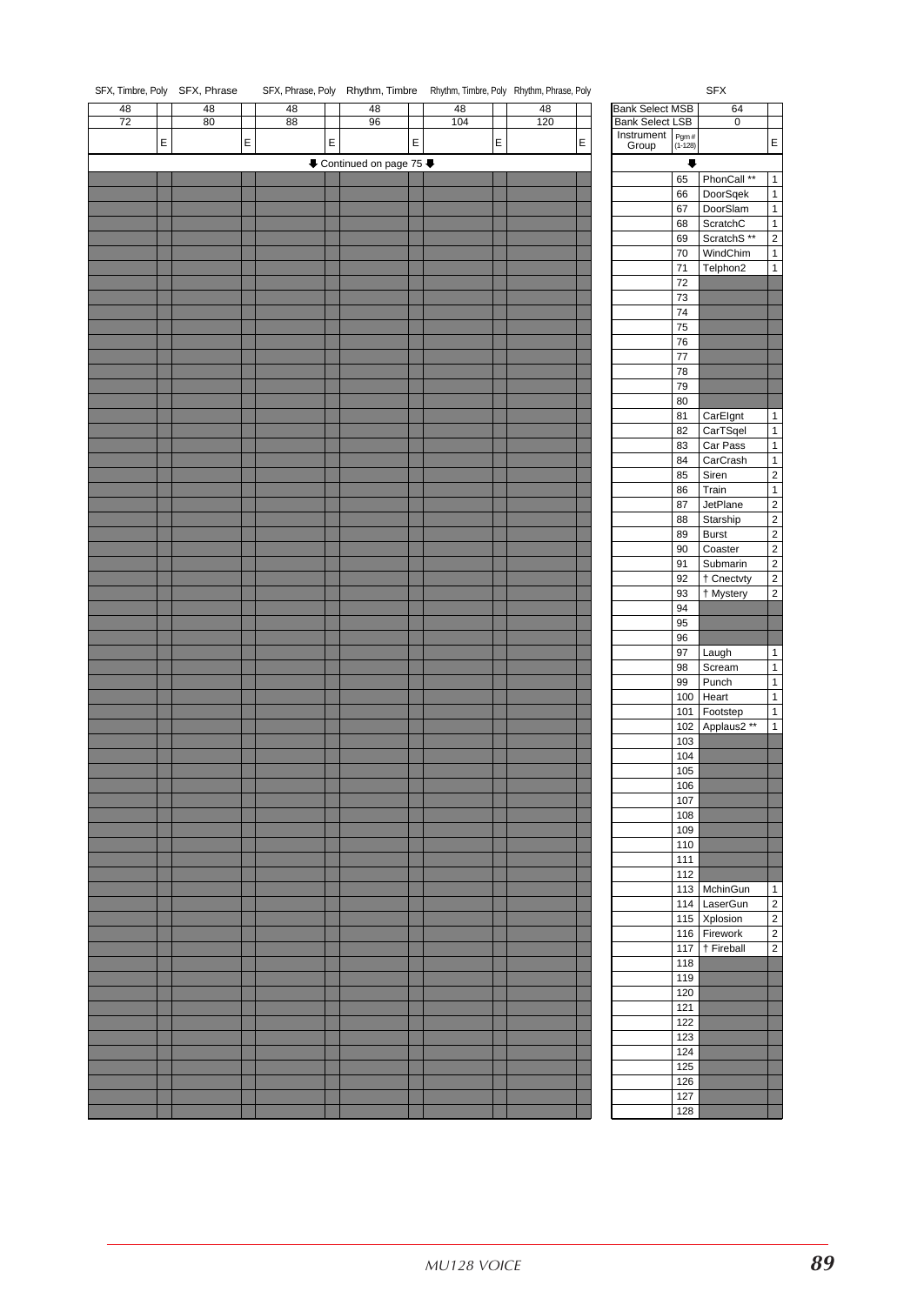**Bank Select LSB=000, MSB=Bank number**

| <b>Bank Select MSB</b> |                | Bank 0               | E                                       | Bank 1             | E                       | Bank 2                 | Е                       | Bank 3         | Е              | Bank 4      | E | Bank 5   | E |
|------------------------|----------------|----------------------|-----------------------------------------|--------------------|-------------------------|------------------------|-------------------------|----------------|----------------|-------------|---|----------|---|
| Instrument<br>Group    | Pgm<br>#       |                      |                                         |                    |                         |                        |                         |                |                |             |   |          |   |
| Piano                  | 1              | GrandPno             | $\mathbf{1}$                            |                    |                         |                        |                         |                |                |             |   |          |   |
|                        | $\overline{2}$ | <b>BritePno</b>      | 1                                       |                    |                         |                        |                         |                |                |             |   |          |   |
|                        | 3              | El.Grand             | $\mathbf 2$                             | ElGrPno1           | 2                       | EIGrPno2               | 2                       |                |                |             |   |          |   |
|                        | 4              | HnkyTonk             | $\overline{\mathbf{c}}$                 |                    |                         |                        |                         |                |                |             |   |          |   |
|                        | 5              | E.Piano1             | $\overline{\mathbf{c}}$                 |                    |                         |                        |                         |                |                |             |   |          |   |
|                        | 6              | E.Piano2             | $\overline{\mathbf{c}}$                 |                    |                         |                        |                         |                |                |             |   |          |   |
|                        | 7              | Harpsi.              | $\mathbf{1}$                            | <b>†† HarpsiDt</b> | 2                       |                        |                         |                |                |             |   |          |   |
|                        | 8              | Clavi                | $\overline{\mathbf{c}}$                 |                    |                         |                        |                         |                |                |             |   |          |   |
| Chromatic              | 9              | Celesta              | $\mathbf{1}$                            |                    |                         |                        |                         |                |                |             |   |          |   |
| Percussion             | 10             | Glocken              | 1                                       |                    |                         |                        |                         |                |                |             |   |          |   |
|                        | 11             | MusicBox             | $\overline{\mathbf{c}}$                 |                    |                         |                        |                         |                |                |             |   |          |   |
|                        | 12             | Vibes                | 1                                       | HardVibe           | $\overline{2}$          |                        |                         |                |                |             |   |          |   |
|                        | 13             | Marimba              | $\mathbf{1}$                            |                    |                         |                        |                         |                |                |             |   |          |   |
|                        | 14             | Xylophon             | 1                                       |                    |                         |                        |                         |                |                |             |   |          |   |
|                        | 15             | TubulBel             | $\mathbf{1}$                            |                    |                         |                        |                         |                |                |             |   |          |   |
|                        | 16             | Dulcimer             | 1                                       | Dulcimr2           | $\overline{\mathbf{c}}$ |                        |                         |                |                |             |   |          |   |
| Organ                  | 17             | DrawOrgn             | $\mathbf{1}$                            | 70sDrOr1           | $\overline{\mathbf{c}}$ |                        |                         |                |                |             |   |          |   |
|                        | 18             | PercOrgn             | $\mathbf{1}$                            | 70sPcOr1           | $\overline{\mathbf{c}}$ |                        |                         |                |                |             |   |          |   |
|                        | 19             | RockOrgn             | $\mathbf 2$                             |                    |                         |                        |                         |                |                |             |   |          |   |
|                        | 20             | ChrchOrg             | $\overline{\mathbf{c}}$                 |                    |                         |                        |                         |                |                |             |   |          |   |
|                        | 21<br>22       | ReedOrgn<br>Acordion | $\mathbf{1}$<br>$\overline{\mathbf{c}}$ |                    |                         |                        |                         |                |                |             |   |          |   |
|                        | 23             | Harmnica             | $\mathbf{1}$                            | Harmo. 2           | 2                       |                        |                         |                |                |             |   |          |   |
|                        | 24             | TangoAcd             | $\overline{\mathbf{c}}$                 |                    |                         |                        |                         |                |                |             |   |          |   |
| Guitar                 | 25             | NylonGtr             | $\mathbf{1}$                            |                    |                         |                        |                         |                |                |             |   |          |   |
|                        | 26             | <b>SteelGtr</b>      | 1                                       |                    |                         |                        |                         |                |                |             |   |          |   |
|                        | 27             | Jazz Gtr             | $\mathbf{1}$                            | MelloGtr           | 1                       |                        |                         |                |                |             |   |          |   |
|                        | 28             | CleanGtr             | 1                                       |                    |                         |                        |                         |                |                |             |   |          |   |
|                        | 29             | Mute Gtr             | $\mathbf{1}$                            | Mu.DstGt **        | 2                       |                        |                         |                |                |             |   |          |   |
|                        | 30             | Ovrdrive             | 1                                       |                    |                         |                        |                         |                |                |             |   |          |   |
|                        | 31             | Dist.Gtr             | $\mathbf{1}$                            | DistGtr2 **        | 2                       | DistGtr3 <sup>**</sup> | 2                       |                |                |             |   |          |   |
|                        | 32             | GtrHarmo             | 1                                       |                    |                         |                        |                         |                |                |             |   |          |   |
| Bass                   | 33             | Aco.Bass             | $\mathbf{1}$                            |                    |                         |                        |                         |                |                |             |   |          |   |
|                        | 34             | FngrBass             | 1                                       | FngBass2           | 2                       | Jazzy Ba **            | 1                       | †† JazzyBa2    | $\overline{2}$ | †† FngBass3 | 2 |          |   |
|                        | 35             | PickBass             | 1                                       | †† PickBa 2        | 1                       |                        |                         | †† PickBa 4    | 2              |             |   |          |   |
|                        | 36             | Fretless             | 1                                       | Fretles2           | 2                       | Fretles3               | 2                       | Fretles4       | 2              | SynFretl    | 2 | SmthFrtl | 2 |
|                        | 37             | SlapBas1             | $\mathbf{1}$                            |                    |                         |                        |                         |                |                |             |   |          |   |
|                        | 38             | SlapBas2             | 1                                       |                    |                         |                        |                         |                |                |             |   |          |   |
|                        | 39             | SynBass1             | $\mathbf{1}$                            | SynBa1Dk           | $\mathbf{1}$            |                        |                         |                |                |             |   |          |   |
|                        | 40             | SynBass2             | $\overline{\mathbf{c}}$                 | ClkSynBa           | 2                       | ModulrBa               | 2                       | Seq Bass       | 2              |             |   |          |   |
| Strings                | 41             | Violin               | 1                                       |                    |                         |                        |                         |                |                |             |   |          |   |
|                        | 42             | Viola                | 1                                       |                    |                         |                        |                         |                |                |             |   |          |   |
|                        | 43             | Cello                | 1                                       |                    |                         |                        |                         |                |                |             |   |          |   |
|                        | 44             | Contrabs             | 1                                       |                    |                         |                        |                         |                |                |             |   |          |   |
|                        | 45             | Trem.Str             | 1                                       |                    |                         |                        |                         |                |                |             |   |          |   |
|                        | 46             | Pizz.Str             | 1                                       |                    |                         |                        |                         |                |                |             |   |          |   |
|                        | 47             | Harp                 | 1                                       |                    |                         |                        |                         |                |                |             |   |          |   |
|                        | 48             | Timpani              | $\mathbf{1}$                            |                    |                         |                        |                         |                |                |             |   |          |   |
| Ensemble               | 49             | Strings1             | $\mathbf{1}$                            | Slow Str           | 1                       | <b>†† Hall Str</b>     | 1                       |                |                |             |   |          |   |
|                        | 50             | Strings2             | 1                                       | 70s Str            | $\mathbf{1}$            |                        |                         |                |                |             |   |          |   |
|                        | 51             | Syn Str1             | $\mathbf 2$                             | Syn Str4           | $\overline{\mathbf{c}}$ |                        |                         | $+$ OldSynSt 2 |                |             |   |          |   |
|                        | 52             | Syn Str2             | 2                                       |                    |                         | <b>tt SunRise</b>      | $\overline{\mathbf{c}}$ |                |                |             |   |          |   |
|                        | 53             | ChoirAah             | $\mathbf{1}$                            |                    |                         |                        |                         |                |                |             |   |          |   |
|                        | 54             | VoiceOoh             | $\mathbf{1}$                            |                    |                         |                        |                         |                |                |             |   |          |   |
|                        | 55             | SynVoice             | $\mathbf{1}$                            |                    |                         |                        |                         |                |                |             |   |          |   |
|                        | 56             | Orch.Hit             | $\overline{\mathbf{c}}$                 | OrchHit2           | $\overline{\mathbf{c}}$ |                        |                         |                |                |             |   |          |   |
| <b>Brass</b>           | 57             | Trumpet              | $\mathbf{1}$                            | Trumpet2           | $\mathbf{1}$            |                        |                         |                |                |             |   |          |   |
|                        | 58             | Trombone             | $\mathbf{1}$                            | Trmbone2           | $\overline{\mathbf{c}}$ |                        |                         |                |                |             |   |          |   |
|                        | 59             | Tuba                 | $\mathbf{1}$                            | Tuba <sub>2</sub>  | $\mathbf{1}$            |                        |                         |                |                |             |   |          |   |
|                        | 60             | Mute Trp             | $\mathbf{1}$                            |                    |                         |                        |                         |                |                |             |   |          |   |
|                        | 61             | Fr. Horn             | $\overline{\mathbf{c}}$                 | FrHorn 2           | 2                       | †† HornOrc2            | 2                       |                |                |             |   |          |   |
|                        | 62             | <b>BrssSect</b>      | $\mathbf{1}$                            |                    |                         |                        |                         |                |                |             |   |          |   |
|                        | 63             | SynBrss1             | $\overline{c}$                          | PolyBrss           | $\overline{\mathbf{c}}$ |                        |                         |                |                |             |   |          |   |
|                        | 64             | SynBrss2             | $\mathbf{1}$                            | Soft Brs           | $\overline{2}$          |                        |                         |                |                |             |   |          |   |
|                        |                |                      |                                         |                    |                         | Continued on page 96 ♦ |                         |                |                |             |   |          |   |

ſ

Same as Bank 0 E: Number of elements †† : MU128 Extension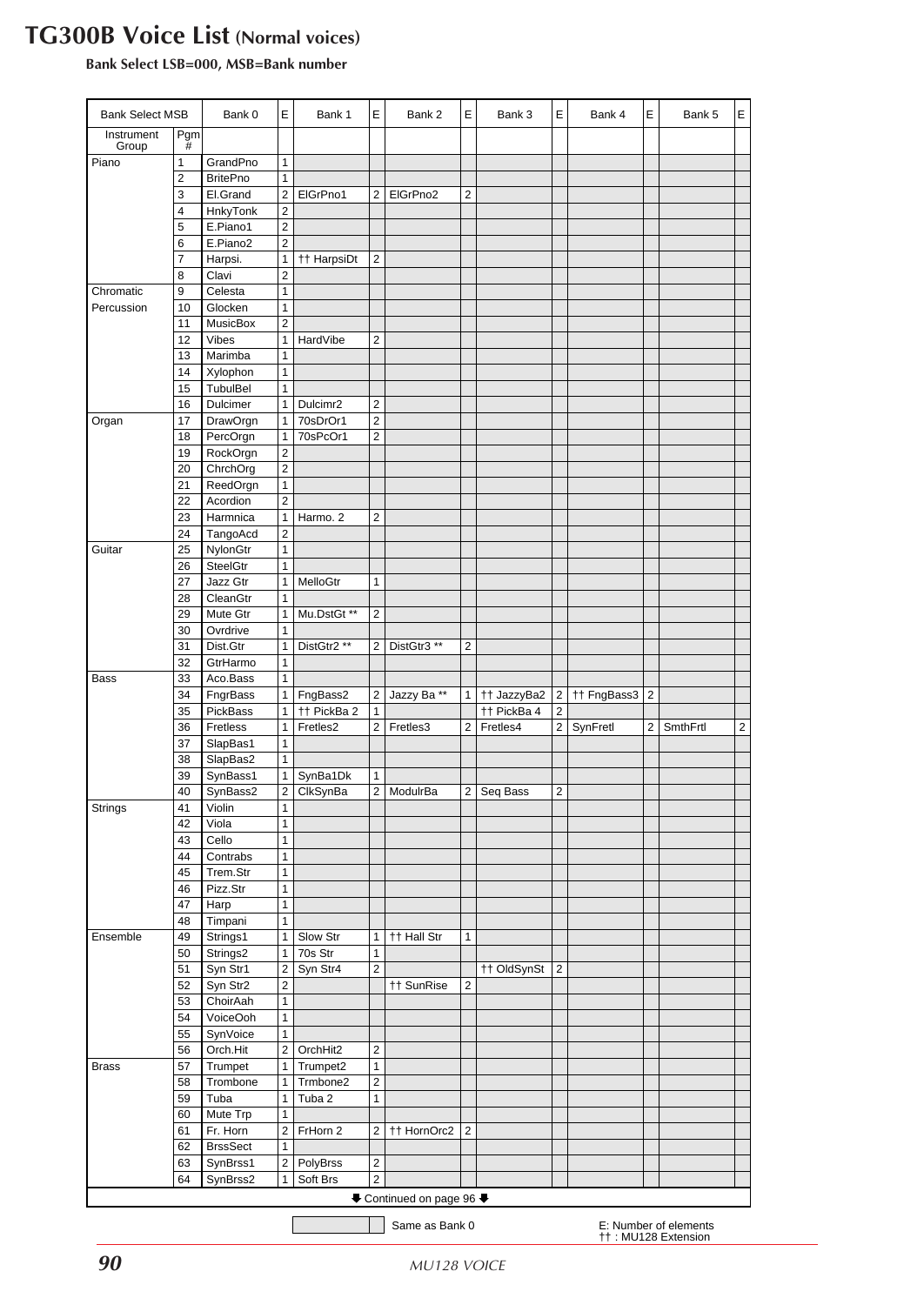| Bank 6 | E | Bank 7 | E. | Bank 8               | Ε                                                  | Bank 9                 | E                       | Bank 10     | E.             | Bank 11         | Ε | Bank 12                           | $\mathsf E$    |
|--------|---|--------|----|----------------------|----------------------------------------------------|------------------------|-------------------------|-------------|----------------|-----------------|---|-----------------------------------|----------------|
|        |   |        |    |                      |                                                    |                        |                         |             |                |                 |   |                                   |                |
|        |   |        |    | GrndPnoK             | 1                                                  |                        |                         |             |                |                 |   |                                   |                |
|        |   |        |    | <b>BritPnoK</b>      | $\mathbf{1}$                                       |                        |                         |             |                |                 |   |                                   |                |
|        |   |        |    | EIGrPnoK             | $\overline{\mathbf{c}}$                            |                        |                         |             |                |                 |   |                                   |                |
|        |   |        |    | HnkyTnkK             | $\mathbf 2$                                        |                        |                         |             |                |                 |   |                                   |                |
|        |   |        |    | Chor.EP1             | $\overline{\mathbf{c}}$                            |                        |                         |             |                |                 |   |                                   |                |
|        |   |        |    | Chor.EP2<br>Harpsi.3 | $\overline{\mathbf{c}}$<br>$\overline{\mathbf{c}}$ |                        |                         |             |                |                 |   |                                   |                |
|        |   |        |    | Clavi K              | $\mathbf{1}$                                       |                        |                         |             |                |                 |   |                                   |                |
|        |   |        |    |                      |                                                    |                        |                         |             |                |                 |   |                                   |                |
|        |   |        |    |                      |                                                    |                        |                         |             |                |                 |   |                                   |                |
|        |   |        |    |                      |                                                    |                        |                         |             |                |                 |   |                                   |                |
|        |   |        |    | Vibes K              | 1                                                  |                        |                         |             |                |                 |   |                                   |                |
|        |   |        |    | MarimbaK             | $\mathbf{1}$                                       |                        |                         |             |                |                 |   |                                   |                |
|        |   |        |    | ChrchBel             | 2                                                  | Carillon               | $\overline{2}$          |             |                |                 |   |                                   |                |
|        |   |        |    | Cimbalom             | $\overline{\mathbf{c}}$                            |                        |                         |             |                |                 |   |                                   |                |
|        |   |        |    | DetDrwOr             | $\overline{\mathbf{c}}$                            | 70sDrOr2               | 2                       |             |                |                 |   |                                   |                |
|        |   |        |    | DetPrcOr             | $\overline{\mathbf{c}}$                            |                        |                         |             |                |                 |   |                                   |                |
|        |   |        |    | RotaryOr             | $\mathbf 2$                                        |                        |                         |             |                |                 |   |                                   |                |
|        |   |        |    | ChurOrg2             | $\overline{\mathbf{c}}$                            |                        |                         |             |                |                 |   |                                   |                |
|        |   |        |    |                      | $\overline{2}$                                     |                        |                         |             |                |                 |   |                                   |                |
|        |   |        |    | AccordIt             |                                                    |                        |                         |             |                |                 |   |                                   |                |
|        |   |        |    |                      |                                                    |                        |                         |             |                |                 |   |                                   |                |
|        |   |        |    | Ukulele              | 1                                                  |                        |                         |             |                |                 |   |                                   |                |
|        |   |        |    | 12StrGtr             | 2                                                  | Nyln&Stl               | $\overline{2}$          |             |                |                 |   |                                   |                |
|        |   |        |    | PdlSteel **          | $\mathbf{1}$                                       |                        |                         |             |                |                 |   |                                   |                |
|        |   |        |    | ChorusGt             | $\overline{\mathbf{c}}$                            |                        |                         |             |                |                 |   |                                   |                |
|        |   |        |    | FunkGtr1             | $\overline{2}$                                     |                        |                         |             |                |                 |   |                                   |                |
|        |   |        |    | FeedbkGt             | 2                                                  | FeedbGt2               | $\overline{\mathbf{c}}$ |             |                |                 |   |                                   |                |
|        |   |        |    | GtFeedbk             | $\mathbf{1}$                                       |                        |                         |             |                |                 |   |                                   |                |
|        |   |        |    |                      |                                                    |                        |                         |             |                |                 |   |                                   |                |
|        |   |        |    |                      |                                                    |                        |                         |             |                |                 |   |                                   |                |
|        |   |        |    | MutePkBa             | 1                                                  |                        |                         |             |                |                 |   |                                   |                |
|        |   |        |    | ResoSlap             | 1                                                  |                        |                         |             |                |                 |   |                                   |                |
|        |   |        |    |                      |                                                    |                        |                         |             |                |                 |   |                                   |                |
|        |   |        |    | AcidBass             | 1                                                  | FastResB               | 1                       | TechnoBa    |                | 2   †† FstFltBa | 1 |                                   |                |
|        |   |        |    | DX Bass              | $\overline{c}$                                     | X WireBa               | $\overline{2}$          |             |                |                 |   |                                   |                |
|        |   |        |    | Slow Vin             | 1                                                  |                        |                         |             |                |                 |   |                                   |                |
|        |   |        |    |                      |                                                    |                        |                         |             |                |                 |   |                                   |                |
|        |   |        |    |                      |                                                    |                        |                         |             |                |                 |   |                                   |                |
|        |   |        |    | SlwTrStr             | 1                                                  | Susp.Str               | 2                       |             |                |                 |   |                                   |                |
|        |   |        |    |                      |                                                    |                        |                         |             |                |                 |   |                                   |                |
|        |   |        |    |                      |                                                    |                        |                         |             |                |                 |   |                                   |                |
|        |   |        |    |                      |                                                    |                        |                         |             |                |                 |   |                                   |                |
|        |   |        |    | Orchestr             | 2                                                  | Orchstr2               | 2                       | TremOrch    | 2              | ChoirStr        |   | $2$   $\uparrow\uparrow$ Str/FHrn | $\overline{2}$ |
|        |   |        |    | LegatoSt             | 2                                                  | Warm Str               | $\overline{2}$          | S.SIwStr    | $\overline{2}$ |                 |   |                                   |                |
|        |   |        |    | Syn Str3 **          | $\overline{c}$                                     |                        |                         |             |                |                 |   |                                   |                |
|        |   |        |    | S.Choir              | 2                                                  | MelChoir               | $\overline{\mathbf{c}}$ |             |                |                 |   |                                   |                |
|        |   |        |    |                      |                                                    |                        |                         |             |                |                 |   |                                   |                |
|        |   |        |    | SyVoice2             | $\overline{c}$                                     |                        |                         |             |                |                 |   |                                   |                |
|        |   |        |    | Impact               | 2 <sup>2</sup>                                     | BrssStab**             | $\overline{2}$          | DoublHit ** | $\overline{2}$ |                 |   |                                   |                |
|        |   |        |    | FluglHrn **          | $\mathbf{1}$                                       |                        |                         |             |                |                 |   |                                   |                |
|        |   |        |    |                      |                                                    |                        |                         |             |                |                 |   |                                   |                |
|        |   |        |    |                      |                                                    |                        |                         |             |                |                 |   |                                   |                |
|        |   |        |    | FrHrSolo             | $\mathbf{1}$                                       |                        |                         |             |                |                 |   |                                   |                |
|        |   |        |    | BrssSec2             |                                                    | 2   † BrssSec3         | $\overline{c}$          | †† SfrzdBr2 | $\mathbf 2$    |                 |   |                                   |                |
|        |   |        |    | SynBrss3             | $\overline{2}$                                     | Quack Br               | $\overline{\mathbf{c}}$ |             |                |                 |   |                                   |                |
|        |   |        |    | SynBrss4             | $\overline{2}$                                     |                        |                         |             |                |                 |   |                                   |                |
|        |   |        |    |                      |                                                    | Continued on page 97 ♦ |                         |             |                |                 |   |                                   |                |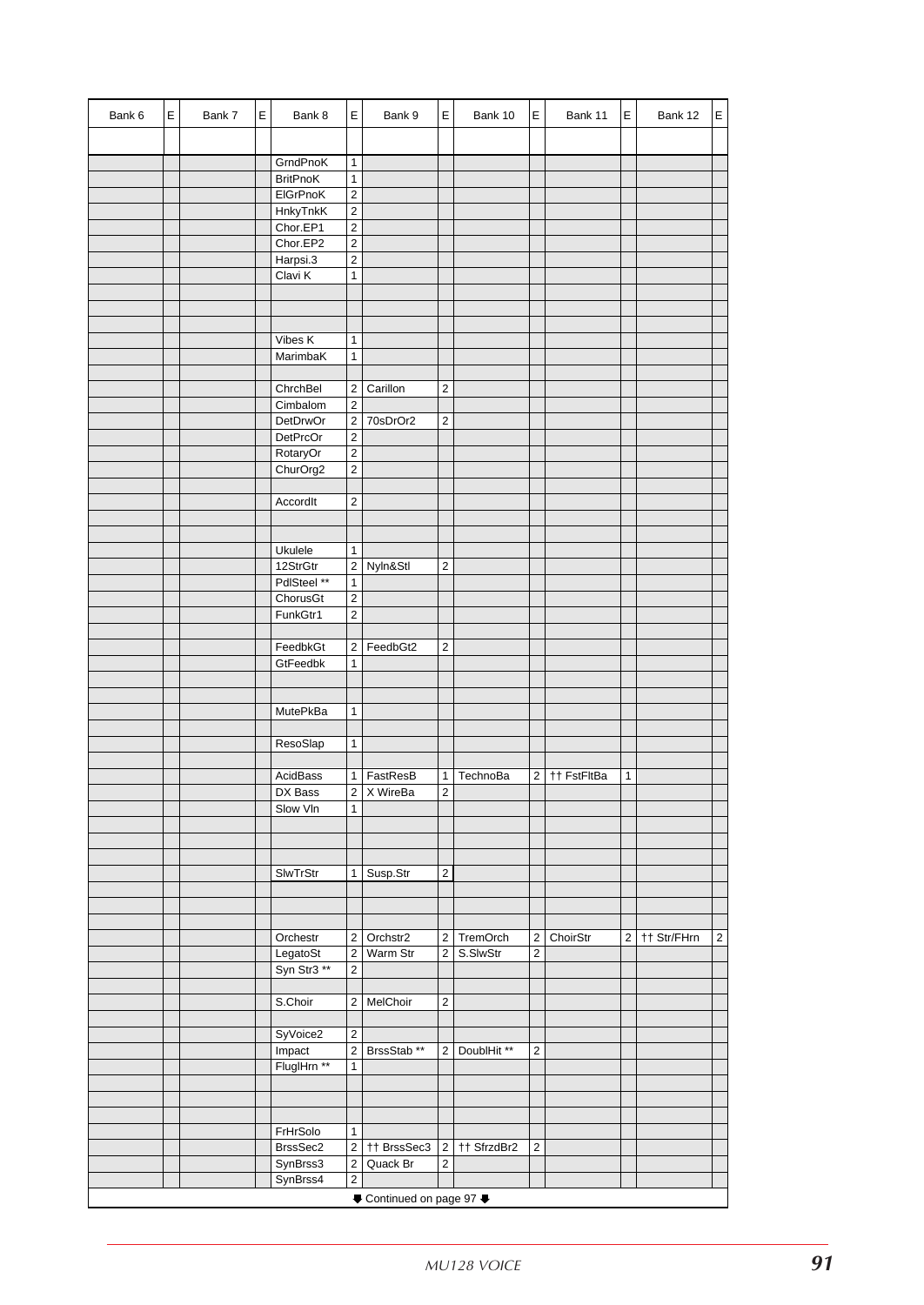**Bank Select LSB=000, MSB=Bank number**

| <b>Bank Select MSB</b> |                | Bank 0               | Ε                       | Bank 14                | Е | Bank 15     | E | Bank 16     | E.             | Bank 17     | Е              |
|------------------------|----------------|----------------------|-------------------------|------------------------|---|-------------|---|-------------|----------------|-------------|----------------|
| Instrument<br>Group    | Pgm<br>#       |                      |                         |                        |   |             |   |             |                |             |                |
| Piano                  | 1              | GrandPno             | 1                       |                        |   |             |   | MelloGrP    | 1              |             |                |
|                        | $\overline{2}$ | <b>BritePno</b>      | 1                       |                        |   |             |   |             |                |             |                |
|                        | 3              | El.Grand             | $\overline{c}$          |                        |   |             |   |             |                |             |                |
|                        | 4              | HnkyTonk             | $\overline{c}$          |                        |   |             |   |             |                |             |                |
|                        | 5              | E.Piano1             | $\overline{c}$          |                        |   |             |   | VX EI.P1    | 2              |             |                |
|                        | 6              | E.Piano2             | 2                       |                        |   |             |   | VX EI.P2    | $\overline{2}$ |             |                |
|                        | 7              | Harpsi.              | 1                       |                        |   |             |   | Harpsi.K    | 1              |             |                |
|                        | 8              | Clavi                | 2                       |                        |   |             |   |             |                |             |                |
| Chromatic              | 9              | Celesta              | 1                       |                        |   |             |   |             |                |             |                |
| Percussion             | 10             | Glocken              | 1                       |                        |   |             |   |             |                |             |                |
|                        | 11             | MusicBox             | 2                       |                        |   |             |   |             |                |             |                |
|                        | 12             | Vibes                | 1                       |                        |   |             |   |             |                |             |                |
|                        | 13             | Marimba              | 1                       |                        |   |             |   | Balafon **  | 2              | Balimba     | $\overline{2}$ |
|                        | 14             | Xylophon             | 1                       |                        |   |             |   |             |                |             |                |
|                        | 15             | TubulBel             | 1                       |                        |   |             |   |             |                |             |                |
|                        | 16             | Dulcimer             | 1                       |                        |   |             |   |             |                |             |                |
| Organ                  | 17             | DrawOrgn             | 1                       |                        |   |             |   | 60sDrOr1    | 2              | 60sDrOr2    | $\overline{2}$ |
|                        | 18             | PercOrgn             | 1                       |                        |   |             |   |             |                |             |                |
|                        | 19             | RockOrgn             | $\overline{c}$          |                        |   |             |   | SloRotar    | 2              |             |                |
|                        | 20             | ChrchOrg             | $\overline{c}$          |                        |   |             |   | ChurOrg3    | $\overline{2}$ |             |                |
|                        | 21             | ReedOrgn             | 1                       |                        |   |             |   |             |                |             |                |
|                        | 22             | Acordion             | $\overline{c}$          |                        |   |             |   |             |                |             |                |
|                        | 23             | Harmnica             | 1                       |                        |   |             |   |             |                |             |                |
|                        | 24             | TangoAcd             | $\overline{c}$          |                        |   |             |   |             |                |             |                |
| Guitar                 | 25             | NylonGtr             | 1                       |                        |   |             |   | NylonGt3    | 2              |             |                |
|                        | 26             | <b>SteelGtr</b>      | 1                       |                        |   |             |   | Mandolin    | $\overline{2}$ |             |                |
|                        | 27             | Jazz Gtr             | $\mathbf{1}$            |                        |   |             |   |             |                |             |                |
|                        | 28             | CleanGtr             | $\mathbf{1}$            |                        |   |             |   |             |                |             |                |
|                        | 29             | Mute Gtr             | 1                       |                        |   |             |   | FunkGtr2    | 2              |             |                |
|                        | 30             | Ovrdrive             | $\mathbf{1}$            |                        |   |             |   |             |                |             |                |
|                        | 31             | Dist.Gtr             | $\mathbf{1}$            |                        |   |             |   | PowerGt2 ** | 2              | PowerGt1 ** | $\overline{2}$ |
|                        | 32             | GtrHarmo             | $\mathbf{1}$            |                        |   |             |   | AcoHarmo ** | 1              |             |                |
| Bass                   | 33             | Aco.Bass             | $\mathbf{1}$            |                        |   |             |   |             |                |             |                |
|                        | 34             | FngrBass             | $\mathbf{1}$            |                        |   |             |   |             |                |             |                |
|                        | 35             | PickBass             | 1                       |                        |   |             |   |             |                |             |                |
|                        | 36             | Fretless             | $\mathbf{1}$            |                        |   |             |   |             |                |             |                |
|                        | 37             | SlapBas1             | 1                       |                        |   |             |   |             |                |             |                |
|                        | 38             | SlapBas2             | 1                       |                        |   |             |   |             |                |             |                |
|                        | 39             | SynBass1             | 1                       | †† Rubber30            | 1 | †† FstResB2 | 1 | ResoBass    | 1              |             |                |
|                        | 40             | SynBass2             | $\overline{2}$          |                        |   |             |   | RubberBa    | $\overline{2}$ | SynBa2Dk    | 1              |
| Strings                | 41             | Violin               | 1                       |                        |   |             |   |             |                |             |                |
|                        | 42             | Viola                | $\mathbf{1}$            |                        |   |             |   |             |                |             |                |
|                        | 43             | Cello                | $\mathbf{1}$            |                        |   |             |   |             |                |             |                |
|                        | 44             | Contrabs             | $\overline{1}$<br>1     |                        |   |             |   |             |                |             |                |
|                        | 45<br>46       | Trem.Str<br>Pizz.Str | 1                       |                        |   |             |   |             |                |             |                |
|                        | 47             |                      | $\mathbf{1}$            |                        |   |             |   | †† El.Harp  |                |             |                |
|                        | 48             | Harp<br>Timpani      | 1                       |                        |   |             |   |             | 1              |             |                |
| Ensemble               | 49             | Strings1             | 1                       |                        |   |             |   | S.Strngs    | 2              |             |                |
|                        | 50             | Strings2             | 1                       |                        |   |             |   |             |                |             |                |
|                        | 51             | Syn Str1             | $\mathbf 2$             |                        |   |             |   |             |                |             |                |
|                        | 52             | Syn Str2             | $\overline{c}$          |                        |   |             |   |             |                |             |                |
|                        | 53             | ChoirAah             | $\mathbf{1}$            |                        |   |             |   |             |                |             |                |
|                        | 54             | VoiceOoh             | 1                       |                        |   |             |   |             |                |             |                |
|                        | 55             | SynVoice             | 1                       |                        |   |             |   |             |                |             |                |
|                        | 56             | Orch.Hit             | $\overline{c}$          |                        |   |             |   | LoFi Hit    | 2              |             |                |
| <b>Brass</b>           | 57             | Trumpet              | $\mathbf{1}$            |                        |   |             |   | †† 4th TP   | 2              |             |                |
|                        | 58             | Trombone             | 1                       |                        |   |             |   |             |                |             |                |
|                        | 59             | Tuba                 | 1                       |                        |   |             |   |             |                |             |                |
|                        | 60             | Mute Trp             | 1                       |                        |   |             |   |             |                |             |                |
|                        | 61             | Fr. Horn             | $\overline{\mathbf{c}}$ |                        |   |             |   | HornOrch    | $\overline{2}$ |             |                |
|                        | 62             | <b>BrssSect</b>      | $\mathbf{1}$            |                        |   |             |   | BrssFall ** | $\mathbf{1}$   |             |                |
|                        | 63             | SynBrss1             | $\overline{2}$          |                        |   |             |   | AnaBrss1    | 2              |             |                |
|                        | 64             | SynBrss2             | $\mathbf{1}$            |                        |   |             |   | AnaBrss2    | $\overline{2}$ | VelBrss2    | 2              |
|                        |                |                      |                         | Continued on page 98 ♦ |   |             |   |             |                |             |                |

Same as Bank 0 E: Number of elements †† : MU128 Extension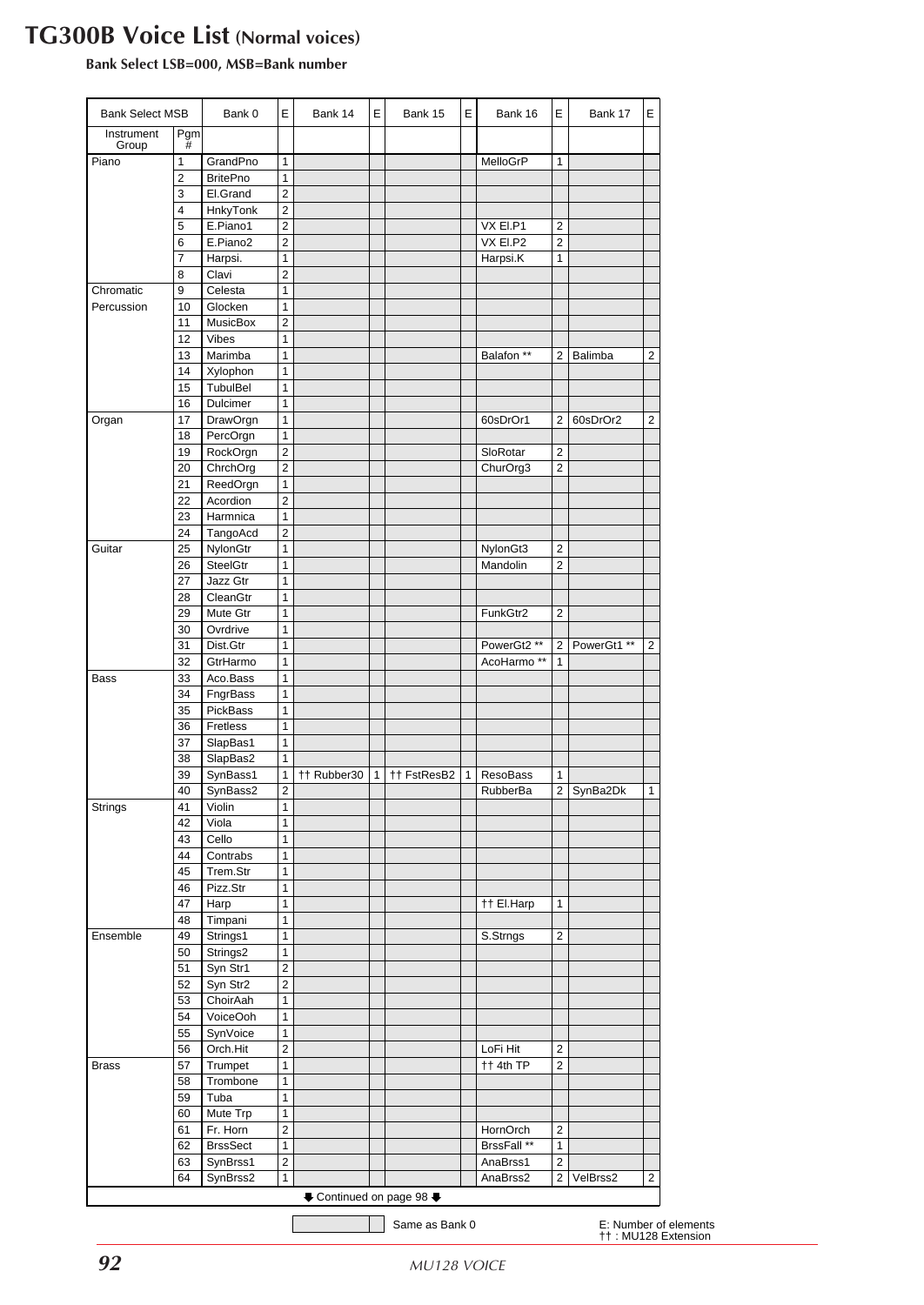| Bank 18                | E              | Bank 19              | E.             | Bank 24                | E                       | Bank 25                | E                       | Bank 26    | E.             | Bank 27 | E |
|------------------------|----------------|----------------------|----------------|------------------------|-------------------------|------------------------|-------------------------|------------|----------------|---------|---|
|                        |                |                      |                |                        |                         |                        |                         |            |                |         |   |
|                        |                |                      |                |                        |                         |                        |                         |            |                |         |   |
|                        |                |                      |                | 60sEl.P1               |                         | 1 HardEl.P             |                         | 2 MelloEP1 | $\overline{c}$ |         |   |
|                        |                |                      |                | DX Hard                | $\overline{2}$          |                        |                         |            |                |         |   |
|                        |                |                      |                | Harpsi.2               | $\overline{2}$          |                        |                         |            |                |         |   |
|                        |                |                      |                |                        |                         |                        |                         |            |                |         |   |
|                        |                |                      |                |                        |                         |                        |                         |            |                |         |   |
|                        |                |                      |                |                        |                         |                        |                         |            |                |         |   |
|                        |                |                      |                |                        |                         |                        |                         |            |                |         |   |
|                        |                |                      |                | Log Drum               | $\sqrt{2}$              |                        |                         |            |                |         |   |
|                        |                |                      |                |                        |                         |                        |                         |            |                |         |   |
|                        |                |                      |                |                        |                         |                        |                         |            |                |         |   |
| 60sDrOr3               |                | 2   † † 70sDrOr3   2 |                | CheezOrg               | $\overline{\mathbf{c}}$ |                        |                         |            |                |         |   |
|                        |                |                      |                | FstRotar               | $\mathbf 2$             |                        |                         |            |                |         |   |
|                        |                |                      |                | OrgFlute               | $\overline{2}$          |                        |                         |            |                |         |   |
|                        |                |                      |                |                        |                         |                        |                         |            |                |         |   |
|                        |                |                      |                |                        |                         |                        |                         |            |                |         |   |
|                        |                |                      |                |                        |                         |                        |                         |            |                |         |   |
|                        |                |                      |                | VelGtHrm               | $\overline{\mathbf{c}}$ |                        |                         |            |                |         |   |
|                        |                |                      |                |                        |                         |                        |                         |            |                |         |   |
|                        |                |                      |                |                        |                         |                        |                         |            |                |         |   |
|                        |                |                      |                |                        |                         |                        |                         |            |                |         |   |
|                        |                |                      |                |                        |                         |                        |                         |            |                |         |   |
| Dst.5ths <sup>**</sup> | $\overline{a}$ |                      |                | RckRthm2 <sup>**</sup> |                         | 2 RckRthm1 **          | $\overline{c}$          |            |                |         |   |
|                        |                |                      |                |                        |                         |                        |                         |            |                |         |   |
|                        |                |                      |                |                        |                         |                        |                         |            |                |         |   |
|                        |                |                      |                |                        |                         |                        |                         |            |                |         |   |
|                        |                |                      |                |                        |                         |                        |                         |            |                |         |   |
|                        |                |                      |                |                        |                         |                        |                         |            |                |         |   |
|                        |                |                      |                |                        |                         |                        |                         |            |                |         |   |
| MelloSB1               | $\mathbf{1}$   | SmthSynB             | $\overline{c}$ |                        |                         |                        |                         |            |                |         |   |
|                        |                |                      |                |                        |                         |                        |                         |            |                |         |   |
|                        |                |                      |                |                        |                         |                        |                         |            |                |         |   |
|                        |                |                      |                |                        |                         |                        |                         |            |                |         |   |
|                        |                |                      |                |                        |                         |                        |                         |            |                |         |   |
|                        |                |                      |                |                        |                         |                        |                         |            |                |         |   |
|                        |                |                      |                | Velo.Str               | $\overline{\mathbf{c}}$ |                        |                         |            |                |         |   |
|                        |                |                      |                |                        |                         |                        |                         |            |                |         |   |
|                        |                |                      |                |                        |                         |                        |                         |            |                |         |   |
|                        |                |                      |                |                        |                         |                        |                         |            |                |         |   |
|                        |                |                      |                |                        |                         |                        |                         |            |                |         |   |
|                        |                |                      |                |                        |                         |                        |                         |            |                |         |   |
|                        |                |                      |                |                        |                         |                        |                         |            |                |         |   |
|                        |                |                      |                | BriteTrp               |                         | 2 Warm Trp             | $\overline{\mathbf{c}}$ |            |                |         |   |
|                        |                |                      |                |                        |                         |                        |                         |            |                |         |   |
|                        |                |                      |                |                        |                         |                        |                         |            |                |         |   |
|                        |                |                      |                |                        | $\overline{2}$          |                        |                         |            |                |         |   |
|                        |                |                      |                | †† OctBrass            |                         |                        |                         |            |                |         |   |
|                        |                |                      |                |                        |                         |                        |                         |            |                |         |   |
|                        |                |                      |                |                        |                         | Continued on page 99 ♦ |                         |            |                |         |   |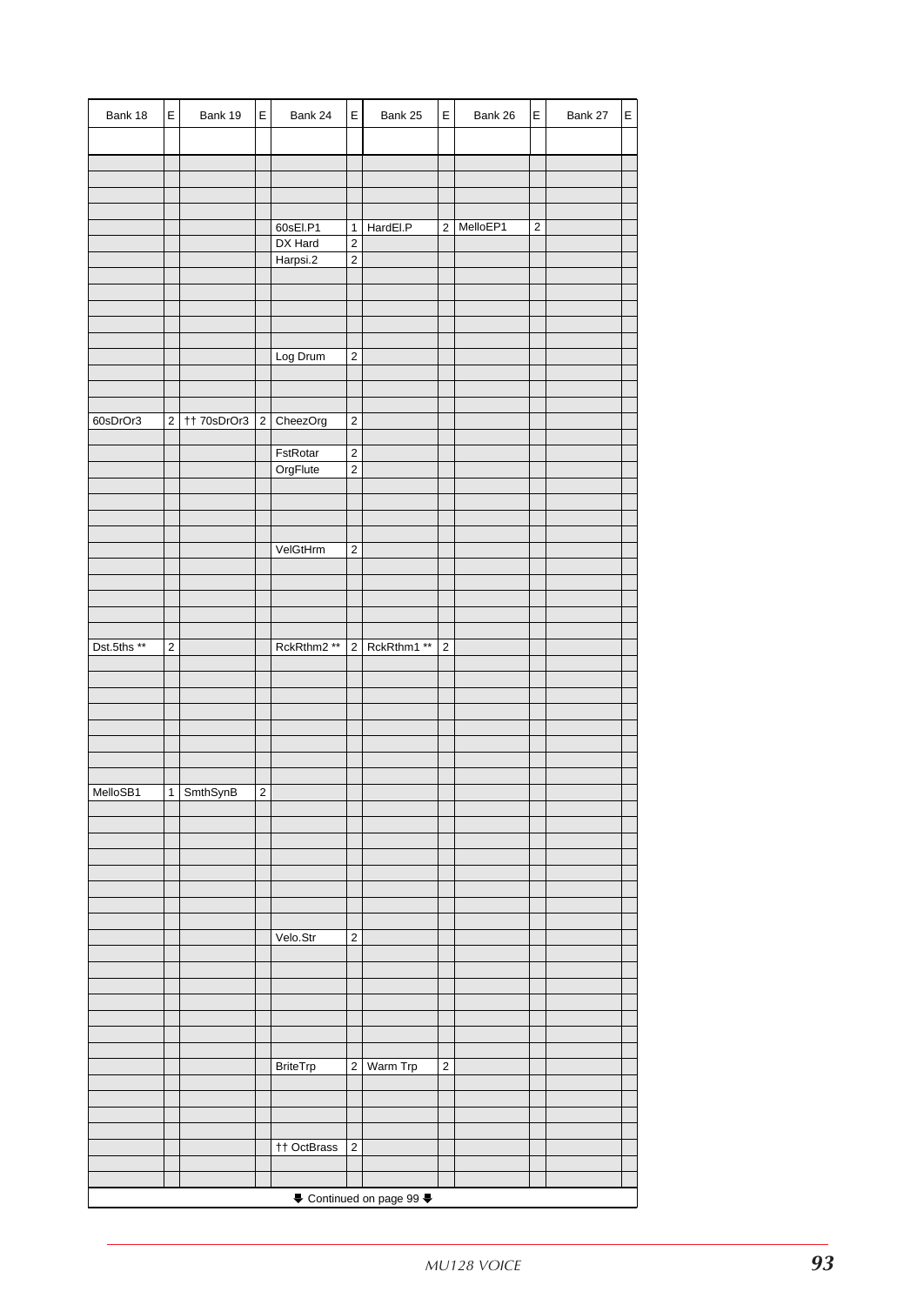| <b>Bank Select MSB</b> |                         | Bank 0               | E                            | Bank 29 | Ε | Bank 30                 | Ε | Bank 31 | Ε | Bank 32     | E              | Bank 33  | E.             |
|------------------------|-------------------------|----------------------|------------------------------|---------|---|-------------------------|---|---------|---|-------------|----------------|----------|----------------|
| Instrument<br>Group    | Pgm<br>#                |                      |                              |         |   |                         |   |         |   |             |                |          |                |
| Piano                  | 1                       | GrandPno             | $\mathbf{1}$                 |         |   |                         |   |         |   |             |                |          |                |
|                        | $\overline{\mathbf{c}}$ | <b>BritePno</b>      | $\mathbf{1}$                 |         |   |                         |   |         |   |             |                |          |                |
|                        | 3                       | El.Grand             | $\overline{\mathbf{c}}$      |         |   |                         |   |         |   |             |                |          |                |
|                        | 4                       | HnkyTonk             | $\mathbf 2$                  |         |   |                         |   |         |   |             |                |          |                |
|                        | 5                       | E.Piano1             | $\overline{\mathbf{c}}$      |         |   |                         |   |         |   | El.Pno1K    | 1              |          |                |
|                        | 6                       | E.Piano2             | $\mathbf 2$                  |         |   |                         |   |         |   | El.Pno2K    | 1              |          |                |
|                        | $\overline{7}$          | Harpsi.              | $\mathbf{1}$                 |         |   |                         |   |         |   |             |                |          |                |
|                        | 8                       | Clavi                | $\overline{\mathbf{c}}$      |         |   |                         |   |         |   |             |                |          |                |
| Chromatic              | 9                       | Celesta              | $\mathbf{1}$                 |         |   |                         |   |         |   |             |                |          |                |
| Percussion             | 10                      | Glocken              | $\mathbf{1}$                 |         |   |                         |   |         |   |             |                |          |                |
|                        | 11                      | MusicBox             | $\overline{\mathbf{c}}$      |         |   |                         |   |         |   |             |                |          |                |
|                        | 12                      | Vibes                | $\mathbf{1}$                 |         |   |                         |   |         |   |             |                |          |                |
|                        | 13                      | Marimba              | $\mathbf{1}$                 |         |   |                         |   |         |   |             |                |          |                |
|                        | 14                      | Xylophon             | $\mathbf{1}$                 |         |   |                         |   |         |   |             |                |          |                |
|                        | 15                      | TubulBel             | $\mathbf{1}$                 |         |   |                         |   |         |   |             |                |          |                |
|                        | 16                      | Dulcimer             | $\mathbf{1}$                 |         |   |                         |   |         |   |             |                |          |                |
| Organ                  | 17                      | DrawOrgn             | $\mathbf{1}$                 |         |   |                         |   |         |   | DrawOrg2    | 2              | Even Bar | $\overline{2}$ |
|                        | 18                      | PercOrgn             | $\mathbf{1}$                 |         |   |                         |   |         |   | PercOrg2    | $\overline{2}$ |          |                |
|                        | 19                      | RockOrgn             | $\mathbf 2$                  |         |   |                         |   |         |   |             |                |          |                |
|                        | 20                      | ChrchOrg             | $\mathbf 2$                  |         |   |                         |   |         |   | TrmOrgFl    | 2              |          |                |
|                        | 21                      | ReedOrgn             | $\mathbf{1}$                 |         |   |                         |   |         |   |             |                |          |                |
|                        | 22                      | Acordion             | $\mathbf 2$                  |         |   |                         |   |         |   |             |                |          |                |
|                        | 23                      | Harmnica             | $\mathbf{1}$                 |         |   |                         |   |         |   |             |                |          |                |
|                        | 24                      | TangoAcd             | $\mathbf 2$                  |         |   |                         |   |         |   |             |                |          |                |
| Guitar                 | 25                      | NylonGtr             | $\mathbf{1}$                 |         |   |                         |   |         |   | NylonGt2    | $\mathbf{1}$   |          |                |
|                        | 26                      | <b>SteelGtr</b>      | $\mathbf{1}$                 |         |   |                         |   |         |   | SteelGt2    | 1              |          |                |
|                        | 27                      | Jazz Gtr             | $\mathbf{1}$                 |         |   |                         |   |         |   |             |                |          |                |
|                        | 28                      | CleanGtr             | $\mathbf{1}$                 |         |   |                         |   |         |   |             |                |          |                |
|                        | 29                      | Mute Gtr             | $\mathbf{1}$                 |         |   |                         |   |         |   |             |                |          |                |
|                        | 30                      | Ovrdrive             | $\mathbf{1}$                 |         |   |                         |   |         |   |             |                |          |                |
|                        | 31                      | Dist.Gtr             | $\mathbf{1}$                 |         |   |                         |   |         |   |             |                |          |                |
|                        | 32                      | GtrHarmo             | $\mathbf{1}$                 |         |   |                         |   |         |   |             |                |          |                |
| Bass                   | 33                      | Aco.Bass             | $\mathbf{1}$                 |         |   |                         |   |         |   |             |                |          |                |
|                        | 34                      | FngrBass             | $\mathbf{1}$<br>$\mathbf{1}$ |         |   |                         |   |         |   |             |                |          |                |
|                        | 35<br>36                | PickBass<br>Fretless | $\mathbf{1}$                 |         |   |                         |   |         |   |             |                |          |                |
|                        | 37                      | SlapBas1             | $\mathbf{1}$                 |         |   |                         |   |         |   |             |                |          |                |
|                        | 38                      | SlapBas2             | $\mathbf{1}$                 |         |   |                         |   |         |   |             |                |          |                |
|                        | 39                      | SynBass1             | $\mathbf{1}$                 |         |   |                         |   |         |   |             |                |          |                |
|                        | 40                      | SynBass2             | $\overline{c}$               |         |   |                         |   |         |   |             |                |          |                |
| Strings                | 41                      | Violin               | $\mathbf{1}$                 |         |   |                         |   |         |   |             |                |          |                |
|                        | 42                      | Viola                | $\mathbf{1}$                 |         |   |                         |   |         |   |             |                |          |                |
|                        | 43                      | Cello                | $\mathbf{1}$                 |         |   |                         |   |         |   |             |                |          |                |
|                        | 44                      | Contrabs             | $\mathbf{1}$                 |         |   |                         |   |         |   |             |                |          |                |
|                        | 45                      | Trem.Str             | $\mathbf{1}$                 |         |   |                         |   |         |   |             |                |          |                |
|                        | 46                      | Pizz.Str             | $\mathbf{1}$                 |         |   |                         |   |         |   |             |                |          |                |
|                        | 47                      | Harp                 | $\mathbf{1}$                 |         |   |                         |   |         |   |             |                |          |                |
|                        | 48                      | Timpani              | $\mathbf{1}$                 |         |   |                         |   |         |   |             |                |          |                |
| Ensemble               | 49                      | Strings1             | $\mathbf{1}$                 |         |   |                         |   |         |   |             |                |          |                |
|                        | 50                      | Strings2             | $\mathbf{1}$                 |         |   |                         |   |         |   |             |                |          |                |
|                        | 51                      | Syn Str1             | $\mathbf 2$                  |         |   |                         |   |         |   |             |                |          |                |
|                        | 52                      | Syn Str2             | $\overline{c}$               |         |   |                         |   |         |   |             |                |          |                |
|                        | 53                      | ChoirAah             | $\mathbf{1}$                 |         |   |                         |   |         |   | Ch.Aahs2    | 2              |          |                |
|                        | 54                      | VoiceOoh             | $\mathbf{1}$                 |         |   |                         |   |         |   |             |                |          |                |
|                        | 55                      | SynVoice             | $\mathbf{1}$                 |         |   |                         |   |         |   |             |                |          |                |
|                        | 56                      | Orch.Hit             | $\mathbf 2$                  |         |   |                         |   |         |   |             |                |          |                |
| <b>Brass</b>           | 57                      | Trumpet              | $\mathbf{1}$                 |         |   |                         |   |         |   | †† Synth Tp | 1              |          |                |
|                        | 58                      | Trombone             | $\mathbf{1}$                 |         |   |                         |   |         |   |             |                |          |                |
|                        | 59                      | Tuba                 | $\mathbf{1}$                 |         |   |                         |   |         |   |             |                |          |                |
|                        | 60                      | Mute Trp             | $\mathbf{1}$                 |         |   |                         |   |         |   |             |                |          |                |
|                        | 61                      | Fr. Horn             | $\overline{\mathbf{c}}$      |         |   |                         |   |         |   |             |                |          |                |
|                        | 62                      | <b>BrssSect</b>      | $\mathbf{1}$                 |         |   |                         |   |         |   |             |                |          |                |
|                        | 63                      | SynBrss1             | $\overline{\mathbf{c}}$      |         |   |                         |   |         |   |             |                |          |                |
|                        | 64                      | SynBrss2             | $\mathbf{1}$                 |         |   |                         |   |         |   |             |                |          |                |
|                        |                         |                      |                              |         |   | Continued on page 100 → |   |         |   |             |                |          |                |

ſ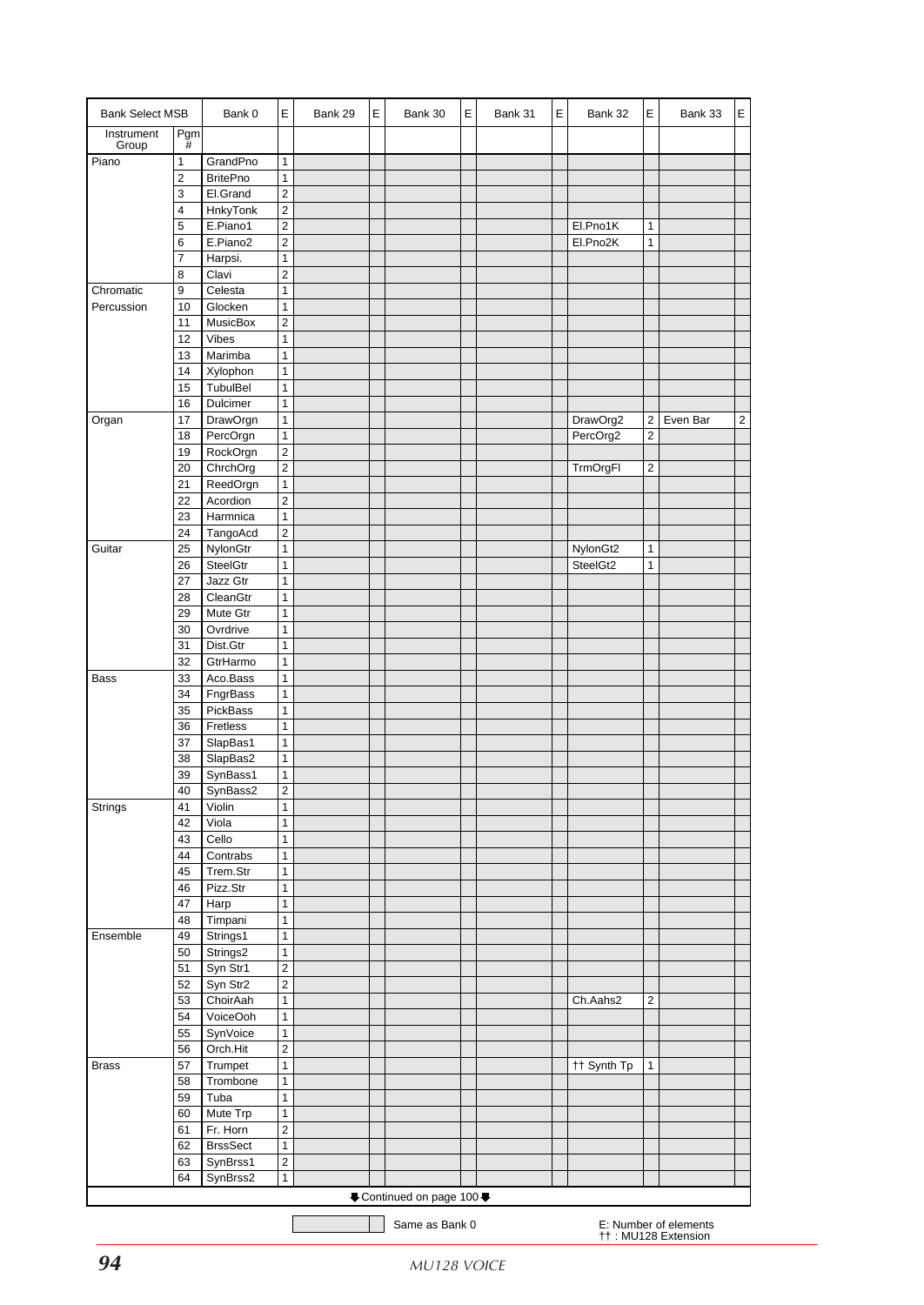| Bank 34 | E | Bank 35 | E | Bank 40  | E | Bank 41                 | E | <b>Bank 126</b>      | Е                                         | Bank 127               | Е                                |
|---------|---|---------|---|----------|---|-------------------------|---|----------------------|-------------------------------------------|------------------------|----------------------------------|
|         |   |         |   |          |   |                         |   |                      |                                           |                        |                                  |
|         |   |         |   |          |   |                         |   | A-Piano1             | 2                                         | a.piano1               | 1                                |
|         |   |         |   |          |   |                         |   | A-Piano2             | $\overline{2}$                            | a.piano2               | 1                                |
|         |   |         |   |          |   |                         |   | A-Piano3             | $\overline{2}$                            | a.piano3               | 1                                |
|         |   |         |   |          |   |                         |   | A-Piano4             | $\overline{2}$                            | e.piano1               | 1                                |
|         |   |         |   |          |   |                         |   | A-Piano5             | $\mathbf{1}$                              | e.piano2               | 1                                |
|         |   |         |   |          |   |                         |   | A-Piano6<br>A-Piano7 | $\mathbf{1}$<br>$\mathbf{1}$              | e.piano3<br>e.piano4   | 1<br>1                           |
|         |   |         |   |          |   |                         |   | E-Piano1             | 2                                         | hnkytnk                | $\overline{2}$                   |
|         |   |         |   |          |   |                         |   | E-Piano2             | $\overline{2}$                            | e.organ1               | $\overline{\mathbf{c}}$          |
|         |   |         |   |          |   |                         |   | E-Piano3             | 2                                         | e.organ2               | $\overline{2}$                   |
|         |   |         |   |          |   |                         |   | A-Guitr1             | 1                                         | e.organ3               | $\mathbf{1}$                     |
|         |   |         |   |          |   |                         |   | A-Guitr2             |                                           | $2$ e.organ4           | $\mathbf{1}$                     |
|         |   |         |   |          |   |                         |   | A-Guitr3             | 2                                         | pipeorg1               | $\overline{c}$                   |
|         |   |         |   |          |   |                         |   | E-Guitr1             | 2                                         | pipeorg2               | $\overline{2}$                   |
|         |   |         |   |          |   |                         |   | E-Guitr2<br>Slap-1   | 1<br>2                                    | pipeorg3<br>acordion   | $\overline{c}$<br>$\overline{c}$ |
|         |   |         |   | Organ Ba | 1 |                         |   | Slap-2               | 2                                         | harpsi1                | $\mathbf{1}$                     |
|         |   |         |   |          |   |                         |   | Slap-3               | 2                                         | harpsi2                | $\overline{2}$                   |
|         |   |         |   |          |   |                         |   | Slap-4               | 2                                         | harpsi3                | $\mathbf{1}$                     |
|         |   |         |   |          |   |                         |   | Slap-5               | $\overline{2}$                            | clavi1                 | 1                                |
|         |   |         |   |          |   |                         |   | Slap-6               | $\overline{2}$                            | clavi2                 | 1                                |
|         |   |         |   |          |   |                         |   | Slap-7               | $\overline{2}$                            | clavi3                 | 1                                |
|         |   |         |   |          |   |                         |   | Slap-8               | 2                                         | celesta1               | 1                                |
|         |   |         |   |          |   |                         |   | Finger-1             | 1                                         | celesta2               | 1                                |
|         |   |         |   | Requinto | 1 |                         |   | Finger-2<br>Picked-1 | $\overline{2}$<br>1                       | synbras1               | $\overline{c}$<br>$\overline{2}$ |
|         |   |         |   |          |   |                         |   | Picked-2             | 2                                         | synbras2<br>synbras3   | $\overline{c}$                   |
|         |   |         |   |          |   |                         |   | FretIsBs             | 1                                         | synbras4               | $\overline{2}$                   |
|         |   |         |   |          |   |                         |   | A-Bass               | 2                                         | synbass1               | 1                                |
|         |   |         |   |          |   |                         |   | Choir-1              | 1                                         | synbass2               | 1                                |
|         |   |         |   |          |   |                         |   | Choir-2              | 1                                         | synbass3               | $\overline{c}$                   |
|         |   |         |   |          |   |                         |   | Choir-3              | 2                                         | synbass4               | 1                                |
|         |   |         |   |          |   |                         |   | Choir-4              | $\overline{2}$                            | newagepd               | $\overline{c}$                   |
|         |   |         |   |          |   |                         |   | Strngs-1             | $\overline{2}$<br>$\overline{2}$          | synharmo<br>choir pd   | $\overline{c}$<br>$\overline{2}$ |
|         |   |         |   |          |   |                         |   | Strngs-2<br>Strngs-3 | 2                                         | bowed pd               | $\overline{c}$                   |
|         |   |         |   |          |   |                         |   | Strngs-4             | $\overline{2}$                            | soundtrk               | $\overline{2}$                   |
|         |   |         |   |          |   |                         |   | E-Organ1             | $\overline{2}$                            | atmosphr               | $\overline{c}$                   |
|         |   |         |   |          |   |                         |   | E-Organ2             | 2                                         | syn warm               | $\overline{2}$                   |
|         |   |         |   |          |   |                         |   | E-Organ3             | 2                                         | synfunny               | $\mathbf{1}$                     |
|         |   |         |   |          |   |                         |   | E-Organ4             | $\overline{\mathbf{c}}$                   | synecho1               | $\overline{c}$                   |
|         |   |         |   |          |   |                         |   | E-Organ5             | 2                                         | rain                   | $\overline{2}$                   |
|         |   |         |   |          |   |                         |   | E-Organ6<br>E-Organ7 | $\overline{\mathbf{c}}$<br>$\overline{2}$ | synoboe<br>synecho2    | $\overline{2}$<br>$\overline{c}$ |
|         |   |         |   |          |   |                         |   | E-Organ8             | 2                                         | synsolo                | $\overline{2}$                   |
|         |   |         |   |          |   |                         |   | E-Organ9             | $\overline{2}$                            | synrdorg               | $\overline{2}$                   |
|         |   |         |   |          |   |                         |   | SoftTP-1             | 1                                         | synbell                | 1                                |
|         |   |         |   |          |   |                         |   | SoftTP-2             | 1                                         | squareld               | $\overline{2}$                   |
|         |   |         |   |          |   |                         |   | TP/TRB-1             | 1                                         | strsect1               | $\overline{2}$                   |
|         |   |         |   |          |   |                         |   | TP/TRB-2             | 1                                         | strsect2               | $\overline{2}$                   |
|         |   |         |   |          |   |                         |   | TP/TRB-3             | 1                                         | strsect3               | $\overline{2}$                   |
|         |   |         |   |          |   |                         |   | TP/TRB-4             | 1                                         | pizz.str               | $\mathbf{1}$<br>$\mathbf 2$      |
|         |   |         |   |          |   |                         |   | TP/TRB-5<br>TP/TRB-6 | $\overline{a}$<br>$\overline{2}$          | violin 1<br>violin 2   | $\mathbf{1}$                     |
|         |   |         |   |          |   |                         |   | Sax-1                | 1                                         | cello 1                | $\mathbf{1}$                     |
|         |   |         |   |          |   |                         |   | Sax-2                | 1                                         | cello 2                | $\mathbf{1}$                     |
|         |   |         |   |          |   |                         |   | Sax-3                | 1                                         | contrabs               | $\mathbf{1}$                     |
|         |   |         |   |          |   |                         |   | Sax-4                |                                           | $2$ harp 1             | $\mathbf{1}$                     |
|         |   |         |   |          |   |                         |   | Brass-1              | 1                                         | harp 2                 | $\mathbf{1}$                     |
|         |   |         |   |          |   |                         |   | Brass-2              | 1                                         | guitar 1               | $\mathbf{1}$                     |
|         |   |         |   |          |   |                         |   | Brass-3              | 2                                         | guitar 2               | $\mathbf{1}$<br>$\overline{2}$   |
|         |   |         |   |          |   |                         |   | Brass-4<br>Brass-5   | 2                                         | 2 elecgtr1<br>elecgtr2 | $\overline{2}$                   |
|         |   |         |   |          |   |                         |   | Orch-Hit             | 1                                         | sitar                  | $\mathbf{1}$                     |
|         |   |         |   |          |   | Continued on page 101 ₹ |   |                      |                                           |                        |                                  |
|         |   |         |   |          |   |                         |   |                      |                                           |                        |                                  |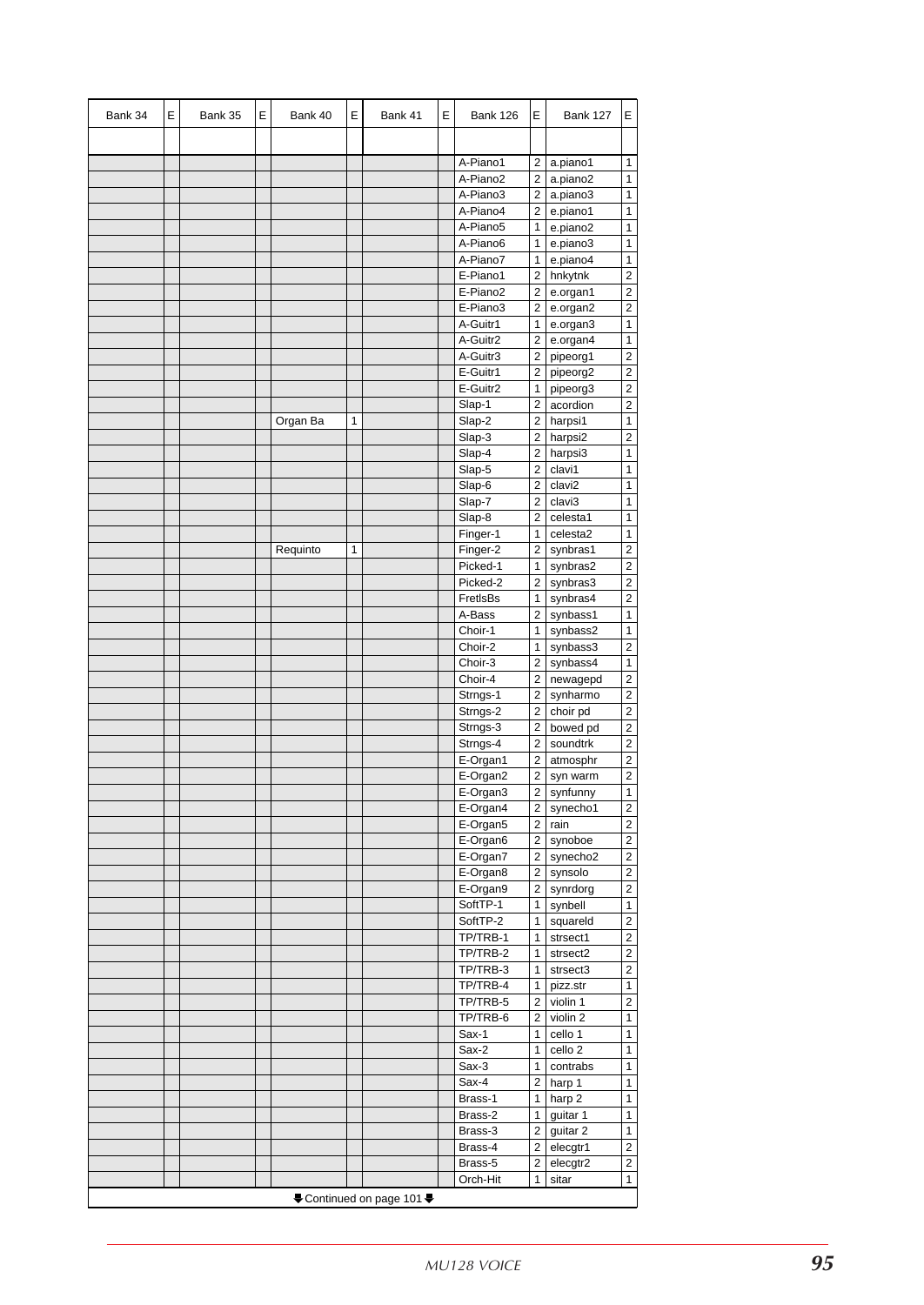**Bank Select MSB=000, LSB=Bank number**

| <b>Bank Select MSB</b> |            | Bank 0               | E                                         | Bank 1                 | E                            | Bank 2                                                           | Е                       | Bank 3              | E                 | Bank 4             | E              | Bank 5                    | Ε                           |
|------------------------|------------|----------------------|-------------------------------------------|------------------------|------------------------------|------------------------------------------------------------------|-------------------------|---------------------|-------------------|--------------------|----------------|---------------------------|-----------------------------|
| Instrument<br>Group    | Pgm<br>#   |                      |                                           |                        |                              |                                                                  |                         |                     |                   |                    |                |                           |                             |
|                        |            |                      |                                           |                        |                              | $\blacktriangleright$ Continued on page 90 $\blacktriangleright$ |                         |                     |                   |                    |                |                           |                             |
| Reed                   | 65         | SprnoSax             | 1                                         |                        |                              |                                                                  |                         |                     |                   |                    |                |                           |                             |
|                        | 66         | Alto Sax             | 1                                         |                        |                              |                                                                  |                         |                     |                   |                    |                |                           |                             |
|                        | 67         | TnrSax 2             | 1                                         |                        |                              |                                                                  |                         |                     |                   |                    |                |                           |                             |
|                        | 68         | Bari.Sax             | 1                                         |                        |                              |                                                                  |                         |                     |                   |                    |                |                           |                             |
|                        | 69         | Oboe                 | $\overline{c}$                            |                        |                              |                                                                  |                         |                     |                   |                    |                |                           |                             |
|                        | 70         | Eng.Horn             | 1                                         |                        |                              |                                                                  |                         |                     |                   |                    |                |                           |                             |
|                        | 71         | Bassoon              | 1                                         |                        |                              |                                                                  |                         |                     |                   |                    |                |                           |                             |
|                        | 72         | Clarinet             | 1                                         |                        |                              |                                                                  |                         |                     |                   |                    |                |                           |                             |
| Pipe                   | 73         | Piccolo              | 1                                         |                        |                              |                                                                  |                         |                     |                   |                    |                |                           |                             |
|                        | 74         | Flute                | 1                                         |                        |                              |                                                                  |                         |                     |                   |                    |                |                           |                             |
|                        | 75         | Recorder             | 1                                         |                        |                              |                                                                  |                         |                     |                   |                    |                |                           |                             |
|                        | 76         | PanFlute             | 1                                         |                        |                              |                                                                  |                         |                     |                   |                    |                |                           |                             |
|                        | 77         | <b>Bottle</b>        | $\overline{c}$                            |                        |                              |                                                                  |                         |                     |                   |                    |                |                           |                             |
|                        | 78         | Shakhchi             | $\overline{c}$                            |                        |                              |                                                                  |                         |                     |                   |                    |                |                           |                             |
|                        | 79         | Whistle              | 1                                         |                        |                              |                                                                  |                         |                     |                   |                    |                |                           |                             |
|                        | 80         | Ocarina              | 1                                         |                        |                              |                                                                  |                         |                     |                   |                    |                |                           |                             |
| Synth Lead             | 81         | SquareLd             | $\overline{\mathbf{c}}$                   | SquarLd2               | 1                            | Hollow                                                           | 1                       | Mellow              | $\overline{2}$    | SoloSine           | 2              | Shroud                    | 2                           |
|                        | 82         | Saw Ld               | $\overline{2}$                            | Saw Ld 2               | 1                            | PulseSaw                                                         | $\overline{2}$          | ThickSaw            | 2                 | <b>Big Lead</b>    | $\overline{2}$ | VeloLead                  | $\overline{2}$              |
|                        | 83         | CaliopLd             | $\overline{\mathbf{c}}$                   | Vent Syn <sup>**</sup> | $\overline{2}$               | PureLead                                                         | $\overline{2}$          |                     |                   |                    |                |                           |                             |
|                        | 84         | Chiff Ld             | $\overline{c}$                            |                        |                              |                                                                  |                         |                     |                   |                    |                |                           |                             |
|                        | 85         | CharanLd             | $\overline{c}$                            |                        |                              |                                                                  |                         |                     |                   |                    |                |                           |                             |
|                        | 86         | Voice Ld             | $\overline{c}$                            |                        |                              |                                                                  |                         |                     |                   |                    |                |                           |                             |
|                        | 87         | Fifth Ld             | $\overline{c}$                            | <b>Big Five</b>        | $\overline{2}$               |                                                                  |                         |                     |                   |                    |                |                           |                             |
|                        | 88         | Bass&Ld              | $\overline{2}$                            | Big&Low                | $\overline{2}$               | Fat&Prky                                                         | $\overline{\mathbf{c}}$ |                     |                   | †† Ba Lead         | 1              |                           |                             |
| Synth Pad              | 89         | NewAgePd             | $\overline{\mathbf{c}}$                   | Fantasy2               | $\overline{\mathbf{c}}$      | †† Bell Pad                                                      | $\overline{2}$          |                     |                   |                    |                |                           |                             |
|                        | 90         | Warm Pad             | $\overline{2}$                            | ThickPad               | $\overline{2}$               | Horn Pad                                                         | 2                       | RotarStr            | 2                 | Soft Pad           | $\overline{2}$ |                           |                             |
|                        | 91         | PolySyPd             | $\overline{\mathbf{c}}$                   | PolyPd80               | $\overline{\mathbf{c}}$      | †† PolySPd2                                                      | $\overline{\mathbf{c}}$ | tt PolyPdKg         | $\overline{2}$    |                    |                |                           |                             |
|                        | 92         | ChoirPad             | $\overline{2}$                            | Heaven <sub>2</sub>    | $\overline{2}$               |                                                                  |                         |                     |                   |                    |                |                           |                             |
|                        | 93         | <b>BowedPad</b>      | $\overline{c}$                            |                        |                              | †† SquarPd8                                                      | 2                       |                     |                   |                    |                |                           |                             |
|                        | 94         | MetalPad             | $\overline{2}$                            | <b>Tine Pad</b>        | $\overline{2}$               | Pan Pad                                                          | 2                       |                     |                   |                    |                |                           |                             |
|                        | 95         | Halo Pad             | $\overline{\mathbf{c}}$                   | <b>tt ChorusPd</b>     | $\overline{2}$               |                                                                  |                         |                     |                   |                    |                |                           |                             |
|                        | 96         | SweepPad             | $\overline{2}$                            | PolarPad               | $\overline{2}$               |                                                                  |                         |                     |                   |                    |                |                           |                             |
| Synth Effects          | 97         | Rain                 | $\overline{2}$                            | HrmoRain               | $\overline{2}$               | AfrcnWnd                                                         | $\overline{\mathbf{c}}$ |                     |                   |                    |                |                           |                             |
|                        | 98         | SoundTrk             | $\overline{2}$                            | Ancestri               | $\overline{2}$               | Prologue                                                         | $\overline{2}$          |                     |                   |                    |                |                           |                             |
|                        | 99         | Crystal              | $\overline{\mathbf{c}}$                   | SynMalet               | $\mathbf{1}$                 | SftCryst                                                         | $\overline{\mathbf{c}}$ | <b>RndGlock</b>     | 2                 | LoudGlok           | 2              | GlockChi                  | 2                           |
|                        | 100        | Atmosphr             | $\overline{2}$                            | WarmAtms               | $\overline{2}$               | NylnHarp                                                         | 2                       | Harp Vox            | 2                 | <b>HollwRIs</b>    | $\overline{2}$ | Nylon EP                  | $\overline{2}$              |
|                        | 101        | <b>Bright</b>        | $\overline{\mathbf{c}}$                   | <b>tt ShinStar</b>     | $\overline{\mathbf{c}}$      | †† BritStab                                                      | $\overline{\mathbf{c}}$ |                     |                   |                    |                |                           |                             |
|                        | 102        | Goblins              | $\overline{2}$                            | GobSynth               | $\overline{2}$               | Creeper                                                          | $\overline{2}$          |                     |                   |                    |                |                           |                             |
|                        | 103        | Echoes               | $\overline{\mathbf{c}}$                   | EchoBell               | $\overline{2}$               | Echo Pan                                                         | 2                       | EchoPad2            | 2                 | Big Pan            | 2              | Reso&Pan                  | 2                           |
|                        | 104        | Sci-Fi               | $\overline{2}$                            | Starz                  | $\overline{2}$               |                                                                  |                         |                     |                   |                    |                |                           |                             |
| Ethnic                 | 105        | Sitar                | 1                                         | Sitar 2                | $\overline{2}$               | DetSitar                                                         | $\overline{2}$          |                     |                   |                    |                |                           |                             |
|                        | 106        | Banjo                | 1                                         | MuteBnjo               | 1                            |                                                                  |                         |                     |                   |                    |                |                           |                             |
|                        | 107        | Shamisen             | 1                                         | Tsugaru **             | $\overline{\mathbf{c}}$      |                                                                  |                         |                     |                   |                    |                |                           |                             |
|                        | 108        | Koto                 | 1                                         |                        |                              |                                                                  |                         |                     |                   |                    |                |                           |                             |
|                        | 109        | Kalimba              | 1                                         |                        |                              |                                                                  |                         |                     |                   |                    |                |                           |                             |
|                        |            | 110 Bagpipe          | 2                                         |                        |                              |                                                                  |                         |                     |                   |                    |                |                           |                             |
|                        | 111        | Fiddle               | $\mathbf{1}$                              |                        |                              |                                                                  |                         |                     |                   |                    |                |                           |                             |
|                        | 112        | Shanai               | $\mathbf{1}$                              | Shanai 2               | $\mathbf{1}$                 |                                                                  |                         |                     |                   |                    |                |                           |                             |
| Percussive             | 113        | TnklBell             | $\overline{c}$<br>$\overline{2}$          |                        |                              |                                                                  |                         |                     |                   |                    |                |                           |                             |
|                        | 114<br>115 | Agogo<br>SteelDrm    | $\overline{c}$                            |                        |                              |                                                                  |                         |                     |                   |                    |                |                           |                             |
|                        | 116        | Woodblok             | $\mathbf{1}$                              |                        |                              |                                                                  |                         |                     |                   |                    |                |                           |                             |
|                        |            |                      |                                           |                        |                              |                                                                  |                         |                     |                   |                    |                |                           |                             |
|                        | 117<br>118 | TaikoDrm<br>MelodTom | $\mathbf{1}$<br>$\overline{c}$            | Real Tom               | $\overline{2}$               |                                                                  |                         |                     |                   |                    |                |                           |                             |
|                        | 119        | Syn Drum             | $\mathbf{1}$                              |                        |                              |                                                                  |                         |                     |                   |                    |                |                           |                             |
|                        | 120        |                      | $\mathbf{1}$                              |                        |                              |                                                                  |                         |                     |                   |                    |                |                           |                             |
| Sound Effects          | 121        | RevCymbl<br>FretNoiz | $\overline{\mathbf{c}}$                   | Rev Cym2 **            | 1<br>$\mathbf{1}$            | †† Rev Cym3                                                      | $\mathbf{1}$            |                     |                   |                    |                |                           |                             |
|                        |            |                      | $\overline{2}$                            | CuttngNz<br>Fl.KClik   | $\mathbf{1}$                 | Str Slap                                                         | $\mathbf{1}$            | CttngNz2            | 2                 | DstCutNz **        | 2              | B.Slide **                | 2                           |
|                        | 122        | <b>BrthNoiz</b>      |                                           |                        |                              |                                                                  |                         |                     |                   |                    |                |                           |                             |
|                        | 123        | Seashore             | $\overline{\mathbf{c}}$<br>$\overline{2}$ | Shower                 | $\mathbf{1}$<br>$\mathbf{1}$ | Thunder                                                          | 1<br>$\mathbf{1}$       | Wind                | 1<br>1            | Stream<br>Kitty ** | 2<br>1         | <b>Bubble</b><br>Growl ** | 2<br>$\mathbf{1}$           |
|                        | 124<br>125 | Tweet                | $\mathbf{1}$                              | Dog<br>Call **         | $\mathbf{1}$                 | Horse                                                            | $\mathbf{1}$            | Tweet 2             |                   |                    |                | WindChim                  |                             |
|                        | 126        | Telphone<br>Helicptr | 1                                         | Ignition               | $\mathbf{1}$                 | DoorSqek<br>Squeal                                               | 1                       | DoorSlam<br>Exhaust | 1<br>$\mathbf{1}$ | ScratchC<br>Crash  | 1<br>1         | Siren                     | $\mathbf{1}$<br>$\mathbf 2$ |
|                        | 127        | Applause             | 1                                         | Laugh                  | $\mathbf{1}$                 | Scream                                                           | $\mathbf{1}$            | Punch               | 1                 | Heart              | 1              | Footstep                  | $\mathbf{1}$                |
|                        | 128        | Gunshot              | 1                                         | MchinGun               | $\mathbf{1}$                 | LaserGun                                                         | $\overline{c}$          | Xplosion            | 2                 |                    |                |                           |                             |
|                        |            |                      |                                           |                        |                              |                                                                  |                         |                     |                   |                    |                |                           |                             |

Same as Bank 0

 $\overline{\phantom{a}}$ 

E: Number of elements †† : MU128 Extension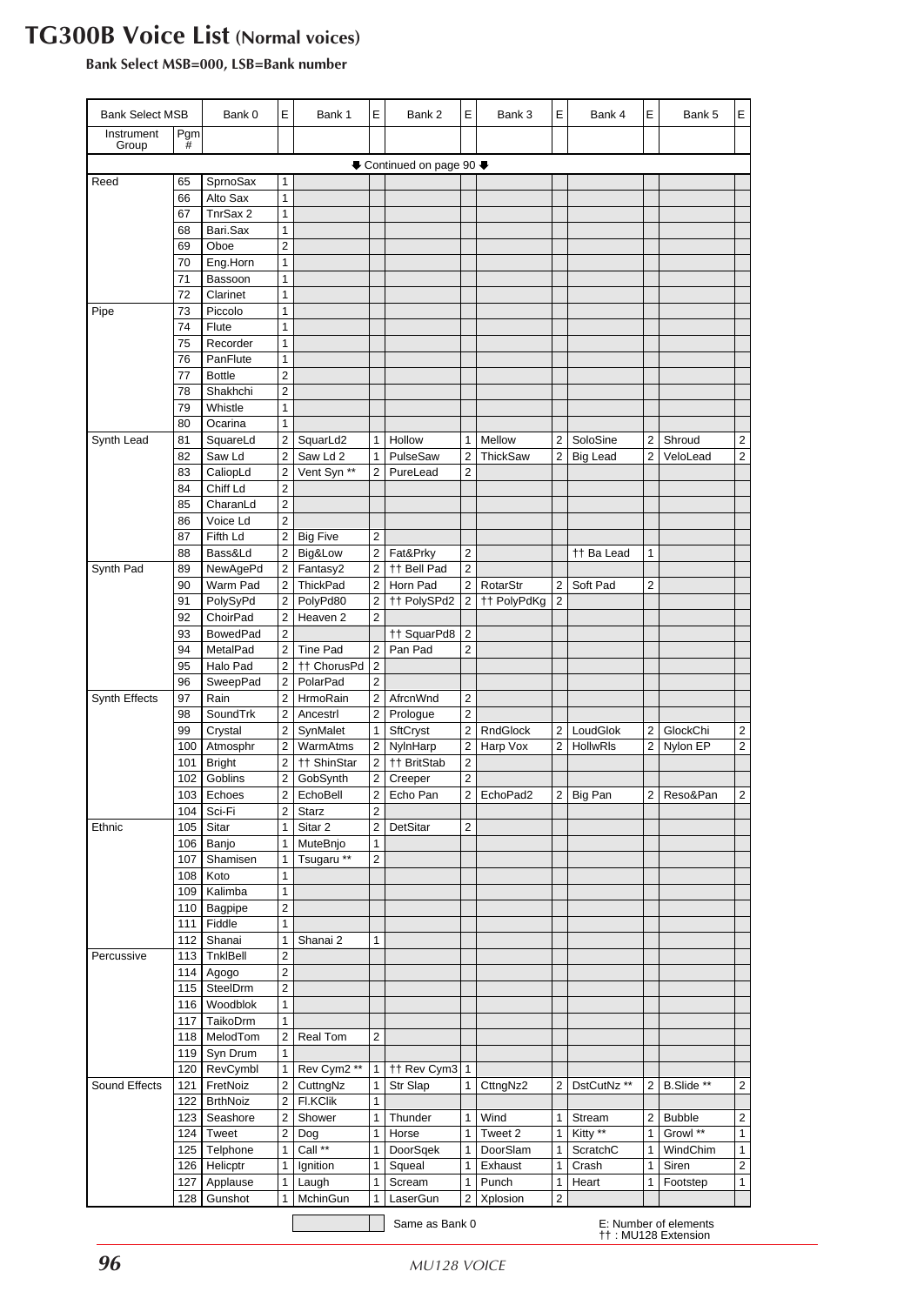| Bank 6      | E              | Bank 7         | E              | Bank 8                           | Ε                                | Bank 9                          | E                       | Bank 10     | E.             | Bank 11      | E              | Bank 12 | E |
|-------------|----------------|----------------|----------------|----------------------------------|----------------------------------|---------------------------------|-------------------------|-------------|----------------|--------------|----------------|---------|---|
|             |                |                |                |                                  |                                  |                                 |                         |             |                |              |                |         |   |
|             |                |                |                |                                  |                                  | Continued on page 91 ♦          |                         |             |                |              |                |         |   |
|             |                |                |                | HyprAlto                         | $\overline{\mathbf{c}}$          |                                 |                         |             |                |              |                |         |   |
|             |                |                |                | <b>BrthTnSx</b>                  | $\overline{c}$                   |                                 |                         |             |                |              |                |         |   |
|             |                |                |                |                                  |                                  |                                 |                         |             |                |              |                |         |   |
|             |                |                |                | †† Oboe Exp                      | $\mathbf{1}$                     |                                 |                         |             |                |              |                |         |   |
|             |                |                |                |                                  |                                  |                                 |                         |             |                |              |                |         |   |
|             |                |                |                | BassClar**                       | 1                                |                                 |                         |             |                |              |                |         |   |
|             |                |                |                |                                  |                                  |                                 |                         |             |                |              |                |         |   |
|             |                |                |                |                                  |                                  |                                 |                         |             |                |              |                |         |   |
|             |                |                |                | Kawala **                        | $\overline{\mathbf{c}}$          |                                 |                         |             |                |              |                |         |   |
|             |                |                |                |                                  |                                  |                                 |                         |             |                |              |                |         |   |
|             |                |                |                |                                  |                                  |                                 |                         |             |                |              |                |         |   |
|             |                |                |                |                                  |                                  |                                 |                         |             |                |              |                |         |   |
| LMSquare    | 2              |                |                | SineLead                         |                                  | 1   $\uparrow\uparrow$ Sine Ld2 | 1                       |             |                |              |                |         |   |
| HeavySyn    | $\overline{c}$ | Dyna Saw       | 1              | Dr.Lead                          |                                  | 2   ++ FatSawLd                 | $\mathbf{1}$            |             |                |              |                |         |   |
|             |                |                |                |                                  |                                  |                                 |                         |             |                |              |                |         |   |
|             |                |                |                | DistLead                         | 2                                |                                 |                         |             |                |              |                |         |   |
|             |                |                |                |                                  |                                  |                                 |                         |             |                |              |                |         |   |
|             |                |                |                |                                  |                                  |                                 |                         |             |                |              |                |         |   |
|             |                |                |                |                                  |                                  |                                 |                         |             |                |              |                |         |   |
|             |                |                |                |                                  |                                  |                                 |                         |             |                |              |                |         |   |
|             |                |                |                |                                  |                                  |                                 |                         |             |                |              |                |         |   |
|             |                |                |                |                                  |                                  |                                 |                         |             |                |              |                |         |   |
|             |                |                |                |                                  |                                  |                                 |                         |             |                |              |                |         |   |
|             |                |                |                |                                  |                                  |                                 |                         |             |                |              |                |         |   |
|             |                |                |                | Converge<br>ClaviPad             | $\overline{2}$<br>$\sqrt{2}$     | Shwimmer                        | 2                       | Celstial    | $\overline{2}$ |              |                |         |   |
|             |                |                |                | Rave**                           | $\overline{2}$                   |                                 |                         |             |                |              |                |         |   |
| ClearBel    | 2              | ChrstBel       | 2              | VibeBell                         | $\overline{2}$                   | DigiBell                        | 2                       |             |                | †† Ana Bell  | 1              |         |   |
| AtmosPad    |                | 2   † Cloud Pd |                | 2   †† PulseKey                  | $\overline{2}$                   | †† NoisePno                     | $\overline{\mathbf{c}}$ |             |                |              |                |         |   |
|             |                |                |                |                                  |                                  |                                 |                         |             |                |              |                |         |   |
| SynPiano    | 2              |                |                | †† Ana Echo                      | 2                                |                                 |                         |             |                |              |                |         |   |
|             |                |                |                | Tambra                           | 2                                |                                 |                         |             |                |              |                |         |   |
|             |                |                |                | Rabab                            | $\boldsymbol{2}$                 |                                 |                         |             |                |              |                |         |   |
|             |                |                |                |                                  |                                  |                                 |                         |             |                |              |                |         |   |
|             |                |                |                | Taisho-k                         | $\overline{c}$                   |                                 |                         |             |                |              |                |         |   |
|             |                |                |                |                                  |                                  |                                 |                         |             |                |              |                |         |   |
|             |                |                |                |                                  |                                  |                                 |                         |             |                |              |                |         |   |
|             |                |                |                | Pungi                            | $\mathbf{1}$                     |                                 |                         |             |                |              |                |         |   |
|             |                |                |                | Bonang<br>Atrigane <sup>**</sup> | $\overline{2}$<br>$\overline{2}$ | Altair                          |                         | 2 Gamelan   |                | $2$ S.Gamlan | $\overline{a}$ |         |   |
|             |                |                |                |                                  |                                  |                                 |                         |             |                |              |                |         |   |
|             |                |                |                | Castanet                         | $\mathbf{1}$                     |                                 |                         |             |                |              |                |         |   |
|             |                |                |                | Gr.Cassa<br>Mel Tom2             | $\mathbf{1}$<br>1                | Rock Tom                        | $\sqrt{2}$              |             |                |              |                |         |   |
|             |                |                |                | Ana Tom                          | 1                                | ElecPerc                        | $2 \mid$                | tt Syn Perc | $\overline{2}$ |              |                |         |   |
|             |                |                |                | RevSnar1 **                      | 1                                | RevSnar2**                      | $\mathbf{1}$            |             |                |              |                |         |   |
| P.Scrape ** | $\mathbf{1}$   |                |                |                                  |                                  |                                 |                         |             |                |              |                |         |   |
|             |                |                |                |                                  |                                  |                                 |                         |             |                |              |                |         |   |
|             |                |                |                |                                  |                                  |                                 |                         |             |                |              |                |         |   |
|             |                | ScratchS**     | $\sqrt{2}$     |                                  |                                  |                                 |                         |             |                |              |                |         |   |
| Train       | $\mathbf{1}$   | JetPlane       | $\overline{2}$ | Starship                         | 2                                | <b>Burst</b>                    | $\overline{\mathbf{c}}$ |             |                |              |                |         |   |
|             |                |                |                |                                  |                                  |                                 |                         |             |                |              |                |         |   |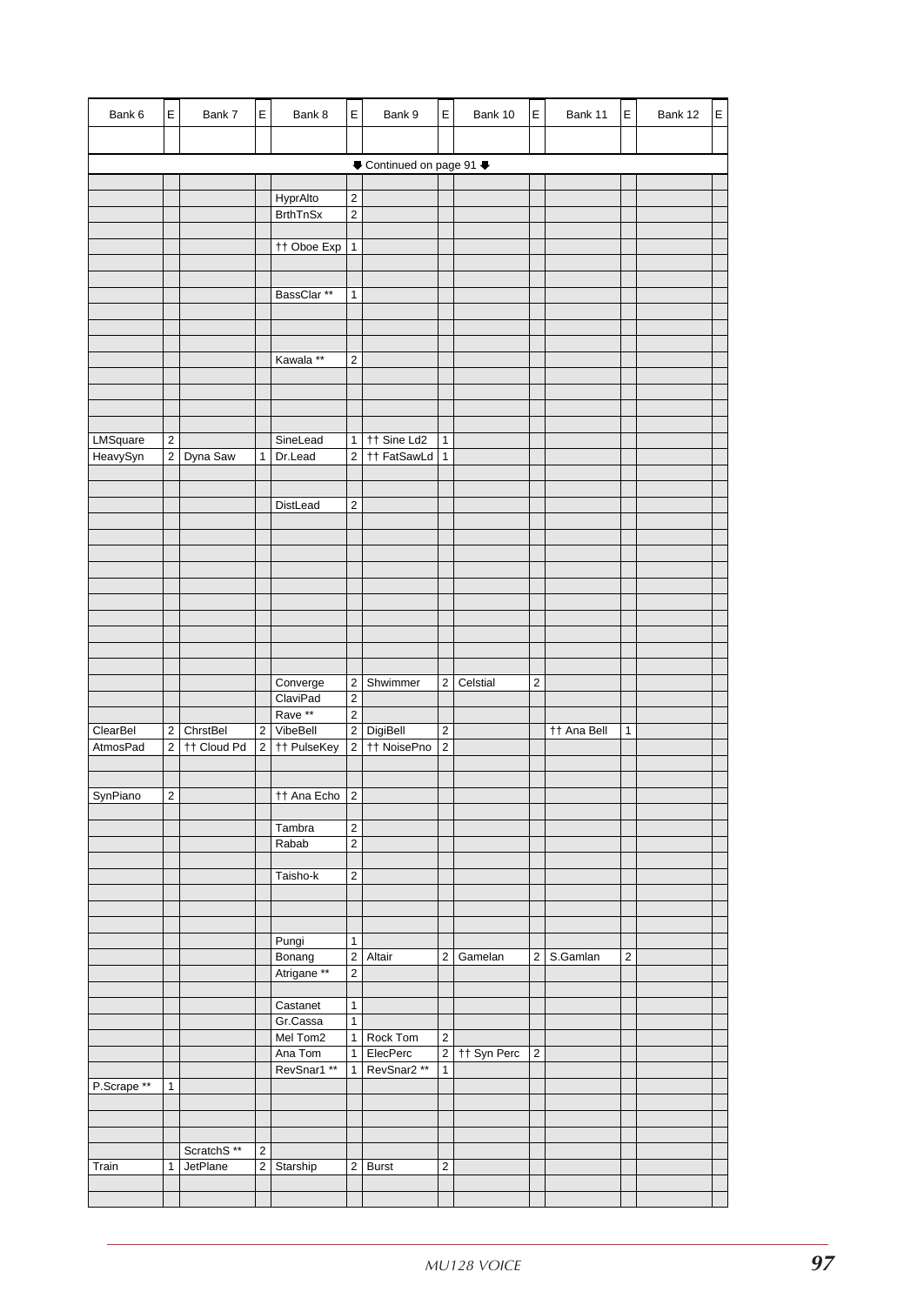**Bank Select MSB=000, LSB=Bank number**

| <b>Bank Select MSB</b> |            | Bank 0               | E                       | Bank 14                | E | Bank 15 | Ε | Bank 16            | E                       | Bank 17         | E            |
|------------------------|------------|----------------------|-------------------------|------------------------|---|---------|---|--------------------|-------------------------|-----------------|--------------|
| Instrument<br>Group    | Pgm<br>#   |                      |                         |                        |   |         |   |                    |                         |                 |              |
|                        |            |                      |                         | Continued on page 92 → |   |         |   |                    |                         |                 |              |
| Reed                   | 65         | SprnoSax             | 1                       |                        |   |         |   |                    |                         |                 |              |
|                        | 66         | Alto Sax             | 1                       |                        |   |         |   |                    |                         |                 |              |
|                        | 67         | TnrSax 2             | 1                       |                        |   |         |   |                    |                         |                 |              |
|                        | 68         | Bari.Sax             | 1                       |                        |   |         |   |                    |                         |                 |              |
|                        | 69         | Oboe                 | $\overline{2}$          |                        |   |         |   |                    |                         |                 |              |
|                        | 70         | Eng.Horn             | 1                       |                        |   |         |   |                    |                         |                 |              |
|                        | 71         | Bassoon              | 1                       |                        |   |         |   |                    |                         |                 |              |
| Pipe                   | 72         | Clarinet<br>Piccolo  | 1                       |                        |   |         |   |                    |                         |                 |              |
|                        | 73<br>74   | Flute                | 1<br>1                  |                        |   |         |   |                    |                         |                 |              |
|                        | 75         | Recorder             | 1                       |                        |   |         |   |                    |                         |                 |              |
|                        | 76         | PanFlute             | 1                       |                        |   |         |   |                    |                         |                 |              |
|                        | 77         | <b>Bottle</b>        | $\overline{\mathbf{c}}$ |                        |   |         |   |                    |                         |                 |              |
|                        | 78         | Shakhchi             | $\overline{2}$          |                        |   |         |   |                    |                         |                 |              |
|                        | 79         | Whistle              | 1                       |                        |   |         |   |                    |                         |                 |              |
|                        | 80         | Ocarina              | 1                       |                        |   |         |   |                    |                         |                 |              |
| Synth Lead             | 81         | SquareLd             | $\mathbf 2$             |                        |   |         |   | <b>tt SquarLd4</b> | $\mathbf{1}$            |                 |              |
|                        | 82         | Saw Ld               | $\overline{2}$          |                        |   |         |   | WaspySyn           | 2                       | †† DuckLead   1 |              |
|                        | 83         | CaliopLd             | $\overline{2}$          |                        |   |         |   |                    |                         |                 |              |
|                        | 84         | Chiff Ld             | $\overline{2}$          |                        |   |         |   |                    |                         |                 |              |
|                        | 85         | CharanLd             | $\overline{2}$          |                        |   |         |   |                    |                         |                 |              |
|                        | 86         | Voice Ld             | $\overline{2}$          |                        |   |         |   |                    |                         |                 |              |
|                        | 87         | Fifth Ld             | $\overline{2}$          |                        |   |         |   |                    |                         |                 |              |
|                        | 88         | Bass&Ld              | $\overline{2}$          |                        |   |         |   |                    |                         |                 |              |
| Synth Pad              | 89         | NewAgePd             | $\overline{2}$          |                        |   |         |   |                    |                         |                 |              |
|                        | 90         | Warm Pad             | $\overline{2}$          |                        |   |         |   |                    |                         |                 |              |
|                        | 91         | PolySyPd             | $\overline{2}$          |                        |   |         |   |                    |                         |                 |              |
|                        | 92         | ChoirPad             | $\overline{2}$          |                        |   |         |   |                    |                         |                 |              |
|                        | 93         | <b>BowedPad</b>      | $\overline{2}$          |                        |   |         |   |                    |                         |                 |              |
|                        | 94         | MetalPad             | $\overline{2}$          |                        |   |         |   |                    |                         |                 |              |
|                        | 95         | Halo Pad             | $\overline{2}$          |                        |   |         |   |                    |                         |                 |              |
|                        | 96         | SweepPad             | $\overline{2}$          |                        |   |         |   |                    |                         |                 |              |
| Synth Effects          | 97         | Rain                 | $\overline{2}$          |                        |   |         |   |                    |                         |                 |              |
|                        | 98         | SoundTrk             | $\overline{2}$          |                        |   |         |   |                    |                         |                 |              |
|                        | 99         | Crystal              | $\overline{2}$          |                        |   |         |   | ChorBell           | 2                       | AirBells        | 2            |
|                        | 100        | Atmosphr             | $\overline{\mathbf{c}}$ |                        |   |         |   |                    |                         |                 |              |
|                        | 101        | <b>Bright</b>        | $\overline{\mathbf{c}}$ |                        |   |         |   |                    |                         |                 |              |
|                        | 102        | Goblins              | $\overline{\mathbf{c}}$ |                        |   |         |   |                    |                         |                 |              |
|                        | 103        | Echoes               | $\overline{\mathbf{c}}$ |                        |   |         |   |                    |                         |                 |              |
|                        | 104        | Sci-Fi               | 2                       |                        |   |         |   |                    |                         |                 |              |
| Ethnic                 | 105        | Sitar                | 1                       |                        |   |         |   | Tamboura           | $\overline{\mathbf{c}}$ |                 |              |
|                        | 106        | Banjo                | 1                       |                        |   |         |   | Gopichnt           | 2                       |                 |              |
|                        | 107        | Shamisen             | 1                       |                        |   |         |   |                    |                         |                 |              |
|                        | 108        | Koto                 | 1                       |                        |   |         |   | Kanoon             | 2                       |                 |              |
|                        | 109        | Kalimba              | 1                       |                        |   |         |   |                    |                         |                 |              |
|                        |            | 110 Bagpipe          | $\mathbf 2$             |                        |   |         |   |                    |                         |                 |              |
|                        | 111        | Fiddle               | 1                       |                        |   |         |   |                    |                         |                 |              |
|                        | 112        | Shanai               | 1                       |                        |   |         |   | Hichriki           | $\overline{2}$          |                 |              |
| Percussive             | 113        | TnklBell             | $\overline{2}$          |                        |   |         |   | Rama Cym           | $\overline{2}$          |                 |              |
|                        | 114        | Agogo                | $\mathbf 2$             |                        |   |         |   |                    |                         |                 |              |
|                        | 115        | SteelDrm             | $\overline{2}$<br>1     |                        |   |         |   |                    |                         |                 |              |
|                        | 116<br>117 | Woodblok<br>TaikoDrm | 1                       |                        |   |         |   |                    |                         |                 |              |
|                        | 118        | MelodTom             | $\overline{2}$          |                        |   |         |   |                    |                         |                 |              |
|                        | 119        | Syn Drum             | 1                       |                        |   |         |   |                    |                         |                 |              |
|                        | 120        | RevCymbl             | 1                       |                        |   |         |   | RevKick1 **        | 1                       | RevConBD**      | $\mathbf{1}$ |
| Sound Effects          | 121        | FretNoiz             | $\overline{2}$          |                        |   |         |   |                    |                         |                 |              |
|                        | 122        | <b>BrthNoiz</b>      | $\boldsymbol{2}$        |                        |   |         |   |                    |                         |                 |              |
|                        | 123        | Seashore             | $\overline{2}$          |                        |   |         |   |                    |                         |                 |              |
|                        |            | 124 Tweet            | $\overline{2}$          |                        |   |         |   |                    |                         |                 |              |
|                        | 125        | Telphone             | 1                       |                        |   |         |   |                    |                         |                 |              |
|                        |            | 126 Helicptr         | 1                       |                        |   |         |   | Coaster            | 2                       |                 |              |
|                        | 127        | Applause             | $\mathbf{1}$            |                        |   |         |   |                    |                         |                 |              |
|                        | 128        | Gunshot              | 1                       |                        |   |         |   |                    |                         |                 |              |
|                        |            |                      |                         |                        |   |         |   |                    |                         |                 |              |

 $\lceil$ 

Same as Bank 0 E: Number of elements †† : MU128 Extension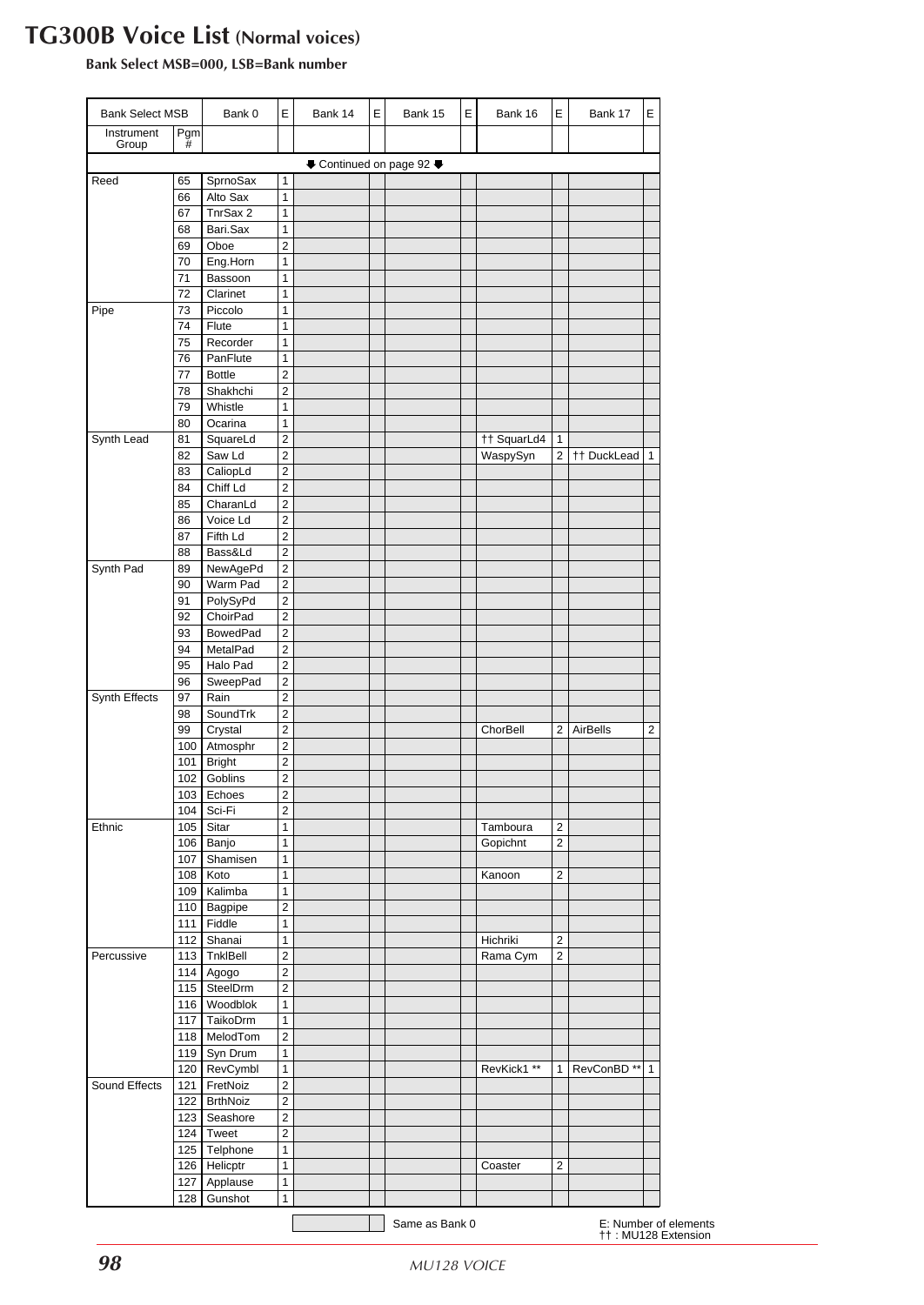| Bank 18       | E | Bank 19    | $\mathsf E$ | Bank 24 | E           | Bank 25                           | $\mathsf E$ | Bank 26 | E | Bank 27       | $\mathsf{E}$ |
|---------------|---|------------|-------------|---------|-------------|-----------------------------------|-------------|---------|---|---------------|--------------|
|               |   |            |             |         |             |                                   |             |         |   |               |              |
|               |   |            |             |         |             | Continued on page 93 ♦            |             |         |   |               |              |
|               |   |            |             |         |             |                                   |             |         |   |               |              |
|               |   |            |             |         |             |                                   |             |         |   |               |              |
|               |   |            |             |         |             |                                   |             |         |   |               |              |
|               |   |            |             |         |             |                                   |             |         |   |               |              |
|               |   |            |             |         |             |                                   |             |         |   |               |              |
|               |   |            |             |         |             |                                   |             |         |   |               |              |
|               |   |            |             |         |             |                                   |             |         |   |               |              |
|               |   |            |             |         |             |                                   |             |         |   |               |              |
|               |   |            |             |         |             |                                   |             |         |   |               |              |
| tt SquarLd3 1 |   |            |             |         |             |                                   |             |         |   |               |              |
|               |   |            |             |         |             |                                   |             |         |   | †† BoostSaw 1 |              |
|               |   |            |             |         |             |                                   |             |         |   |               |              |
|               |   |            |             |         |             |                                   |             |         |   |               |              |
|               |   |            |             |         |             |                                   |             |         |   |               |              |
|               |   |            |             |         |             |                                   |             |         |   |               |              |
|               |   |            |             |         |             |                                   |             |         |   |               |              |
|               |   |            |             |         |             |                                   |             |         |   |               |              |
|               |   |            |             |         |             |                                   |             |         |   |               |              |
|               |   |            |             |         |             |                                   |             |         |   |               |              |
|               |   |            |             |         |             |                                   |             |         |   |               |              |
|               |   |            |             |         |             |                                   |             |         |   |               |              |
| BellHarp      |   | 2 Gamelmba | $\mathbf 2$ |         |             |                                   |             |         |   |               |              |
|               |   |            |             |         |             |                                   |             |         |   |               |              |
|               |   |            |             |         |             |                                   |             |         |   |               |              |
|               |   |            |             |         |             |                                   |             |         |   |               |              |
|               |   |            |             | Oud     | $\mathbf 2$ |                                   |             |         |   |               |              |
|               |   |            |             |         |             |                                   |             |         |   |               |              |
|               |   |            |             |         |             |                                   |             |         |   |               |              |
|               |   |            |             |         |             |                                   |             |         |   |               |              |
|               |   |            |             |         |             |                                   |             |         |   |               |              |
|               |   |            |             |         |             |                                   |             |         |   |               |              |
|               |   |            |             |         |             |                                   |             |         |   |               |              |
|               |   |            |             |         |             |                                   |             |         |   |               |              |
|               |   |            |             |         |             |                                   |             |         |   |               |              |
|               |   |            |             |         |             | Rev Tom1 **   1   Rev Tom2 **   1 |             |         |   |               |              |
|               |   |            |             |         |             |                                   |             |         |   |               |              |
|               |   |            |             |         |             |                                   |             |         |   |               |              |
|               |   |            |             |         |             |                                   |             |         |   |               |              |
|               |   |            |             |         |             |                                   |             |         |   |               |              |
|               |   |            |             |         |             |                                   |             |         |   |               |              |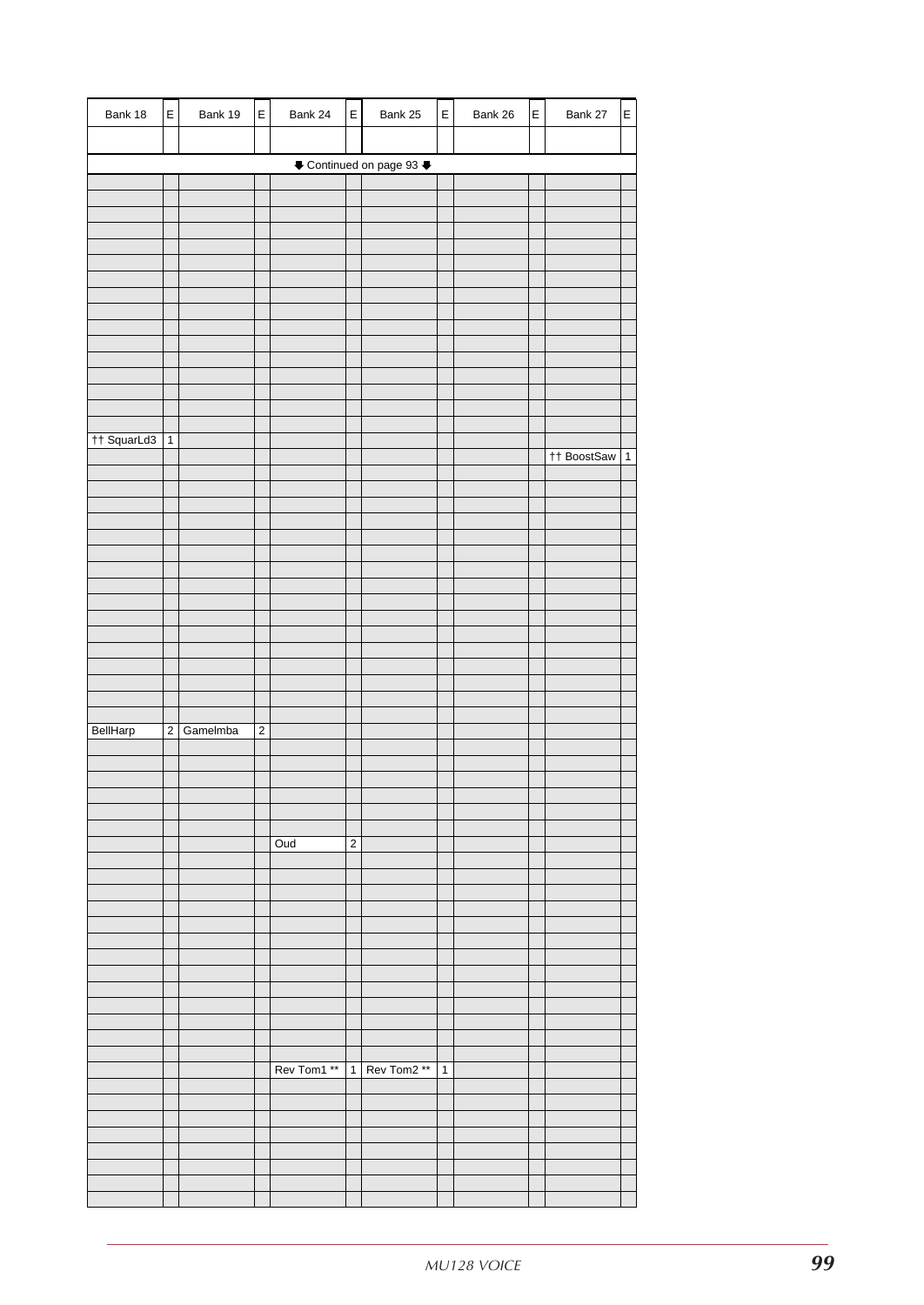| <b>Bank Select MSB</b> |            | Bank 0             | Ε                              | Bank 29   | E | Bank 30                | Ε            | Bank 31       | E | Bank 32 | E | Bank 33     | E |
|------------------------|------------|--------------------|--------------------------------|-----------|---|------------------------|--------------|---------------|---|---------|---|-------------|---|
| Instrument<br>Group    | Pgm<br>#   |                    |                                |           |   |                        |              |               |   |         |   |             |   |
|                        |            |                    |                                |           |   | Continued on page 94 € |              |               |   |         |   |             |   |
| Reed                   | 65         | SprnoSax           | $\mathbf{1}$                   |           |   |                        |              |               |   |         |   |             |   |
|                        | 66         | Alto Sax           | $\mathbf{1}$                   |           |   |                        |              |               |   |         |   |             |   |
|                        | 67         | TnrSax 2           | $\mathbf{1}$                   |           |   |                        |              |               |   |         |   |             |   |
|                        | 68         | Bari.Sax           | $\mathbf{1}$                   |           |   |                        |              |               |   |         |   |             |   |
|                        | 69         | Oboe               | $\mathbf 2$                    |           |   |                        |              |               |   |         |   |             |   |
|                        | 70         | Eng.Horn           | 1                              |           |   |                        |              |               |   |         |   |             |   |
|                        | 71         | Bassoon            | $\mathbf{1}$                   |           |   |                        |              |               |   |         |   |             |   |
|                        | 72         | Clarinet           | $\mathbf{1}$                   |           |   |                        |              |               |   |         |   |             |   |
| Pipe                   | 73         | Piccolo            | $\mathbf{1}$                   |           |   |                        |              |               |   |         |   |             |   |
|                        | 74         | Flute              | $\mathbf{1}$                   |           |   |                        |              |               |   |         |   |             |   |
|                        | 75         | Recorder           | $\mathbf{1}$                   |           |   |                        |              |               |   |         |   |             |   |
|                        | 76         | PanFlute           | $\mathbf{1}$                   |           |   |                        |              |               |   |         |   |             |   |
|                        | 77         | <b>Bottle</b>      | $\overline{\mathbf{c}}$        |           |   |                        |              |               |   |         |   |             |   |
|                        | 78         | Shakhchi           | $\mathbf 2$                    |           |   |                        |              |               |   |         |   |             |   |
|                        | 79         | Whistle            | $\mathbf{1}$                   |           |   |                        |              |               |   |         |   |             |   |
|                        | 80         | Ocarina            | $\mathbf{1}$<br>$\overline{2}$ |           |   |                        |              |               |   |         |   |             |   |
| Synth Lead             | 81<br>82   | SquareLd<br>Saw Ld | $\mathbf 2$                    | †† Mr.Saw | 2 | †† ThinSwLd            | $\mathbf{1}$ | tt MouthSaw 1 |   |         |   | †† Dr.Lead2 | 2 |
|                        | 83         | CaliopLd           | $\overline{2}$                 |           |   |                        |              |               |   |         |   |             |   |
|                        | 84         | Chiff Ld           | $\mathbf 2$                    |           |   |                        |              |               |   |         |   |             |   |
|                        | 85         | CharanLd           | $\overline{2}$                 |           |   |                        |              |               |   |         |   |             |   |
|                        | 86         | Voice Ld           | $\mathbf 2$                    |           |   |                        |              |               |   |         |   |             |   |
|                        | 87         | Fifth Ld           | $\overline{\mathbf{c}}$        |           |   |                        |              |               |   |         |   |             |   |
|                        | 88         | Bass&Ld            | $\mathbf 2$                    |           |   |                        |              |               |   |         |   |             |   |
| Synth Pad              | 89         | NewAgePd           | $\overline{2}$                 |           |   |                        |              |               |   |         |   |             |   |
|                        | 90         | Warm Pad           | $\overline{2}$                 |           |   |                        |              |               |   |         |   |             |   |
|                        | 91         | PolySyPd           | $\overline{2}$                 |           |   |                        |              |               |   |         |   |             |   |
|                        | 92         | ChoirPad           | $\mathbf 2$                    |           |   |                        |              |               |   |         |   |             |   |
|                        | 93         | BowedPad           | $\overline{2}$                 |           |   |                        |              |               |   |         |   |             |   |
|                        | 94         | MetalPad           | $\mathbf 2$                    |           |   |                        |              |               |   |         |   |             |   |
|                        | 95         | Halo Pad           | $\overline{2}$                 |           |   |                        |              |               |   |         |   |             |   |
|                        | 96         | SweepPad           | $\mathbf 2$                    |           |   |                        |              |               |   |         |   |             |   |
| Synth Effects          | 97         | Rain               | $\mathbf 2$                    |           |   |                        |              |               |   |         |   |             |   |
|                        | 98         | SoundTrk           | $\mathbf 2$                    |           |   |                        |              |               |   |         |   |             |   |
|                        | 99         | Crystal            | $\mathbf 2$                    |           |   |                        |              |               |   |         |   |             |   |
|                        | 100        | Atmosphr           | $\mathbf 2$                    |           |   |                        |              |               |   |         |   |             |   |
|                        | 101        | <b>Bright</b>      | $\overline{2}$                 |           |   |                        |              |               |   |         |   |             |   |
|                        | 102        | Goblins            | $\mathbf 2$                    |           |   |                        |              |               |   |         |   |             |   |
|                        | 103        | Echoes             | $\overline{2}$                 |           |   |                        |              |               |   |         |   |             |   |
|                        | 104        | Sci-Fi             | $\mathbf 2$                    |           |   |                        |              |               |   |         |   |             |   |
| Ethnic                 | 105        | Sitar<br>Banjo     | $\mathbf{1}$<br>$\mathbf{1}$   |           |   |                        |              |               |   |         |   |             |   |
|                        | 106<br>107 | Shamisen           | $\mathbf{1}$                   |           |   |                        |              |               |   |         |   |             |   |
|                        | 108        | Koto               | $\mathbf{1}$                   |           |   |                        |              |               |   |         |   |             |   |
|                        | 109        | Kalimba            | $\mathbf{1}$                   |           |   |                        |              |               |   |         |   |             |   |
|                        |            | 110 Bagpipe        | $\overline{2}$                 |           |   |                        |              |               |   |         |   |             |   |
|                        | 111        | Fiddle             | $\mathbf{1}$                   |           |   |                        |              |               |   |         |   |             |   |
|                        | 112        | Shanai             | $\ddagger$                     |           |   |                        |              |               |   |         |   |             |   |
| Percussive             | 113        | TnklBell           | $\mathbf 2$                    |           |   |                        |              |               |   |         |   |             |   |
|                        | 114        | Agogo              | $\overline{c}$                 |           |   |                        |              |               |   |         |   |             |   |
|                        | 115        | SteelDrm           | $\overline{2}$                 |           |   |                        |              |               |   |         |   |             |   |
|                        | 116        | Woodblok           | $\ddagger$                     |           |   |                        |              |               |   |         |   |             |   |
|                        | 117        | TaikoDrm           | $\mathbf{1}$                   |           |   |                        |              |               |   |         |   |             |   |
|                        | 118        | MelodTom           | $\overline{2}$                 |           |   |                        |              |               |   |         |   |             |   |
|                        | 119        | Syn Drum           | $\mathbf{1}$                   |           |   |                        |              |               |   |         |   |             |   |
|                        | 120        | RevCymbl           | $\mathbf{1}$                   |           |   |                        |              |               |   |         |   |             |   |
| Sound Effects          | 121        | FretNoiz           | $\mathbf 2$                    |           |   |                        |              |               |   |         |   |             |   |
|                        | 122        | <b>BrthNoiz</b>    | $\overline{2}$                 |           |   |                        |              |               |   |         |   |             |   |
|                        | 123        | Seashore           | $\overline{2}$                 |           |   |                        |              |               |   |         |   |             |   |
|                        | 124        | Tweet              | $\overline{2}$                 |           |   |                        |              |               |   |         |   |             |   |
|                        | 125        | Telphone           | $\mathbf{1}$                   |           |   |                        |              |               |   |         |   |             |   |
|                        | 126        | Helicptr           | $\ddagger$                     |           |   |                        |              |               |   |         |   |             |   |
|                        | 127        | Applause           | $\mathbf{1}$                   |           |   |                        |              |               |   |         |   |             |   |
|                        | 128        | Gunshot            | $\ddagger$                     |           |   |                        |              |               |   |         |   |             |   |

Same as Bank 0

E: Number of elements †† : MU128 Extension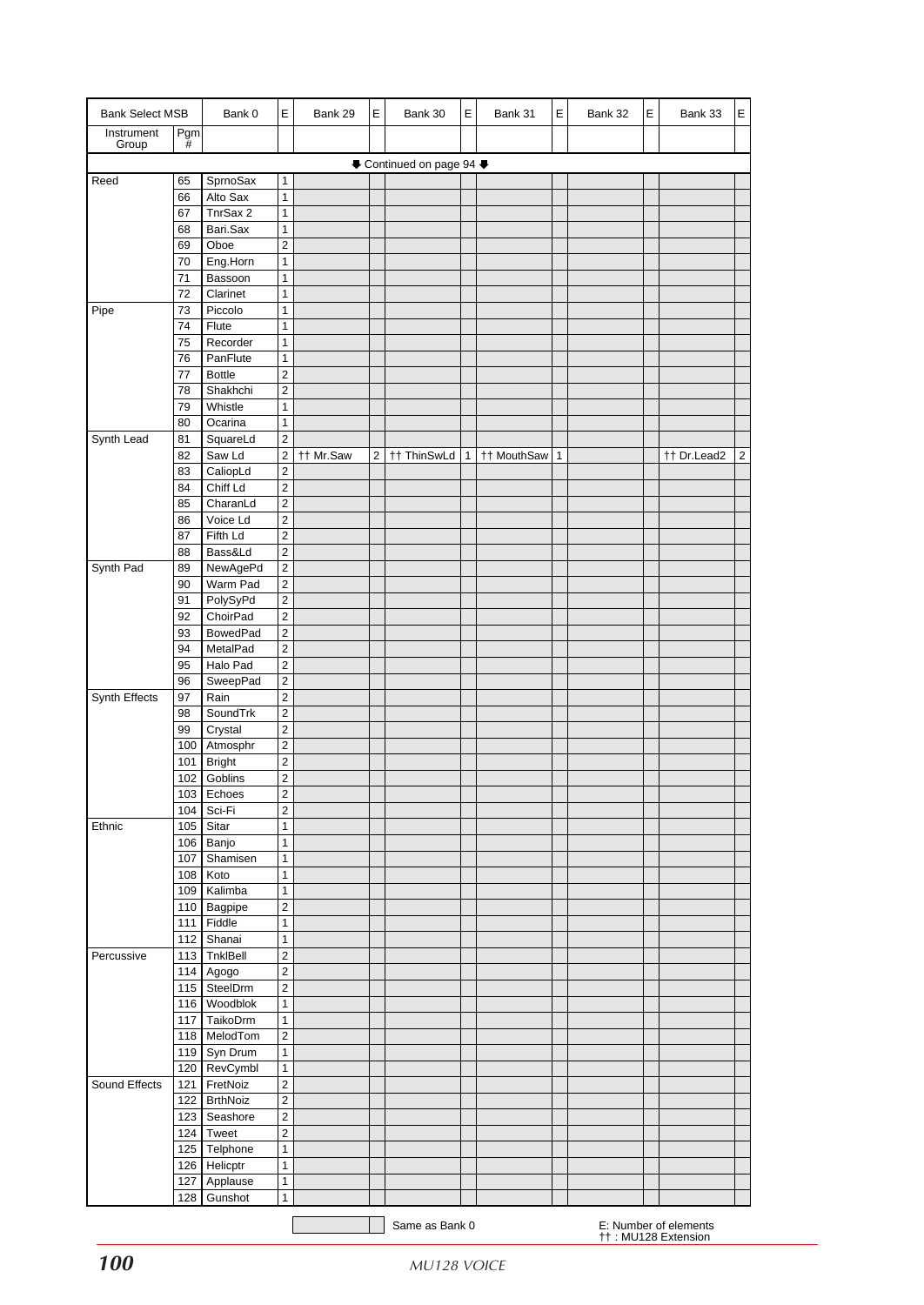| Bank 34     | E              | Bank 35 | Е | Bank 40                       | Е | Bank 41                           | Е            | Bank 126           | Е | <b>Bank 127</b>      | Е                                         |
|-------------|----------------|---------|---|-------------------------------|---|-----------------------------------|--------------|--------------------|---|----------------------|-------------------------------------------|
|             |                |         |   |                               |   |                                   |              |                    |   |                      |                                           |
|             |                |         |   |                               |   | Continued on page 95 ♦            |              |                    |   |                      |                                           |
|             |                |         |   |                               |   |                                   |              | Silence            |   | a.bass 1             | 1                                         |
|             |                |         |   |                               |   |                                   |              | Silence            |   | a.bass 2             | 1                                         |
|             |                |         |   |                               |   |                                   |              | Silence            |   | e.bass 1             | 1                                         |
|             |                |         |   |                               |   |                                   |              | Silence            |   | e.bass 2             | 1                                         |
|             |                |         |   |                               |   |                                   |              | Silence            |   | slapbas1             | 1                                         |
|             |                |         |   |                               |   |                                   |              | Silence            |   | slapbas2             | 1                                         |
|             |                |         |   |                               |   |                                   |              | Silence            |   | fretles1             | 1                                         |
|             |                |         |   |                               |   |                                   |              | Silence            |   | fretles2             | 1                                         |
|             |                |         |   |                               |   |                                   |              | Silence<br>Silence |   | flute1               | 1                                         |
|             |                |         |   |                               |   |                                   |              |                    |   | flute2<br>piccolo1   | 1<br>1                                    |
|             |                |         |   |                               |   |                                   |              | Silence<br>Silence |   | piccolo2             | $\overline{2}$                            |
|             |                |         |   |                               |   |                                   |              | Silence            |   | recorder             | 1                                         |
|             |                |         |   |                               |   |                                   |              | Silence            |   | panpipes             | $\overline{2}$                            |
|             |                |         |   |                               |   |                                   |              | Silence            |   | sax1                 | $\overline{2}$                            |
|             |                |         |   |                               |   |                                   |              | Silence            |   | sax2                 | 1                                         |
|             |                |         |   |                               |   |                                   |              | Silence            |   | sax3                 | 1                                         |
| †† Saw Unis | 2 <sup>1</sup> |         |   | †† OctSawLd   2   †† Seq Saq1 |   | $2$   $\uparrow\uparrow$ Seq Saw2 | $\mathbf{1}$ | Silence            |   | sax4                 | 1                                         |
|             |                |         |   |                               |   |                                   |              | Silence            |   | clarint1             | 1                                         |
|             |                |         |   |                               |   |                                   |              | Silence            |   | clarint2             | 1                                         |
|             |                |         |   |                               |   |                                   |              | Silence            |   | oboe                 | 1                                         |
|             |                |         |   |                               |   |                                   |              | Silence            |   | eng.horn             | 1                                         |
|             |                |         |   |                               |   |                                   |              | Silence            |   | bassoon              | 1                                         |
|             |                |         |   |                               |   |                                   |              | Silence            |   | harmnica             | 1                                         |
|             |                |         |   |                               |   |                                   |              | Silence            |   | trumpet1             | 1                                         |
|             |                |         |   |                               |   |                                   |              | Silence            |   | trumpet2             | 1                                         |
|             |                |         |   |                               |   |                                   |              | Silence            |   | trmbone1             | $\overline{2}$                            |
|             |                |         |   |                               |   |                                   |              | Silence            |   | trmbone2             | $\overline{2}$                            |
|             |                |         |   |                               |   |                                   |              | Silence            |   | fr.horn1             | 1                                         |
|             |                |         |   |                               |   |                                   |              | Silence            |   | fr.horn2             | $\overline{2}$                            |
|             |                |         |   |                               |   |                                   |              | Silence            |   | tuba                 | $\overline{2}$                            |
|             |                |         |   |                               |   |                                   |              | Silence            |   | brssect1             | 1                                         |
|             |                |         |   |                               |   |                                   |              | Silence            |   | brssect2             | $\overline{2}$                            |
|             |                |         |   |                               |   |                                   |              | Silence            |   | vibe1                | 1                                         |
|             |                |         |   |                               |   |                                   |              | Silence            |   | vibe2                | 1                                         |
|             |                |         |   |                               |   |                                   |              | Silence            |   | symallet             | 1                                         |
|             |                |         |   |                               |   |                                   |              | Silence            |   | maletwin             | $\overline{\mathbf{c}}$                   |
|             |                |         |   |                               |   |                                   |              | Silence            |   | glocken              | $\overline{\mathbf{c}}$                   |
|             |                |         |   |                               |   |                                   |              | Silence            |   | tubulbel             | 1                                         |
|             |                |         |   |                               |   |                                   |              | Silence            |   | xylophon             | 1                                         |
|             |                |         |   |                               |   |                                   |              | Silence            |   | marimba              | $\overline{\mathbf{c}}$                   |
|             |                |         |   |                               |   |                                   |              | Silence            |   | koto                 | 1                                         |
|             |                |         |   |                               |   |                                   |              | Silence            |   | sho                  | $\overline{2}$                            |
|             |                |         |   |                               |   |                                   |              | Silence            |   | shakhchi             | $\overline{\mathbf{c}}$<br>$\overline{2}$ |
|             |                |         |   |                               |   |                                   |              | Silence            |   | whistle1<br>whistle2 | 1                                         |
|             |                |         |   |                               |   |                                   |              | Silence<br>Silence |   | bottle               | $\overline{2}$                            |
|             |                |         |   |                               |   |                                   |              | Silence            |   | breath               | $\overline{2}$                            |
|             |                |         |   |                               |   |                                   |              | Silence            |   | timpani              | $\mathbf{1}$                              |
|             |                |         |   |                               |   |                                   |              | Silence            |   | melotom              | $\mathbf{1}$                              |
|             |                |         |   |                               |   |                                   |              | Silence            |   | deepsnar             | $\mathbf{1}$                              |
|             |                |         |   |                               |   |                                   |              | Silence            |   | e.perc1              | $\mathbf{1}$                              |
|             |                |         |   |                               |   |                                   |              | Silence            |   | e.perc2              | $\mathbf{1}$                              |
|             |                |         |   |                               |   |                                   |              | Silence            |   | taiko                | $\mathbf{1}$                              |
|             |                |         |   |                               |   |                                   |              | Silence            |   | taikorim             | $\mathbf{1}$                              |
|             |                |         |   |                               |   |                                   |              | Silence            |   | cymbal               | $\overline{2}$                            |
|             |                |         |   |                               |   |                                   |              | Silence            |   | castanet             | $\mathbf{1}$                              |
|             |                |         |   |                               |   |                                   |              | Silence            |   | triangle             | 1                                         |
|             |                |         |   |                               |   |                                   |              | Silence            |   | orchehit             | 1                                         |
|             |                |         |   |                               |   |                                   |              | Silence            |   | telphone             | 1                                         |
|             |                |         |   |                               |   |                                   |              | Silence            |   | bird                 | $\mathbf{1}$                              |
|             |                |         |   |                               |   |                                   |              | Silence            |   | jam                  | $\mathbf{1}$                              |
|             |                |         |   |                               |   |                                   |              | Silence            |   | efctwatr             | 2                                         |
|             |                |         |   |                               |   |                                   |              | Silence            |   | efctjngl             | $\overline{\mathbf{c}}$                   |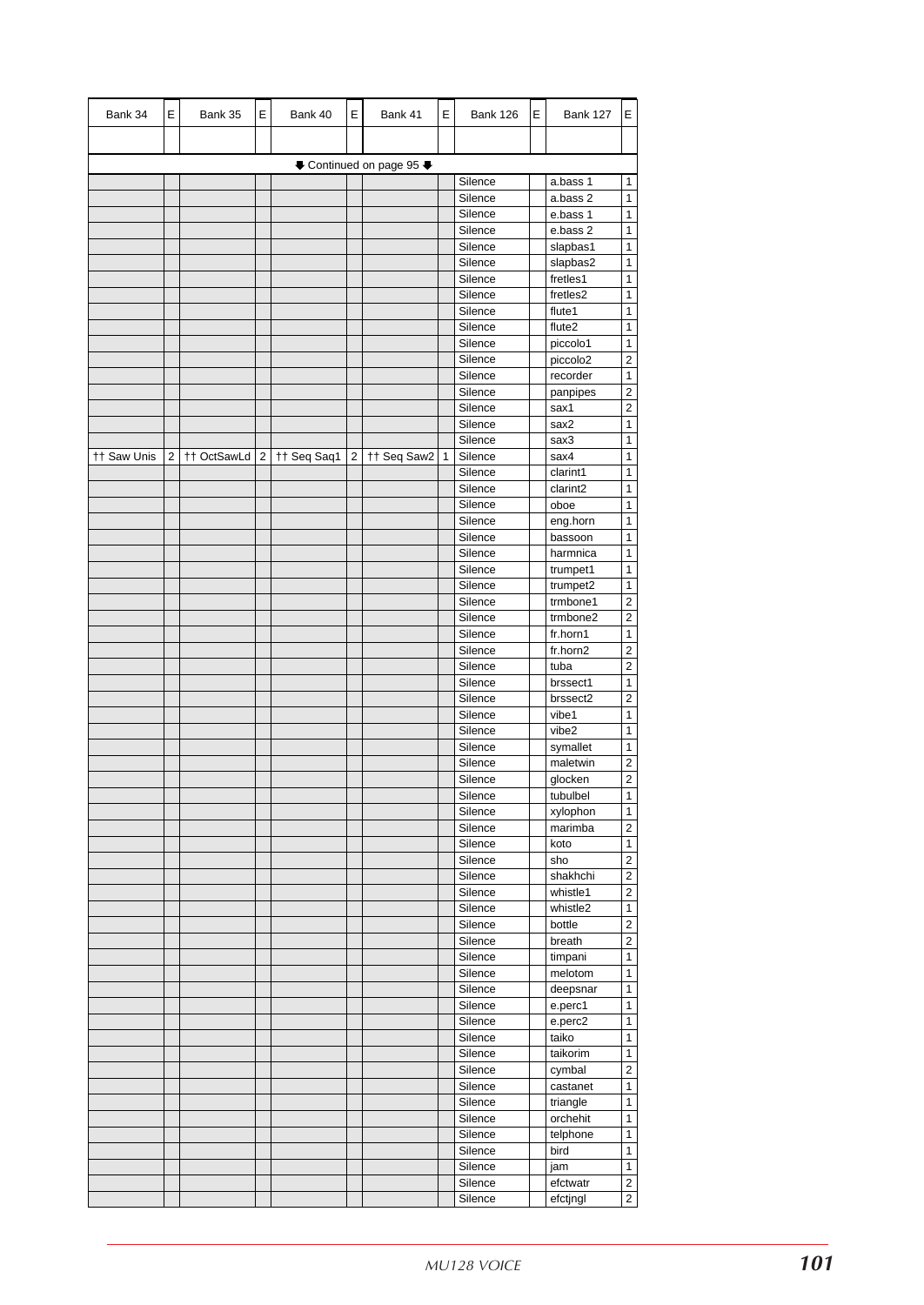## **About the 128 GM sounds**

| Group        | Pgm# (1-128) | Instrument name             | Display         | Explanation of voice                         |
|--------------|--------------|-----------------------------|-----------------|----------------------------------------------|
| Piano        | 1            | <b>Grand Piano</b>          | GrandPno        | Grand piano                                  |
|              | 2            | <b>Bright Piano</b>         | <b>BritePno</b> | Bright and crisp grand piano                 |
|              | 3            | <b>Electric Grand Piano</b> | El.Grand        | Electric grand piano (CP80)                  |
|              | 4            | Honky-tonk Piano            | HnkyTonk        | Ragtime-style piano                          |
|              | 5            | Electric Piano 1            | E.Piano1        | Electric piano                               |
|              |              |                             |                 |                                              |
|              | 6            | Electric Piano 2            | E.Piano2        | Electric piano with metallic resonance (DX)  |
|              | 7            | Harpsichord                 | Harpsi.         | Harpsichord                                  |
|              | 8            | Clavi                       | Clavi           | Clavi                                        |
| Chromatic    | 9            | Celesta                     | Celesta         | Celesta                                      |
| Percussion   | 10           | Glockenspiel                | Glocken         | Glockenspiel                                 |
|              | 11           | Music Box                   | MusicBox        | Music box                                    |
|              | 12           |                             | Vibes           |                                              |
|              |              | Vibraphone                  |                 | Vibraphone (metal bars with resonator tubes) |
|              | 13           | Marimba                     | Marimba         | Marimba (wooden bars with resonator tubes)   |
|              | 14           | Xylophone                   | Xylophon        | Xylophone (wooden bars)                      |
|              | 15           | <b>Tubular Bells</b>        | TubulBel        | Tubular bells                                |
|              | 16           | Dulcimer                    | Dulcimer        | Dulcimer (struck string instrument)          |
| Organ        | 17           | Drawbar Organ               | DrawOrgn        | Drawbar organ                                |
|              | 18           | Percussive Organ            | PercOrgn        | Electronic organ with strong attack          |
|              | 19           |                             |                 |                                              |
|              |              | Rock Organ                  | RockOrgn        | Rock-style organ                             |
|              | 20           | Church Organ                | ChrchOrg        | Pipe organ                                   |
|              | 21           | Reed Organ                  | ReedOrgn        | Bright and light organ                       |
|              | 22           | Accordion                   | Acordion        | Accordion                                    |
|              | 23           | Hamonica                    | Harmnica        | Harmonica                                    |
|              | 24           | Tango Accordion             | TangoAcd        | Tango accordion                              |
| Guitar       | 25           | Nylon Guitar                | NylonGtr        | Classical guitar                             |
|              |              |                             |                 |                                              |
|              | 26           | <b>Steel Guitar</b>         | <b>SteelGtr</b> | Fork guitar                                  |
|              | 27           | Jazz Guitar                 | Jazz Gtr        | Electric guitar (jazz)                       |
|              | 28           | Clean Guitar                | CleanGtr        | Electric guitar                              |
|              | 29           | <b>Muted Guitar</b>         | Mute Gtr        | Muted guitar                                 |
|              | 30           | Overdriven Guitar           | Ovrdrive        | Overdriven guitar                            |
|              | 31           | <b>Distortion Guitar</b>    | Dist.Gtr        | Distorted guitar                             |
|              | 32           | Guitar Harmonics            | GtrHarmo        | Harmonics                                    |
|              |              |                             |                 |                                              |
| Bass         | 33           | <b>Acoustic Bass</b>        | Aco.Bass        | Upright bass                                 |
|              | 34           | <b>Finger Bass</b>          | FngrBass        | Electric bass (finger plucked)               |
|              | 35           | <b>Pick Bass</b>            | <b>PickBass</b> | Electric bass (played with a pick)           |
|              | 36           | <b>Fretless Bass</b>        | Fretless        | Fretless bass                                |
|              | 37           | Slap Bass 1                 | SlapBas1        | Slapped bass                                 |
|              | 38           | Slap Bass 2                 | SlapBas2        | Slapped bass with soft attack                |
|              | 39           | Synth Bass 1                | SynBass1        | Synth bass with "sweep"                      |
|              |              |                             |                 |                                              |
|              | 40           | Synth Bass 2                | SynBass2        | Synth bass                                   |
| Strings      | 41           | Violin                      | Violin          | Violin                                       |
|              | 42           | Viola                       | Viola           | Viola                                        |
|              | 43           | Cello                       | Cello           | Cello                                        |
|              | 44           | Contrabass                  | Contrabs        | Contrabass                                   |
|              | 45           | <b>Tremolo Strings</b>      | Trem.Str        | Strings played with tremolo                  |
|              | 46           | Pizzicato Strings           | Pizz.Str        | Strings played pizzicato                     |
|              | 47           | Orchestral Harp             | Harp            | Harp                                         |
|              |              |                             |                 |                                              |
|              | 48           | Timpani                     | Timpani         | Timpani                                      |
| Ensemble     | 49           | Strings 1                   | Strings1        | Strings                                      |
|              | 50           | Strings 2                   | Strings2        | Strings with gentle attack                   |
|              | 51           | Synth Strings 1             | Syn Str1        | Synth strings                                |
|              | 52           | Synth Strings 2             | Syn Str2        | Synth strings with gentle attack             |
|              | 53           | Choir Aahs                  | ChoirAah        | Choir singing "aah"                          |
|              | 54           | Voice Oohs                  | VoiceOoh        | Choir singing "ooh"                          |
|              |              |                             |                 |                                              |
|              | 55           | Synth Voice                 | SynVoice        | Vocoder-type chorus                          |
|              | 56           | Orchestra Hit               | Orch.Hit        | Orchestra hit                                |
| <b>Brass</b> | 57           | Trumpet                     | Trumpet         | Trumpet                                      |
|              | 58           | Trombone                    | Trombone        | Trombone                                     |
|              | 59           | Tuba                        | Tuba            | Tube                                         |
|              | 60           | Muted Trumpet               | Mute Trp        | Muted trumpet                                |
|              |              |                             |                 | French horn                                  |
|              | 61           | French Horn                 | Fr. Horn        |                                              |
|              | 62           | <b>Brass Section</b>        | <b>BrssSect</b> | <b>Brass section</b>                         |
|              | 63           | Synth Brass 1               | SynBrss1        | Synth brass                                  |
|              | 64           | Synth Brass 2               | SynBrss2        | Synth brass with gentle attack               |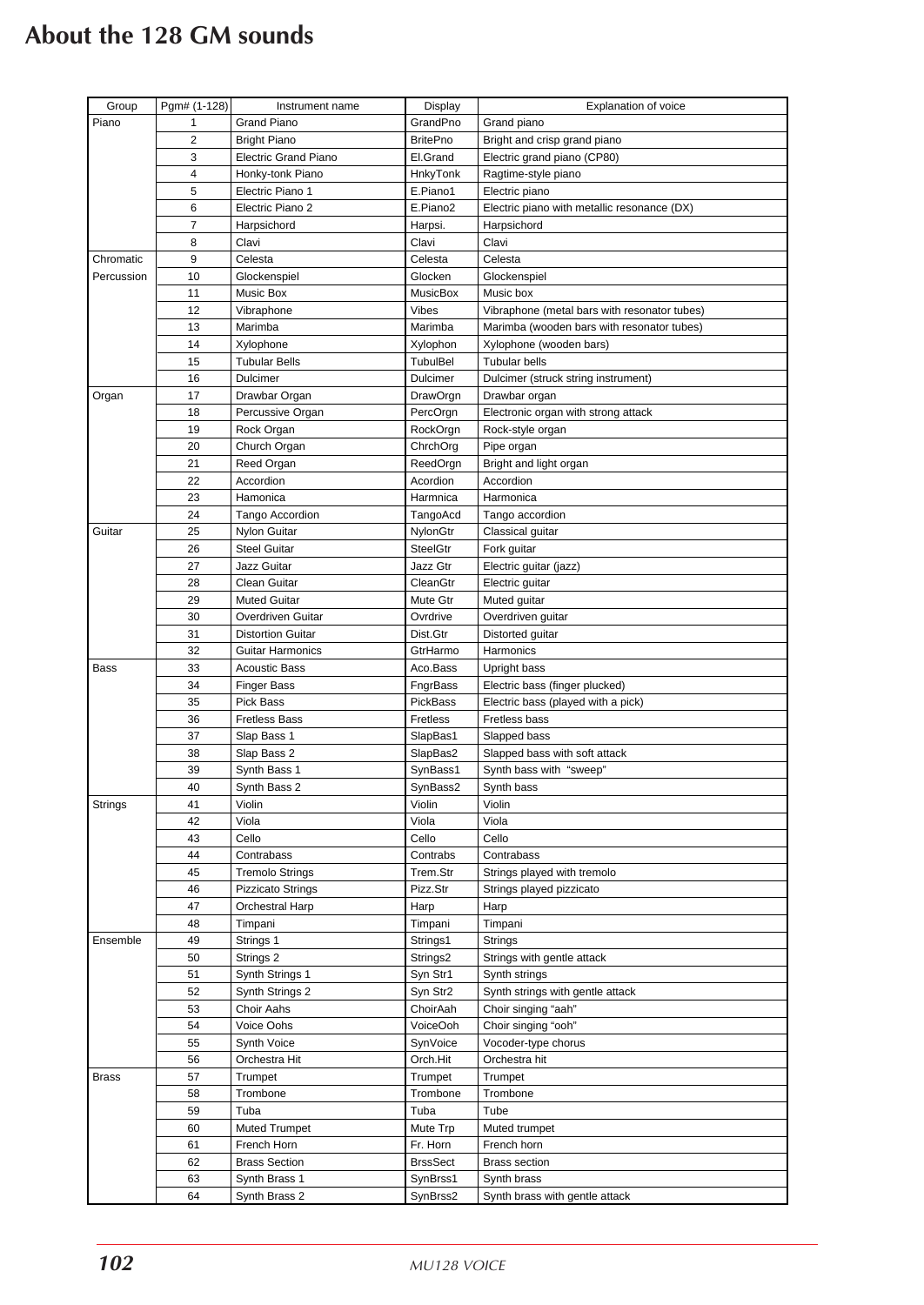| Group      | Pgm# (1-128) | Instrument name     | Display         | Explanation of voice                            |
|------------|--------------|---------------------|-----------------|-------------------------------------------------|
| Reed       | 65           | Soprano Sax         | SprnoSax        | Soprano sax                                     |
|            | 66           | Alto Sax            | Alto Sax        | Alto sax                                        |
|            | 67           | <b>Tenor Sax</b>    | TenorSax        | Tenor sax                                       |
|            | 68           | <b>Baritone Sax</b> | Bari.Sax        | Baritone sax                                    |
|            | 69           | Oboe                | Oboe            | Oboe                                            |
|            | 70           | English Horn        | Eng.Horn        | English horn                                    |
|            | 71           | Bassoon             | Bassoon         | Bassoon                                         |
|            | 72           | Clarinet            | Clarinet        | Clarinet                                        |
| Pipe       | 73           | Piccolo             | Piccolo         | Piccolo                                         |
|            | 74           | Flute               | Flute           | Flute                                           |
|            | 75           | Recorder            | Recorder        | Recorder                                        |
|            | 76           | Pan Flute           | PanFlute        | Pan flute                                       |
|            | 77           | <b>Blown Bottle</b> | <b>Bottle</b>   | Blown bootle                                    |
|            | 78           | Shakuhachi          | Shakhchi        | Shakuhachi                                      |
|            | 79           | Whistle             | Whistle         | Whistle                                         |
|            | 80           | Ocarina             | Ocarina         | Ocarina                                         |
| Synth Lead | 81           | Square Lead         | SquareLd        | Analog synth lead (square wave)                 |
|            | 82           | Sawtooth Lead       | Saw Ld          | Analog synth lead (sawtooth wave)               |
|            | 83           | Calliope Lead       | CaliopLd        | Pan flute-type lead                             |
|            | 84           | Chiff Lead          | Chiff Ld        | Synth brass-type lead                           |
|            | 85           | Charang Lead        | CharanLd        | Distortion guitar-type lead                     |
|            | 86           | Voice Lead          | Voice Ld        | Chorus lead                                     |
|            | 87           | <b>Fifths Lead</b>  | Fifth Ld        | Synth lead + perfect 4th below                  |
|            | 88           | Bass & Lead         | Bass&Ld         | Synth bass + synth lead                         |
| Synth Pad  | 89           | New Age Pad         | NewAgePd        | Bell + chorus                                   |
|            | 90           | Warm Pad            | Warm Pad        | Pad with gentle attack                          |
|            | 91           | Poly Synth Pad      | PolySyPd        | Synth brass-style pad                           |
|            | 92           | Choir Pad           | ChoirPad        | Chorus pad                                      |
|            | 93           | <b>Bowed Pad</b>    | <b>BowedPad</b> | Glass harp-style pad                            |
|            | 94           | Metallic Pad        | MetalPad        | Pad with hard synth strings                     |
|            | 95           | Halo Pad            | Halo Pad        | Pad with breath noise                           |
|            | 96           | Sweep Pad           | SweepPad        | Sweep pad with gentle attack                    |
| Synth      | 97           | Rain                | Rain            | Warm and transparent synth sound                |
| Effects    | 98           | Sound Track         | SoundTrk        | Analog synth pad + perfect 4th above            |
|            | 99           | Crystal             | Crystal         | Music box, bell                                 |
|            | 100          | Atmosphere          | Atmosphr        | Harp + strings                                  |
|            | 101          | <b>Brightness</b>   | <b>Bright</b>   | Synth chorus with strong attack and rapid decay |
|            | 102          | Goblins             | Goblins         | Sweep sound with gentle attack + murmuring      |
|            | 103          | Echoes              | Echoes          | Pad with definite attack + release echo         |
|            | 104          | Sci-Fi              | Sci-Fi          | Metallic synth pad                              |
| Ethnic     | 105          | Sitar               | Sitar           | Sitar                                           |
|            | 106          | Banjo               | Banjo           | Banjo                                           |
|            | 107          | Shamisen            | Shamisen        | Shamisen                                        |
|            | 108          | Koto                | Koto            | Koto                                            |
|            | 109          | Kalimba             | Kalimba         | Kalimba                                         |
|            | 110          | Bagpipe             | Bagpipe         | Bagpipe                                         |
|            | 111          | Fiddle              | Fiddle          | Fiddle (violin)                                 |
|            | 112          | Shanai              | Shanai          | Ethnic woodwind                                 |
| Percussive | 113          | <b>Tinkle Bell</b>  | TnklBell        | Bell                                            |
|            | 114          | Agogo               | Agogo           | Agogo                                           |
|            | 115          | Steel Drums         | SteelDrm        | Steel drums                                     |
|            | 116          | Woodblock           | WoodBlok        | Woodblock                                       |
|            | 117          | Taiko Drum          | TaikoDrm        | Japanese taiko drum                             |
|            | 118          | Melodic Tom         | MelodTom        | Melodic tom                                     |
|            | 119          | Synth Drum          | Syn Drum        | Synth drum                                      |
|            | 120          | Reverse Cymbal      | RevCymbl        | Reversed cymbal                                 |
| Sound      | 121          |                     | FretNoiz        | Fret noise                                      |
|            |              | <b>Fret Noise</b>   |                 |                                                 |
| Effects    | 122          | <b>Breath Noise</b> | <b>BrthNoiz</b> | Breath noise                                    |
|            | 123          | Seashore            | Seashore        | Waves                                           |
|            | 124          | <b>Bird Tweet</b>   | Tweet           | Birds chirping                                  |
|            | 125          | Telephone Ring      | Telphone        | Telephone ringing                               |
|            | 126          | Helicopter          | Helicptr        | Helicopter                                      |
|            | 127          | Applause            | Applause        | Audience applauding                             |
|            | 128          | Gunshot             | Gunshot         | Gunshot                                         |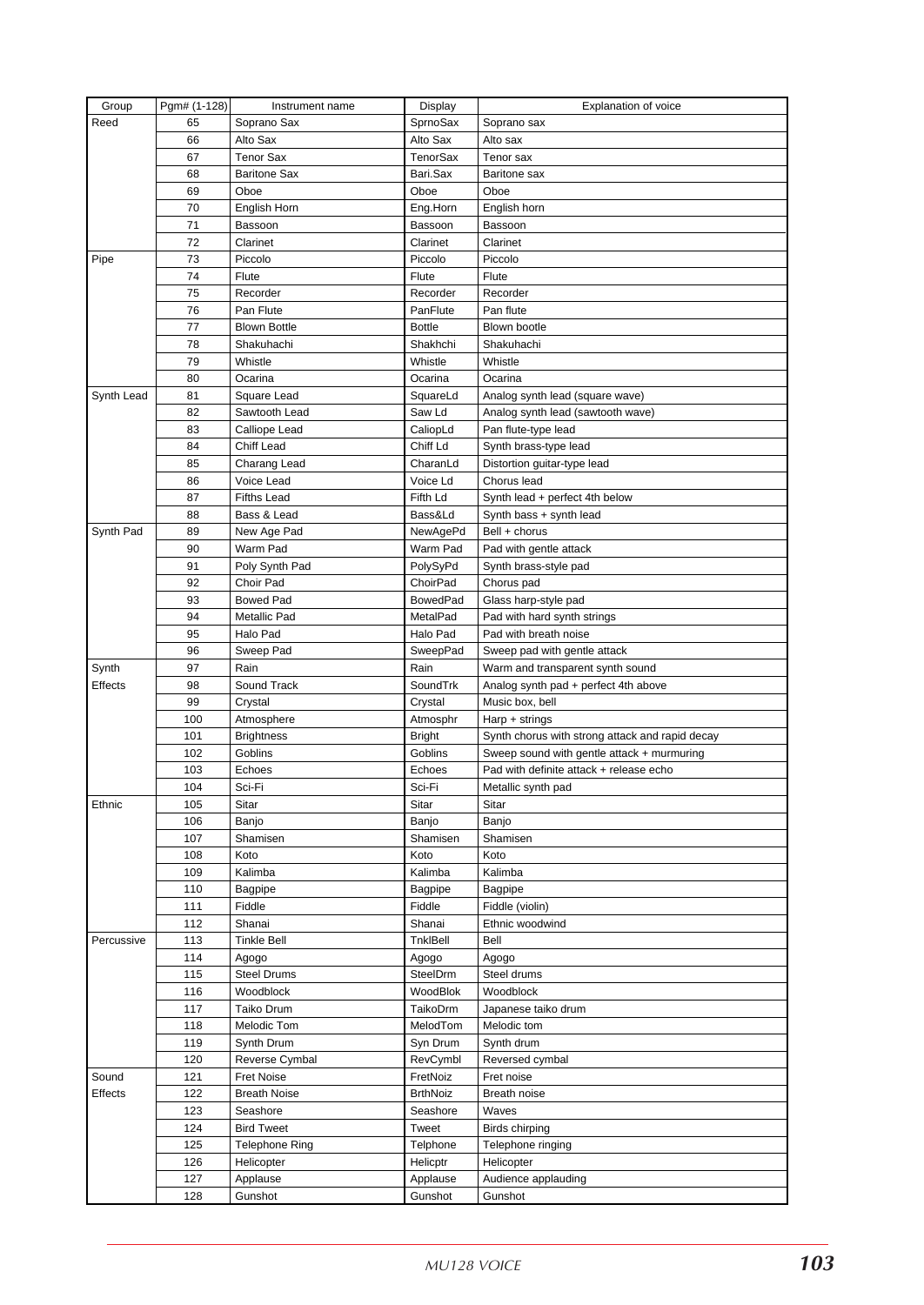| <b>Bank Select MSB</b>        | 127                        | 127                  | 127                   | 127                                                                                                                                                                                                       | 127                                            | 127                                                                                                                              | 127                                 | 127                                  | 127                                              |
|-------------------------------|----------------------------|----------------------|-----------------------|-----------------------------------------------------------------------------------------------------------------------------------------------------------------------------------------------------------|------------------------------------------------|----------------------------------------------------------------------------------------------------------------------------------|-------------------------------------|--------------------------------------|--------------------------------------------------|
| <b>Bank Select LSB</b>        | $\pmb{0}$                  | 0                    | 0                     | 0                                                                                                                                                                                                         | 0                                              | $\pmb{0}$                                                                                                                        | $\bf{0}$                            | 0                                    | 0                                                |
| Program#                      | $\ddot{\phantom{0}}$       | 1                    | $\sqrt{2}$            | 3                                                                                                                                                                                                         | $\overline{4}$                                 | 5                                                                                                                                | 6                                   | $\overline{7}$                       | 8                                                |
| ey Atema                      | Standard Kit               | Standard Kit         |                       |                                                                                                                                                                                                           |                                                |                                                                                                                                  |                                     |                                      |                                                  |
| Note<br>Off<br>Group<br>Vote# | Mu Basic                   | MU100 Native****     | Standard Kit 2        | Dry Kit ***                                                                                                                                                                                               | Bright Kit ***                                 | Skim Kit ****                                                                                                                    | Slim Kit ****                       | Rogue Kit ****                       | Hob Kit ****                                     |
| 13<br>C# -<br>3               | Surdo Mute                 |                      |                       | Surdo Mute V ***                                                                                                                                                                                          | Surdo Mute B *                                 | Surdo Mute V ***                                                                                                                 | Surdo Mute V **                     | Surdo Mute V ***                     | Surdo Mute V ***                                 |
| 14<br>$\mathsf 3$<br>ID       | Surdo Open                 |                      |                       | Surdo Open V ***                                                                                                                                                                                          | Surdo Open B ***                               | Surdo Open V ***                                                                                                                 | Surdo Open V ***                    | Surdo Open V ***                     | Surdo Open V ***                                 |
| 15 <sub>15</sub><br>D# -      | Hi Q                       |                      |                       |                                                                                                                                                                                                           | Hi Q B ***                                     |                                                                                                                                  |                                     |                                      |                                                  |
| 16<br>E                       | Whip Slap                  |                      |                       |                                                                                                                                                                                                           | Whip Slap B ***                                |                                                                                                                                  |                                     |                                      |                                                  |
| 17<br>×.<br>4                 | Scratch H                  |                      |                       |                                                                                                                                                                                                           | Scratch H B ***                                |                                                                                                                                  |                                     |                                      |                                                  |
| 18<br>4<br>F# -               | Scratch L                  |                      |                       |                                                                                                                                                                                                           | Scratch L B ***                                |                                                                                                                                  |                                     |                                      |                                                  |
| 19<br>Ġ                       | Finger Snap                |                      |                       |                                                                                                                                                                                                           | Finger Snap B ***                              |                                                                                                                                  |                                     |                                      |                                                  |
| 20<br>G# -1                   | Click Noise                |                      |                       |                                                                                                                                                                                                           | Click Noise B ***                              |                                                                                                                                  |                                     |                                      |                                                  |
| 21                            | Metronome Click            |                      |                       |                                                                                                                                                                                                           | Metronome Click B ***                          |                                                                                                                                  |                                     |                                      |                                                  |
| 22<br>A# -                    | Metronome Bell             |                      |                       |                                                                                                                                                                                                           | Metronome Bell B ***                           |                                                                                                                                  |                                     |                                      |                                                  |
| 23<br>lß                      | Seq Click L                |                      |                       |                                                                                                                                                                                                           | Seq Click L B ***                              |                                                                                                                                  |                                     |                                      |                                                  |
| 24<br>IC.                     | Seq Click H                |                      |                       |                                                                                                                                                                                                           | Seq Click H B ***                              |                                                                                                                                  |                                     |                                      |                                                  |
| 25<br>C#                      | <b>Brush Tap</b>           |                      |                       | Brush Tap V ***                                                                                                                                                                                           | Brush Tap B ***                                | Brush Tap V ***                                                                                                                  | Brush Tap V ***                     | Brush Tap V ***                      | Brush Tap V ***                                  |
| 26<br>ID.<br>$\circ$          | <b>Brush Swirl</b>         |                      |                       | Brush Swirl V ***                                                                                                                                                                                         | Brush Swirl B ***                              | Brush Swirl V ***                                                                                                                | Brush Swirl V ***                   | Brush Swirl V ***                    | Brush Swirl V ***                                |
| 27<br>D#                      | <b>Brush Slap</b>          |                      |                       | Brush Slap V ***                                                                                                                                                                                          | Brush Slap B ***                               | Brush Slap V ***                                                                                                                 | Brush Slap V ***                    | Brush Slap V ***                     | Brush Slap V ***                                 |
| 28<br>0l O                    | Brush Tap Swirl            |                      |                       | Brush Tap Swirl V ***                                                                                                                                                                                     | Brush Tap Swirl B ***                          | Brush Tap Swirl L ****                                                                                                           | Brush Tap Swirl L ****              | Brush Tap Swirl L ***                | Brush Tap Swirl L ***                            |
| 29<br>$\circ$                 | Snare Roll                 |                      | Snare Roll 2          | Snare Roll V ***                                                                                                                                                                                          | Snare Roll B **                                | Snare Roll V ***                                                                                                                 | Snare Roll V ***                    | Snare Roll V ***                     | Snare Roll V ***                                 |
| 30<br>F#                      | Castanet                   | Castanet#****        |                       |                                                                                                                                                                                                           | Castanet B ***                                 | Castanet Sk ****                                                                                                                 | Castanet H ****                     | Castanet H ****                      | Castanet H ****                                  |
| 31<br>Ġ                       | Snare Soft                 | Snare Soft#****      | Snare Soft 2          | Snare Dry Soft ***                                                                                                                                                                                        | Snare Soft B ***                               | Snare Dry Q ****                                                                                                                 | Snare Rough Q ****                  | Snare Brass Soft ****                | Snare Brass Soft H ****                          |
| 32<br>G#                      | <b>Sticks</b>              |                      |                       |                                                                                                                                                                                                           | Sticks B ***                                   |                                                                                                                                  | Sticks Q ****                       |                                      |                                                  |
| 33                            | Kick Soft                  |                      |                       | <ick ***<="" dry="" soft="" td=""><td>Kick Soft B ***</td><td><ick ****<="" dry="" hpf="" soft="" td=""><td>Kick Soft Dark ****</td><td>Kick Soft 2 ****</td><td>Kick Soft 2 H ****</td></ick></td></ick> | Kick Soft B ***                                | <ick ****<="" dry="" hpf="" soft="" td=""><td>Kick Soft Dark ****</td><td>Kick Soft 2 ****</td><td>Kick Soft 2 H ****</td></ick> | Kick Soft Dark ****                 | Kick Soft 2 ****                     | Kick Soft 2 H ****                               |
| $34\,$<br>A#                  | Open Rim Shot              | Open Rim Shot#***    | Open Rim Shot H Short | " Open Rim Shot Dry V                                                                                                                                                                                     | Open Rim Shot B **                             | Open Rim Shot Dry HPF                                                                                                            | Open Rim Shot SI ****               | Open Rim Shot 2 ****                 | Open Rim Shot H Short 2                          |
| 35<br>lß                      | Kick Tight                 |                      | Kick Tight Short      | Kick Dry Tight **                                                                                                                                                                                         | Kick Tight B **                                | Kick Dry Tight Q**                                                                                                               | Kick Tight Short L ****             | Kick Dark 2 ****                     | Kick Dark 2 H ***                                |
| 36<br>IC.                     | Kick                       |                      | <b>Kick Short</b>     | Kick Dry Mute ***                                                                                                                                                                                         | Kick B ***                                     | Kick Dry Mute HPF ****                                                                                                           | Kick Short Dark ****                | Kick Tight 4 ****                    | Kick Tight 4 H ****                              |
| 37<br>С#                      | Side Stick                 | Side Stick#****      |                       | Side Stick Dry ***                                                                                                                                                                                        | Side Stick B ***                               | Side Stick Dry Q ****                                                                                                            | Side Stick Q ****                   | Side Stick Tight ****                | Side Stick Tight H ****                          |
| 38                            | Snare                      | Snare#***            | Snare Short           | Snare Dry ***                                                                                                                                                                                             | Snare B ***                                    | Snare Dry H ***                                                                                                                  | Snare Short HPF ****                | Snare Snappy Short ***               | Snare Snappy Short H                             |
| 39<br>ID#                     | Hand Clap                  |                      |                       |                                                                                                                                                                                                           | Hand Clap B ***                                | land Clap Sk ****                                                                                                                | Hand Clap Dark ****                 |                                      |                                                  |
| 40                            | Snare Tight                | Snare Tight#***      | Snare Tight H         | Snare Dry Mute **                                                                                                                                                                                         | Snare Tight B ***                              | Snare Dry Mute Q ***                                                                                                             | Snare Tight Mute ****               | Snare Brass Hard ****                | Snare Brass Hard H ***                           |
| 41                            | Floor Tom L                |                      |                       | Floor Tom L Short ***                                                                                                                                                                                     | Floor Tom L B ***                              | Floor Tom L Short Sk                                                                                                             | Floor Tom L Tight ****              | Floor Tom L Tight ****               | Floor Tom L Tight H *                            |
| 42<br>F#<br>$\mathbf{1}$      | Hi-Hat Closed              | Hi-Hat Closed#****   |                       |                                                                                                                                                                                                           | Hi-Hat Closed L B ***                          | Hi-Hat Closed H ****                                                                                                             | Hi-Hat Closed L Q ****              | Hi-Hat Closed 3 ****                 | Hi-Hat Closed 3 H ***                            |
| 43<br>Ğ                       | Floor Tom H                |                      |                       | Floor Tom H Short ***                                                                                                                                                                                     | Floor Tom H B **                               | Floor Tom H Short Sk **                                                                                                          | Floor Tom H Tight ****              | Floor Tom H Tight ****               | Floor Tom H Tight H **                           |
| G#<br>44<br>1                 | Hi-Hat Pedal               | Hi-Hat Pedal#***     |                       |                                                                                                                                                                                                           | Hi-Hat Pedal B ***                             | Hi-Hat Pedal H ****                                                                                                              | Hi-Hat Pedal Q ****                 | Hi-Hat Pedal 3 ***                   | Hi-Hat Pedal 3 H ****                            |
| 45                            | Low Tom                    |                      |                       | Low Tom Short ***                                                                                                                                                                                         | Low Tom B ***                                  | Low Tom Short Sk ****                                                                                                            | Low Tom Tight ****                  | Low Tom Tight ****                   | Low Tom Tight H ****                             |
| 46<br>A#                      | Hi-Hat Open                | Hi-Hat Open#****     |                       |                                                                                                                                                                                                           | Hi-Hat Open B ***                              | Hi-Hat Open H ****                                                                                                               | Hi-Hat Open Q ****                  | Hi-Hat Open 3 ****                   | Hi-Hat Open 3 H ****                             |
| 47<br>lß                      | Mid Tom L                  |                      |                       | Mid Tom L Short **                                                                                                                                                                                        | Mid Tom L B ***                                | Mid Tom L Short Sk ****                                                                                                          | Mid Tom L Tight ****                | Mid Tom L Tight ****                 | Mid Tom L Tight H ***                            |
| 48<br>IC.                     | Mid Tom H                  |                      |                       | Mid Tom H Short ***                                                                                                                                                                                       | Mid Tom H B ***                                | Mid Tom H Short Sk ****                                                                                                          | Mid Tom H Tight ****                | Mid Tom H Tight ****                 | Mid Tom H Tight H ***                            |
| 49<br>C#                      | Crash Cymbal 1             | Crash Cymbal 1#****  |                       | Crash Cymbal 1 V ***                                                                                                                                                                                      | Crash Cymbal 1 B ***                           | Crash Cymbal 1 Q ****                                                                                                            | Crash Cymbal 1 L ****               | Crash Cymbal 3 ****                  | Crash Cymbal 3 H ****                            |
| 50                            | High Tom                   |                      |                       | "* High Tom Short                                                                                                                                                                                         | High Tom B ***                                 | High Tom Short Sk ****                                                                                                           | High Tom Tight ****                 | High Tom Tight ****                  | ligh Tom Tight H ****                            |
| 51<br>ID#                     | Ride Cymbal 1              | Ride Cymbal 1#****   |                       | Ride Cymbal 1 V ***                                                                                                                                                                                       | Ride Cymbal 1 B ***                            | Ride Cymbal 1 Sk ****                                                                                                            | Ride Cymbal 1 L ****                | Ride Cymbal 3 ****                   | Ride Cymbal 3 H ****                             |
| 52                            | Chinese Cymbal             | Chinese Cymbal#****  |                       | Chinese Cymbal V **                                                                                                                                                                                       | Chinese Cymbal B **                            | Chinese Cymbal HPF *                                                                                                             | Chinese Cymbal L ****               | Chinese Cymbal 2 ***'                | Chinese Cymbal 2 H '                             |
| 53                            | Ride Cymbal Cup            | Ride Cymbal Cup#**** |                       |                                                                                                                                                                                                           | Ride Cymbal Cup Short **                       | Ride Cup Q **                                                                                                                    | Ride Cymbal Cup L ****              | Ride Cymbal Cup 2 ****               | Ride Cymbal Cup 2 H *                            |
| 54<br>IF#                     | Tambourine                 |                      |                       |                                                                                                                                                                                                           | Tambourine B **                                | Tambourine Q ****                                                                                                                |                                     |                                      | "ambourine H"                                    |
| 55<br>ĥ                       | Splash Cymbal              |                      |                       | Splash Cymbal V ***                                                                                                                                                                                       | Splash Cymbal B ***                            | Splash Cymbal H ***                                                                                                              | Splash Cymbal L Short               | Splash Cymbal V ***                  | Splash Cymbal H ****                             |
| 56<br>G#                      | Cowbell                    | Cowbell#***          |                       |                                                                                                                                                                                                           | Cowbell L                                      | Cowbell HPF ****                                                                                                                 | Cowbell Dark **                     | Cowbell Mid ****                     | "* Cowbell H                                     |
| 57                            | Crash Cymbal 2             | Crash Cymbal 2#****  |                       | Crash Cymbal 2 V ***                                                                                                                                                                                      | Crash Cymbal 2 B ***                           | Crash Cymbal 2 Dark *                                                                                                            | Crash Cymbal 2 L ****               | Crash Cymbal 4 ****                  | Crash Cymbal 4 H ****                            |
| 58<br>A#<br>lв                | Vibraslap                  |                      |                       |                                                                                                                                                                                                           | Vibraslap B <sup>**</sup>                      |                                                                                                                                  |                                     |                                      |                                                  |
| 59<br>IC.                     | Ride Cymbal 2              | Ride Cymbal 2#****   |                       | Ride Cymbal 2 V ***                                                                                                                                                                                       | Ride Cymbal 2 B ***                            | Ride Cymbal 2 Q ****                                                                                                             | Ride Cymbal 2 L****                 | Ride Cymbal 4 Q ****                 | Ride Cymbal 4 ****                               |
| 60                            | Bongo H                    |                      |                       | Bongo H V ***                                                                                                                                                                                             | Bongo H B ***                                  | Bongo H HPF ****                                                                                                                 | Bongo H V ***                       | 1 Bongo H V ***                      | Bongo H V ***                                    |
| 61<br>lC#<br>h                | Bongo L                    |                      |                       | Bongo L V ***                                                                                                                                                                                             | Bongo L B ***                                  | Bongo L HPF ****                                                                                                                 | Bongo L V ***<br>Conga H Mute V *** | Bongo L V ***<br>Conga H Mute 2 **** | Bongo L V ***                                    |
| 62                            | Conga H Mute               | Conga H Mute#****    |                       | Conga H Mute V ***                                                                                                                                                                                        | Conga H Mute B ***                             | Conga H Mute HPF ***                                                                                                             |                                     |                                      | Conga H Mute 2 H ****                            |
| 63<br>D#                      | Conga H Open               | Conga H Open#****    |                       | Conga H Open V ***                                                                                                                                                                                        | Conga H Open B ***                             | Conga H Open HPF ***'                                                                                                            | Conga H Open V ***                  | Conga H Open 2 ****                  | Conga H Open 2 H ****                            |
| $64\,$                        | Conga L                    | Conga L#***          |                       | Conga L V ***                                                                                                                                                                                             | Conga L B **<br>Timbale H B ***                | Conga L HPF ****<br>Timbale H HPF ****                                                                                           | Conga L H ****                      | Conga L 2 ****                       | Conga L 2 H ***                                  |
| 65<br>66                      | Timbale H                  |                      |                       | Timbale H V ***                                                                                                                                                                                           |                                                |                                                                                                                                  | Timbale H V ***                     | Timbale H V ***                      | Timbale H V ***                                  |
| F#<br>G                       | Timbale L                  |                      |                       | Timbale L V ***                                                                                                                                                                                           | Timbale L B ***                                | Timbale L HPF ****                                                                                                               | Timbale L V ***                     | Timbale L V ***                      | Timbale L V ***<br>I.                            |
| 67<br>G#                      | Agogo H                    |                      |                       | ۱۳۰۰ Mgogo H                                                                                                                                                                                              | Agogo H B ***                                  | Agogo H HPF ****                                                                                                                 | Agogo H V ***                       | Agogo H V ***                        | Agogo H V ***                                    |
| 68                            | Agogo L                    |                      |                       | Agogo L V ***                                                                                                                                                                                             | Agogo L B ***                                  | Agogo L HPF ****<br>Cabasa BPF ****                                                                                              | Agogo L V ***                       | Agogo L V ***                        | Agogo L V ***                                    |
| 69<br>$70$<br>lA#             | Cabasa                     |                      |                       |                                                                                                                                                                                                           | Cabasa B ***<br>Maracas B ***                  | Maracas L ****                                                                                                                   | Maracas Q ****                      | Maracas Q ****                       |                                                  |
| 71<br>B<br>300                | Maracas<br>Samba Whistle H |                      |                       |                                                                                                                                                                                                           |                                                |                                                                                                                                  | Samba Whistle H V ***               | Samba Whistle H V ***                | Maracas Q ****                                   |
| 72 C 4 O                      | Samba Whistle L            |                      |                       | Samba Whistle H V ***<br>Samba Whistle L V ***                                                                                                                                                            | Samba Whistle H B ***<br>Samba Whistle L B *** | Samba Whistle H BPF<br>Samba Whistle L BPF ****   1 Samba Whistle L V ***                                                        |                                     | 1 Samba Whistle L V ***              | Samba Whistle H V ***<br>1 Samba Whistle L V *** |
| 73 C# 4                       | Guiro Short                |                      |                       |                                                                                                                                                                                                           | Guiro Short B ***                              |                                                                                                                                  |                                     |                                      |                                                  |
| 74 D<br>40                    |                            |                      |                       |                                                                                                                                                                                                           | Guiro Long B ***                               |                                                                                                                                  |                                     |                                      |                                                  |
| 75<br>D# 4                    | Guiro Long<br>Claves       |                      |                       |                                                                                                                                                                                                           | Claves B ***                                   |                                                                                                                                  |                                     |                                      |                                                  |
| $76\,$<br>l۴                  | Wood Block H               |                      |                       |                                                                                                                                                                                                           | Wood Block H B ***                             |                                                                                                                                  |                                     |                                      |                                                  |
| $77\,$                        | Wood Block L               |                      |                       |                                                                                                                                                                                                           | Wood Block L B ***                             |                                                                                                                                  |                                     |                                      |                                                  |
| 78<br>F#                      | Cuica Mute                 |                      |                       | Cuica Mute V ***                                                                                                                                                                                          | Cuica Mute B ***                               |                                                                                                                                  |                                     |                                      |                                                  |
| $79\,$<br>lG.                 | Cuica Open                 |                      |                       | Cuica Open V ***                                                                                                                                                                                          | Cuica Open B ***                               | Cuica Open H ****                                                                                                                | Cuica Open H ****                   | Cuica Open H ****                    | İ1<br>Cuica Open H ****                          |
| 80<br>G#4<br>$\sqrt{2}$       | Triangle Mute              |                      |                       |                                                                                                                                                                                                           | Triangle Mute B ***                            |                                                                                                                                  |                                     |                                      |                                                  |
|                               |                            |                      |                       |                                                                                                                                                                                                           |                                                |                                                                                                                                  |                                     |                                      |                                                  |
| 81<br>$\sqrt{2}$<br>A         | Triangle Open<br>Shaker    |                      |                       |                                                                                                                                                                                                           | Triangle Open B ***<br>Shaker B ***            |                                                                                                                                  |                                     |                                      |                                                  |
| 82 A# 4<br>83 $ B $           |                            |                      |                       |                                                                                                                                                                                                           | Jingle Bells B ***                             |                                                                                                                                  |                                     |                                      |                                                  |
|                               | Jingle Bells               |                      |                       |                                                                                                                                                                                                           |                                                |                                                                                                                                  |                                     |                                      |                                                  |
| 84<br>lс<br>85<br>lc#         | <b>Bell Tree</b>           |                      |                       |                                                                                                                                                                                                           | Bell Tree B ***<br>1                           |                                                                                                                                  |                                     |                                      |                                                  |
| 86 D                          |                            |                      |                       |                                                                                                                                                                                                           |                                                |                                                                                                                                  |                                     |                                      |                                                  |
|                               |                            |                      |                       |                                                                                                                                                                                                           |                                                |                                                                                                                                  |                                     |                                      |                                                  |
| 87<br>D# 5<br>88<br>l۴        |                            |                      |                       |                                                                                                                                                                                                           |                                                |                                                                                                                                  |                                     |                                      |                                                  |
| 89                            |                            |                      |                       |                                                                                                                                                                                                           |                                                |                                                                                                                                  |                                     |                                      |                                                  |
| 90                            |                            |                      |                       |                                                                                                                                                                                                           |                                                |                                                                                                                                  |                                     |                                      |                                                  |
| F#<br>91 $ G $                |                            |                      |                       |                                                                                                                                                                                                           |                                                |                                                                                                                                  |                                     |                                      |                                                  |
|                               |                            |                      |                       |                                                                                                                                                                                                           |                                                |                                                                                                                                  |                                     |                                      |                                                  |
|                               |                            | Same as Standard Kit |                       | ** : MU80 Extension                                                                                                                                                                                       | E: Number of elements                          |                                                                                                                                  |                                     |                                      |                                                  |

 $\overline{\phantom{a}}$ : No sound

\*\*\* : MU90 Extension<br>\*\*\*\*: MU100 Extension<br>†† : MU128 Extension

**104** MU128 VOICE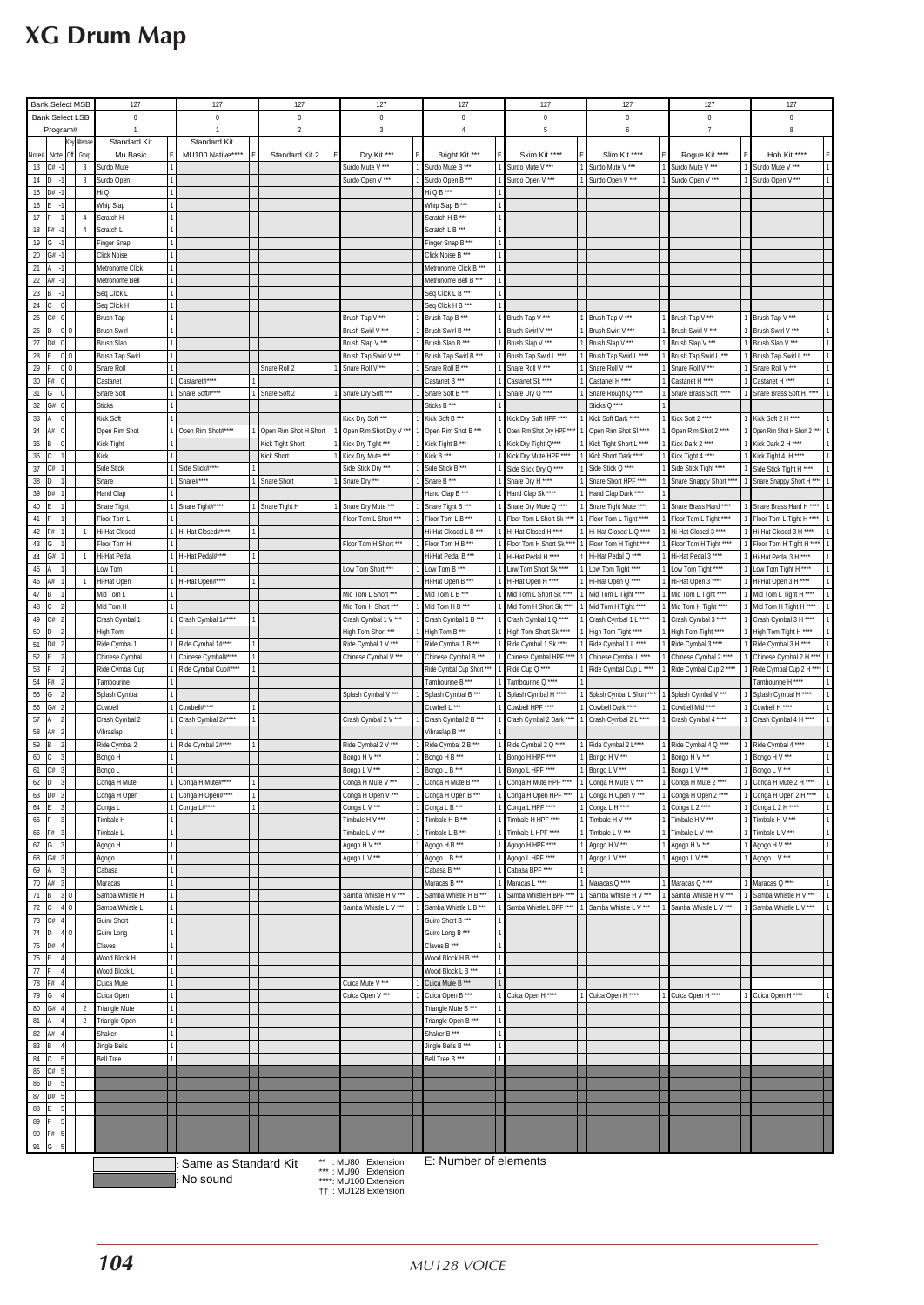| <b>Bank Select MSB</b>               | 127                | 127                          | 127                         | 127                       | 127                  | 127                    | 127                                           | 127                       | 127                         |
|--------------------------------------|--------------------|------------------------------|-----------------------------|---------------------------|----------------------|------------------------|-----------------------------------------------|---------------------------|-----------------------------|
| <b>Bank Select LSB</b>               | 0                  | $\mathbf 0$                  | $\,0\,$                     | 0                         | $\pmb{0}$            | 0                      | $\mathbb O$                                   | 0                         | $\mathbf{0}$                |
| Program#                             | 9                  | 10                           | 17                          | 18                        | 25                   | 26                     | 27                                            | 28                        | 29                          |
| Key Atema                            |                    |                              |                             |                           |                      |                        |                                               |                           |                             |
| Note<br><b>Off</b><br>Vote#<br>Group | Room Kit           | Dark Room Kit ***            | Rock Kit                    | Rock Kit 2 ***            | Electro Kit          | Analog Kit             | Analog Kit 2***                               | Dance Kit ***             | Hip Hop Kit ***             |
| 13<br>$2# - 1$<br>3                  |                    | Surdo Mute V ***             |                             | Surdo Mute V ***          |                      |                        | Surdo Mute V ***                              |                           | Surdo Mute V ***            |
| 14<br>$-1$<br>3                      |                    | Surdo Open V ***             |                             | Surdo Open V ***          |                      |                        | Surdo Open V ***                              |                           | Surdo Open V ***            |
| 15<br>$D# -1$                        |                    |                              |                             |                           |                      |                        |                                               |                           |                             |
| $-1$<br>$16\,$                       |                    |                              |                             |                           |                      |                        |                                               |                           |                             |
| 17<br>$-1$<br>$\sqrt{4}$             |                    |                              |                             |                           |                      |                        |                                               |                           |                             |
| 18<br>몇 세<br>$\sqrt{4}$              |                    |                              |                             |                           |                      |                        |                                               |                           |                             |
|                                      |                    |                              |                             |                           |                      |                        |                                               |                           |                             |
| 19<br>$-1$                           |                    |                              |                             |                           |                      |                        |                                               |                           |                             |
| 20<br>$G# -1$                        |                    |                              |                             |                           |                      |                        |                                               |                           |                             |
| 21<br>$-1$                           |                    |                              |                             |                           |                      |                        |                                               |                           |                             |
| 22<br>A# -1                          |                    |                              |                             |                           |                      |                        |                                               |                           |                             |
| 23<br>$-1$<br>R                      |                    |                              |                             |                           |                      |                        |                                               |                           |                             |
| 24<br> 0                             |                    |                              |                             |                           |                      |                        |                                               |                           |                             |
| 25<br>÷C<br> 0                       |                    | Brush Tap V ***              |                             | Brush Tap V ***           |                      |                        | Brush Tap V ***                               |                           | Brush Tap V ***             |
| 26<br>0 0                            |                    | Brush Swirl V ***            |                             | Brush Swirl V ***         |                      |                        | Brush Swirl V ***                             |                           | Brush Swirl V ***           |
| $27\,$<br>D# 0                       |                    | Brush Slap V ***             |                             | Brush Slap V ***          |                      |                        | Brush Slap V ***                              |                           | Brush Slap V ***            |
| 28<br> 0 0                           |                    | Brush Tap Swirl V ***        |                             | Brush Tap Swirl V ***     | Reverse Cymbal       | Reverse Cymbal         | Reverse Cymbal ***                            | Reverse Cymbal ***        | Brush Tap Swirl V ***       |
| 29<br> 0 0                           |                    | Snare Roll V ***             |                             | Snare Roll V ***          |                      |                        | Snare Roll V ***                              |                           | Snare Roll V ***            |
| 30<br>F# 0                           |                    |                              |                             |                           | Hi Q 2               | Hi Q 2                 | Hi Q 2 ***                                    | Hi Q 2 ***                |                             |
| 31<br> 0                             |                    |                              | Snare Noisy                 | Snare Noisy 5 ***         | Snare Snappy Electro | Snare Noisy 4          | Snare Analog 3 ***                            | Snare Techno 3 ***        | Open Rim Shot 2 Soft ***    |
| 32<br>3# O                           |                    |                              |                             |                           |                      |                        |                                               |                           |                             |
| 33<br> 0                             |                    |                              | Kick Tight 2                | 1 Kick Tight 3 ***        | Kick 3               | Kick Tight 2           | Kick Techno Soft **                           | Kick Techno Q ***         | Kick Dry Soft 2 ***         |
| $34\,$<br>$\mathsf{A}\#$<br> 0       |                    |                              |                             |                           |                      |                        | " Open Rim Shot Dry V                         | Rim Gate ***              | Open Rim Shot 2 ***         |
| 35<br> 0                             |                    | Kick Dark ***                | Kick <sub>2</sub>           | Kick 4 ***                | Kick Gate            | Kick Analog Short      | Kick Techno Tight **                          | Kick Techno L **          | Kick Dim ***                |
| 36<br>1                              | Kick Room **       | Kick Room Gate ***           | Kick Gate<br>$\overline{1}$ | Kick Gate 2 ***           | Kick Gate Heavy      | Kick Analog            | Kick Techno ***                               | Kick Techno 2 ***         | Kick Boon ***               |
| 37<br>J#                             |                    |                              |                             |                           |                      | Side Stick Analog      | Side Stick Analog ***                         | Side Stick Analog ***     | Side Stick Dry ***          |
| 38<br>$\mathbf{1}$                   | Snare Snappy       | Snare Snappy 2 ***           | Snare Rock                  | Snare Rock 2 ***          | Snare Noisy 2        | Snare Analog           | Snare Techno <sup>**</sup>                    | Snare Clap ***            | Snare Dry Mute ***          |
| 39<br>D#<br>1                        |                    |                              |                             |                           |                      |                        |                                               |                           |                             |
| 40<br>$\mathbf{1}$                   | Snare Tight Snappy | Snare Tight Snappy 2 *       | Snare Rock Rim              | Snare Rock Rim Q ***      | Snare Noisy 3        | Snare Analog 2         | Snare Techno 2 ***                            | Snare Dry 2 ***           | Snare White ***             |
| 41                                   | Tom Room 1         | Tom Room 1 Q ***             | Tom Rock 1                  | Tom Rock 1 H ***          | Tom Electro 1        | Tom Analog 1           | Tom Analog 1 ***                              | Tom Analog 1 **           | Floor Tom L Short ***       |
| 42<br>F#<br>-11<br>$\mathbf{1}$      |                    | Hi-Hat Closed Q ***          |                             | Hi-Hat Closed 2 ***       |                      | Hi-Hat Closed Analog   | Hi-Hat Closed Analog *                        | Hi-Hat Closed 3 ***       | Hi-Hat Closed 2 H ***       |
| 43<br>1                              | Tom Room 2         | Room Tom 2 Q ***             | Tom Rock 2                  | Tom Rock 2 H ***          | Tom Electro 2        | Tom Analog 2           | Tom Analog 2 ***                              | Tom Analog 2 ***          | Floor Tom H Short ***       |
| 44<br>G#                             |                    | Hi-Hat Pedal Q ***           |                             | Hi-Hat Pedal 2 ***        |                      | Hi-Hat Closed Analog 2 | Hi-Hat Closed Analog 2*                       | Hi-Hat Closed Analog 2 ** | Hi-Hat Pedal 2 H ***        |
| 45<br>1                              | Tom Room 3         | Room Tom 3 Q ***             |                             | Tom Rock 3 L Short **     |                      |                        | Tom Analog 3 ***                              | Tom Analog 3 ***          | Low Tom Short ***           |
|                                      |                    |                              | Tom Rock 3                  |                           | Tom Electro 3        | Tom Analog 3           |                                               |                           |                             |
| 46<br>A#                             |                    | Hi-Hat Open L ***            |                             | Hi-Hat Open 2 ***         |                      | Hi-Hat Open Analog     | Hi-Hat Open Analog ***                        | Hi-Hat Open 3 ***         | Hi-Hat Open 2 L ***         |
| 47<br>1                              | Tom Room 4         | Tom Room 4 Dark ***          | Tom Rock 4                  | Tom Rock 4 L Short **     | Tom Electro 4        | Tom Analog 4           | Tom Analog 4 ***                              | Tom Analog 4 ***          | Mid Tom L Short ***         |
| 48<br>$\overline{2}$                 | Tom Room 5         | Tom Room 5 L Dark **         | Tom Rock 5                  | Tom Rock 5 L Short **     | Tom Electro 5        | Tom Analog 5           | Tom Analog 5 ***                              | Tom Analog 5 ***          | Mid Tom H Short ***         |
| 2# 2<br>49                           |                    |                              |                             |                           |                      | Crash Analog           | Crash Analog ***                              | Crash Analog ***          | Crash Cymbal 1 V ***        |
| 50<br>$\overline{2}$                 | Tom Room 6         | Tom Room 6 L Dark ***        | Tom Rock 6                  | Tom Rock 6 L Short ***    | Tom Electro 6        | Tom Analog 6           | Tom Analog 6 ***                              | Tom Analog 6 ***          | High Tom Short ***          |
| 51<br>D# 2                           |                    | Ride Cymbal 1 V ***          |                             | Ride Cymbal 1 V ***       |                      |                        | Ride Cymbal 1 V ***                           |                           | Ride Cymbal 1 V ***         |
| 52<br>$\overline{2}$                 |                    | Chinese Cymbal V ***         |                             | Chinese Cymbal V ***      |                      |                        | Chinese Cymbal V ***                          |                           | Chinese Cymbal V ***        |
| 53<br>$\overline{2}$                 |                    |                              |                             |                           |                      |                        |                                               |                           |                             |
| 54<br>F# 2                           |                    |                              |                             |                           |                      |                        |                                               |                           |                             |
| 55<br>$\overline{2}$                 |                    | Splash Cymbal V ***          |                             | Splash Cymbal V ***       |                      |                        | Splash Cymbal V ***                           |                           | Splash Cymbal V ***         |
| 56<br>G#2                            |                    |                              |                             |                           |                      | Cowbell Analog         | Cowbell Analog ***                            | Cowbell Analog ***        |                             |
| 57<br>$\overline{2}$                 |                    | Crash Cymbal 2 V ***         |                             | Crash Cymbal 2 V ***      |                      |                        | Crash Cymbal 2 V ***                          |                           | Crash Cymbal 2 V ***        |
| 58<br>A# 2                           |                    |                              |                             |                           |                      |                        |                                               |                           |                             |
| 59<br>$\overline{2}$                 |                    | Ride Cymbal 2 V ***          |                             | Ride Cymbal 2 V ***       |                      |                        | Ride Cymbal 2 V ***                           |                           | Ride Cymbal 2 V ***         |
| 60<br>3                              |                    | Bongo H V ***                |                             | Bongo H V ***             |                      |                        | Bongo H V ***                                 |                           | Bongo H V ***               |
| 61<br>3                              |                    | Bongo L V ***                |                             | Bongo L V ***             |                      |                        | Bongo L V ***                                 |                           | Bongo L V ***               |
| 62<br>$\frac{3}{2}$                  |                    | Conga H Mute V ***           |                             | Conga H Mute V ***        |                      | Conga Analog H         | Conga Analog H ***                            | Conga Analog H ***        | Conga H Mute V ***          |
| 63<br>D# 3                           |                    | Conga H Open V ***           |                             | Conga H Open V ***        |                      | Conga Analog M         | Conga Analog M ***                            | Conga Analog M ***        | Conga H Open V ***          |
| $64\,$<br>$\frac{3}{2}$              |                    | Conga L V ***                |                             | Conga L V ***             |                      | Conga Analog L         | Conga Analog L ***                            | Conga Analog L ***        | Conga L V ***               |
| 65<br>$\overline{\mathbf{3}}$        |                    | Timbale H V ***              |                             | Timbale H V ***           |                      |                        | Timbale H V ***                               |                           | Timbale H V ***             |
| 66<br>F# 3                           |                    | Timbale L V ***              |                             | Timbale L V ***           |                      |                        | Timbale L V ***                               |                           | Timbale L V ***             |
| 67<br>$\vert$                        |                    | Agogo H V ***                |                             | Ŀ<br>4gogo H V ***        |                      |                        | Agogo H V ***                                 |                           | I۱<br>Agogo H V ***         |
| 68<br>G# 3                           |                    | Agogo L V ***                |                             | Agogo L V ***             |                      |                        | Agogo L V ***                                 |                           | Agogo L V ***               |
| 69<br>3                              |                    |                              |                             |                           |                      |                        |                                               |                           |                             |
| 70<br>A#<br>$\frac{3}{2}$            |                    |                              |                             |                           |                      | Maracas 2              | Maracas 2 ***                                 | Maracas 2 ***             |                             |
| $71\,$<br>3 0<br>B                   |                    | Samba Whistle H V ***<br>l 1 |                             | Samba Whistle H V ***   1 |                      |                        | Samba Whistle H V ***<br>$\ddot{\phantom{1}}$ |                           | Samba Whistle H V ***   1   |
|                                      |                    | Samba Whistle L V ***        |                             | Samba Whistle L V ***     |                      |                        | Samba Whistle L V ***                         |                           | Samba Whistle L V ***<br>11 |
| 72 C 4 O                             |                    |                              |                             |                           |                      |                        |                                               |                           |                             |
| 73 C# 4                              |                    |                              |                             |                           |                      |                        |                                               |                           |                             |
| $74\,$<br>D<br>40                    |                    |                              |                             |                           |                      |                        |                                               |                           |                             |
| $\overline{75}$<br>D# 4              |                    |                              |                             |                           |                      | Claves 2               | Claves 2 ***                                  | Claves 2 ***              |                             |
| 76<br>$\overline{4}$<br>F            |                    |                              |                             |                           |                      |                        |                                               |                           |                             |
| $77\,$<br>$\frac{4}{3}$              |                    |                              |                             |                           |                      |                        |                                               |                           |                             |
| 78<br>F# 4                           |                    | Cuica Mute V ***             |                             | Cuica Mute V ***          | 1 Scratch H 2        | 1 Scratch H 2          | Scratch H 2 ***                               | Scratch H 2 ***           | 1 Cuica Mute V ***<br>۱     |
| 79<br>$\overline{4}$<br>G            |                    | Cuica Open V ***             |                             | Cuica Open V ***          | 1 Scratch L 2        | 1 Scratch L 3          | Scratch L 3 ***                               | Scratch L 3***            | T<br>1 Cuica Open V ***     |
| 80<br>G# 4<br>$\sqrt{2}$             |                    |                              |                             |                           |                      |                        |                                               |                           |                             |
| 81<br>$\overline{4}$<br>$\sqrt{2}$   |                    |                              |                             |                           |                      |                        |                                               |                           |                             |
| 82<br>A# 4                           |                    |                              |                             |                           |                      |                        |                                               |                           |                             |
| 83<br>4<br><b>B</b>                  |                    |                              |                             |                           |                      |                        |                                               |                           |                             |
| 84<br>5<br>C.                        |                    |                              |                             |                           |                      |                        |                                               |                           |                             |
| 85<br>C# 5                           |                    |                              |                             |                           |                      |                        |                                               |                           |                             |
| 86<br>5<br><b>D</b>                  |                    |                              |                             |                           |                      |                        |                                               |                           |                             |
| $87\,$<br>D# 5                       |                    |                              |                             |                           |                      |                        |                                               |                           |                             |
| 88<br>5<br>F                         |                    |                              |                             |                           |                      |                        |                                               |                           |                             |
| 89<br>5                              |                    |                              |                             |                           |                      |                        |                                               |                           |                             |
| F# 5<br>$90\,$                       |                    |                              |                             |                           |                      |                        |                                               |                           |                             |
| $G = 5$<br>91                        |                    |                              |                             |                           |                      |                        |                                               |                           |                             |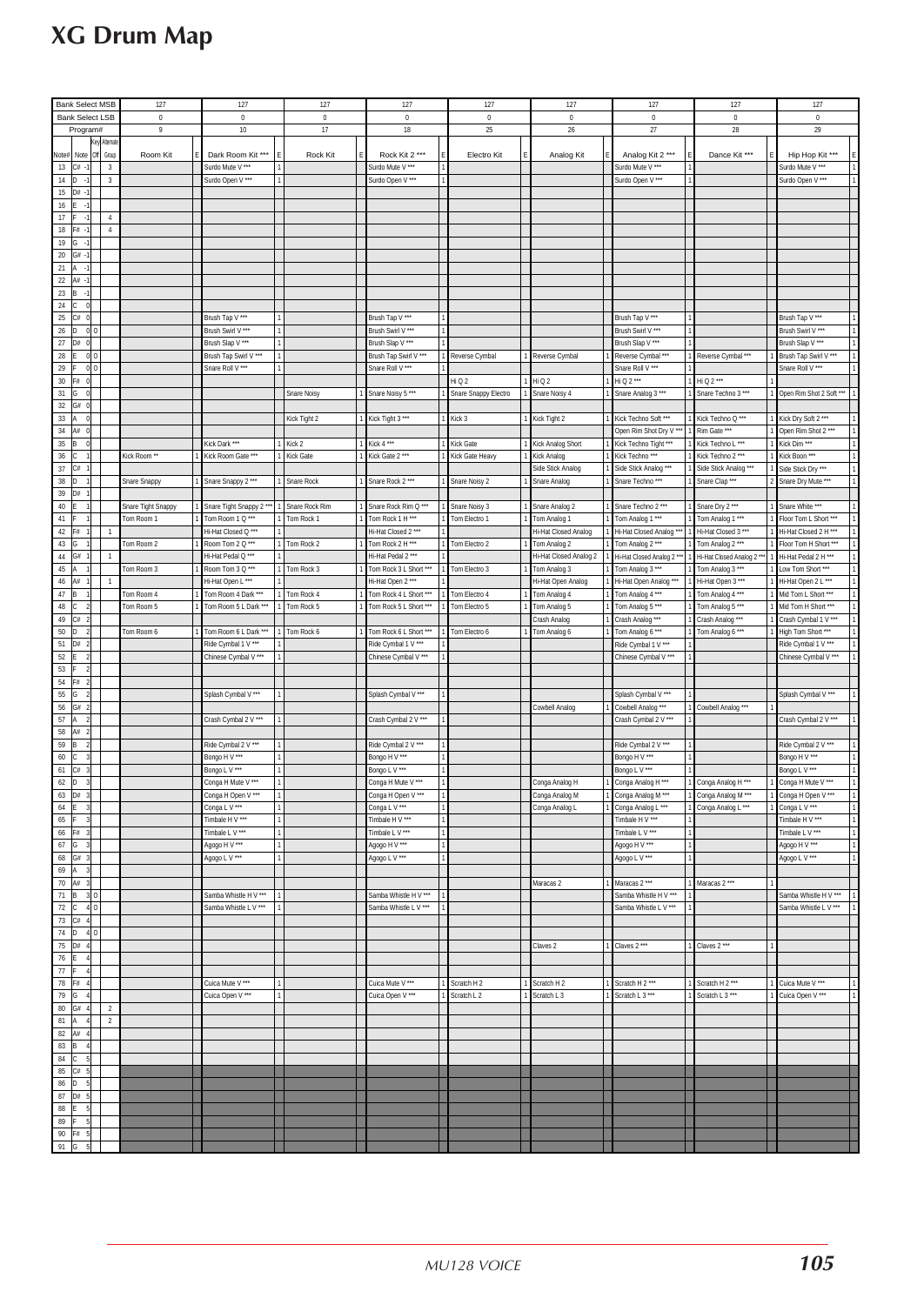|                                                                                                                                    |                      | <b>Bank Select MSB</b>    | 127                |  | 127                    | 127                               |             | 127                        | 127        | 127                   | 127          | 127                    | 127                 | 127                             |
|------------------------------------------------------------------------------------------------------------------------------------|----------------------|---------------------------|--------------------|--|------------------------|-----------------------------------|-------------|----------------------------|------------|-----------------------|--------------|------------------------|---------------------|---------------------------------|
|                                                                                                                                    |                      |                           |                    |  |                        |                                   | $\mathbf 0$ |                            |            |                       |              |                        |                     |                                 |
|                                                                                                                                    |                      | <b>Bank Select LSB</b>    | 0                  |  | $\mathbf 0$            | 0                                 |             |                            | 0          | $\pmb{0}$             | 0            | 0                      | 0                   | $\pmb{0}$                       |
|                                                                                                                                    | Program#             |                           |                    |  | 30                     | 31                                |             | $32\,$                     | 33         | 34                    | $41\,$       | 42                     | 49                  | 65                              |
|                                                                                                                                    |                      |                           | Standard Kit       |  |                        |                                   |             |                            |            |                       |              |                        |                     |                                 |
| Note# Note                                                                                                                         |                      | Off<br>Group              | Mu Basic           |  | Jungle Kit ***         | Apogee Kit ****                   |             | Perigee Kit ****           | Jazz Kit   | Jazz Kit 2 ***        | Brush Kit    | Brush Kit2 ****        | Symphony Kit        | Tramp Kit ****                  |
|                                                                                                                                    |                      |                           |                    |  |                        |                                   |             |                            |            |                       |              |                        |                     |                                 |
| $13 -$                                                                                                                             | lc#                  | 3                         | Surdo Mute         |  | Surdo Mute V ***       | Surdo Mute V ***                  |             | Surdo Mute V ***           |            | Surdo Mute V ***      |              |                        |                     |                                 |
| 14                                                                                                                                 | ID                   | $\ensuremath{\mathsf{3}}$ | Surdo Open         |  | Surdo Open V ***       | Surdo Open V ***                  |             | Surdo Open V ***           |            | Surdo Open V ***      |              |                        |                     |                                 |
|                                                                                                                                    | 15 D# -1             |                           | Hi Q               |  |                        |                                   |             |                            |            |                       |              |                        |                     |                                 |
| 16                                                                                                                                 | $-1$                 |                           | Whip Slap          |  |                        |                                   |             |                            |            |                       |              |                        |                     |                                 |
|                                                                                                                                    | $\cdot$ 1            | $\overline{4}$            |                    |  |                        |                                   |             |                            |            |                       |              |                        |                     |                                 |
| 17                                                                                                                                 |                      |                           | Scratch H          |  |                        |                                   |             |                            |            |                       |              |                        |                     |                                 |
| 18                                                                                                                                 | $F# -1$              | $\overline{4}$            | Scratch L          |  |                        |                                   |             |                            |            |                       |              |                        |                     |                                 |
| 19                                                                                                                                 | ΙG                   |                           | Finger Snap        |  |                        |                                   |             |                            |            |                       |              |                        |                     |                                 |
| 20 G# -                                                                                                                            |                      |                           | Click Noise        |  |                        |                                   |             |                            |            |                       |              |                        |                     |                                 |
|                                                                                                                                    |                      |                           |                    |  |                        |                                   |             |                            |            |                       |              |                        |                     |                                 |
| 21<br>A                                                                                                                            | $-1$                 |                           | Metronome Click    |  |                        |                                   |             |                            |            |                       |              |                        |                     |                                 |
| $22\,$                                                                                                                             | TA# -1               |                           | Metronome Bel      |  |                        |                                   |             |                            |            |                       |              |                        |                     |                                 |
| 23                                                                                                                                 | lв<br>$-1$           |                           | Seq Click L        |  |                        |                                   |             |                            |            |                       |              |                        |                     |                                 |
|                                                                                                                                    | lc.                  |                           |                    |  |                        |                                   |             |                            |            |                       |              |                        |                     |                                 |
| 24                                                                                                                                 | $^{\circ}$           |                           | Seq Click H        |  |                        |                                   |             |                            |            |                       |              |                        |                     |                                 |
| 25                                                                                                                                 | C# 0                 |                           | <b>Brush Tap</b>   |  | Brush Tap V ***        | Brush Tap V ***                   |             | 1 Brush Tap V ***          |            | Brush Tap V ***       |              |                        |                     | Brush Tap V ***                 |
| 26                                                                                                                                 | Þ<br>0 <sup>0</sup>  |                           | <b>Brush Swirl</b> |  | Brush Swirl V ***      | Brush Swirl V ***                 |             | Brush Swirl V ***          |            | Brush Swirl V ***     |              |                        |                     | Brush Swirl V ***               |
| 27                                                                                                                                 | ln# ∩                |                           | <b>Brush Slap</b>  |  | Brush Slap V ***       | Brush Slap V***                   |             | Brush Slap V ***           |            | Brush Slap V ***      |              |                        |                     | Brush Slap V ***                |
|                                                                                                                                    |                      |                           |                    |  |                        |                                   |             |                            |            |                       |              |                        |                     |                                 |
| 28                                                                                                                                 | $\mathbf 0$          | $\circ$                   | Brush Tap Swirl    |  | Brush Tap Swirl V *    | Reverse Cymbal ***                |             | Reverse Cymbal **          |            | Brush Tap Swirl V *** |              | Brush Tap Swirl L ***  |                     | Reverse Cymbal                  |
| 29                                                                                                                                 |                      | $\circ$                   | Snare Roll         |  | Snare Roll V ***       |                                   |             |                            |            | Snare Roll V ***      |              | Snare Roll V ***       |                     | Snare Roll V ***                |
|                                                                                                                                    | 30 F# 0              |                           | Castanet           |  |                        | Hi Q 2 ***                        |             | Hi Q 2 ***                 |            |                       |              | Castanet H ****        |                     | Hi Q 2 ***                      |
| 31                                                                                                                                 | lG<br>$\mathbf{0}$   |                           | Snare Soft         |  | Rim Gate 2 ***         | Snare Analog 4 ****               |             | Snare Analog 4 H ****      |            |                       | Brush Slap 2 | Snare Dry Hard ****    |                     | Snare Techno 3 Q ****           |
|                                                                                                                                    |                      |                           |                    |  |                        |                                   |             |                            |            |                       |              |                        |                     |                                 |
|                                                                                                                                    | 32 G# 0              |                           | Sticks             |  |                        |                                   |             |                            |            |                       |              |                        |                     | Sticks Q ***                    |
| 33                                                                                                                                 | ΙA                   |                           | Kick Soft          |  | Kick Cough ***         | Kick Techno 3***                  |             | Kick Techno 3 ***          |            |                       |              | Gck Release ****       | Kick Soft 2         | Kick Techno Q 2 ****            |
| 34 A#                                                                                                                              |                      |                           | Open Rim Shot      |  | Rim Gate 3 ***         | Open Rim Shot L ****              |             | Open Rim Shot L ****       |            |                       |              | Open Rim Shot Dry L ** |                     | Rim Gate Lo-Fi ****             |
| 35                                                                                                                                 | B                    |                           |                    |  | Kick Zap *             | Kick Techno 4 ***                 |             | Kick Techno 4 H ****       |            |                       |              | Kick Cloudy H ****     | Gran Cassa          | Kick Techno L Q ****            |
|                                                                                                                                    |                      |                           | Kick Tight         |  |                        |                                   |             |                            |            |                       |              |                        |                     |                                 |
| 36                                                                                                                                 |                      |                           | Kick               |  | Kick Dawn ***          | Kick Techno Tight 2               |             | Kick Techno Tight 2 H *    | Kick Jazz  | Kick Jazz L ***       | Kick Small   | Kick Cloudy L ****     | Gran Cassa Mute     | Kick Techno 2 Gate ***          |
| $37\,$                                                                                                                             | lc#                  |                           | Side Stick         |  | Side Stick Dry ***     | Side Stick Analog 2 ****          |             | Side Stick Analog 2 H **   |            |                       |              | Side Stick B 2 ****    |                     | Side Stick Analog Q ***         |
| 38                                                                                                                                 | In                   |                           | Snare              |  | Snare Tin ***          | Snare Analog 5 ****               |             | Snare Analog 5 H ****      |            | Snare H **            | Brush Slap 3 | Brush Slap 3 Q ****    | <b>Band Snare</b>   | Snare Clap ***                  |
|                                                                                                                                    |                      |                           |                    |  |                        |                                   |             |                            |            |                       |              |                        |                     |                                 |
| 39                                                                                                                                 | D#                   |                           | Hand Clap          |  |                        | Clap Ambience ****                |             | Clap Ambience H ****       |            |                       |              |                        |                     | Hand Clap Dark ****             |
| 40                                                                                                                                 |                      |                           | Snare Tight        |  | Snare Can ***          | Snare Analog 6 ****               |             | Snare Analog 6 H ****      |            | Snare Tight L ***     | Brush Tap 2  | Brush Snare Loud ***   | Band Snare 2        | Snare Dry 2 Gate ***            |
| 41                                                                                                                                 |                      |                           | Floor Tom L        |  | Floor Tom L Short **   | Tom Techno 1 ****                 |             | Tom Techno 1 H ****        | Tom Jazz 1 | Tom Jazz 7 $\cdots$   | Tom Brush 1  | Tom Brush 7****        | Tom Jazz 1          | Tom Analog 7 ****               |
| 42                                                                                                                                 | F#                   | $\mathbf{1}$              |                    |  |                        |                                   |             |                            |            | Hi-Hat Closed L ***   |              |                        |                     |                                 |
|                                                                                                                                    |                      |                           | Hi-Hat Closed      |  | Hi-Hat Closed 2 Soft   | Hi-Hat Closed Analog 3            |             | Hi-Hat Closed Analog 3 H   |            |                       |              | Hi-Hat Closed 4 ****   |                     | Hi-Hat Closed 3 Dark            |
| 43 G                                                                                                                               |                      |                           | Floor Tom H        |  | Floor Tom H Short ***  | Tom Techno 2 ****                 |             | Fom Techno 2 H ****        | Fom Jazz 2 | Tom Jazz 8 ***        | Tom Brush 2  | Tom Brush 8 ****       | Fom Jazz 2          | Tom Analog 8 ****               |
| 44 G#                                                                                                                              |                      | $\mathbf{1}$              | Hi-Hat Pedal       |  | Hi-Hat Pedal 2 Soft    | Hi-Hat Closed Analog 4            |             | Hi-Hat Closed Analog 4 H * |            | Hi-Hat Pedal L ***    |              | Hi-Hat Pedal 4 ****    |                     | Hi-Hat Closed Analog 2 L*       |
| 45                                                                                                                                 |                      |                           | ow Tom             |  | Low Tom Short **       | Tom Techno 3 ****                 |             | Tom Techno 3 H ****        |            | Tom Jazz 9 ***        | Tom Brush 3  | Tom Brush 9 ****       |                     | Tom Analog 9 ****               |
|                                                                                                                                    |                      |                           |                    |  |                        |                                   |             |                            | Tom Jazz 3 |                       |              |                        | Tom Jazz 3          |                                 |
| 46                                                                                                                                 | A#                   | $\mathbf{1}$              | Hi-Hat Open        |  | Hi-Hat Open 2 Soft *** | Hi-Hat Open Analog 2 ***          |             | Hi-Hat Open Analog 2 H *   |            | li-Hat Open L ***     |              | Hi-Hat Open 4 ****     |                     | Hi-Hat Open 3 Dark ****         |
| 47                                                                                                                                 | lв                   |                           | Mid Tom L          |  | Mid Tom L Short **     | Tom Techno 4 ***                  |             | Tom Techno 4 H ***         | Tom Jazz 4 | Tom Jazz 10 ***       | Tom Brush 4  | Tom Brush 10 ****      | Tom Jazz 4          | Tom Analog 10 *                 |
| 48                                                                                                                                 | Įс                   |                           | Mid Tom H          |  | Mid Tom H Short ***    | Tom Techno 5 ****                 |             | Tom Techno 5 H ****        | Tom Jazz 5 | Tom Jazz 11 ***       | Tom Brush 5  | Tom Brush 11 ****      | Tom Jazz 5          | Tom Analog 11 ****              |
|                                                                                                                                    |                      |                           |                    |  |                        |                                   |             |                            |            |                       |              |                        |                     |                                 |
| 49                                                                                                                                 | C#                   |                           | Crash Cymbal 1     |  | Crash Cymbal 1 V ***   | Crash Analog ***                  |             | Crash Analog H ****        |            |                       |              | Crash Cymbal 4 ****    | Hand Cymbal         | Crash Analog Dark **            |
| 50                                                                                                                                 | In<br>$\mathfrak{D}$ |                           | <b>High Tom</b>    |  | High Tom Short ***     | Tom Techno 6 ****                 |             | Tom Techno 6 H ****        | Tom Jazz 6 | Tom Jazz 12 ***       | Tom Brush 6  | Tom Brush 12 ****      | Tom Jazz 6          | Tom Analog 12 ****              |
| 51                                                                                                                                 | D#2                  |                           | Ride Cymbal 1      |  | Ride Cymbal 1 V ***    | Ride Cymbal Analog 1              |             | Ride Cymbal Analog 1 H     |            | Ride Cymbal 1 V ***   |              | Ride Cymbal 1 H ****   | land Cymbal Short   | Ride Cymbal 1 Dark **           |
|                                                                                                                                    |                      |                           |                    |  |                        |                                   |             |                            |            |                       |              |                        |                     |                                 |
| 52                                                                                                                                 |                      |                           | Chinese Cymbal     |  | Chinese Cymbal V ***   |                                   |             | Chinese Cymbal H ***       |            | Chinese Cymbal V ***  |              |                        |                     | Chinese Cymbal L <sup>***</sup> |
| 53                                                                                                                                 | $\mathfrak{p}$       |                           | Ride Cymbal Cup    |  |                        | Ride Cymbal Cup Q ****            |             | Ride Cymbal Cup H ***      |            | Ride Cymbal Cup L *** |              | Ride Cymbal Cup 6 **** |                     | Ride Cymbal Cup Dark *          |
| 54                                                                                                                                 | F#<br>$\overline{2}$ |                           | Tambourine         |  |                        |                                   |             | Tambourine H ***           |            |                       |              |                        |                     | Tambourine Dark **              |
| 55                                                                                                                                 | lG                   |                           |                    |  | Splash Cymbal V **     |                                   |             | Splash Cymbal H ****       |            |                       |              |                        |                     | Splash Cymbal L Q ***           |
|                                                                                                                                    |                      |                           | Splash Cymbal      |  |                        | Splash Cymbal V ***               |             |                            |            | }plash Cymbal V **    |              | Splash Cymbal V **     |                     |                                 |
| 56                                                                                                                                 | G#                   |                           | Cowbell            |  |                        | Cowbell Analog L ****             |             | Cowbell Analog H ****      |            |                       |              | Cowbell 2***           |                     | Cowbell Analog Q ***            |
| 57                                                                                                                                 |                      |                           | Crash Cymbal 2     |  | Crash Cymbal 2 V ***   | Crash Cymbal 2 V ***              |             | Crash Cymbal 2 H ***       |            | Crash Cymbal 2 V **   |              |                        | land Cymbal 2       | Crash Cymbal 2 Q ***            |
| 58                                                                                                                                 | A# 2                 |                           | Vibraslap          |  |                        |                                   |             |                            |            |                       |              |                        |                     |                                 |
|                                                                                                                                    | B<br>$\mathfrak{p}$  |                           |                    |  |                        |                                   |             |                            |            |                       |              |                        |                     |                                 |
| 59                                                                                                                                 |                      |                           | Ride Cymbal 2      |  | Ride Cymbal 2 V ***    | Ride Cymbal Analog 2 ***          |             | Ride Cymbal Analog 2 H **  |            | Ride Cymbal 2 V ***   |              | Ride Cymbal 6 ****     | Hand Cymbal 2 Short | Ride Cymbal 2 D ****            |
| 60                                                                                                                                 | lc.                  |                           | Bongo H            |  | Bongo H V **'          | Bongo H V ***                     |             | Bongo H V ***              |            | Bongo H V ***         |              |                        |                     | Bongo H V ***                   |
| 61                                                                                                                                 | lc≢                  |                           | Bongo L            |  | Bongo L V ***          | Bongo L V ***                     |             | Bongo L V ***              |            | Bongo L V ***         |              |                        |                     | Bongo L V ***                   |
| 62                                                                                                                                 | Þ                    |                           | Conga H Mute       |  | Conga H Mute V ***     | Conga Analog H Long **'           |             | Conga Analog H Long H      |            | Conga H Mute V ***    |              | Conga H Mute V ***     |                     | Conga Analog H Long **          |
|                                                                                                                                    |                      |                           |                    |  |                        |                                   |             |                            |            |                       |              |                        |                     |                                 |
| 63                                                                                                                                 | D# 3                 |                           | Conga H Open       |  | Conga H Open V ***     | Conga Analog M Long               |             | Conga Analog M Long H      |            | Conga H Open V ***    |              | Conga H Open V ***     |                     | Conga Analog M Long *           |
| 64                                                                                                                                 |                      |                           | Conga L            |  | Conga L V ***          | Conga Analog L Long               |             | Conga Analog L Long H *    |            | Conga L V ***         |              | Conga L 2 ****         |                     | Conga Analog L Long *'          |
| 65                                                                                                                                 |                      |                           | Timbale H          |  | Timbale H V ***        | Timbale H V *'                    |             | Timbale H V '              |            | Timbale H V ***       |              |                        |                     | Timbale H V *                   |
| 66                                                                                                                                 | IF#                  |                           | Timbale L          |  | Timbale L V ***        | Timbale L V ***                   |             | Timbale L V ***            |            | Timbale L V ***       |              |                        |                     | Timbale L V <sup>***</sup>      |
|                                                                                                                                    |                      |                           |                    |  |                        |                                   |             |                            |            |                       |              |                        |                     |                                 |
| $67\,$                                                                                                                             | ΙG                   |                           | Agogo H            |  | Agogo H V ***          | Agogo H V ***                     |             | Agogo H V ***              |            | Agogo H V ***         |              |                        |                     | Agogo H V ***                   |
| 68                                                                                                                                 | G#                   |                           | Agogo L            |  | Agogo L V ***          | Agogo L V ***                     |             | Agogo L V ***              |            | Agogo L V ***         |              |                        |                     | Agogo L V ***                   |
| 69                                                                                                                                 | lа                   |                           | Cabasa             |  |                        |                                   |             |                            |            |                       |              |                        |                     |                                 |
| 70                                                                                                                                 | A#                   |                           | Maracas            |  |                        | Maracas 2***                      |             | Maracas 2 ***              |            |                       |              | Maracas Q ****         |                     | Maracas 2***                    |
|                                                                                                                                    |                      |                           |                    |  |                        |                                   |             |                            |            |                       |              |                        |                     |                                 |
| 71                                                                                                                                 | lB.                  |                           | Samba Whistle H    |  | Samba Whistle H V ***  | Samba Whistle H V ***             |             | Samba Whistle H V ***      |            | Samba Whistle H V *** |              |                        |                     | Samba Whistle H V ***           |
| $\scriptstyle{72}$                                                                                                                 |                      | 0                         | Samba Whistle L    |  | Samba Whistle L V ***  | Samba Whistle L V ***             |             | Samba Whistle L V ***      |            | Samba Whistle L V *** |              |                        |                     | Samba Whistle L V ***           |
| $73\,$                                                                                                                             | lc#                  |                           | Guiro Short        |  |                        |                                   |             |                            |            |                       |              |                        |                     |                                 |
| 74 D                                                                                                                               |                      | $\Omega$                  |                    |  |                        |                                   |             |                            |            |                       |              |                        |                     |                                 |
|                                                                                                                                    |                      |                           | Guiro Long         |  |                        |                                   |             |                            |            |                       |              |                        |                     |                                 |
| 75 ID#                                                                                                                             |                      |                           | aaves              |  |                        | Claves 2                          |             | Javes 2                    |            |                       |              |                        |                     |                                 |
| 76 E                                                                                                                               | $\overline{4}$       |                           | Wood Block H       |  |                        |                                   |             |                            |            |                       |              |                        |                     |                                 |
| $77$ F                                                                                                                             | $\overline{4}$       |                           | Wood Block L       |  |                        |                                   |             |                            |            |                       |              |                        |                     |                                 |
| 78 F# 4                                                                                                                            |                      |                           |                    |  | Cuica Mute V ***       | Scratch H 2 ***<br>$\overline{1}$ |             | Scratch H 2 ***            |            | Cuica Mute V ***      |              |                        |                     | Scratch H 2***<br>1             |
|                                                                                                                                    |                      |                           | Cuica Mute         |  |                        |                                   |             |                            |            |                       |              |                        |                     |                                 |
|                                                                                                                                    |                      |                           | Cuica Open         |  | Cuica Open V ***       | Scratch L 3***<br>$\overline{1}$  |             | Scratch L 3***             |            | Cuica Open V ***      |              | Cuica Open H ****      |                     | I1<br>Scratch L 3 ***           |
| $\begin{array}{ c c c c }\hline 79 & \text{G} & 4 \\ \hline 80 & \text{G}\# & 4 \\ \hline 81 & \text{A} & 4 \\ \hline \end{array}$ |                      | $\overline{2}$            | Triangle Mute      |  |                        |                                   |             |                            |            |                       |              |                        |                     |                                 |
| 81 A                                                                                                                               |                      | $\overline{2}$            | Triangle Open      |  |                        |                                   |             |                            |            |                       |              |                        |                     |                                 |
|                                                                                                                                    |                      |                           |                    |  |                        |                                   |             |                            |            |                       |              |                        |                     |                                 |
| 82 A# 4                                                                                                                            |                      |                           | Shaker             |  |                        |                                   |             |                            |            |                       |              |                        |                     |                                 |
| $83 \overline{\smash{\big)} B}$                                                                                                    |                      |                           | Jingle Bells       |  |                        |                                   |             |                            |            |                       |              |                        |                     |                                 |
| 84 C 5                                                                                                                             |                      |                           | <b>Bell Tree</b>   |  |                        |                                   |             |                            |            |                       |              |                        |                     |                                 |
|                                                                                                                                    |                      |                           |                    |  |                        |                                   |             |                            |            |                       |              |                        |                     |                                 |
| $\begin{array}{ c c c }\n\hline\n85 & C# & 5 \\ \hline\n86 & D & 5\n\end{array}$                                                   |                      |                           |                    |  |                        |                                   |             |                            |            |                       |              |                        |                     |                                 |
|                                                                                                                                    |                      |                           |                    |  |                        |                                   |             |                            |            |                       |              |                        |                     |                                 |
|                                                                                                                                    | 87 D# 5              |                           |                    |  |                        |                                   |             |                            |            |                       |              |                        |                     |                                 |
|                                                                                                                                    | 88 E 5               |                           |                    |  |                        |                                   |             |                            |            |                       |              |                        |                     |                                 |
|                                                                                                                                    |                      |                           |                    |  |                        |                                   |             |                            |            |                       |              |                        |                     |                                 |
| 89 F                                                                                                                               | 5                    |                           |                    |  |                        |                                   |             |                            |            |                       |              |                        |                     |                                 |
|                                                                                                                                    | 90 F# 5              |                           |                    |  |                        |                                   |             |                            |            |                       |              |                        |                     |                                 |
| $91$ G 5                                                                                                                           |                      |                           |                    |  |                        |                                   |             |                            |            |                       |              |                        |                     |                                 |
|                                                                                                                                    |                      |                           |                    |  |                        |                                   |             |                            |            |                       |              |                        |                     |                                 |
|                                                                                                                                    |                      |                           |                    |  | · Same as Standard Kit |                                   |             | **: MU80 Extension         |            | E: Number of elements |              |                        |                     |                                 |

 $\overline{\phantom{a}}$ : Same as Standard Kit : No sound

\*\*\* : MU90 Extension<br>\*\*\*\*: MU100 Extension<br>†† : MU128 Extension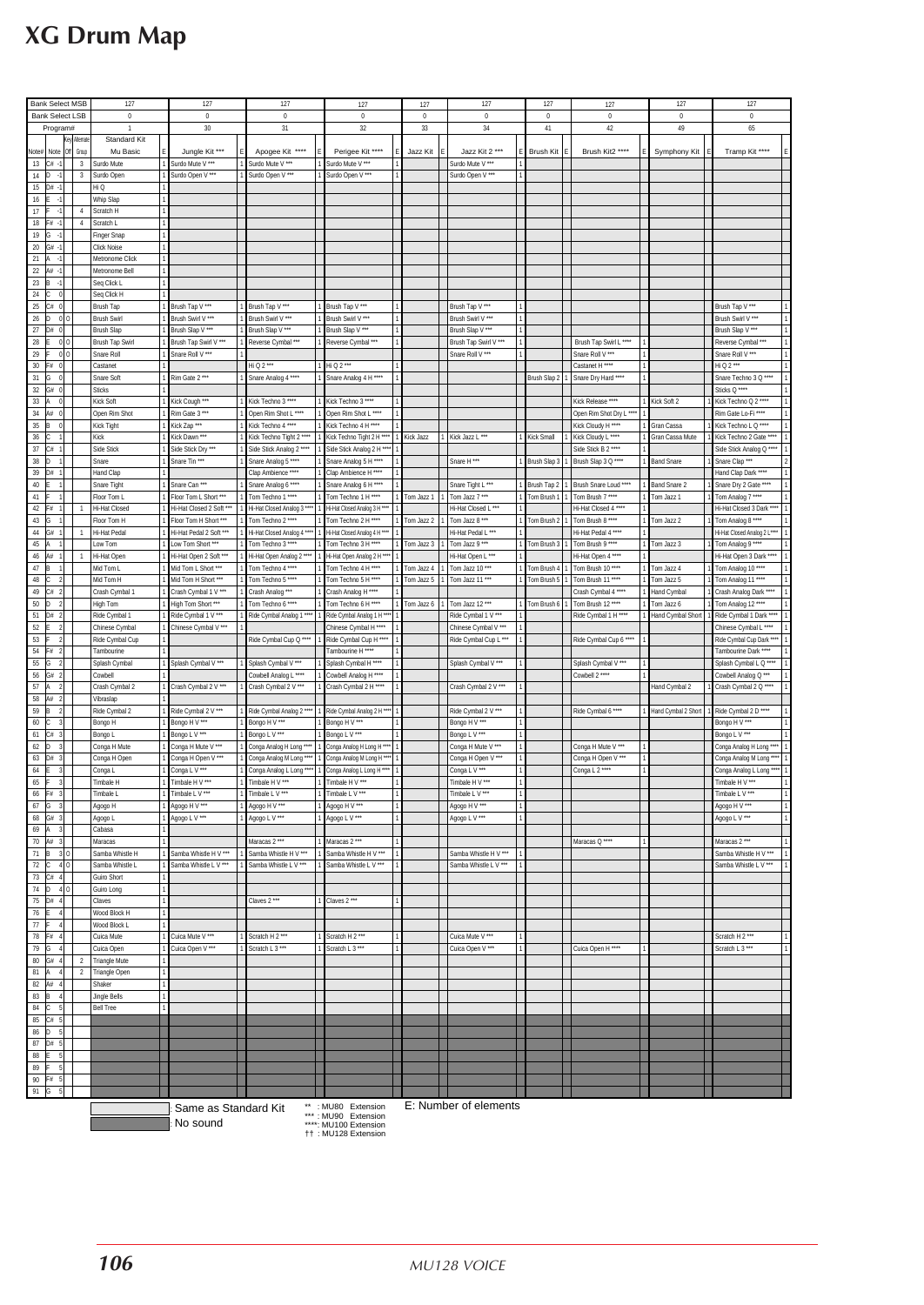| <b>Bank Select MSB</b> |                       |         |                         | 127                          |                | 127                      |              | 127                  |              | 127          |   |  |  |  |  |
|------------------------|-----------------------|---------|-------------------------|------------------------------|----------------|--------------------------|--------------|----------------------|--------------|--------------|---|--|--|--|--|
| <b>Bank Select LSB</b> |                       |         |                         | 0                            |                | 0                        |              | 0                    |              | 0            |   |  |  |  |  |
|                        | Program#              |         |                         | 66                           |                | 67                       |              | 127                  |              | 128          |   |  |  |  |  |
|                        |                       |         |                         |                              |                |                          |              | Standard Kit         |              | Standard Kit |   |  |  |  |  |
|                        |                       |         | Key Atemate             |                              |                |                          |              |                      |              |              |   |  |  |  |  |
| Note#l                 | Note                  | Off     | Group                   | Amber Kit ****               | E              | Coffin Kit ****          | E            | MU100 Native****     | E            | MU Basic     | E |  |  |  |  |
| 13                     | $C#$ -1               |         | 3                       | Surdo Mute V ***             | 1              | Surdo Mute V ***         | 1            |                      |              |              |   |  |  |  |  |
| 14                     | Þ<br>$\cdot$ 1        |         | 3                       | Surdo Open V ***             | 1              | Surdo Open V ***         | 1            |                      |              |              |   |  |  |  |  |
| 15                     | D# -1                 |         |                         |                              |                |                          |              |                      |              |              |   |  |  |  |  |
| 16                     | $\cdot$ 1<br>IE.      |         |                         |                              |                |                          |              |                      |              |              |   |  |  |  |  |
|                        | l۴                    |         | 4                       |                              |                |                          |              |                      |              |              |   |  |  |  |  |
| 17                     | $\cdot$ 1             |         |                         |                              |                |                          |              |                      |              |              |   |  |  |  |  |
| 18                     | F#<br>$\cdot$ 1       |         | 4                       |                              |                |                          |              |                      |              |              |   |  |  |  |  |
| 19                     | G<br>$-1$             |         |                         |                              |                |                          |              |                      |              |              |   |  |  |  |  |
| 20                     | G# -1                 |         |                         |                              |                |                          |              |                      |              |              |   |  |  |  |  |
| 21                     | A<br>-1               |         |                         |                              |                |                          |              |                      |              |              |   |  |  |  |  |
| 22                     | A# -1                 |         |                         |                              |                |                          |              |                      |              |              |   |  |  |  |  |
|                        |                       |         |                         |                              |                |                          |              |                      |              |              |   |  |  |  |  |
| 23                     | B<br>$-1$             |         |                         |                              |                |                          |              |                      |              |              |   |  |  |  |  |
| 24                     | IC<br>0               |         |                         |                              |                |                          |              |                      |              |              |   |  |  |  |  |
| 25                     | C#<br>$\mathbf{0}$    |         |                         | Brush Tap V ***              | 1.             | Brush Tap V ***          | 1            |                      |              |              |   |  |  |  |  |
| 26                     | ID<br>0               | $\circ$ |                         | Brush Swirl V ***            | 1              | Brush Swirl V ***        | 1            |                      |              |              |   |  |  |  |  |
| 27                     | 0<br>D#               |         |                         | Brush Slap V ***             | 1              | Brush Slap V ***         | 1            |                      |              |              |   |  |  |  |  |
| 28                     | E<br>0                | $\circ$ |                         | Brush Tap Swirl L ***        | 1              | Brush Tap Swirl L ***    | 1            |                      |              |              |   |  |  |  |  |
|                        | l۴                    |         |                         |                              |                |                          |              |                      |              |              |   |  |  |  |  |
| 29                     | 0                     | 0       |                         | Snare Roll V ***             | 1              | Snare Roll V ***         | 1            |                      |              |              |   |  |  |  |  |
| 30                     | F#<br>0               |         |                         |                              |                |                          |              | Castanet#****        | 1            |              |   |  |  |  |  |
| 31                     | G<br>0                |         |                         | Open Rim Shot 3 Soft ****    | 1              | Rim Gate 4 ****          | 1            | Snare Soft#****      | 1            |              |   |  |  |  |  |
| 32                     | $\bf{0}$<br>G#        |         |                         | Sticks Q ****                | 1              | Sticks Q ****            | 1            |                      |              |              |   |  |  |  |  |
| 33                     | 0<br>A                |         |                         | KickDrySoft3 ****            | 1              | Kick Cough L ****        | 1            |                      |              |              |   |  |  |  |  |
| 34                     | A#<br>0               |         |                         | Open Rim Shot Dry ****       | 1              | Rim Gate 5 ****          | 1            | Open Rim Shot#****   | 1            |              |   |  |  |  |  |
|                        |                       |         |                         |                              |                |                          |              |                      |              |              |   |  |  |  |  |
| 35                     | B<br>0                |         |                         | Kick Comp 1 L****            | 1              | Kick Comp 2 L ****       | 1            |                      |              |              |   |  |  |  |  |
| 36                     | IC<br>1               |         |                         | Kick Comp 1 H****            | 1              | Kick Comp 2 H ****       | 1            |                      |              |              |   |  |  |  |  |
| 37                     | lc#<br>1              |         |                         | Side Stick Dry L ****        | 1              | Side Stick Dry L ****    | 1            | Side Stick#****      | 1            |              |   |  |  |  |  |
| 38                     | ID<br>1               |         |                         | Snare Dry Mute L ****        | 1              | Snare Tin L ****         | 1            | Snare#****           | 1            |              |   |  |  |  |  |
| 39                     | D#<br>1               |         |                         | Hand Clap Dark ****          | 1              | Hand Clap Dark ****      | 1            |                      |              |              |   |  |  |  |  |
|                        |                       |         |                         |                              |                |                          |              |                      |              |              |   |  |  |  |  |
| 40                     | E<br>1                |         |                         | Hip Snare Long ****          | 1              | Snare Can L ****         | 1            | Snare Tight#****     | 1            |              |   |  |  |  |  |
| 41                     | l۴<br>1               |         |                         | Floor Tom Tech L ****        | 1              | Floor Tom Tech L ****    | 1            |                      |              |              |   |  |  |  |  |
| 42                     | 1<br>F#               |         | 1                       | Hi-Hat Closed Tech ****      | 1              | Hi-Hat Closed Tech ****  | 1            | Hi-Hat Closed#****   | 1            |              |   |  |  |  |  |
| 43                     | G<br>1                |         |                         | Floor Tom Tech H ****        | 1              | Floor Tom Tech H ****    | 1            |                      |              |              |   |  |  |  |  |
| 44                     | G#<br>1               |         | 1                       | Hi-Hat Pedal Tech ****       | 1              | Hi-Hat Pedal Tech ****   | 1            | Hi-Hat Pedal#****    | 1            |              |   |  |  |  |  |
| 45                     |                       |         |                         |                              |                |                          | 1            |                      |              |              |   |  |  |  |  |
|                        | A<br>1                |         |                         | Low Tom Tech ****            | 1              | Low Tom Tech ****        |              |                      |              |              |   |  |  |  |  |
| 46                     | A#<br>1               |         | 1                       | Hi-Hat Open 3 Dark ****      | 1              | Hi-Hat Open 3 Dark ****  | 1            | Hi-Hat Open#****     | 1            |              |   |  |  |  |  |
| 47                     | B<br>1                |         |                         | Mid Tom Tech L ****          | 1              | Mid Tom Tech L ****      | 1            |                      |              |              |   |  |  |  |  |
| 48                     | C<br>$\mathfrak{p}$   |         |                         | Mid Tom Tech H ****          | 1              | Mid Tom Tech H ****      | 1            |                      |              |              |   |  |  |  |  |
| 49                     | lc#<br>$\overline{a}$ |         |                         | Crash Cymbal Dark ****       | 1              | Crash Cymbal Dark 2 **** | 1            | Crash Cymbal 1#****  | 1            |              |   |  |  |  |  |
|                        |                       |         |                         |                              |                |                          |              |                      |              |              |   |  |  |  |  |
| 50                     | $\overline{c}$<br>D   |         |                         | High Tom Tech ****           | 1              | High Tom Tech ****       | 1            |                      |              |              |   |  |  |  |  |
| 51                     | $\overline{a}$<br>D#  |         |                         | Ride Cymbal 1 Dark ****      | 1              | Ride Cymbal Hard 2 ****  | 1            | Ride Cymbal 1#****   | 1            |              |   |  |  |  |  |
| 52                     | E<br>$\overline{a}$   |         |                         | Chinese Cymbal H2 ****       | 1              | Chinese Cymbal Q ****    | 1            | Chinese Cymbal#****  | 1            |              |   |  |  |  |  |
| 53                     | $\overline{c}$<br>F   |         |                         | Ride Cymbal Cup Dark ****    | 1              | Ride Cymbal Cup 5 ****   | 1            | Ride Cymbal Cup#**** | 1            |              |   |  |  |  |  |
| 54                     | $\overline{a}$<br>F#  |         |                         | Tambourine Dark ****         | 1              | Tambourine Dark ****     | 1            |                      |              |              |   |  |  |  |  |
|                        |                       |         |                         |                              |                |                          |              |                      |              |              |   |  |  |  |  |
| 55                     | G<br>$\overline{a}$   |         |                         | Splash Cymbal L Q ****       | 1              | Tech Splash Cymbal ****  | 1            |                      |              |              |   |  |  |  |  |
| 56                     | G#<br>$\overline{c}$  |         |                         | Cowbell Lo-Fi ****           | 1              | Cowbell Lo-Fi ****       | 1            | Cowbell#****         | 1            |              |   |  |  |  |  |
| 57                     | A<br>$\mathfrak{p}$   |         |                         | Crash Cymbal 2 Q ****        | 1              | Crash Cymbal 2 Q ****    | 1            | Crash Cymbal 2#****  | $\mathbf{1}$ |              |   |  |  |  |  |
| 58                     | $\overline{a}$<br>A#  |         |                         |                              |                |                          |              |                      |              |              |   |  |  |  |  |
| 59                     | $\overline{c}$<br>в   |         |                         | Ride Cymbal 2 V ***          | 1              | Ride Cymbal 5 ****       | 1            | Ride Cymbal 2#****   | 1            |              |   |  |  |  |  |
|                        |                       |         |                         |                              |                |                          |              |                      |              |              |   |  |  |  |  |
| 60                     | Iс<br>3               |         |                         | Bongo H V***                 | 1              | Bongo H V ***            | 1            |                      |              |              |   |  |  |  |  |
| 61                     | 3<br>C#               |         |                         | Bongo L V ***                | 1.             | Bongo L V ***            | 1            |                      |              |              |   |  |  |  |  |
| 62                     | 3<br>D                |         |                         | Conga H Mute V ***           | 1              | Conga H Mute V ***       | 1            | Conga H Mute#****    | 1            |              |   |  |  |  |  |
| 63                     | D#<br>3               |         |                         | Conga H Open V***            | 1              | Conga H Open V ***       | 1            | Conga H Open#****    | 1            |              |   |  |  |  |  |
| 64                     | E<br>3                |         |                         | Conga L 2 ****               | 1              | Conga L 2 ****           | 1            | Conga L#****         | 1            |              |   |  |  |  |  |
| 65                     | 3<br>F                |         |                         | Timbale H V ***              | 1              | Timbale H V ***          | 1            |                      |              |              |   |  |  |  |  |
|                        |                       |         |                         |                              |                |                          |              |                      |              |              |   |  |  |  |  |
| 66                     | 3<br>F#               |         |                         | Timbale L $\overline{V}$ *** | 1              | Timbale L V ***          | 1            |                      |              |              |   |  |  |  |  |
| 67                     | 3<br>G                |         |                         | Agogo H V ***                | 1              | Agogo H V ***            | 1            |                      |              |              |   |  |  |  |  |
| 68                     | G#<br>3               |         |                         | Agogo L V ***                | 1              | Agogo L V ***            | 1            |                      |              |              |   |  |  |  |  |
| 69                     | 3<br>A                |         |                         |                              |                |                          |              |                      |              |              |   |  |  |  |  |
| 70                     | 3<br>A#               |         |                         | Maracas Q ****               | 1              | Maracas Q ****           | 1            |                      |              |              |   |  |  |  |  |
| 71                     | 3<br>ΙB               | 0       |                         | Samba Whistle H V ***        | $\overline{1}$ | Samba Whistle H V ***    | $\mathbf{1}$ |                      |              |              |   |  |  |  |  |
|                        |                       |         |                         |                              |                |                          |              |                      |              |              |   |  |  |  |  |
| 72                     | Įс                    | 40      |                         | Samba Whistle L V ***        | 1              | Samba Whistle L V ***    | 1            |                      |              |              |   |  |  |  |  |
| 73                     | C#4                   |         |                         |                              |                |                          |              |                      |              |              |   |  |  |  |  |
| 74                     | $\overline{4}$<br>ID. | $\circ$ |                         |                              |                |                          |              |                      |              |              |   |  |  |  |  |
| 75                     | D# 4                  |         |                         |                              |                |                          |              |                      |              |              |   |  |  |  |  |
| 76                     | E<br>4                |         |                         |                              |                |                          |              |                      |              |              |   |  |  |  |  |
|                        | F                     |         |                         |                              |                |                          |              |                      |              |              |   |  |  |  |  |
| 77                     | 4                     |         |                         |                              |                |                          |              |                      |              |              |   |  |  |  |  |
| 78                     | $\overline{4}$<br>lF# |         |                         |                              |                |                          |              |                      |              |              |   |  |  |  |  |
| 79                     | G<br>4                |         |                         | Cuica Open H ***             | 1              | Cuica Open H ***         | 1            |                      |              |              |   |  |  |  |  |
| 80                     | G#<br>4               |         | $\overline{\mathbf{2}}$ |                              |                |                          |              |                      |              |              |   |  |  |  |  |
| 81                     | 4<br>A                |         | $\overline{\mathbf{2}}$ |                              |                |                          |              |                      |              |              |   |  |  |  |  |
|                        |                       |         |                         |                              |                |                          |              |                      |              |              |   |  |  |  |  |
| 82                     | 4<br>A#               |         |                         |                              |                |                          |              |                      |              |              |   |  |  |  |  |
| 83                     | 4<br>B                |         |                         |                              |                |                          |              |                      |              |              |   |  |  |  |  |
| 84                     | c<br>5                |         |                         |                              |                |                          |              |                      |              |              |   |  |  |  |  |
| 85                     | lC#<br>5              |         |                         |                              |                |                          |              |                      |              |              |   |  |  |  |  |
| 86                     | 5<br>ID               |         |                         |                              |                |                          |              |                      |              |              |   |  |  |  |  |
|                        |                       |         |                         |                              |                |                          |              |                      |              |              |   |  |  |  |  |
| 87                     | D#<br>5               |         |                         |                              |                |                          |              |                      |              |              |   |  |  |  |  |
| 88                     | E<br>5                |         |                         |                              |                |                          |              |                      |              |              |   |  |  |  |  |
| 89                     | 5<br>١F               |         |                         |                              |                |                          |              |                      |              |              |   |  |  |  |  |
| 90                     | F#<br>5               |         |                         |                              |                |                          |              |                      |              |              |   |  |  |  |  |
|                        | G<br>5                |         |                         |                              |                |                          |              |                      |              |              |   |  |  |  |  |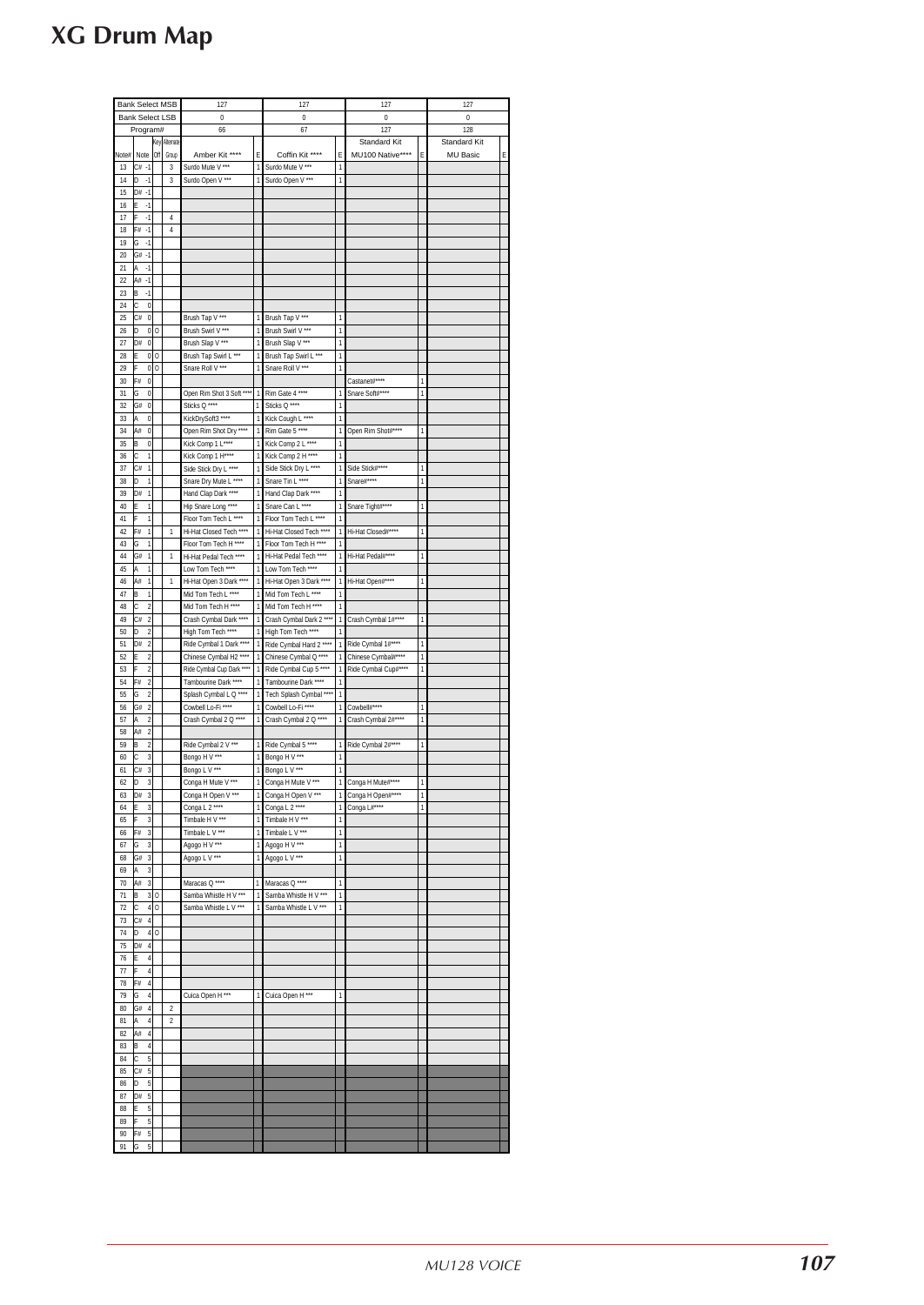| <b>Bank Select MSB</b> |                                                           |                         | 126            |                            | 126            | 126                  | 126                      |                          |              | 126                     |              | 126                     |                | 126                     |   | 126                        |           |                       |                      |
|------------------------|-----------------------------------------------------------|-------------------------|----------------|----------------------------|----------------|----------------------|--------------------------|--------------------------|--------------|-------------------------|--------------|-------------------------|----------------|-------------------------|---|----------------------------|-----------|-----------------------|----------------------|
|                        | <b>Bank Select LSB</b>                                    |                         |                | $\pmb{0}$                  |                | $\pmb{0}$            |                          | 0                        | $\mathbf{0}$ |                         | $\mathbf{0}$ |                         | 0              |                         | 0 |                            | $\pmb{0}$ |                       |                      |
|                        | Program#                                                  |                         |                | $\mathbf{1}$               |                | $\overline{2}$       |                          | $17\,$                   |              | 18                      |              | 19                      |                | 33                      |   | 34                         |           | 35                    |                      |
|                        |                                                           |                         | ey  Aberra     |                            |                |                      |                          |                          |              |                         |              |                         |                |                         |   |                            |           |                       |                      |
| Note#                  | Note                                                      | <b>Off</b>              | Group          | SFX Kit 1                  |                | SFX Kit 2            |                          | Techno Kit K/S ****      |              | Techno Kit Hi ****      |              | Techno Kit Lo ****      |                | Sakura Kit ****         |   | Small Latin Kit ****       |           | †† China Kit          | E                    |
| 13                     | C# ∹                                                      |                         | $\sqrt{3}$     |                            |                |                      |                          |                          |              |                         |              |                         |                |                         |   |                            |           |                       |                      |
| 14                     | In<br>$\cdot$ 1                                           |                         | $\sqrt{3}$     |                            |                |                      |                          |                          |              |                         |              |                         |                |                         |   |                            |           |                       |                      |
| 15                     | D# -1                                                     |                         |                |                            |                |                      |                          |                          |              |                         |              |                         |                |                         |   |                            |           |                       |                      |
| 16                     | $-1$                                                      |                         |                |                            |                |                      |                          |                          |              |                         |              |                         |                |                         |   |                            |           |                       |                      |
| 17                     | $-1$                                                      |                         | 4              |                            |                |                      |                          |                          |              |                         |              |                         |                |                         |   |                            |           |                       |                      |
| 18                     | F#                                                        |                         | $\sqrt{4}$     |                            |                |                      |                          |                          |              |                         |              |                         |                |                         |   |                            |           |                       |                      |
| 19                     | $\cdot$ 1<br>G                                            |                         |                |                            |                |                      |                          |                          |              |                         |              |                         |                |                         |   |                            |           |                       |                      |
| 20                     | IG# -1                                                    |                         |                |                            |                |                      |                          |                          |              |                         |              |                         |                |                         |   |                            |           |                       |                      |
| 21                     | $-1$<br>А                                                 |                         |                |                            |                |                      |                          |                          |              |                         |              |                         |                |                         |   |                            |           |                       |                      |
| 22                     | A# -1                                                     |                         |                |                            |                |                      |                          |                          |              |                         |              |                         |                |                         |   |                            |           |                       |                      |
| 23                     | lв.<br>$-1$                                               |                         |                |                            |                |                      |                          |                          |              |                         |              |                         |                |                         |   |                            |           |                       |                      |
| 24                     | IC.                                                       | $\theta$                |                |                            |                |                      |                          |                          |              |                         |              |                         |                |                         |   |                            |           |                       |                      |
| 25                     | lC#<br>$\theta$                                           |                         |                |                            |                |                      |                          |                          |              |                         |              |                         |                |                         |   |                            |           |                       |                      |
| 26                     | In                                                        | $\mathbf{0}$<br>$\circ$ |                |                            |                |                      |                          |                          |              |                         |              |                         |                |                         |   |                            |           |                       |                      |
| 27                     | ln#<br>$\theta$                                           |                         |                |                            |                |                      |                          |                          |              |                         |              |                         |                |                         |   |                            |           |                       |                      |
| 28                     |                                                           | 0 <sub>0</sub>          |                | Insects ****               | $\overline{2}$ |                      |                          |                          |              |                         |              |                         |                |                         |   |                            |           |                       |                      |
| 29                     |                                                           | $\Omega$<br>$\Omega$    |                | Bacteria ****              | $\overline{2}$ |                      |                          |                          |              |                         |              |                         |                |                         |   |                            |           |                       |                      |
| 30                     | IF#                                                       | $\theta$                |                |                            |                |                      |                          |                          |              |                         |              |                         |                |                         |   |                            |           |                       |                      |
| 31                     | lG<br>$\theta$                                            |                         |                |                            |                |                      |                          |                          |              |                         |              |                         |                |                         |   |                            |           |                       |                      |
| 32                     | G# 0                                                      |                         |                |                            |                |                      |                          |                          |              |                         |              |                         |                |                         |   |                            |           |                       |                      |
| 33                     | A<br>0                                                    |                         |                |                            |                |                      |                          |                          |              |                         |              |                         |                |                         |   |                            |           |                       |                      |
| 34                     | A#<br>$\theta$                                            |                         |                |                            |                |                      |                          |                          |              |                         |              |                         |                |                         |   |                            |           |                       |                      |
| 35                     | B                                                         | $\theta$                |                |                            |                |                      |                          |                          |              |                         |              |                         |                |                         |   |                            |           |                       |                      |
| 36                     | lc.                                                       |                         |                | Cutting Noise              |                | Phone Call **        |                          | Heavy Techno Kick 1 **** |              | Hyper Tom H 1 ****      |              | 1 Hyper Tom L 1 ****    | 1              | Dora ****               | 1 | Latin Cymbal Short ****    |           | †† Bangu              | $\mathbf{1}$         |
| 37                     | lC#                                                       |                         |                | Cutting Noise 2            |                | Door Squeak          |                          | Heavy Techno Kick 2 ***  |              | Asian Tom H ****        |              | Asian Tom L ****        |                | Tsuzumi Pon ****        |   | Claves SL 1 ****           |           | †† Dagu Mute          | $\mathbf{1}$         |
| 38                     | In                                                        |                         |                | Distorted Cutting Noise ** |                | Door Slam            |                          | Psychedelic Kick ****    |              | Lo-Fi Tom H ****        |              | Lo-Fi Tom L ****        |                | Tsuzumi Pu ****         |   | Claves SL 2 ****           |           | †† Dagu Heavy         | $\overline{1}$       |
| 39                     | In≝                                                       |                         |                | String Slap                |                | Scratch Cut          |                          | Gate Tekno Kick ****     |              | Hyper Tom H 2 ****      |              | Hyper Tom L 2 ****      |                | Tsuzumi Ta ****         |   | Claves SL 3 ****           |           | †† Paigu High         | $\mathbf{1}$         |
| 40                     |                                                           |                         |                | <b>Bass Slide **</b>       |                | Scratch H 3          |                          | Rap Kick ****            |              | Flanged Tom H ****      |              | Flanged Tom L ****      |                | Tsuzumi Chon ***        |   | Claves SL 4 ****           |           | †† Paigu Middle       | $\mathbf{1}$         |
| 41                     |                                                           |                         |                | Pick Scrape **             |                | Wind Chime           |                          | Heavy Techno Kick 3 ***  |              | Minimal Tom H ****      |              | Minimal Tom L ****      |                | Tsuzumi Tsu ****        |   | Claves SL 5 ****           |           | †† Paigu Low          | $\ddot{\phantom{1}}$ |
| 42                     | lF#                                                       |                         | $\mathbf{1}$   |                            |                | Telephone Ring 2     |                          | Heavy Techno Kick 4 ***  |              | Vox Drum H ****         |              | Vox Drum L              |                | Shimetaiko Ten ***      |   | Muted Percussion SL 1 ***  |           |                       |                      |
| 43                     | G                                                         |                         |                |                            |                |                      |                          | Future Kick ****         |              | Android Walk 1 H ****   |              | Android Walk 1 L ****   |                | Shimetaiko Tsu ****     |   | Muted Percussion SL 2 ***  |           |                       |                      |
| 44                     | G#                                                        |                         | $\mathbf{1}$   |                            |                |                      |                          | Asian Kick ****          |              | Android Walk 2 H ****   |              | Android Walk 2 L ****   |                | Yagura Open ****        |   | Muted Percussion SL 3 ***  |           |                       |                      |
| 45                     | A                                                         |                         |                |                            |                |                      |                          | Imbalance Kick ****      |              | Electro Blip H ****     |              | Electro Blip L ****     |                | Ohdaiko Rim ****        |   | Muted Percussion SL 4 **** |           |                       |                      |
| 46                     | A#                                                        |                         | $\mathbf{1}$   |                            |                |                      |                          | Justice Kick ****        |              | Wood Percussions H **   |              | Wood Percussions L      |                | Oriental Tambourine     |   | Pandiero ****              |           |                       |                      |
| 47                     | ΙB                                                        |                         |                |                            |                |                      |                          | Minimal Kick ****        |              | Wood Door Open H        |              | Wood Door Open L ***    |                | Oriental Drum 1 **      |   | Surdo Mute SL 1 ****       |           |                       |                      |
| 48                     | lc.<br>2                                                  |                         |                |                            |                |                      |                          |                          |              | Reso Noise Burst H **** |              | Reso Noise Burst L **** |                | Oriental Drum 2 ****    |   | Surdo Mute SL 2 ****       |           |                       |                      |
| 49                     | C#2                                                       |                         |                |                            |                |                      |                          |                          |              | LFO Metal Attack H ***  |              | LFO Metal Attack L ***  |                | Oriental Drum 3 ****    |   | Surdo Open SL ****         |           |                       |                      |
| 50                     | $\overline{2}$<br>D                                       |                         |                |                            |                |                      |                          |                          |              | Steel Conga H ***       |              | Steel Conga L ***       |                | Oriental Rim 1 ****     |   | Surdo Rim SL ****          |           |                       |                      |
| 51                     | n# 2                                                      |                         |                |                            |                |                      |                          |                          |              | Rate Down Snare H **    |              | Rate Down Snare L ***   |                | Oriental Rim 2 ****     |   | Tamborim Mute ****         |           |                       |                      |
| 52                     |                                                           | $\overline{2}$          |                | Flute Key Click            |                | Car Engine Ignition  |                          | Radio Snare ****         |              | Pop Ambient H ****      |              | Pop Ambient L ****      |                | Oriental Rim 3 ****     |   | Tamborim Open ****         |           | †† Zhongcha Mute      | $\mathbf{1}$         |
| 53                     |                                                           | $\overline{2}$          |                |                            |                | Car Tires Squeal     |                          | Cold Dry Snare 1 ***     |              | Tunnel Ambient H ****   |              | Tunnel Ambient L ***    |                | Oriental Rim 4 ****     |   | TimbaleL Drum ****         |           | †† Zhongcha Open      | $\overline{1}$       |
| 54                     | $\mathcal{P}$<br>IF#                                      |                         |                |                            |                | Car Passing          |                          | Slap Snare ****          |              | Vibraslap H ****        |              | Vibraslap L ****        |                | Oriental Metal Rim 1 ** |   | TimbaleH Drum ****         |           | †† Zhongluo Mute      | $\mathbf{1}$         |
| 55                     | G                                                         | $\mathfrak{p}$          |                |                            |                | Car Crash            |                          | Cold Dry Snare 2 ****    |              | Gun Shot Slap H ****    |              | Gun Shot Slap L ****    |                | Oriental Metal Rim 2 ** |   | TimbaleL Rim ****          |           | †† Zhongluo Open      | $\mathbf{1}$         |
| 56                     | G#2                                                       |                         |                |                            |                | Siren                |                          | Cold Dry Snare 3 ****    |              | Punch Snare H ***       |              | Punch Snare L ****      |                | Oriental Metal Rim 3    |   | TimbaleH Rim ****          |           | †† Xiaoluo Open       | $\overline{1}$       |
| 57                     | $\mathfrak{p}$<br>A                                       |                         |                |                            |                | Train                |                          | Lo-Fi Metal Snare ****   |              | Bomb Snare H ****       |              | Bomb Snare L ****       |                | Oriental Metal Rim 4 ** |   | Timbale Paila 1 ****       |           | †† Xizocha Mute       | $\overline{1}$       |
| 58                     | A#<br>$\overline{\phantom{a}}$                            |                         |                |                            |                | Jet Plane            |                          |                          |              | Space Tambourine H *    |              | Space Tambourine L      |                | Oriental Metal Rim 5 ** |   | Timbale Paila 2 ****       |           | †† Xiaocha Open       | $\mathbf{1}$         |
| 59                     | ΙB                                                        | $\overline{2}$          |                |                            |                | Starship             |                          |                          |              | Ambient Cow Bell H **   |              | Ambient Cow Bell L **** |                |                         |   |                            |           |                       |                      |
| 60                     | IC.                                                       | 3                       |                |                            |                | Burst                |                          |                          |              | Chink Hat H ****        |              | Chink Hat L             |                |                         |   |                            |           |                       |                      |
| 61                     | C# 3                                                      |                         |                |                            |                | Roller Coaster       | 2                        |                          |              | Coal Mine 1 H ****      |              | Coal Mine 1 L ****      |                |                         |   |                            |           |                       |                      |
| 62                     | D                                                         | 3                       |                |                            |                | Submarine            | $\overline{2}$           |                          |              | Coal Mine 2 H ****      |              | Coal Mine 2 L ****      |                |                         |   |                            |           |                       |                      |
| 63                     | ln#<br>-3                                                 |                         |                |                            |                | Connectivity ****    |                          |                          |              | Hammer Hit 1 H ****     |              | Hammer Hit 1 L ****     |                |                         |   |                            |           |                       |                      |
| 64                     |                                                           | 3                       |                |                            |                | Mystery ****         |                          |                          |              | Hammer Hit 2 H ****     |              | Hammer Hit 2 L ****     |                |                         |   |                            |           |                       |                      |
| 65                     |                                                           | 3                       |                |                            |                |                      |                          |                          |              | Hammer Hit 3 H ****     |              | Hammer Hit 3 L ****     |                |                         |   |                            |           |                       |                      |
| 66                     | IF#<br>3                                                  |                         |                |                            |                |                      |                          |                          |              | Insensible Hah H ****   |              | Insensible Hah L ****   |                |                         |   |                            |           |                       |                      |
| 67                     | G                                                         | 3                       |                |                            |                |                      |                          |                          |              | Robot 1 H ****          |              | Robot 1 L ****          |                |                         |   |                            |           |                       |                      |
| 68                     | G# 3                                                      |                         |                | Shower                     |                | Laugh                |                          | Hi Pitch Slap H *        |              | Insensible Fuh H ***    |              | Insensible Fuh L ****   |                |                         |   |                            |           | †† Bangzi             | $\overline{1}$       |
| 69                     |                                                           |                         |                | Thunder                    |                | Scream               |                          | Hi Pitch Slap L ****     |              | Robot 2 H ****          |              | Robot 2 L ****          |                |                         |   |                            |           | †† Muyu High          | $\mathbf{1}$         |
| $70$                   | A#                                                        | $\overline{\mathbf{3}}$ |                | Wind                       |                | Punch                |                          |                          |              | Rude Loop Cymbal H **** |              | Rude Loop Cymbal L **   |                |                         |   |                            |           | †† Muyu Mid-High      | $\mathbf{1}$         |
| 71                     | B                                                         | 300                     |                | Stream                     | 2              | <b>Heart Beat</b>    |                          |                          |              | Noise Burst H **        |              | 1 Noise Burst L **      |                |                         |   |                            |           | †† Muyu Mid           | $\ddot{\phantom{1}}$ |
|                        | 72 C 4 O                                                  |                         |                | Bubble                     | 2              | <b>Foot Steps</b>    |                          |                          |              | Fizzer H <sup>war</sup> |              | 1 Fizzer L              | 1              |                         |   |                            |           | †† Muyu Mid-Low       | 1                    |
|                        | 73 C# 4                                                   |                         |                | Feed **                    | $\overline{2}$ | Applause 2 **        |                          |                          |              | Lo-Fi Shaker H ****     |              | 1 Lo-Fi Shaker L ****   | $\overline{1}$ |                         |   |                            |           | <sup>†</sup> Muyu Low | 1                    |
|                        | 74 D 4 0                                                  |                         |                | Cave ****                  | $\overline{2}$ |                      |                          |                          |              | Temple Gong H ****      |              | 1 Temple Gong L ****    | $\overline{1}$ |                         |   |                            |           |                       |                      |
|                        | 75 D# 4                                                   |                         |                |                            |                |                      |                          |                          |              |                         |              |                         |                |                         |   |                            |           |                       |                      |
| $76\,$                 | $E$ 4                                                     |                         |                |                            |                |                      |                          |                          |              |                         |              |                         |                |                         |   |                            |           |                       |                      |
| $77\,$                 | F<br>$\overline{4}$                                       |                         |                |                            |                |                      |                          |                          |              |                         |              |                         |                |                         |   |                            |           |                       |                      |
| 78                     | F#4                                                       |                         |                |                            |                |                      |                          |                          |              |                         |              |                         |                |                         |   |                            |           |                       |                      |
| 79                     | G 4                                                       |                         |                |                            |                |                      |                          |                          |              |                         |              |                         |                |                         |   |                            |           |                       |                      |
| 80                     | G# 4                                                      |                         | $\overline{2}$ |                            |                |                      |                          |                          |              |                         |              |                         |                |                         |   |                            |           |                       |                      |
| 81                     | A                                                         | $\overline{4}$          | $\overline{2}$ |                            |                |                      |                          |                          |              |                         |              |                         |                |                         |   |                            |           |                       |                      |
| 82                     | A# 4                                                      |                         |                |                            |                |                      |                          |                          |              |                         |              |                         |                |                         |   |                            |           |                       |                      |
| 83                     | B<br>$\overline{4}$                                       |                         |                |                            |                |                      |                          |                          |              |                         |              |                         |                |                         |   |                            |           |                       |                      |
| 84                     | Iс<br>5                                                   |                         |                | Dog                        |                | Machine Gun          | $\ddot{\phantom{1}}$     |                          |              |                         |              |                         |                |                         |   |                            |           |                       |                      |
| 85                     | C# 5                                                      |                         |                | Horse                      |                | Laser Gun            | $\overline{2}$           |                          |              |                         |              |                         |                |                         |   |                            |           |                       |                      |
| 86                     | D.<br>5                                                   |                         |                | Bird Tweet 2               |                | Explosion            | $\overline{\phantom{a}}$ |                          |              |                         |              |                         |                |                         |   |                            |           |                       |                      |
| 87                     | D# 5                                                      |                         |                | Kitty **                   |                | Firework             | $\overline{\mathbf{2}}$  |                          |              |                         |              |                         |                |                         |   |                            |           |                       |                      |
| 88                     | $E = 5$                                                   |                         |                | Growl **                   |                | Fireball ****        | $\overline{2}$           |                          |              |                         |              |                         |                |                         |   |                            |           |                       |                      |
| 89                     | F<br>5                                                    |                         |                | Haunted **                 | $\overline{2}$ |                      |                          |                          |              |                         |              |                         |                |                         |   |                            |           |                       |                      |
| 90                     | F# 5                                                      |                         |                | Ghost                      | $\overline{2}$ |                      |                          |                          |              |                         |              |                         |                |                         |   |                            |           |                       |                      |
| 91                     | $ G \t5$                                                  |                         |                | Maou **                    | $\overline{2}$ |                      |                          |                          |              |                         |              |                         |                |                         |   |                            |           |                       |                      |
|                        |                                                           |                         |                |                            |                | Same as Standard Kit |                          |                          |              | ** : MU80 Extension     |              | E: Number of elements   |                |                         |   |                            |           |                       |                      |
|                        |                                                           |                         |                |                            |                |                      |                          |                          |              | ***: MU90 Extension     |              |                         |                |                         |   |                            |           |                       |                      |
|                        | No sound<br>****: MU100 Extension<br>†† : MU128 Extension |                         |                |                            |                |                      |                          |                          |              |                         |              |                         |                |                         |   |                            |           |                       |                      |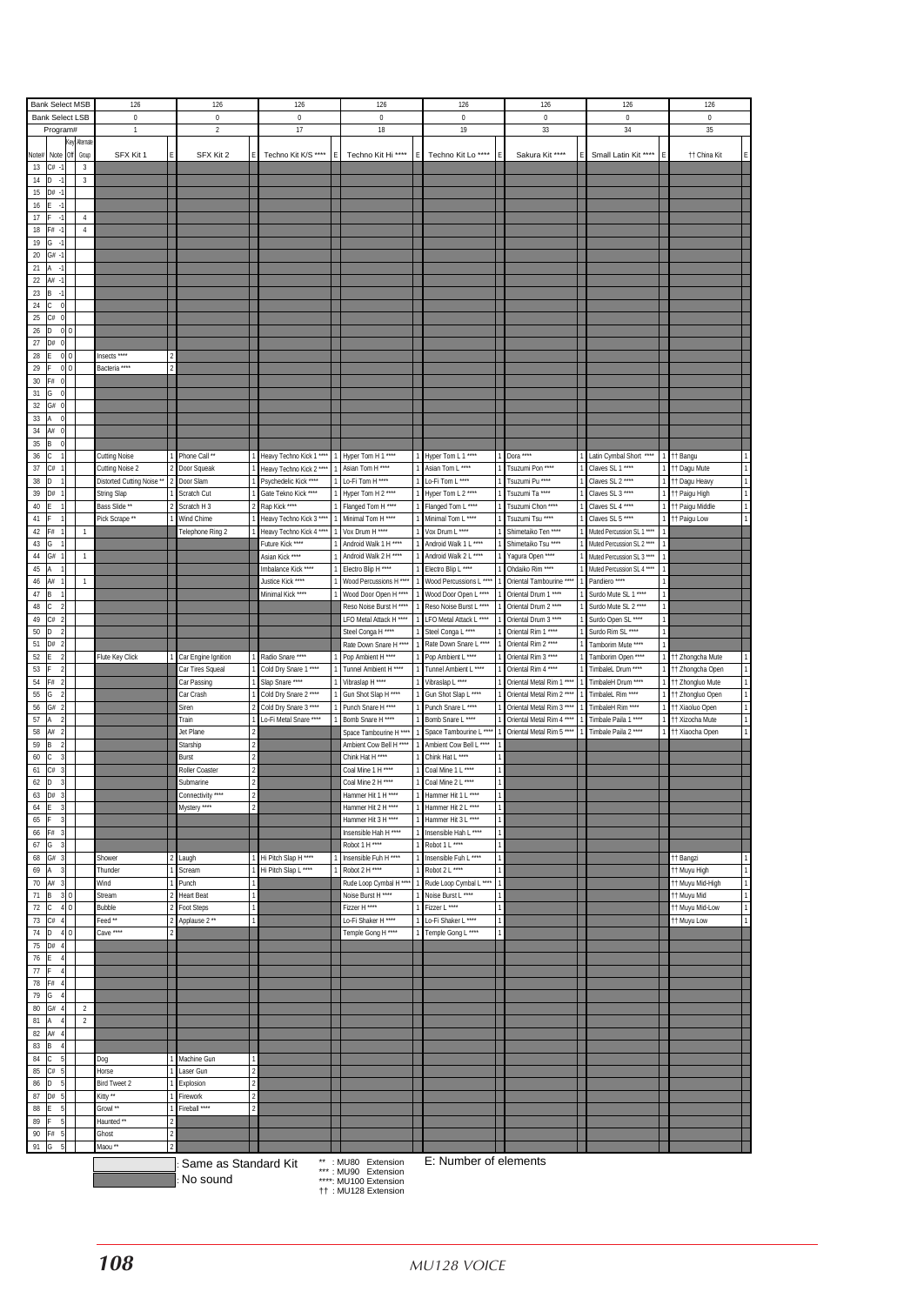# **TG300B Drum Map**

|                    | Program#                     |                  | $\mathbf{1}$        |  | 9                | 17                | 25                  | 26                     |  | 33                   | 41                 | 49                      |  | 57                   |    | 128                         |
|--------------------|------------------------------|------------------|---------------------|--|------------------|-------------------|---------------------|------------------------|--|----------------------|--------------------|-------------------------|--|----------------------|----|-----------------------------|
|                    |                              |                  |                     |  |                  |                   |                     |                        |  |                      |                    |                         |  |                      |    |                             |
| Note#              | Note                         | Alternate        | Standard Kit        |  | E Room Kit       | E Power Kit       | Electro Kit         | E Analog Kit           |  | Jazz Kit             | E Brush Kit        | Orchestra Kit           |  | <b>SFX Set</b>       | IE | C/M Kit                     |
|                    |                              | assign           |                     |  |                  |                   |                     |                        |  |                      |                    |                         |  |                      |    |                             |
| $25\,$             | C#0                          |                  | Snare Roll TG       |  |                  |                   |                     |                        |  |                      |                    |                         |  |                      |    |                             |
| 26                 | D 0                          |                  | Finger Snap TG      |  |                  |                   |                     |                        |  |                      |                    |                         |  |                      |    |                             |
| $27\,$             | D# 0                         |                  | Hi Q TG             |  |                  |                   |                     |                        |  |                      |                    | Hi-Hat Closed Orchestra |  |                      |    |                             |
| ${\bf 28}$         | $E \t 0$                     |                  | Whip Slap TG        |  |                  |                   |                     |                        |  |                      |                    | Hi-Hat Pedal Orchestra  |  |                      |    |                             |
| 29                 | $\,$ 0                       | $\overline{7}$   | Scratch H TG        |  |                  |                   |                     |                        |  |                      |                    | Hi-Hat Open Orchestra   |  |                      |    |                             |
| $30\,$             | F# 0                         | $\boldsymbol{7}$ | Scratch L TG        |  |                  |                   |                     |                        |  |                      |                    | Ride Cymbal 1 Orchestra |  |                      |    |                             |
| 31                 | G 0                          |                  | <b>Sticks TG</b>    |  |                  |                   |                     |                        |  |                      |                    |                         |  |                      |    |                             |
| 32                 | G# 0                         |                  | Click Noise TG      |  |                  |                   |                     |                        |  |                      |                    |                         |  |                      |    |                             |
| 33                 | A <sub>0</sub>               |                  | Metronome Click TG  |  |                  |                   |                     |                        |  |                      |                    |                         |  |                      |    |                             |
| 34                 | A# 0                         |                  | Metronome Bell TG   |  |                  |                   |                     |                        |  |                      |                    |                         |  |                      |    |                             |
| $35\,$             | B <sub>0</sub>               |                  | <b>Kick Tight</b>   |  |                  |                   |                     |                        |  |                      |                    | Kick Orchestra          |  |                      |    |                             |
|                    | Ċ                            |                  |                     |  | $\overline{1}$   |                   |                     |                        |  | Kick Tight Jazz TG 1 | Kick Tight Jazz TG |                         |  |                      |    | Kick Tight CM               |
| $36\,$             | $\overline{1}$               |                  | Kick                |  | Kick Room        | <b>Kick Power</b> | Kick Electro TG     | 1 Kick Analog          |  | Kick Jazz            | Kick Small         | Gran Cassa Orchestra    |  |                      |    | Kick CM                     |
| 37                 | C#1                          |                  | Side Stick          |  |                  |                   |                     | Side Stick Analog      |  |                      |                    |                         |  |                      |    | Side Stick CM               |
| 38                 | D <sub>1</sub>               |                  | Snare               |  |                  | Snare Power       | Snare Electro TG    | 1 Snare Analog         |  |                      | Brush Tap TG       | <b>Band Snare TG</b>    |  |                      |    | Snare CM                    |
| 39                 | D# 1                         |                  | Hand Clap           |  |                  |                   |                     |                        |  |                      | Brush Slap TG      | Castanet TG 2           |  | Hi Q TG              |    | Hand Clap CM                |
| 40                 | $\overline{1}$               |                  | Snare Tight         |  |                  |                   | Snare Power 2       |                        |  |                      | Brush Swirl TG     | Band Snare TG           |  | Whip Slap TG         |    | Snare Electro CM            |
| 41                 | $\overline{1}$               |                  | Floor Tom L         |  | Tom Room 1<br>I1 | Tom Room 1        | Tom Electro 1<br>11 | Tom Analog 1           |  | Tom Jazz 1           | Tom Jazz 1         | Timpani F               |  | Scratch H TG         |    | Floor Tom L CM              |
| 42                 | F# 1                         | $\mathbf{1}$     | Hi-Hat Closed       |  |                  |                   |                     | Hi-Hat Closed Analog   |  |                      |                    | Timpani F#              |  | Scratch L TG         |    | Hi-Hat Closed CM            |
| 43                 | G 1                          |                  | Floor Tom H         |  | Tom Room 2       | Tom Room 2        | Tom Electro 2       | Tom Analog 2           |  | Tom Jazz 2           | Tom Jazz 2         | Timpani G               |  | Sticks TG            |    | Floor Tom H CM              |
| 44                 | G# 1                         | $\mathbf{1}$     | Hi-Hat Pedal        |  |                  |                   |                     | Hi-Hat Closed Analog 2 |  |                      |                    | Timpani G#              |  | Click Noise TG       |    | Hi-Hat Open Short CM        |
| 45                 | A 1                          |                  | Low Tom             |  | Tom Room 3       | Tom Room 3        | Tom Electro 3       | Tom Analog 3           |  | Tom Jazz 3           | Tom Jazz 3         | Timpani A               |  | Metronome Click TG 1 |    | Low Tom CM                  |
| 46                 | A# 1                         | $\mathbf{1}$     | Hi-Hat Open         |  |                  |                   |                     | Hi-Hat Open Analog     |  |                      |                    | Timpani A#              |  | Metronome Bell TG    |    | Hi-Hat Open CM              |
| $47\,$             | <b>B</b> 1                   |                  | Mid Tom L           |  | Tom Room 4       | Tom Room 4        | Tom Electro 4       | Tom Analog 4           |  | I۰<br>Tom Jazz 4     | Tom Jazz 4         | Timpani B               |  | Guitar Fret Noise    |    | Mid Tom L CM                |
|                    |                              |                  |                     |  | I۰               |                   |                     |                        |  |                      |                    |                         |  |                      |    |                             |
| 48                 | C <sub>2</sub>               |                  | Mid Tom H           |  | Tom Room 5       | Tom Room 5        | Tom Electro 5       | Tom Analog 5           |  | Tom Jazz 5           | Tom Jazz 5         | Timpani C               |  | Cutting Noise H      |    | Mid Tom H CM                |
| 49                 | C#2                          |                  | Crash Cymbal 1      |  |                  |                   |                     | Crash Analog           |  |                      |                    | Timpani C#              |  | Cutting Noise L      |    | Crash Cymbal CM             |
| 50                 | D <sub>2</sub>               |                  | ligh Tom            |  | Tom Room 6       | Tom Room 6        | Tom Electro 6       | Tom Analog 6           |  | Tom Jazz 6           | Tom Jazz 6         | Timpani D               |  | <b>String Slap</b>   |    | High Tom CM                 |
| 51                 | D# 2                         |                  | Ride Cymbal 1       |  |                  |                   |                     |                        |  |                      |                    | Timpani D#              |  | Flute Key Click      |    | Ride Cymbal CM<br>I۱        |
| 52                 | $\overline{2}$<br>Е          |                  | Chinese Cymbal      |  |                  |                   | Reverse Cymbal TG   |                        |  |                      |                    | Timpani E               |  | Laugh                |    |                             |
| 53                 | $\overline{2}$               |                  | Ride Cymbal Cup     |  |                  |                   |                     |                        |  |                      |                    | Timpani F               |  | Scream               |    |                             |
| 54                 | F# 2                         |                  | Tambourine          |  |                  |                   |                     |                        |  |                      |                    |                         |  | Punch                | 1  | Tambourine CM<br>1          |
| 55                 | G <sub>2</sub>               |                  | Splash Cymbal       |  |                  |                   |                     |                        |  |                      |                    |                         |  | Heartbeat            |    |                             |
| 56                 | G# 2                         |                  | Cowbell             |  |                  |                   |                     | Cowbell Analog         |  |                      |                    |                         |  | Footsteps            |    | I1.<br>Cowbell CM           |
| 57                 | A 2                          |                  |                     |  |                  |                   |                     |                        |  |                      |                    |                         |  |                      |    |                             |
|                    |                              |                  | Crash Cymbal 2      |  |                  |                   |                     |                        |  |                      |                    | Hand Cymbal H TG        |  | Footsteps            |    |                             |
| 58                 | A# 2                         |                  | Vibraslap           |  |                  |                   |                     |                        |  |                      |                    |                         |  | Applause             |    |                             |
| 59                 | <b>B</b> 2                   |                  | Ride Cymbal 2       |  |                  |                   |                     |                        |  |                      |                    | Hand Cymbal L TG        |  | Door Squeak          |    |                             |
| 60                 | C <sub>3</sub>               |                  | Bongo H             |  |                  |                   |                     |                        |  |                      |                    |                         |  | Door Slam            | l٠ | Bongo H CM                  |
| 61                 | C# 3                         |                  | Bongo L             |  |                  |                   |                     |                        |  |                      |                    |                         |  | Scratch Cut          |    | 1 Bongo L CM                |
| 62                 | D <sub>3</sub>               |                  | Conga H Mute        |  |                  |                   |                     | Conga Analog H         |  |                      |                    |                         |  | Wind Chime           |    | Conga H Mute CM             |
| 63                 | D# 3                         |                  | Conga H Open        |  |                  |                   |                     | Conga Analog M         |  |                      |                    |                         |  | Ignition             |    | Conga H Open CM             |
| 64                 | $\overline{\mathbf{3}}$<br>F |                  | Conga L             |  |                  |                   |                     | Conga Analog L         |  |                      |                    |                         |  | Squeal               |    | Conga L CM                  |
| 65                 | $\overline{\mathbf{3}}$      |                  | Timbale H           |  |                  |                   |                     |                        |  |                      |                    |                         |  | Exhaust              |    | Timbale H CM                |
| 66                 | F# 3                         |                  | Timbale L           |  |                  |                   |                     |                        |  |                      |                    |                         |  | Crash                |    | Timbale L CM                |
| 67                 | G <sub>3</sub>               |                  | Agogo H             |  |                  |                   |                     |                        |  |                      |                    |                         |  | Siren                |    | Agogo H CM                  |
|                    |                              |                  |                     |  |                  |                   |                     |                        |  |                      |                    |                         |  |                      |    |                             |
| 68                 | G# 3                         |                  | Agogo L             |  |                  |                   |                     |                        |  |                      |                    |                         |  | Train                |    | Agogo L CM                  |
| 69                 | $A \quad 3$                  |                  | Cabasa              |  |                  |                   |                     |                        |  |                      |                    |                         |  | Jet Plane            |    | Cabasa CM                   |
| $70\,$             | A# 3                         |                  | Maracas             |  |                  |                   |                     | Maracas <sub>2</sub>   |  |                      |                    |                         |  | Helicopter           |    | Maracas CM                  |
| $\bf 71$           | B 3                          | $\overline{2}$   | Samba Whistle H TG  |  |                  |                   |                     |                        |  |                      |                    |                         |  | Starship             |    | Samba Whistle H TG CM       |
| $\scriptstyle{72}$ | $C_4$                        | $\boldsymbol{2}$ | Samba Whistle L TG  |  |                  |                   |                     |                        |  |                      |                    |                         |  | Gunshot              |    | Samba Whistle L TG CM       |
| $\bf 73$           | C#4                          | 3                | Guiro Short TG      |  |                  |                   |                     |                        |  |                      |                    |                         |  | Machine Gun          | Ŀ. | Vibraslap CM                |
| 74                 | D 4                          | 3                | Guiro Long TG       |  |                  |                   |                     |                        |  |                      |                    |                         |  | aser Gun             |    |                             |
| 75                 | D# 4                         |                  | Claves              |  |                  |                   |                     | Claves <sub>2</sub>    |  |                      |                    |                         |  | Explosion            |    | Claves CM                   |
| 76                 | $\overline{4}$<br>E          |                  | Wood Block H        |  |                  |                   |                     |                        |  |                      |                    |                         |  | Dog                  |    | Laugh                       |
| $77\,$             | $\overline{4}$<br>E          |                  | Wood Block L        |  |                  |                   |                     |                        |  |                      |                    |                         |  | Horse                |    | Scream                      |
| 78                 | F# 4                         | 4                | Cuica Mute TG       |  |                  |                   |                     |                        |  |                      |                    |                         |  | <b>Bird Tweet</b>    |    | Punch                       |
| 79                 | $G$ 4                        | $\sqrt{4}$       |                     |  |                  |                   |                     |                        |  |                      |                    |                         |  | Shower               | 2  | Heartbeat                   |
|                    |                              |                  | Cuica Open TG       |  |                  |                   |                     |                        |  |                      |                    |                         |  |                      |    |                             |
| 80                 | G#4                          | 5                | Triangle Mute TG    |  |                  |                   |                     |                        |  |                      |                    |                         |  | Thunder              |    | 1 Footsteps                 |
| 81                 | A 4                          | 5                | Triangle Open TG    |  |                  |                   |                     |                        |  |                      |                    |                         |  | Wind                 |    | 1 Footsteps                 |
| 82                 | A# 4                         |                  | Shaker              |  |                  |                   |                     |                        |  |                      |                    |                         |  | Seashore             |    | Applause                    |
| 83                 | <b>B</b> 4                   |                  | <b>Jingle Bells</b> |  |                  |                   |                     |                        |  |                      |                    |                         |  | Stream               |    | Door Squeak                 |
| 84                 | C <sub>5</sub>               |                  | <b>Bell Tree</b>    |  |                  |                   |                     |                        |  |                      |                    |                         |  | <b>Bubble</b><br>Ŀ   |    | Door Slam                   |
| 85                 | C# 5                         |                  | Castanet TG         |  |                  |                   |                     |                        |  |                      |                    |                         |  |                      |    | Scratch Cut<br>I۱           |
| 86                 | D <sub>5</sub>               | 6                | Surdo Mute TG       |  |                  |                   |                     |                        |  |                      |                    |                         |  |                      |    | k<br>Wind Chime             |
| 87                 | D# 5                         | 6                | Surdo Open TG       |  |                  |                   |                     |                        |  |                      |                    |                         |  |                      |    | gnition                     |
| 88                 | 5                            |                  |                     |  |                  |                   |                     |                        |  |                      |                    | Applause                |  |                      |    | Squeal                      |
| 89                 | 5                            |                  |                     |  |                  |                   |                     |                        |  |                      |                    |                         |  |                      |    | Exhaus                      |
| 90                 | F# 5                         |                  |                     |  |                  |                   |                     |                        |  |                      |                    |                         |  |                      |    | Crash                       |
| 91                 | G <sub>5</sub>               |                  |                     |  |                  |                   |                     |                        |  |                      |                    |                         |  |                      |    | Siren                       |
|                    |                              |                  |                     |  |                  |                   |                     |                        |  |                      |                    |                         |  |                      |    |                             |
| 92                 | G# 5                         |                  |                     |  |                  |                   |                     |                        |  |                      |                    |                         |  |                      |    | Train                       |
| 93                 | A 5                          |                  |                     |  |                  |                   |                     |                        |  |                      |                    |                         |  |                      |    | Jet Plane<br>ż              |
| 94                 | A# 5                         |                  |                     |  |                  |                   |                     |                        |  |                      |                    |                         |  |                      |    | Helicopter<br>I۱            |
| 95                 | <b>B</b> 5                   |                  |                     |  |                  |                   |                     |                        |  |                      |                    |                         |  |                      |    | Starship<br>$\overline{2}$  |
| 96                 | $\overline{C}$ 6             |                  |                     |  |                  |                   |                     |                        |  |                      |                    |                         |  |                      |    | I۰<br>Gunshot               |
| 97                 | C# 6                         |                  |                     |  |                  |                   |                     |                        |  |                      |                    |                         |  |                      |    | Ī٦<br>Machine Gun           |
| 98                 | D <sub>6</sub>               |                  |                     |  |                  |                   |                     |                        |  |                      |                    |                         |  |                      |    | $\overline{2}$<br>Laser Gun |
| 99                 | D#6                          |                  |                     |  |                  |                   |                     |                        |  |                      |                    |                         |  |                      |    | l2<br>Explosion             |
| 100                | E 6                          |                  |                     |  |                  |                   |                     |                        |  |                      |                    |                         |  |                      |    | I۱<br>Dog                   |
| 101                | 6<br>I۴                      |                  |                     |  |                  |                   |                     |                        |  |                      |                    |                         |  |                      |    | Horse<br>I۱                 |
|                    |                              |                  |                     |  |                  |                   |                     |                        |  |                      |                    |                         |  |                      |    | <b>Bird Tweet</b>           |
| 102                | F# 6                         |                  |                     |  |                  |                   |                     |                        |  |                      |                    |                         |  |                      |    |                             |
| 103                | G <sub>6</sub>               |                  |                     |  |                  |                   |                     |                        |  |                      |                    |                         |  |                      |    | Shower                      |
| 104                | G# 6                         |                  |                     |  |                  |                   |                     |                        |  |                      |                    |                         |  |                      |    | Thunder<br>1                |
| 105                | A <sub>6</sub>               |                  |                     |  |                  |                   |                     |                        |  |                      |                    |                         |  |                      |    | I۱.<br>Wind                 |
| 106                | A# 6                         |                  |                     |  |                  |                   |                     |                        |  |                      |                    |                         |  |                      |    | 2<br>Seashore               |
| 107                | <b>B</b> 6                   |                  |                     |  |                  |                   |                     |                        |  |                      |                    |                         |  |                      |    | $\overline{2}$<br>Stream    |
| 108                | $ c $ 7                      |                  |                     |  |                  |                   |                     |                        |  |                      |                    |                         |  |                      |    | $\overline{2}$<br>Bubble    |

: Same as Standard Kit : No sound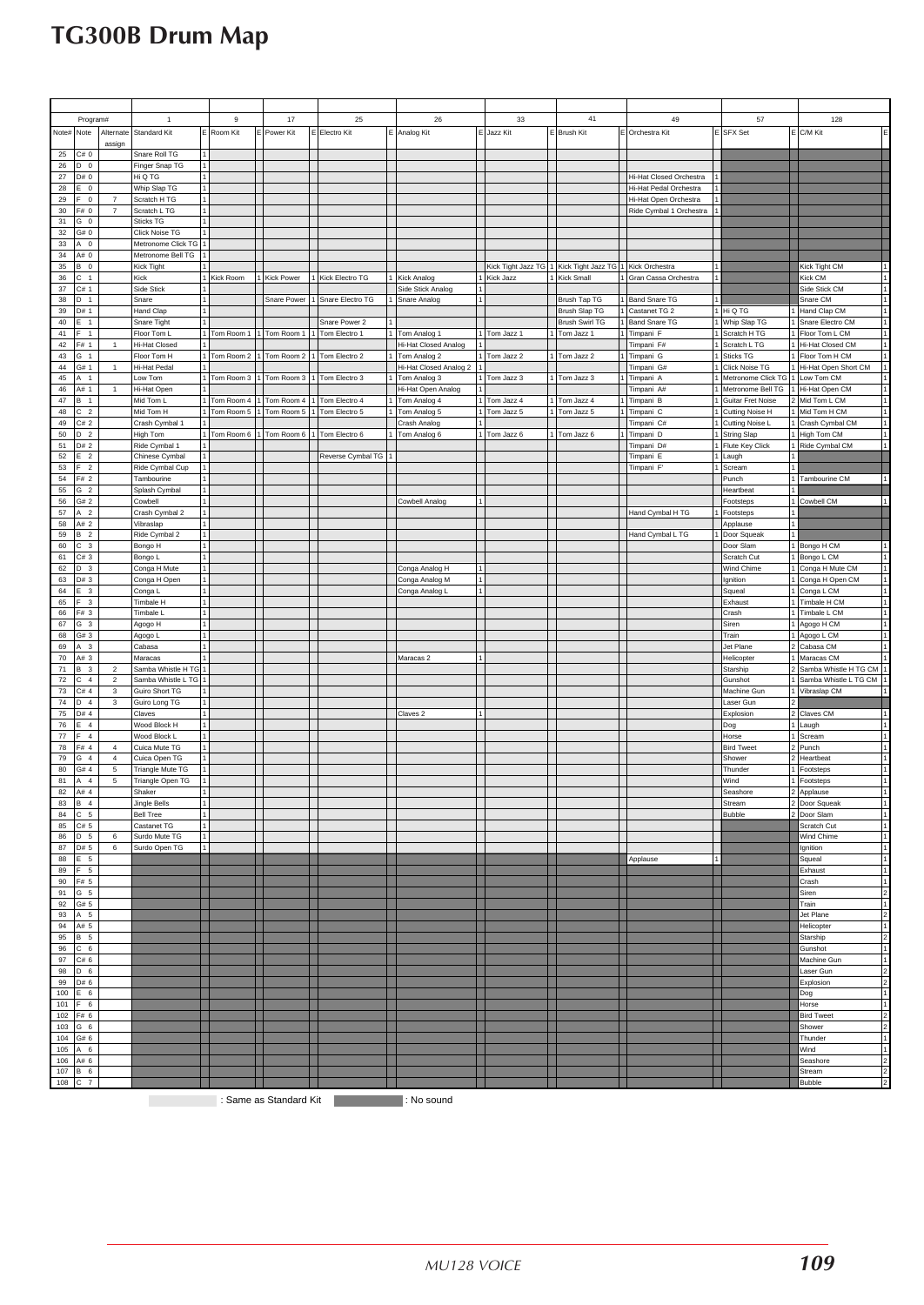## **Performance List**

### **(Preset Performance List MSB=001, LSB=000)**

|                 | Pgm#   Category | Performance Name               | Comment                                                                                                                   |
|-----------------|-----------------|--------------------------------|---------------------------------------------------------------------------------------------------------------------------|
|                 | <u>FX</u>       | Heavens Door                   | Warm effect sound. MW controls the filter.                                                                                |
| $\overline{2}$  | PF              | Stereo Grand                   | Grand piano with a stereo-sampled feel.                                                                                   |
| 3               | <b>BR</b>       | Saw Classic                    | Analog sawtooth wave brass. Delay effect                                                                                  |
| $\overline{4}$  | <b>FX</b>       | Analog Age                     | Warm and transparent analog synth pad. Aftertouch controls the filter.                                                    |
| $\overline{5}$  | <b>FX</b>       | VoxBell                        | Mixture of synth voice and bell.                                                                                          |
| 6               | KS              | Two Flutish                    | Left hand plays pad, right hand plays pan-flute.                                                                          |
| 7               | BA              | Super Bass                     | Electric bass with superb low range and thickness.                                                                        |
| 8               | <u>OR</u>       | 70s Organ AT                   | Organ of the 70's. Aftertouch controls rotary speed                                                                       |
| $\overline{9}$  | <u>SL</u>       | <b>Touch Line</b>              | Sawtooth wave with fuzz. Move the filter and use for techno sequences.                                                    |
| 10              | <u>sc</u>       | Rave Mecca                     | Dance sound for chording. MW controls the filter.                                                                         |
| 11              | EN              | Superstrings                   | Warm analog synth strings. MW controls the filter.                                                                        |
| 12              | PF              | Old EP                         | Vintage electric piano of yesteryear.                                                                                     |
| 13<br>14        | LD<br>PD        | Sync SynQ                      | Synth grand typical of analog synthesizers.                                                                               |
| 15              | SC              | Fancy Pad<br>Dikk Tekk         | Atmospheric pad. Aftertouch control the filter.<br>Good for hard sequenced phrases. MW controls the filter.               |
| 16              | <b>ST</b>       | Laser Harp                     | Synth with deep phasing.                                                                                                  |
| 17              | GT              | Feedback EG                    | Distortion guitar with realistic feedback.                                                                                |
| 18              | OR              | Full Organ                     | Bright electric organ. MW controls filter.                                                                                |
| 19              | LD              | Dyno Lead                      | Classic analog lead. Portamento is effective.                                                                             |
| 20              | PF              | CP70 On Stage                  | The famous Yamaha electric grand.                                                                                         |
| 21              | <b>BR</b>       | <b>Super Brass</b>             | Powerful straight-ahead brass section. MW controls the filter.                                                            |
| 22              | FX              | Ethnograph                     | Impressionistic new-age sound collage.                                                                                    |
| 23              | SL              | Tecspiration                   | Analog techno sound with fuzz                                                                                             |
| 24              | CO              | Vox Pop                        | Tight synth chorus. Good for rapid passages.                                                                              |
| 25              | PD              | Dark Pad                       | Dark synth pad. MW controls the filter.                                                                                   |
| 26              | <u>FX</u>       | Sparkle Pad                    | Sparkling pad. MW causes a surprising change.                                                                             |
| $\overline{27}$ | <b>BR</b>       | Jump-off                       | Legendary synth brass.                                                                                                    |
| 28              | OR              | Overdrive OR                   | Organ with overdrive.                                                                                                     |
| 29              | GT              | <b>Ricky Guitar</b>            | Clean electric guitar for lead parts.                                                                                     |
| 30              | sc              | Euro Hook                      | Thick analog sound for percussive sequences                                                                               |
| 31              | <b>RD</b>       | Groovin' Baritone              | Baritone sax.                                                                                                             |
| 32              | FX              | Alien Peace                    | Gorgeous digital synth using two completely different elements.                                                           |
| 33              | <b>KS</b>       | <b>Hit House</b>               | Novel split with four brass shots.                                                                                        |
| 34              | GT              | 6-string Guitar                | Acoustic guitar with steel strings.                                                                                       |
| 35              | EN              | <b>Phase Strings</b>           | Analog synth strings with phaser applied. MW control the filter.                                                          |
| 36              | LD              | <b>Hyper Shaku8</b>            | Synth-type shakuhachi with unique blown feel.<br>Organ with symphonic effect applied. Good for dance music.               |
| 37<br>38        | OR<br>CO        | Early Bird<br>Orchestral Suite | Orchestral combination of strings, horn and bell.                                                                         |
| 39              |                 | Fat Hook                       | Ultimate synth for Euro-sound.                                                                                            |
| 40              | $rac{SC}{KS}$   | R&B Gig                        | Split with piano/strings and organ.                                                                                       |
| 41              | OR              | Deep Harp                      | Clear harmonic. Great for solos.                                                                                          |
| 42              | <b>FX</b>       | Almost Heaven                  | Pad with memorable bell sound.                                                                                            |
| 43              | SL              | Digi Bizzar                    | Radical digital synth sound. For electronic music.                                                                        |
| 44              | OR              | Euro Accordion                 | Accordion with a European flavor.                                                                                         |
| 45              | EN              | 2 Octaves Strings              | Bright analog strings. Two-octave layer.                                                                                  |
| 46              | PF              | New House Piano                | Piano for a new music scene.                                                                                              |
| 47              | OR              | Crisp Organ                    | Percussive electric organ.                                                                                                |
| 48              | GT              | Warm Amp                       | Electric guitar that simulates even the warm character of a guitar amp.                                                   |
| 49              | <b>BA</b>       | Flangi Baze                    | Simulation of a monophonic analog bass. MW control the filter.                                                            |
| 50              | KS              | 1st Violin                     | Split between a string ensemble and a solo violin.                                                                        |
| 51              | EN              | Deep Choir                     | Mixed chorus with long reverb.                                                                                            |
| 52              | PF              | Old Clavi                      | Old clavi with dynamic wah.                                                                                               |
| 53              | SC              | Dance Chord                    | Thick analog synth for chord backing of dance music.                                                                      |
| 54              | FX              | White Train                    | Hypnotic pad. Aftertouch controls the filter.                                                                             |
| 55              | <b>BR</b>       | Power Synth Brass              | Powerful synth brass.                                                                                                     |
| 56              | <b>BA</b>       | Deep Port<br><b>Floor Tack</b> | Thick synth bass with sustain. Portamento is applied.<br>Synth suitable for dance music chording. MW controls the filter. |
| 57<br>58        | <u>sc</u><br>GT | Rich Nylon Guitar              | Rich acoustic guitar with nylon strings.                                                                                  |
| 59              | <b>OR</b>       | Solemn Organ                   | Solemn pipe organ.                                                                                                        |
| 60              | CO              | Piano & Strings                | Layered acoustic piano and stereo strings.                                                                                |
| 61              | <b>RD</b>       | <b>Rich Bass Clarinet</b>      | Richly expressive bass clarinet for soloists.                                                                             |
| 62              | BR              | Slap Switch                    | Slap bass with velocity split.                                                                                            |
| 63              | EN              | Hi Strings                     | Hybrid strings that mix acoustic and synth.                                                                               |
| 64              | PD              | Soft Sweep                     | Spacious pad. MW controls the tone.                                                                                       |
| 65              | <b>OR</b>       | Draw Organ MW                  | Drawbar organ. MW changes the rotary speed.                                                                               |
| 66              | <u>SL</u>       | Porta Line MW                  | A simple synth lead. MW controls the filter.                                                                              |
| 67              | FX              | Crypt                          | An effect sound that takes advantage of portamento. Raise MW to make the sound change even more.                          |
| 68              | PF              | Easy Seven                     | Classic FM electric piano. Layered with synth strings.                                                                    |
| 69              | KS              | Guitar & Sax                   | Split sound with soft-feeling guitar and breathy tenor sax.                                                               |
| 70              | PF              | Gut EP                         | Layered DX electric piano and acoustic guitar. MW adds a pad.                                                             |
| 71              | BA              | SQ2003 Wheel<br>Fanta Pad      | Fuzz synth with powerful filter modulation. MW controls the filter.<br>Spacy synth pad with a "sizzling" feel.            |
| 72<br><u>73</u> | PD<br><u>sc</u> | Dance Comp                     | Rhythm synth sound suitable for chord sequences                                                                           |
| 74              | <u>ET</u>       | AfricanGrand                   | Pitched African percussion.                                                                                               |
| 75              | <b>BR</b>       | Trombonist                     | Expressive brass sound suitable for solos.                                                                                |
| 76              | <b>FX</b>       | Orion                          | Mysterious sound effect. MW controls the filter                                                                           |
| 77              | <b>BR</b>       | <b>Remix Brass</b>             | Velocity split between strings/brass section and brass fall                                                               |
| 78              | PF              | Specter EP                     | Electric piano. Move MW to play various types of sound.                                                                   |
| 79              | sc              | Tech Chord 1                   | Dance sound with layered minor third and fifth. MW controls the filter.                                                   |
| 80              | KS              | Bass + Piano/Brass             | Split between a velocity-split piano and brass, and bass                                                                  |
| 81              | BA              | SQ-Bass                        | Synth bass suitable for techno/dance sequences.                                                                           |
| 82              | <u>EN</u>       | <b>Rich Strings</b>            | Strings. Velocity will affect the attack and depth.                                                                       |
| 83              | BR              | <b>Hybrid Brass</b>            | Punchy brass that combines acoustic and synth.                                                                            |
| 84              | PF              | Phaze Clavi                    | Analog clavi. MW controls the phaser effect.                                                                              |
| 85              | sc              | Toy SQ                         | Analog sound with cross delay for typed-in sequences                                                                      |
| 86              | SE<br>PD        | MUtopia                        | Futuristic-sounding pad. Aftertouch controls the filter.                                                                  |
| 87              |                 | Float Pad<br><b>Tiny Pipe</b>  | Warm-feeling pad. MW controls the filter.                                                                                 |
| 88              | <b>OR</b>       | Sweet Wine                     | Small pipe organ.<br>Synth sound suitable for electronic music.                                                           |
| 89<br>90        | SC<br>PD        | Pad Swell                      | Bright-sounding synth pad with filter change.                                                                             |
| 91              | <b>FX</b>       | Aquarius 90                    | Underwater sound effect that mixes voice and struck glass.                                                                |
| 92              | <u>ET</u>       | Perc Shamisen                  | Percussive shamisen.                                                                                                      |
| 93              | PF              | Clav-babe                      | Synth clavi with distinctive auto-wah.                                                                                    |
| 94              | FX              | <b>Sweepy Plant</b>            | Ambient-type sound with distinctive sweep and modulation.                                                                 |
| 95              | CP              | Door Bell                      | Music box with bell-like sound.                                                                                           |
| 96              | SC              | FAT*SQ                         | Thick synth lead with just a touch of portamento.                                                                         |
| 97              | <b>FX</b>       | Lo-Fi Loop                     | "Lo-fi" percussion loop sound.                                                                                            |
| 98              | <b>KS</b>       | Volksmusik                     | Split between accordion and brass ensemble.                                                                               |
| 99              | <b>KS</b>       | Jfunk Jammin                   | Split between a solid electric piano and bass.                                                                            |
| 100             | <b>KS</b>       | Alpen Echo                     | Split between a tuba and trumpet. MW controls the delay effect.                                                           |

PF : piano CP : chromatic percussion OR : organ, accordion, harmonica GT : guitar BA : bass ST : strings EN : ensemble BR : brass

RD : reed PI : pipe LD : synth lead PD : synth pad FX : synth effects ET : ethnics PC : percussive SE : sound effects CO : combinations KS : keyboard splits SC : synth comp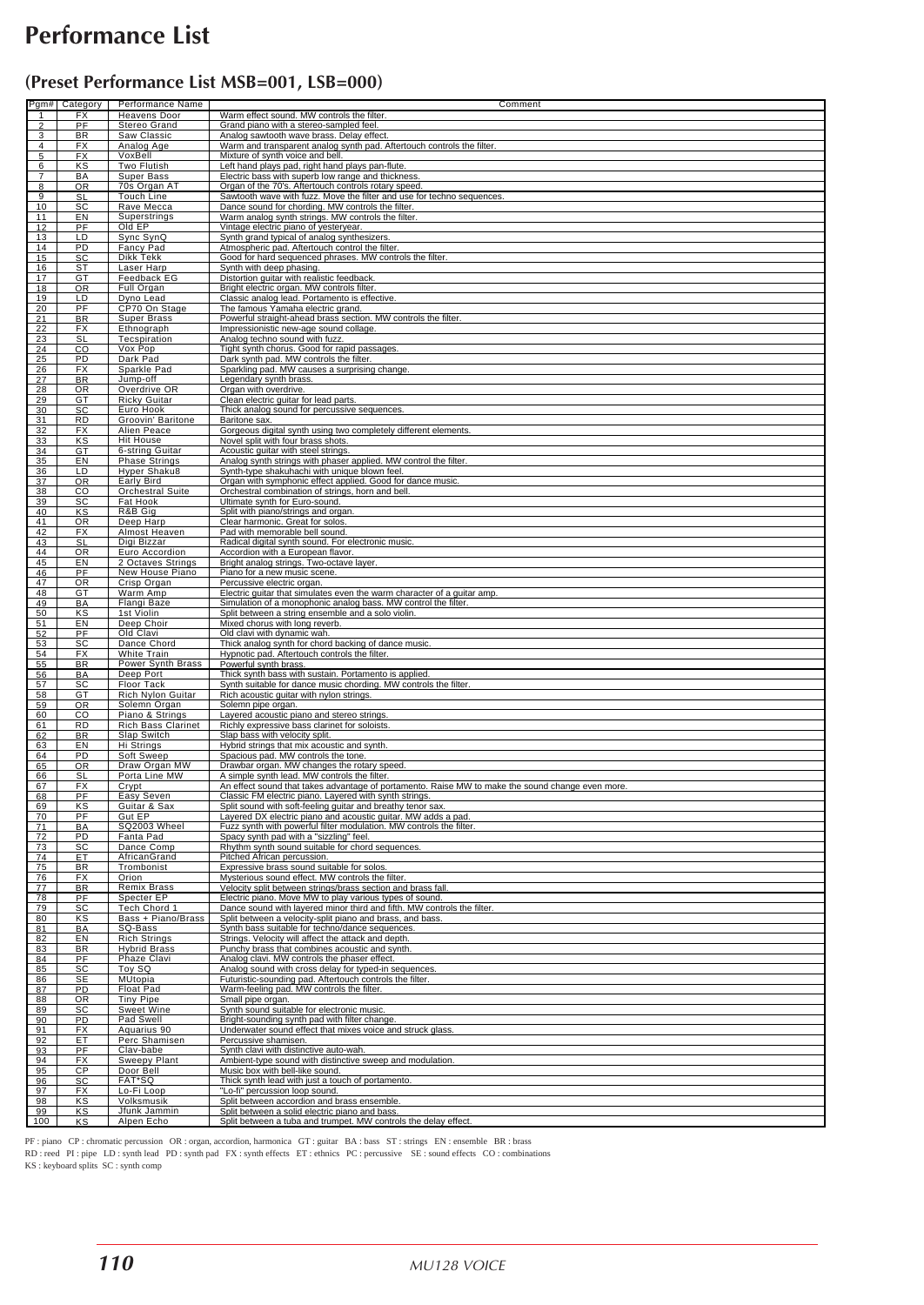## **Performance List**

#### **(Internal Performance List 2 MSB=002, LSB=000)**

|                 | Pgm# Category   | Performance Name      | Comment                                                                                               |
|-----------------|-----------------|-----------------------|-------------------------------------------------------------------------------------------------------|
|                 | PF              | <b>Concert Grand</b>  | Rich full-concert grand piano that simulates even the resonances.                                     |
| $\overline{2}$  | PF              | Midi & Grand          | Grand piano + electric piano.                                                                         |
| 3               | PF              | 60s Piano             | Vintage stage electric piano with a slight distortion effect.                                         |
| $\overline{4}$  | PF              | CP Pad                | Layer with a pad that takes advantage of the character of the Yamaha CP80.                            |
| 5               | PF              | Rhody Phaze           | Electric piano with phase effect.                                                                     |
|                 | PF              | Rich DX EP            | Electric piano sound of the classic DX7                                                               |
| 6               |                 |                       |                                                                                                       |
| $\overline{7}$  | PD              | Grand Pad             | Warm and dark synth pad. Two-octave layer.                                                            |
| $\frac{8}{2}$   | PD              | Pictures II           | Spacy synth pad with a unique feel of pitch rise.                                                     |
| $\overline{9}$  | PD              | Movie Pad II          | Vintage synth-type pad.                                                                               |
| 10              | PD              | Hmu Choirer           | Synth pad featuring human voice.                                                                      |
| 11              | PD              | Polypad               | Good old analog synth pad.                                                                            |
| 12              | PD              | <b>Blonk Y</b>        | Combination of analog sound and voice pad. Aftertouch controls the filter.                            |
| 13              | PD              | Dark Pad              | Dark-feeling pad suitable for pop                                                                     |
| 14              | <b>SC</b>       | Analog SQ 1           | Analog synth with decay, suitable for sequenced phrases.                                              |
|                 |                 |                       |                                                                                                       |
| 15              | <b>SC</b>       | Analog SQ 2           | Short decay analog synth, suitable for sequenced phrases.                                             |
| 16              | <b>SC</b>       | Xen                   | Unique hit sound in which each key plays a chord.                                                     |
| 17              | <u>sc</u>       | Short SQ              | Analog synth with extremely short decay, suitable for sequenced phrases.                              |
| 18              | <u>sc</u>       | Fat Poly              | Thick synth sound suitable for dance.                                                                 |
| 19              | OR              | Backyard Organ        | Jazzy organ suitable for backing.                                                                     |
| 20              | OR              | Rock Organ            | The ultimate rock organ, with distortion and rotary speaker effect.                                   |
| $\overline{21}$ | <b>OR</b>       | Stereo Field Organ    | Organ with stereo feel.                                                                               |
| $\overline{22}$ | OR              | Drawbars 1 AT         | Drawbar organ of the 70's. Aftertouch changes the rotary speed.                                       |
| 23              | OR              | Drawbars 2 MW         | Sentimental organ. MW changes the rotary speed.                                                       |
|                 |                 |                       |                                                                                                       |
| 24              | OR              | Full Church           | Church pipe organ.                                                                                    |
| 25              | <b>OR</b>       | Old Rock Organ        | Electric organ of the 60's.                                                                           |
| 26              | <b>OR</b>       | Progressive Organ     | Organ typical of progressive rock. MW applies a rotary speaker effect.                                |
| 27              | GТ              | 12-string Fantasy     | 12 string guitar sound. Continue pressing, and a pad will be added.                                   |
| 28              | GT              | Wah Guitar            | Funky electric guitar with auto-wah.                                                                  |
| 29              | <u>GT</u>       | FM Jazz EG            | Jazz guitar typical of FM tone generators                                                             |
| 30              | <u>GT</u>       | Rich 12-string Guitar | Acoustic 12 string guitar.                                                                            |
|                 |                 | Pedal Steel Wheeler   | Pedal steel guitar. Try using the pitch bend wheel.                                                   |
| 31              | GT              |                       |                                                                                                       |
| 32              | GT              | Chorus Guitar         | Electric guitar with chorus.                                                                          |
| 33              | BA              | Hip Bais              | Synth bass with wah. MW controls the filter.                                                          |
| 34              | BA              | <b>Rezzy Bass</b>     | Synth bass with strong resonance, suitable for sequenced techno phrases.                              |
| 35              | BA              | Fuzzline              | Synth bass with distortion. MW controls the filter.                                                   |
| 36              | BA              | Bassline 1            | Synth bass suitable for dance or techno.                                                              |
| 37              | <b>BA</b>       | Bassline 2            | Synth bass with short decay.                                                                          |
| 38              | EN              | Pink Bass MW          | Synth bass with distortion and portamento.                                                            |
| 39              |                 |                       |                                                                                                       |
|                 | EN              | Vienna Strings        | String ensemble with an acoustic feel.                                                                |
| 40              | EN              | Orchestra Plus        | Orchestral sound with added timpani at strong velocities.                                             |
| 41              | EN              | Litepad               | Light-feeling synth pad.                                                                              |
| 42              | EN              | <b>Mello Strings</b>  | The strings sound of a legendary instrument.                                                          |
| 43              | EN              | Ooh Choir             | Chorus, with effects used to create a feel of spaciousness.                                           |
| 44              | EN              | Compu Vox             | Use on sequenced phrases. MW controls the auto-pan speed.                                             |
| 45              | <b>BR</b>       | <b>Cutting Brass</b>  | Sharp brass section.                                                                                  |
|                 | <b>BR</b>       | Tijuana Brass         | Soft brass section of the 60's.                                                                       |
| <u>46</u><br>47 |                 | CS80 Mind             | Brass of Yamaha's famous analog synthesizer, the CS80.                                                |
|                 | BR              |                       |                                                                                                       |
| 48              | <b>BR</b>       | <b>Fat Ensemble</b>   | Warm analog synth-like pad.                                                                           |
| 49              | SC              | <b>Beat Hit</b>       | Hit sound, effective when used in an intro.                                                           |
| 50              | <b>BR</b>       | Analog Brass          | Analog brass with strong sense of attack.                                                             |
| 51              | LD              | Mono Wire Lead        | Mild synth lead.                                                                                      |
| 52              | LD              | Vintage Lead          | Old-style analog solo synth.                                                                          |
| 53              | LD              | <b>Sticky Lead</b>    | Synth lead in which velocity creates unique tonal change in the attack.                               |
| <u>54</u>       | <u>LD</u>       | Saww Lead             | Percussive synth lead with detune.                                                                    |
| 55              | <u>LD</u>       | Fat Glide             | Thick-sounding synth lead.                                                                            |
|                 | LD              | Early Lead            | Mild synth lead with attack. MW controls the filter.                                                  |
| 56              |                 |                       |                                                                                                       |
| 57              | <b>FX</b>       | <b>Dreamer</b>        | Soft-attack synth sound with a feel of sweep. MW controls the filter.                                 |
| 58              | <b>FX</b>       | Slow Sweep            | Synth sound in which the filter changes slowly.                                                       |
| 59              | <b>FX</b>       | Flower                | Layered harp and chorus.                                                                              |
| 60              | FX              | High Light            | Synth sound that layers various sounds                                                                |
| 61              | PF              | DX Lover              | Rich electric piano that blends tasty DX-type sounds.                                                 |
| 62              | PF              | Clav Western          | Old-style clavi-type sound.                                                                           |
| 63              | PF              | <b>TX802 EP</b>       | FM-type electric piano. A versatile sound usable in a variety of styles.                              |
|                 | PF              | Chorus DX EP          | DX electric piano with chorus.                                                                        |
| 64              |                 |                       |                                                                                                       |
| 65              | PF              | EP Velo SW            | Old-style electric piano with tonal change controlled by velocity.                                    |
| 66              | СP              | Cool Vibes            | Percussive vibraphone with reverb                                                                     |
| 67              | SC              | Poly Syn              | The classic analog poly synthesizer.                                                                  |
| 68              | SC              | Tech Chord 2          | Dance sound with layered minor third and fifth. MW controls the filter.                               |
| 69              | SC              | Hi Pass SQ 1          | Synth sound using a high pass filter.                                                                 |
| 70              | <u>sc</u>       | <b>Eight Oscis</b>    | Thick-sounding synth brass.                                                                           |
| 71              | <b>SC</b>       | <b>HPF Flight</b>     | Light-feeling synth lead suitable for sequenced phrases.                                              |
| 72              | <u>sc</u>       | <b>Acid Hook</b>      | Percussive synth sound. Also usable as synth bass.                                                    |
| <u>73</u>       |                 | Fat Comp              | Versatile comping sound that can be played either as brass or lead.                                   |
| 74              | <u>sc</u><br>OR | 70s Rock Organ        | Rock organ of the 70's.                                                                               |
|                 |                 |                       |                                                                                                       |
| 75              | OR              | Click Organ MW        | Electronic organ with key-click sound. MW changes the rotary speed.                                   |
| 76              | OR              | Nice Organ            | Bright-feeling organ of the 80's.                                                                     |
| 77              | <b>OR</b>       | Sacral Organ          | Full digital organ. MW changes the rotary speed.                                                      |
| 78              | OR              | <b>Baroque Feel</b>   | Solemn pipe organ with layered strings.                                                               |
| 79              | ΟR              | Plain Pipe            | Simple-feeling pipe organ.                                                                            |
| 80              | OR              | French Accordion      | Accordion with a French touch.                                                                        |
| 81              | OR              | Lambada Accordion     | Accordion suitable for tango or lambada.                                                              |
|                 | BA              | <b>Lately Bass</b>    | Synth bass typical of FM tone generators (4 operator)                                                 |
| 82              |                 |                       | Slap bass typical of FM tone generators.                                                              |
| 83              | BA              | FM Slap               |                                                                                                       |
| 84              | BA              | <b>Frankfurt Bass</b> | Synth bass with deep resonance, suitable for sequenced phrases.                                       |
| 85              | KS              | Pizza Time            | Split ensemble strings and pizzicato.                                                                 |
| 86              | <b>RD</b>       | Soprano Sax           | Soprano sax that simulates even the breathing.                                                        |
| 87              | ET              | Banjo Man             | Banjo sound suitable for Dixie style.                                                                 |
| 88              | ET              | Kanoonics             | Percussive-feeling canoon (an instrument with tone similar to a Japanese Koto).                       |
| 89              | <b>SE</b>       | Devil's House         | Sound effect evoking a devil's lair. Play strongly in the C3 region to hear demon voices and screams. |
| 90              | <b>SE</b>       | Alien                 | A mysterious space creature appears. For strong velocities you will hear groaning.                    |
|                 |                 |                       |                                                                                                       |
| 91              | <u>SE</u>       | Sea View              | Pretend that you are on a deep-sea voyage                                                             |
| 92              | KS              | Phat & Funky          | Split with strings and wah guitar.                                                                    |
| 93              | <u>co</u>       | Horn & Strings        | Versatile strings with horn added.                                                                    |
| 94              | $_{\rm CO}$     | Clavorque             | A blend of clavi and organ.                                                                           |
| 95              | $_{\rm CO}$     | 1950's Jazz           | Split with vintage wood bass and piano.                                                               |
| 96              | ET              | Asian Beat            | Asiatic percussion with mysterious sense of pitch. Play strongly to sound a drum.                     |
| 97              | FX              | Sweepy Line           | Percussive synth with a feeling of resonance.                                                         |
| 98              | <b>FX</b>       | Blue & Blue           | Transparent pad.                                                                                      |
| 99              | FX              | Going UP              | Ambient-type sound with unique feeling of ascent.                                                     |
| 100             | SE              | <b>MU Creation</b>    | Avant-garde sound effect expressed by a diverse variety of sounds.                                    |
|                 |                 |                       |                                                                                                       |

With the factory settings, the internal performances will be occupied by the above sounds.

PF : piano CP : chromatic percussion OR : organ, accordion, harmonica GT : guitar BA : bass ST : strings EN : ensemble BR : brass<br>RD : reed PI : pipe LD : synth lead PD : synth pad FX : synth effects ET : ethnics PC : perc KS : keyboard splits SC : synth comp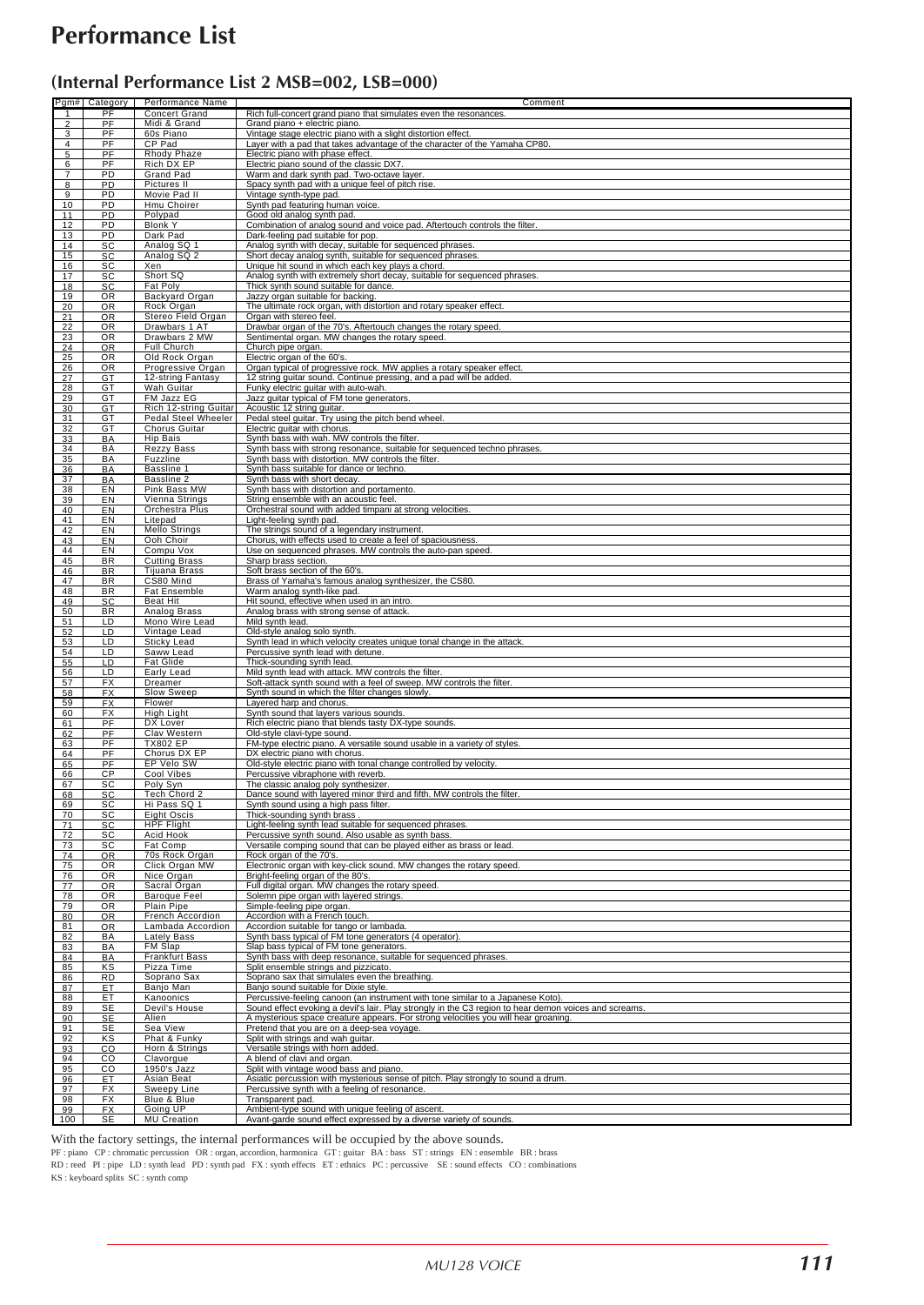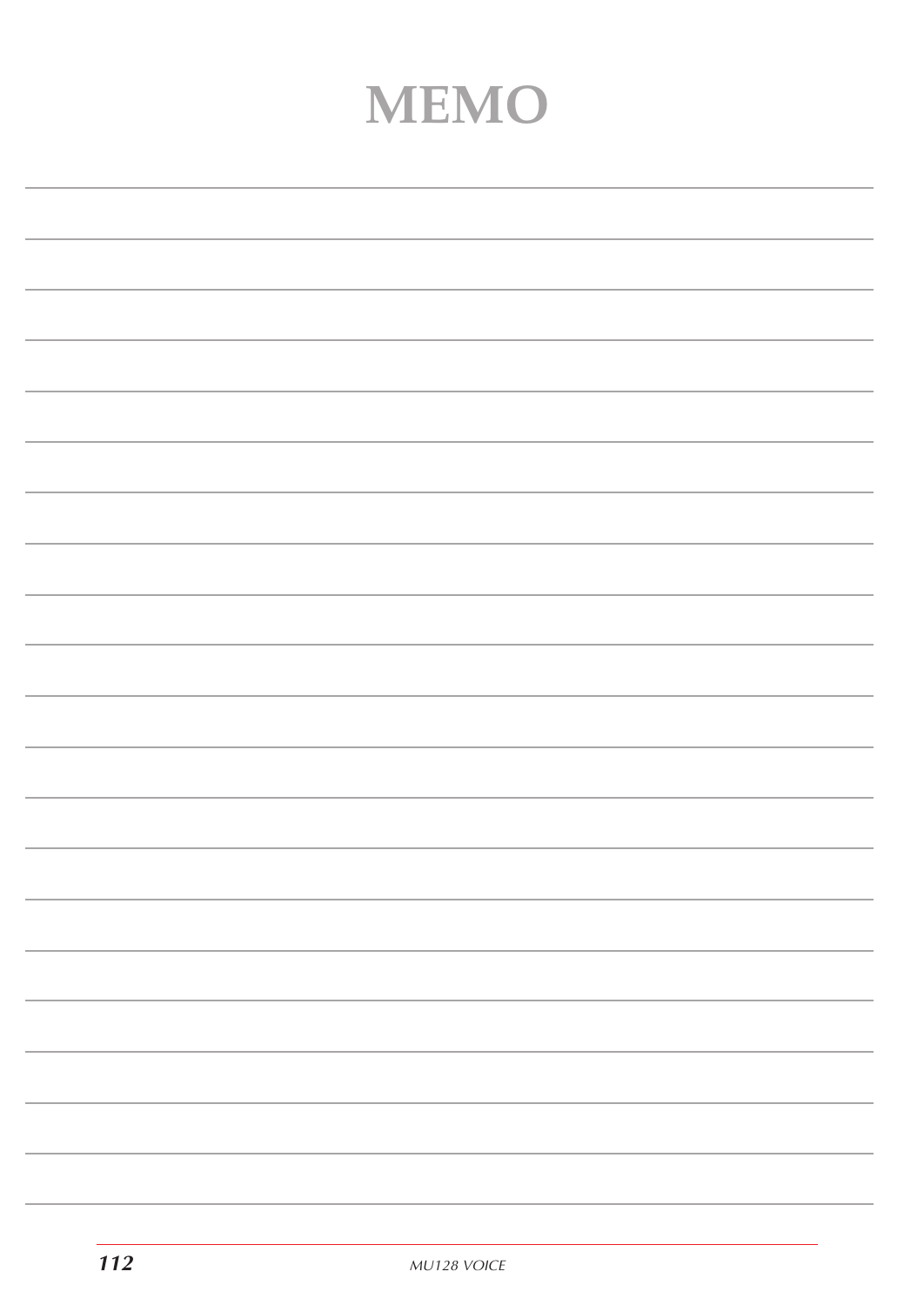# **MEMO**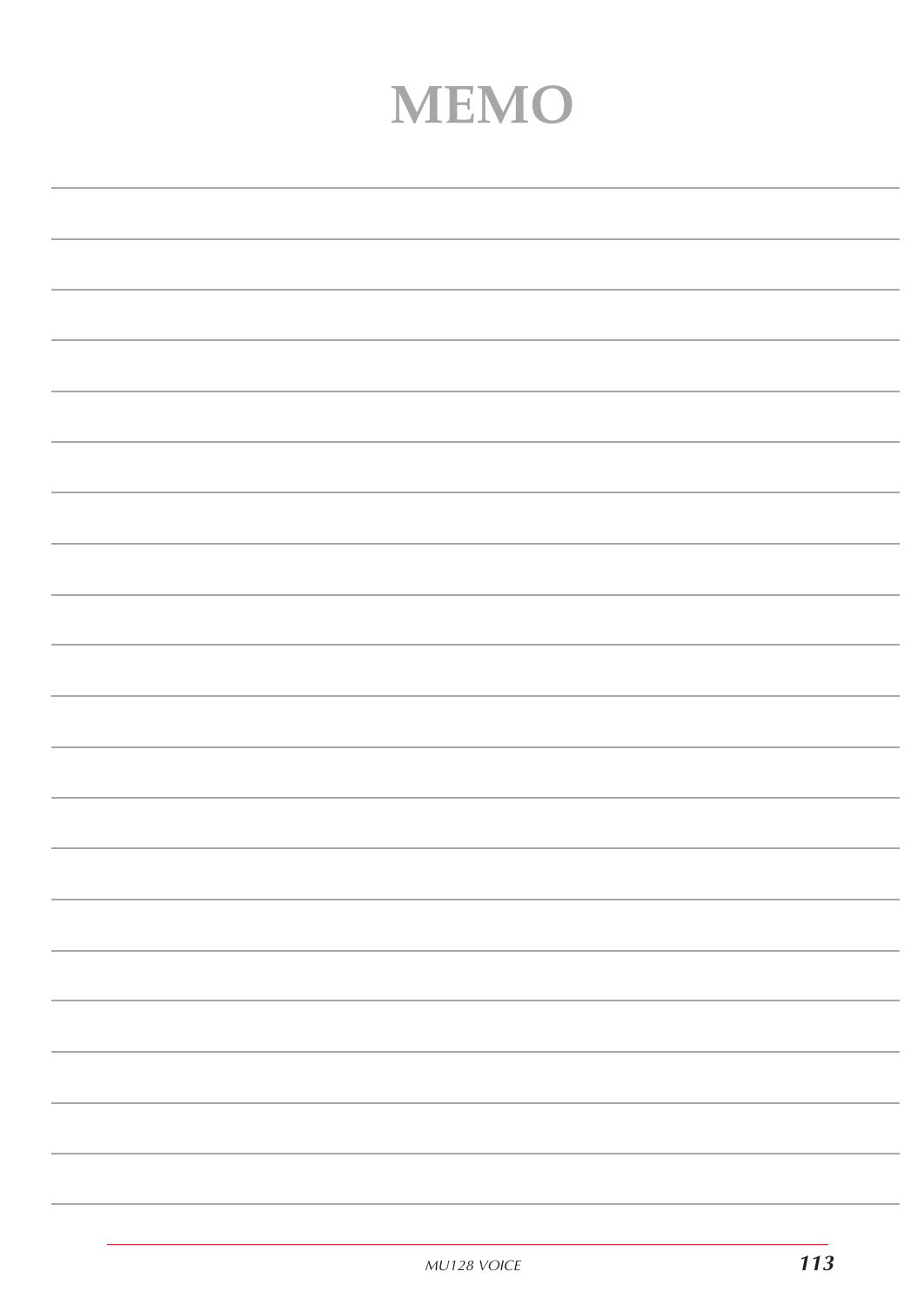